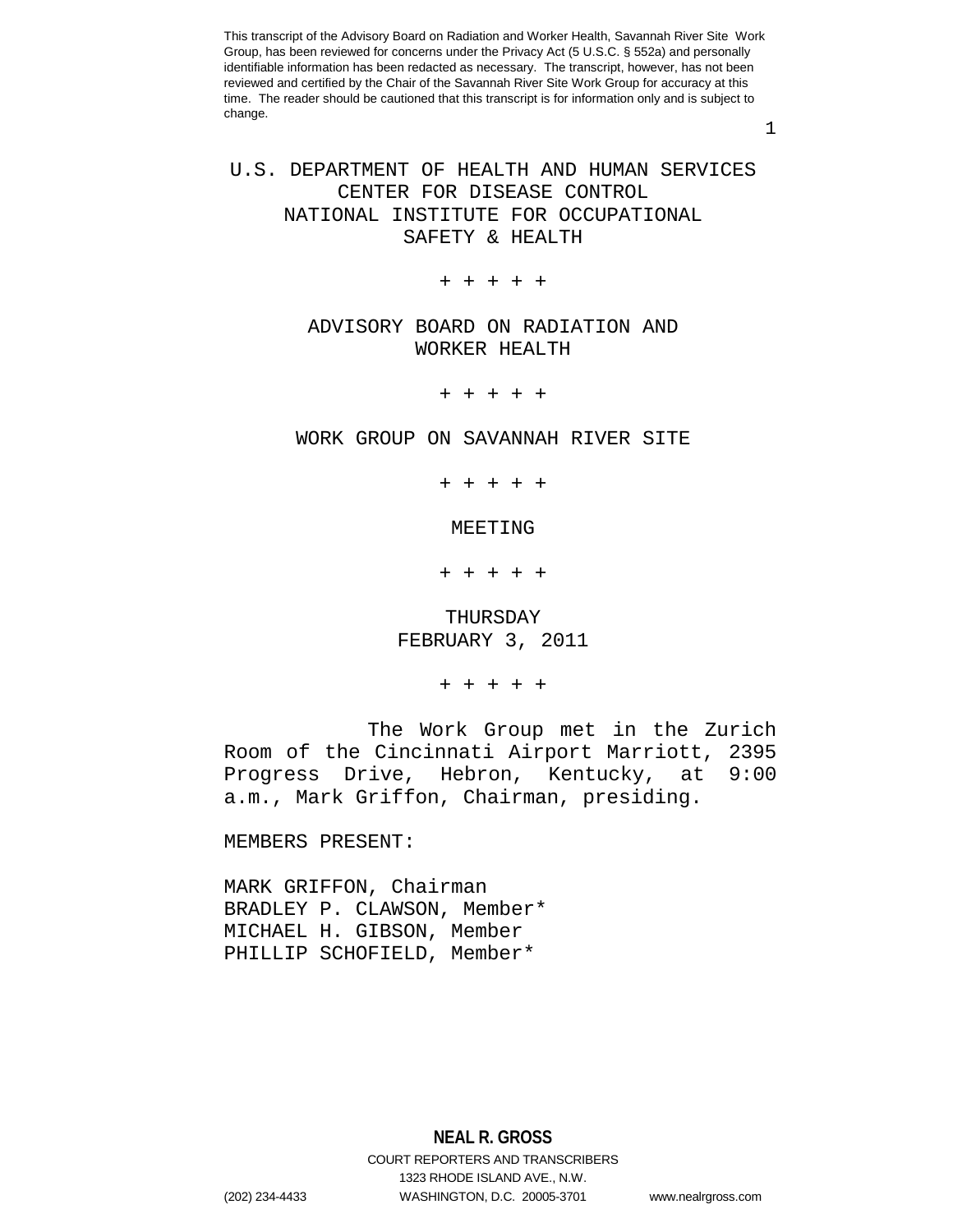2

ALSO PRESENT:

TED KATZ, Designated Federal Official ISAF AL-NABULSI, DOE\* LIZ BRACKETT, ORAU Team\* HARRY CHMELYNSKI, SC&A\* JEFFREY KOTSCH, DOL\* TOM LABONE, ORAU Team\* JENNY LIN, HHS\* JOYCE LIPSZTEIN, SC&A MIKE MAHATHY, ORAU Team ARJUN MAKHIJANI, SC&A CAROL MCGOWAN WILLIAM MCGOWAN ROBERT MORRIS, ORAU Team\* JIM NETON, DCAS DANIEL STANCESCU, SC&A TIM TAULBEE, DCAS BOB WARREN\*

\*Present via telephone

# **NEAL R. GROSS** COURT REPORTERS AND TRANSCRIBERS 1323 RHODE ISLAND AVE., N.W.

(202) 234-4433 WASHINGTON, D.C. 20005-3701 www.nealrgross.com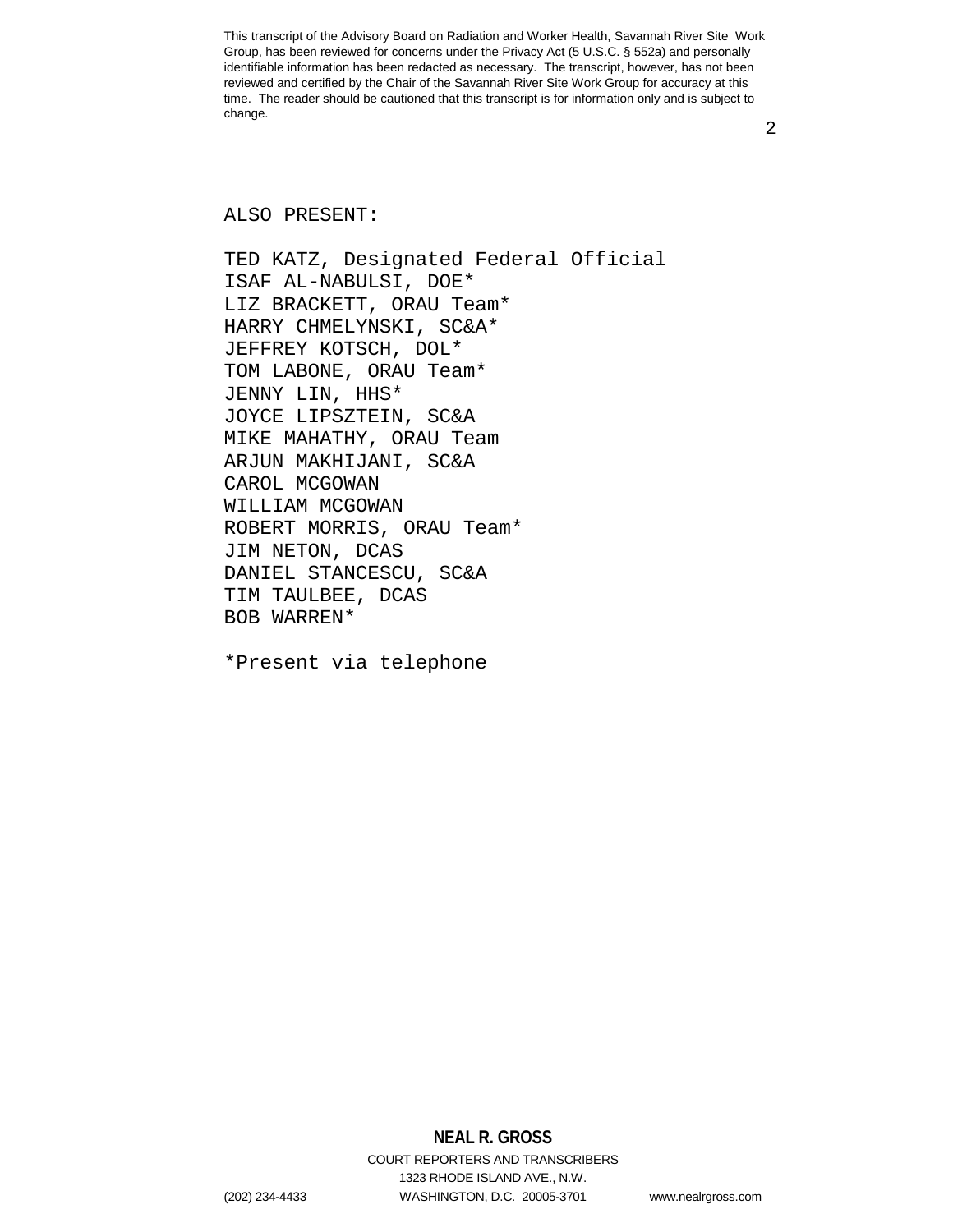# T A B L E O F C O N T E N T S Welcome 6 Discuss Open SEC Petition Issues Matrix Issue 1: Thorium-232 dose Reconstruction model for 1953-1965 10 Matrix Issue 2: Thorium (oxide) after 1964 173 Matrix Issue 3: Recycled Uranium 187 Matrix Issue 4: Dose Reconstruction Data for Fission Fragments 190 Matrix Issues 5-7: Other Radionuclides 198 Matrix Issue 8: Coworker Model for Polonium 199 Matrix Issue 9: Tritium Coworker Model 201 Matrix Issue 10: Dose Reconstruction For Tritides 202 Matrix Issue 11: Dose Reconstruction

Approach for "Exotic"

Radionuclides 217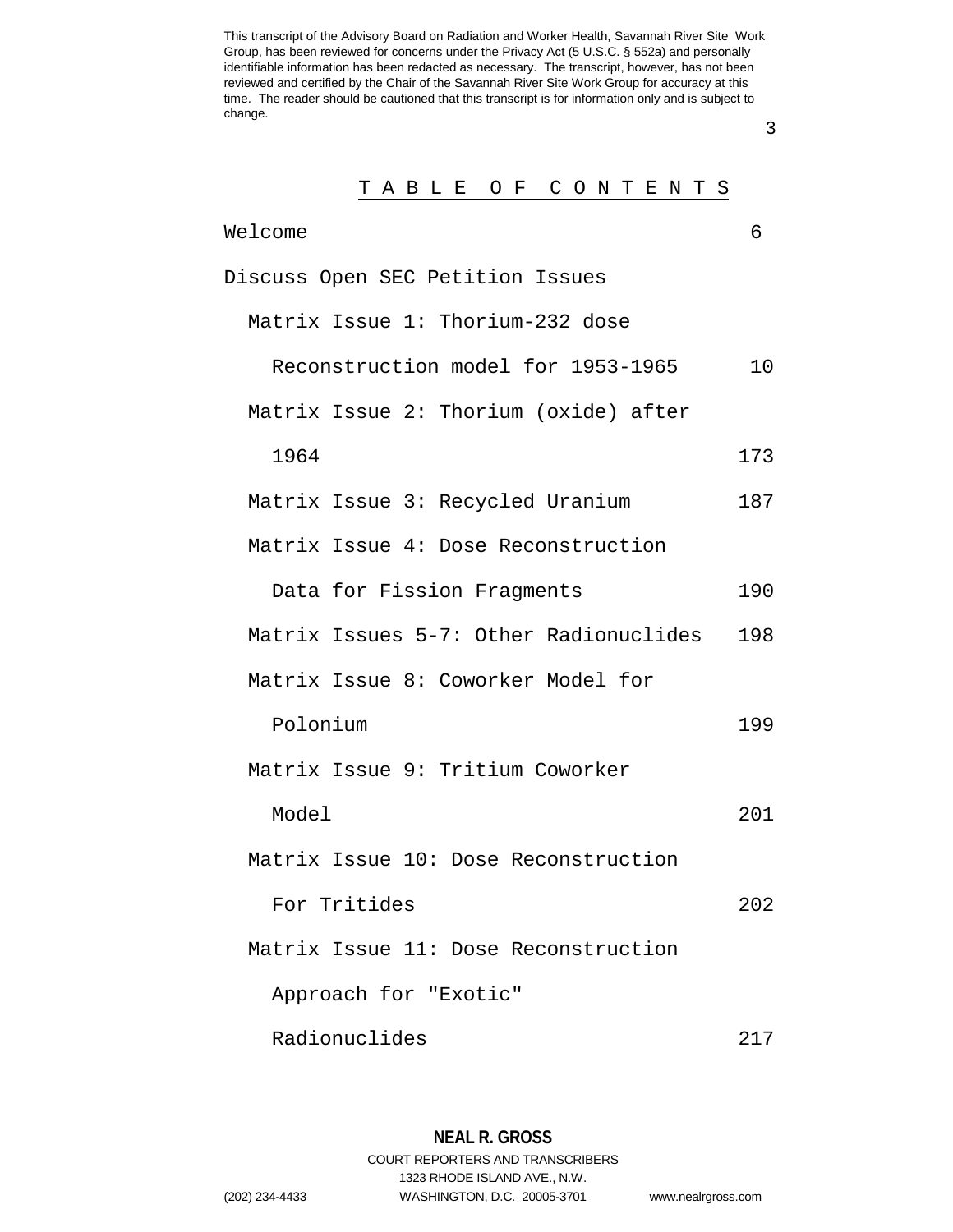4

PAGE

#### T A B L E O F C O N T E N T S

# (CONTINUED)

| Matrix Issue 12: Internal Dose     |     |
|------------------------------------|-----|
| Incidents                          | 224 |
| Matrix Issue 13: Relationship      |     |
| Between CW and NCW Internal        |     |
| Doses/OTIB 52                      | 226 |
| Matrix Issue 14: Open Pan Burning  |     |
| of Contaminated Solvents           | 229 |
| Matrix Issues 15-16: Use of        |     |
| Adjustment Factors for CW          |     |
| Exposures                          | 230 |
| Matrix Issue 17: Neutron Dose      |     |
| Reconstruction up to 1961          | 231 |
| Matrix Issue 18: Neutron Dose      |     |
| Reconstruction from 1962-1971      | 232 |
| Matrix Issue 20: Exposure Geometry |     |
| in Tank Farm                       | 235 |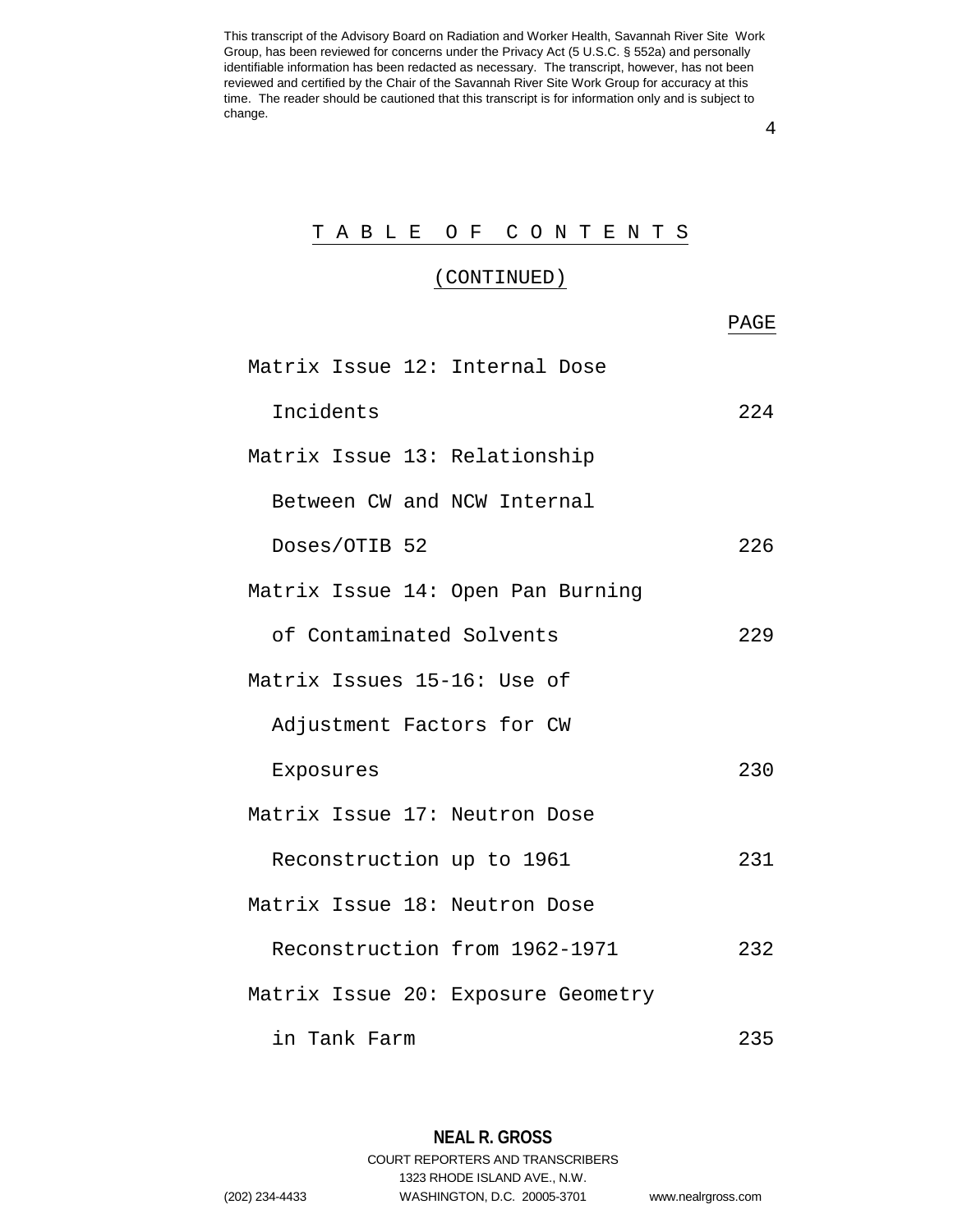5

# T A B L E O F C O N T E N T S

# (CONTINUED)

PAGE

| Matrix Issues 22-23: External Dose |     |
|------------------------------------|-----|
| Reconstruction Issues              | 237 |
| Member and Public Comment          | 254 |
| Adjourn                            | 280 |

# **NEAL R. GROSS**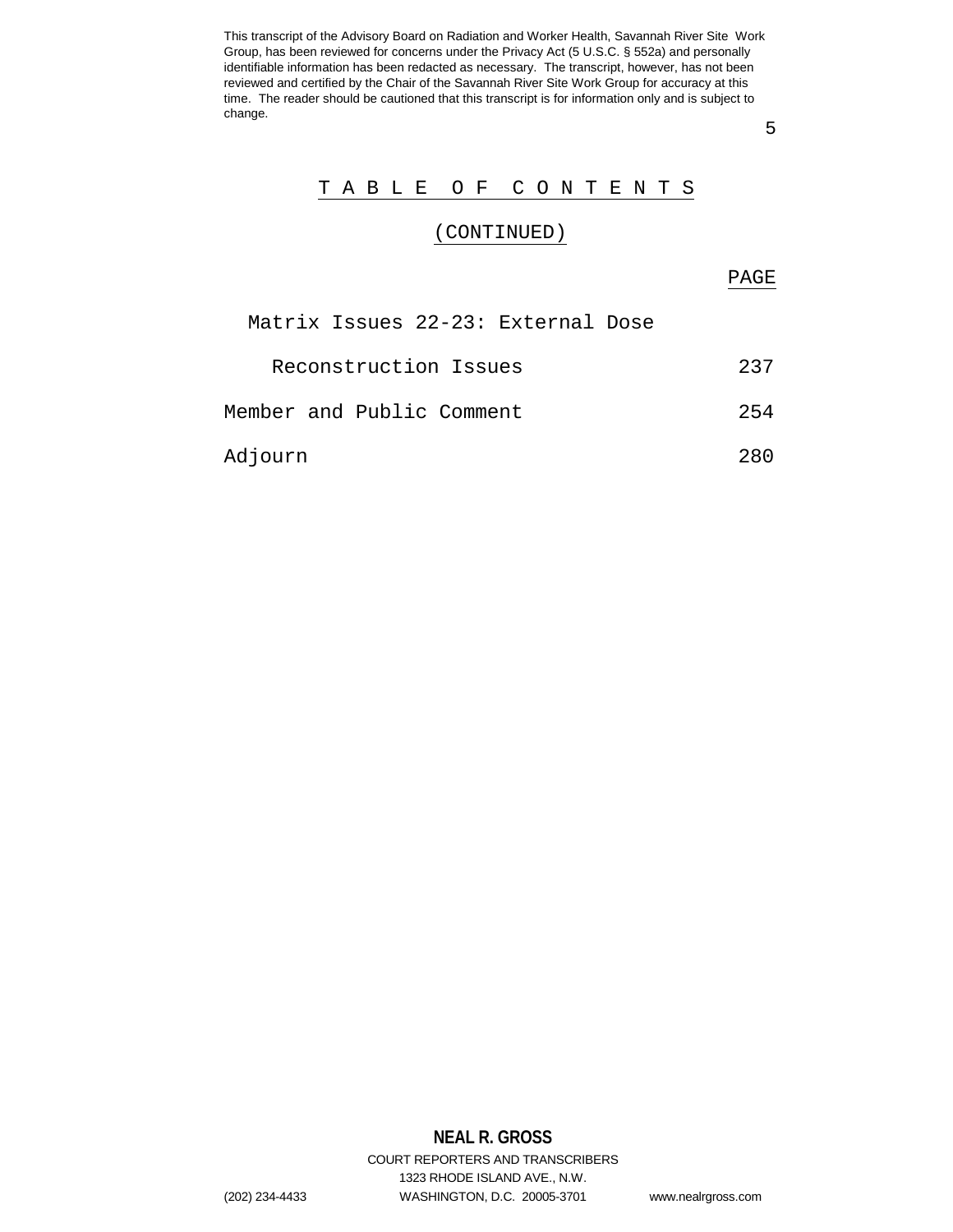6

| $\mathbf 1$ | P R O C E E D I N G S                          |
|-------------|------------------------------------------------|
| 2           | 9:00 a.m.                                      |
| 3           | MR. KATZ: This is the Advisory                 |
| 4           | Board on Radiation and Worker Health, Savannah |
| 5           | River Site Work Group and I am Ted Katz, I am  |
| 6           | the Designated Federal Official for the        |
| 7           | Advisory Board so we will do roll call please  |
| 8           | for all agency-related individuals,            |
| 9           | contractors, et cetera. State your conflict of |
| $10 \,$     | interest situation with Savannah River as well |
| 11          | when you respond to roll call. So we will      |
| 12          | begin with Board Members in the room.          |
| 13          | CHAIRMAN GRIFFON: Mark Griffon,                |
| 14          | Chair of the Work Group on Savannah River      |
| 15          | Site. No conflict on Savannah River.           |
| 16          | MEMBER GIBSON: Mike Gibson, Member             |
| 17          | of the Work Group, no conflict.                |
| 18          | MR. KATZ: And Board Members on the             |
| 19          | line.                                          |
| 20          | MEMBER SCHOFIELD: Phil Schofield,              |
| 21          | no conflict.                                   |
|             |                                                |

1323 RHODE ISLAND AVE., N.W.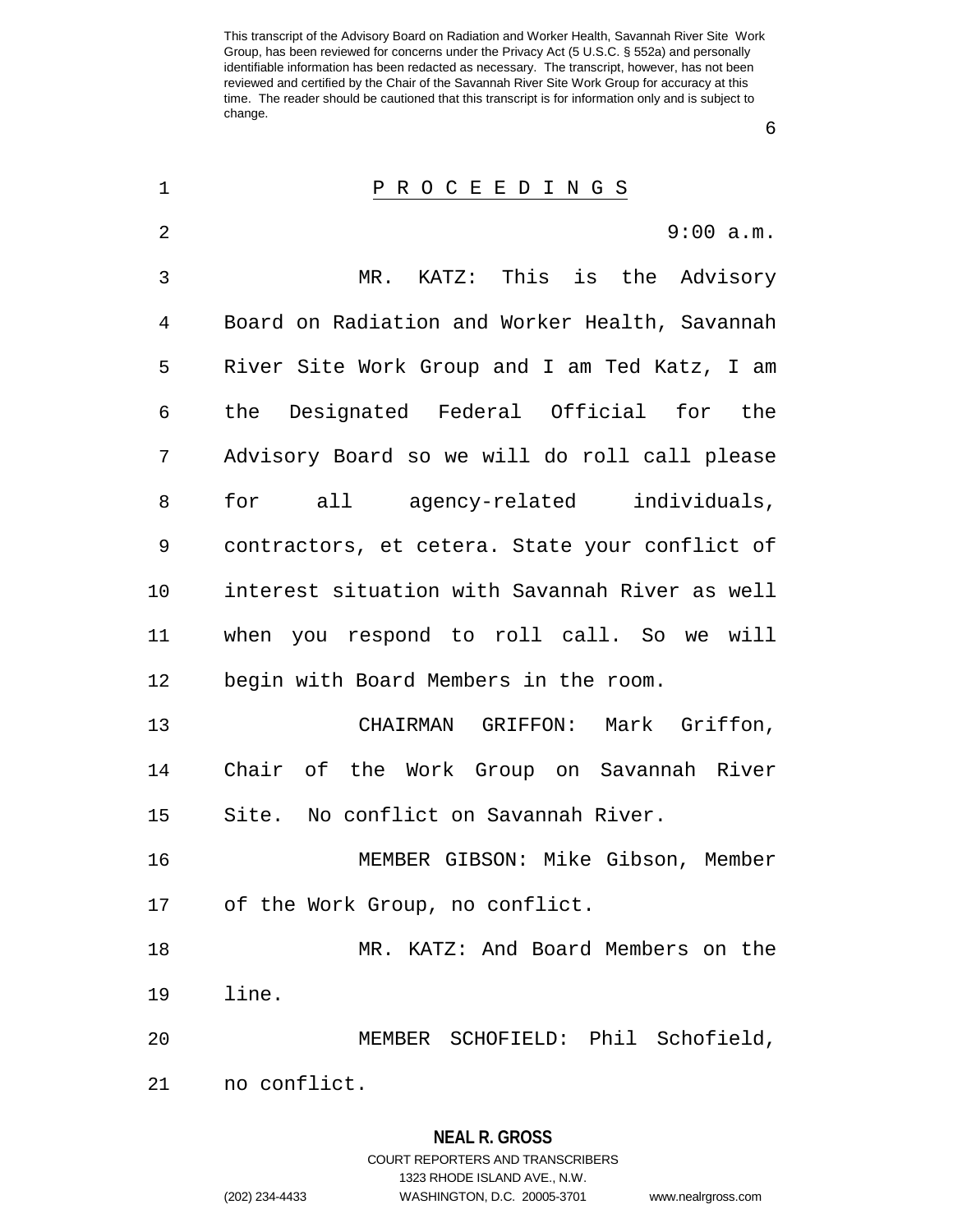7

| 1  | MR. KATZ: And do we have Brad yet?            |
|----|-----------------------------------------------|
| 2  | Mr. Clawson? Okay. I know that he is          |
| 3  | planning to join us. Let's move on to NIOSH-  |
| 4  | ORAU Team in the room.                        |
| 5  | DR. NETON: This is Jim Neton,                 |
| 6  | NIOSH, no conflict with Savannah River.       |
| 7  | DR. TAULBEE: This is Tim Taulbee,             |
| 8  | NIOSH, no conflict with Savannah River.       |
| 9  | MR. STANCESCU: Daniel Stancescu               |
| 10 | from NIOSH, no conflict.                      |
| 11 | MR. MAHATHY: Mike Mahathy no                  |
| 12 | conflict, ORAU.                               |
| 13 | MR. KATZ: And NIOSH-ORAU Team on              |
| 14 | the line.                                     |
| 15 | MS. BRACKETT: Elizabeth Brackett,             |
| 16 | ORAU Team, no conflicts.                      |
| 17 | MR. KATZ: Any other NIOSH-ORAU                |
| 18 | Team on the line?                             |
| 19 | MR. LABONE: Yes, this is Tom                  |
| 20 | LaBone and I am conflicted at Savannah River. |
| 21 | MR. KATZ: Okay, carry on. Okay,               |

## **NEAL R. GROSS**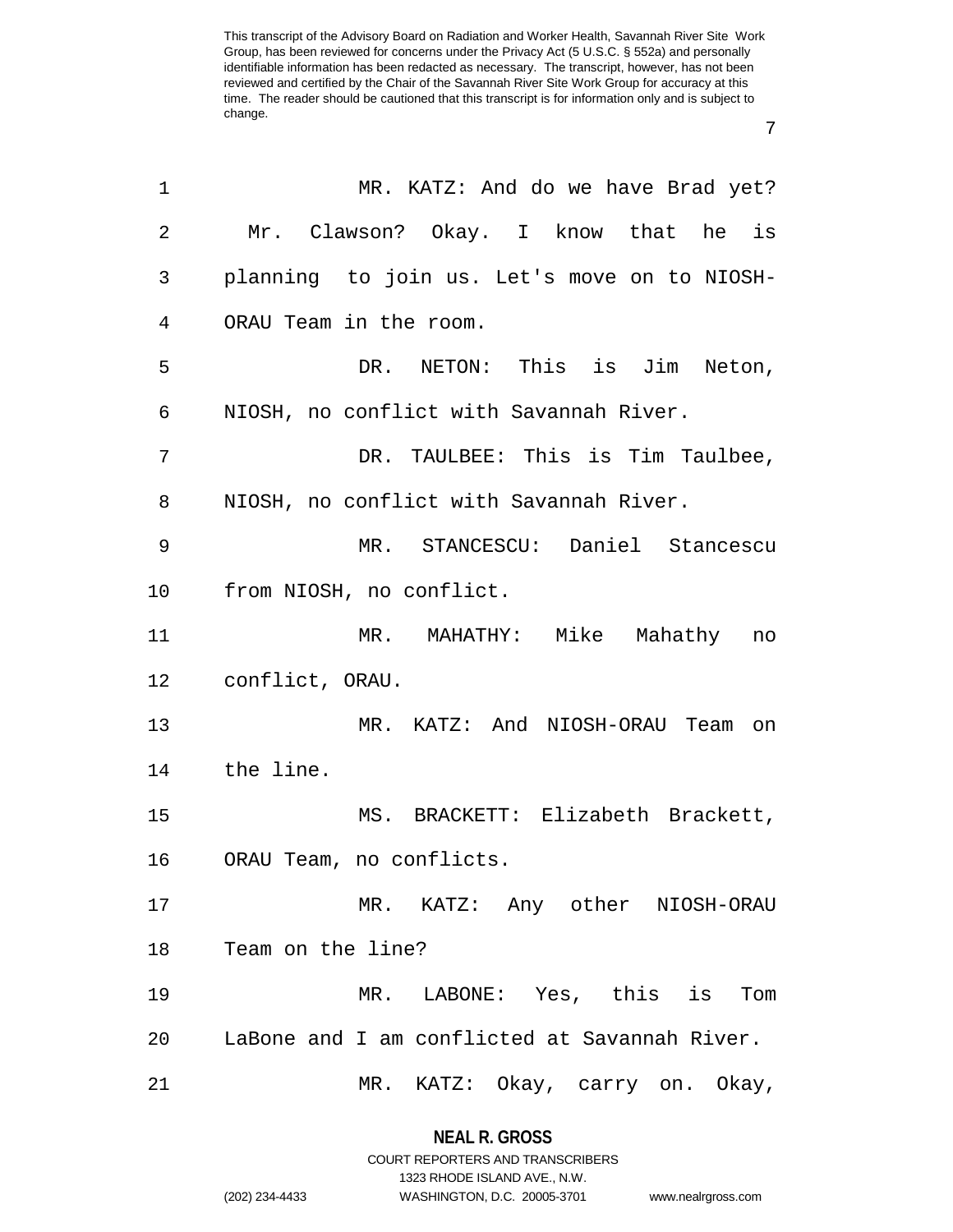8

| 1  | SC&A in the room.                             |
|----|-----------------------------------------------|
| 2  | DR. MAKHIJANI: Arjun Makhijani, no            |
| 3  | conflict.                                     |
| 4  | DR. LIPSZTEIN: Joyce Lipsztein, no            |
| 5  | conflict.                                     |
| 6  | MR. KATZ: And SC&A on the line?               |
| 7  | DR. CHMELYNSKI: Harry Chmelynski,             |
| 8  | SC&A, no conflict.                            |
| 9  | MR. KATZ: Okay, and now federal               |
| 10 | officials, whether HHS or other agencies,     |
| 11 | there are none in the room right now, but on  |
| 12 | the line?                                     |
| 13 | MS. LIN: Jenny Lin, HHS.                      |
| 14 | DR. AL-NABULSI: Isaf Al-Nabulsi,              |
| 15 | DOE.                                          |
| 16 | MR. KOTSCH: Jeff Kotsch, DOL.                 |
| 17 | MR. KATZ: Okay, then last but not             |
| 18 | least, members of the public beginning in the |
| 19 | room.                                         |
| 20 | MR. MCGOWAN: William McGowan. M-C-            |
| 21 | $G-O-W-A-N$ .                                 |
|    |                                               |

1323 RHODE ISLAND AVE., N.W.

(202) 234-4433 WASHINGTON, D.C. 20005-3701 www.nealrgross.com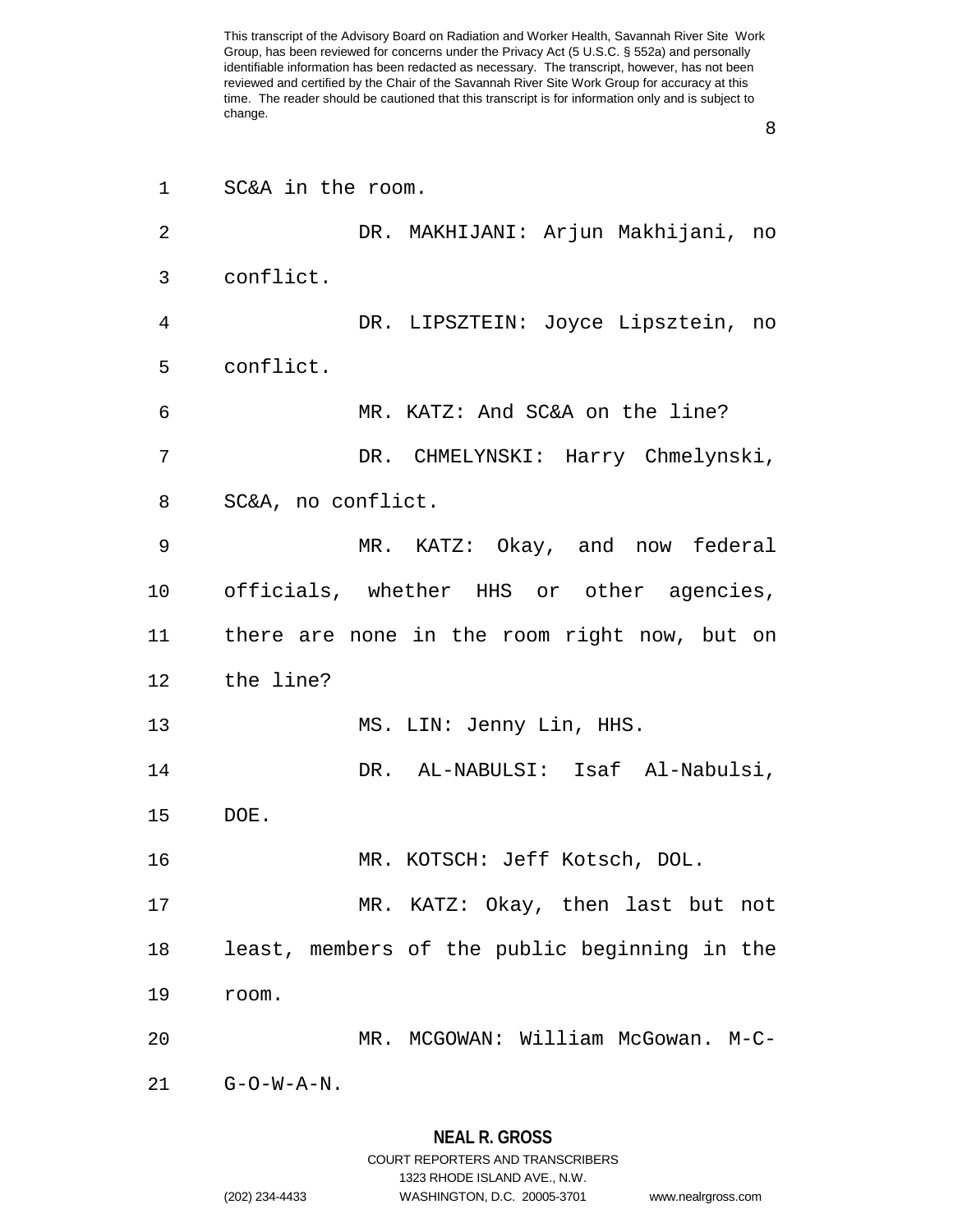9

| 1              | MS. MCGOWAN: Carol McGowan.                    |
|----------------|------------------------------------------------|
| $\overline{2}$ | MR. KATZ: Carol McGowan, welcome.              |
| $\mathsf{3}$   | And members of the public on the line.         |
| $\overline{4}$ | MR. WARREN: This is Bob Warren.                |
| 5              | MR. KATZ: Welcome Bob. Any other               |
| 6              | members of the public on the line who want to  |
| 7              | identify themselves. Very good. Let me note    |
| 8              | for the folks on the line please mute your     |
| 9              | phones, if you don't have a mute button use *6 |
| 10             | to mute it and then use *6 again you want to   |
| 11             | come off mute and please don't put the call on |
| 12             | hold at any point, dial back in if you need to |
| 13             | leave for a piece. There's an agenda, it       |
| 14             | should be on the website at this point and it  |
| 15             | has been distributed to everyone in the Work   |
| 16             | Group. Dr. Lockey will not be attending this   |
| 17             | meeting. We expect Brad to check in when he    |
| 18             | joins us. I am just going to put the phone on  |
| 19             | hold for a second.                             |
| 20             | (Whereupon, the above-entitled                 |
| 21             | matter went off the record at 9:06 a.m. and    |

**NEAL R. GROSS**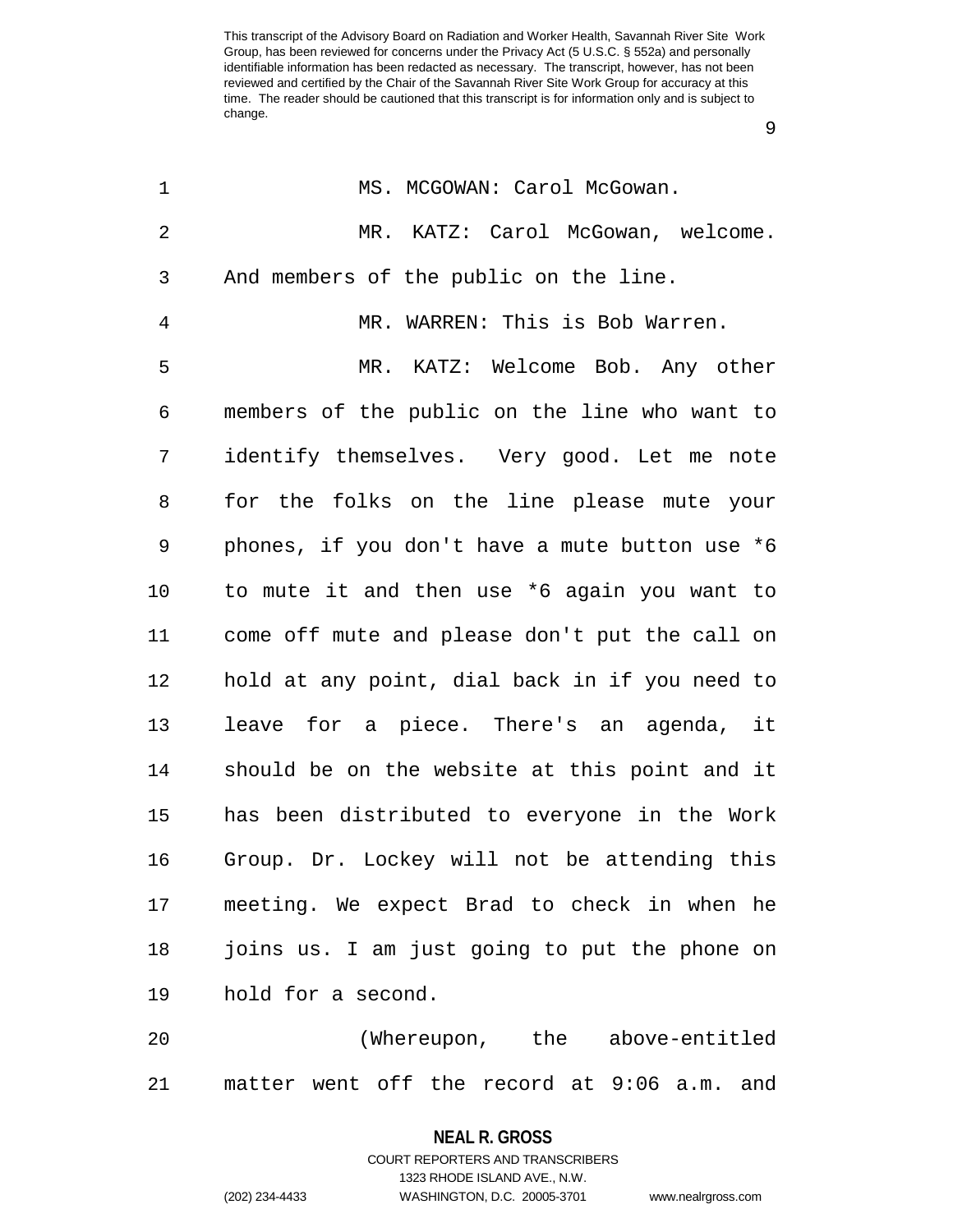10

| 1  | resumed at $9:08$ a.m.)                       |
|----|-----------------------------------------------|
| 2  | MR. KATZ: We're back online.                  |
| 3  | Thanks for your patience on the line.         |
| 4  | Mark?                                         |
| 5  | CHAIRMAN GRIFFON: Good morning,               |
| 6  | everyone. This is Mark Griffon. And the       |
| 7  | agenda for the meeting today is on<br>the     |
| 8  | website. And it's based on the -- if you      |
| 9  | don't have a copy in front of you, it's based |
| 10 | on the outstanding -- we've been calling them |
| 11 | matrix of issues that were developed by SC&A  |
| 12 | regarding the SEC petition report from NIOSH  |
| 13 | and the addendum to that petition report.     |
| 14 | And it was matrix items 1 through             |
| 15 | $23, I$ guess $-I$                            |
| 16 | DR. MAKHIJANI: Five.                          |
| 17 | CHAIRMAN GRIFFON: Twenty-five?                |
| 18 | DR. MAKHIJANI: I can tell you.                |
| 19 | CHAIRMAN GRIFFON: Okay. Anyway.               |
| 20 | There's a number of matrix items and at the   |
| 21 | start of the meeting, we're going to go just  |

## **NEAL R. GROSS**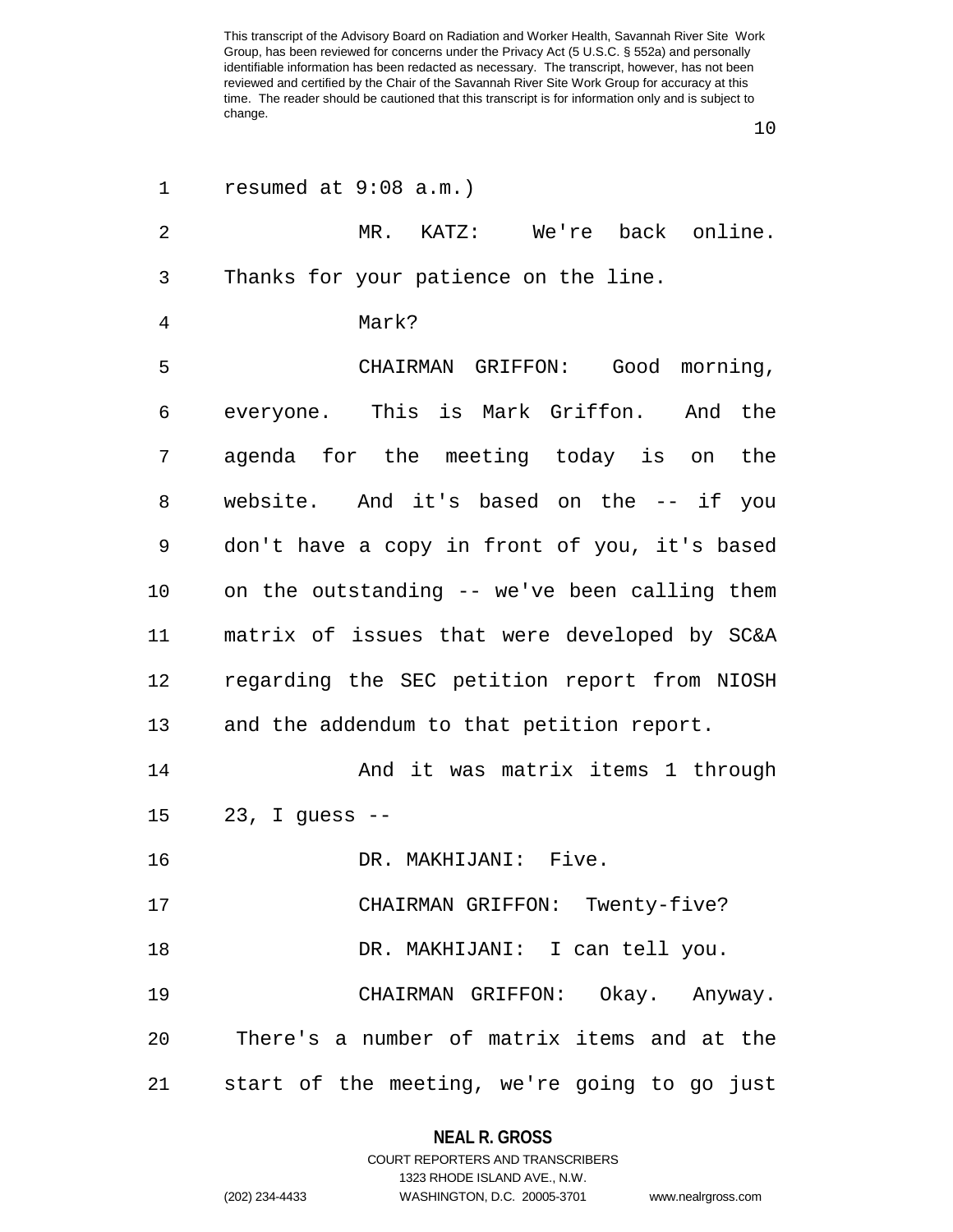11

| 1  | in order as they appear in the matrix. We      |
|----|------------------------------------------------|
| 2  | might go off that order just to accommodate    |
| 3  | some schedules at certain points. But we'll    |
| 4  | start with Matrix Item 1, which is thorium-232 |
| 5  | dose reconstruction model for 1953 to `65.     |
| 6  | I think at this point, the<br>And              |
| 7  | last action we had was SC&A was reviewing the  |
| 8  | addendum report, right, and a couple of weeks  |
| 9  | ago, SC&A put out their response document to   |
| 10 | NIOSH's report.                                |
| 11 | DR. MAKHIJANI: That is correct.                |
| 12 | CHAIRMAN GRIFFON: So perhaps you               |
| 13 | can summarize that for us? You or Joyce,       |
| 14 | Arjun?                                         |
| 15 | DR. MAKHIJANI: Yes, I'll<br>just               |
| 16 | kind of introduce it and let Joyce present her |
| 17 | report --                                      |
| 18 | CHAIRMAN GRIFFON: Yes.                         |
| 19 | DR. MAKHIJANI: Because she's the               |
| 20 | author of the report.                          |
| 21 | Basically, as you know, during the             |

**NEAL R. GROSS** COURT REPORTERS AND TRANSCRIBERS

1323 RHODE ISLAND AVE., N.W. (202) 234-4433 WASHINGTON, D.C. 20005-3701 www.nealrgross.com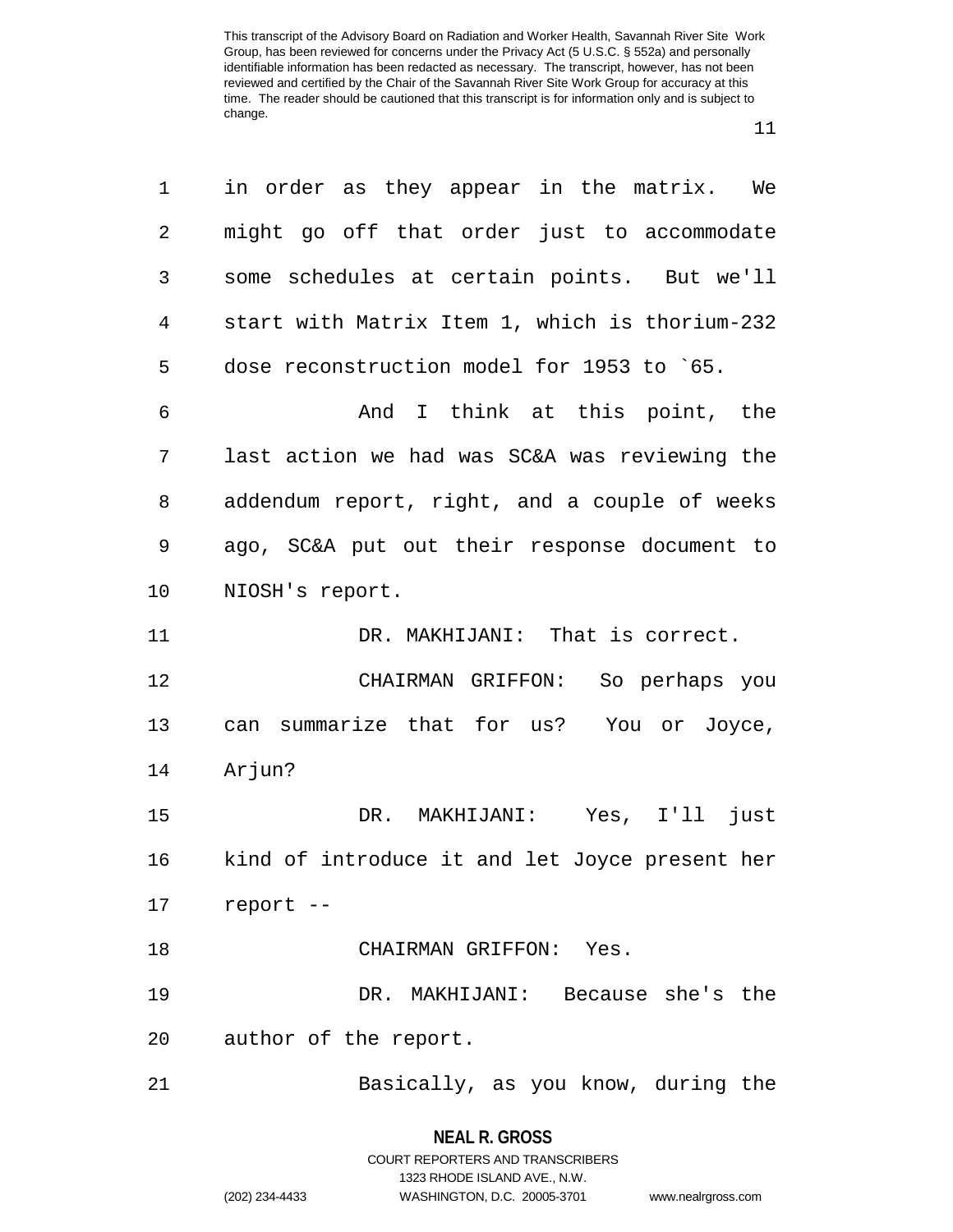12

| $\mathbf 1$ | -- in the Evaluation Report, thorium was       |
|-------------|------------------------------------------------|
| 2           | reserved up to 1960. And then when NIOSH       |
| 3           | issued its addendum, they said that the        |
| 4           | thorium reserve period would be extended to    |
| 5           | `65 and the dose reconstruction method for     |
| 6           | that period was put forward.                   |
| 7           | There is another thorium report                |
| 8           | that we're still reviewing. That's the next    |
| 9           | item. But basically our findings were in two   |
| 10          | broad areas. There were a number of findings   |
| 11          | but they were in two broad areas.              |
| 12          | area was that most of the<br><b>One</b>        |
| 13          | thorium activities that took place at Savannah |
| 14          | River were not covered in the addendum.<br>So  |
| 15          | there are a lot of thorium activities for      |
| 16          | which we have no dose reconstruction method.   |
| 17          | And we had discussed this briefly in the       |
| 18          | November meeting when we had given you a       |
| 19          | preliminary look at our findings.              |
| 20          | And the other set of findings                  |
|             |                                                |

21 relate to the specific method suggested for

#### **NEAL R. GROSS**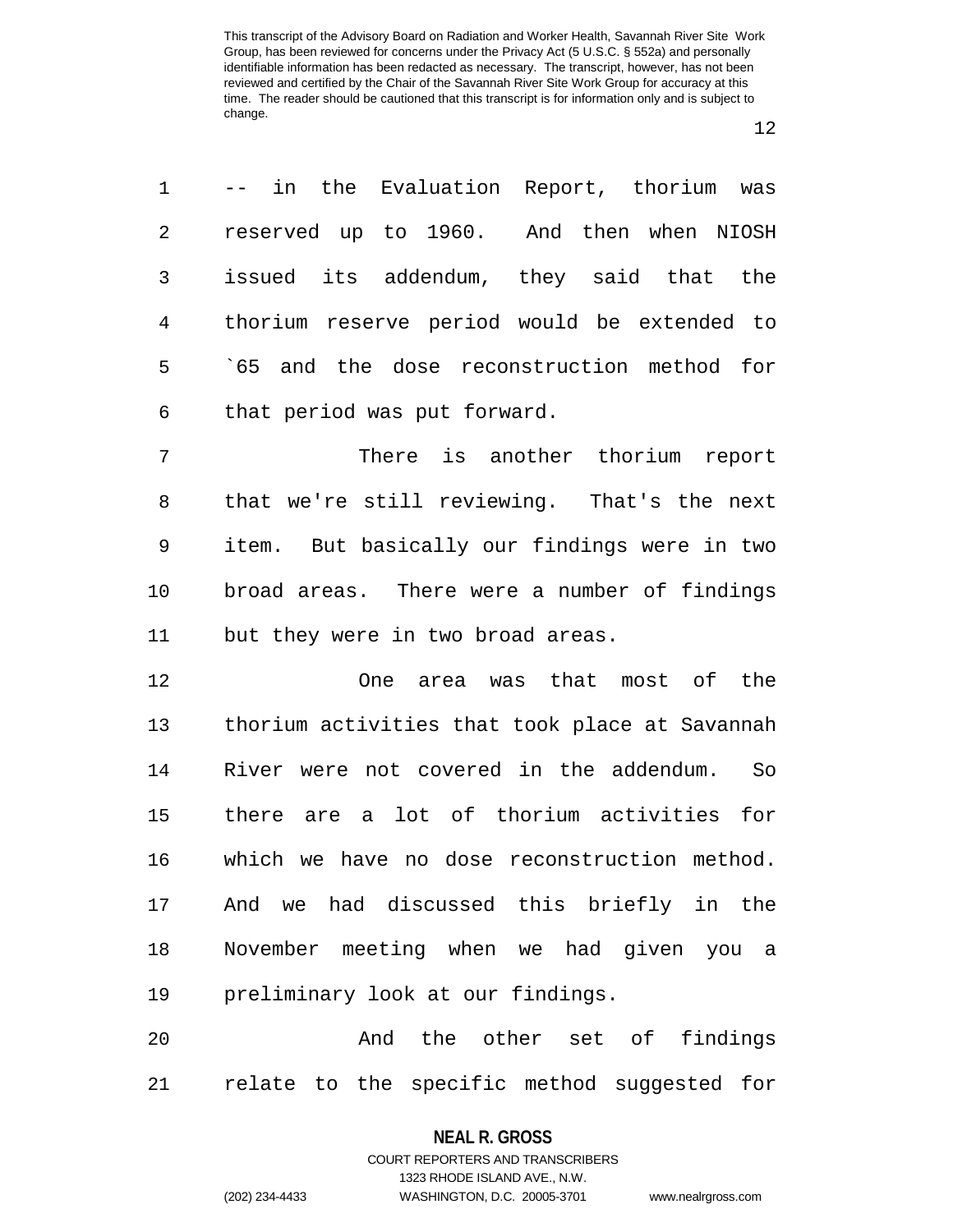13

1 the 300-M area of thorium work. And we had a 2 number of findings.

3 I just want to call attention that 4 in the meeting about a year ago, in January of 5 2010, we discussed whether the non-6 construction worker piece ought to be covered 7 by SC&A.

8 and at that time, we were told 9 that if the non-construction worker -- if the 10 construction worker review led to non-11 construction worker findings, since the data 12 are mixed up, that we ought to call attention 13 to that. But we were not to review non-14 construction worker issues as construction. 15 And we have called attention to the fact that 16 most of the findings apply to both 17 construction and non-construction workers.

18 And with that, I'll just turn it 19 over to Joyce.

20 DR. LIPSZTEIN: So our first point 21 was methodology. And the first thing was that

> **NEAL R. GROSS** COURT REPORTERS AND TRANSCRIBERS

> > 1323 RHODE ISLAND AVE., N.W.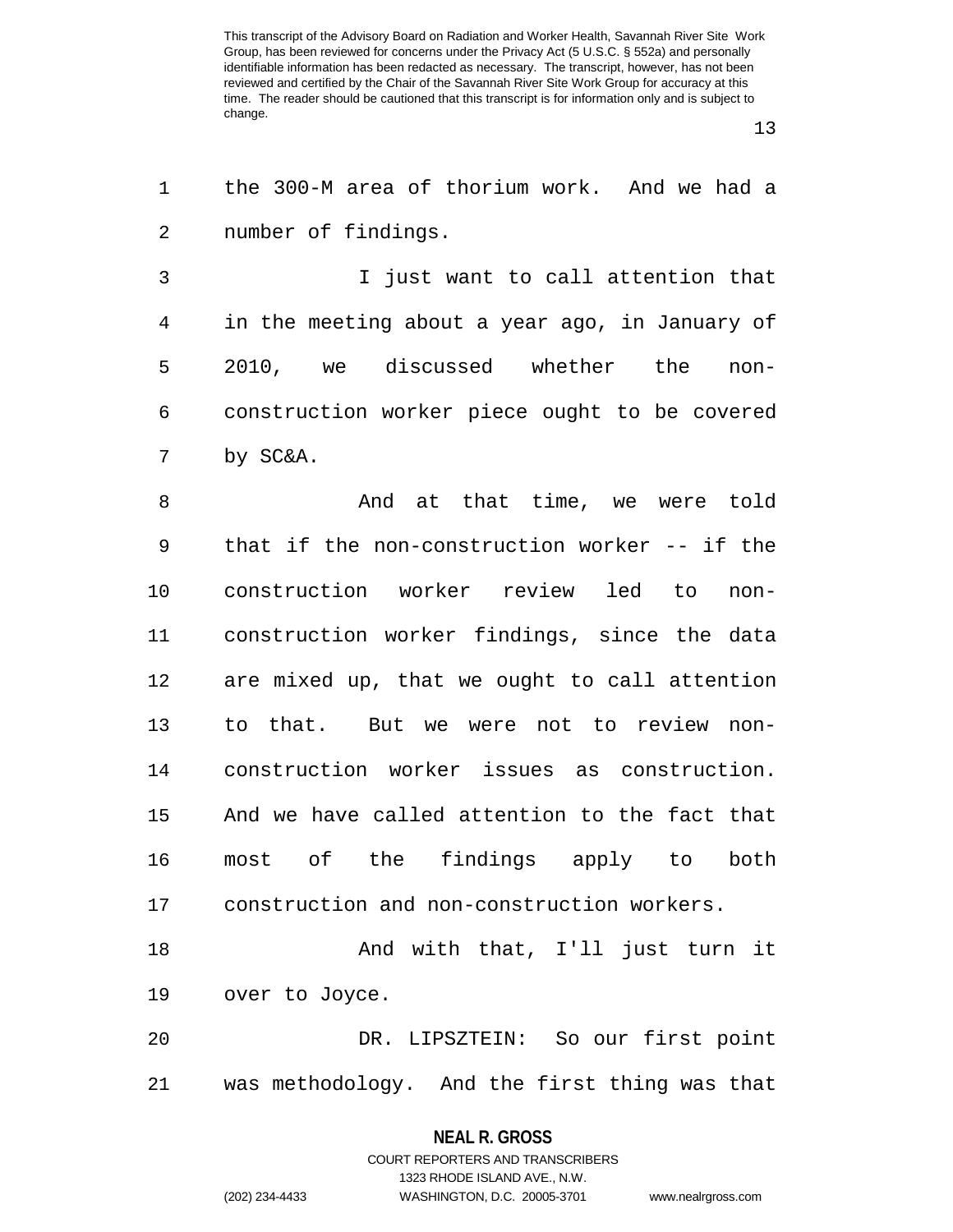14

1 the ER addendum said that all high bioassay 2 sample results were less than the detection 3 limits. So we went by and looked one by one, 4 all the bioassay results that we had. And I 5 couldn't find it because it was handwritten, 6 about 90 percent of the names. So I went 7 right to the file part of the record of those 8 workers.

9 And most of the workers, most -- 10 many samples had a detection limit above .5 11 dpm per 1,500 mL sample, which is the 12 detection limit. Some of the samples had a 13 note saying that there was a contamination so 14 they repeated the samples. Some of them 15 didn't have this note but the sample were 16 repeated some time later for the same worker. 17 So I took all those results that I wasn't 18 sure if they were contaminated or not and 19 still like that I had many, many samples that 20 were above the detection limit.

21 The other thing that I noticed

**NEAL R. GROSS** COURT REPORTERS AND TRANSCRIBERS

1323 RHODE ISLAND AVE., N.W.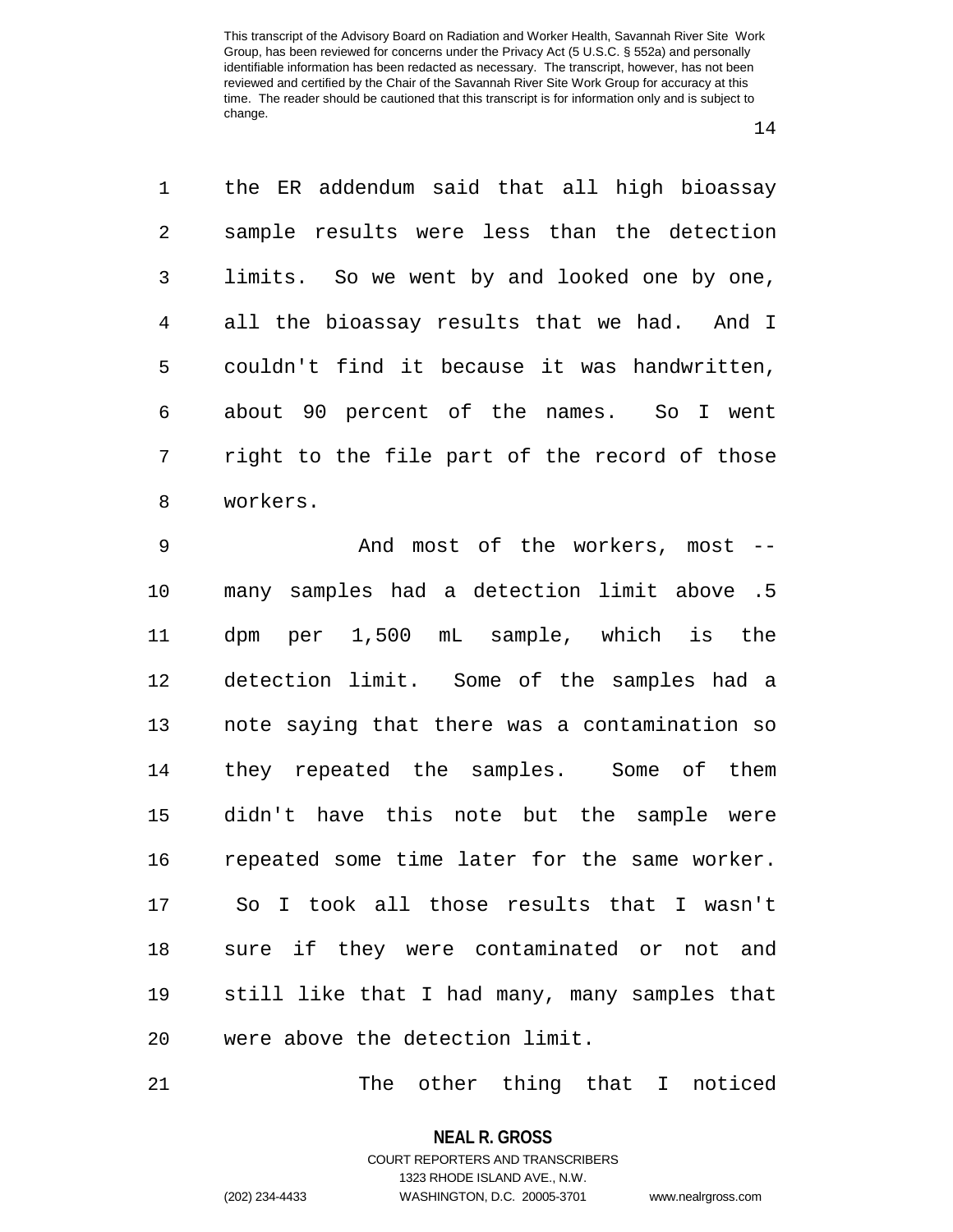15

| 1              | from these bioassay samples, they were not       |
|----------------|--------------------------------------------------|
| 2              | from the 300 area. They were from area 773.      |
| 3              | All the workers that were -- had bioassay        |
| $\overline{4}$ | samples were from this particular area.          |
| 5              | And unless, you know, the majority               |
| 6              | of the workers were counted by bioassay          |
| 7              | samples only once. So we don't know if the       |
| 8              | workers did and there was, you know, a           |
| 9              | particular job that they were doing. I don't     |
| 10             | know if the workers worked there all the year    |
| 11             | around.                                          |
| 12             | But they were not sampled all year               |
| 13             | round. You know they were scheduled like some    |
| 14             | people were sampled in January, some people      |
| 15             | were sampled in May. I don't know what           |
| 16             | happened.                                        |
| 17             | So there are many unknowns but the               |
| 18             | fact is that the bioassay sample results were    |
| 19             | not all less than the detection limits.<br>Many  |
| 20             | of them were above the detection limits.<br>They |

21 were from area 773-A and they were, in

#### **NEAL R. GROSS**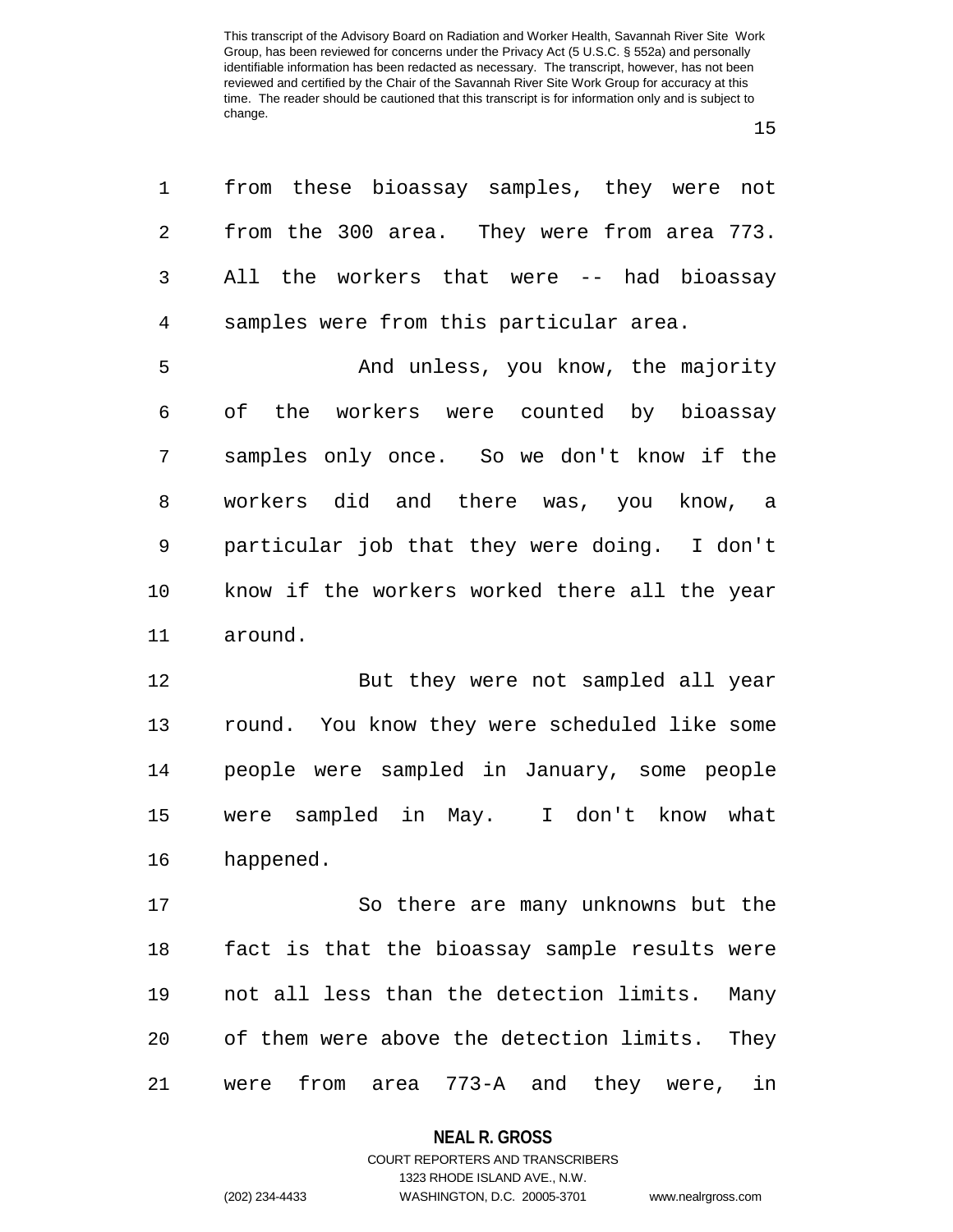16

| 1              | general, counted -- monitored only once.       |
|----------------|------------------------------------------------|
| $\overline{2}$ | DR. MAKHIJANI: Could I<br>add                  |
| 3              | something to that?                             |
| 4              | DR. LIPSZTEIN: Yes.                            |
| 5              | DR. MAKHIJANI: I think you might               |
| 6              | have said it but there was a very narrow       |
| 7              | window in which all the data were from -- from |
| 8              | late 1955 into the mid-1956. So there's just   |
| 9              | a short period. And we weren't able to find    |
| 10             | any other bioassay data.                       |
| 11             | DR. LIPSZTEIN: Yes, that's true.               |
| 12             | They were all from November `55 to May `56,    |
| 13             | all the samples.                               |
| 14             | CHAIRMAN GRIFFON: October `56                  |
| 15             | now?                                           |
| 16             | DR. LIPSZTEIN: Yes.                            |
| 17             | CHAIRMAN GRIFFON: Yes, it says                 |
| 18             | October `56 in the report.                     |
| 19             | MEMBER CLAWSON: Mark?                          |
| 20             | CHAIRMAN GRIFFON: Yes.                         |
| 21             | MEMBER CLAWSON: Just to let you                |
|                |                                                |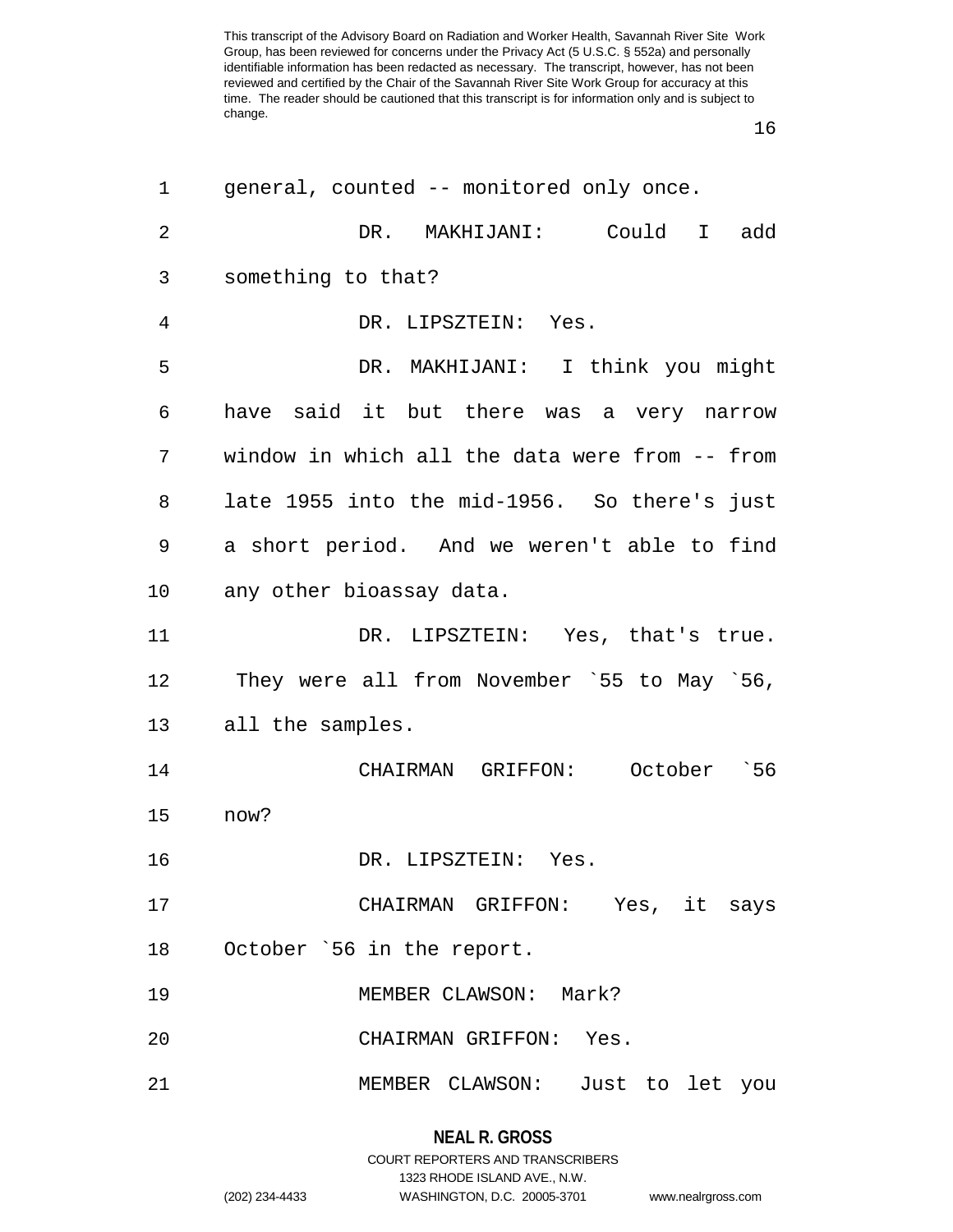17

| 1              | know. This is Brad. I'm on the line. Sorry     |
|----------------|------------------------------------------------|
| $\overline{2}$ | about that.                                    |
| 3              | MR. KATZ: No, welcome, Brad.                   |
| 4              | MEMBER CLAWSON: Okay.                          |
| 5              | CHAIRMAN GRIFFON: Can you hear us              |
| 6              | okay everybody on the line by the way?         |
| 7              | MEMBER CLAWSON: Yes. I can --                  |
| 8              | CHAIRMAN GRIFFON: Okay.                        |
| 9              | MEMBER CLAWSON: I can hear you                 |
| 10             | real good. It's coming in real good. I just    |
| 11             | didn't want to interrupt Joyce and stuff. But  |
| 12             | I wanted to let you know I was on the line.    |
| 13             | CHAIRMAN GRIFFON: Okay. Glad                   |
| 14             | you're here, Brad. Thank you.                  |
| 15             | Go ahead, Joyce.                               |
| 16             | DR. LIPSZTEIN: The other thing is              |
| 17             | that those bioassay samples, while as was      |
| 18             | stated in the SRS -- Technical Basis Document, |
| 19             | they were well done. All of them, if you look  |
| 20             | also at the log bioassay samples, from time to |
| 21             | time, they do a blank sample to confirm that   |

**NEAL R. GROSS** COURT REPORTERS AND TRANSCRIBERS

1323 RHODE ISLAND AVE., N.W.

(202) 234-4433 WASHINGTON, D.C. 20005-3701 www.nealrgross.com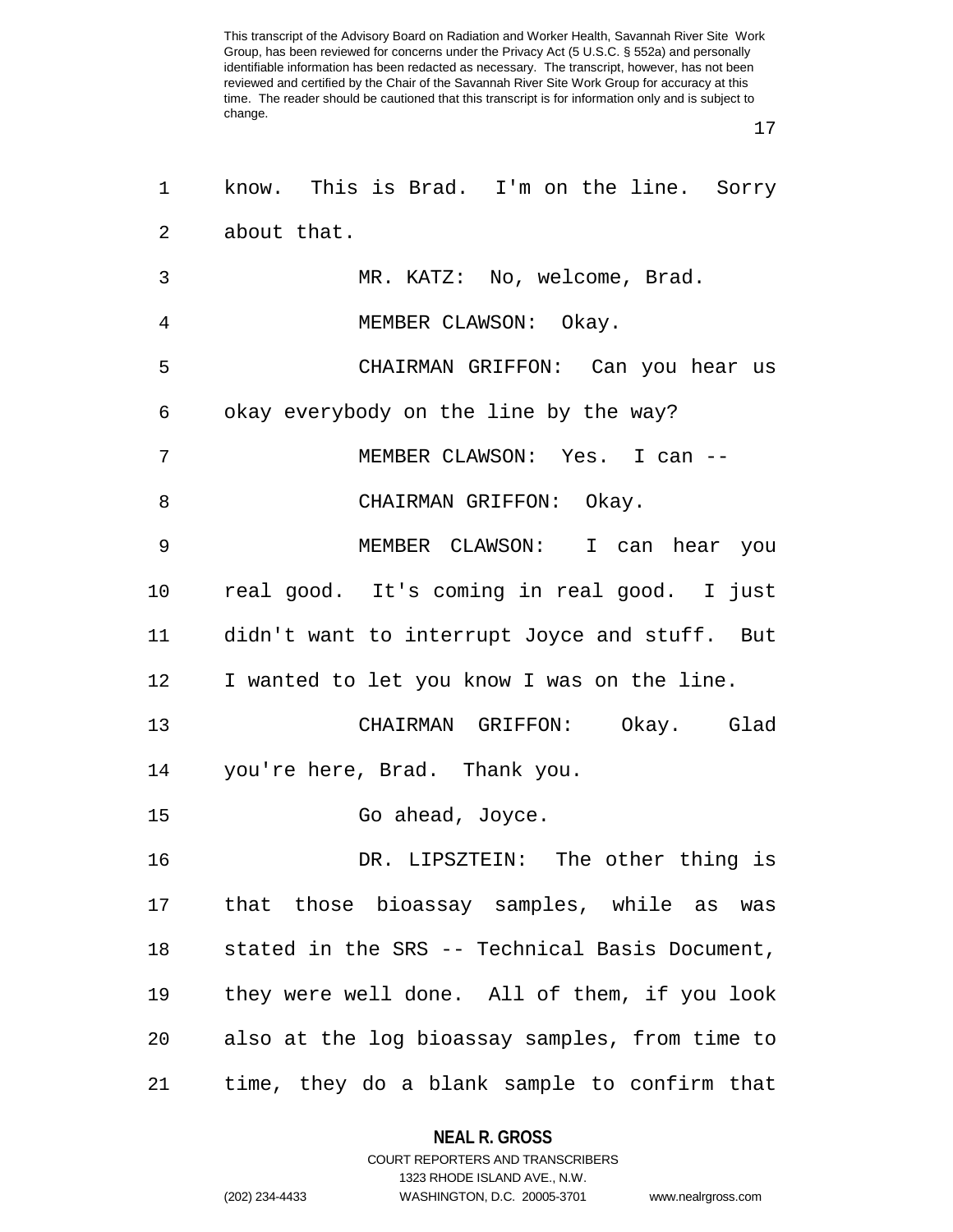1 everything was done correctly. So I think

18

2 those are results that can be transferred and 3 there is no specification to turn them down. 4 They are good set of bioassay data. So that's 5 our second finding. 6 We don't know -- NIOSH says on the 7 ER report that all target bioassay data were 8 reported as less than the detection limits. 9 Therefore, NIOSH is making the inhalation 10 using the target to certitude\* detection limit 11 and evaluated the results. 12 The result annual inhalation rate 13 of 350 picocuries per day was derived. I'm 14 just repeating what's in the ER. That rate 15 was assumed to be 1965. And then this value - 16 - although this value is higher than the 17 intake rate using the random data, such an 18 intake rate would equate to a constant air 19 concentration for thorium-232 of 34 picocuries 20 per cubic meter, which is significantly higher 21 than the thorium-232 maximum permissible

#### **NEAL R. GROSS**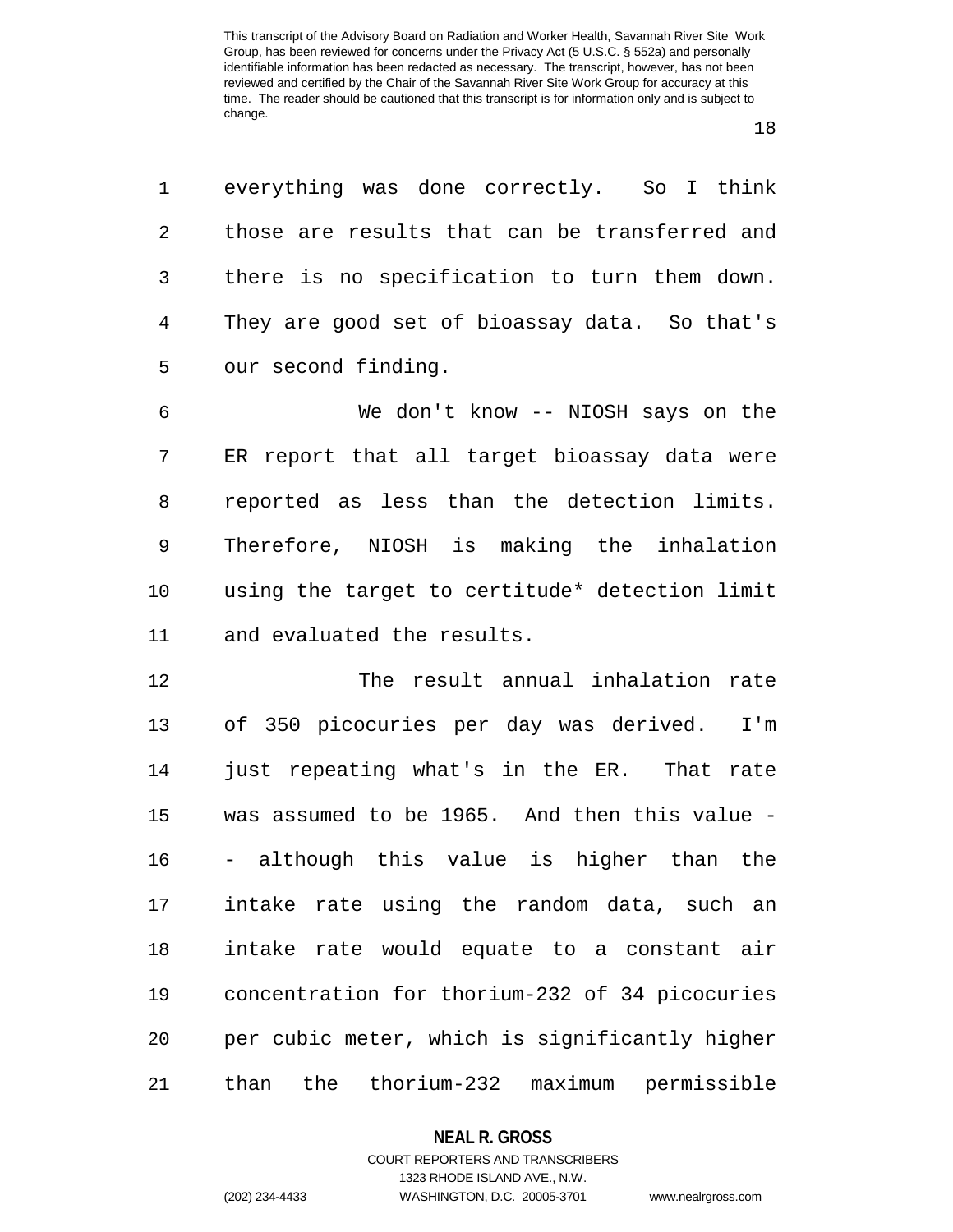19

1 concentration average over the entire expanse 2 of time from `53 to `65. 3 So given this information, NIOSH 4 does not find that the thorium-232 limit of 5 detection provides a plausible analysis of 6 potential thorium intakes. 7 So we don't know -- so I don't 8 know why the bioassay was discarded, as I told 9 you before. And calculation of air 10 concentration based on the assumption that all 11 bioassay samples are equal to minimal 12 detection levels is not correct. So some 13 think that shouldn't have been done. 14 So -- and we cannot compare the 15 results from Area 773-A with the air 16 concentration in Area 300. So that's 17 something. 18 I don't know. Should I proceed 19 everything and then -- 20 DR. NETON: No, no, let's stop and 21 talk about that. I missed a little bit of

#### **NEAL R. GROSS**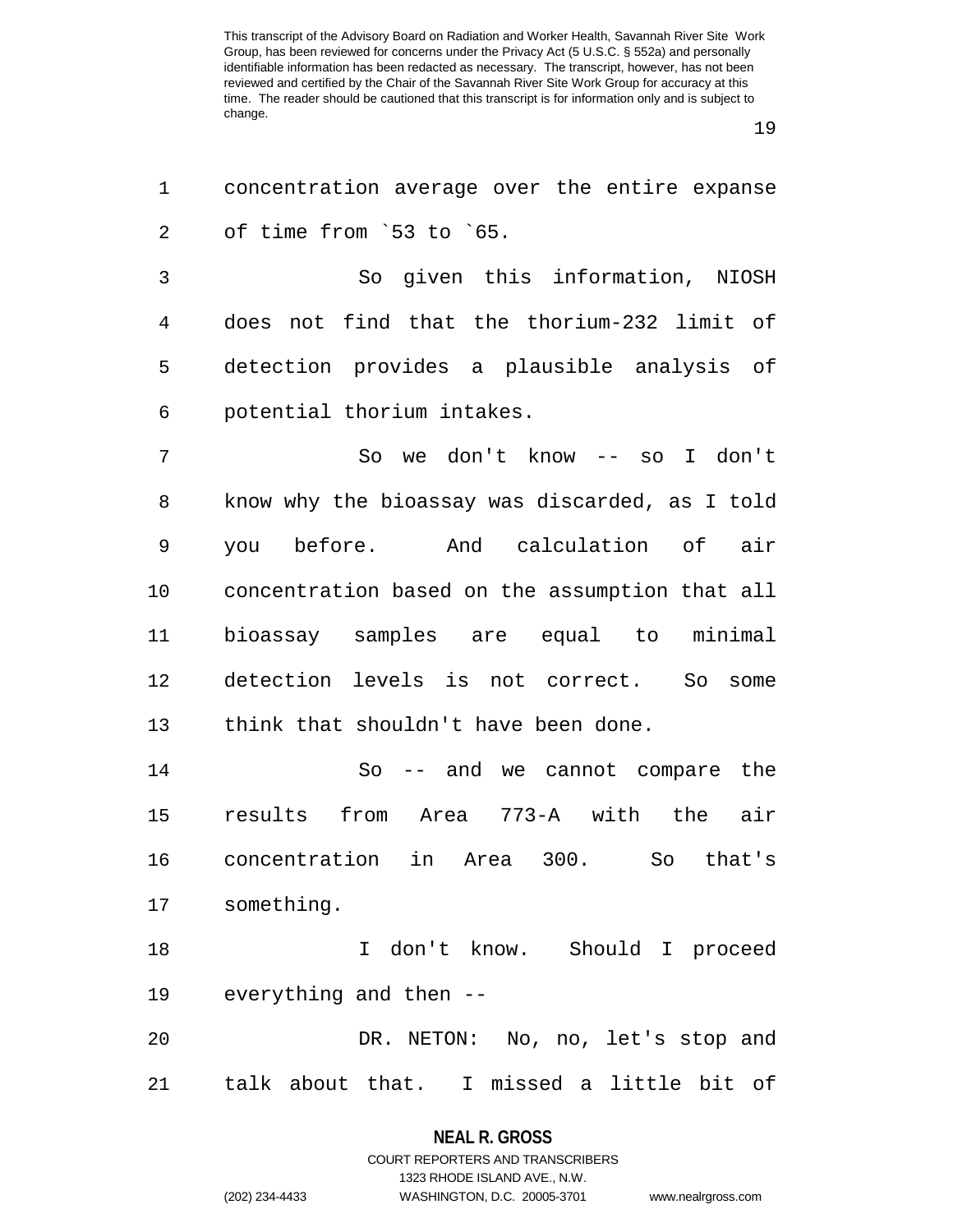20

| $\mathbf 1$ | this but what I read in your report was you're |
|-------------|------------------------------------------------|
| 2           | saying that the bioassay samples that we used  |
| 3           | -- or that we looked at for thorium -- was it  |
| 4           | like 200 and something -- 260-samples?         |
| 5           | And our report indicated that they             |
| 6           | were all below the detection level. And you    |
| 7           | went through and looked at them and you found  |
| 8           | there were numbers of samples that were        |
| 9           | positive. Okay. I didn't look at the           |
| 10          | database but I can't -- it's amazing to me     |
| 11          | that we would have made that error. But --     |
| 12          | DR. TAULBEE: Well, that's                      |
| 13          | something that I think we should follow up on  |
| 14          | with Joyce's finding here. I, as well, find    |
| 15          | that -- but I'm not refuting that, you know,   |
| 16          | we might have made that error. I don't know    |
|             | 17 at this time.                               |
| 18          | DR.<br>NETON: But we know the                  |
| 19          | detection was about .5 or something like that? |
| 20          | Wasn't it? I forget what the number was but    |
| 21          | it was some value. And they were listed as --  |

#### **NEAL R. GROSS**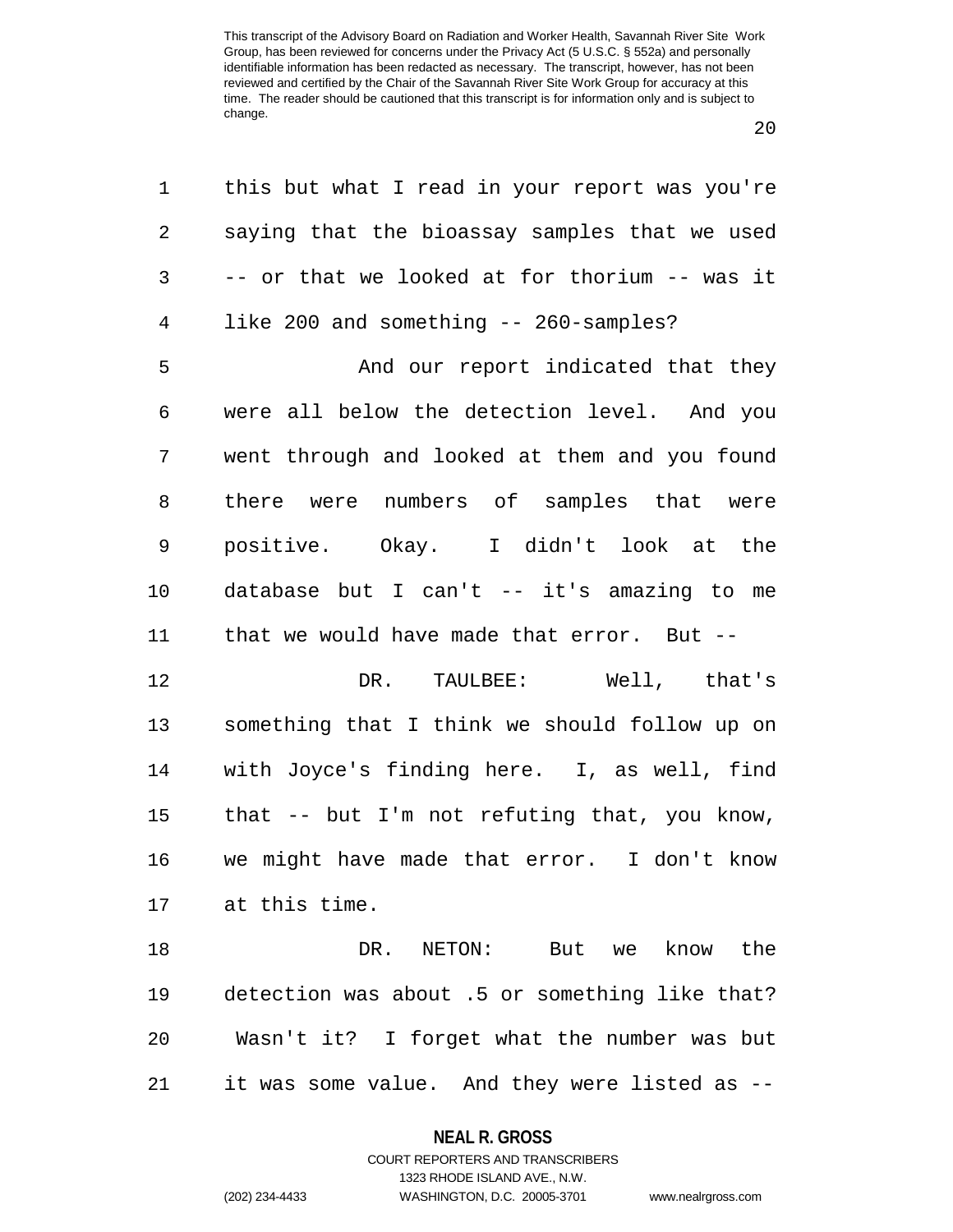21

| $\mathbf 1$    | DR. LIPSZTEIN: .5 ppm per 1.5 mm.            |
|----------------|----------------------------------------------|
| $\overline{2}$ | DR. NETON: And you found samples             |
| 3              | that were listed like at $1.9$ . And $-$ -   |
| 4              | DR. LIPSZTEIN: Yes.                          |
| 5              | CHAIRMAN GRIFFON: Was there any              |
| 6              | reason -- were they sensitive because they   |
| 7              | weren't from that location?                  |
| 8              | DR. NETON: That's what I was                 |
| 9              | thinking. They were all from the 773 area.   |
| 10             | CHAIRMAN GRIFFON: All from the               |
| 11             | 773 area.                                    |
| 12             | DR. NETON: Yes.                              |
| 13             | DR. MAKHIJANI: There were<br>no              |
| 14             | bioassay samples that we found or that NIOSH |
| 15             | found actually.                              |
| 16             | DR. TAULBEE: No, there was a lot             |
| 17             | of transference between 773 and 300. They're |
| 18             | right next to each other.                    |
| 19             | CHAIRMAN GRIFFON: Okay, yes.                 |
| 20             | DR. TAULBEE: People would go                 |
| 21             | between the two areas.                       |

# **NEAL R. GROSS** COURT REPORTERS AND TRANSCRIBERS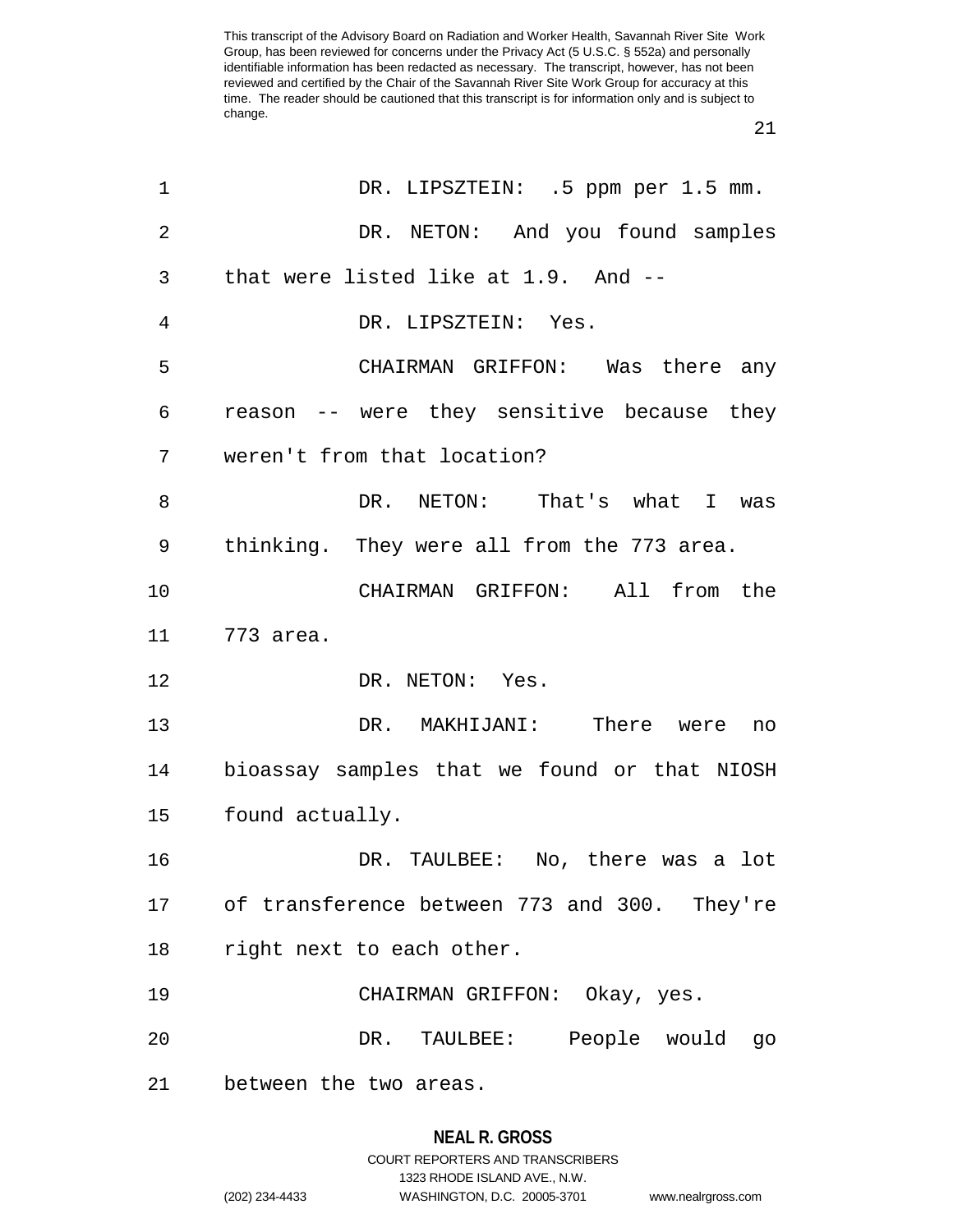22

| $\mathbf 1$    | CHAIRMAN GRIFFON: All right.                  |
|----------------|-----------------------------------------------|
| $\overline{2}$ | DR. NETON: I mean I read that                 |
| 3              | last night myself. This report didn't come in |
| 4              | too long ago so I did have a chance to read   |
| 5              | it. We certainly need to look at that.        |
| 6              | I would like to point out though              |
| 7              | that the main crux of the analysis is not the |
| 8              | thorium bioassay samples here. It's the       |
| 9              | uranium bioassay samples that were used to    |
| 10             | establish what we believe to be a credible    |
| 11             | bounding value for the air concentrations in  |
| 12             | the area.                                     |
| 13             | So that analysis $-$ and I think it           |
| 14             | reads -- it's a little bit confusing when you |
| 15             | read the addendum, in my opinion. But the air |
| 16             | concentration data were just used to          |
| 17             | validate is too strong a word but sort of     |
| 18             | compare and say were the processes, at least  |
| 19             | in that early time frame when we had bioassay |
| 20             | data, did the processes generate from the     |
| 21             | bioassay information at least similar air     |

#### **NEAL R. GROSS**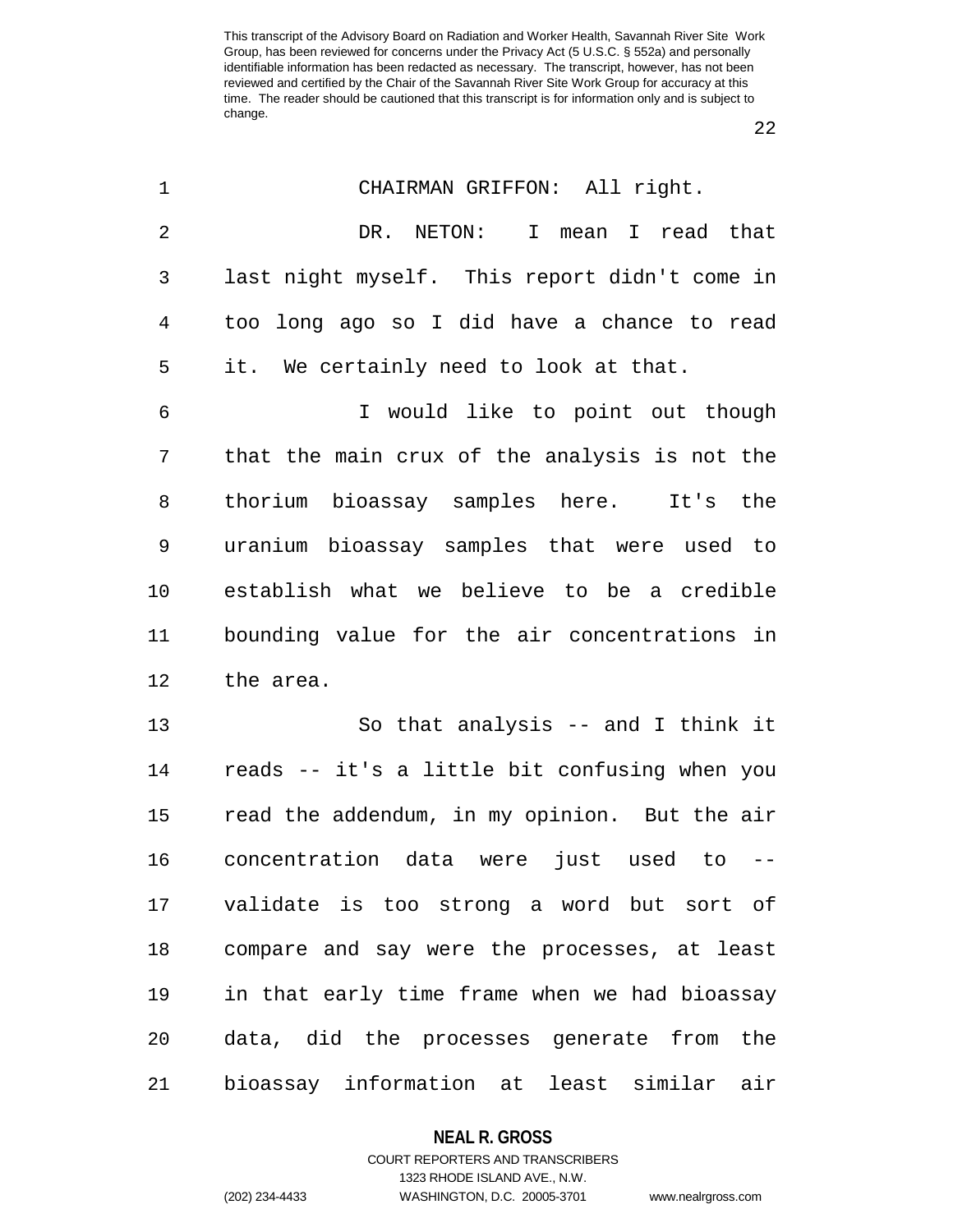#### 23

# 1 concentrations.

2 But that was really just used to 3 establish -- sort of an extra analysis to help 4 validate the use of the uranium air bioassay 5 samples. It wasn't necessarily -- but that 6 analysis could stand alone without a thorium 7 bioassay analysis.

8 DR. TAULBEE: And the other main 9 reason that we didn't choose the thorium 10 bioassay analysis was, as you pointed out, the 11 limited time period. We knew the thorium work 12 was starting much earlier. And extended up 13 until 1965 with these different campaigns that 14 we've identified.

15 And so for that very reason, we 16 were looking for something to cover all of the 17 time periods. That was why we went with 18 uranium.

19 DR. LIPSZTEIN: But when you 20 compare the uranium air concentration and 21 everything was --

#### **NEAL R. GROSS**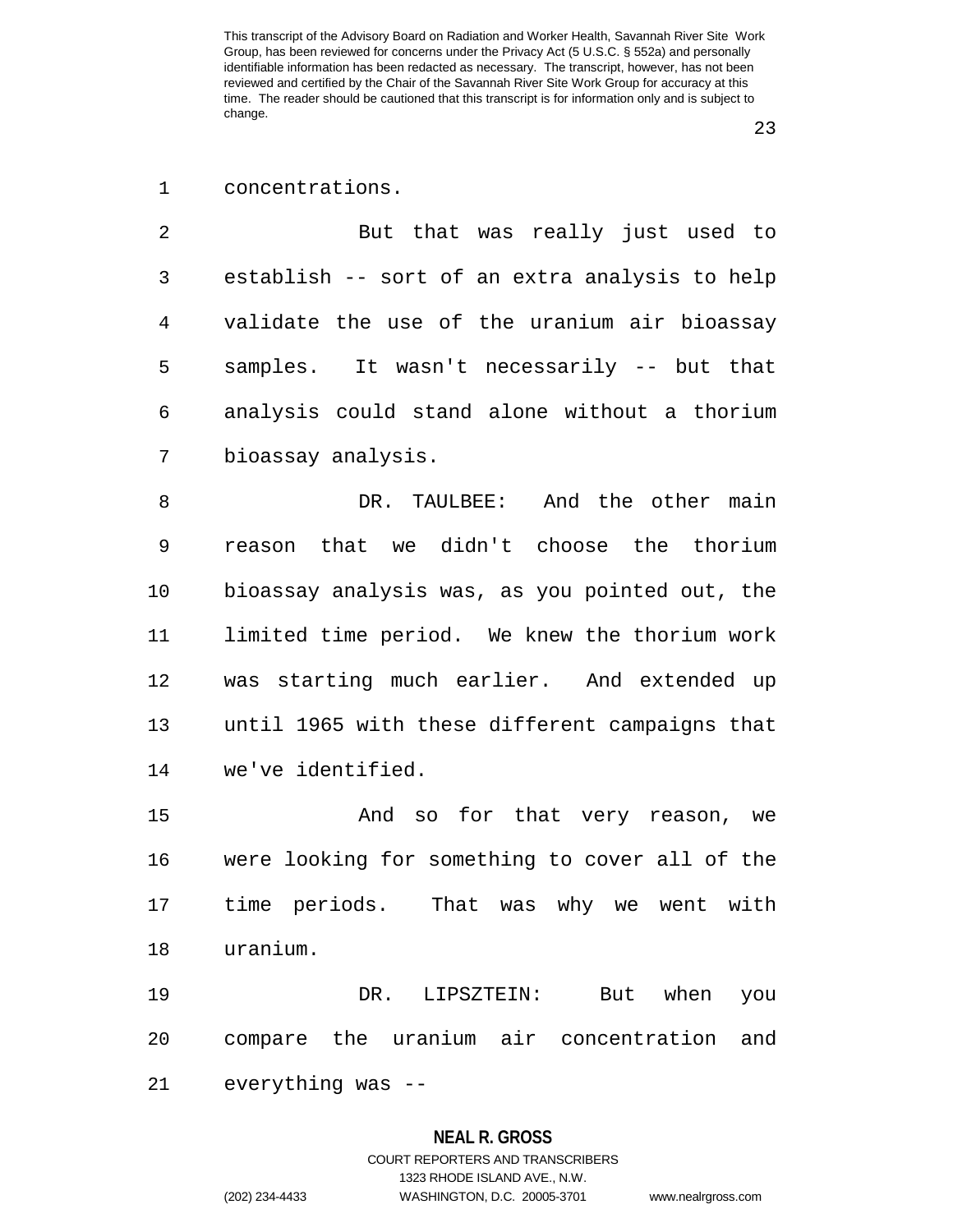24

| 1  | DR.<br>TAULBEE:<br>Yes, yes,<br>we             |
|----|------------------------------------------------|
| 2  | understand.                                    |
| 3  | DR. NETON: But really the method               |
| 4  | that is suggested here though uses bioassay    |
| 5  | samples that were taken all through 1964.      |
| 6  | That's the method that's proposed.<br>Air      |
| 7  | samples are not used at all for anything in    |
| 8  | this $--$                                      |
| 9  | CHAIRMAN GRIFFON:<br>Uranium                   |
| 10 | bioassays.                                     |
| 11 | DR. NETON: Uranium bioassays.                  |
| 12 | DR. LIPSZTEIN: Yes, but when you               |
| 13 | have a thorium bioassay, why do you want to    |
| 14 | use uranium as a substitute?                   |
| 15 | DR. NETON: Because thorium                     |
| 16 | bioassay is not very good, as you know.        |
| 17 | DR. LIPSZTEIN: I don't know.                   |
| 18 | It's written on your Technical Basis Document  |
| 19 | that it was very good and very carefully done. |
| 20 | DR. NETON: If that's all you                   |
| 21 | have. But you only have the first two years,   |

#### **NEAL R. GROSS**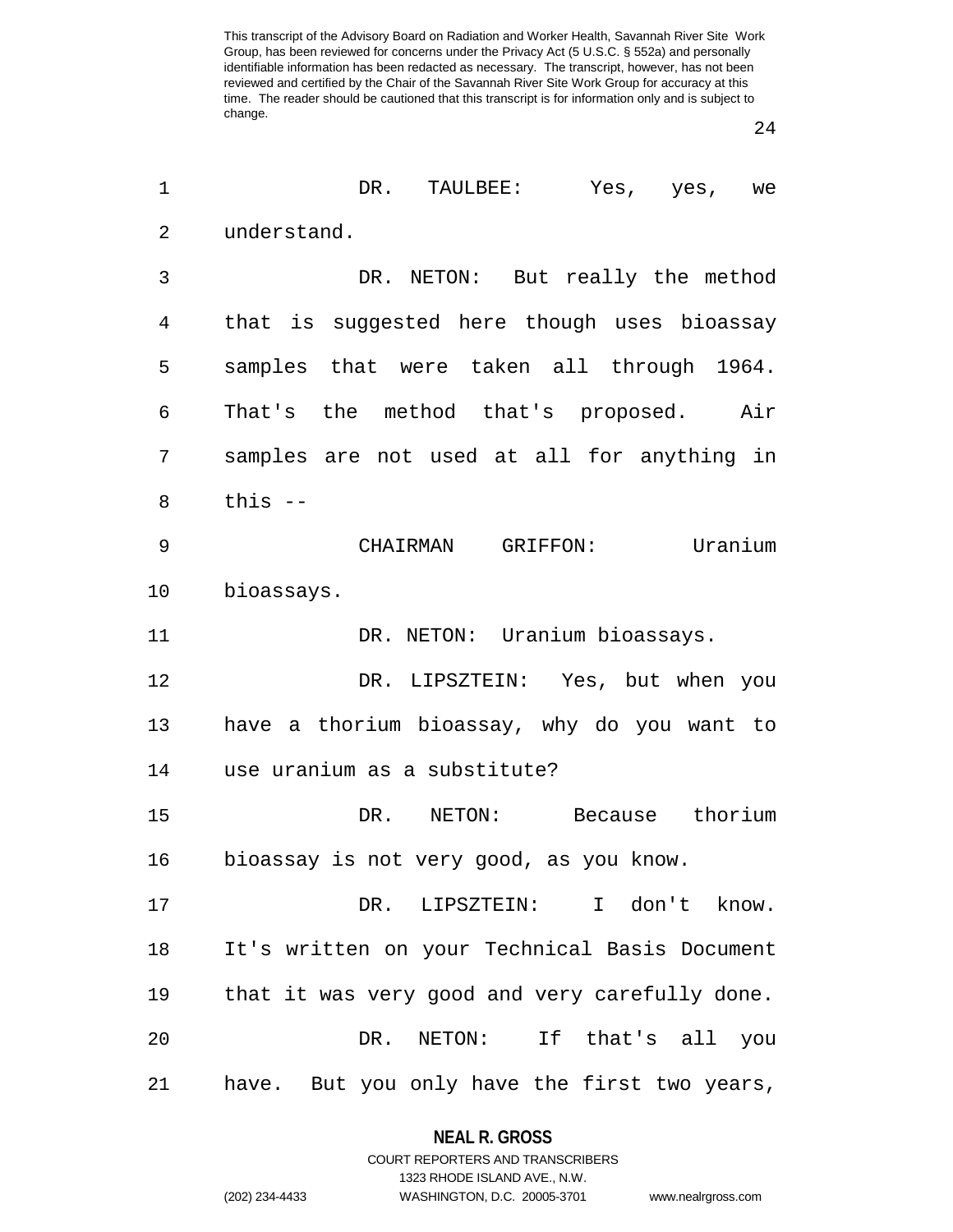25

1 as you suggested. There's not enough to go 2 out until 1965. And the fact is, as you know, 3 the lower limit of detection, of course, for a 4 missed dose for thorium bioassay puts you in a 5 very high value, which is probably implausible 6 in this particular scenario. 7 This is a fairly low air

8 concentration operation. If you look -- the 9 uranium bioassay suggests that the air 10 concentrations were pretty low. And so to 11 take a thorium bioassay sample and do a missed 12 dose calculation based on non-detects and 13 impute that the values could have been -- pick 14 a number, ten, 20, 50 times higher, it just 15 doesn't make sense to us. That's just -- it's  $16$  sort of  $a$  --

17 DR. LIPSZTEIN: For me, I don't 18 know. It doesn't -- I would -- for me it 19 doesn't make sense to use uranium bioassay for 20 thorium. We completed the radionuclides they 21 were done in different places, done for

**NEAL R. GROSS**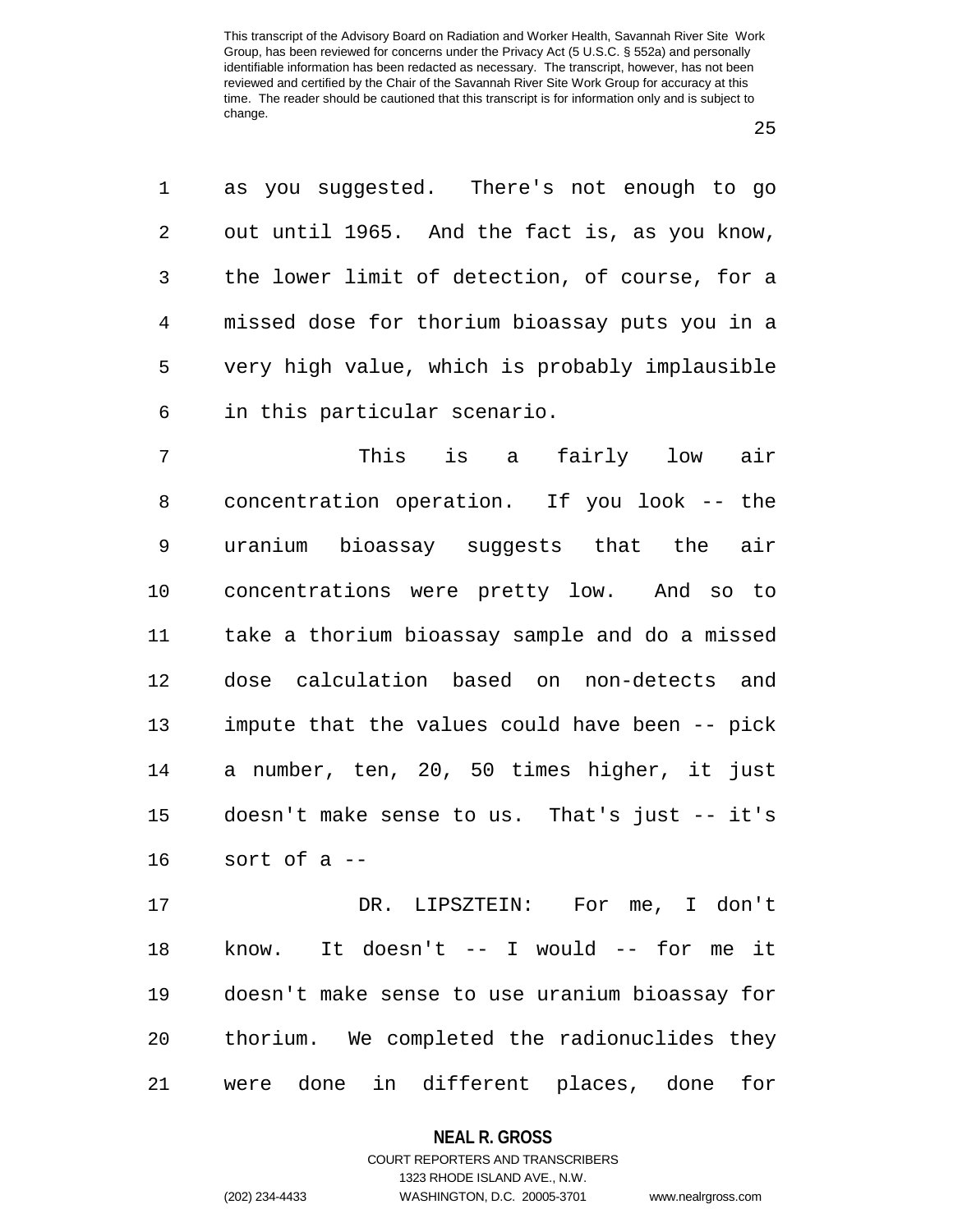26

| $\mathbf 1$    | different reasons.                            |
|----------------|-----------------------------------------------|
| $\overline{2}$ | DR. NETON: Well, we can talk                  |
| 3              | about that.                                   |
| 4              | DR. LIPSZTEIN: Yes, okay.                     |
| 5              | DR. NETON: I mean I think the                 |
| 6              | crux of the issue here really --              |
| 7              | DR. LIPSZTEIN: Okay, okay.                    |
| 8              | DR. NETON: Is the use of uranium              |
| 9              | bioassay as a surrogate for thorium bioassay. |
| 10             | I think this whole other issue with the       |
| 11             | -- limited thorium bioassay                   |
| 12             | CHAIRMAN GRIFFON: Well, that was              |
| 13             | in there, in the document, so they reviewed   |
| 14             | it. Yes.                                      |
| 15             | DR. MAKHIJANI: There is a whole               |
| 16             | underlying rationale that led you to uranium  |
| 17             | bioassay                                      |
| 18             | DR. NETON: Yes.                               |
| 19             | DR. MAKHIJANI: And we've reviewed             |
| 20             | all the pieces of that. So in this particular |
| 21             | case, either the 773-A -- I've gone through   |

## **NEAL R. GROSS**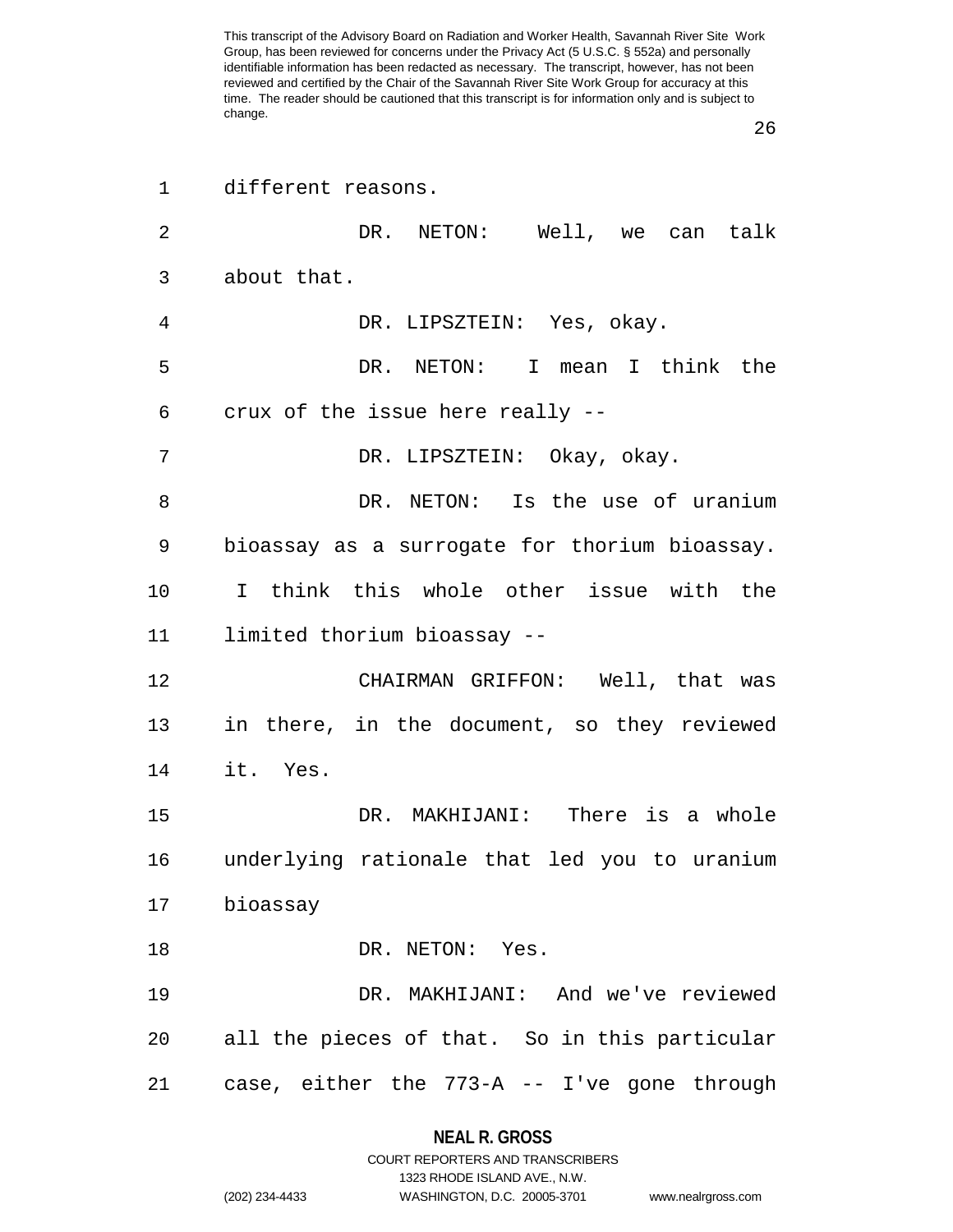27

1 the data sheets, too, in reviewing Joyce's 2 report actually, since, you know, this is a 3 pretty huge issue, I actually went through the 4 data sheets myself. 5 First of all, we're not talking 6 about everything being below the detection 7 limit and that doses being so high that they

8 are implausible. You've actually got results 9 that are above the detection limit.

10 But there are people who were 11 exposed to -- so if you believe the bioassay 12 data and that the method was valid, you have 13 people exposed to what you are saying is above 14 some plausible limit, which can't be right.

15 So either the bioassay data were 16 not properly done or people were exposed to 17 pretty high levels.

18 DR. NETON: That's a good point. 19 And we have to investigate why we didn't pick 20 up on the fact that there were positive 21 bioassay samples.

#### **NEAL R. GROSS**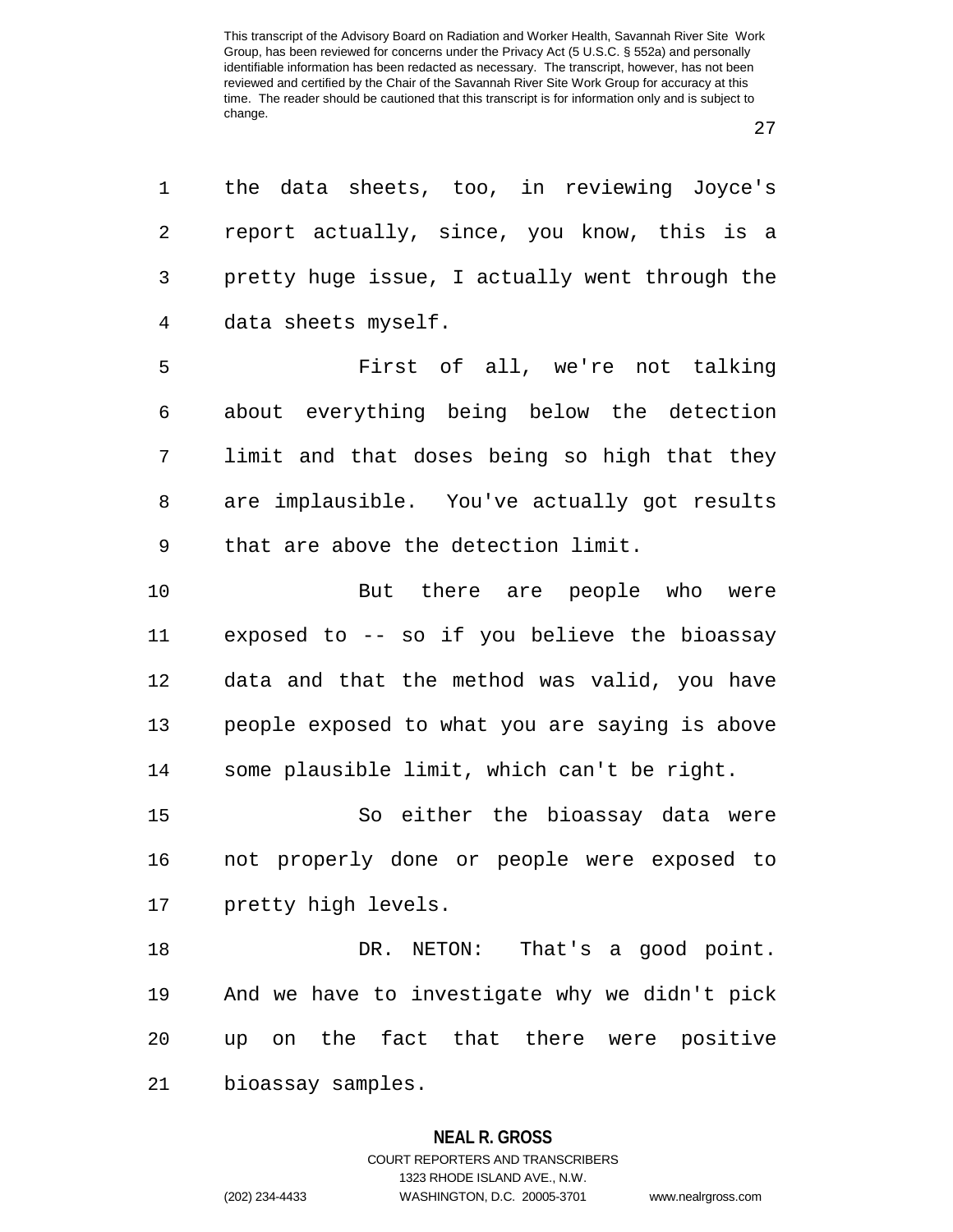28

| 1  | I think I have an idea of why that             |
|----|------------------------------------------------|
| 2  | happened is because you had two expert         |
| 3  | interviews in which they gave an opinion that  |
| 4  | probably all the bioassays were below. That    |
| 5  | may be where it came from. But that's the      |
| 6  | only reason that I've seen.                    |
| 7  | The other thing is either the 773              |
| 8  | bioassays were done for workers who were in    |
| 9  | 773 or they were done for workers who went     |
| 10 | from 773 to 300. Now there is no indication    |
| 11 | in the log sheets, in the bioassay sheets that |
| 12 | that happened. If we have got log sheets that  |
| 13 | are inaccurate in terms of location, that      |
| 14 | would throw a lot of things into question      |
| 15 | because --                                     |
| 16 | DR. MAKHIJANI: Wait a minute, let              |
| 17 | me finish -- because there is no notation in   |
| 18 | the log sheets that says that these workers    |
| 19 | were transferred. I know it is in one of your  |
|    |                                                |

21 and the interviewees were pretty senior

20 interviews that workers went from 773 to 300-M

# **NEAL R. GROSS** COURT REPORTERS AND TRANSCRIBERS

1323 RHODE ISLAND AVE., N.W. (202) 234-4433 WASHINGTON, D.C. 20005-3701 www.nealrgross.com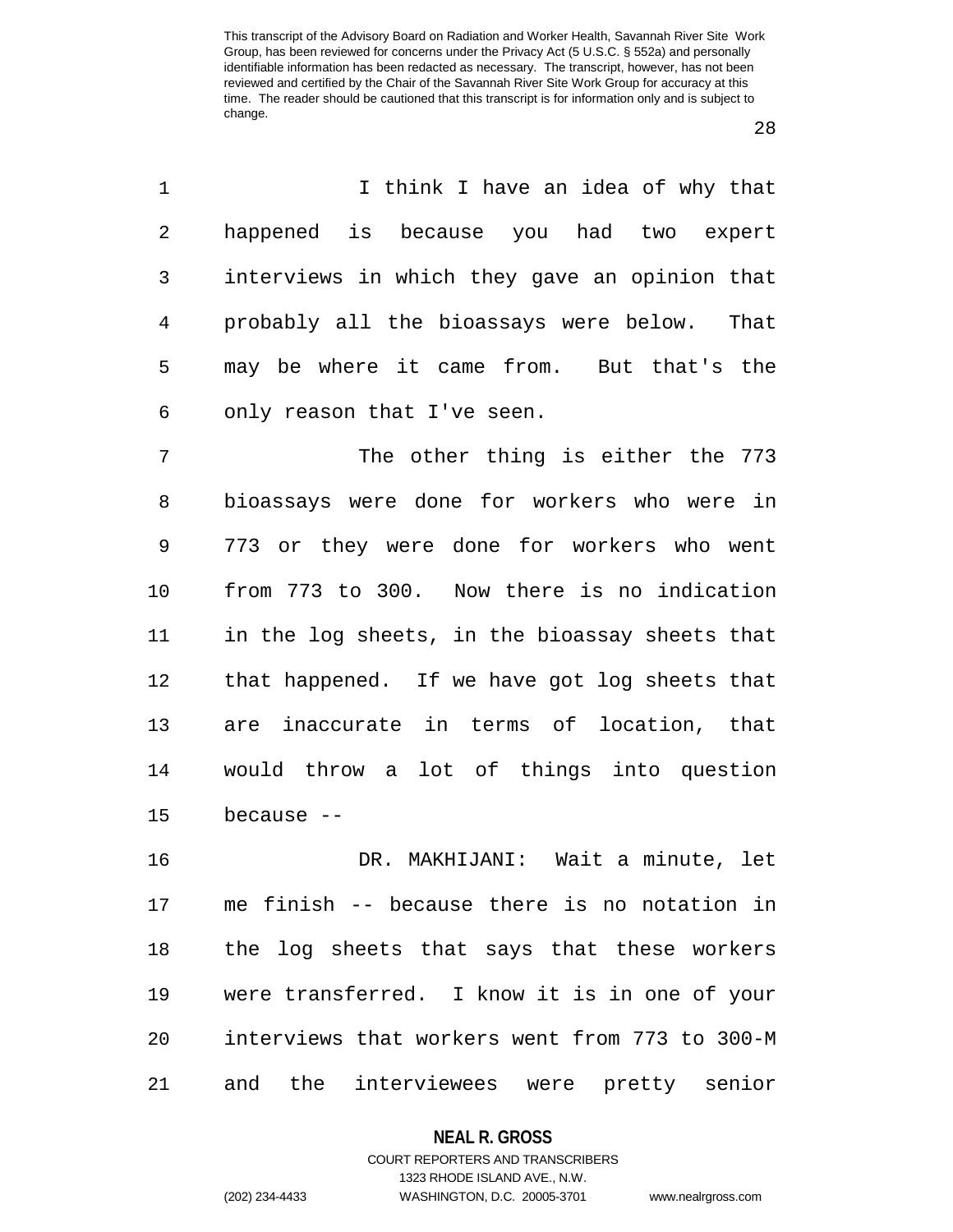29

1 knowledgeable people but they weren't involved 2 in 300-M directly that I could tell. 3 But if the log sheets are 4 inaccurate, I think, in terms of the location 5 of the bioassay samples, I think it would open 6 up some very large questions as to whether you 7 can rely on any description in the log sheets 8 as to whether the workers were actually 9 present because there is not a single location 10 in that entire set of bioassay data that those 11 workers were anywhere else that I found. 12 Did you see anything, Joyce -- 13 DR. LIPSZTEIN: No. As I went 14 through -- 90 percent of the workers, I went 15 to their personnel files. And all of them 16 were in 773-A. 17 CHAIRMAN GRIFFON: And the other 18 point you make is there is some production in 19 773. 20 DR. MAKHIJANI: Yes. 21 DR. LIPSZTEIN: Yes.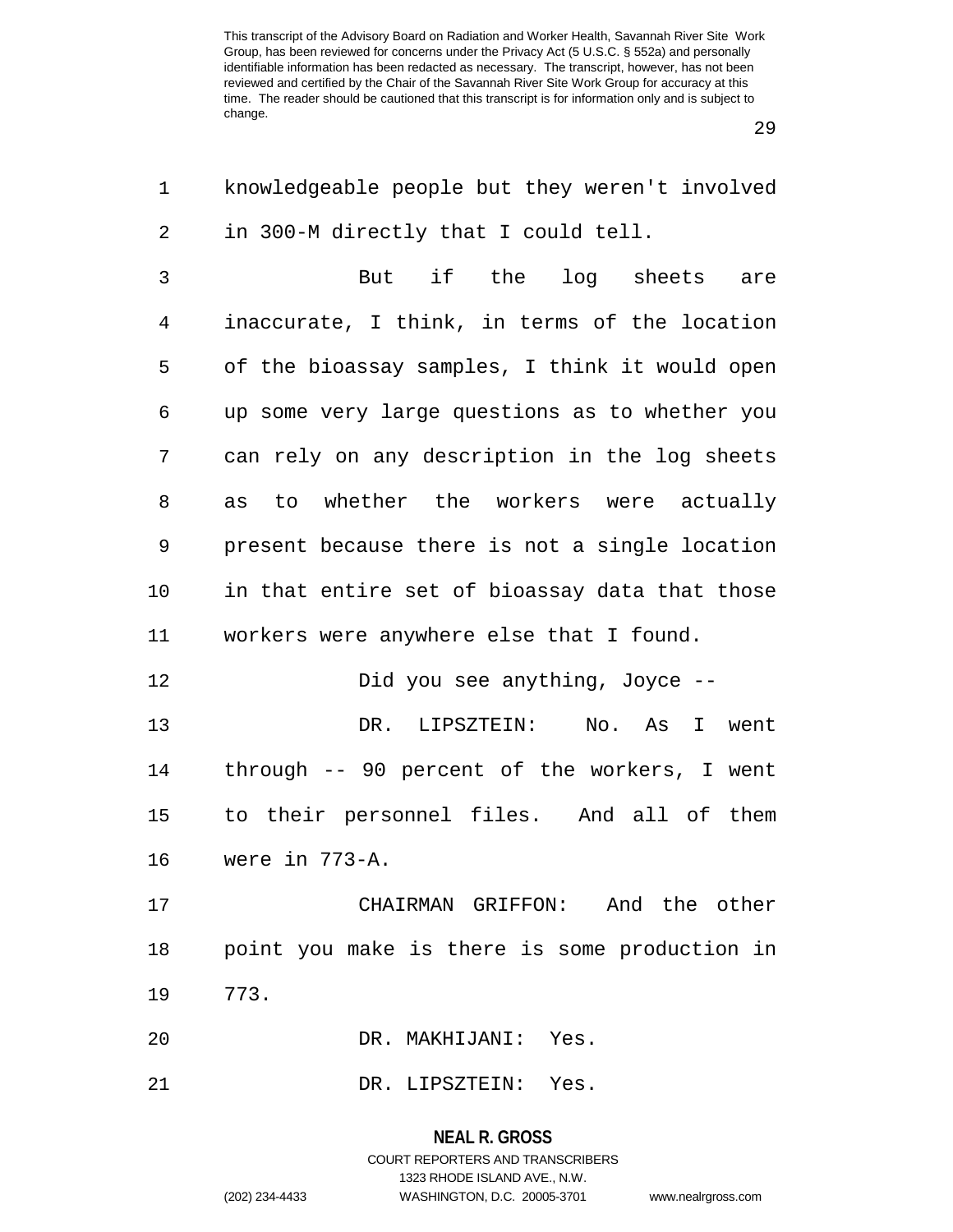30

| $\mathbf 1$ | DR. MAKHIJANI:<br>There<br>was                 |
|-------------|------------------------------------------------|
| 2           | reprocessing type --                           |
| 3           | DR. LIPSZTEIN: And there was some              |
| 4           | special work permits to go there and work      |
| 5           | there also.                                    |
| 6           | CHAIRMAN GRIFFON:<br>Let Tim                   |
| 7           | respond.                                       |
| 8           | DR. TAULBEE: When you went                     |
| 9           | through the individual files and you were      |
| 10          | looking -- and I concur with you, Arjun,       |
| 11          | actually, that the thorium bioassay results    |
| 12          | all say 773. But when you look at the          |
| 13          | individual bioassay cards of an individual,    |
| 14          | you'll see 773. You will also see M area for   |
| 15          | around the same time period for many of the    |
| 16          | people. Not all of them but many of those      |
| 17          | people.                                        |
| 18          | So that's where $I$ -- to me that              |
| 19          | gave some confirmation to what we heard during |
| 20          | the interviews that people were moving back    |
| 21          | and forth between the two.<br>It's not<br>-- I |

## **NEAL R. GROSS**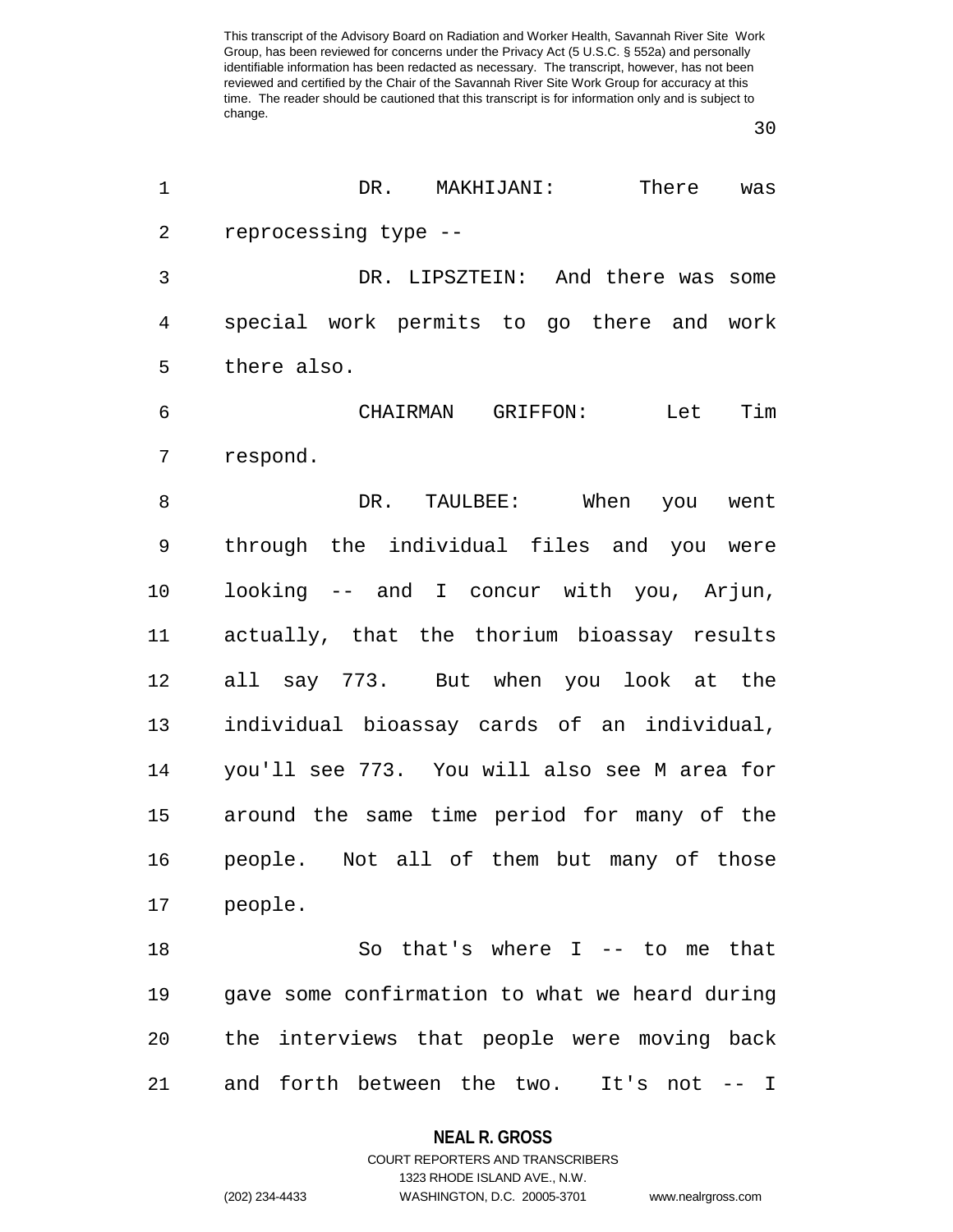| ۰<br>. . | v |  |
|----------|---|--|
| v<br>×   |   |  |
|          |   |  |

| 1              | agree with you. All of the thorium samples    |
|----------------|-----------------------------------------------|
| 2              | say 773 beside them. But if you look at the   |
| 3              | individual bioassay cards, you'll see M area  |
| $\overline{4}$ | next to them or 300 as well around that same  |
| 5              | time period, showing the transference between |
| 6              | them.                                         |
| 7              | DR. MAKHIJANI: Yes. I didn't                  |
| 8              | look at all the bioassay cards. Joyce did.    |
| $\overline{9}$ | DR. LIPSZTEIN: I did. I did. I                |
| 10             | went through every one of them. And they were |
| 11             | $773 - A.$                                    |
| 12             | DR. TAULBEE: For thorium.                     |
| 13             | DR. LIPSZTEIN: Yes. And there                 |
| 14             | were some uranium samples, bioassay samples   |
| 15             | also for the same people. Some in the same    |
| 16             | month, some in other dates. But all the       |
| 17             | thorium data, the location was 773-A. All the |
| 18             | thorium samples had this location, 773-A.     |
| 19             | DR. TAULBEE: That's correct.<br>I'm           |
| 20             | not refuting that. I'm just talking about the |
| 21             | transference, when you look at their other    |

**NEAL R. GROSS** COURT REPORTERS AND TRANSCRIBERS

1323 RHODE ISLAND AVE., N.W.

(202) 234-4433 WASHINGTON, D.C. 20005-3701 www.nealrgross.com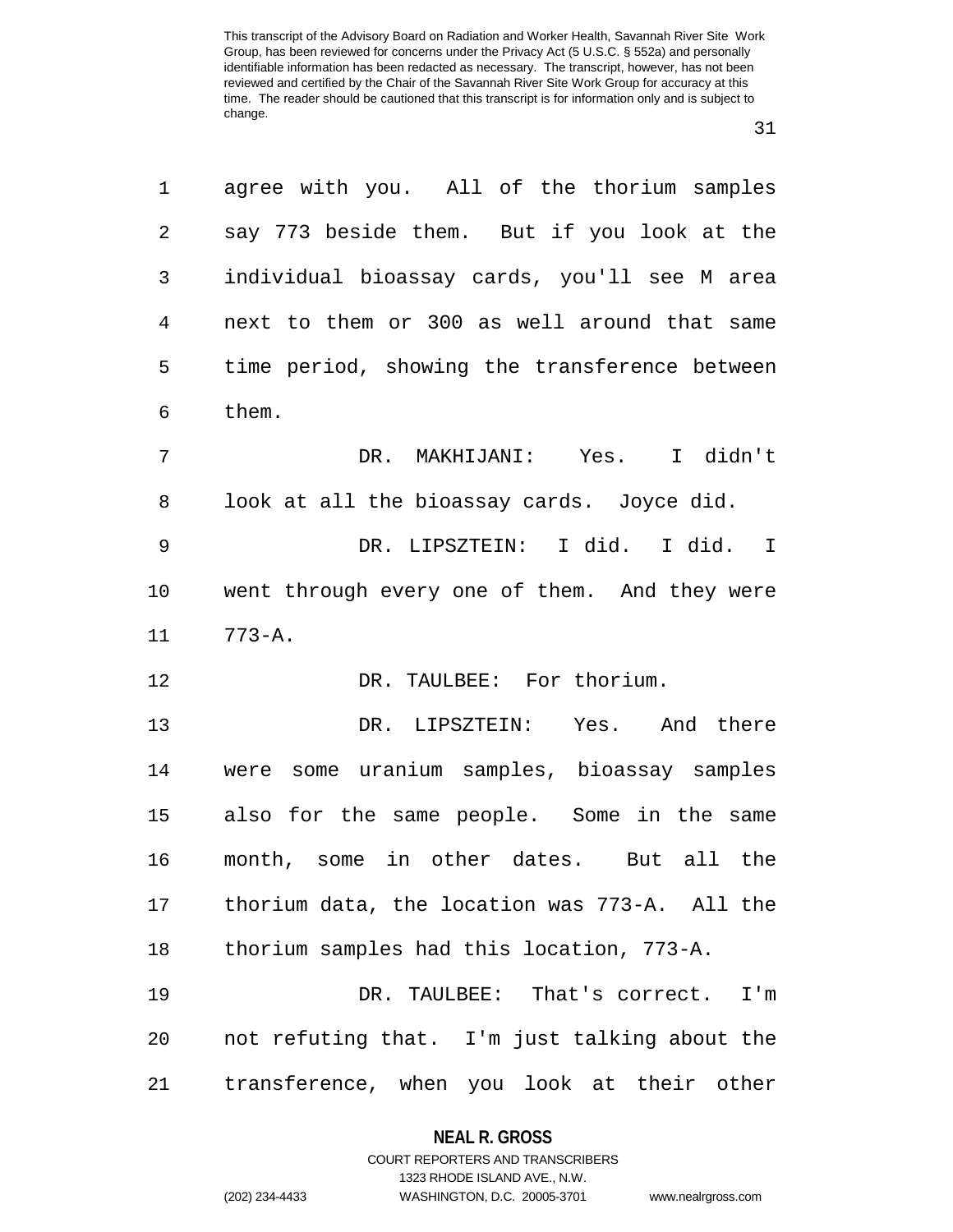| 1  | uranium bioassay, you'll see in the -          |
|----|------------------------------------------------|
| 2  | DR. LIPSZTEIN: Yes, but some of                |
| 3  | the uranium bioassay were not done on the same |
| 4  | day.                                           |
| 5  | DR. TAULBEE:<br>Well, yes,                     |
| 6  | absolutely not.                                |
| 7  | DR. LIPSZTEIN: But some were done              |
| 8  | the same -- some of them but not all of them.  |
| 9  | But, of course, it's not -- I wouldn't         |
| 10 | compare both biosamples because the intake is  |
| 11 | different in the body. So they don't compare.  |
| 12 | CHAIRMAN GRIFFON: But when you --              |
| 13 | I'm just trying to understand the comparison.  |
| 14 | When you compare the air sampling data to the  |
| 15 | thorium urinalysis data, the air sampling was  |
| 16 | M area sampling, right?                        |
| 17 | DR. TAULBEE: That's right.                     |
| 18 | CHAIRMAN GRIFFON: So I guess                   |
| 19 | that's where this comes into play is if you're |
| 20 | making -- even though you're using -- the      |
| 21 | ultimate result is they were using uranium     |

#### **NEAL R. GROSS**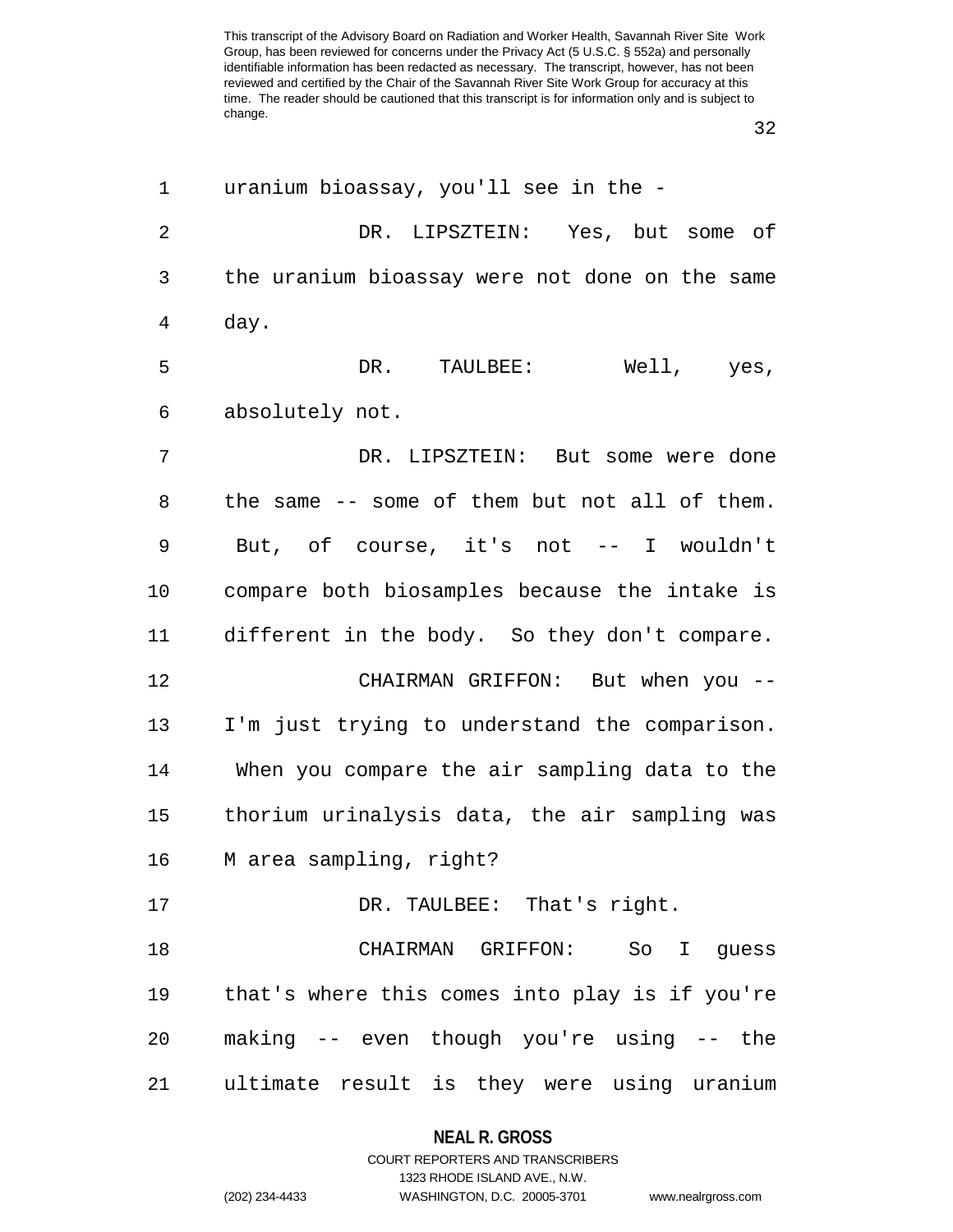1 data. 2 DR. TAULBEE: When we compared the 3 M area results for air sample, we compared 4 both M area to M area. Yes, we did compare 5 them to the thorium bioassay. And so I 6 understand. 7 CHAIRMAN GRIFFON: You compared M 8 area to uranium -- uranium M area. But this 9 issue is the thorium. And you might be 10 comparing apples and oranges. You might be. 11 DR. TAULBEE: That's right. Can I 12 actually give you just a little bit of 13 background that maybe wasn't in the ER as far 14 as explaining the operation. It might help 15 you understand what was going on there at the 16 time between the uranium and the thorium. 17 The thorium work at this time was 18 to make uranium-233 initially. And so their 19 process was to receive thorium slugs that had 20 already been rolled and cut and partially 21 canned from Sylvania. This was the same

**NEAL R. GROSS**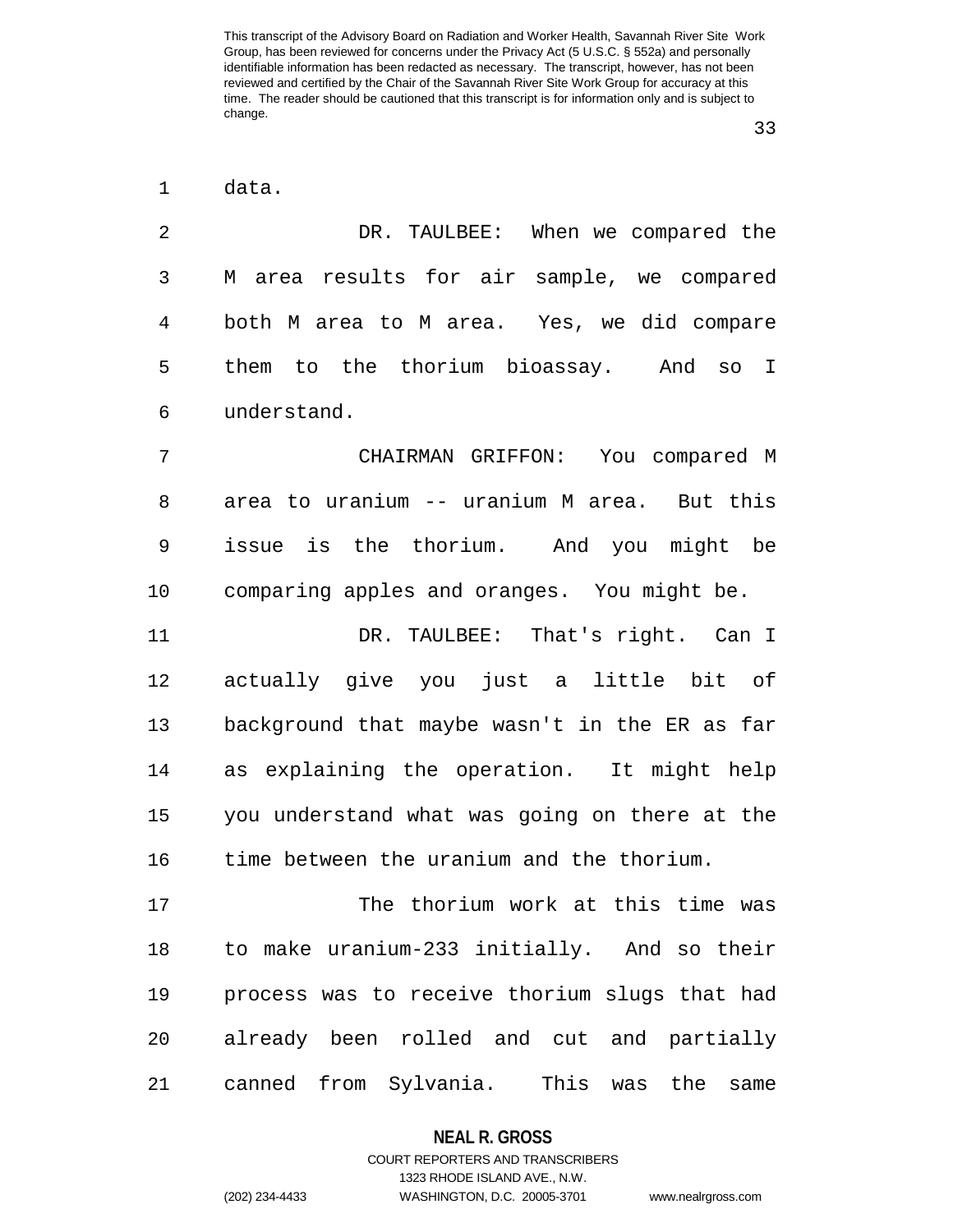34

1 process that they did for uranium. They 2 received them from Sylvania.

3 And their job was to finish the 4 slug. They would weld on an end cap and then 5 they would go through pressure testing of it 6 to make sure that it wouldn't fail. And so 7 that was their process. It was the same for 8 thorium as it was for uranium.

9 This is why we feel that the 10 uranium bioassay is a good substitute or 11 surrogate when you use the mass basis because 12 the same process was going on for the uranium 13 slugs as in the thorium slugs in the 300 area. 14 Now I did notice in Item No. 3, 15 Finding No. 3, that you identified other 16 areas, which I do think we should potentially 17 look at a little closer. But for the 300 18 area, the work was effectively identical 19 between uranium and thorium. It was taking 20 this partially canned slug and finishing it. 21 This is why we feel the uranium

**NEAL R. GROSS**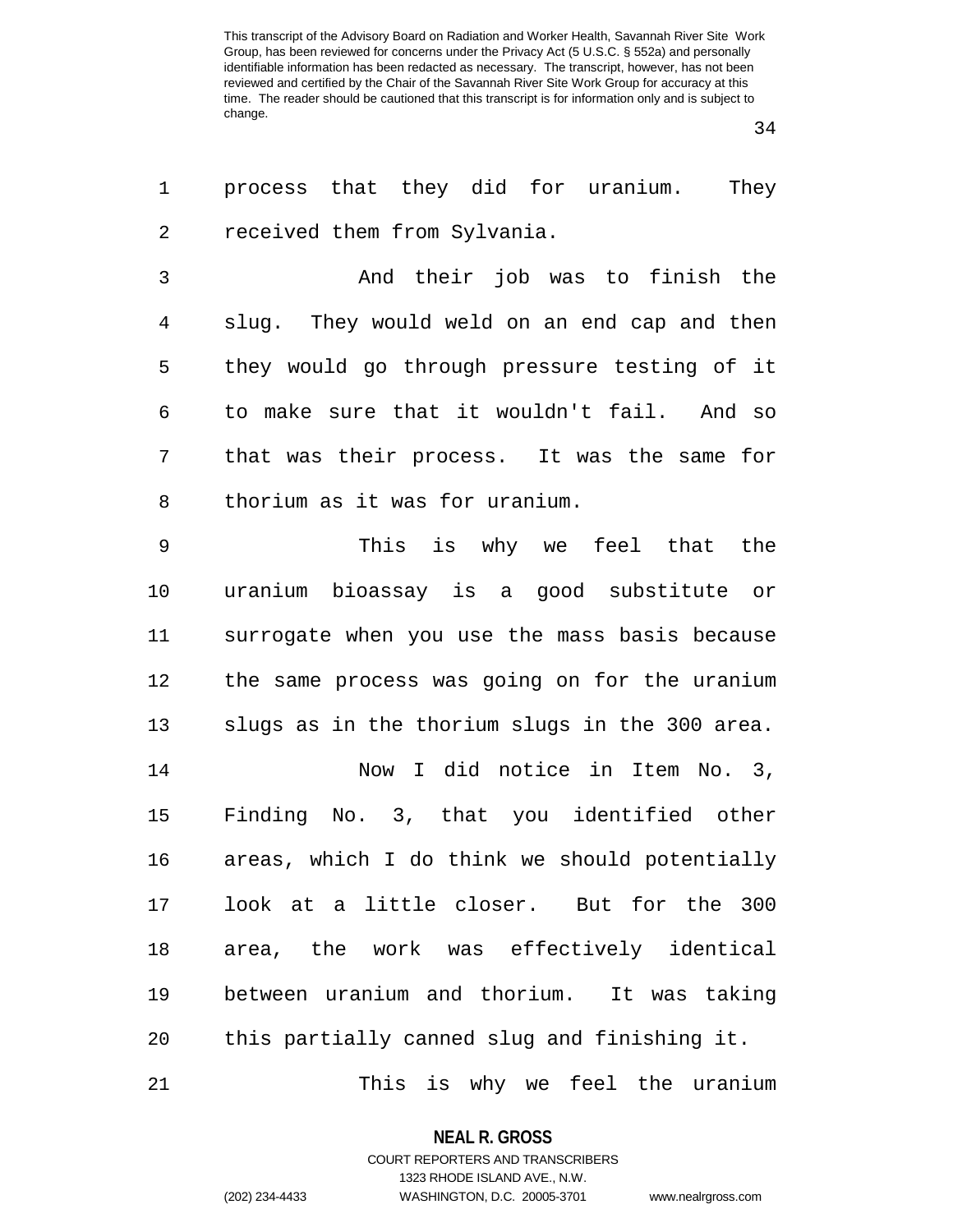35

| 1              | air concentrations that would result in an     |
|----------------|------------------------------------------------|
| $\overline{2}$ | intake and result in the uranium bioassay are  |
| 3              | a good surrogate for what those thorium        |
| $\overline{4}$ | exposures would be, especially when you        |
| 5              | consider the limited thorium work that was     |
| 6              | conducted due to the campaign.                 |
| 7              | So that was our methodology. And               |
| 8              | that was why we went through that.             |
| 9              | Now when you get into the                      |
| 10             | dissolution, which, you know, as you mentioned |
| 11             | in Finding No. 3, there are some, you know,    |
| 12             | difficulties with that. One of the questions   |
| 13             | that I have for Finding No. $3$ --             |
| 14             | DR. MAKHIJANI: I<br>have<br>some               |
| 15             | comments on Finding No. 2, first of all.       |
| 16             | DR. TAULBEE: Okay. I'm sorry.                  |
| 17             | DR. MAKHIJANI: There are two                   |
| 18             | possibilities. Either the thorium bioassay     |
| 19             | data were associated with 773 or they were     |
| 20             | associated with 300-M. From everything we      |
| 21             | know, they were associated with 773.<br>So in  |

**NEAL R. GROSS** COURT REPORTERS AND TRANSCRIBERS

1323 RHODE ISLAND AVE., N.W. (202) 234-4433 WASHINGTON, D.C. 20005-3701 www.nealrgross.com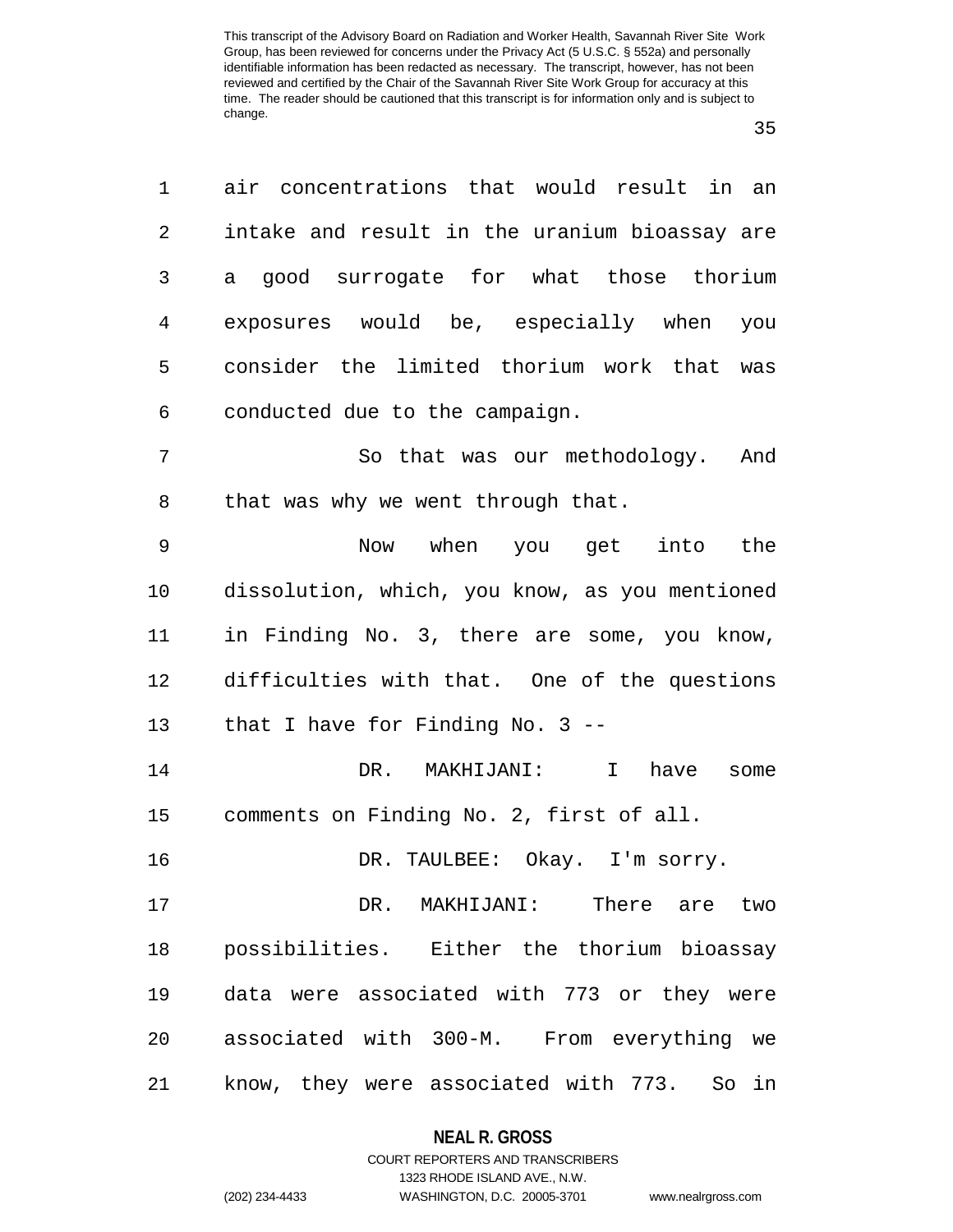36

| 1              | that case, the air concentration comparison,   |
|----------------|------------------------------------------------|
| 2              | it doesn't have any technical basis.           |
| 3              | But if you say they were                       |
| $\overline{4}$ | associated with 300-M because workers were     |
| 5              | being transferred, then the question would be  |
| 6              | why would you reject -- even if the thorium    |
| 7              | bioassay data are very limited, clearly they   |
| 8              | indicate much, much higher exposures than what |
| 9              | you get in the method that you proposed.       |
| 10             | So if the idea is to come up with              |
| 11             | a bounding dose, even the limited -- it may    |
| 12             | not be the bounding dose but certainly the     |
| 13             | dose that you've calculated is much less than  |
| 14             | the dose that can be imputed from the bioassay |
| 15             | data that are available if you say they were   |
| 16             | taken in the 300-M area.                       |
| 17             | DR. NETON: I would agree with you              |
| 18             | if there are truly values above the detection. |
| 19             | DR. MAKHIJANI: Yes, there are.                 |
| 20             | DR. NETON: I would say if one had              |
| 21             | a set of 50 or 250 measurements that were all  |

# **NEAL R. GROSS** COURT REPORTERS AND TRANSCRIBERS

1323 RHODE ISLAND AVE., N.W.

(202) 234-4433 WASHINGTON, D.C. 20005-3701 www.nealrgross.com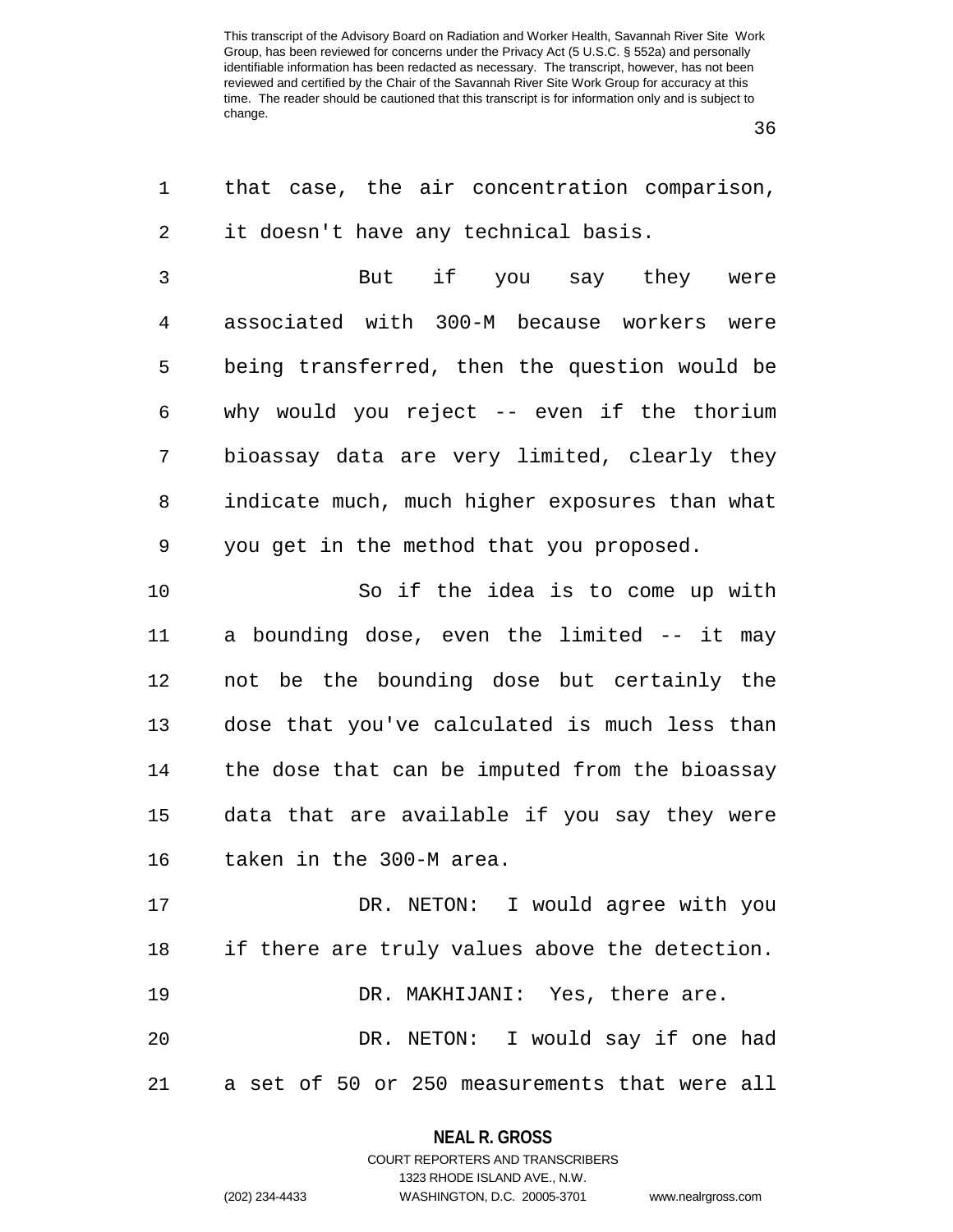37

| 1              | below the detection limit of the method, that  |
|----------------|------------------------------------------------|
| 2              | brings in a question is that really a valid    |
| 3              | bounding -- that bounding approach.            |
| $\overline{4}$ | DR. MAKHIJANI: Yes, I agree with               |
| 5              | that.                                          |
| 6              | DR. NETON: I mean it just says                 |
| 7              | that the sensitivity of thorium bioassay is    |
| 8              | pretty darn poor for predicting intakes.       |
| 9              | DR. MAKHIJANI: Right.                          |
| $10 \,$        | DR. NETON: And that's why -- I                 |
| 11             | have to look at it as well but I'm pretty sure |
| 12             | that's why we rejected its use even in the     |
| 13             | early years. But we need to go back and look   |
| 14             | at this. This seems to be --                   |
| 15             | CHAIRMAN GRIFFON: Well, I also                 |
| 16             | have a novel idea that maybe when we take our  |
| 17             | first break, we all are tied to the O: drive   |
| 18             | and we have our experts here, why can't we     |
| 19             | pull up the data and look at it. It is a       |
| 20             | Working Group. And let's resolve this. I       |
| 21             | move the ball, you know.                       |

### **NEAL R. GROSS**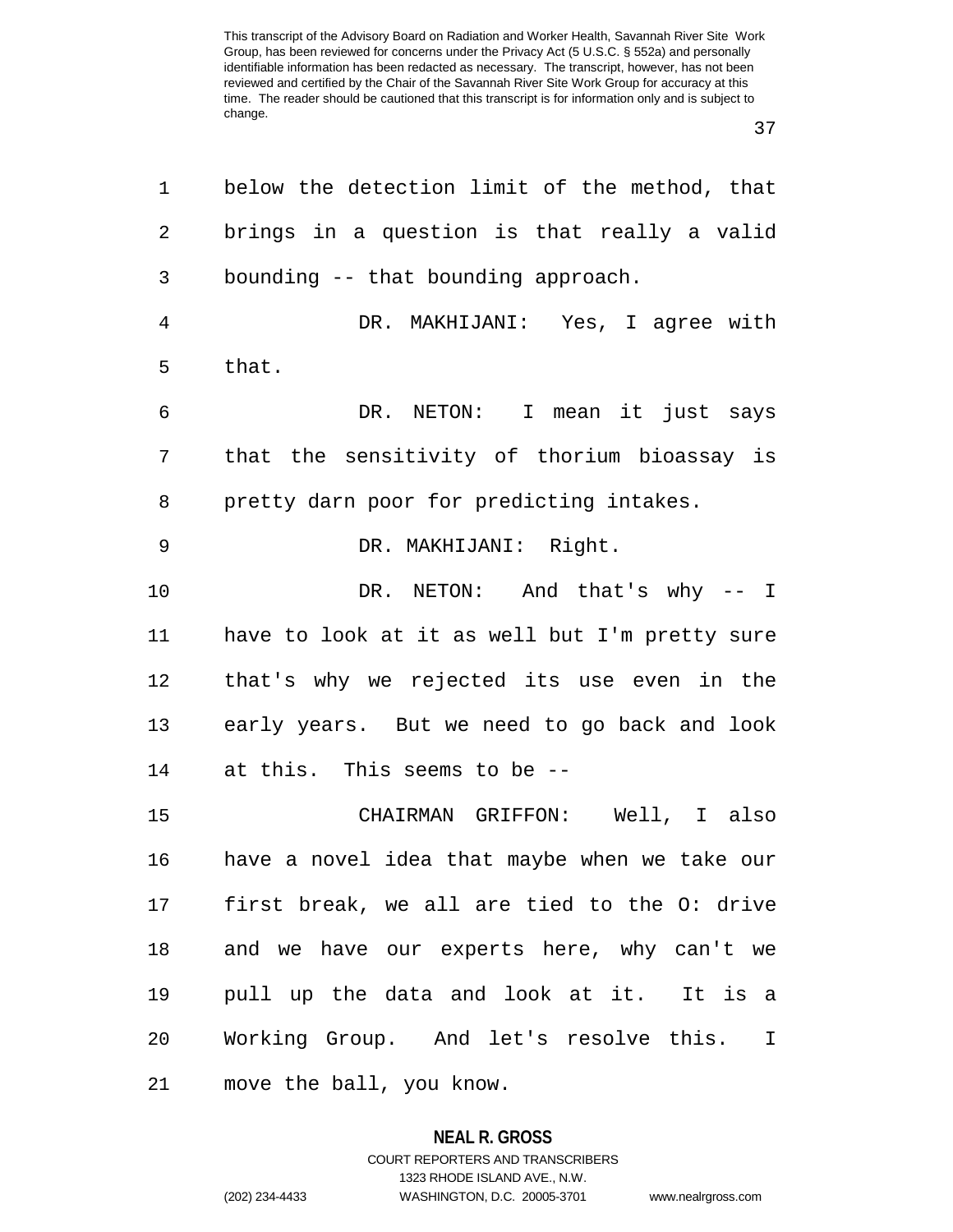38

| $\mathbf 1$ | DR. NETON: I have not reviewed                 |
|-------------|------------------------------------------------|
| 2           | that data in quite some time actually.         |
| 3           | CHAIRMAN GRIFFON: So, okay, we'll              |
| 4           | do that at a break.                            |
| 5           | DR. NETON: Is the data in one                  |
| 6           | location now?                                  |
| 7           | DR. MAKHIJANI: Joyce has it all.               |
| 8           | DR. NETON: Okay, you have it all?              |
| 9           | DR. LIPSZTEIN: Yes, I do.                      |
| 10          | CHAIRMAN GRIFFON: Great.                       |
| 11          | DR. NETON: It just really                      |
| 12          | surprises me that we would miss something. I   |
| 13          | don't think we would have jumped to<br>a       |
| 14          | conclusion based on worker testimony.          |
| 15          | DR. TAULBEE: Mike, can you                     |
| 16          | identify the SRDB number for those thorium log |
| 17          | books.                                         |
| 18          | DR. NETON: I think be that as it               |
| 19          | may -- I mean Arjun has a very good point, if  |
| 20          | the data are positive and they shower higher   |
| 21          | intakes and they were taken in the 300 --      |

# **NEAL R. GROSS**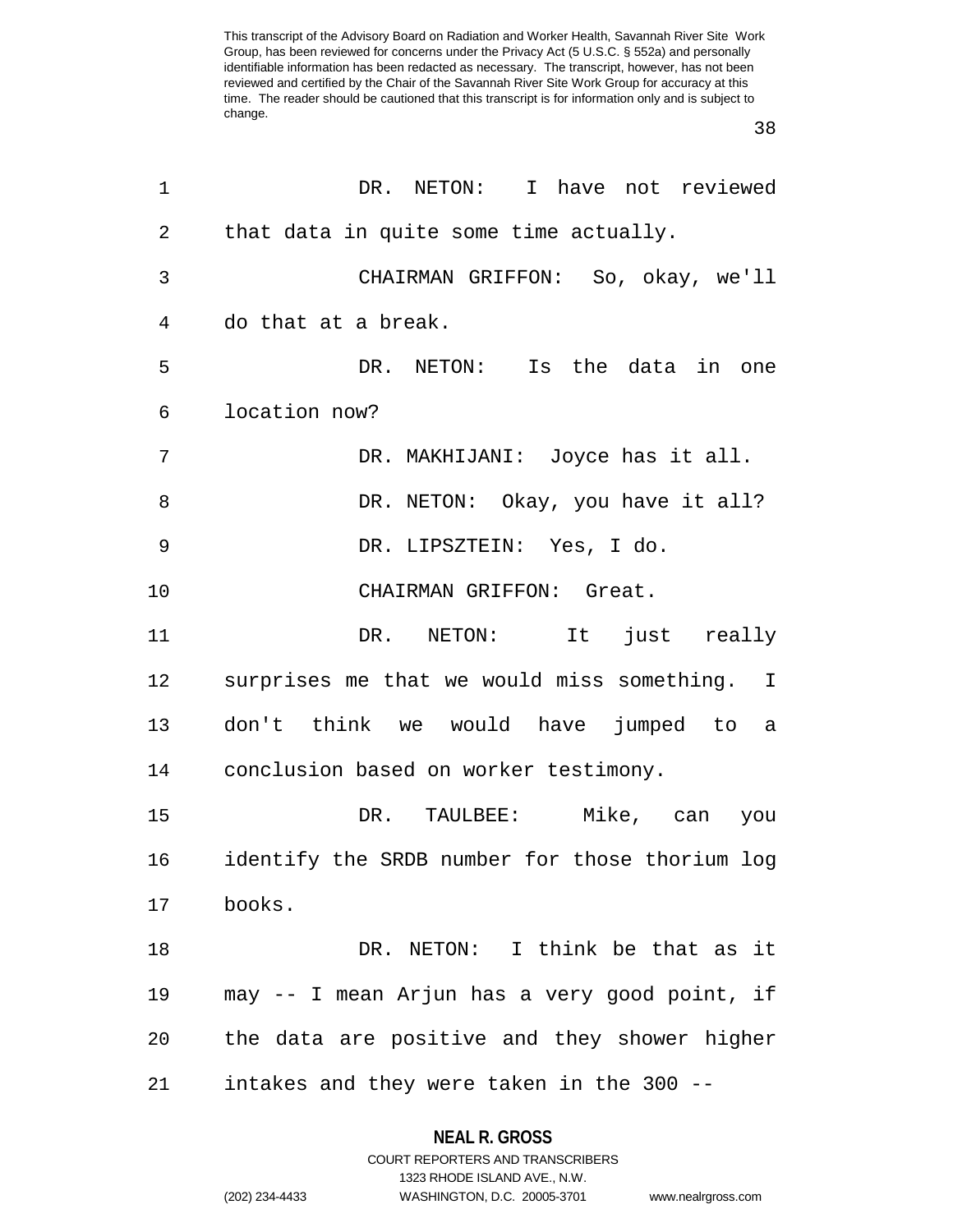39

| 1  | CHAIRMAN GRIFFON: 773-A.                       |
|----|------------------------------------------------|
| 2  | DR. LIPSZTEIN: It says it was                  |
| 3  | $773 - A.$                                     |
| 4  | DR. NETON: Which brings me to the              |
| 5  | next question, I guess. Why -- what was going  |
| 6  | on in 773 that was creating these -- if these  |
| 7  | really, truly are high --                      |
| 8  | CHAIRMAN GRIFFON: Right.                       |
| 9  | DR. NETON: What was going on                   |
| 10 | there that created these -                     |
| 11 | CHAIRMAN GRIFFON:<br>They did                  |
| 12 | discuss some operations, right?                |
| 13 | DR. NETON: Yes, separation.                    |
| 14 | CHAIRMAN GRIFFON: And that was                 |
| 15 | going on apparently in 1954 and `55.           |
| 16 | DR. TAULBEE: Well, in 1954 -- and              |
|    | 17 this gets to Finding 3 -- are we --         |
| 18 | CHAIRMAN GRIFFON: Yes, let's go                |
| 19 | on to that.                                    |
| 20 | DR. TAULBEE:<br>One of the                     |
| 21 | operations was there was a test -- there was a |

# **NEAL R. GROSS**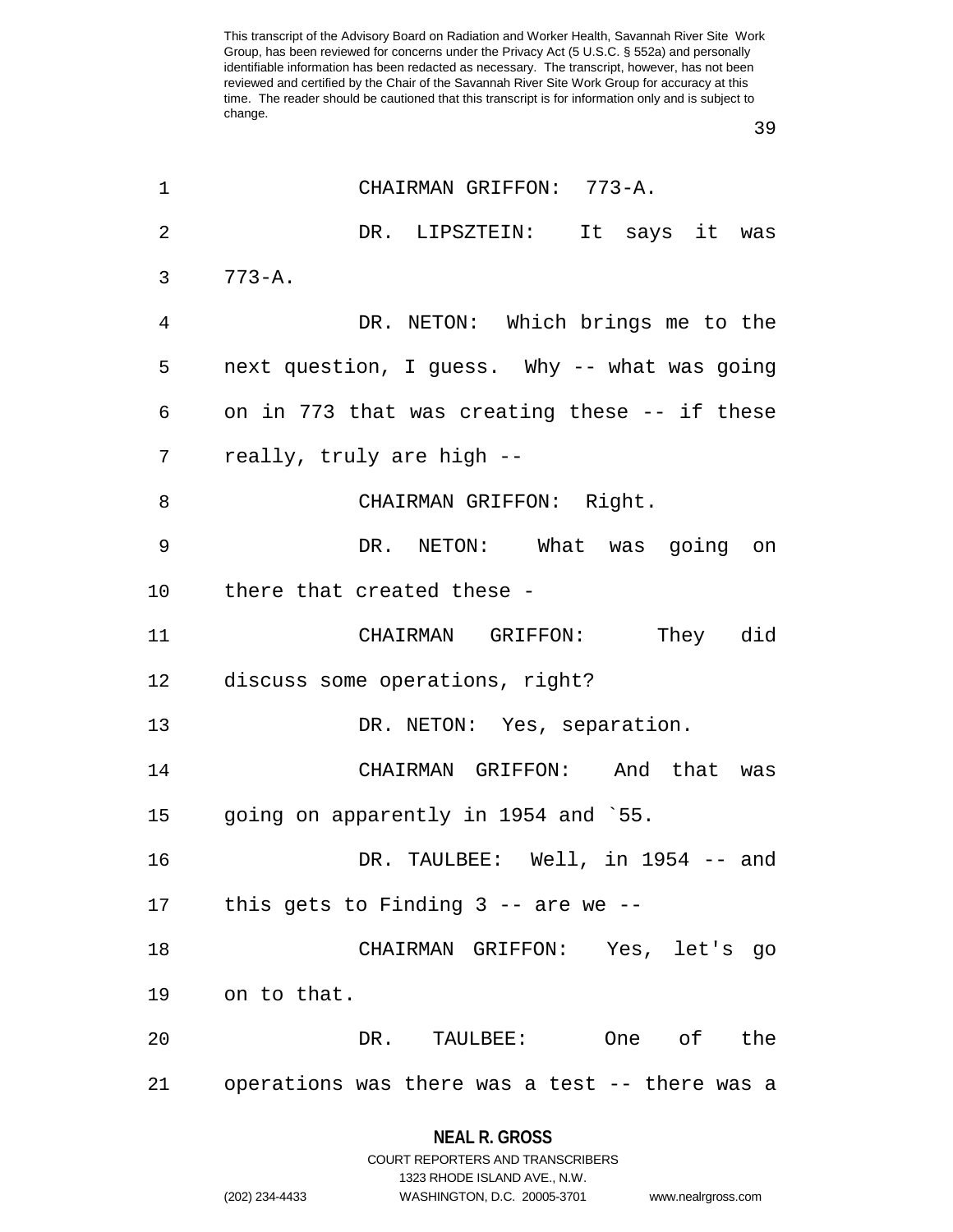40

1 cave experiment -- a high level cave 2 experiment where one thorium slug was cut into 3 five pieces. So it was cut and it was so it 4 could be dissolved in a laboratory. 5 Now this is one slug. In the 300 6 area, we're looking at 300 to thousands of 7 slugs being handled and processed and not cut. 8 But this one was cut. So this is -- you 9 know, we've got air sampling where they would 10 occasionally lay some of the thorium in. So 11 that was going on in the 300 area as well. 12 CHAIRMAN GRIFFON: Well, I'd like 13 to understand that a little better because 14 I've done this path on other sites before. It 15 has always been one slug. I mean -- 16 DR. TAULBEE: Well, that's a 17 question mark. 18 CHAIRMAN GRIFFON: I mean yes, the 19 bullet point here it says the cave where 20 thorium slugs were dissolved. I mean is that 21 -- I mean you might have found about one

### **NEAL R. GROSS**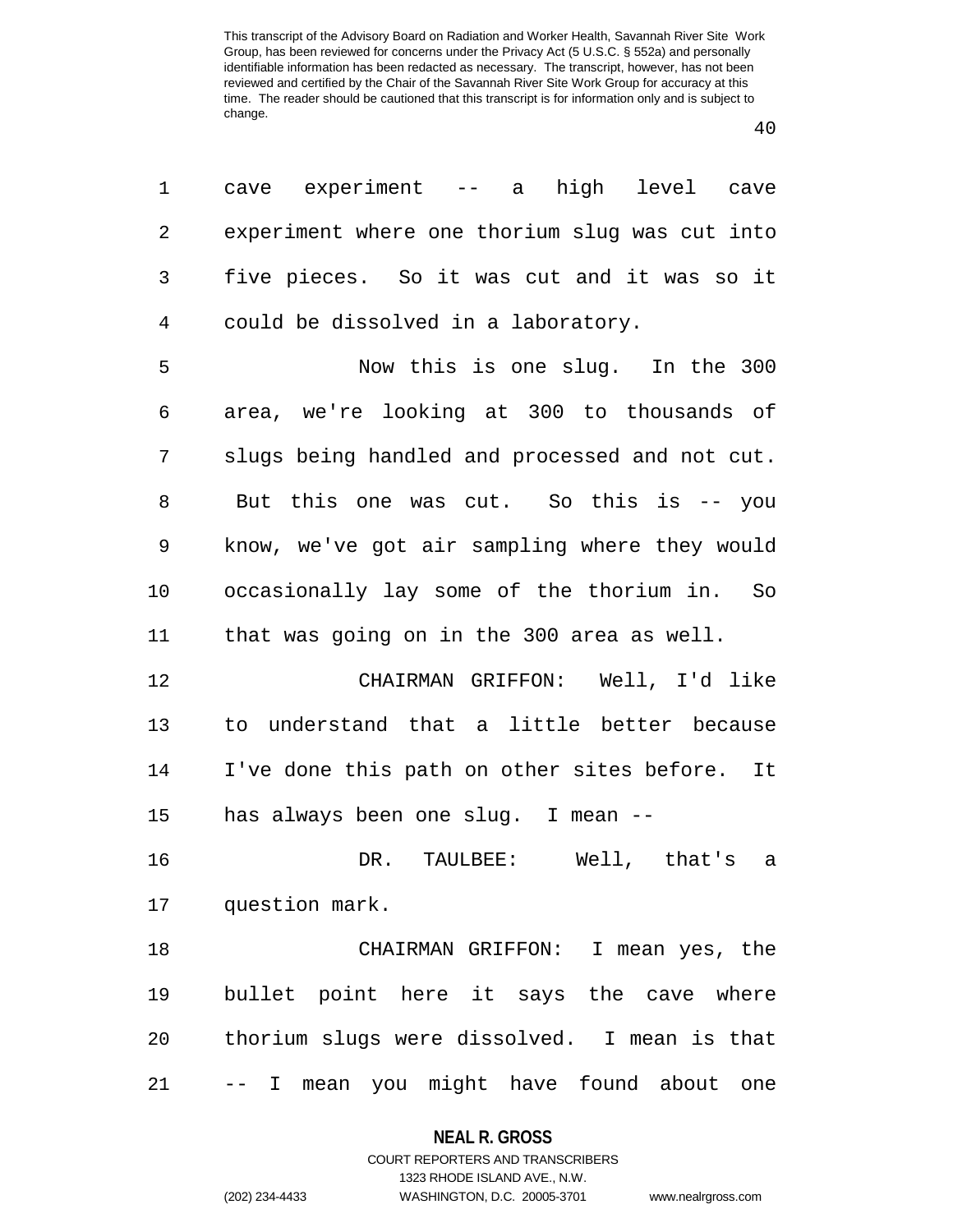41

| $\mathbf 1$ | document of one. I'm just -- that would be an    |
|-------------|--------------------------------------------------|
| 2           | open question.                                   |
| 3           | DR. TAULBEE: And that's where I                  |
| 4           | was going to with this --                        |
| 5           | CHAIRMAN GRIFFON: Yes, oh, okay,                 |
| 6           | all right.                                       |
| 7           | DR. TAULBEE: Was with the -- you                 |
| 8           | know, this is the one $--$ this is one of them   |
| 9           | that causes me some pause of was there more      |
| $10 \,$     | work going on than what we were -- then we       |
| 11          | knew about in this time period. And you may      |
| 12          | have identified something here that we missed,   |
| 13          | you know, quite possibly here.                   |
| 14          | But from what we had previously                  |
| 15          | seen, these were -- it was a small-level type    |
| 16          | of experiment. It was, you know, like one        |
|             | 17 slug type of scenario here. We also know that |
| 18          | there was some metallography work that was       |
| 19          | going on, there was some polishing to look at    |
| 20          | the metal fractures and what could happen        |
| 21          | during canning. And so we know some of that      |
|             |                                                  |

# **NEAL R. GROSS**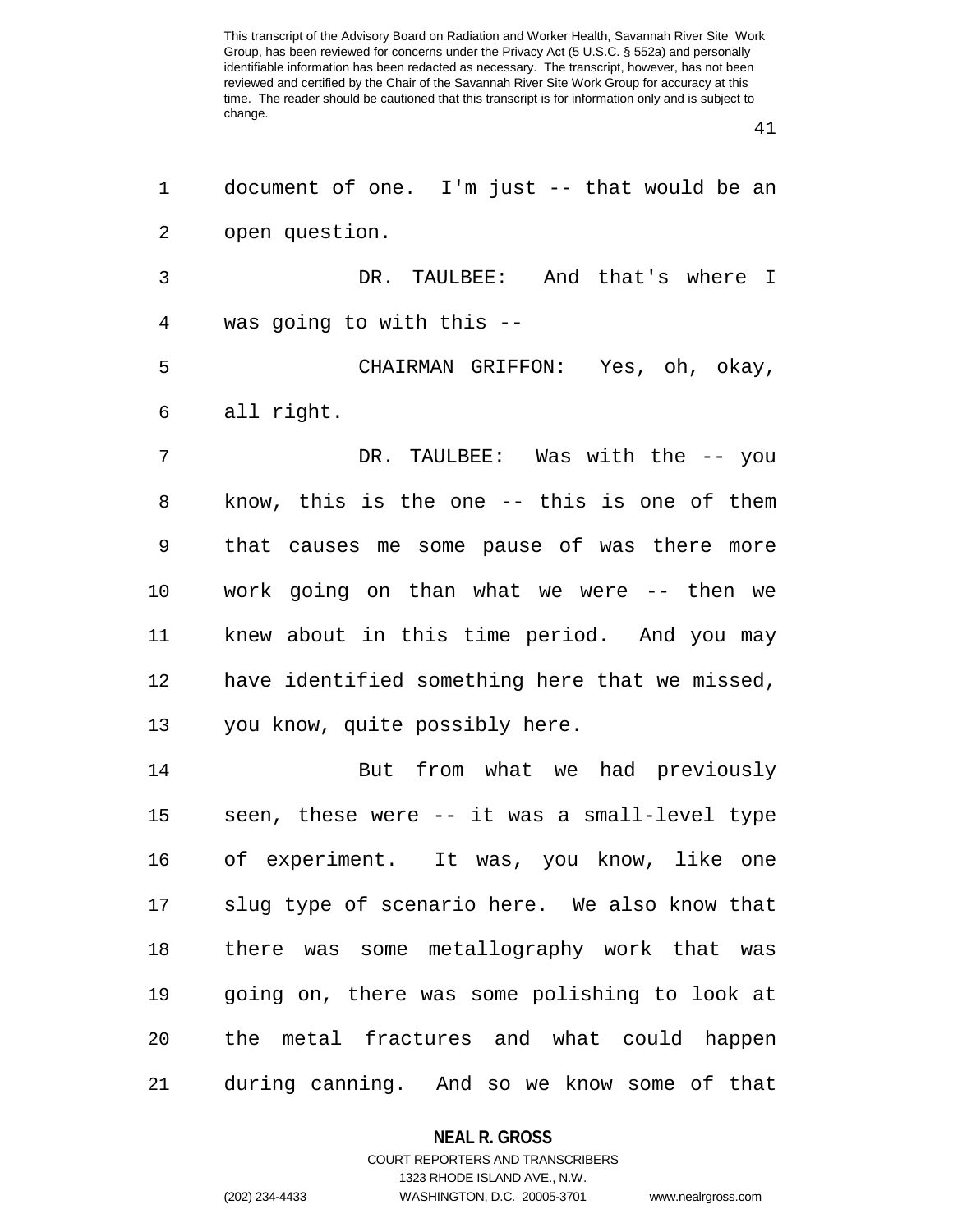42

1 work was going on there in the 773 as well. 2 Now if this 1954 initial 3 laboratory dissolving turned into a larger 4 experiment in 1956, that might explain the 5 thorium bioassay that we see. And so this 6 could be something that we've missed. And, 7 you know, I'm willing to take the action to go 8 back to the site and look and see what there 9 something going on in 1956 with regard to 773 10 that would result in all of these thorium 11 bioassay. 12 So I think you have identified 13 something in Finding No. 3 here. That, you 14 know, I think that we should go look at a 15 little closer. 16 With regard to the 300 area, I 17 don't think it changes that model. It might 18 change what we estimate for the design.

19 CHAIRMAN GRIFFON: Let me ask a 20 question. I guess my broader question on 21 issue 3, and we didn't let Joyce introduce it,

### **NEAL R. GROSS**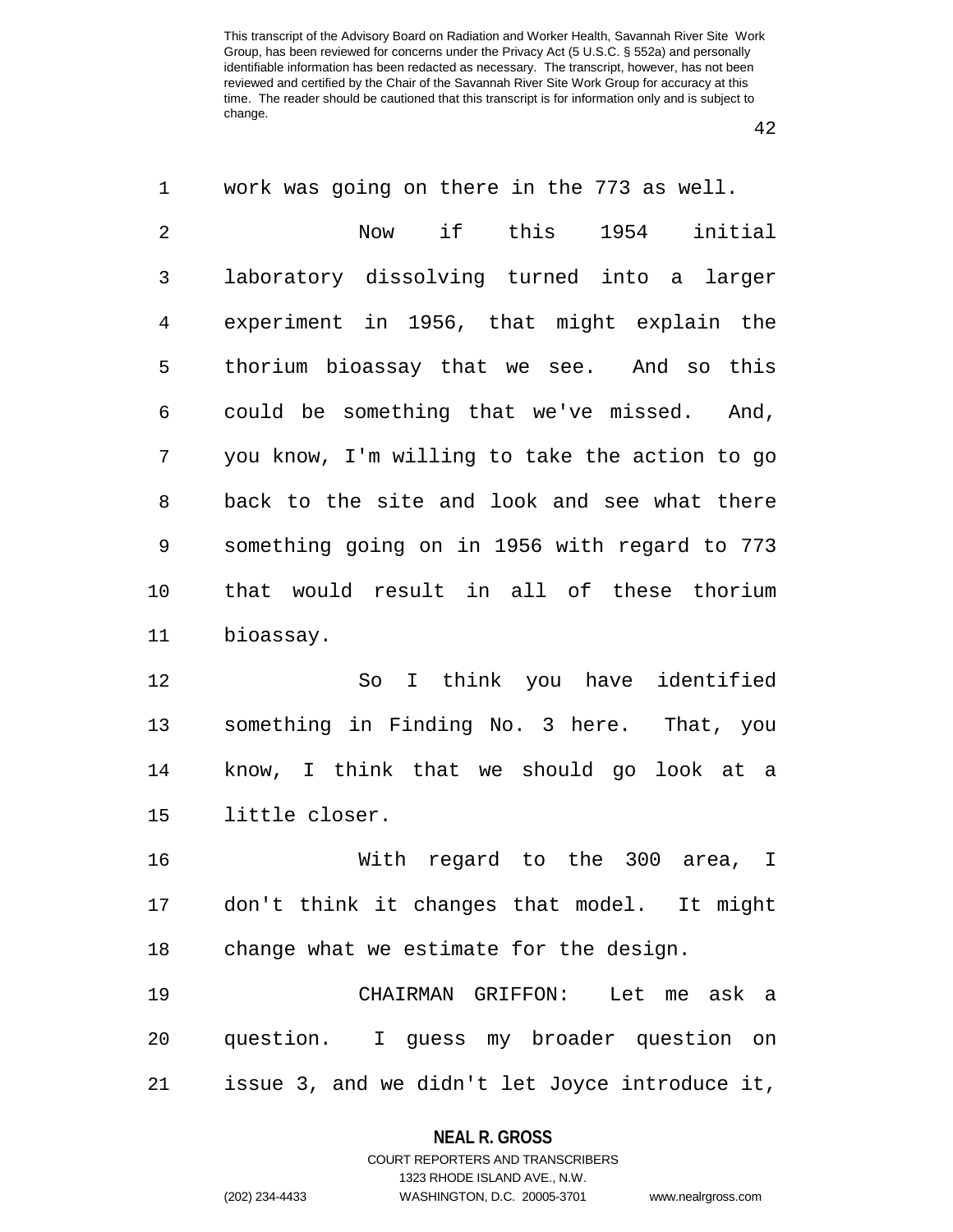43

| $\mathbf 1$    | which I guess we should have done --           |
|----------------|------------------------------------------------|
| $\overline{2}$ | DR. TAULBEE: I'm sorry.                        |
| 3              | CHAIRMAN GRIFFON: That's okay but              |
| 4              | I mean it says a number of other areas that    |
| 5              | you could at least identify. And so, you       |
| 6              | know, are these more than experimental kind of |
| 7              | quantities or, you know, what?                 |
| 8              | DR. TAULBEE: The 773 and then the              |
| 9              | TMX are the two that Joyce identified that     |
| 10             | caused me some pause, some concern. Actually   |
| 11             | the last bullet there, the 723-A, I need to    |
| 12             | look at that SWP as well -- but one of the     |
| 13             | things I would like to talk about for the 200  |
| 14             | area, the large scale separation of U-233,     |
| 15             | that doesn't cause me any concern.             |
| 16             | And the reason is is that the                  |
| 17             | product for that big dissolution experiment -- |
| 18             | or not experiment -- campaign, was to extract  |
| 19             | uranium-233. So just like when plutonium is    |
| 20             | extracted from uranium fuel rods, irradiated   |
| 21             | fuel rods, the three streams are effectively   |

### **NEAL R. GROSS**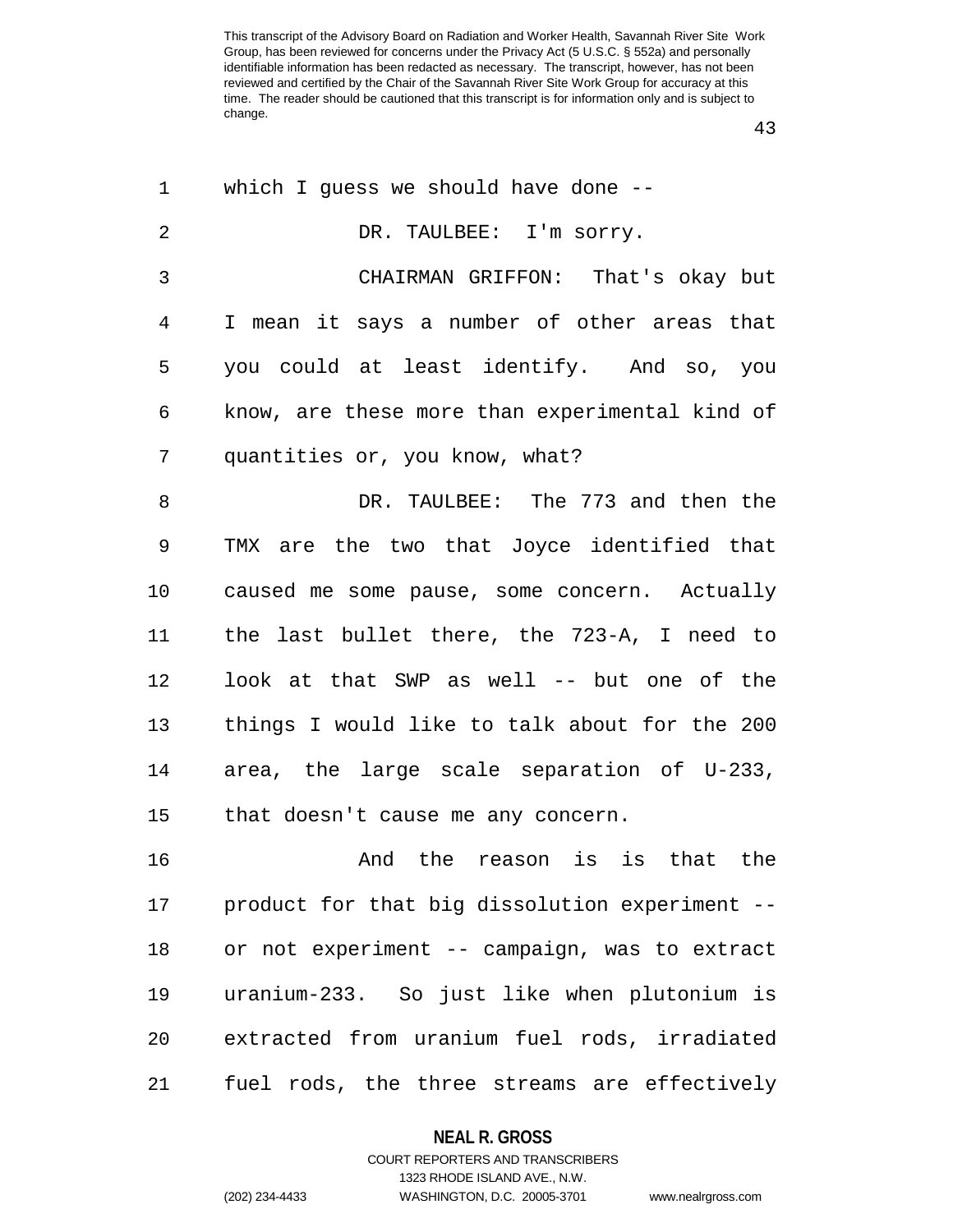1 created: the plutonium stream, the uranium

44

2 stream, and then the mixed fission product 3 stream. And the mixed fission products go out 4 to the tank farms. 5 For this particular campaign in 6 1964, uranium-233 was the primary product. 7 And this first campaign was before they 8 started separating out the thorium from the 9 mixed fission products. So all of the thorium 10 byproduct and mixed fission products all went 11 directly out to the tank farms. So there was 12 no potential for human contact from that large 13 campaign in 1964. 14 That changed in 1965 and `66 and 15 subsequent years when they actually developed 16 a method to extract and separate the thorium, 17 separate from the U-233 and the fixed fission 18 products. So for this particular time period, 19 that large dissolution doesn't cause me any 20 concern because it went directly into the

21 waste tank -- the tank place -- the tank

#### **NEAL R. GROSS**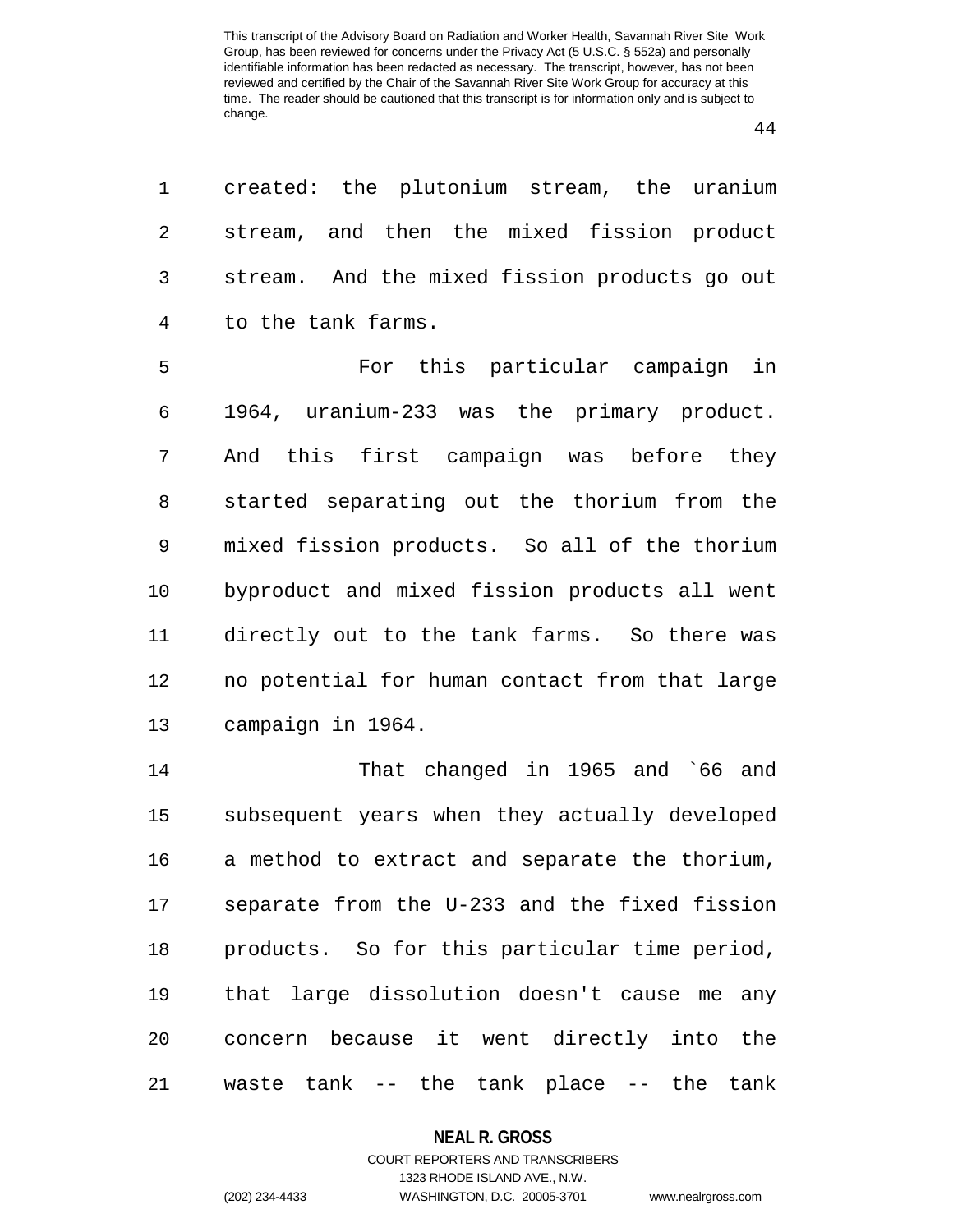2 But in latter years, I understand, 3 you know, that that might not be the same. 4 There was a thorium nitrate that was pumped 5 directly into rail cars and then sent back to 6 Fernald as a nitrate. So the only potential 7 for exposure would be the pumping into the 8 rail cars from the canyons from those 9 campaigns.

10 But in this first campaign in 11 1964, it went straight to the tanks.

12 DR. LIPSZTEIN: But anyway, there 13 are so many areas that have thorium work and 14 the analysis was done only for the 300 area.

15 CHAIRMAN GRIFFON: I mean the only 16 other point that I would have to make about 17 this -- the other areas -- I mean you've 18 brought up and this is sort of a question but 19 I mean I thought that all these documents that 20 SC&A is reviewing are from the O: drive, 21 right?

## **NEAL R. GROSS**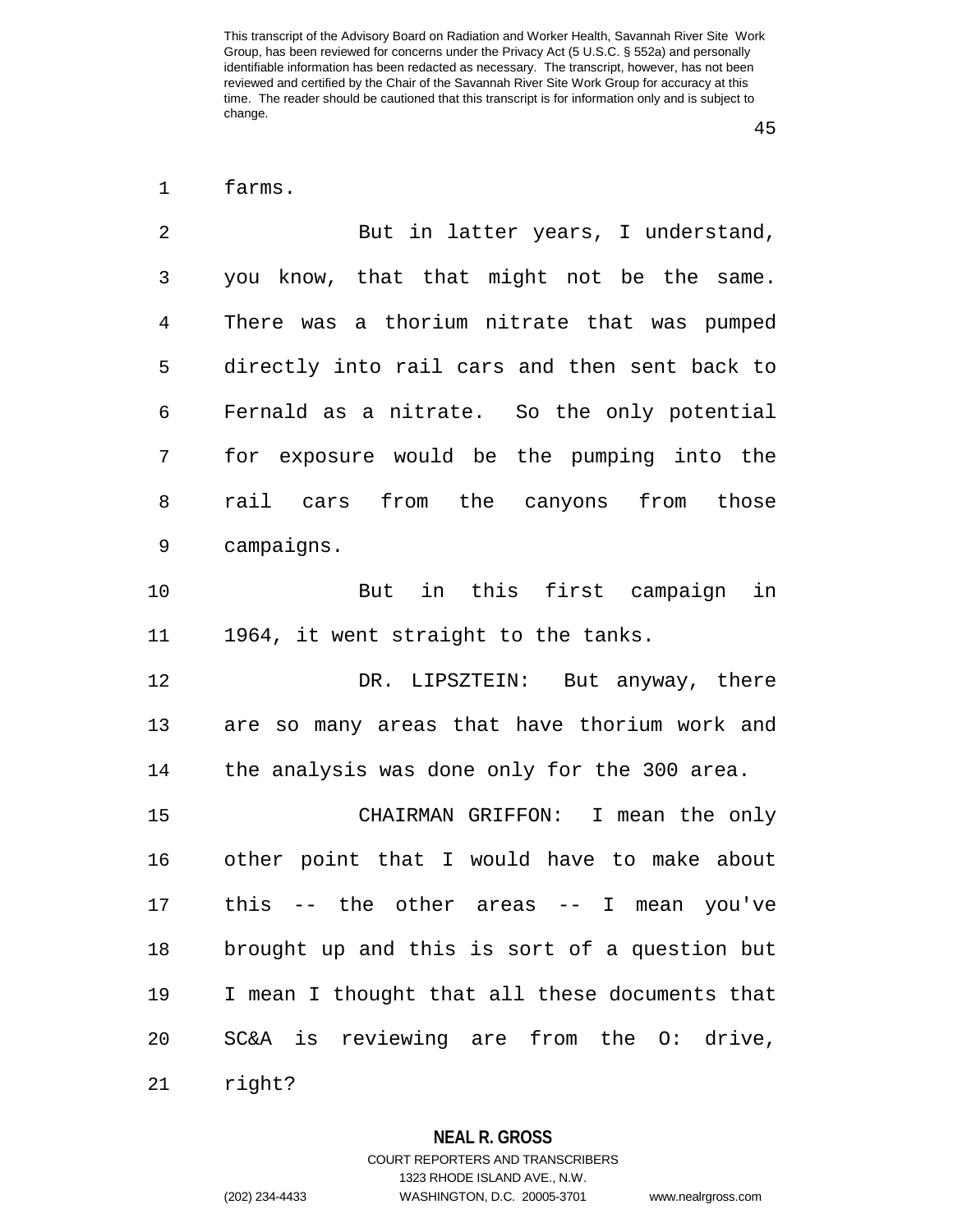46

| $\mathbf 1$    | DR. TAULBEE: Yes.                              |
|----------------|------------------------------------------------|
| $\overline{2}$ | CHAIRMAN GRIFFON: So there would               |
| 3              | have been --                                   |
| 4              | DR. TAULBEE: Right.                            |
| 5              | CHAIRMAN GRIFFON: Documents that               |
| 6              | NIOSH identified -- found -- you know used to  |
| 7              | develop the ER. And yet you're acting          |
| 8              | surprised that, you know, this is an area we   |
| 9              | need to look into.                             |
| 10             | I guess that is a little                       |
| 11             | concerning, you know, that you guys authored   |
| 12             | this and, you know, this is your source        |
| 13             | documents. And it's just SC&A reviewing        |
| 14             | these. So it's a little -- I mean I guess it   |
| 15             | is a little concerning this far along in the   |
| 16             | process that -- you know they didn't get these |
| 17             | from interviews or anything, right?            |
| 18             | DR. MAKHIJANI: At least when I                 |
| 19             | reviewed Joyce's paper, I just did a search    |
| 20             | for -- a search term for thorium.              |
| 21             | Anyway, that's<br>CHAIRMAN GRIFFON:            |

**NEAL R. GROSS** COURT REPORTERS AND TRANSCRIBERS

1323 RHODE ISLAND AVE., N.W.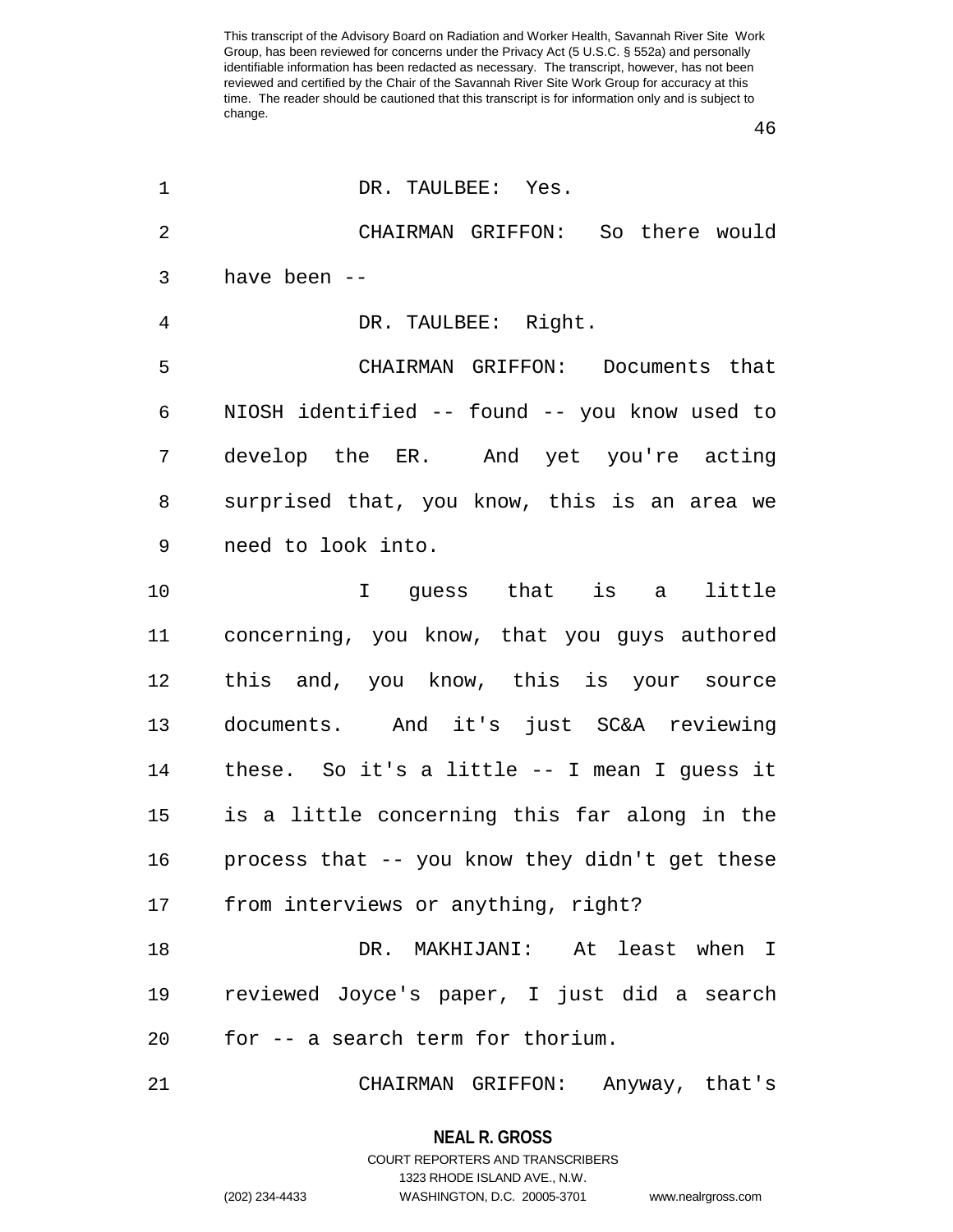47

| 1              | just, you know --                             |
|----------------|-----------------------------------------------|
| $\overline{2}$ | DR. MAKHIJANI: Is that what you               |
| 3              | did, Joyce?                                   |
| 4              | DR. LIPSZTEIN: Yes, I looked for              |
| 5              | thorium.                                      |
| 6              | DR. MAKHIJANI: And so I mean a                |
| 7              | number of documents came up. You had to sort  |
| 8              | them through.                                 |
| 9              | CHAIRMAN GRIFFON: Just more of a              |
| 10             | comment than a question.                      |
| 11             | The question of<br>DR. MAKHIJANI:             |
| 12             | the high level caves, it was not one slug. We |
| 13             | have cited a 1961 document from -- I don't    |
| 14             | know how it is pronounced, the name, here's   |
| 15             | what it says:                                 |
| 16             | Sections from three thorium slugs             |
| 17             | will be dissolved in the high level cave. So  |
| 18             | this is a 1961 document. We're not talking    |
| 19             | about 1954 or `55.                            |
| 20             | DR. NETON: You know we're talking             |
| 21             | three slugs in this one, correct?             |

**NEAL R. GROSS** COURT REPORTERS AND TRANSCRIBERS

1323 RHODE ISLAND AVE., N.W.

(202) 234-4433 WASHINGTON, D.C. 20005-3701 www.nealrgross.com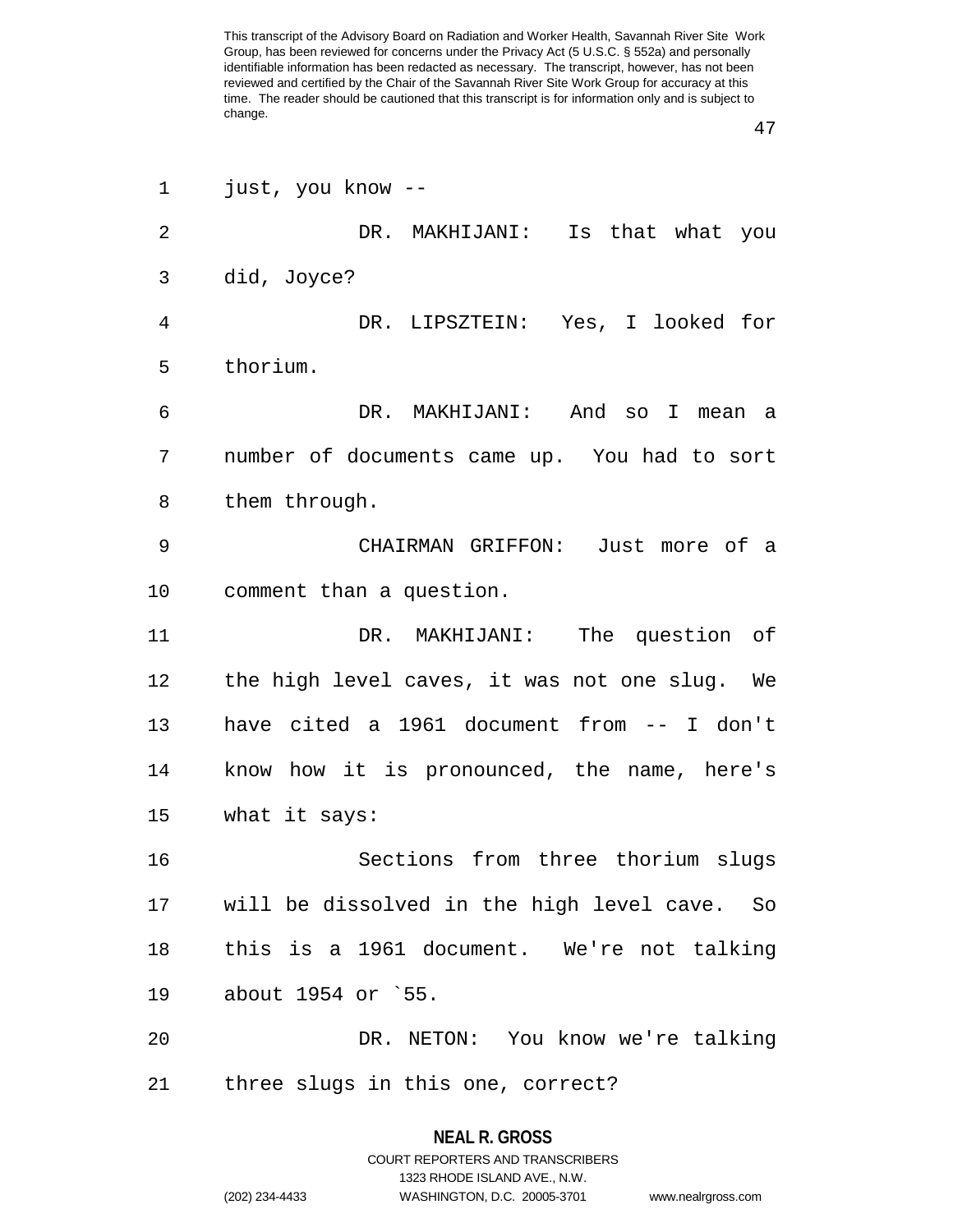48

| 1  | DR. MAKHIJANI: Yes, right. So                  |
|----|------------------------------------------------|
| 2  | now what we've said, the caveat to finding     |
| 3  | three is we can make an attempt to develop the |
| 4  | thorium source term at Savannah River site.    |
| 5  | What -- Joyce sent me a list. I verified the   |
| 6  | list. I did my own search. I found a couple    |
| 7  | more things. And I thought that we really      |
| 8  | should stop there, not make a giant project    |
| 9  | out of it because it looked like it could be.  |
| 10 | And we gave you some citations --              |
| 11 | I think -- I believe -- they are all           |
| 12 | essentially all -- other than some NIOSH       |
| 13 | documents, all the citations are from the      |
| 14 | SRDB.                                          |
| 15 | As regards -- well, let me<br>just             |
| 16 | leave it there.                                |
| 17 | CHAIRMAN GRIFFON: Well, let's go               |
| 18 | past finding three then for now. Let's just    |
| 19 | get through the rest of the report, I think.   |
| 20 | And then we'll take a break and you can look   |
| 21 | at those.                                      |

# **NEAL R. GROSS**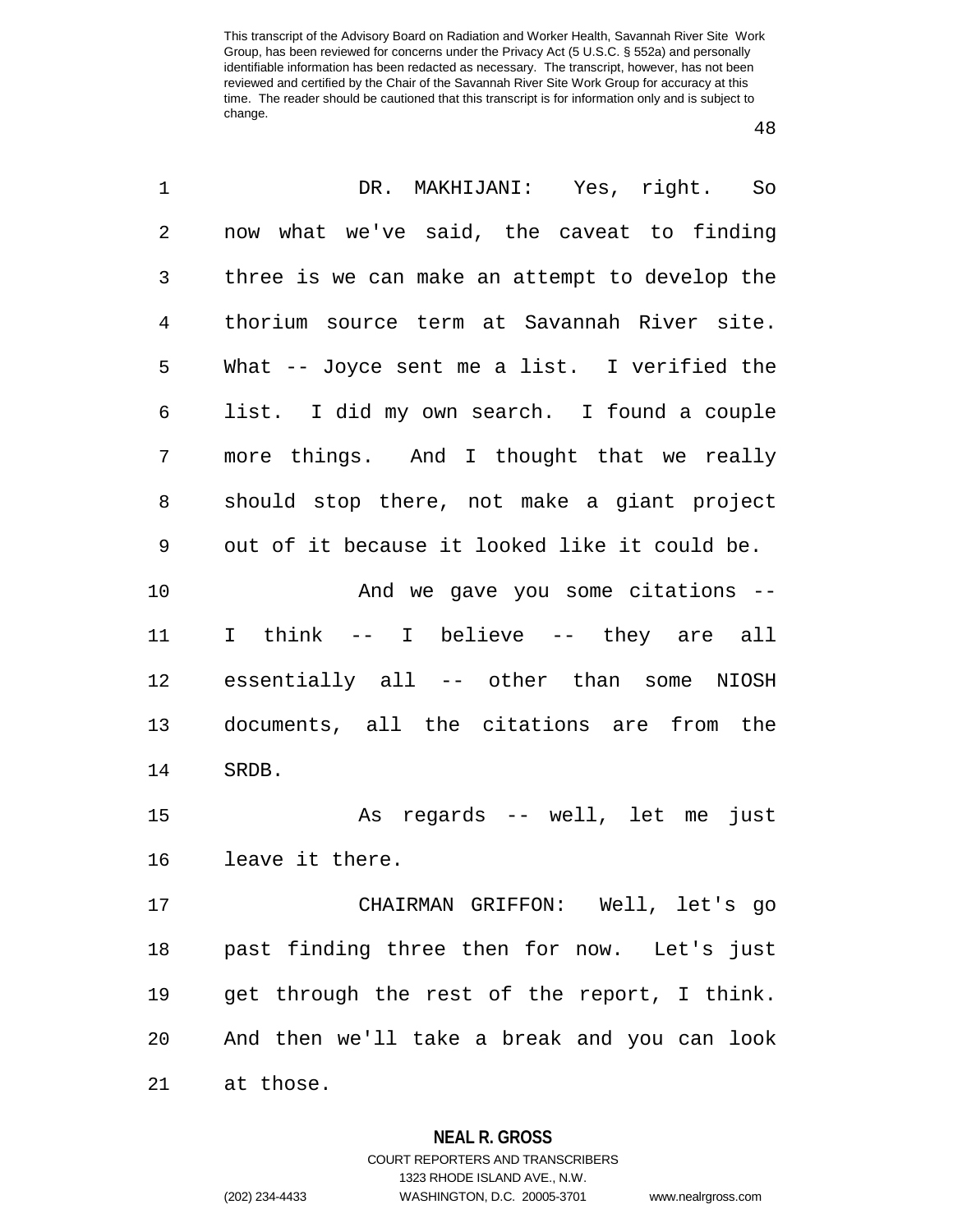49

| $\mathbf 1$ | DR. MAKHIJANI: Oh, the one thing              |
|-------------|-----------------------------------------------|
| 2           | I want to say about the high-level waste tank |
| 3           | farm is we've sent a separate report out on   |
| 4           | the incidents on Finding 12, when we come to  |
| 5           | it. But it's not that the high level -- the   |
| 6           | waste tank farm did not have exposure         |
| 7           | potential. There have been plenty of exposure |
| 8           | potential that has been documented and plenty |
| 9           | of exposures that are documented in the tank  |
| 10          | farm.                                         |
| 11          | Thorium residues also, I believe,             |
| 12          | if I'm not mistaken, or material waste from   |

12 if I'm not mistaken, or material waste from 13 thorium was also sent to the burning grounds. 14 And I know we all have separate action items 15 in there and bins, but I think it is relevant 16 here that thorium was in these various places. 17 And I don't believe -- and we have evidence 18 from other matrix items that there was not 19 only exposure potential but there were 20 exposures in these other areas, including 21 high-level waste tank farms and burning

### **NEAL R. GROSS**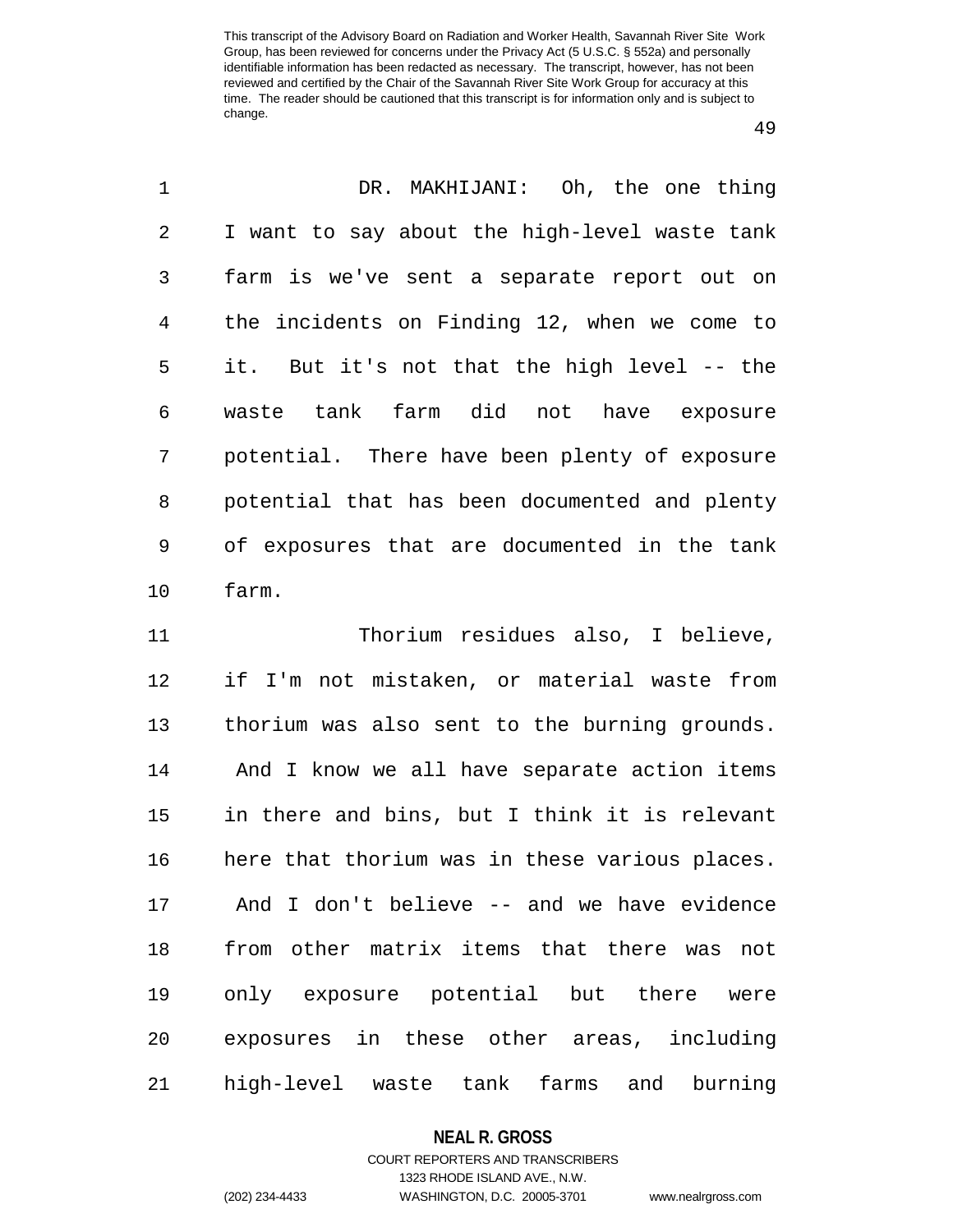50

| 1  | grounds where thorium was handled.             |
|----|------------------------------------------------|
| 2  | DR. TAULBEE: If you have                       |
| 3  | information on where thorium was handled in    |
| 4  | the burning grounds, I'd like to see that.     |
| 5  | DR. MAKHIJANI: I believe that we               |
| 6  | may have cited some although, you know, I      |
| 7  | don't remember exactly right now. But there    |
| 8  | may be a document. Burning ground was --       |
| 9  | DR. TAULBEE: 643 or 42.                        |
| 10 | DR. MAKHIJANI: I believe there is              |
| 11 | -- I believe there is an explicit reference to |
| 12 | 643-G in Finding 3. Let me just find -- let    |
| 13 | me just look at it right now.                  |
| 14 | CHAIRMAN GRIFFON: Well, your last              |
| 15 | one says irradiated thorium waste was          |
| 16 | processed in the 643-G.                        |
| 17 | DR. MAKHIJANI: Yes, that's where.              |
| 18 | MR. MAHATHY:<br>But<br>not necessary           |
| 19 | burned.                                        |
| 20 | CHAIRMAN GRIFFON: Processed it                 |
| 21 | says.                                          |

1323 RHODE ISLAND AVE., N.W.

(202) 234-4433 WASHINGTON, D.C. 20005-3701 www.nealrgross.com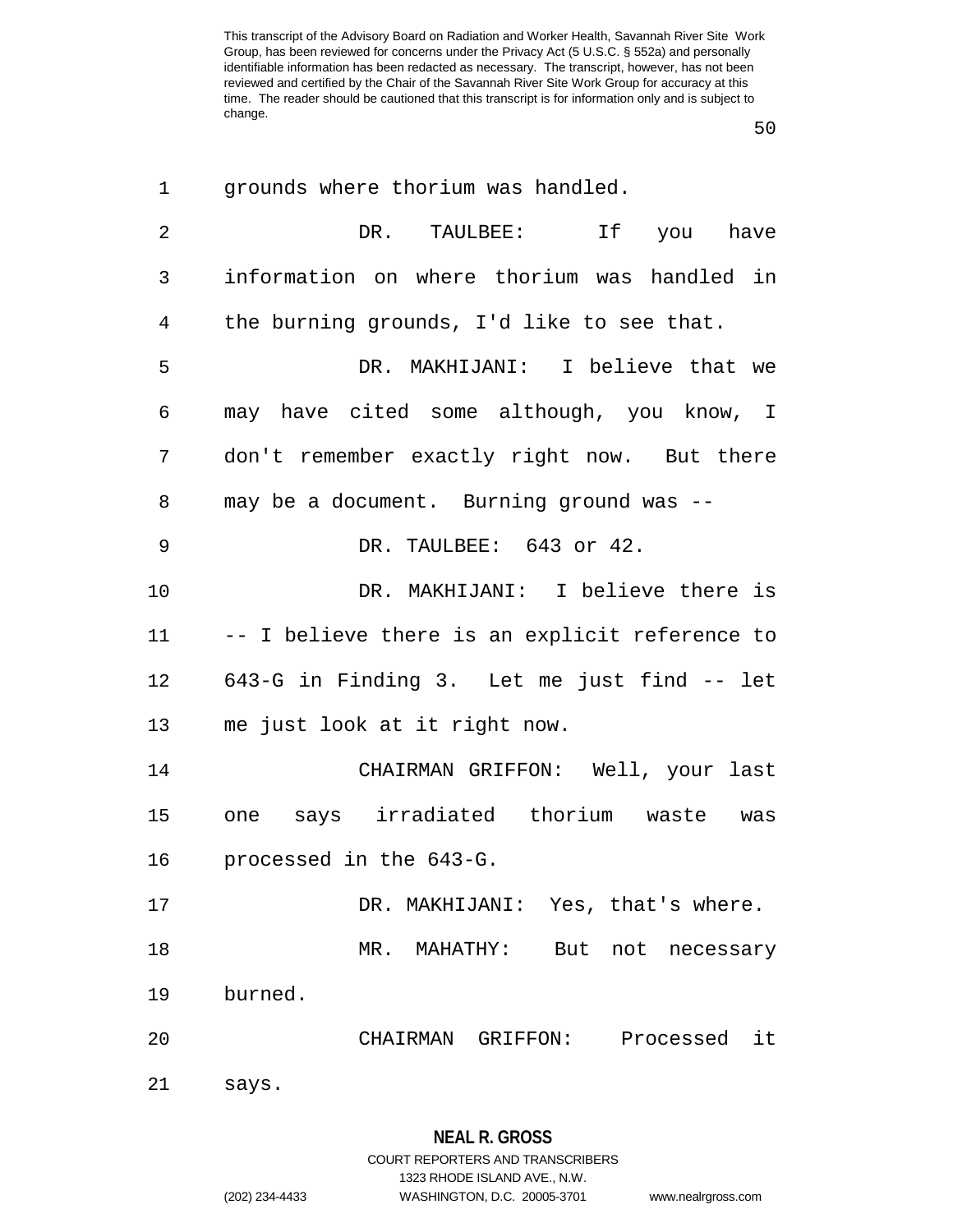51

| $\mathbf 1$ | MR. MAHATHY: Right.                            |
|-------------|------------------------------------------------|
| 2           | DR. MAKHIJANI: Yes, processed --               |
| 3           | a lot of the -- now we haven't tracked all     |
| 4           | this stuff to the last -- you know, what the   |
| 5           | exposures were. A lot of the process with the  |
| 6           | burning grounds, to the extent that I          |
| 7           | understand it, was material was often taken    |
| 8           | there and put in tanks. And then it was        |
| 9           | burned later. So you won't find necessarily    |
| 10          | the same document telling you ultimately what  |
| 11          | happened with the stuff.                       |
| 12          | And I don't believe that actually              |
| 13          | the records of burning are complete because -- |
| 14          | CHAIRMAN GRIFFON: But is that --               |
| 15          | you think that is your reference though?       |
| 16          | MAKHIJANI:<br>The $643-G$ is<br>DR.<br>а       |
|             | 17 reference to the burning ground. It may not |
| 18          | show --                                        |
| 19          | CHAIRMAN GRIFFON: Right.                       |
| 20          | DR. MAKHIJANI: That the stuff was              |
| 21          | burned there. And I believe that the burning   |

**NEAL R. GROSS** COURT REPORTERS AND TRANSCRIBERS

1323 RHODE ISLAND AVE., N.W.

(202) 234-4433 WASHINGTON, D.C. 20005-3701 www.nealrgross.com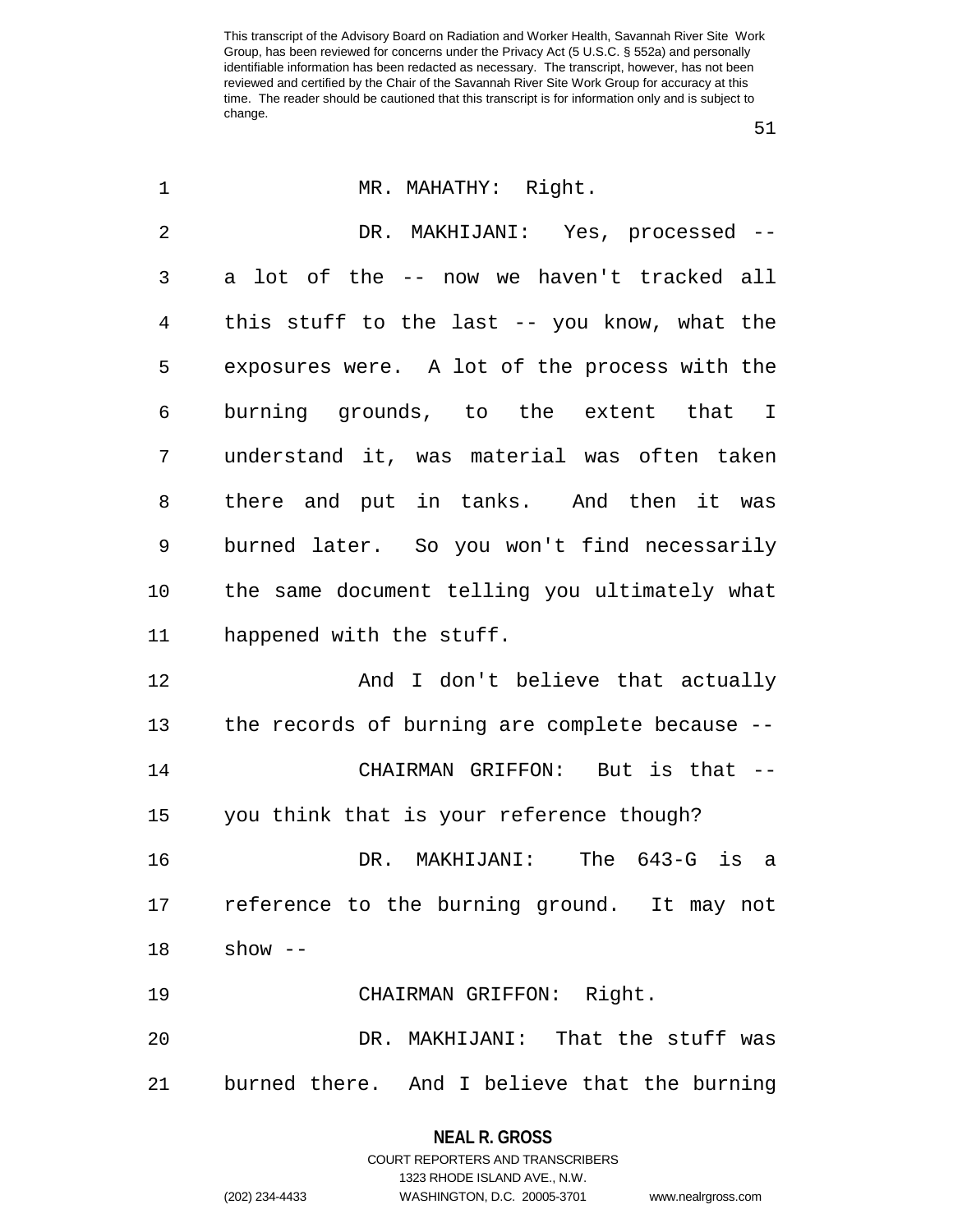52

| 1  | ground -- there is a document on the burning        |
|----|-----------------------------------------------------|
| 2  | ground. Burning was stopped in 1971 or `72 on       |
| 3  | orders under the Nixon administration. And,         |
| 4  | you know, pursuant to the clean air stuff that      |
| 5  | was going on at the time.                           |
| 6  | And I think there was<br>later<br>a                 |
| 7  | report that indicated that the burning ground       |
| 8  | records as to what was burned there were not        |
| 9  | complete. But I can dig that up for you --          |
| 10 | CHAIRMAN GRIFFON: Okay.                             |
| 11 | DR. MAKHIJANI: Separately.                          |
| 12 | CHAIRMAN GRIFFON: All right. So                     |
| 13 | then why don't we go on to Finding 4?, just to      |
| 14 | run through all these. Guide for us if you          |
| 15 | want to give us the overview.                       |
| 16 | DR. LIPSZTEIN: And now we go to                     |
| 17 | the comparison of air and thorium                   |
| 18 | reconstruction recommendations.                     |
| 19 | CHAIRMAN GRIFFON: Yes.                              |
| 20 | DR. LIPSZTEIN: Okay. The reason                     |
| 21 | 300, there<br>if<br>is<br>go now to area<br>we<br>а |

# **NEAL R. GROSS** COURT REPORTERS AND TRANSCRIBERS

1323 RHODE ISLAND AVE., N.W. (202) 234-4433 WASHINGTON, D.C. 20005-3701 www.nealrgross.com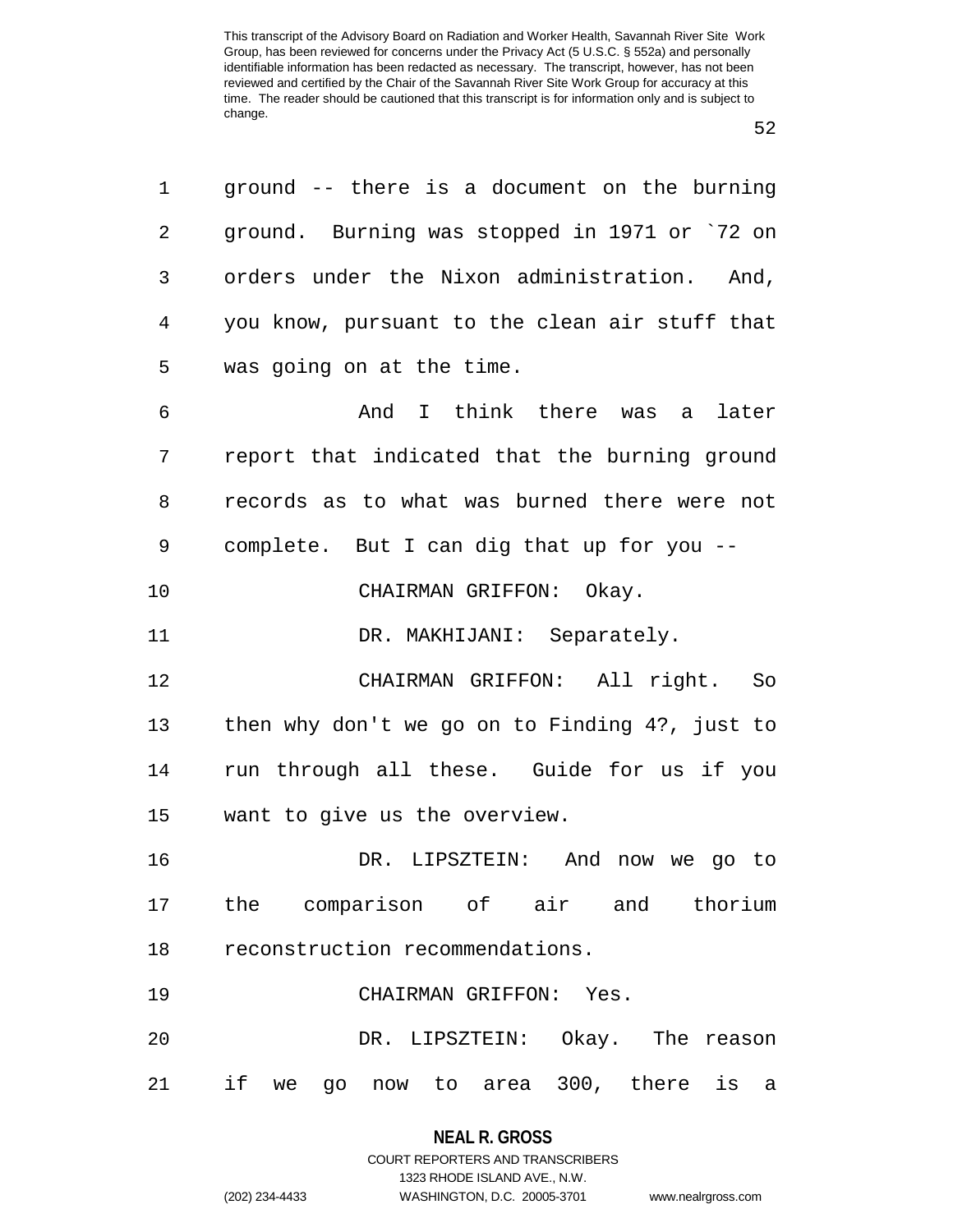53

1 comparison of the air concentrations. The 2 comparison of air concentrations, they were -- 3 well, they were also compared for a limited 4 time period, the comparison of the thorium 5 concentration with the air concentrations, so 6 have the same problem of the limited time 7 period.

8 And the second thing that I don't 9 think it is accessible is that you are 10 comparing air concentrations done with 11 different types of instruments. It was not 12 the same air sample that was used for uranium 13 with the air and the air sample that I was 14 used for time was a different instrument, it 15 was not the same one.

16 And they were taken in different 17 locations. The uranium air sample was a 18 standard place and the thorium air sample from 19 the description were put in a place where it 20 would be comparable with the -- to the 21 inhalation of the worker although it was not a

### **NEAL R. GROSS**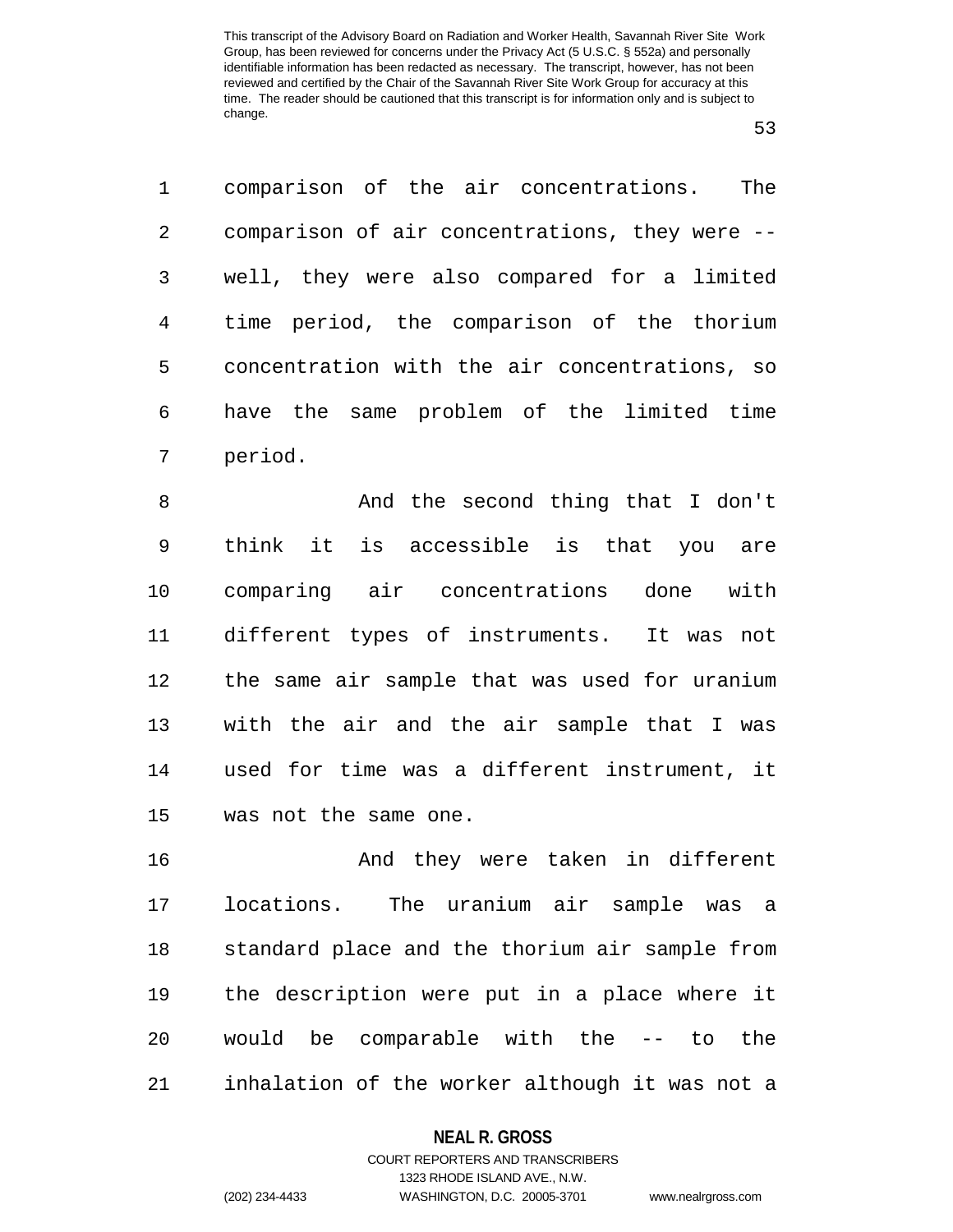54

| 1  | personal air sample. It was an air sample     |
|----|-----------------------------------------------|
| 2  | that was located at the height of the worker. |
| 3  | So you are comparing two different            |
| 4  | air samples in two different locations. And   |
| 5  | comparing the results for the intake. So that |
| 6  | doesn't -- you know, you are comparing        |
| 7  | different things.                             |
| 8  | So you cannot say that one was                |
| 9  | higher than the other one. Actually if you    |
| 10 | looked closely at the results you got, the    |
| 11 | thorium results are higher than the uranium   |
| 12 | results. And so -- but although we went into  |
| 13 | this statistical problem of comparing the     |
| 14 | results and saying well, your conclusions are |
| 15 | not statistically correct, I think that there |
| 16 | are things that are even more limiting that,  |
| 17 | you know, that the statistical conclusion     |
| 18 | because you couldn't compare two different    |
| 19 | things.                                       |
| 20 | And also you are comparing<br>a               |
|    |                                               |

**NEAL R. GROSS** COURT REPORTERS AND TRANSCRIBERS

21 limited time air samples from a limited period

1323 RHODE ISLAND AVE., N.W.

(202) 234-4433 WASHINGTON, D.C. 20005-3701 www.nealrgross.com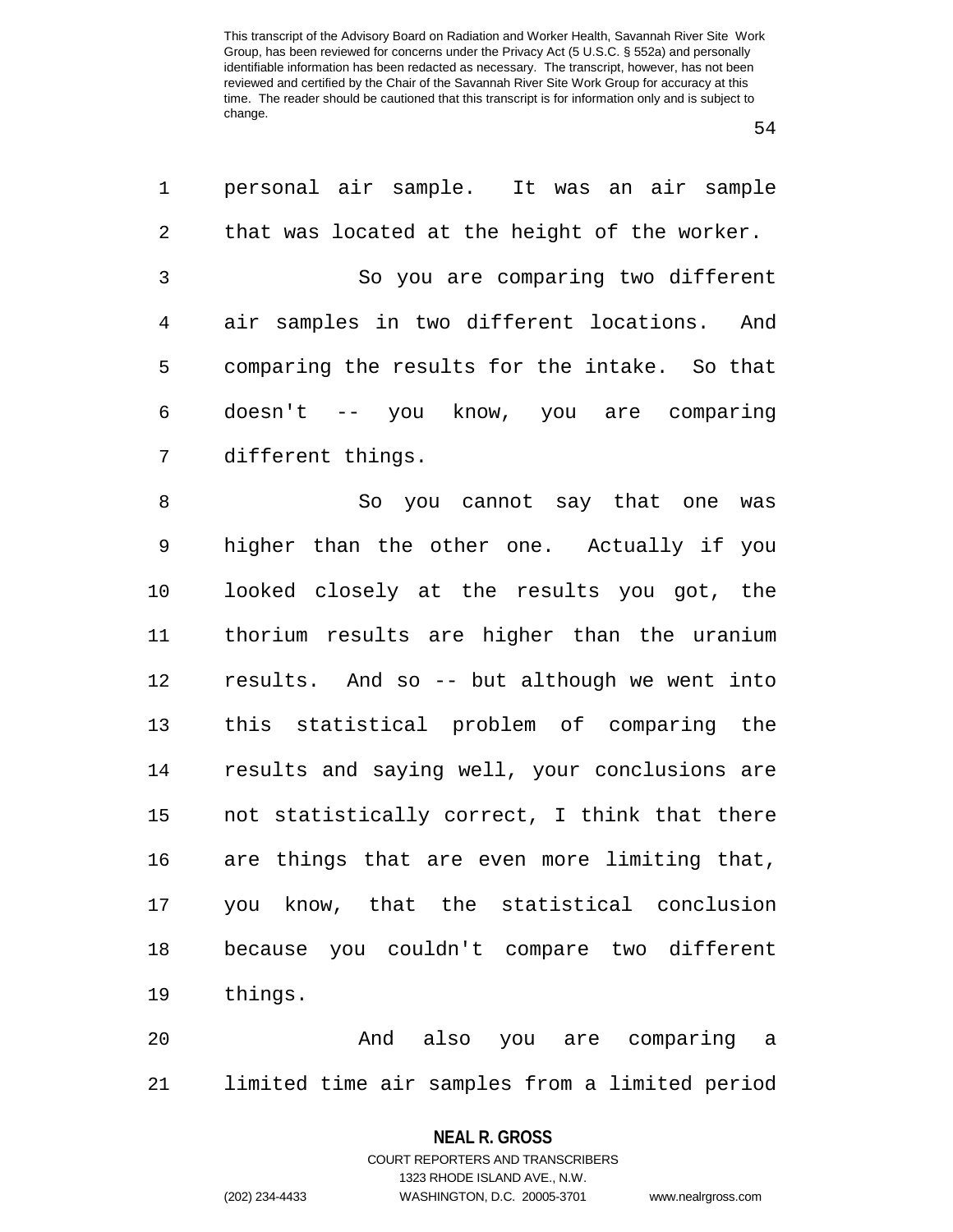55

1 to a longer period as if the situation was the 2 same for all the periods of time. So you are 3 comparing different things in different time 4 periods. And the statistical doesn't match. 5 So it's -- we don't agree with the overall 6 conclusions on the comparisons of air samples. 7 DR. MAKHIJANI: Just a small 8 supplement to what Joyce said. We don't 9 disagree with the statistical test that was 10 done. The two means are equal. It's just 11 that there are so few data that you could do a 12 different statistical test and say that the 13 thorium mean is bigger than the uranium mean. 14 And that passes the test, too, you accept 15 that in all hypotheses. 16 And the thing that is very 17 striking is that essentially all the points 18 for air concentration that are above the 19 median for thorium are bigger than the uranium 20 air samples. So the core of what Joyce said

21 is correct.

## **NEAL R. GROSS**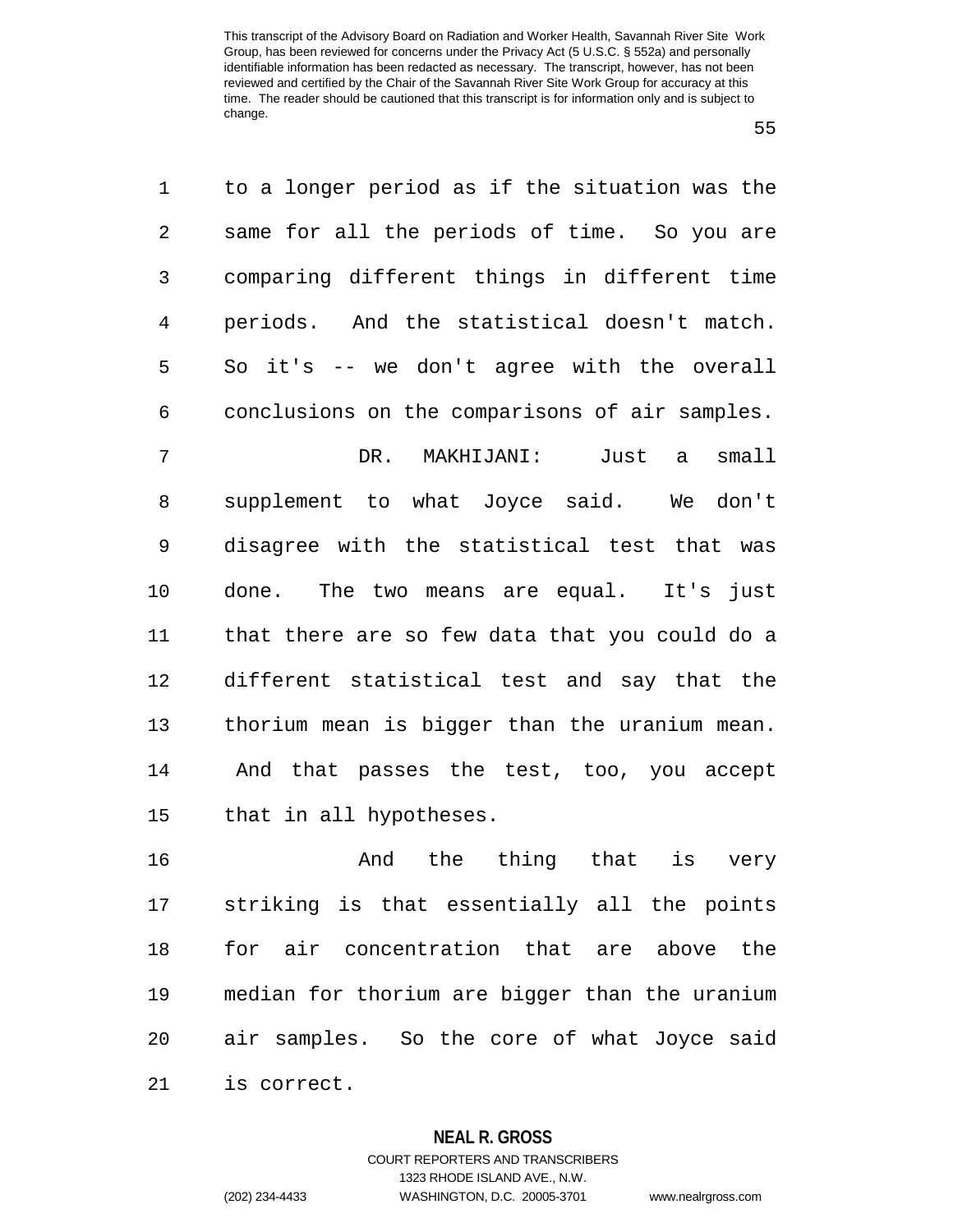56

| 1              | mean there are a number of<br>$\mathbf{I}$     |
|----------------|------------------------------------------------|
| 2              | points of comparison where --                  |
| 3              | CHAIRMAN GRIFFON: Those are your               |
| $\overline{4}$ |                                                |
| 5              | DR. MAKHIJANI: Yes, yes -- if you              |
| 6              | will want to claimant-favorable, you would     |
| 7              | never use -- you would never conclude that the |
| 8              | uranium air sample was --                      |
| 9              | CHAIRMAN GRIFFON: Can I -- just                |
| 10             | one fundamental question before Tim responds.  |
| 11             | But is there a sampling? Are we even           |
| 12             | comparing air sampling -- I mean do we know    |
| 13             | that they are from the same building? That's   |
| 14             | fundamental question I have because I<br>a     |
| 15             | thought there was some question whether the    |
| 16             | air sampling in `54 or `55 or whatever for the |
| 17             | thorium were in 773. Are they -- you're sure   |
| 18             | they're in the same -- we're comparing apples  |
| 19             | to apples in that regard, right?               |
| 20             | DR. TAULBEE: Yes, the thorium                  |
| 21             | were in the 320-M and 313-M.                   |

# **NEAL R. GROSS**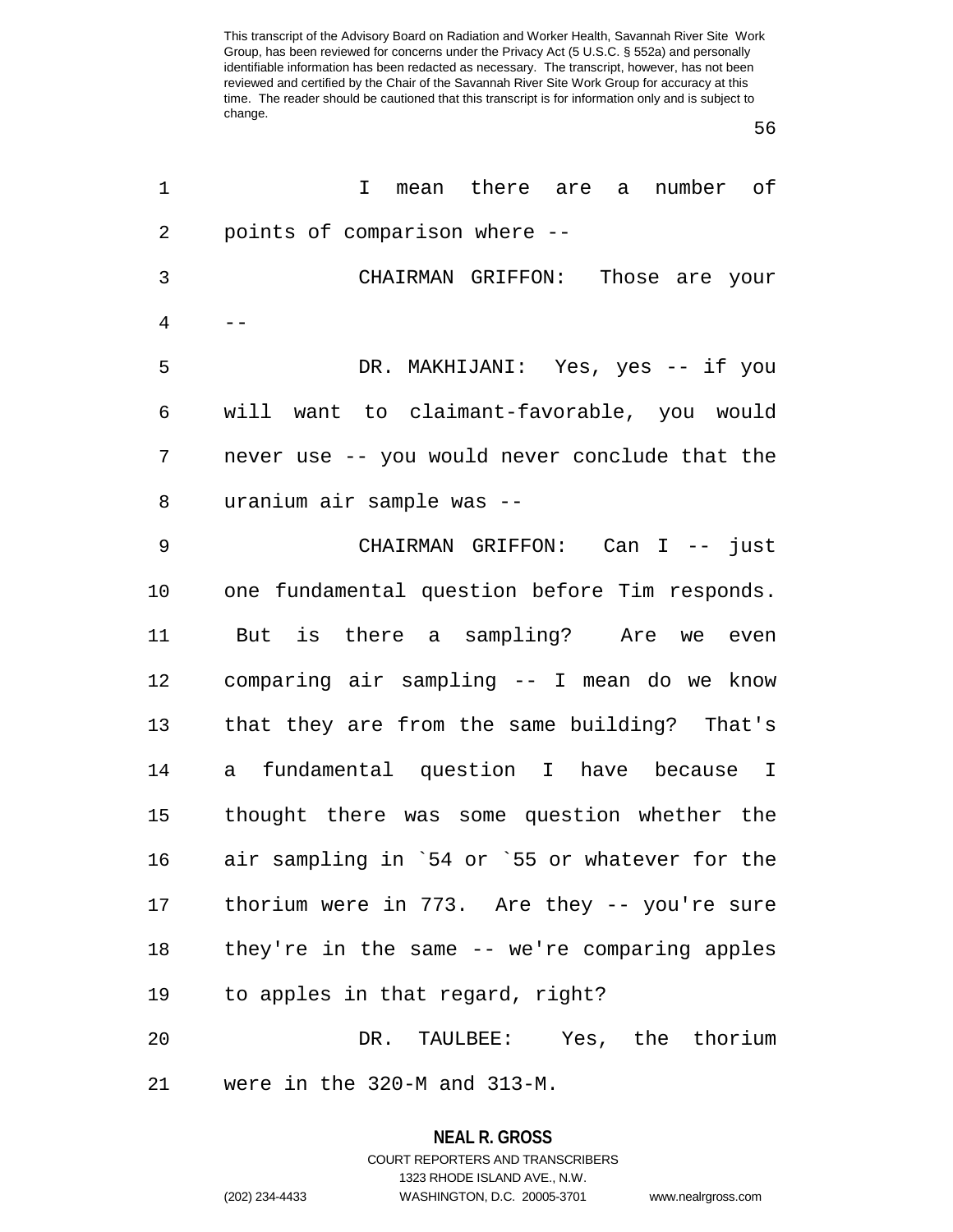57

| 1  | CHAIRMAN GRIFFON: Okay. Just                  |
|----|-----------------------------------------------|
| 2  | wanted to clarify that.                       |
| 3  | DR. TAULBEE: And the uranium were             |
| 4  | $in$ $--$                                     |
| 5  | CHAIRMAN GRIFFON: So the                      |
| 6  | urinalysis data from before that were --      |
| 7  | DR. TAULBEE: That's correct.                  |
| 8  | CHAIRMAN GRIFFON: In question --              |
| 9  | okay, so these are definitely -- all right.   |
| 10 | DR. LIPSZTEIN: But they were                  |
| 11 | taken with different --                       |
| 12 | CHAIRMAN GRIFFON: Right. I got                |
| 13 | the rest of it. I just wanted to make sure.   |
| 14 | DR. LIPSZTEIN: And also they were             |
| 15 | compared from `54 and `55 and extrapolated to |
| 16 | $\degree$ 65.                                 |
| 17 | CHAIRMAN GRIFFON: Right.                      |
| 18 | DR. TAULBEE: Well, again, let me              |
| 19 | emphasize that this was not used for dose     |
| 20 | reconstruction or for our model. It<br>was    |
| 21 | simply done for comparison of during the      |

**NEAL R. GROSS** COURT REPORTERS AND TRANSCRIBERS

1323 RHODE ISLAND AVE., N.W.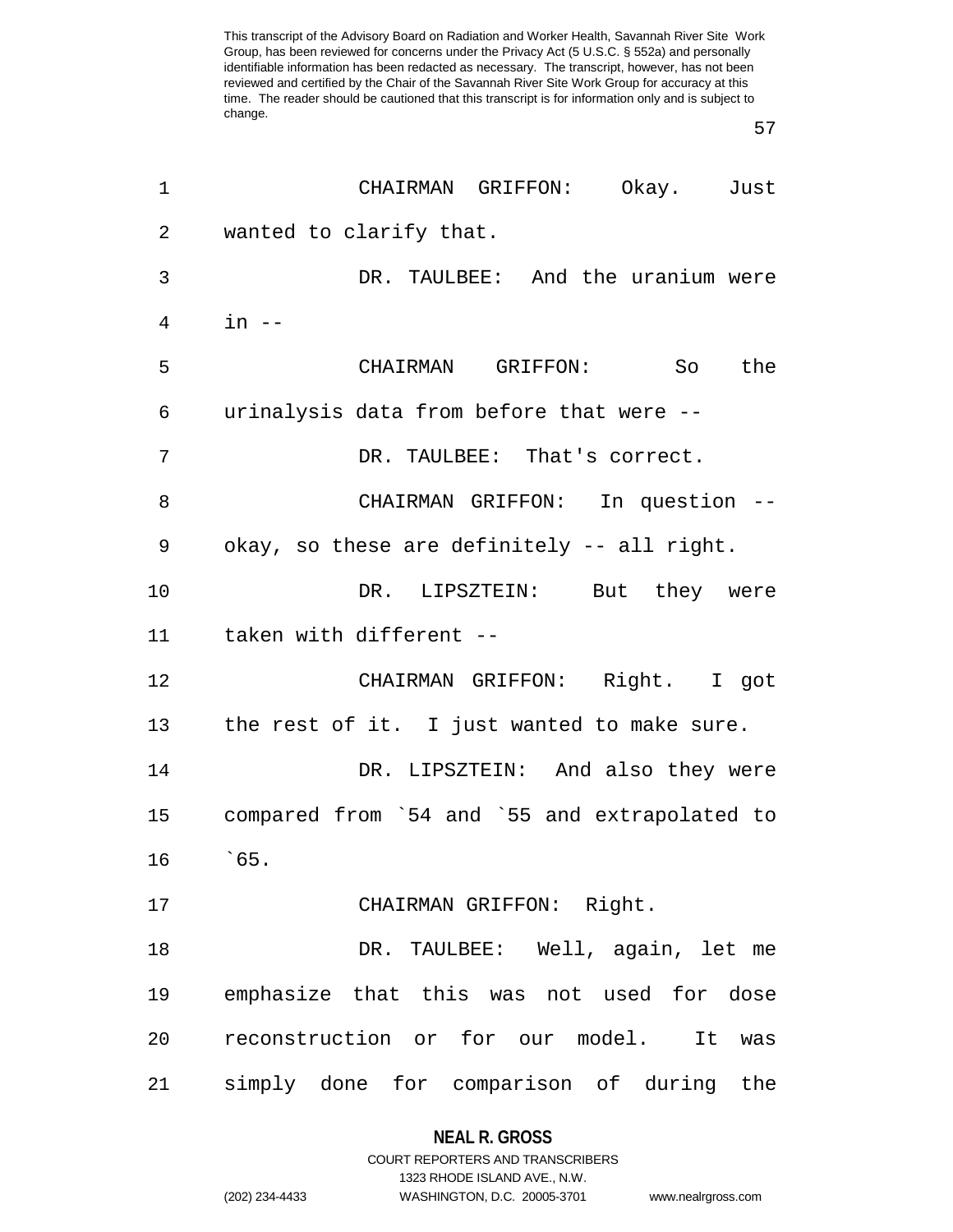58

1 thorium work, were the air samples much, much 2 higher than the uranium air samples during 3 similar work.

4 The thorium samples, if you'll 5 notice where the location was, was typically 6 closer to where you would expect higher 7 concentrations -- during swaging operations or 8 cutting -- I'm sorry, cutting and machining of 9 rods, grinding, and then -- but most of the 10 uranium ones that we had readily access 11 available to were for normal operations.

12 Or there are some of these for 13 cutting and polishing metal, just like the 14 thorium. And so our goal was to compare -- 15 all right, we have normal uranium operations 16 that are going on. And now we have got these 17 campaigns with thorium. Do we see a much 18 higher increase in air concentrations that 19 would lead us to conclude that we can't use 20 the uranium bioassay? And we didn't see that. 21 Now we did the mean tests. And

**NEAL R. GROSS**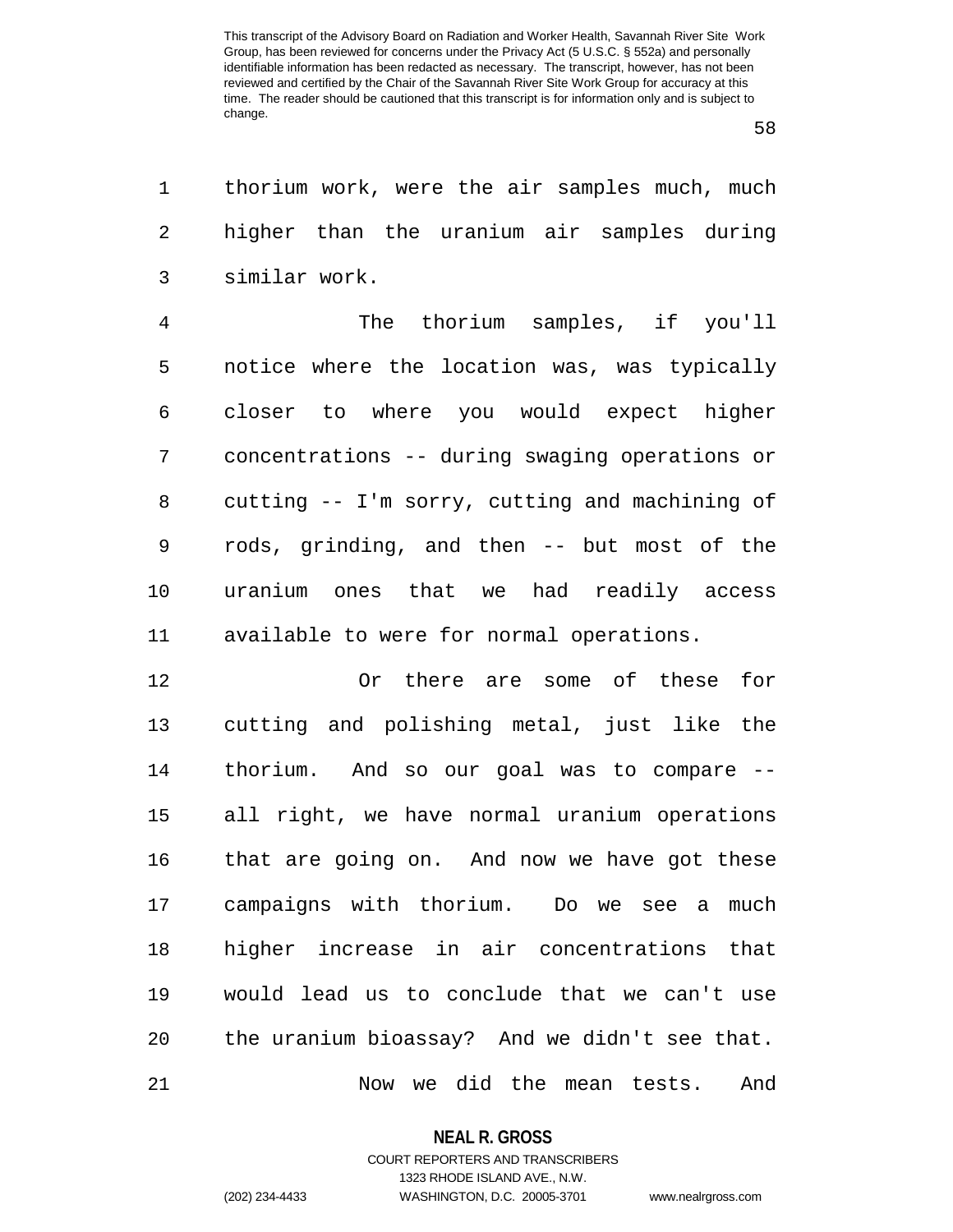59

| 1              | the mean tests came up as inconclusive.<br>Now |
|----------------|------------------------------------------------|
| $\overline{2}$ | you did point out that the higher air samples  |
| 3              | for thorium were higher than uranium when you  |
| $\overline{4}$ | get above the mean. But you would expect that  |
| 5              | with these different types of operations as    |
| 6              | you pointed out the differences.               |
| 7              | But we're not seeing a very --                 |
| 8              | we're not seeing huge differences and -- that  |
| 9              | would lead at least me to conclude that we     |
| 10             | couldn't use the uranium bioassay.             |
| 11             | DR. LIPSZTEIN: The problem is the              |
| 12             | thorium. If you have, you know, a small        |
| 13             | intake of thorium, this leads to a very high   |
| 14             | dose. So one of the problems with using        |
| 15             | actually air concentration to derive the dose  |
| 16             | is that there is a lot of uncertainties in     |
| 17             | using air concentrations of air intake.        |
| 18             | Sometimes you don't have any other options.    |
| 19             | And I would agree. If the thorium              |
| 20             | air concentration was used to derive thorium   |
| 21             | intake, it's one thing. To use the uranium     |

**NEAL R. GROSS**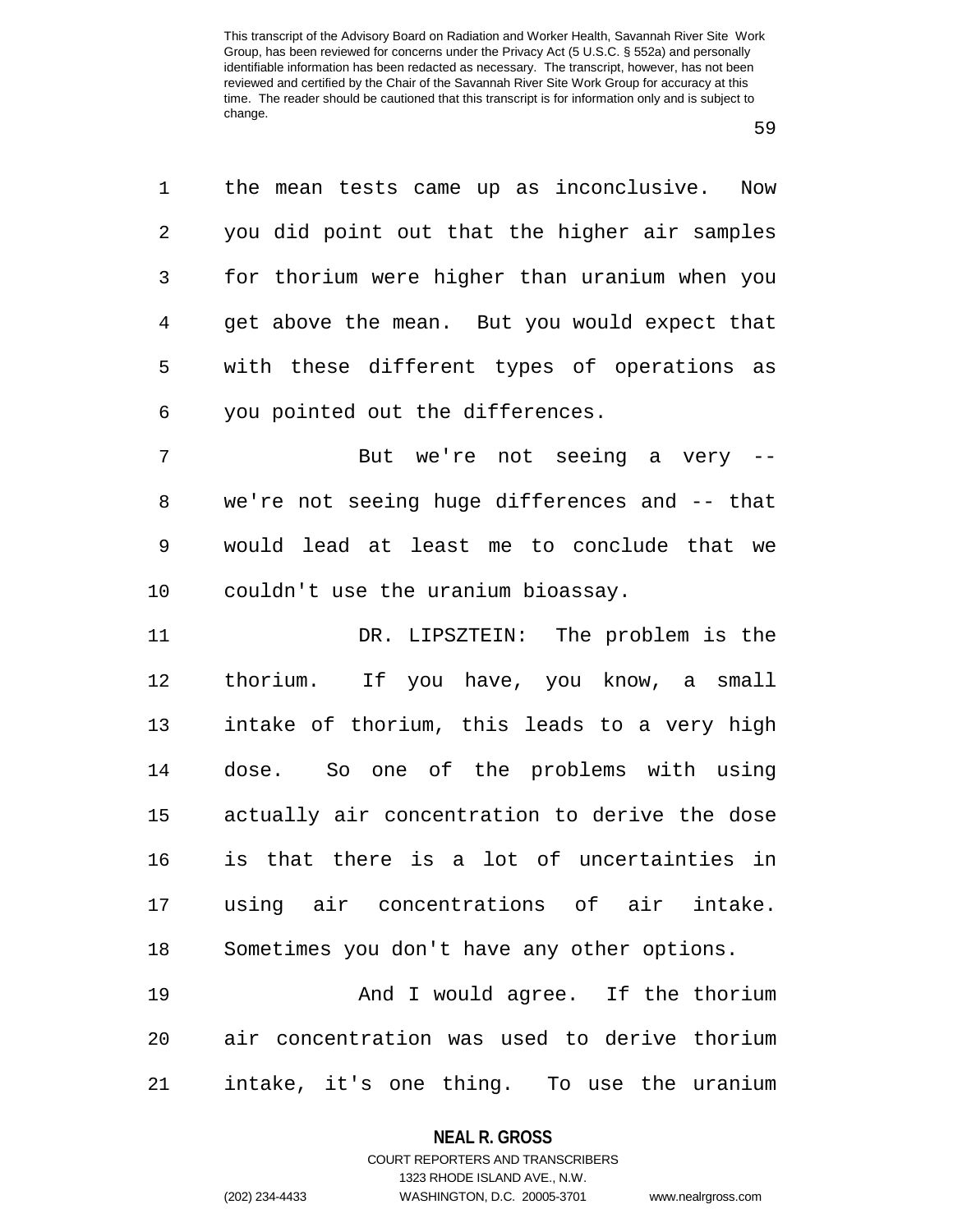60

| 1            | air concentrations to derive the thorium air - |
|--------------|------------------------------------------------|
| 2            |                                                |
| $\mathbf{3}$ | That wasn't done,<br>DR. NETON:                |
| 4            | though, Joyce. See that --                     |
| 5            | DR. LIPSZTEIN: No, you used the                |
| 6            | bioassay derived --                            |
| 7            | DR. NETON: Exactly, which is very              |
| 8            | different. That's -- using the people as       |
| 9            | almost like an air sampler because they        |
| $10 \,$      | integrate the intake over time. So you come    |
| 11           | up with what is the air concentration of       |
| 12           | uranium for that process.                      |
| 13           | And as Tim said, the process used              |
| 14           | were identical. They were putting an end cap   |
| 15           | on a piece of thorium that had already been    |
| 16           | canned. Exactly the same process.              |
| 17           | The whole point of this other                  |
| 18           | comparison was to say given that these were    |
| 19           | similar processes, can we at least get some    |
| 20           | level of confidence that the air samples are   |
| 21           | not inconsistent with each other -- to just    |

# **NEAL R. GROSS** COURT REPORTERS AND TRANSCRIBERS

1323 RHODE ISLAND AVE., N.W. (202) 234-4433 WASHINGTON, D.C. 20005-3701 www.nealrgross.com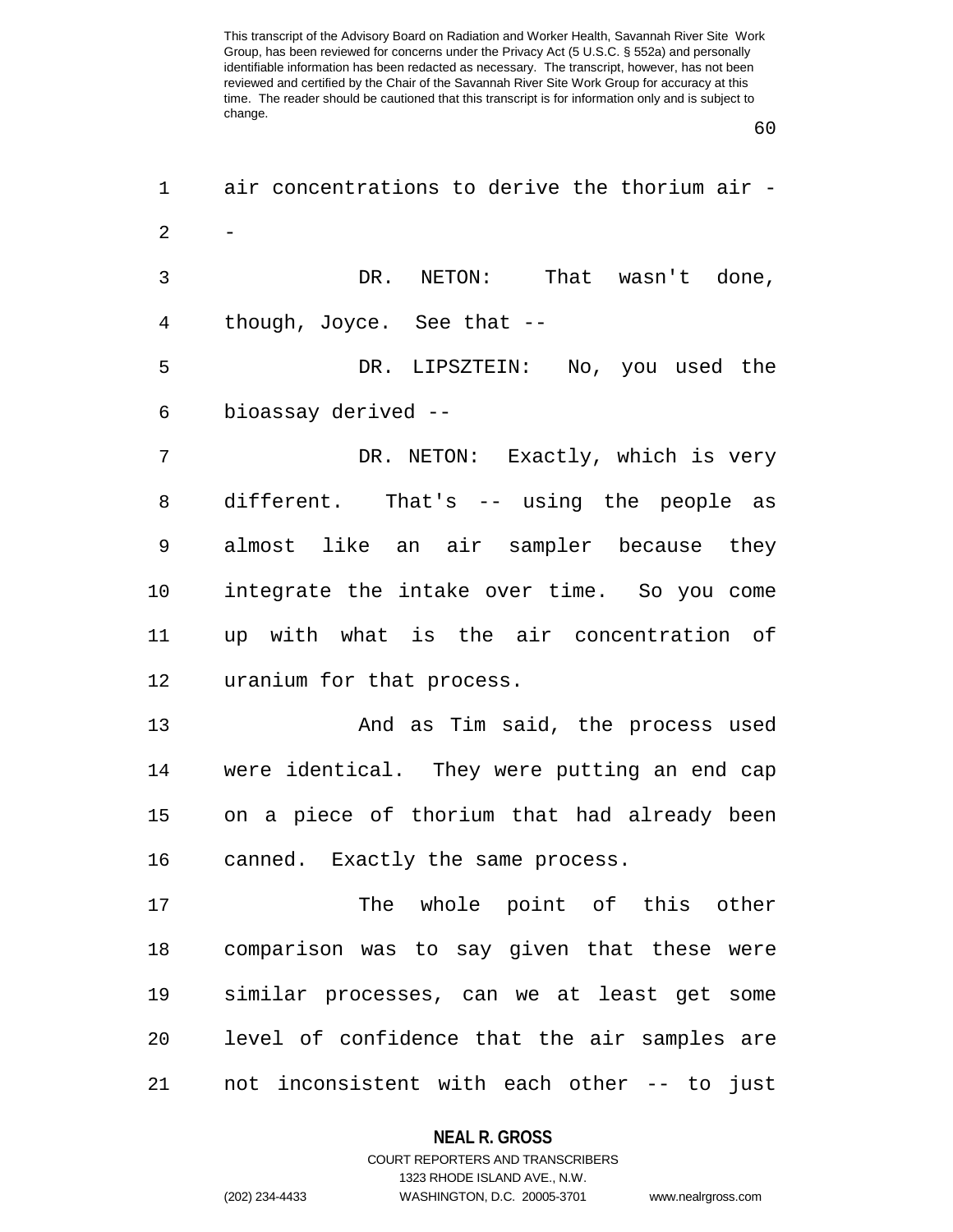61

1 sort of give us a good sense to say -- because 2 we were open to the fact that you could say 3 well, how do you know thorium behaved just 4 like uranium even though it was exactly the 5 same process?

6 Well, they went and got some air 7 sample data that tends to provide credence to 8 that fact, that they are not that different. 9 Then you go and you say okay, what were the 10 air concentrations during the thorium canning 11 operations or uranium canning operations based 12 on all these annual bioassays. And you come 13 up with a bounding intake.

14 That intake gives you an air 15 concentration. You say why would you believe 16 that the thorium air concentrations were much 17 higher than that? That's the whole crux of 18 the argument. That's all we're saying.

19 DR. LIPSZTEIN: Because you don't 20 know. That's why. You don't know.

21 DR. NETON: Do you think we know

**NEAL R. GROSS** COURT REPORTERS AND TRANSCRIBERS

1323 RHODE ISLAND AVE., N.W.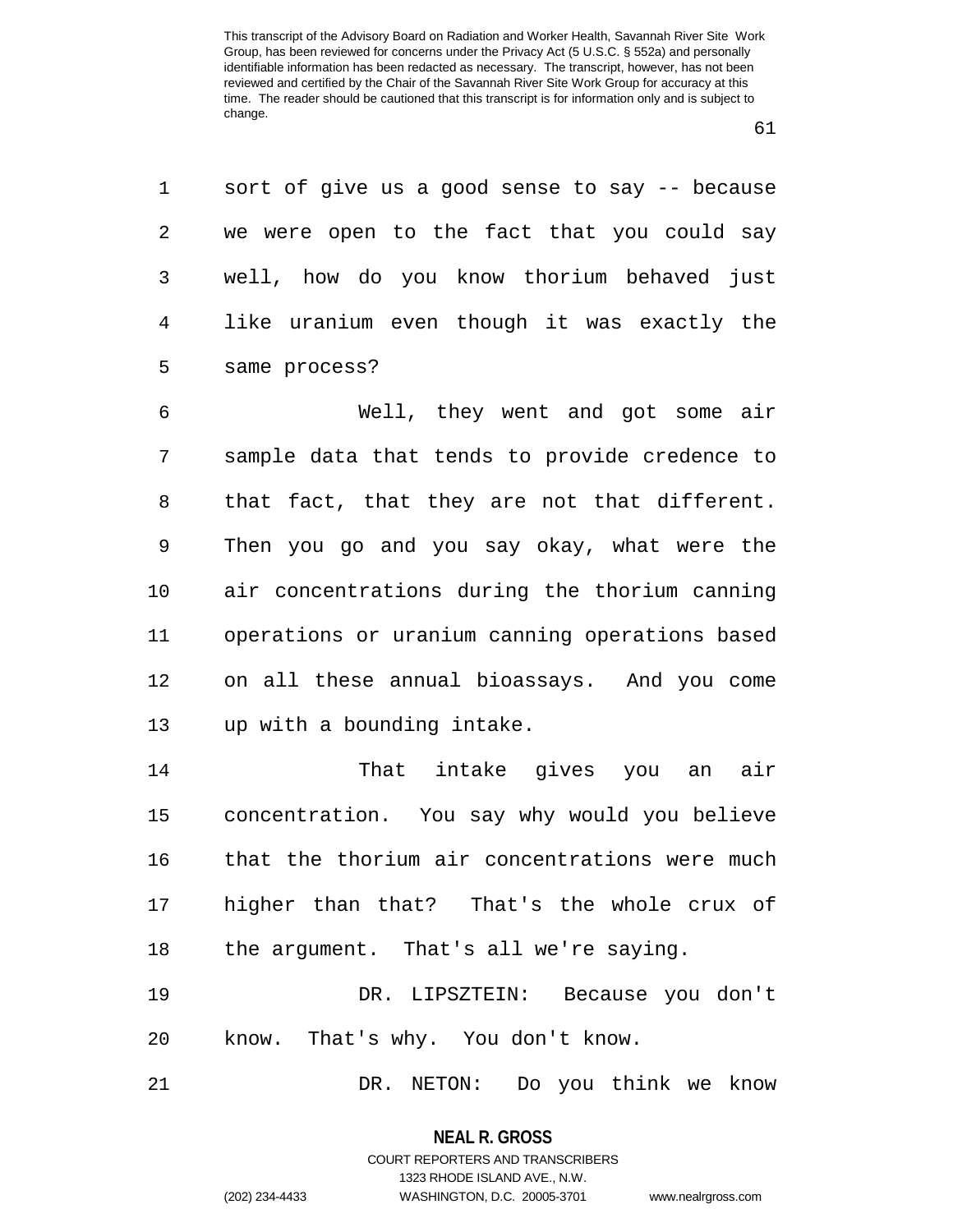62

| 1              | what the air concentrations were for uranium?  |
|----------------|------------------------------------------------|
| $\overline{2}$ | I mean given the uranium bioassay data we      |
| 3              | have, do you think we can adequately establish |
| 4              | bounding air concentrations for uranium in the |
| 5              | air -- in the uranium canning operations?      |
| 6              | DR. LIPSZTEIN: I don't know. I                 |
| 7              | don't know.                                    |
| 8              | DR. NETON: Well, that's central                |
| 9              | to this discussion. I mean --                  |
| 10             | DR. LIPSZTEIN: No, no, I don't                 |
| 11             | know, I don't know, I don't know because you   |
| 12             | are not talking about bounding the uranium     |
| 13             | concentrations, you are talking about bounding |
| 14             | thorium concentrations. And I think you don't  |
| 15             | know anything about the thorium concentration  |
| 16             | given the uranium bioassay results.            |
| 17             | DR. NETON: Why is that?                        |
| 18             | DR. LIPSZTEIN: Because first you               |
| 19             | are trying to justify it saying that the air   |
| 20             | concentrations of thorium were similar to the  |
| 21             | air concentrations of uranium in that area.    |

## **NEAL R. GROSS**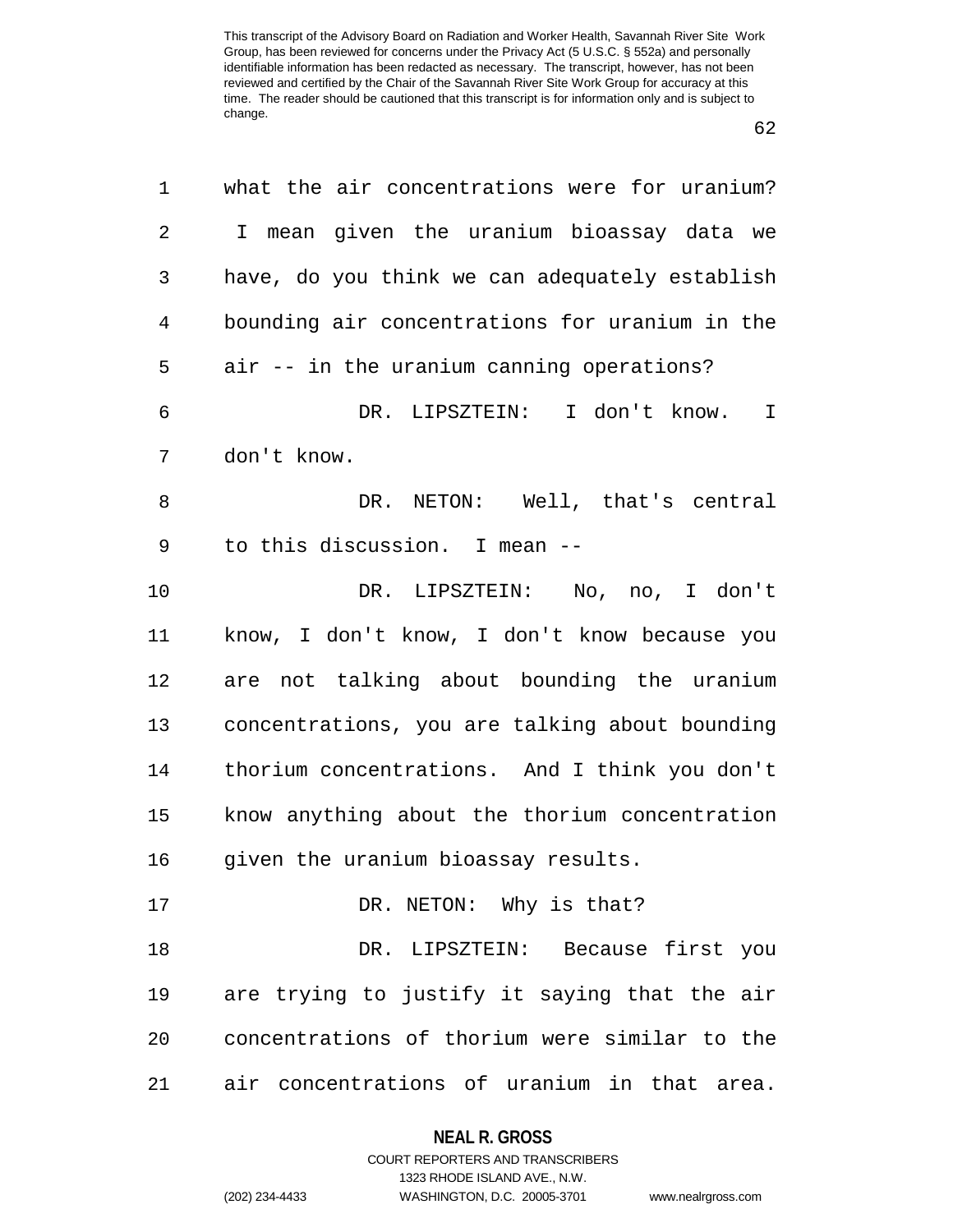63

1 And I don't think you have proven that. I 2 don't think it is proved.

3 On the contrary, I think it is 4 proved that the thorium air concentrations 5 were higher than the uranium air 6 concentrations in many times. Second, that we 7 don't know what's happening. Third, when you 8 compare the air concentrations in two 9 different locations, the instruments given 10 into -- it's a lot of uncertainties around 11 something that has different scores than this.

12 So -- and so I don't think it's -- 13 you know anything about thorium given that you 14 know the bioassay and the bioassay was done by 15 fluorimetry. So if you had -- so it is only 16 good for natural uranium. If you had a -- if 17 you had higher uranium-235, you can see it 18 from the bioassay. There's a lot of 19 uncertainties around that unless you know how 20 much it was and which.

21 DR. NETON: Well, we know how much

**NEAL R. GROSS**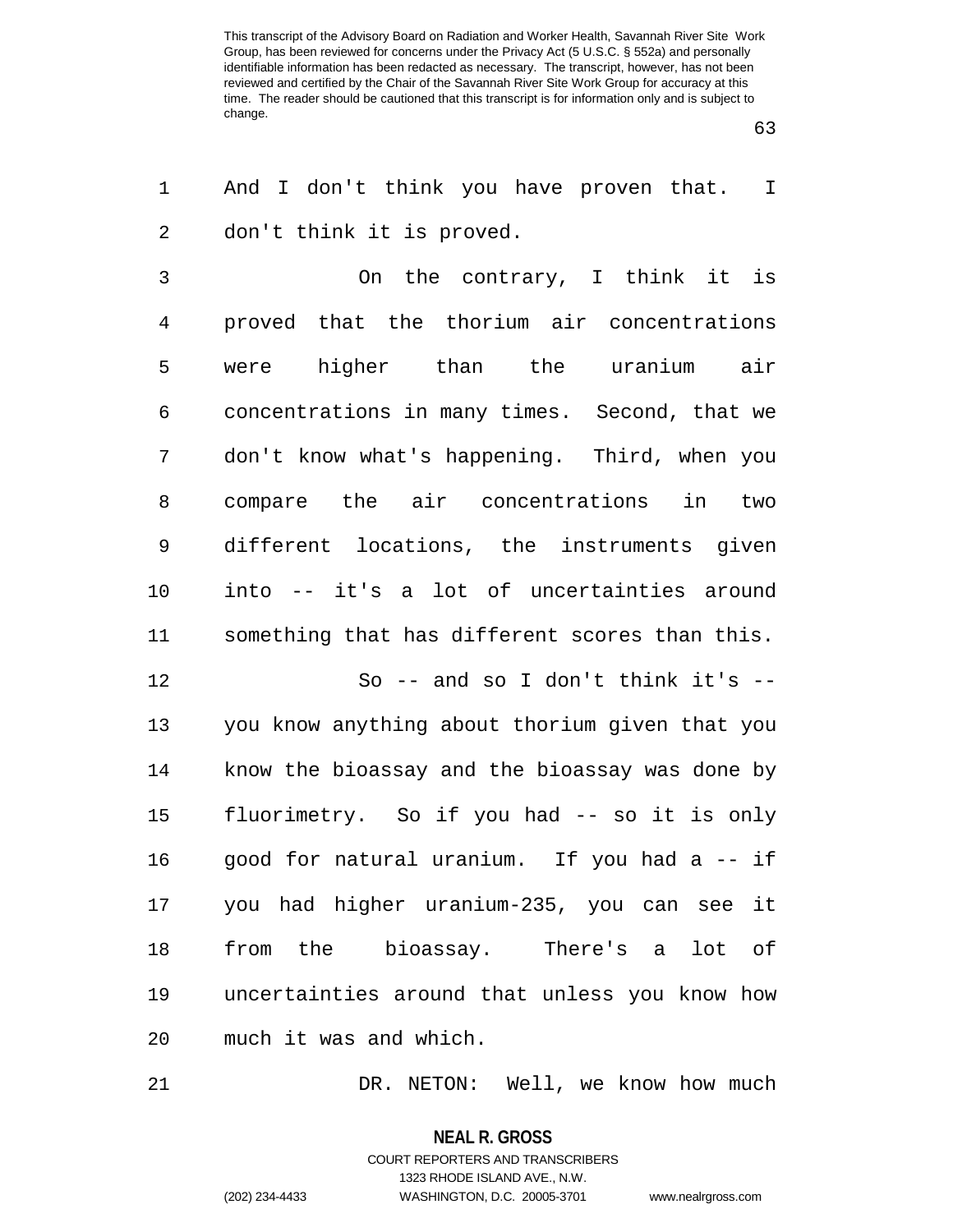64

| 1  | mass of uranium was in the air.               |
|----|-----------------------------------------------|
| 2  | DR. LIPSZTEIN: Yes, but --                    |
| 3  | DR. NETON: And now we're saying               |
| 4  | that mass -- that is a mass generation issue. |
| 5  | You're generating a mass concentration.       |
| 6  | DR. LIPSZTEIN: Yes.                           |
| 7  | DR. NETON: Given that mass                    |
| 8  | concentration, if it were thorium, what would |
| 9  | be the thorium activity concentration? That's |
| 10 | all we're saying. It's very simple.           |
| 11 | DR. LIPSZTEIN: Yes, but it's not              |
| 12 | the same.                                     |
| 13 | DR. NETON: I don't know why it's              |
| 14 | not the same.                                 |
| 15 | DR. LIPSZTEIN: It's not the same.             |
| 16 | You didn't prove that the air concentration   |
| 17 | of both of them could be --                   |
| 18 | DR. NETON: We've proven that                  |
| 19 | they're not inconsistent with each other.     |
| 20 | DR. LIPSZTEIN: No.                            |
| 21 | DR. NETON: And, you know, let's               |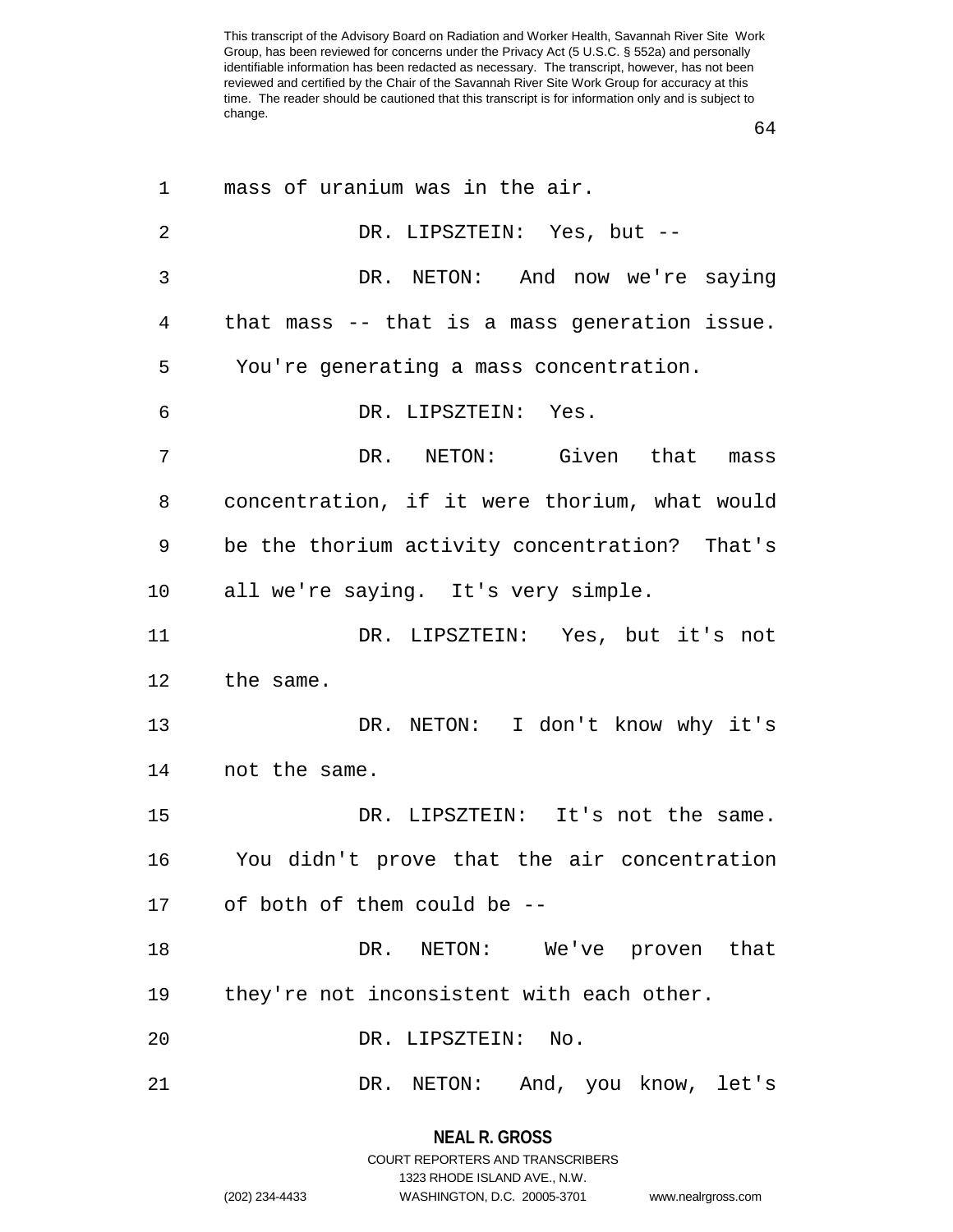65

| 1  | forget about the air concentration data all   |
|----|-----------------------------------------------|
| 2  | together. And let's say we had<br>air<br>no   |
| 3  | concentration data.                           |
| 4  | And we have identified that the               |
| 5  | process is identical. It's a can. It had a    |
| 6  | covering on it. And they're trying to close   |
| 7  | one end of the can. The operation is          |
| 8  | identical. They're welding the cap on.        |
| 9  | You have uranium in one case,                 |
| 10 | thorium in the other. I'm having trouble      |
| 11 | understanding what mechanisms are different   |
| 12 | that that would not allow you to infer --     |
| 13 | DR. LIPSZTEIN: I don't know.                  |
| 14 | What the<br>DR. NETON:<br>air                 |
| 15 | concentrations would be.                      |
| 16 | DR. LIPSZTEIN: I don't know.<br>But           |
|    | 17 you don't know. That's it. You don't know. |
| 18 | You don't know --                             |
| 19 | DR. NETON: If we knew, we would               |
| 20 | use the values.                               |
| 21 | DR. LIPSZTEIN: Yes, so you don't              |

**NEAL R. GROSS** COURT REPORTERS AND TRANSCRIBERS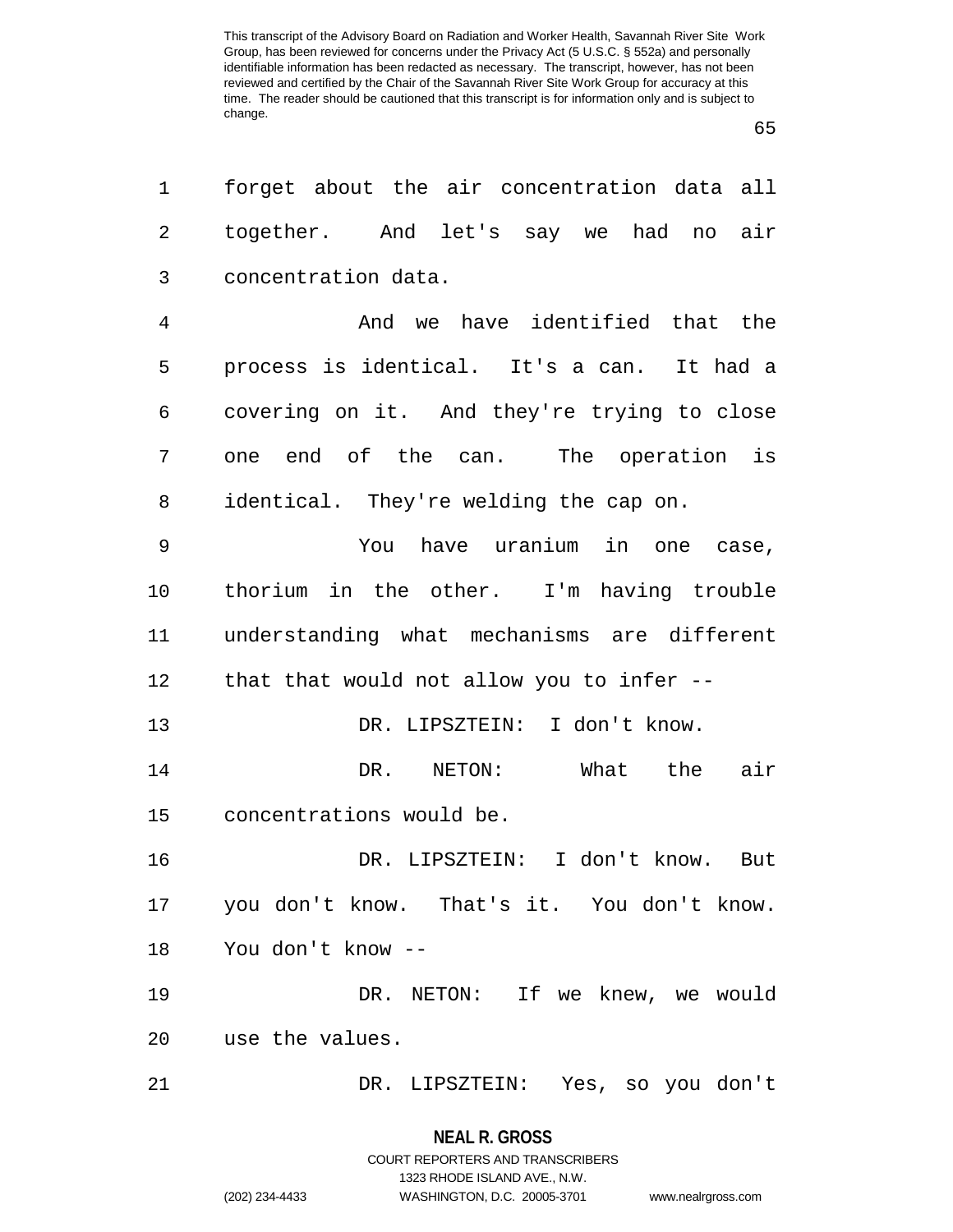66

1 know it so you don't know. You are trying to 2 infer something from one operation to another 3 operation.

4 DR. NETON: Well, I'd like to hear 5 your points on why they're not the same. Why 6 they would be different. I mean you have some 7 scientific reasoning why they would be 8 different. I think you owe us that type of an 9 explanation.

10 DR. MAKHIJANI: We reviewed what's 11 in your addendum. In your addendum, you used 12 comparisons of air concentrations to establish 13 the scientific reasonableness of using uranium 14 bioassay data for thorium intake. That's what 15 you did.

16 So if we focus on the air 17 concentration data, first of all, they're for 18 a limited period. You should establish this 19 plausibility over the period of time for which 20 we're talking about. I don't know whether 21 there are thorium air concentrations -- are

### **NEAL R. GROSS**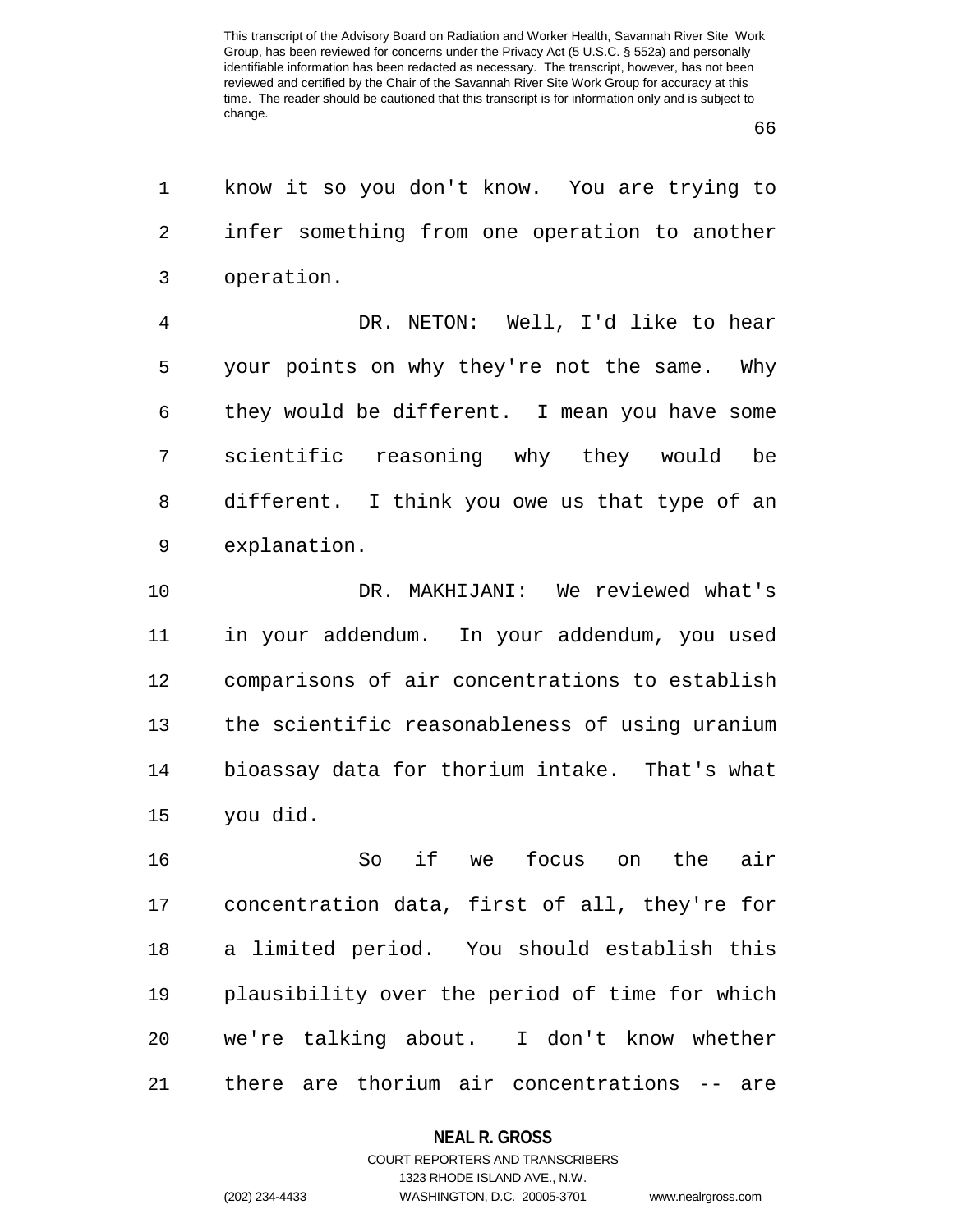67

1 there thorium air concentration data for the 2 period?

3 DR. NETON: No.

4 DR. MAKHIJANI: There aren't. 5 Okay. If you look at Figure 3 in the report 6 that we gave you, and look at the values above 7 the mean, there are lots of places where the 8 thorium air concentration are factors of two 9 or three -- uranium air concentrations. 10 Several intakes that's a factor of two or 11 three bigger for thorium. You'll have a bone 12 dose, For the same mass, you'll have a bone 13 dose that is 200 -- 150, 200 times bigger.

14 And so what I think to say one of 15 the central objections very clearly is that a 16 small error in transferring from uranium to 17 thorium for certain organs -- certainly not 18 all organs but for certain organs, especially 19 bone dose, will produce orders of magnitude 20 error in the dose estimate.

21 And this is one of the central

**NEAL R. GROSS** COURT REPORTERS AND TRANSCRIBERS

1323 RHODE ISLAND AVE., N.W.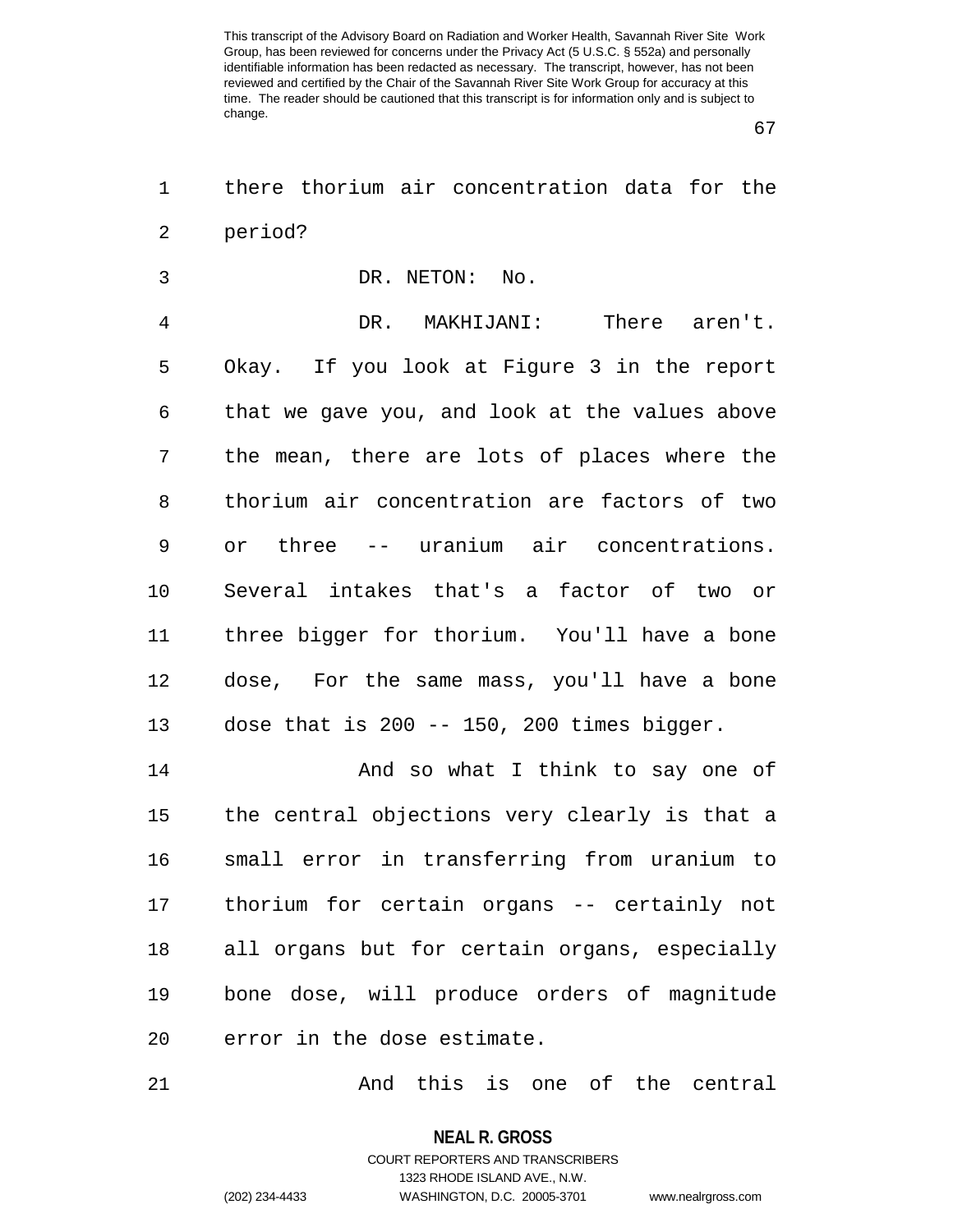68

1 problems in this whole analogy is that in this 2 method, you cannot tolerate even small errors 3 in the mass because you're talking -- you're 4 talking very large errors in the dose for the 5 bone surface.

6 And I don't think that the method 7 of comparisons for establishing the 8 plausibility of using uranium bioassay data, 9 as you have used the air concentration, just 10 holds up. The period is too limited. The 11 data for thorium don't indicate that they are 12 less.

13 If the thorium data were an order 14 of magnitude less than the uranium data 15 uniformly, especially at the higher ends, I 16 think you could possibly -- you know you could 17 possibly start down that line of argument. 18 But as it is, I don't think you have -- there 19 is a case here.

20 DR. TAULBEE: Again, our goal was 21 to see if they were comparable. And we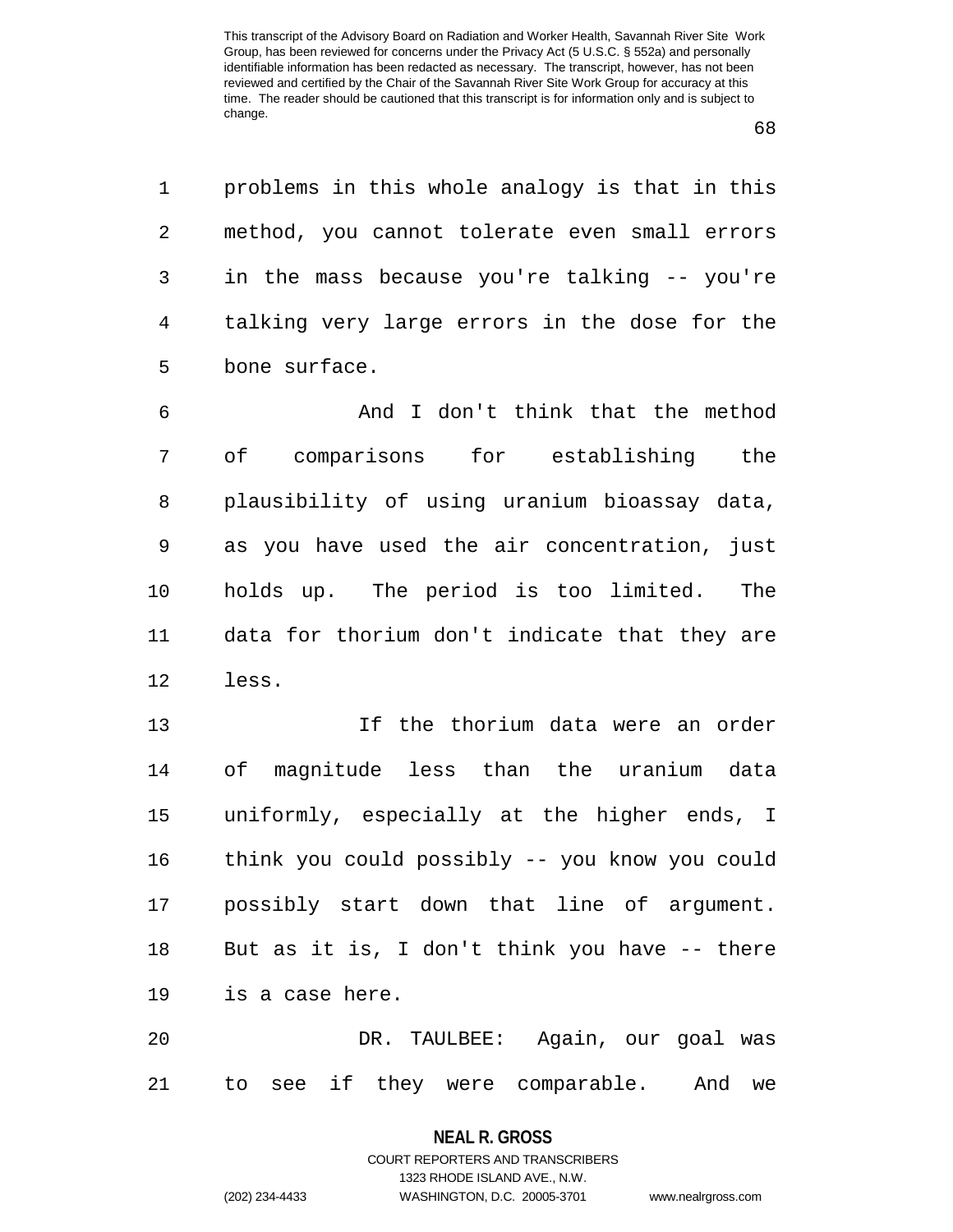69

| 1  | thought that they were.                           |
|----|---------------------------------------------------|
| 2  | You're raising the issue that they                |
| 3  | are not comparable because of the upper tail      |
| 4  | of the thorium. I'd like to point out again       |
| 5  | that the air sample data that we used was         |
| 6  | mostly from normal operations for the uranium.    |
| 7  | We can go through and extract the                 |
| 8  | uranium data that is similar and just select      |
| 9  | the same types and do a match of one to one of    |
| 10 | cutting or so forth with uranium and we can       |
| 11 | re-compare those two datasets if you want.        |
| 12 | CHAIRMAN GRIFFON: When you say                    |
| 13 | normal operations, I thought the operations       |
| 14 | were exactly the same. Are you saying that        |
| 15 | they were wearing them eight hours a day or $-$ - |
| 16 | DR. TAULBEE: No, no, these aren't                 |
| 17 | lapel. These aren't lapel.                        |
| 18 | CHAIRMAN GRIFFON: None of them?                   |
| 19 | DR. TAULBEE: None of them are                     |
| 20 | lapel. If you look at the Appendix of our ER      |
| 21 | Report, we've got a table that shows the          |

**NEAL R. GROSS** COURT REPORTERS AND TRANSCRIBERS

1323 RHODE ISLAND AVE., N.W.

(202) 234-4433 WASHINGTON, D.C. 20005-3701 www.nealrgross.com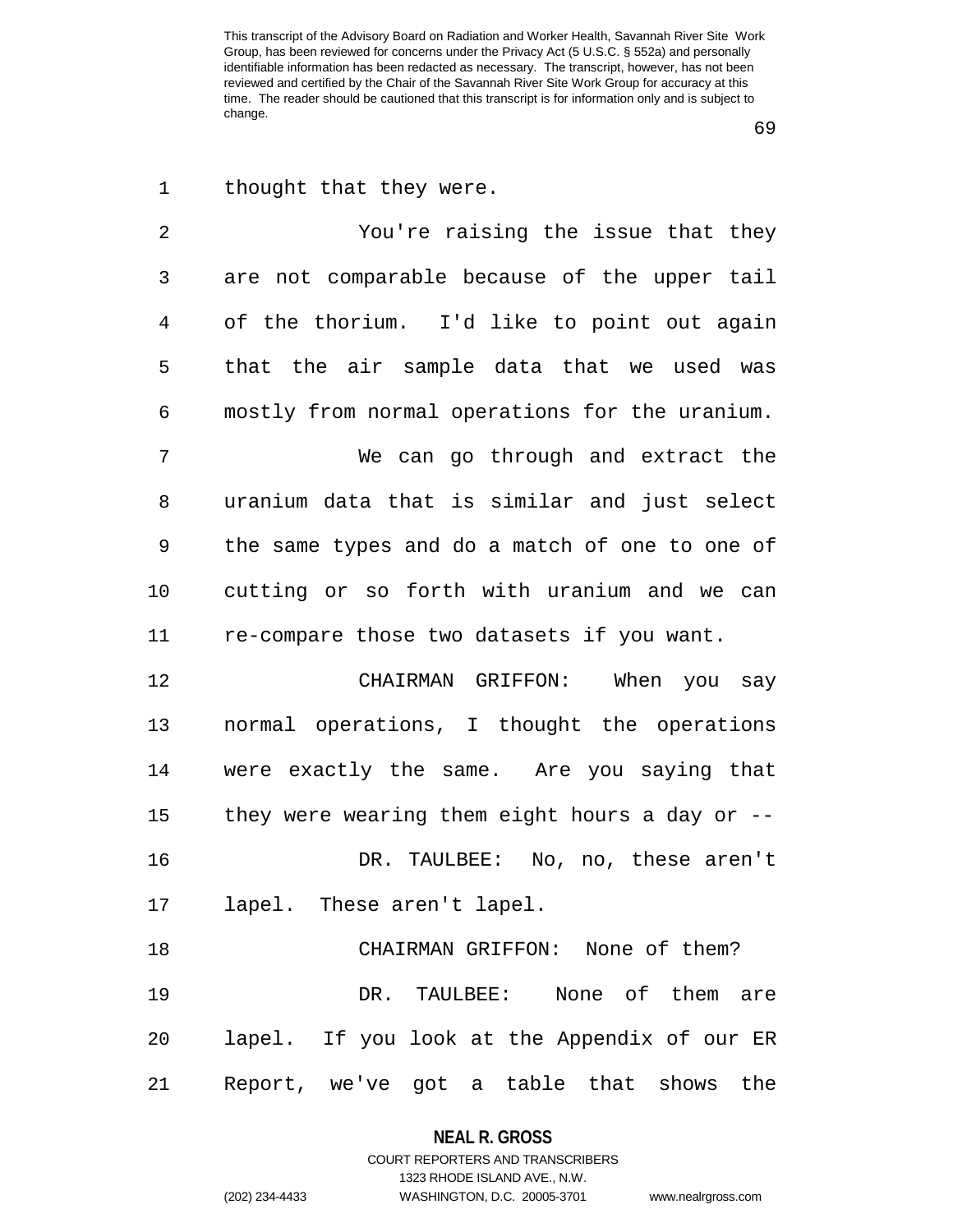70

| $\mathbf 1$ | location of where these air samples are. And  |
|-------------|-----------------------------------------------|
| 2           | you'll see that for most of the uranium, it   |
| 3           | was normal operation.                         |
| 4           | We quickly made the comparison,               |
| 5           | meaning canning, which is $-$ -               |
| 6           | CHAIRMAN GRIFFON: Which is -- Jim             |
| 7           | was making the argument that $-$ -            |
| 8           | DR. TAULBEE: Right.                           |
| 9           | CHAIRMAN GRIFFON: Canning is                  |
| 10          | canning. It doesn't matter whether it was     |
| 11          | thorium or uranium.                           |
| 12          | DR. TAULBEE: Right. If you look               |
| 13          | at a lot of the thorium ones -- thorium air   |
| 14          | samples, it is cutting, machining rods from   |
| 15          | the standpoint of a rod -- basically it might |
| 16          | be extruding some from the tip. And so they   |
| 17          | couldn't weld the end cap on. So they have to |
| 18          | machine it down a little bit.                 |
| 19          | The same thing they would have to             |
| 20          | do with uranium during their canning          |
| 21          | operations. There's periods of time when it   |

### **NEAL R. GROSS**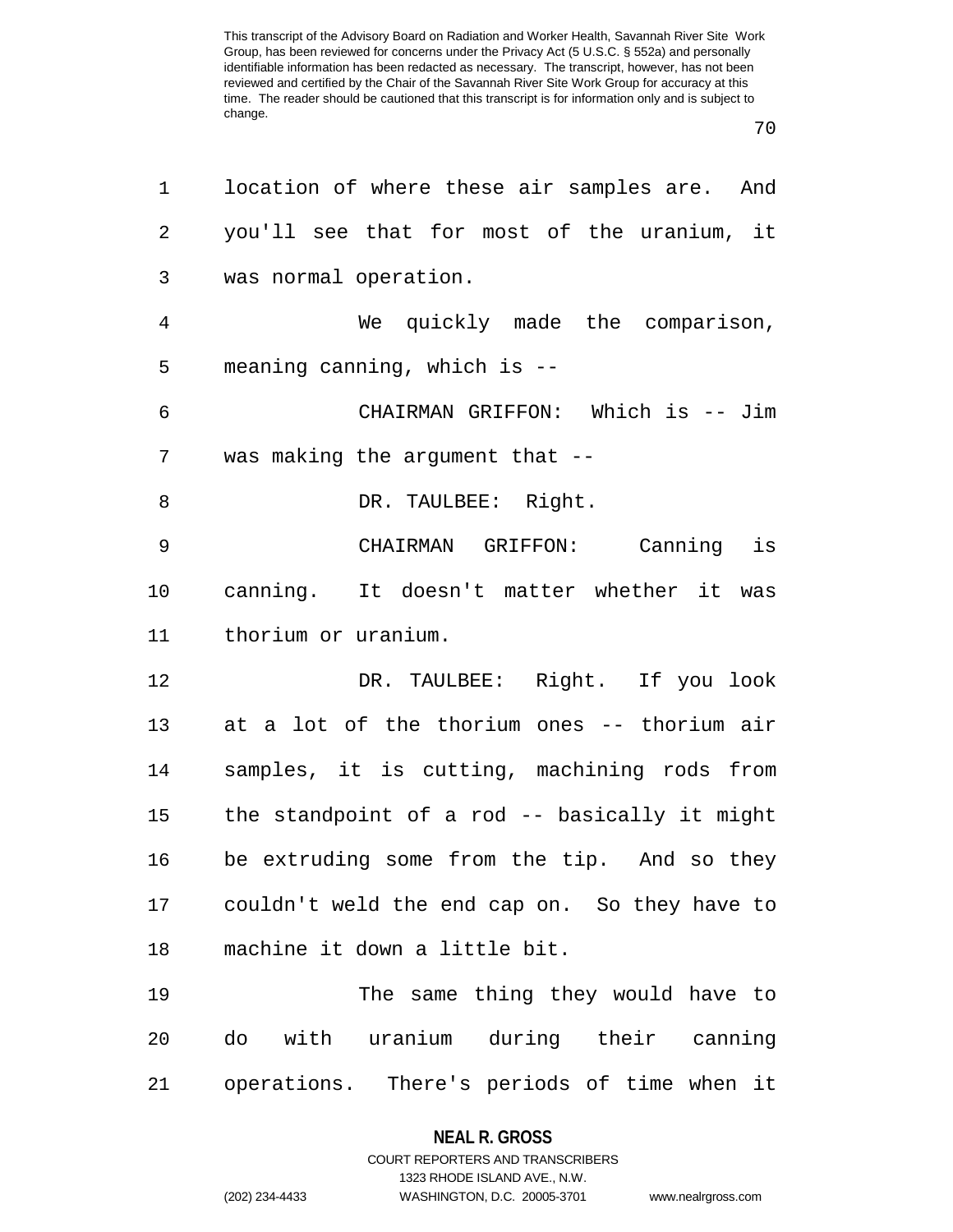71

| 1              | wouldn't quite fit and you would have to      |
|----------------|-----------------------------------------------|
| $\overline{2}$ | machine it a little bit.                      |
| 3              | CHAIRMAN GRIFFON: Well, I didn't              |
| $\overline{4}$ | hear that in the description of the process   |
| 5              | before. Okay, okay.                           |
| 6              | DR. TAULBEE: But they had to do               |
| 7              | it with uranium and they had to do it with    |
| 8              | thorium.                                      |
| 9              | CHAIRMAN GRIFFON:<br>Right.<br>All            |
| 10             | right.                                        |
| 11             | DR. TAULBEE: So that's where                  |
| 12             | we're saying they are the same process. They  |
| 13             | continued to take more uranium samples -- or  |
| 14             | more thorium samples when they were doing     |
| 15             | these particular operations. And that's the   |
| 16             | data that we put in here.                     |
| 17             | CHAIRMAN GRIFFON: Yes.                        |
| 18             | DR. TAULBEE: Now we can go                    |
| 19             | through the uranium -- or the air sample log  |
| 20             | sheets are all the same -- and extract one to |
| 21             | get rid of all these normal operations and    |

## **NEAL R. GROSS**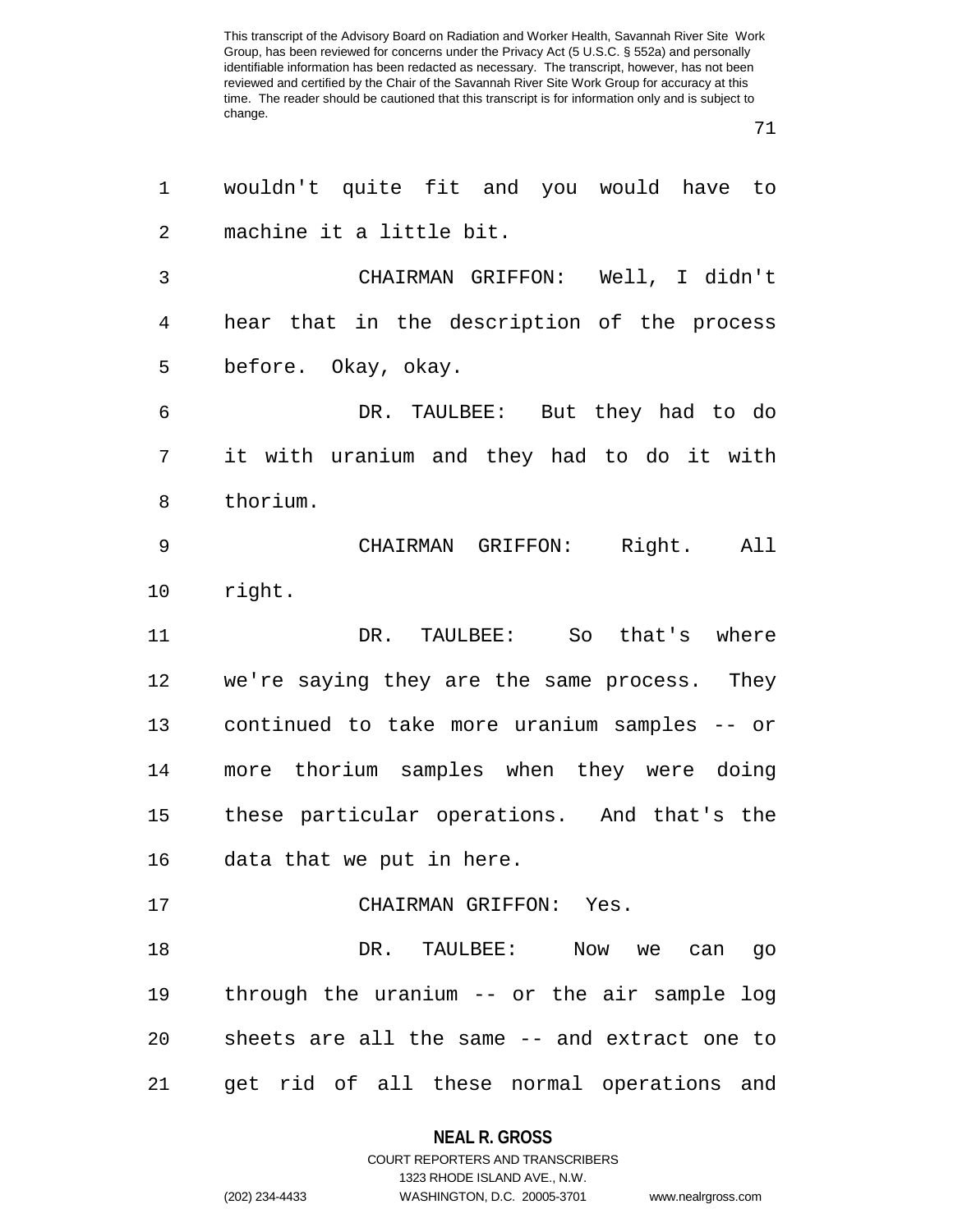72

| $\mathbf 1$    | look for ones that are similar --              |
|----------------|------------------------------------------------|
| 2              | CHAIRMAN GRIFFON: In description.              |
| 3              | DR. TAULBEE: To the thorium ones               |
| $\overline{4}$ |                                                |
| 5              | CHAIRMAN GRIFFON: Got it.                      |
| 6              | DR. TAULBEE: And re-plot them.                 |
| 7              | CHAIRMAN GRIFFON: I understand.                |
| 8              | DR. TAULBEE: And I think that gap              |
| 9              | that you see there will diminish greatly.      |
| 10             | DR. MAKHIJANI: So if you look at               |
| 11             | the charts in Figure 3, one would presume that |
| 12             | based on the reasoning you just stated, that   |
| 13             | higher end uranium samples would<br>the        |
| 14             | correspond to the special operations. And you  |
| 15             | see that all of the higher end uranium samples |
| 16             | are lower than the thorium samples.<br>They're |
| 17             | all lower. There isn't a single point in the   |
| 18             | higher end of uranium samples that is bigger   |
| 19             | than the thorium among the datasets that you   |
| 20             | have presented.                                |
|                |                                                |

21 DR. TAULBEE: That's correct. But

**NEAL R. GROSS** COURT REPORTERS AND TRANSCRIBERS

1323 RHODE ISLAND AVE., N.W.

(202) 234-4433 WASHINGTON, D.C. 20005-3701 www.nealrgross.com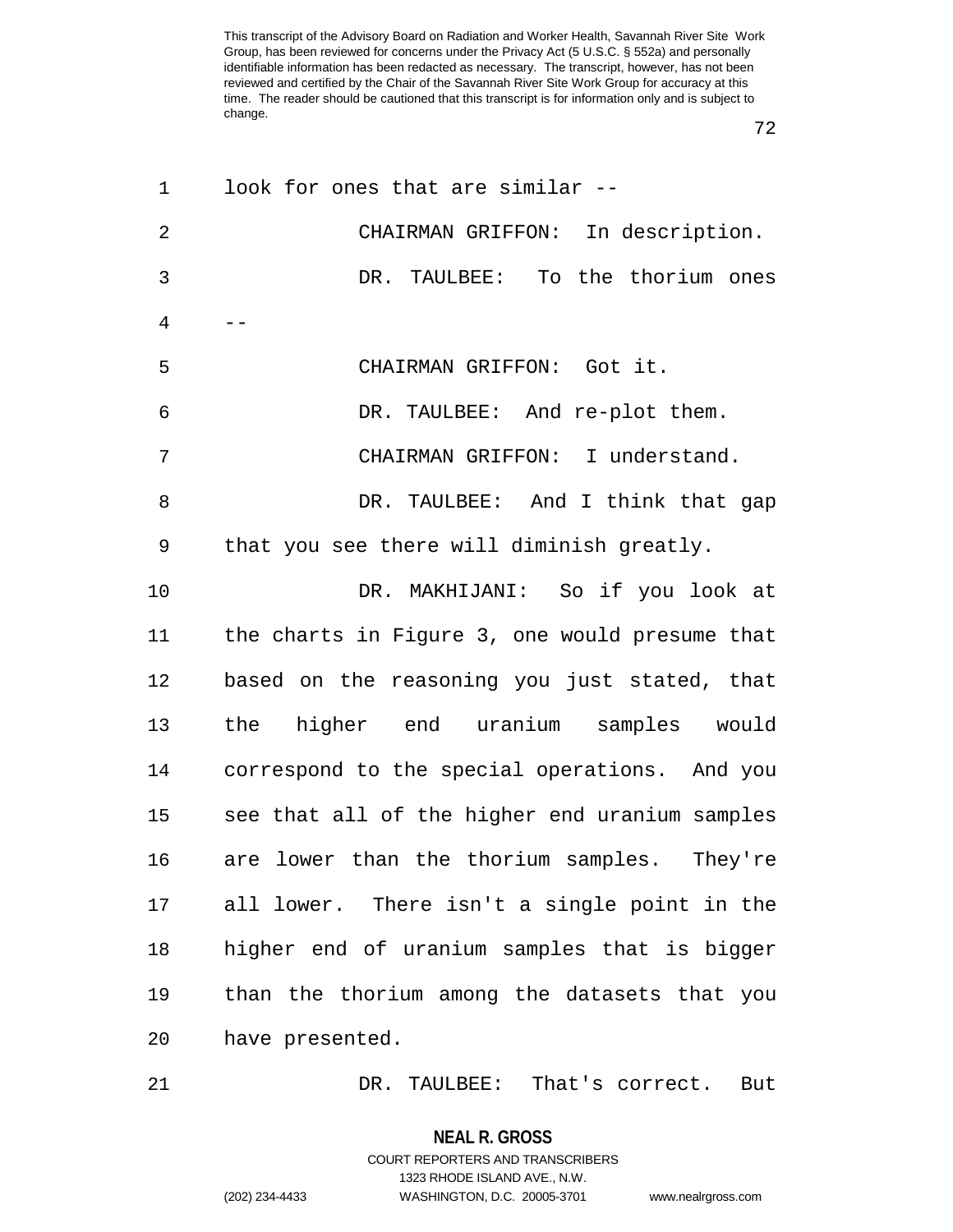73

| 1              | I think that that's -                          |
|----------------|------------------------------------------------|
| $\overline{2}$ | DR. NETON: I think if we went                  |
| 3              | back and compared apples --                    |
| 4              | DR. TAULBEE: Apples to apples.                 |
| 5              | DR. NETON: See in our opinion,                 |
| 6              | they demonstrated they were not inconsistent   |
| 7              | with each other.                               |
| 8              | DR. TAULBEE: Right.                            |
| 9              | DR. NETON: You raise a point that              |
| 10             | the upper tail are different. I think if we    |
| 11             | went back and looked at similar operations and |
| 12             | compared them, we would probably get the value |
| 13             | that, you know, you are looking for, which was |
| 14             | a more appropriate one-to-one correspondence.  |
| 15             | CHAIRMAN GRIFFON: But isn't Arjun              |
| 16             | making the argument that even on the tail, if  |
| 17             | you look at the individual data points, none   |
| 18             | of them --                                     |
| 19             | DR. NETON: Well, I think the                   |
| 20             | uranium ones are largely all<br>normal         |
| 21             | operations.                                    |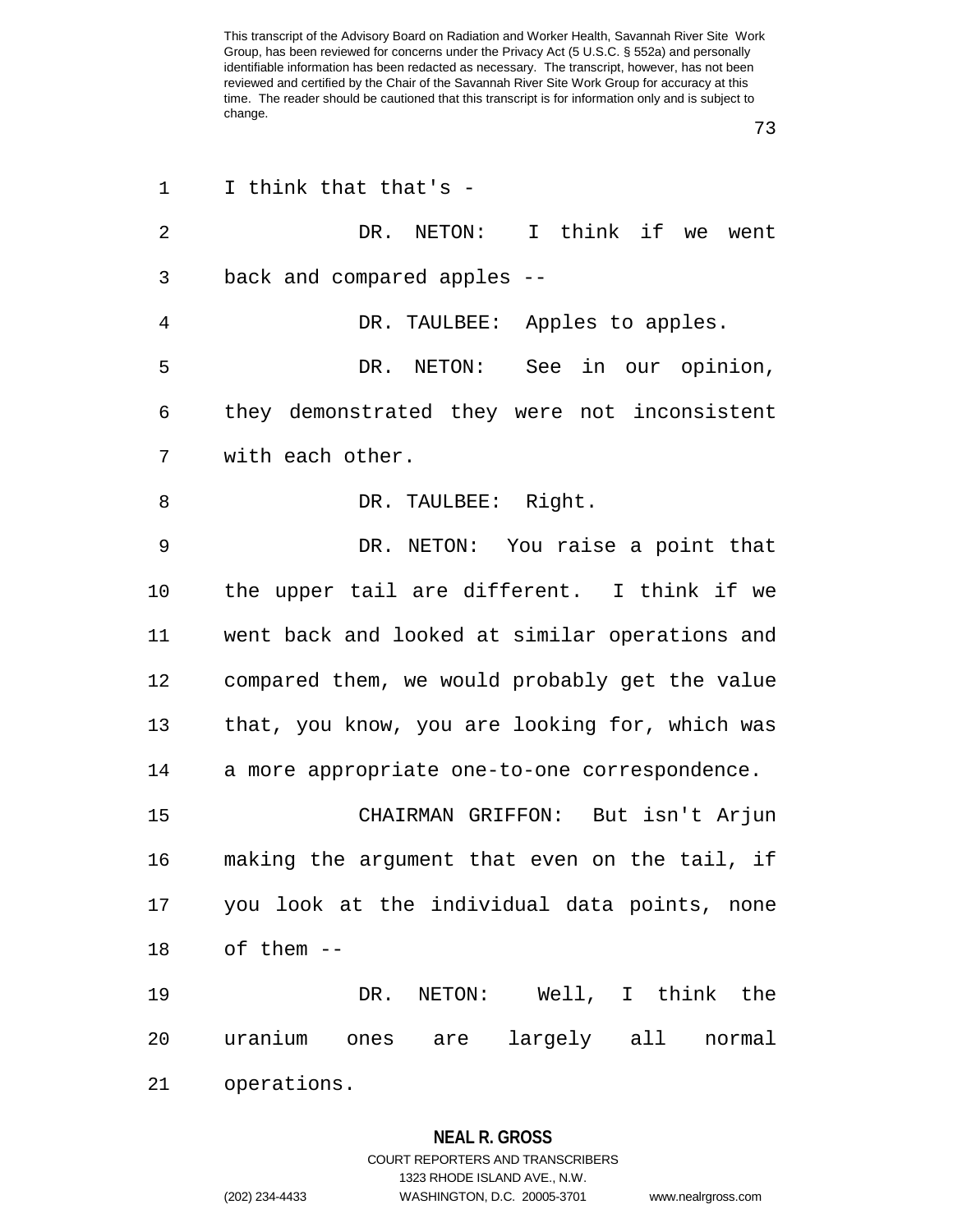74

| 1  | CHAIRMAN GRIFFON: But shouldn't               |
|----|-----------------------------------------------|
| 2  | you see some of those individual data points  |
| 3  | above or at least equal to?                   |
| 4  | DR. TAULBEE: Well, these are                  |
| 5  | ordered statistics. These aren't --           |
| 6  | CHAIRMAN GRIFFON: Yes, okay.                  |
| 7  | DR. TAULBEE: So if you've got a               |
| 8  | higher percentage that are normal operations, |
| 9  | then you are going to see a deviation.        |
| 10 | CHAIRMAN GRIFFON: Yes, yes, okay.             |
| 11 | DR. MAKHIJANI: But these are                  |
| 12 | actual sample values.                         |
| 13 | DR. TAULBEE: Yes, but they're                 |
| 14 | ordered to emphasize this, which is fine.     |
| 15 | It's just $-$                                 |
| 16 | DR. LIPSZTEIN: And they are not               |
| 17 | the same every day and every hour. So even if |
| 18 | you take the time, they are not always the    |
| 19 | same. So how do you say that it was always    |
| 20 | the same operation with thorium and the air   |
| 21 | samples are not the same all the time. So why |

## **NEAL R. GROSS**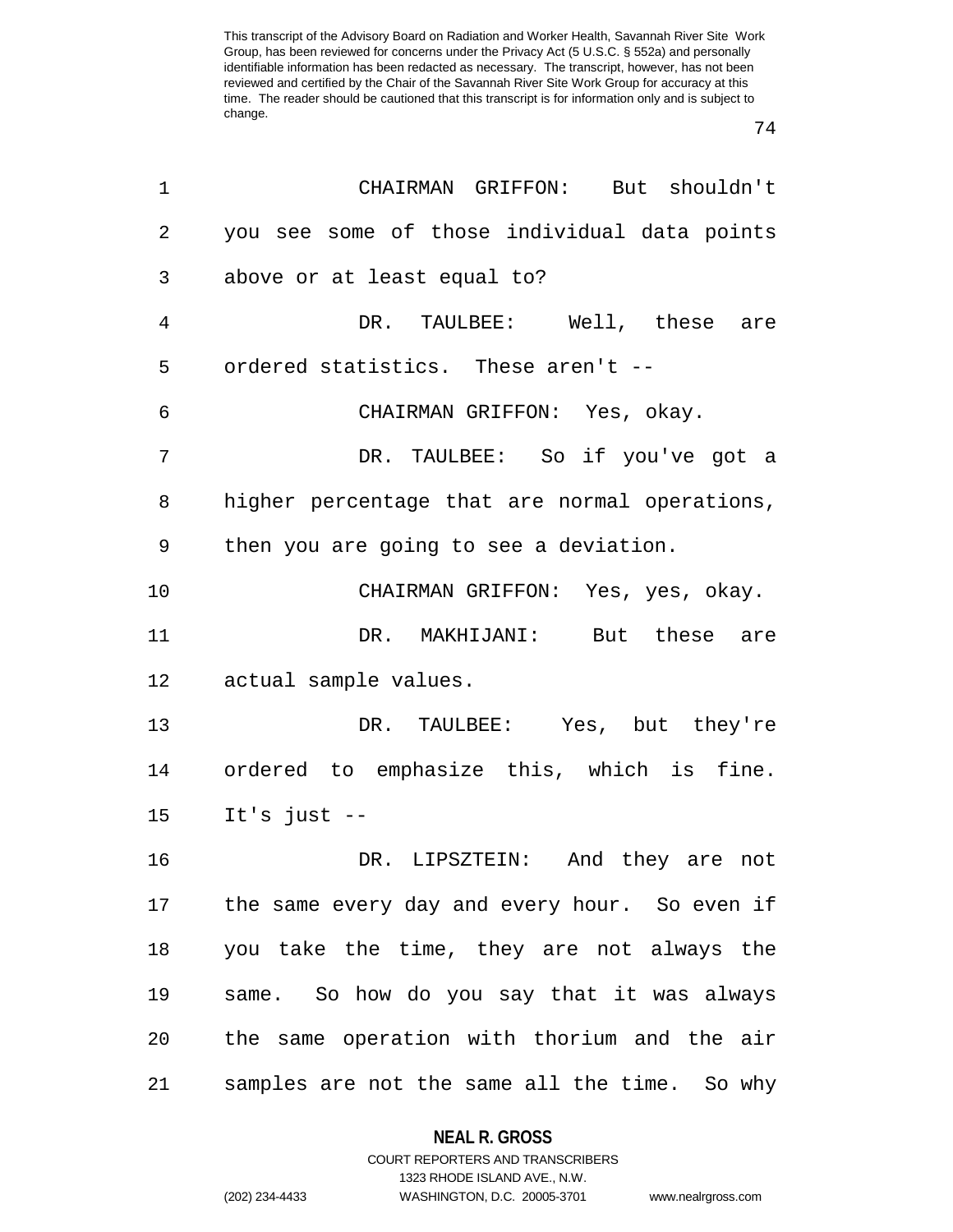75

1 do you think that if you do a similar 2 operation with uranium, we would get the same 3 mass concentration for thorium if the thorium 4 is not -- even for thorium - 5 DR. NETON: But let's think about 6 -- let's think about one thing here, too, 7 though, the values that we're looking at here 8 are pretty low. They're not massive amounts 9 of air concentrations. I'm looking at a 50th 10 percentile of what -- a couple of micrograms 11 of material per cubic meter. So, you know, 12 you've got to look at -- this is a low, a low 13 air concentration-generating operation to 14 begin with. 15 I mean it doesn't make it right 16 that we're underestimating. But I think you 17 can bound this operation given -- knowing that 18 it is, you know, it's a low operation. You've 19 got air sampling data that demonstrates it is 20 low. You've got urine concentration data that 21 demonstrates it is low.

#### **NEAL R. GROSS**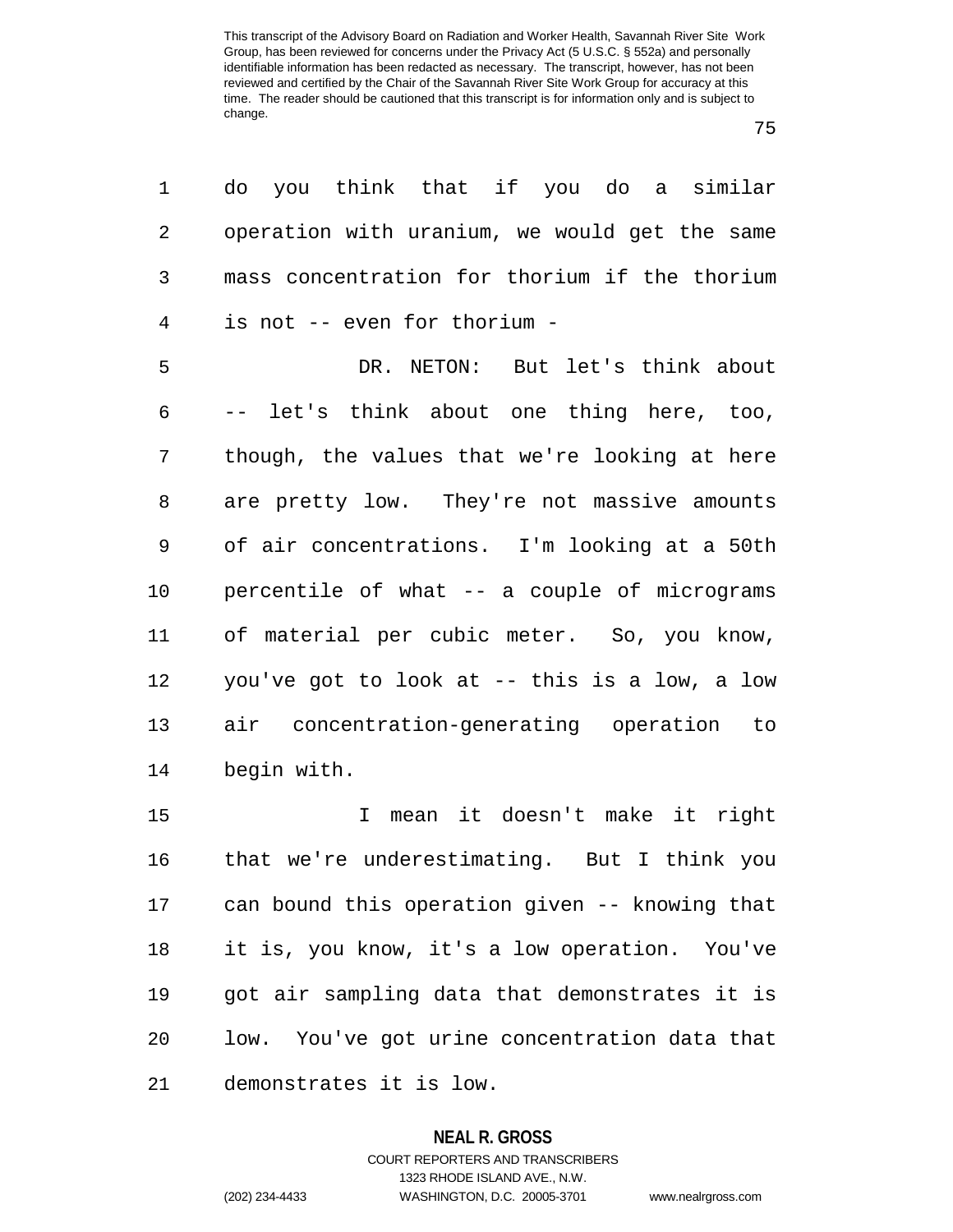76

| 1  | DR. MAKHIJANI: We've got 30                    |
|----|------------------------------------------------|
| 2  | samples taken on 15 or 17 days for 13 years.   |
| 3  | DR. LIPSZTEIN: Yes.                            |
| 4  | CHAIRMAN GRIFFON: Urine samples                |
| 5  | you're saying?                                 |
| 6  | DR. MAKHIJANI: No, no, air                     |
| 7  | samples. The number of air sampling days --    |
| 8  | CHAIRMAN GRIFFON: Right.                       |
| 9  | DR. MAKHIJANI: I mean<br>it was                |
| 10 | spread over a period of a few months -- some   |
| 11 | months. But the number of days -- a lot of     |
| 12 | these samples were taken on the same day. We   |
| 13 | don't know why they were taken on those days   |
| 14 | and why they were not taken on other days.     |
| 15 | The total number of days on which              |
| 16 | samples were taken were 15 or 17 or something  |
| 17 | dotted here.                                   |
| 18 | If I remember it<br>DR. NETON:                 |
| 19 | correctly now --                               |
| 20 | DR. LIPSZTEIN: Yes, the thorium                |
| 21 | samples were taken only in 19 days and 16 days |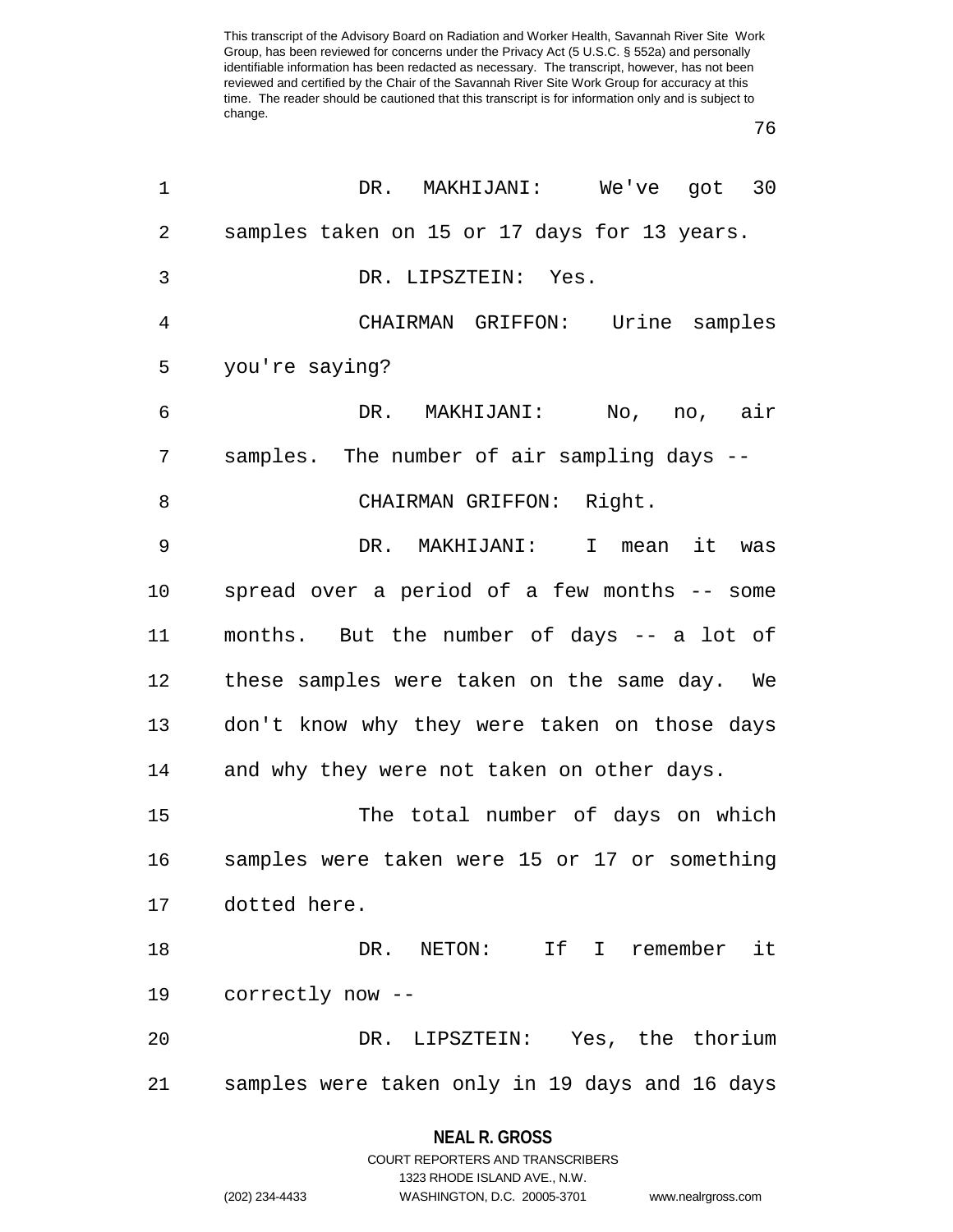77

| 1              | were between June and August 54.               |
|----------------|------------------------------------------------|
| $\overline{2}$ | DR. NETON:<br>That's when the                  |
| 3              | campaign happened.                             |
| 4              | DR. LIPSZTEIN: There were two                  |
| 5              | sampling days in `55. The uranium samples      |
| 6              | were taken 13 days in `54 and two days in `55. |
| 7              | And you are extrapolating this conclusion      |
| 8              | through the whole period until `65. It's --    |
| 9              | DR. NETON: I guess you wouldn't                |
| 10             | even agree then that all these air samples     |
| 11             | indicate there is a low air concentration      |
| 12             | operation.                                     |
| 13             | DR. MAKHIJANI: You've got 30                   |
| 14             | samples on a few days of --                    |
| 15             | DR. NETON: Of the same type --                 |
| 16             | DR. MAKHIJANI: Well, you know,                 |
| 17             | when you can prove two different null          |
| 18             | hypotheses with the same set of samples,       |
| 19             | that's not enough, you know, in my view. So    |
| 20             | review your definition of what's not enough    |
| 21             | and what's here is not enough.                 |

#### **NEAL R. GROSS**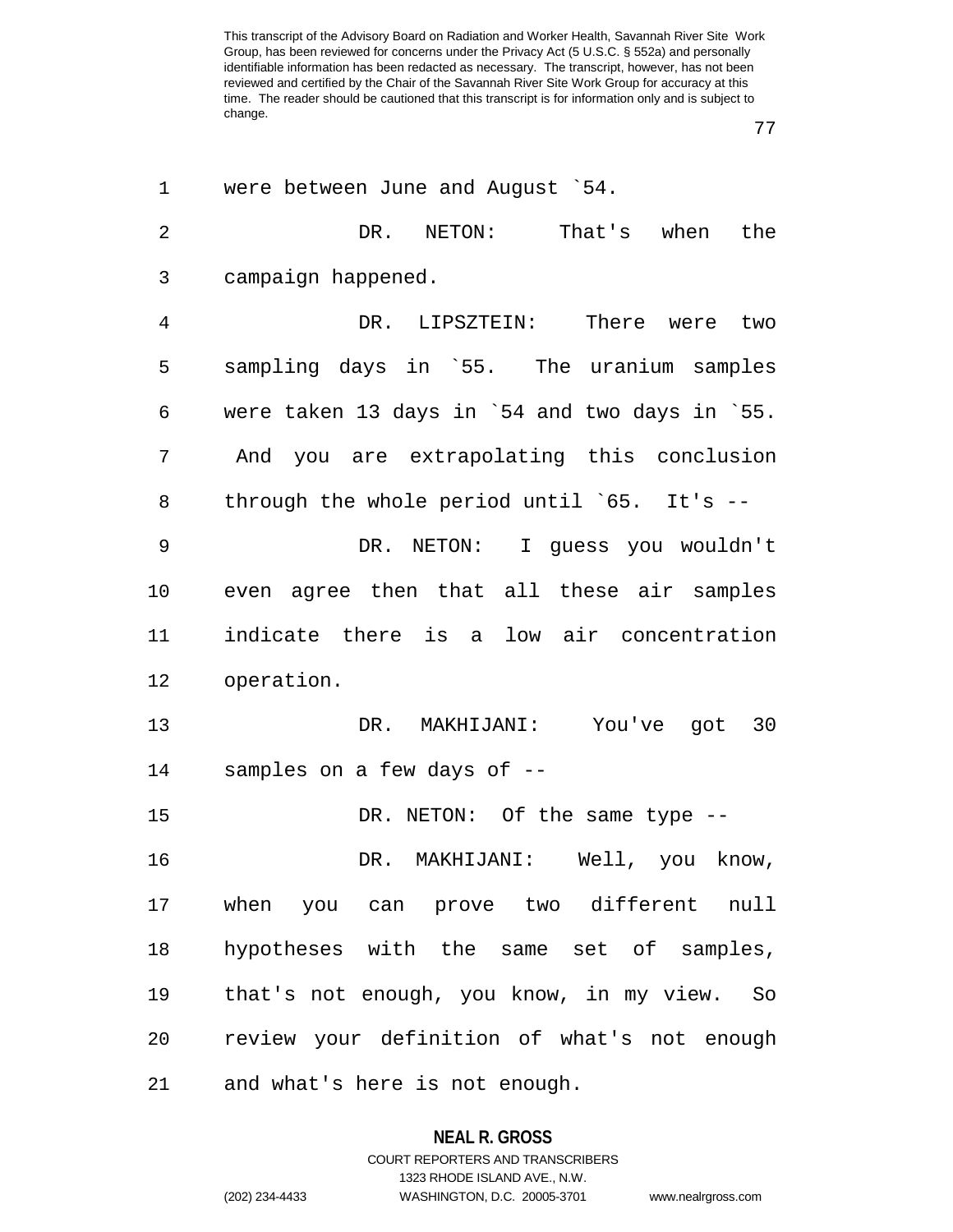78

| $\mathbf 1$ | And we've taken something that's               |
|-------------|------------------------------------------------|
| 2           | not enough in the period for which it is not   |
| 3           | enough. And you had campaigns in other times.  |
| 4           | And I'll tell you something that               |
| 5           | is not in here that came to my mind listening  |
| 6           | to Jim as to what is the possible basis for    |
| 7           | not using uranium and thorium. They're         |
| 8           | different metals.                              |
| 9           | I understand that,<br>DR.<br>NETON:            |
| 10          | yes.                                           |
| 11          | MAKHIJANI: They generate<br>DR.                |
| 12          | different kinds of dust even in the same       |
| 13          | operation. And then later on, we've cited      |
| 14          | that in one case you actually had thorium      |
| 15          | being inserted into uranium fuel rods<br>$- -$ |
| 16          | thorium targets being inserted into enriched   |
| 17          | uranium fuel rods. That was happening at       |
| 18          | Savannah River Site. It's totally not          |
| 19          | covered.                                       |
| 20          | So the number of different kinds               |
| 21          | of things that were going on here, the         |

#### **NEAL R. GROSS**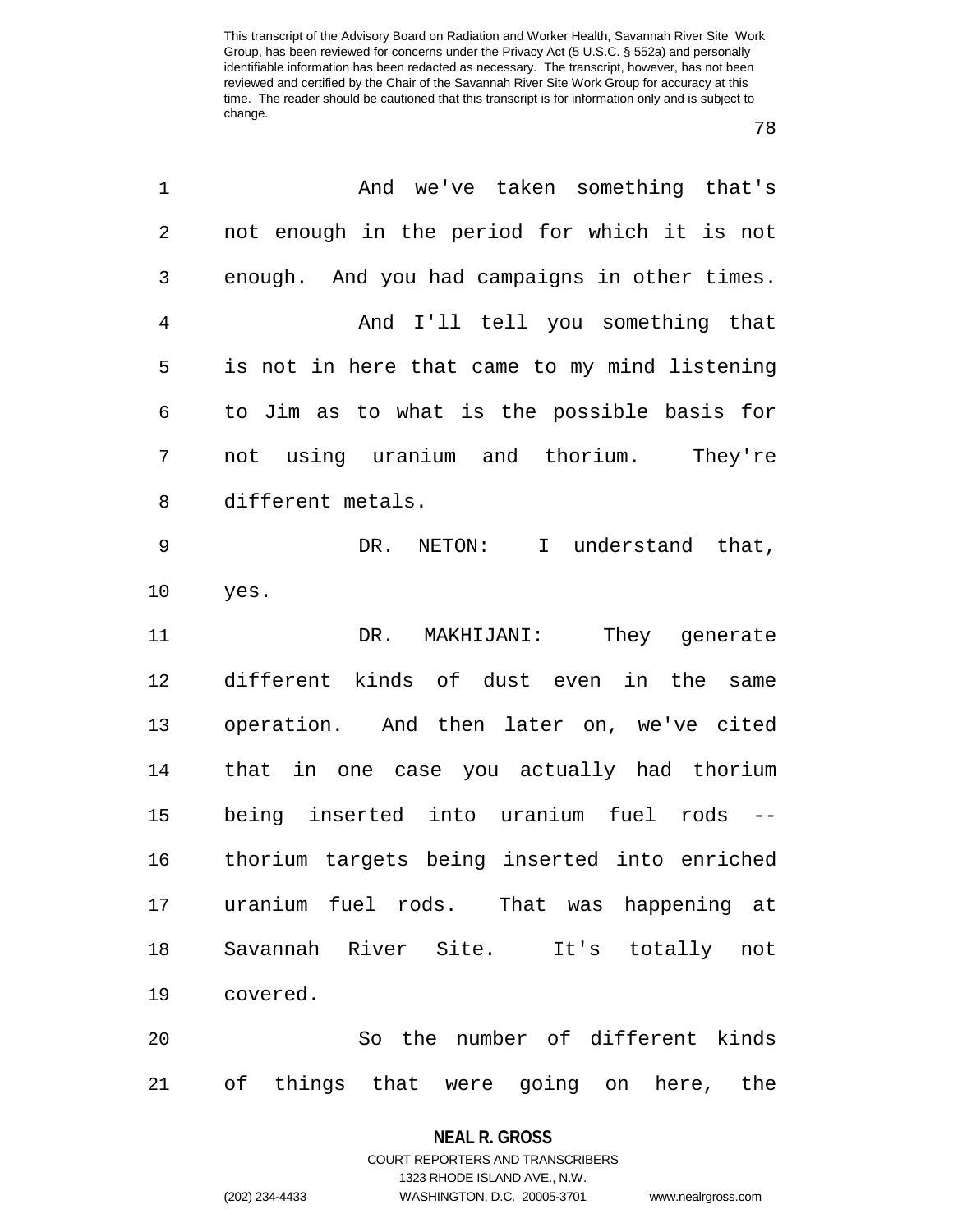79

| 1              | characteristics of the metals, the generation  |
|----------------|------------------------------------------------|
| $\overline{2}$ | of air concentration, as well as the air       |
| 3              | concentration data, none of it really provides |
| 4              | -- I presume this has to be robust because     |
| 5              | we're after a bounding dose.                   |
| 6              | And what we're saying is this is               |
| 7              | not robust. It is far from it.                 |
| 8              | DR. NETON: Well, I think we could              |
| 9              | sit here and talk all day about it. I think    |
| 10             | we could go back and do some things. I still   |
| 11             | am having trouble envisioning why you can't    |
| 12             | bound up.                                      |
| 13             | Let's just concentrate on this                 |
| 14             | canning operation. I mean Tim has already      |
| 15             | agreed that we're going to go back and take an |
| 16             | action item and take a look at these other     |
| 17             | activities. But on the sheer canning           |
| 18             | operation where they were just closing these   |
| 19             | out, I'm not sensing at all that you guys are  |
| 20             | A, willing to admit this is a low dose -- a    |
| 21             | low<br>air concentration-potential operation   |

#### **NEAL R. GROSS**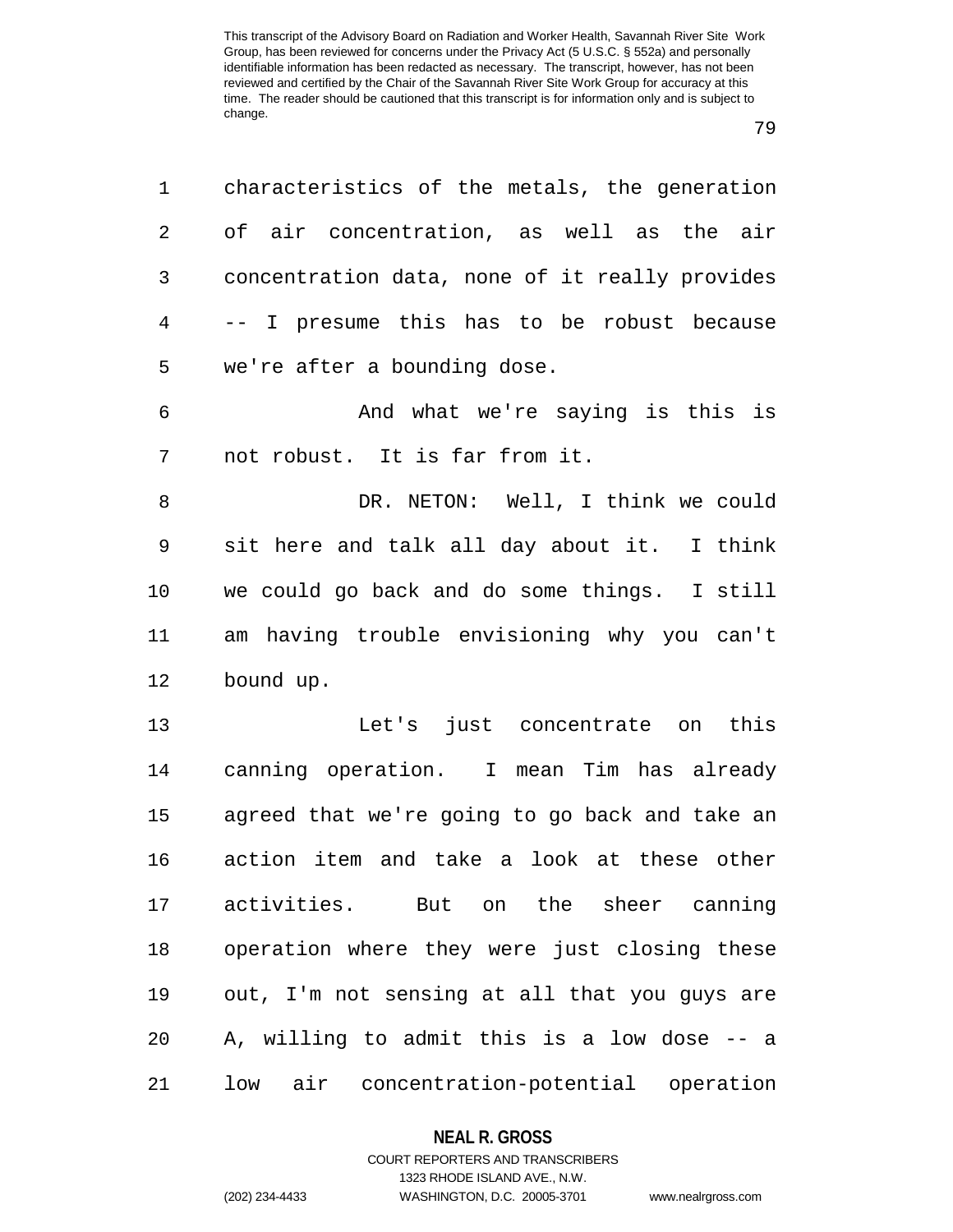80

1 based on the available data and also based on 2 the urinalysis data we have for uranium. 3 I don't know what else we can do. 4 But we'll go back and look at the air 5 concentration data a little closer although 6 I'm hearing that even if we could prove that 7 it was a factor of ten lower, there's not 8 enough air data is basically what you just 9 said. Too few air samples. 10 So even analyzing those samples 11 and demonstrating a much more robust 12 statistical comparison would not really do it 13 for you because there's not enough air sample 14 data is what I heard. 15 DR. MAKHIJANI: You've got 16 sampling -- you've got 33 sample points on 19 17 days in a very limited period. 18 DR. NETON: And how many days did 19 this operation run? 20 DR. MAKHIJANI: It ran off and on 21 for 13 years, right?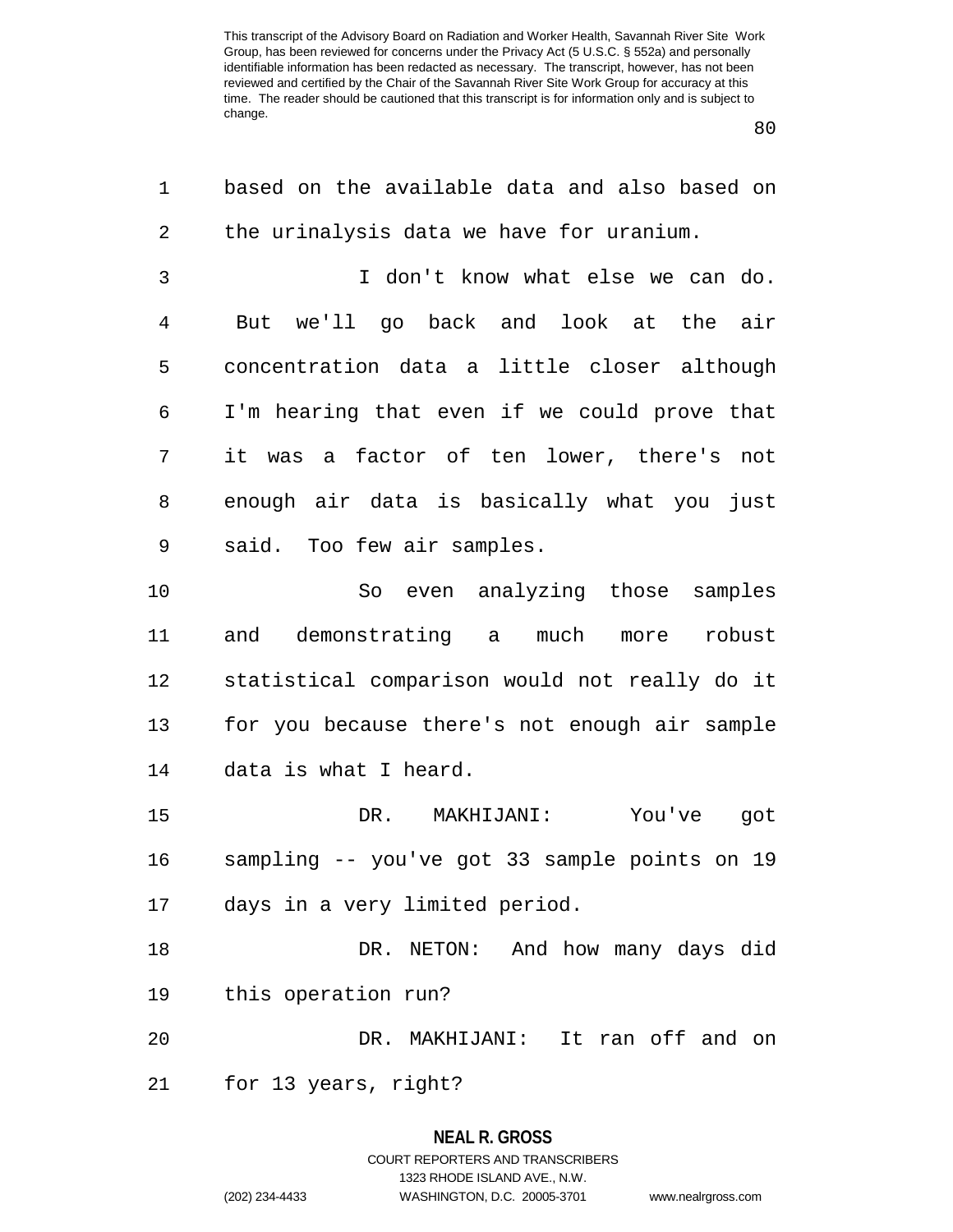1 DR. TAULBEE: There were campaigns 2 specifically -- 3 DR. MAKHIJANI: Yes, right. Off 4 and on. 5 DR. TAULBEE: One percent of the 6 operations in this time period were thorium. 7 DR. MAKHIJANI: I understand that. 8 DR. NETON: So how many thorium 9 days of operations were there? 10 DR. TAULBEE: Hundreds of thorium 11 samples when they weren't working with 12 thorium. 13 DR. MAKHIJANI: You've got the 14 dates so I don't think that's controversial, 15 Jim. 16 DR. NETON: I know. But what is 17 it? What is it? 18 DR. MAKHIJANI: Well, you know --19 DR. NETON: Out of how many days 20 of operation?

> **NEAL R. GROSS** COURT REPORTERS AND TRANSCRIBERS

21 DR. MAKHIJANI: Well, they are all

1323 RHODE ISLAND AVE., N.W.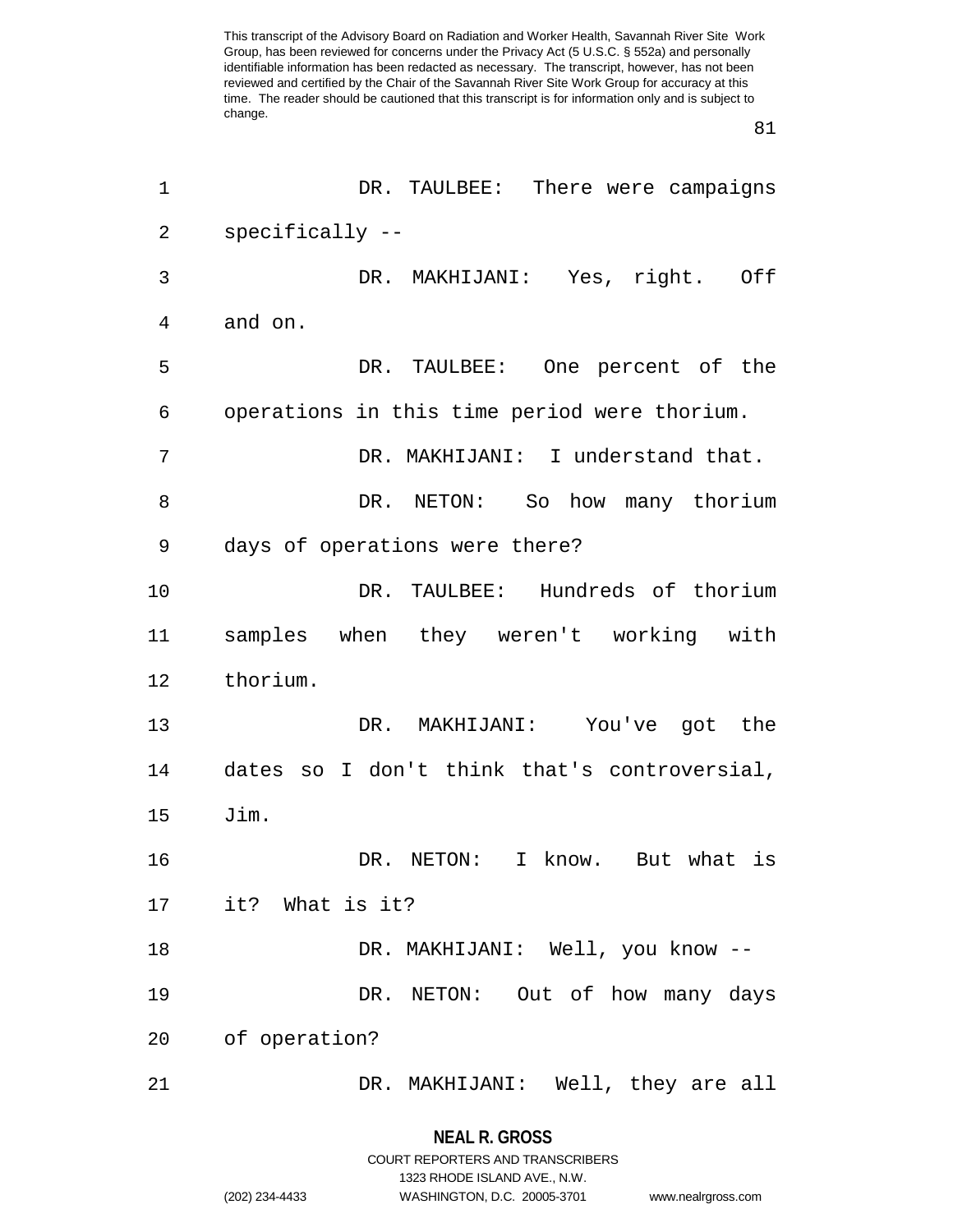82

|                | 1 concentrated in the early period, at one end. |
|----------------|-------------------------------------------------|
| $\overline{2}$ | They're not spread through -- you had -- what   |
| 3              | I'm saying is you had campaigns from 1953 or    |
| 4              | '54, whenever, up to 1965 -- the end of your    |
| 5              | period when metal -- thorium metal operations   |
| 6              | stopped and in `64, the thorium operations      |
| 7              | were started. So we're coving the period of     |
| 8              | thorium metal operations.                       |

9 And we've got air concentration 10 data even if you accept that the number of 11 days was sufficient, you've got thorium 12 concentration -- the air concentration data 13 that are at one end.

14 Then we still haven't addressed 15 Joyce's point that they were different air 16 samplers. And this is kind of -- I don't know 17 how that effects it. I actually have not gone 18 into the air sampler issue with reviewing 19 Joyce's documents.

20 DR. TAULBEE: Considering that we 21 have literally thousands of uranium air

#### **NEAL R. GROSS** COURT REPORTERS AND TRANSCRIBERS

1323 RHODE ISLAND AVE., N.W. (202) 234-4433 WASHINGTON, D.C. 20005-3701 www.nealrgross.com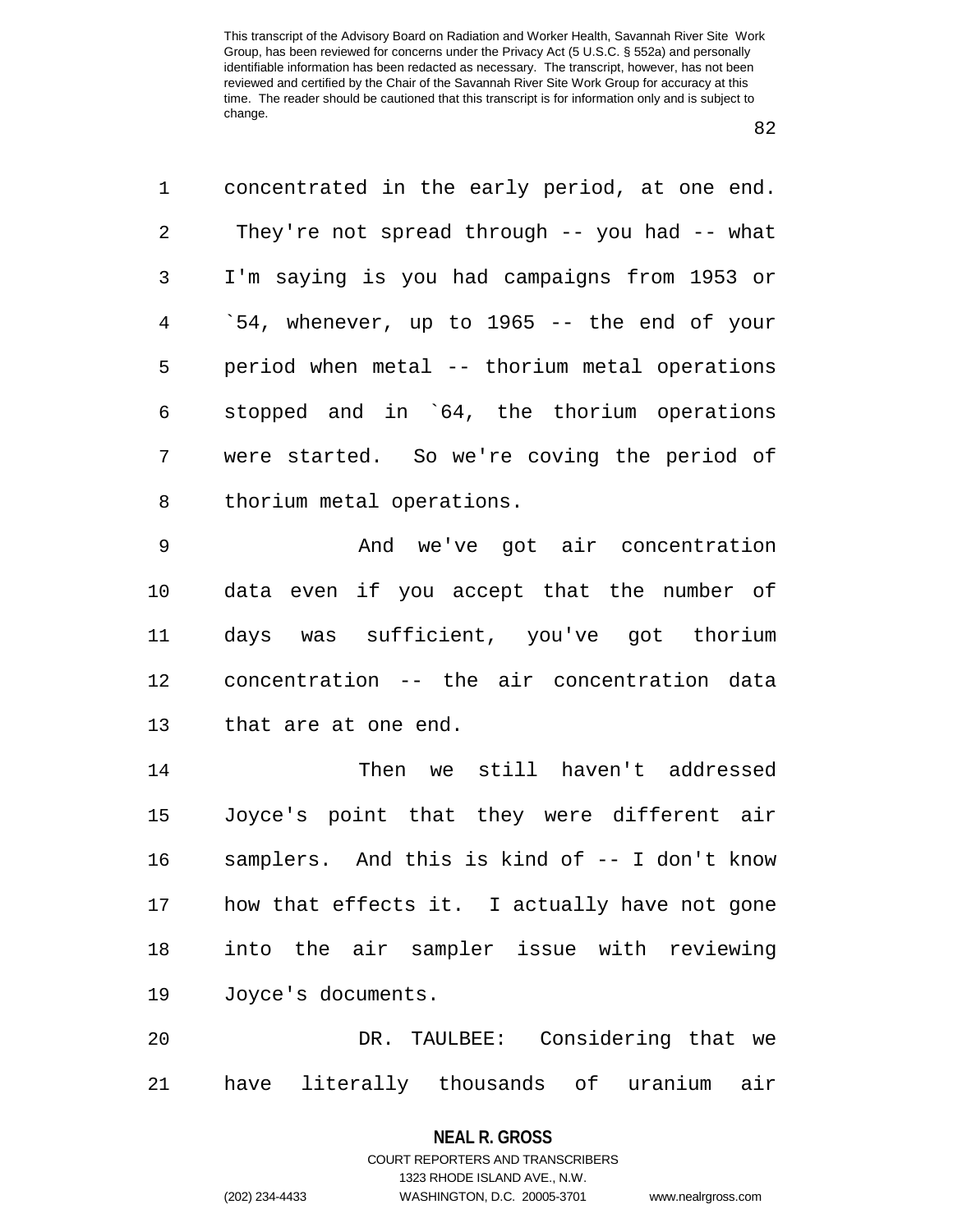83

| 1  | samples, we can go through and match from that |
|----|------------------------------------------------|
| 2  | standpoint. It's very time consuming.<br>It    |
| 3  | will take us a while to do it. But that's      |
| 4  | something that can be done.                    |
| 5  | It's not -- the limiting part here             |
| 6  | is the thorium air sample data that we have.   |
| 7  | And the reason is is because of the campaign.  |
| 8  | There wasn't continuous thorium operations     |
| 9  | going on. But we have continuous uranium       |
| 10 | operations going on.                           |
| 11 | When we selected the paired                    |
| 12 | uranium samples, we were purposely trying to   |
| 13 | get in the same general time period so that we |
| 14 | weren't trying to compare 1955 samples to 1965 |
| 15 | samples.                                       |
| 16 | DR. MAKHIJANI:<br>Yes, so how does             |
| 17 | that help you to compile -- so what we're      |
| 18 | saying is you can have all the uranium data    |
| 19 | that you want. How does that help you          |
| 20 | establish anything about thorium when you've   |
| 21 | got thorium samples from only 19 days in `54   |

#### **NEAL R. GROSS**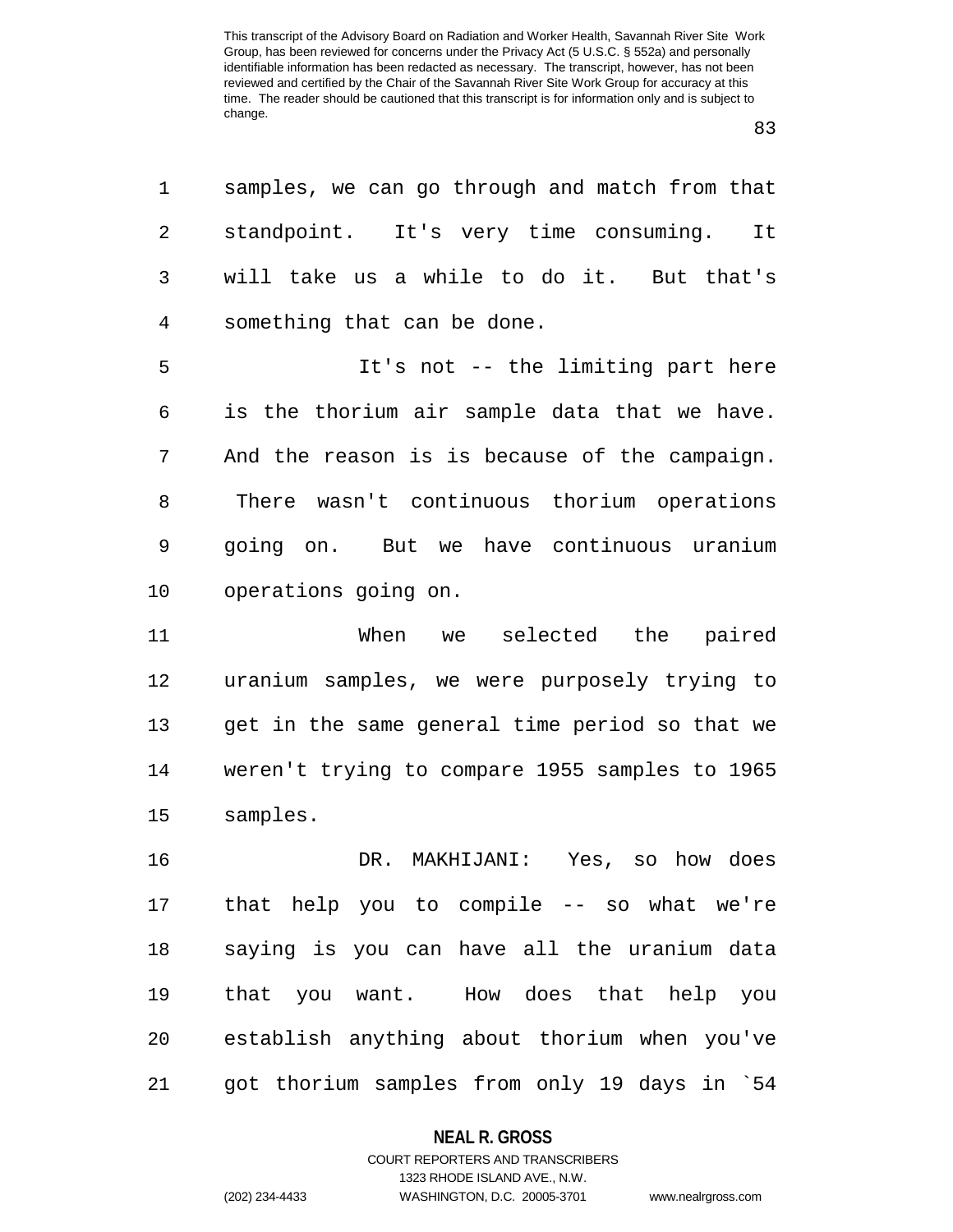| 1  | and `55? It won't.                             |
|----|------------------------------------------------|
| 2  | If you compile all of the uranium              |
| 3  | data, you'll still have the same problem of    |
| 4  | only 33 thorium samples.                       |
| 5  | DR. NETON: Yes, I need to go back              |
| 6  | and look at what levels we're talking about    |
| 7  | here. But I keep looking at micrograms per     |
| 8  | cubic meter. I don't know. That converts       |
| 9  | into very small air concentrations -- very     |
| 10 | small air concentrations.                      |
| 11 | And it's quite possible and likely             |
| 12 | in the early days they did some fairly good    |
| 13 | air sampling to demonstrate to themselves that |
| 14 | this is not a very high airborne operation.    |
| 15 | CHAIRMAN GRIFFON: I think that's               |
| 16 | exactly what they did probably.                |
| 17 | DR. NETON: And under the                       |
| 18 | regulations at the time, they said okay, we    |
| 19 | not generating hardly anything to worry about  |
| 20 | here. So why would we both to expend           |
| 21 | resources to continue to take a lot of air     |

#### **NEAL R. GROSS**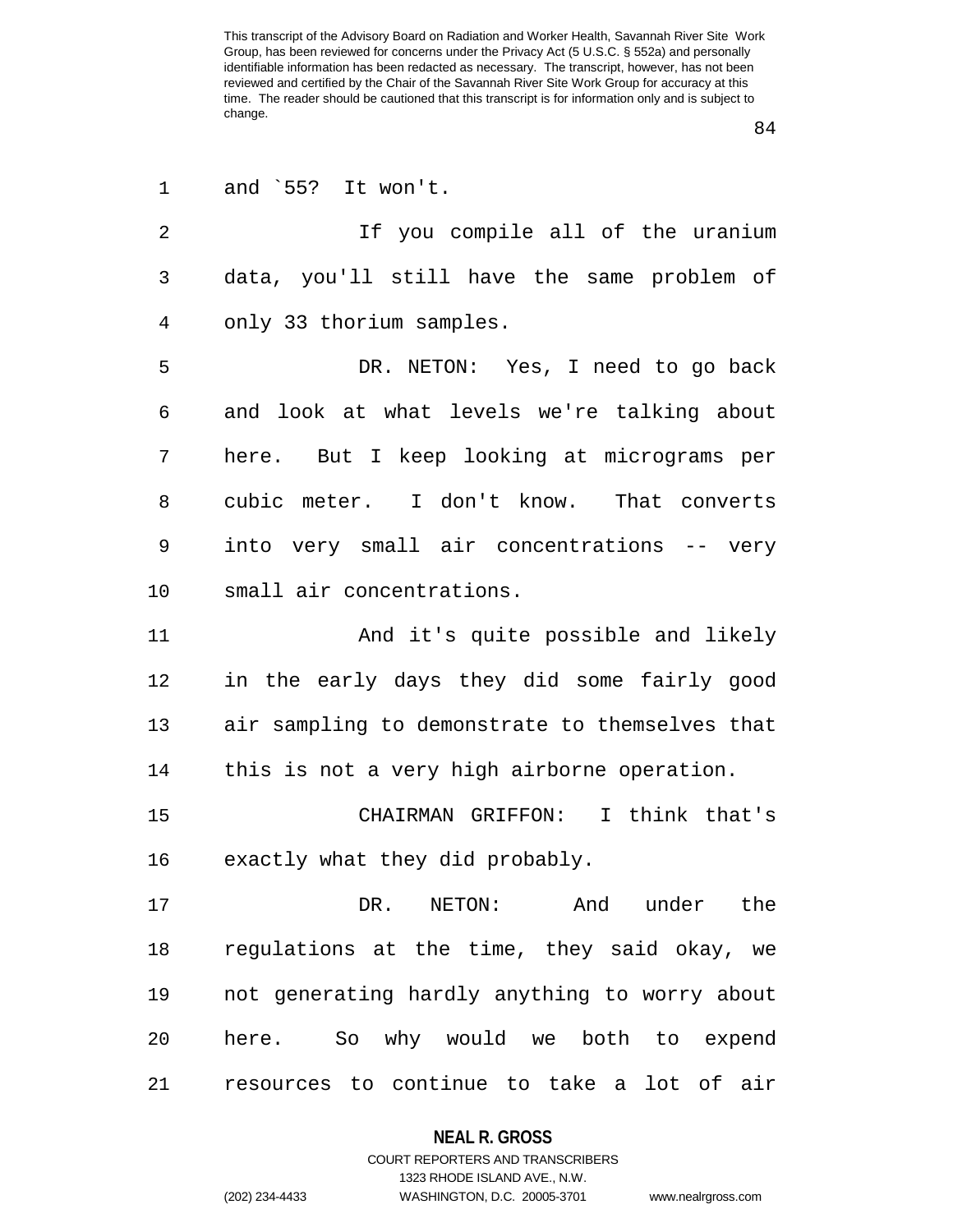85

| $\mathbf 1$ | samples if the process doesn't change.        |
|-------------|-----------------------------------------------|
| 2           | CHAIRMAN GRIFFON: Or you can look             |
| 3           | at it the other way and say that they were    |
| 4           | doing this to justify just doing uranium,     |
| 5           | which is often the case at a lot of these     |
| 6           | sites. So they did it in a very controlled    |
| 7           | fashion the first process through. And then   |
| 8           | there's no audit points -- there's no check   |
| 9           | points later                                  |
| 10          | (Simultaneous speaking.)                      |
| 11          | DR. NETON: We have classic health             |
| 12          | physics -- you know, you evaluate the process |
| 13          | and the activities to determine if there is a |
| 14          | real hazard or not. And you're not going to   |
| 15          | continue to throw resources at a problem that |
| 16          | doesn't really exist. So there is a very --   |
| 17          | DR.<br>LIPSZTEIN: But you were                |
| 18          | talking about what they did in the earlier    |
| 19          | times and our problem now is that we have to  |
| 20          | calculate the dose now for something they     |
| 21          | didn't take --                                |

#### **NEAL R. GROSS**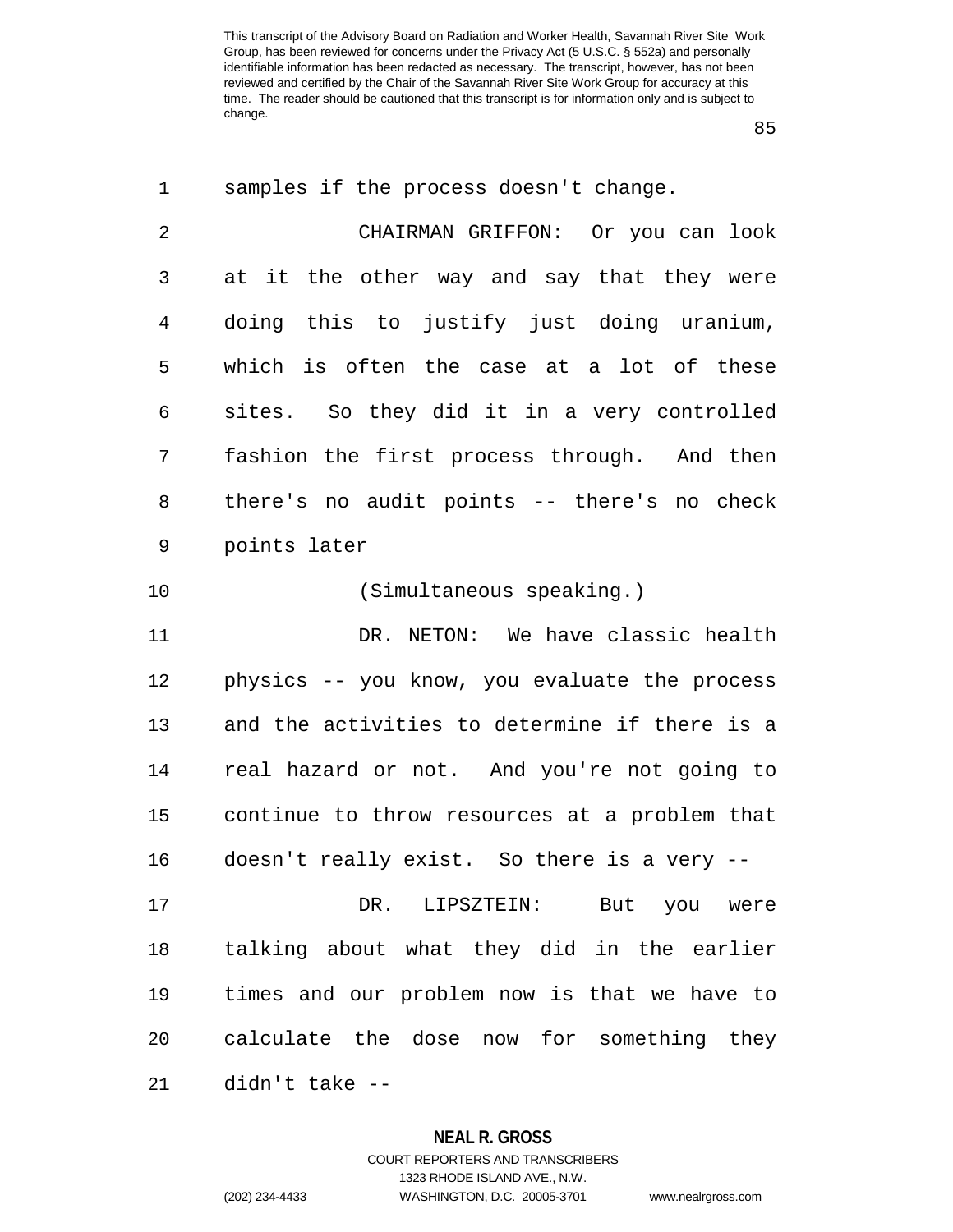86

| 1  | DR. NETON: I said they didn't                  |
|----|------------------------------------------------|
| 2  | take because they had established already that |
| 3  | the air concentrations were low. And we're     |
| 4  | using that to say that if nothing in it        |
| 5  | changed in the process over that time period,  |
| 6  | and we have uranium bioassay data that can     |
| 7  | help bound that low activity process -- I      |
| 8  | don't understand.                              |
| 9  | DR. LIPSZTEIN: If you look at the              |
| 10 | uranium air sample results, they vary a lot.   |
| 11 | If you look at the time calculations, they     |
| 12 | vary a lot, even on those short periods.       |
| 13 | DR. NETON: Over time?                          |
| 14 | DR. LIPSZTEIN: Yes, over time in               |
| 15 | the short period. So why do you say that       |
| 16 | uranium and thorium would have the same air    |
|    | 17 concentrations? If even these same uranium  |
|    | 18 concentrations vary --                      |
| 19 | DR. NETON: I'm not --                          |
| 20 | CHAIRMAN GRIFFON: Yes, I'm not                 |
| 21 | sure I quite follow what --                    |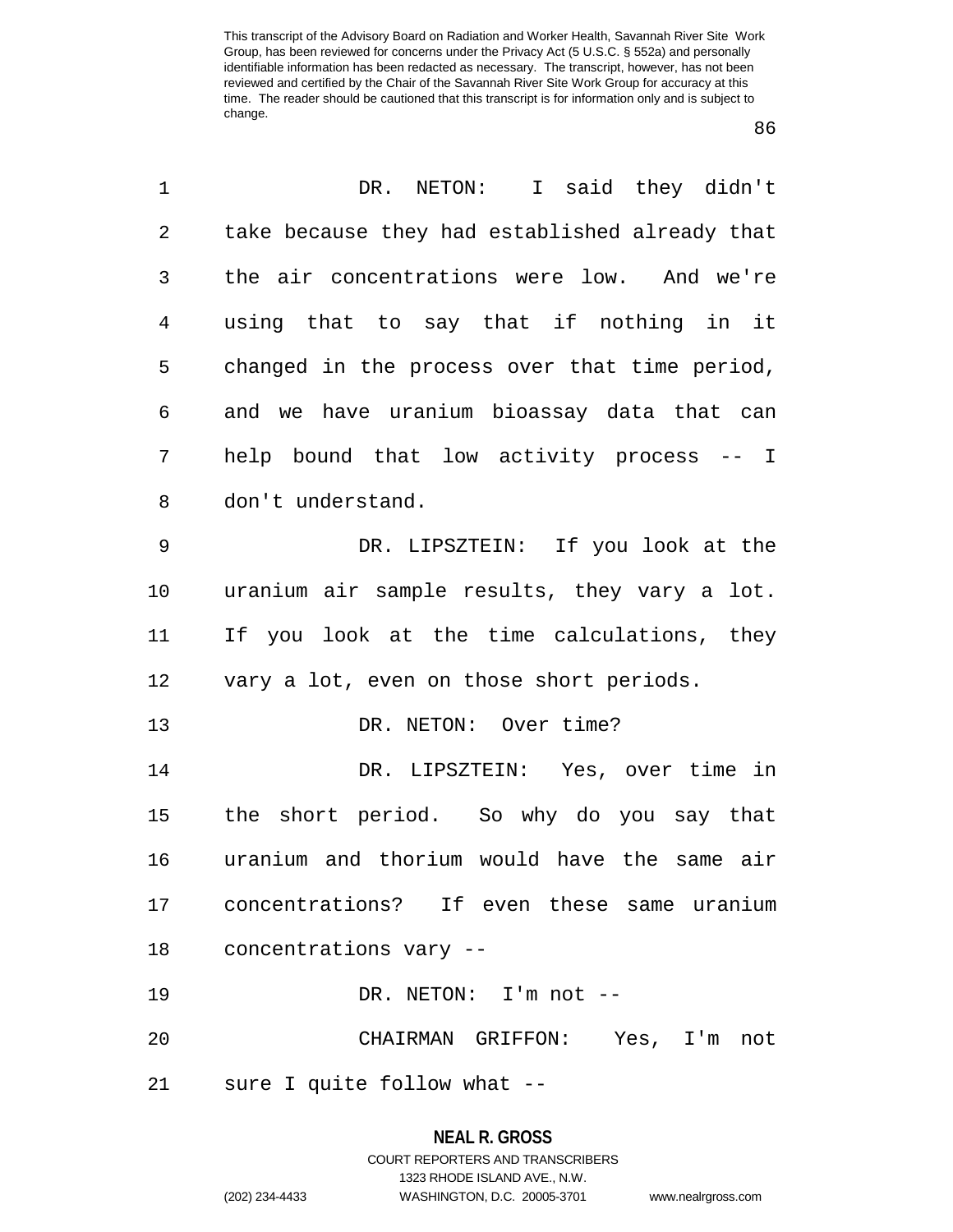87

| 1              | DR. LIPSZTEIN: I'm saying that                 |
|----------------|------------------------------------------------|
| $\overline{2}$ | you have said that you justifying using the    |
| 3              | uranium bioassay results because it was the    |
| 4              | same process although it was different         |
| 5              | methods. And that it would generate the same   |
| 6              | mass air concentrations.                       |
| 7              | But the mass concentration of                  |
| 8              | uranium varies a lot, if you look at your own  |
| 9              | results. It varies a lot even in the short     |
| 10             | period.                                        |
| 11             | So why wouldn't the thorium vary               |
| 12             | in the same way? I mean it's not a practice    |
| 13             | that would generate the same air concentration |
| 14             | every time -                                   |
| 15             | DR. NETON: Well, exactly. That's               |
| 16             | why -- but if you pick the bioassay, they are  |
| 17             | integrators of exposure.                       |
| 18             | DR. LIPSZTEIN: Yes, but --                     |
| 19             | DR. NETON: And they did hundreds               |
| 20             | of times more uranium material processing to   |
| 21             | generate air concentrations for an intake than |

## **NEAL R. GROSS**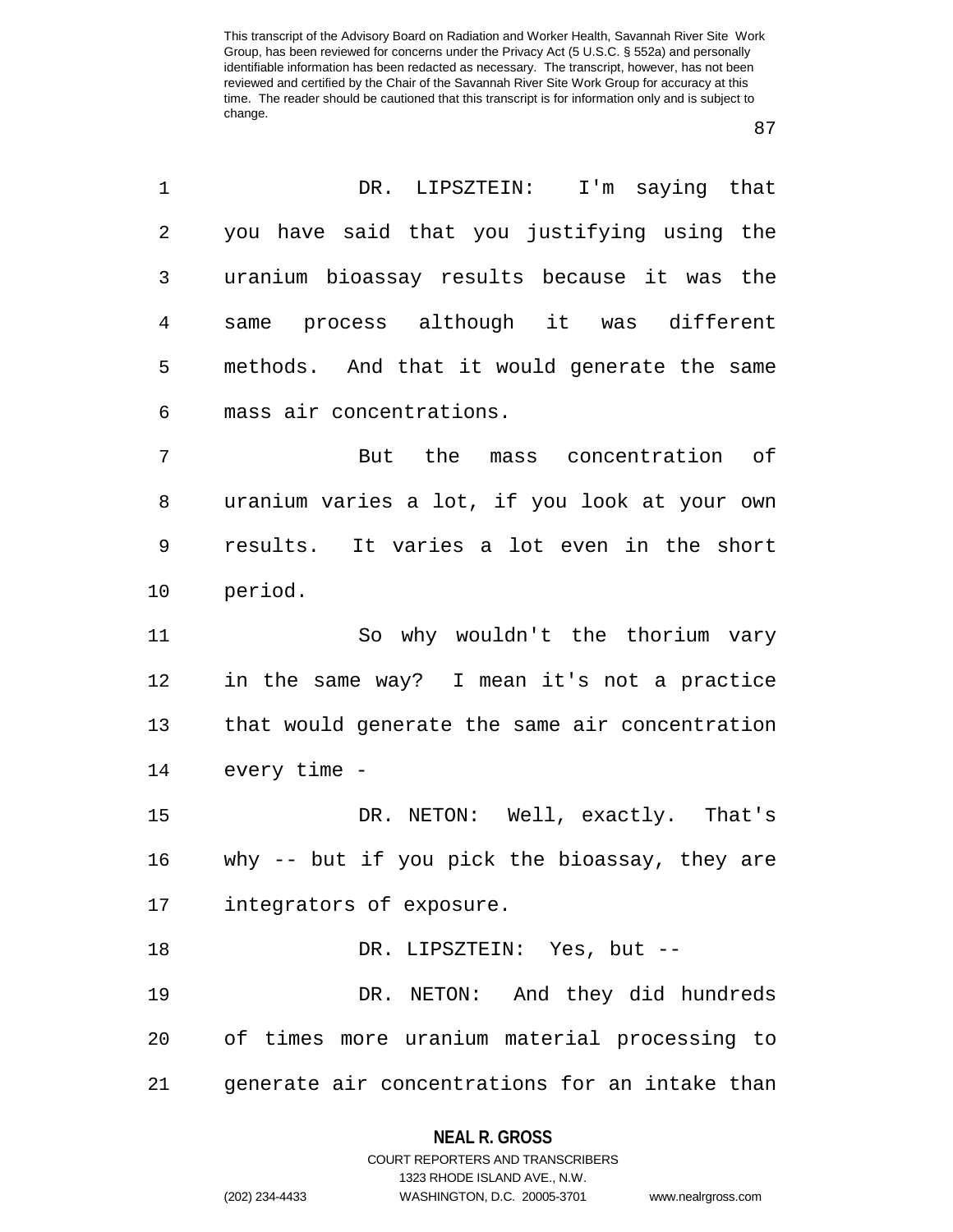88

| 1              | they would for thorium.                       |
|----------------|-----------------------------------------------|
| $\overline{2}$ | DR. LIPSZTEIN: Did the bioassay               |
| 3              | results all gauge the same results? The same  |
| 4              | intake?                                       |
| 5              | DR. NETON: We don't have thorium              |
| 6              | bioassay --                                   |
| 7              | DR. LIPSZTEIN: No, no, I mean the             |
| 8              | uranium.                                      |
| 9              | DR. TAULBEE: No, there is a                   |
| 10             | distribution. They vary as well.              |
| 11             | DR. LIPSZTEIN: So because every               |
| 12             | work and every worker have a different --     |
| 13             | DR. NETON: Right.                             |
| 14             | DR. LIPSZTEIN: So you can't                   |
| 15             | compare, you know, just because it is a       |
| 16             | similar process done on different days by     |
| 17             | different workers. You cannot -- you know you |
| 18             | cannot extrapolate from one operation to the  |
| 19             | other. You wouldn't extrapolate from one      |
| 20             | operation in `53 to one in `65 even if it was |
| 21             | Imagine with different<br>same metal.<br>the  |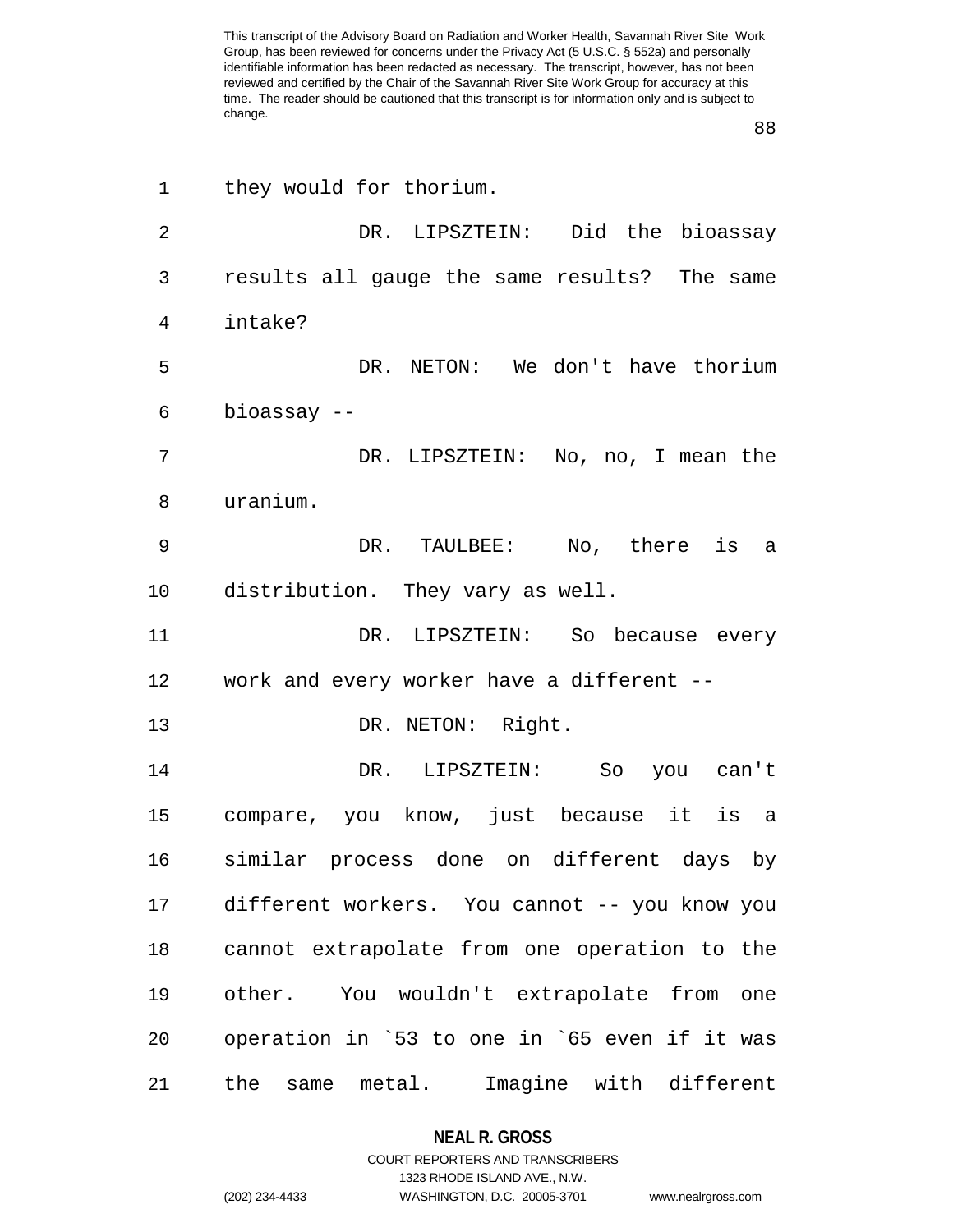| metals. |
|---------|
|         |

| 2              | NETON: Let me<br>DR.<br>see if I               |
|----------------|------------------------------------------------|
| 3              | understand what we did though. We took --      |
| $\overline{4}$ | assumed that the air concentration generally - |
| 5              | - predicted by the bioassay occurred over time |
| 6              | -- it was a chronic exposure, right, over      |
| 7              | time?                                          |
| 8              | DR. TAULBEE: Yes.                              |
| 9              | DR. NETON: And they did literally              |
| 10             | hundreds of times, I think, more uranium       |
| 11             | processing than thorium processing.            |
| 12             | DR. TAULBEE: Yes.                              |
| 13             | DR. NETON: And we assumed that                 |
| 14             | the thorium workers would have breathed the    |
| 15             | same amount of activity over that entire time  |
| 16             | period.                                        |
| 17             | DR. TAULBEE: Yes.                              |
| 18             | DR. NETON: I mean that's a fairly              |
| 19             | claimant-favorable approach.                   |
| 20             | DR. LIPSZTEIN: I think it is a                 |
| 21             | very uncertain -- uncertain --                 |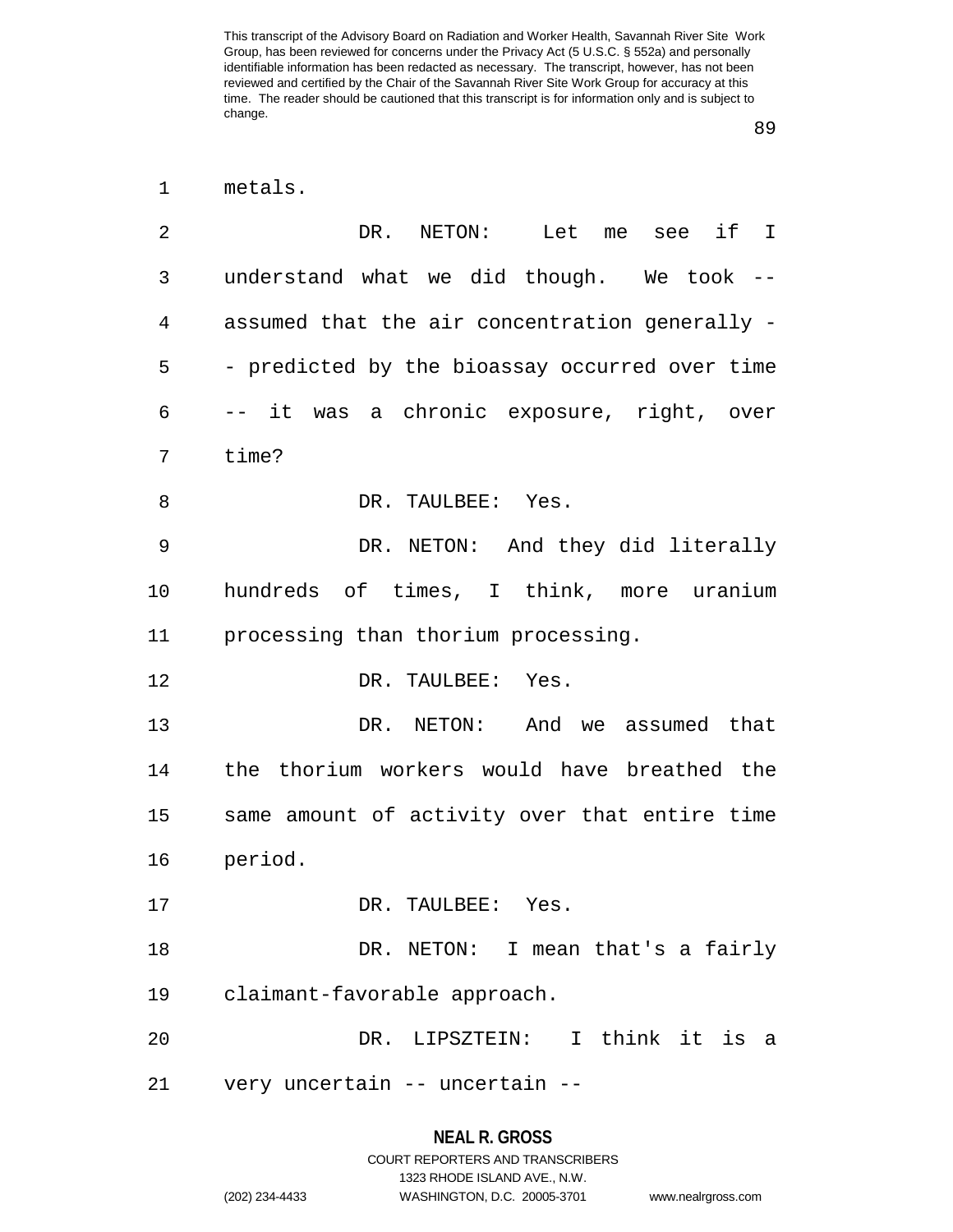90

| 1              | DR. NETON: Well, it's uncertain                |
|----------------|------------------------------------------------|
| $\overline{a}$ | but it's favorable. I mean -                   |
| 3              | DR. LIPSZTEIN: I don't know.                   |
| 4              | DR. NETON: You've accommodated                 |
| 5              | for the uncertainty.                           |
| 6              | DR. LIPSZTEIN: I don't know. I                 |
| 7              | don't know. There is nothing to prove that     |
| 8              | this is correct. And second, it is very        |
| 9              | uncertain to build the methods goes one way or |
| 10             | the other. It's very, very uncertain.          |
| 11             | DR. TAULBEE: One thing that you                |
| 12             | mentioned, Mark, was about the air sampling,   |
| 13             | as we only have in the 1950s. We do have the   |
| 14             | uranium going out to the 1965 time period.     |
| 15             | CHAIRMAN GRIFFON: Right.                       |
| 16             | DR. TAULBEE: We could plot air                 |
| 17             | concentration data in these buildings all the  |
| 18             | way out there, all the way out to 1965 if you  |
| 19             | wanted to see whether it increased or          |
| 20             | decreased. I happen to have the same opinion   |
| 21             | as Jim does from the standpoint of I think     |

#### **NEAL R. GROSS**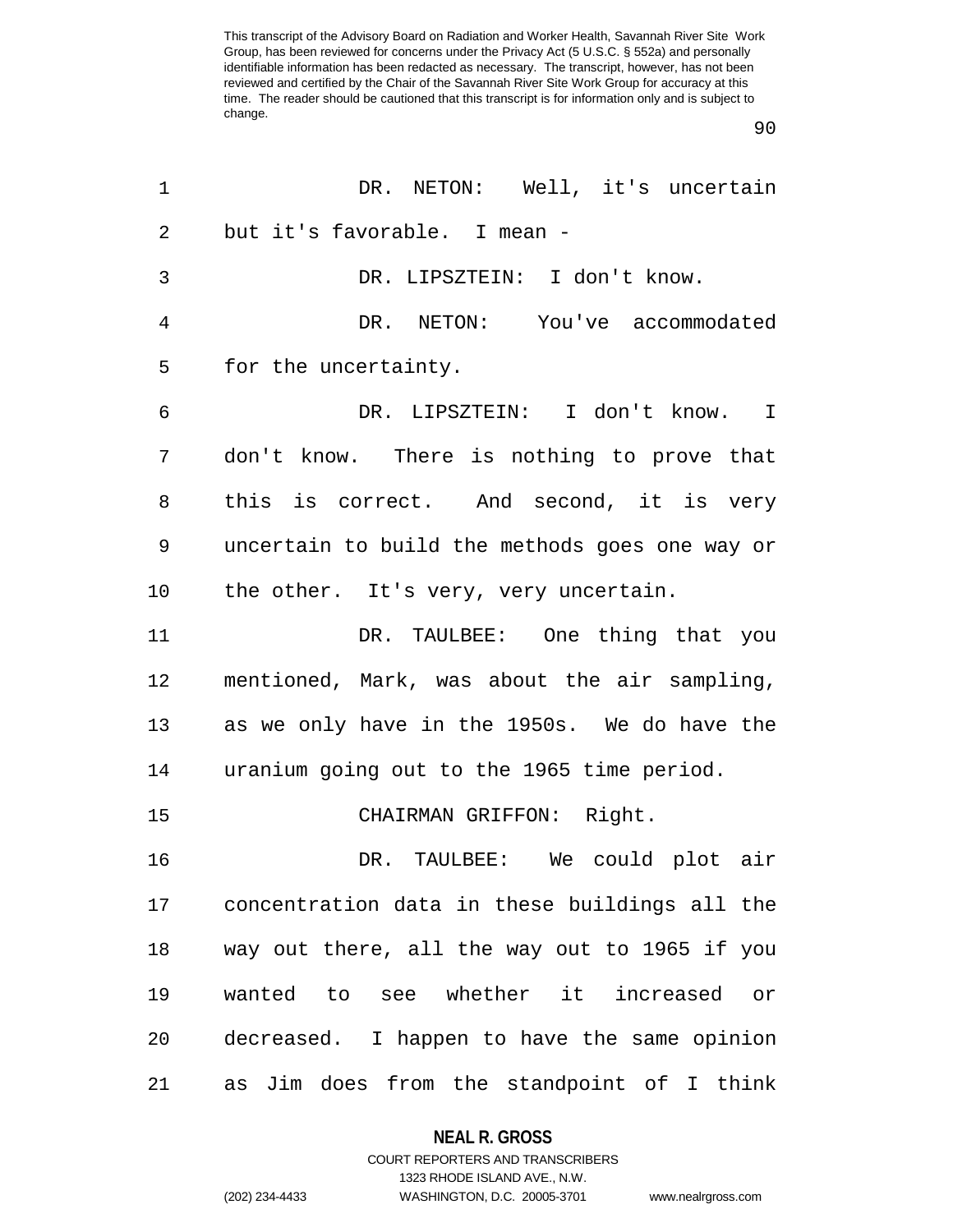91

1 they sampled this initial one to see if the 2 air concentrations were similar. And when 3 there wasn't any major problems, they didn't 4 sample any more.

5 But like I said, we can plot the 6 uranium air concentrations until 1965. 7 There's thousands of results. We can even 8 match them during the thorium campaigns. They 9 didn't call them thorium air samples because 10 they were mostly monitoring the normal 11 operations in the area.

12 So there is air sample data out 13 there. Again, this would take a tremendous 14 amount of work but if you feel this is a 15 critical issue, then we can certainly go and 16 do it.

17 DR. MAKHIJANI: Let me ask a sort 18 of clarifying question. We understand what 19 they did at the time, as Joyce said, doing an 20 industrial hygiene controlling dust. So they 21 were satisfied thorium was, you know, under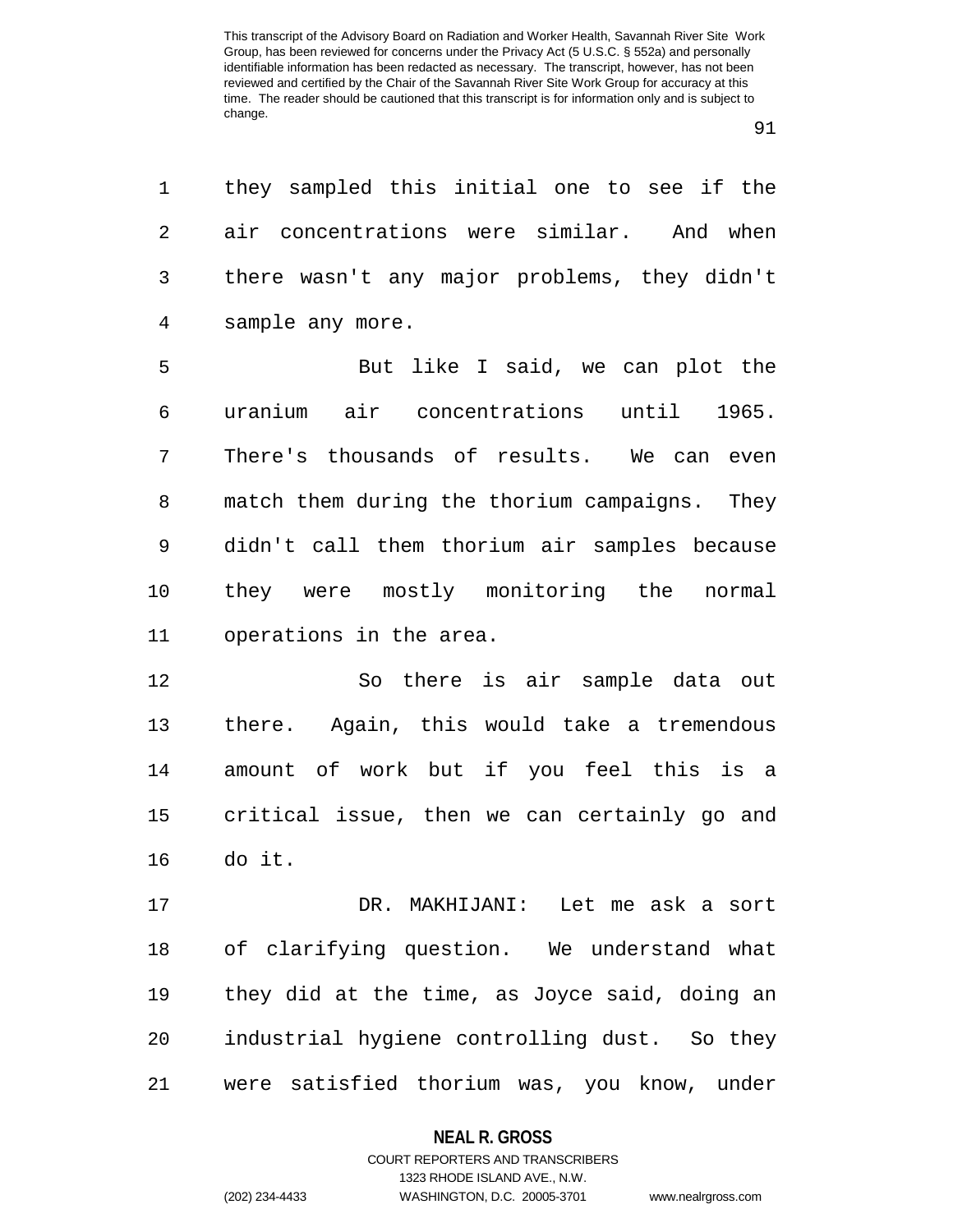92

| 1  | control and they didn't sample it again. Now          |
|----|-------------------------------------------------------|
| 2  | we're going back and try to do a bounding dose        |
| 3  | -- a bounding dose calculation using their            |
| 4  | idea that thorium was under control.                  |
| 5  | Jim also said that, you know,                         |
| 6  | these air concentrations are low so we're             |
| 7  | talking about low doses.<br>is<br>It<br>my            |
| 8  | understanding that SEC doesn't depend on              |
| 9  | whether there are low or high doses.                  |
| 10 | DR. NETON: If they're health                          |
| 11 | endangerment.                                         |
| 12 | DR. MAKHIJANI: Yes. There is a -                      |
| 13 | - you know, you calculate one millirem. Yes.          |
| 14 | There's a health endangerment in SECs that            |
| 15 | always extend 250 days. And if you were there         |
| 16 | for 250 days, it actually doesn't matter what         |
| 17 | doses you got.                                        |
| 18 | just asking<br>for<br>And<br>$I'$ m<br>SO             |
| 19 | guidance here. It is my understanding that            |
| 20 | you have to be able to establish a bounding           |
| 21 | something<br>dose<br>than<br>more accurate<br>or<br>а |

#### **NEAL R. GROSS**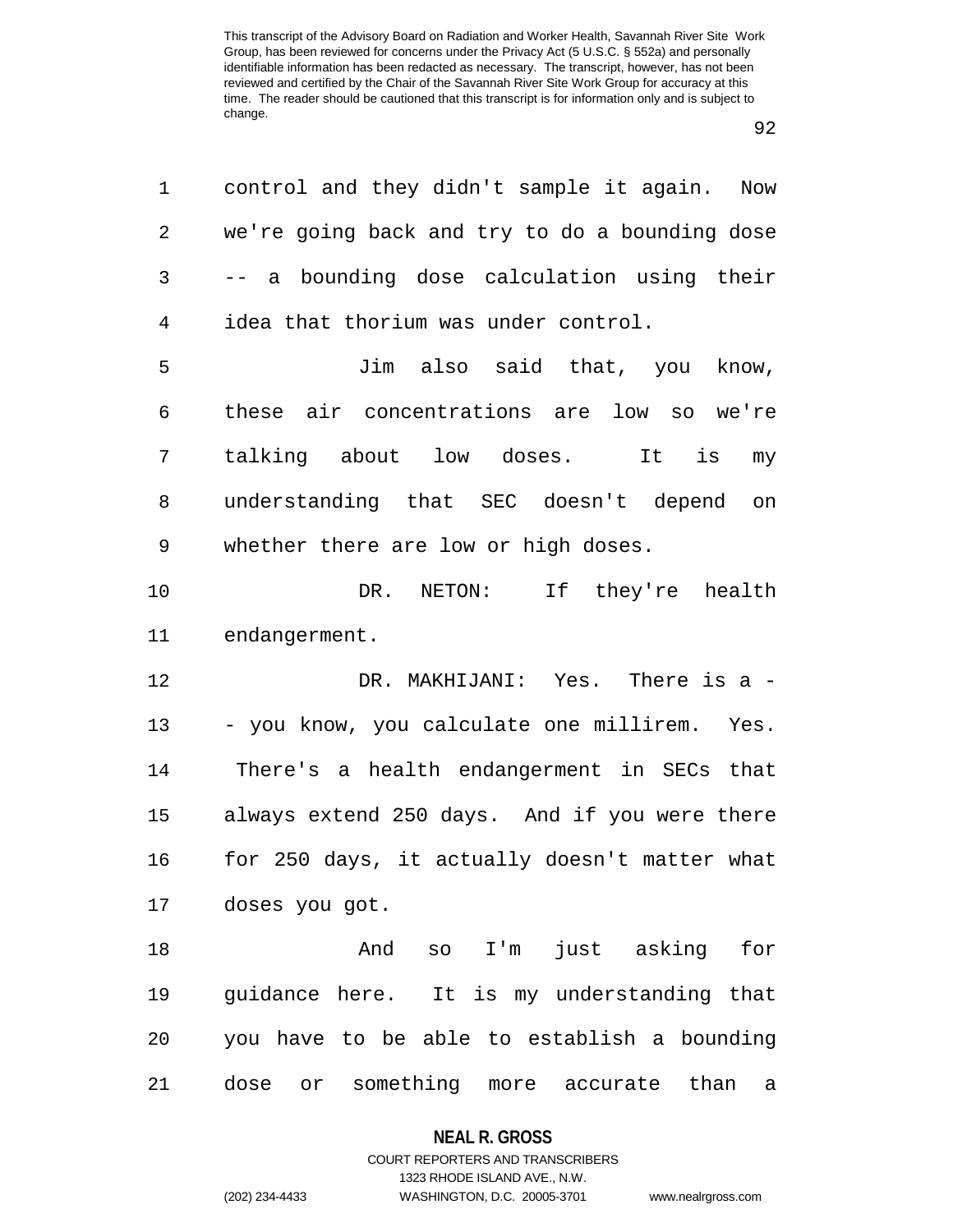93

1 bounding dose. We're not talking about 2 whether it's 50 rem or five rem or one rem. 3 There may be a lower limit. I don't know what 4 it is. And maybe it should be specified for 5 our guidance. 6 But I'm hearing an argument 7 because generally the thorium doses might have 8 been low that, you know -- in my 9 understanding, the bounding dose argument, 10 that you still have to establish what the 11 bounding dose was. If you do not have -- 12 DR. NETON: Let me correct you 13 Arjun - 14 CHAIRMAN GRIFFON: With sufficient 15 accuracy. 16 DR. MAKHIJANI: Otherwise I don't 17 think we would -- if we used the source term 18 argument, which was that at Y12 also, we would 19 have no thorium-related SECs because the 20 thorium amounts that were processed were 21 always much less than the uranium amounts that

#### **NEAL R. GROSS**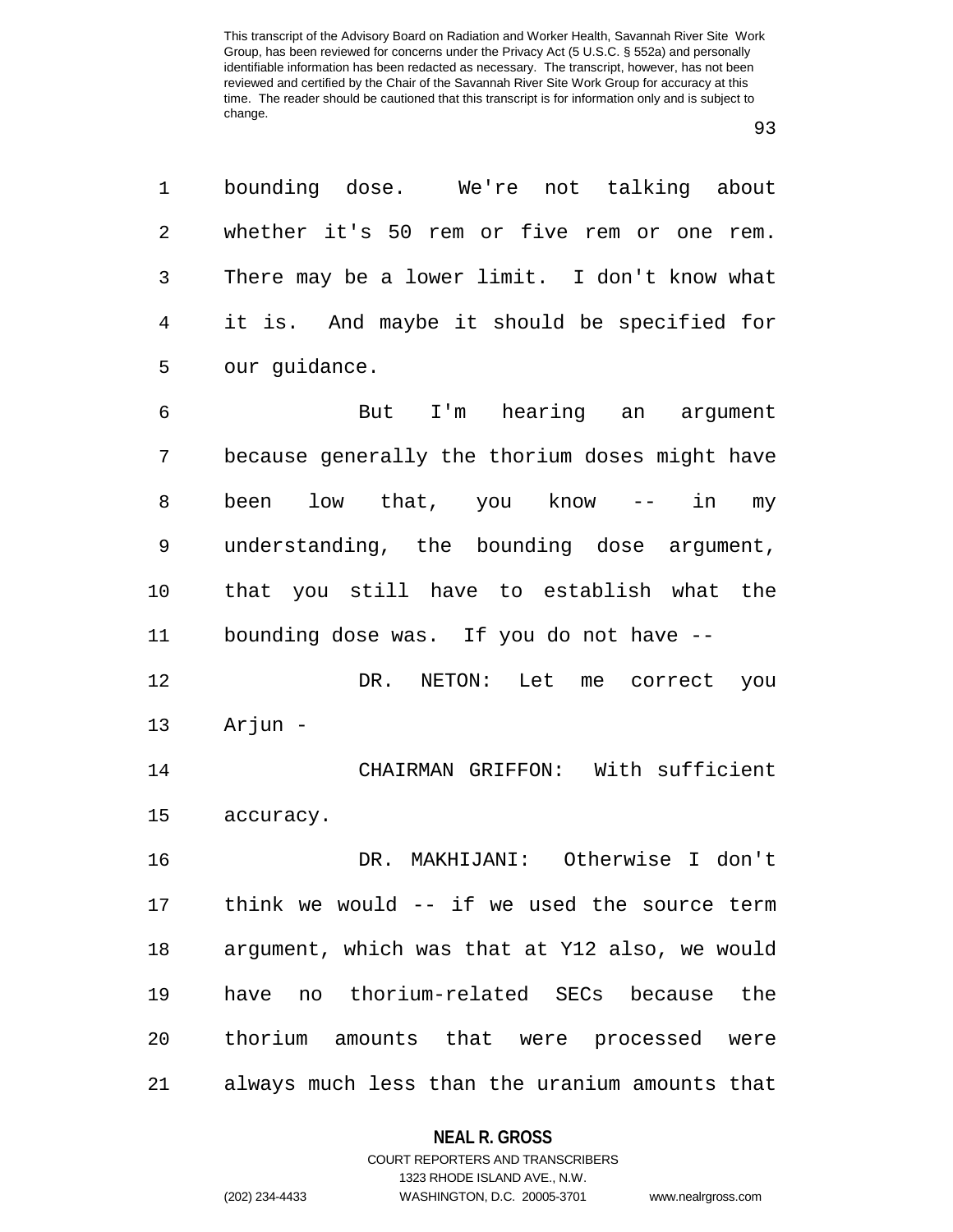94

#### 1 were processed.

2 And we've argued before that the 3 source term approach is not satisfactory for 4 individual workers because we don't know that 5 individual workers didn't spend a lot of time 6 working on thorium and that their intakes were 7 not dominated by that. And certainly that 8 their doses were not dominated by that when 9 you are comparing thorium and uranium. 10 DR. NETON: I just want to correct 11 the record. I was not suggesting that this 12 should not be an SEC because the doses were 13 low. 14 DR. MAKHIJANI: Okay.

15 DR. NETON: I was saying that we 16 have evidence that the doses were very low.

17 DR. MAKHIJANI: Okay.

18 DR. NETON: They stopped 19 monitoring probably because the doses were 20 very low. And that's why there is a 21 discrepancy. That also lends credence to the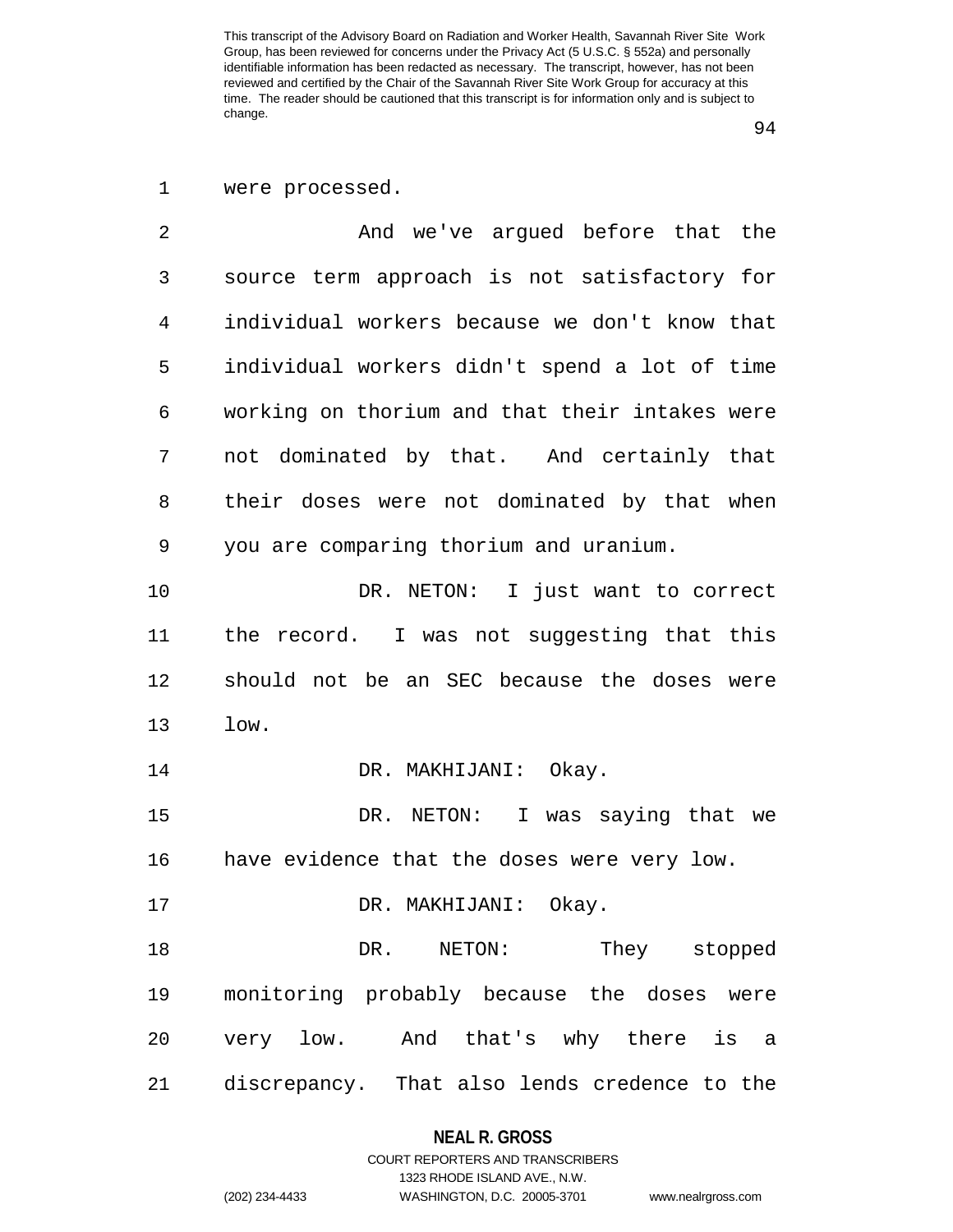95

| 1           | argument that there was probably no           |
|-------------|-----------------------------------------------|
| 2           | differences in the processes as time went on. |
| 3           | DR. MAKHIJANI: Okay.                          |
| 4           | DR. NETON: I do have a problem,               |
| 5           | though, you know, when you get down to this   |
| 6           | one millirem -- several millirem doses and    |
| 7           | we're going to argue it is not sufficiently   |
| 8           | accurate and, therefore, it becomes an SEC. I |
| $\mathsf 9$ | have some fundamental problems with that.     |
| 10          | DR. MAKHIJANI: I'm not arguing.               |
| 11          | I was just asking for guidance as to whether  |
| 12          | we are aiming for a bounding dose or not. And |
| 13          | I don't think we're talking about millirem    |
| 14          | doses.                                        |
| 15          | DR. NETON: But they're micrograms             |
| 16          | per cubic meter, which is pretty low in my    |
| 17          | opinion. I mean if you're down -- well, I can |
| 18          | do the calculations -- 667 dpm per milligram. |
| 19          | So that's like six-tenths of a dpm -- in that |
| 20          | range -- one, to two, to three dpm per cubic  |
| 21          | meter of uranium is my rough -- don't hold me |

## **NEAL R. GROSS**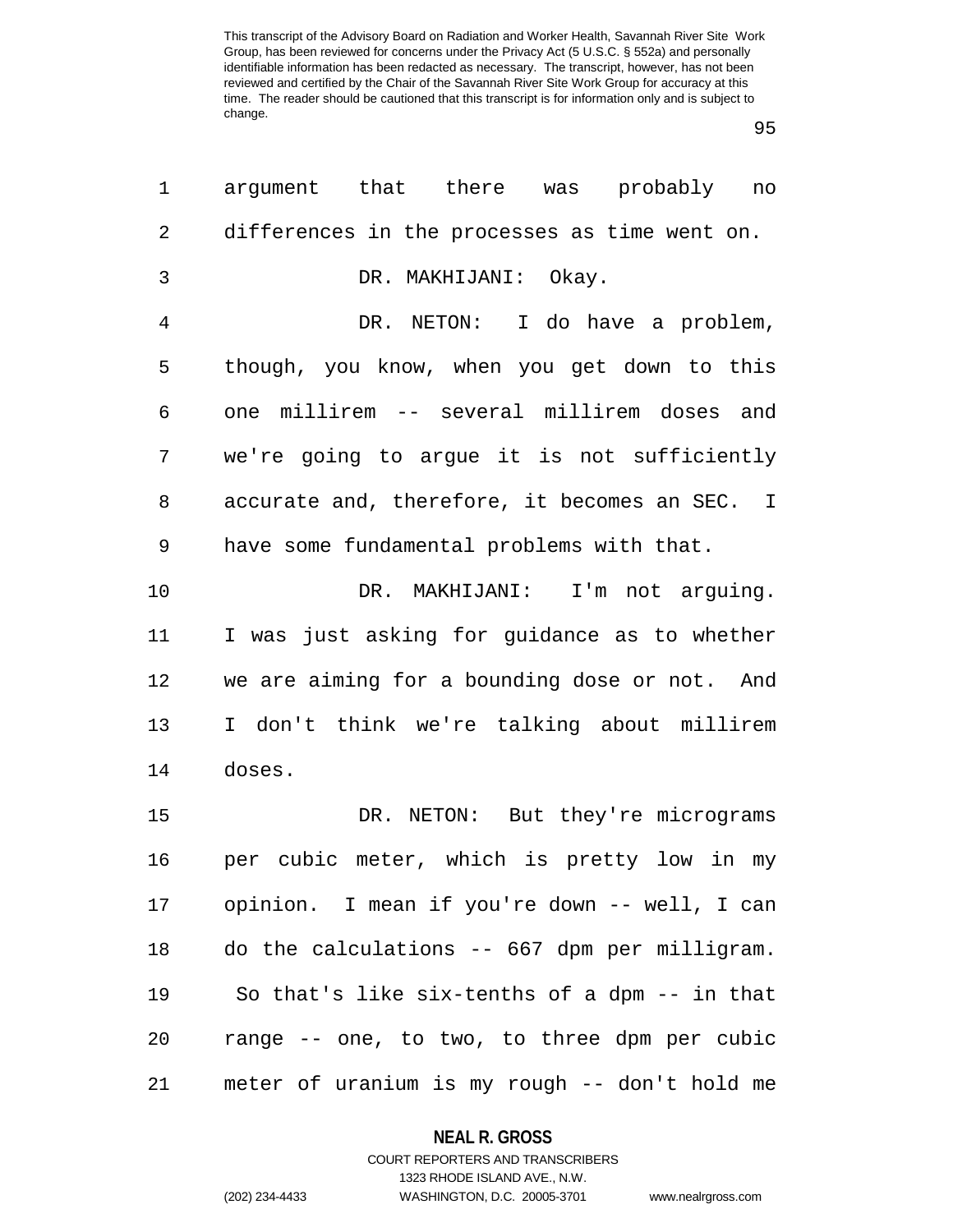96

| 1              | on this -- but it's small.                    |
|----------------|-----------------------------------------------|
| $\overline{2}$ | It's like 1/70th of the                       |
| 3              | recommended maximum concentration, somewhere  |
| 4              | in that vicinity.                             |
| 5              | DR. TAULBEE: Uranium maximum MAC              |
| 6              | was 50 micrograms. The corresponding thorium, |
| 7              | if -- yes.                                    |
| 8              | DR. NETON: If it's what -- if it              |
| $\mathsf 9$    | goes to five? So it's a pretty small --       |
| 10             | DR. TAULBEE: But one statement                |
| 11             | here, Arjun, that I was -- that I have some   |
| 12             | concern with is when you talked about, you    |
| 13             | know, that you can't apply this because one   |
| 14             | particular individual might have, you know,   |
| 15             | basically only worked with thorium. And I     |
| 16             | don't see who that's plausible in this        |
| 17             | scenario because of the limited campaigns.    |
| 18             | DR. MAKHIJANI: I didn't say only              |
| 19             | worked with thorium. I said that one          |
| 20             | individual could have gotten most of their    |
| 21             | doses from thorium work. And given the        |

#### **NEAL R. GROSS**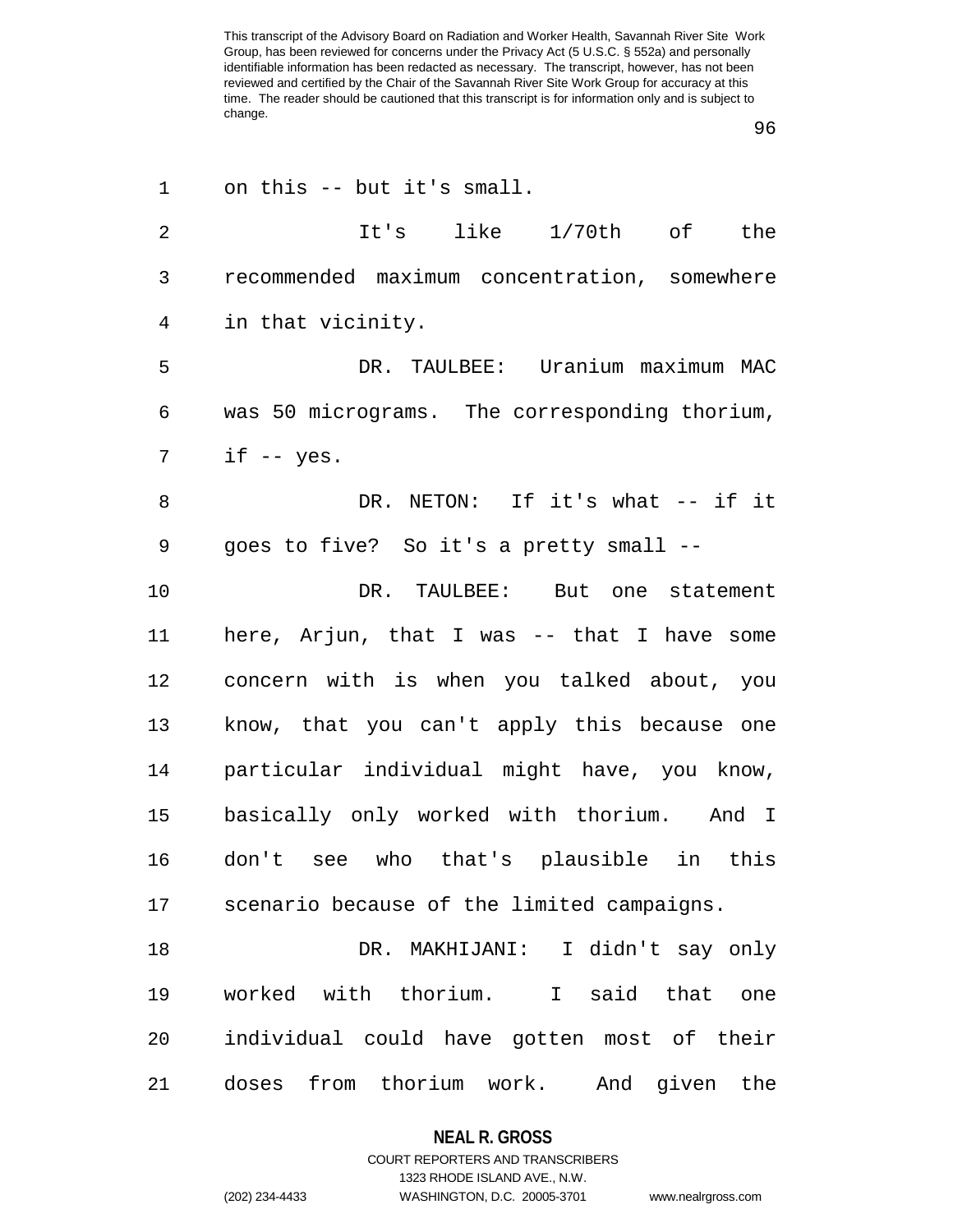97

1 difference between thorium and uranium and 2 given the fact that some worker may have 3 consistently worked with thorium through all 4 the campaigns, and then you've got a situation 5 where, for some organs, your uranium bioassay 6 is really not relevant for that person because 7 their doses are dominated by their thorium 8 work experience. 9 It's just -- you know, if you had 10 two radionuclides that were very comparable in 11 terms of their dose effects per unit mass 12 intake, it's a different situation. 13 DR. LIPSZTEIN: Because we are 14 doing a coworker data for you and 15 extrapolating it two times. And when you do 16 the coworker, it already has a lot of 17 uncertainties because people wouldn't do the 18 same job. But you are doing not only the 19 uncertainty -- extrapolating the uncertainty 20 from the coworker study for uranium to a 21 coworker for thorium, so that's -- even --

#### **NEAL R. GROSS**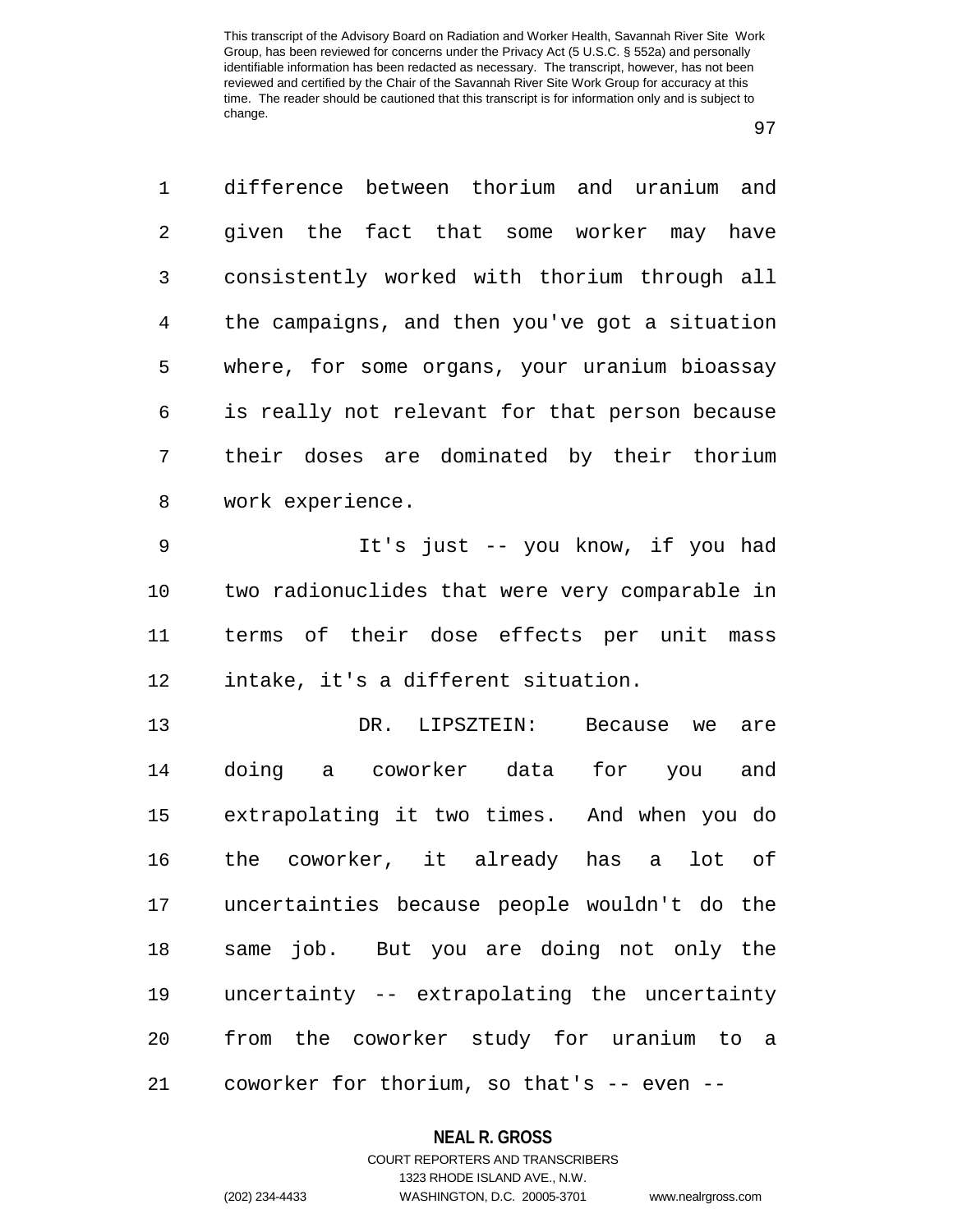98

| 1  | I think it<br>DR.<br>TAULBEE:<br>is            |
|----|------------------------------------------------|
| 2  | uncertainly high, very high.                   |
| 3  | DR. LIPSZTEIN: Yes. Very high,                 |
| 4  | yes.                                           |
| 5  | DR. NETON: Well, especially if we              |
| 6  | assume -- did we assume a fraction -           |
| 7  | DR. TAULBEE:<br>No.                            |
| 8  | DR. NETON: See we assume that                  |
| 9  | there was a person who was there the entire    |
| 10 | time breathing the thorium air concentration   |
| 11 | for the entire campaign.                       |
| 12 | DR. NETON: But only one percent                |
| 13 | of the -                                       |
| 14 | (Simultaneous speaking.)                       |
| 15 | CHAIRMAN GRIFFON: You're assuming              |
| 16 | the whole year was thorium production          |
| 17 | basically.                                     |
| 18 | DR. NETON: The workers sat there               |
| 19 | are producing thorium slugs the entire year at |
| 20 | the air concentration equal to whatever the    |
| 21 | bioassay projected for uranium.                |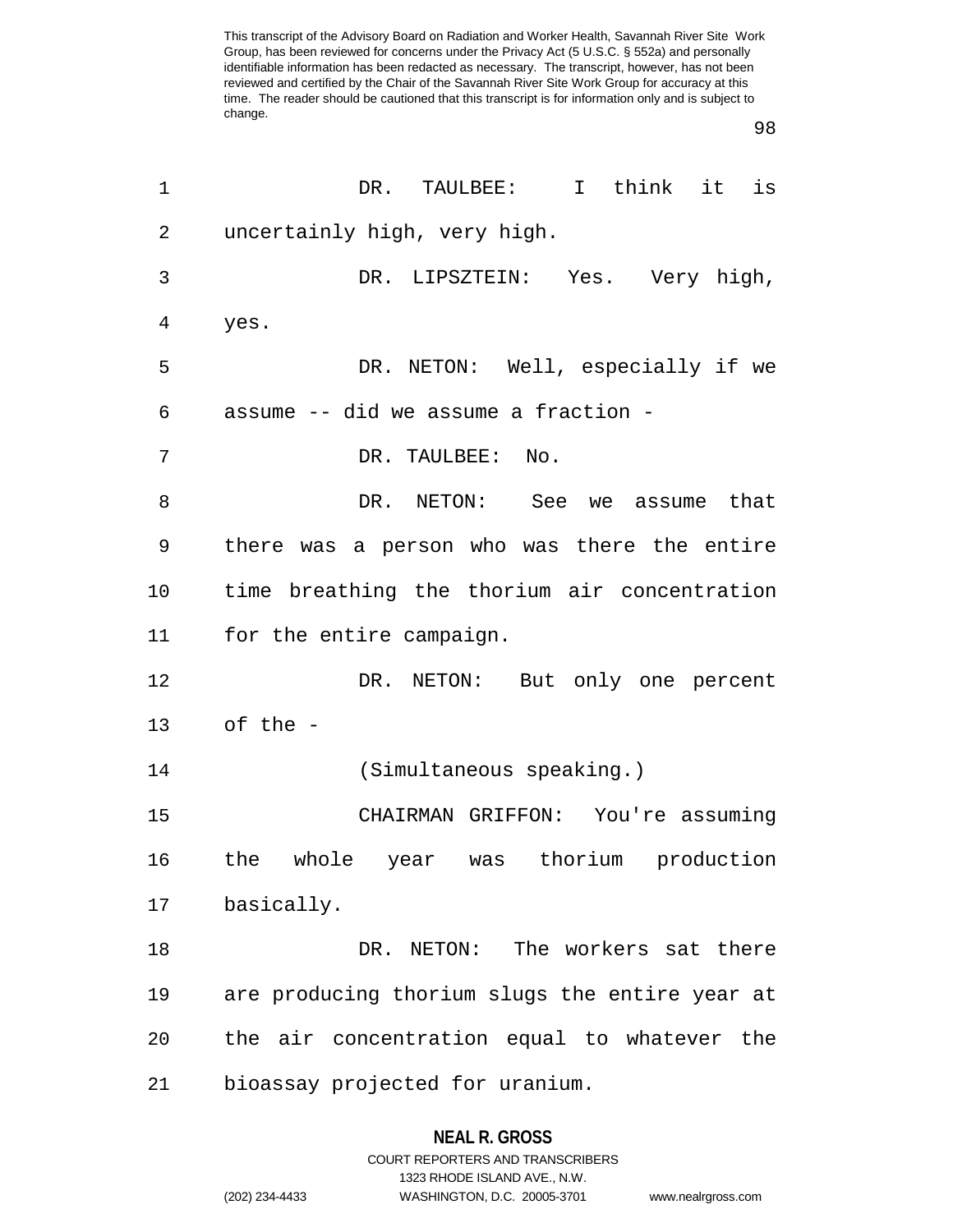99

| 1  | DR. LIPSZTEIN: I don't know. But               |
|----|------------------------------------------------|
| 2  | it is a lot of uncertainty anyway.             |
| 3  | DR. NETON: But I think we bound                |
| 4  | it.                                            |
| 5  | DR. LIPSZTEIN: If you're                       |
| 6  | extrapolating it --                            |
| 7  | DR. NETON: Well, that's why we                 |
| 8  | use bounding calculations.                     |
| 9  | DR. LIPSZTEIN: Yes, but I don't                |
| 10 | know because we don't even know if this person |
| 11 | would with work with --                        |
| 12 | DR. NETON: That's why we do a                  |
| 13 | bounding calculation.                          |
| 14 | DR. LIPSZTEIN: Yes, but --                     |
| 15 | DR. NETON: I mean I guess I don't              |
| 16 | understand why it is not a bounding approach.  |
| 17 | DR. LIPSZTEIN: It's not -- it's                |
| 18 | like if you put -- it's the same thing if you  |
| 19 | put the bounding with an unbelievable dose and |
| 20 | say that's very high --                        |
| 21 | NETON: Well, no, I think<br>DR.                |

**NEAL R. GROSS** COURT REPORTERS AND TRANSCRIBERS

1323 RHODE ISLAND AVE., N.W.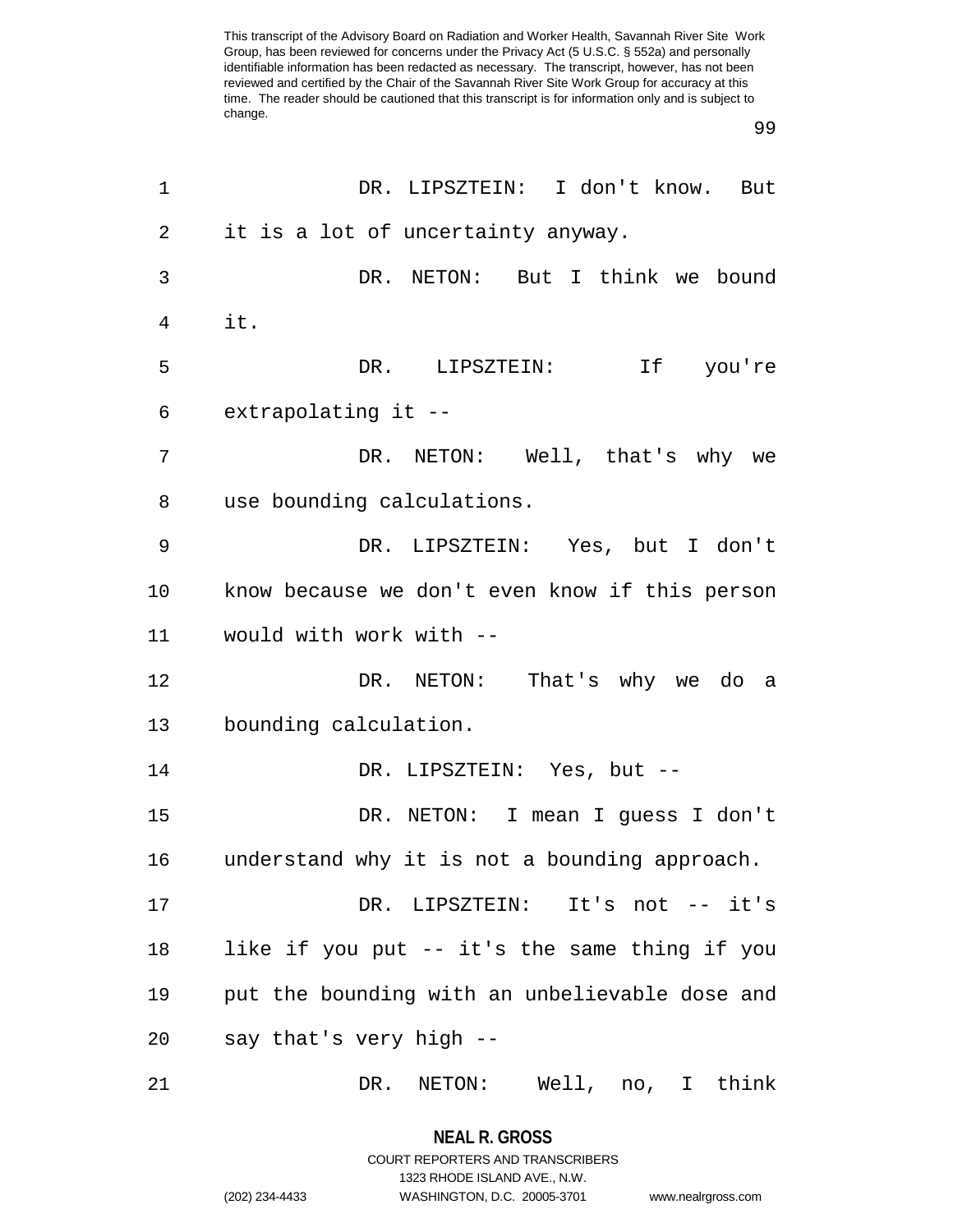100

1 that's not fair. That's not even close to 2 what we do.

3 DR. LIPSZTEIN: Well, it's 4 uncertainty over uncertainty.

5 DR. NETON: No, it's not. It's 6 not, that's silly. It's taking actual 7 measured air concentration data of dust -- 8 dust loading in the plant -- estimated dust 9 loading and saying that the person breathed 10 that level of dust loading based on actual 11 measurements of workers in that same exact 12 environment in that same exact time period. 13 That's not that unbelievable.

14 DR. LIPSZTEIN: Yes, doing a 15 different operation and the coworker model, 16 for me to work, is the person that does the 17 same --

18 CHAIRMAN GRIFFON: It's a small -- 19 you can define a little differently for rem. 20 DR. NETON: But anyway --

21 CHAIRMAN GRIFFON: Yes.

**NEAL R. GROSS** COURT REPORTERS AND TRANSCRIBERS

1323 RHODE ISLAND AVE., N.W.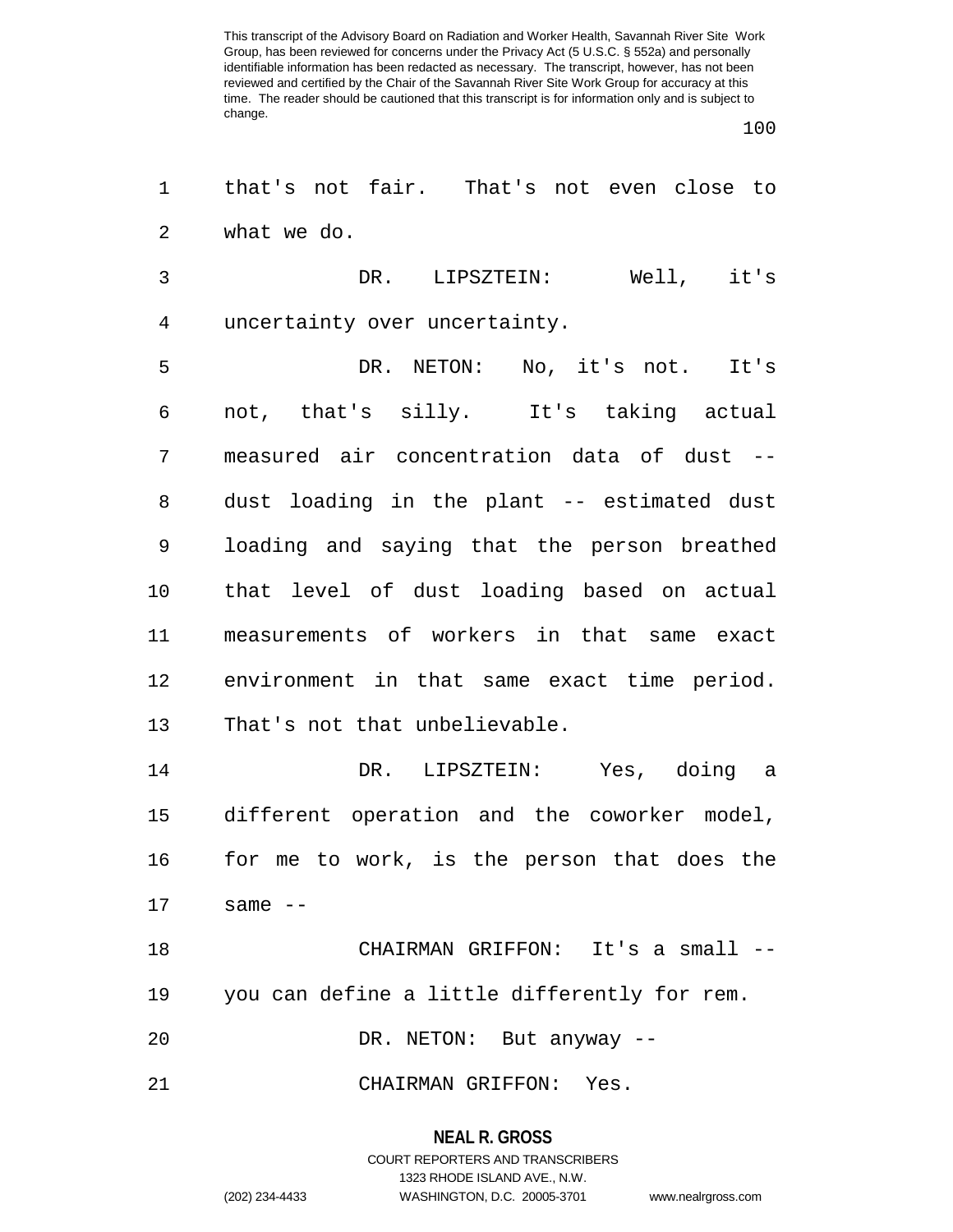101

| $\mathbf 1$ | DR. NETON: I don't know. I don't               |
|-------------|------------------------------------------------|
| 2           | whether we're going to get anywhere.           |
| 3           | CHAIRMAN GRIFFON: Well, yes,                   |
| 4           | let's leave that one for now. I mean let's     |
| 5           | get through the last -- are there more         |
| 6           | findings in this? And then we can break and    |
| 7           | look at that data in a few minutes. Maybe      |
| 8           | we'll close something out with that.           |
| 9           | (Laugher.)                                     |
| 10          | DR. NETON: Well, to be fair, we                |
| 11          | received this report and we need a form a      |
| 12          | response.                                      |
| 13          | CHAIRMAN GRIFFON: No, I know.                  |
| 14          | Discussions are<br>DR. NETON:                  |
| 15          | helpful.                                       |
| 16          | CHAIRMAN GRIFFON: Yes. I assumed               |
|             | 17 that more than you were working on this. At |
| 18          | any rate, Joyce, I think you did Finding 5     |
| 19          | already, right?                                |
| 20          | DR. LIPSZTEIN: Yes. We did that.               |
| 21          | CHAIRMAN GRIFFON: We covered it,               |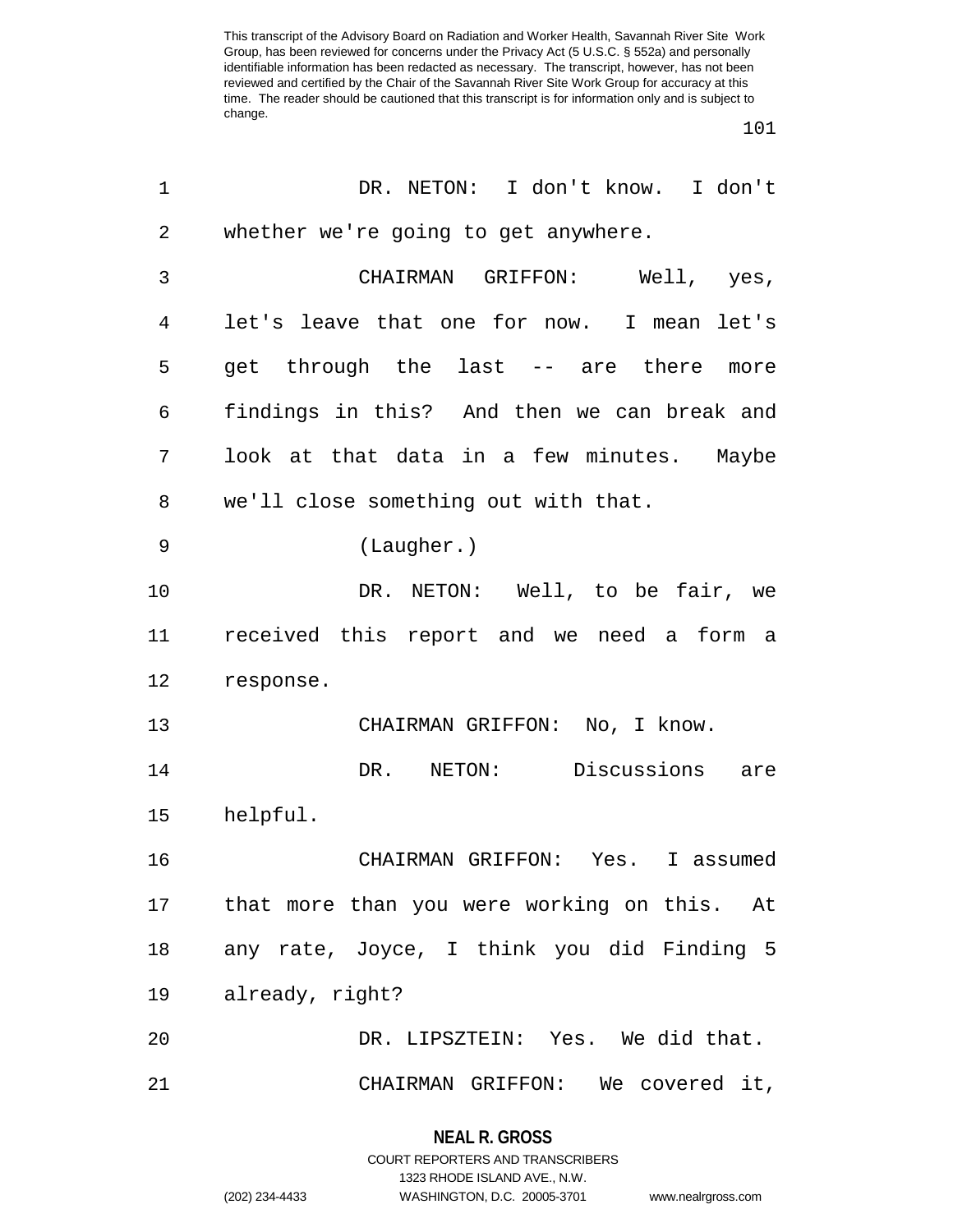102

1 yes. So I don't think we need to go over that 2 any more.

3 DR. TAULBEE: Just one comment on 4 the Finding 5 there, U-233, in this -- 5 especially in these earlier time periods, U-6 233 was not a concern contaminant at all in 7 these particular thorium rods that were coming 8 in. These were natural thorium coming from 9 Ames to -- going to Sylvania being rolled and 10 then directly to Savannah River.

11 So there really isn't an issue 12 with U-233 there. Now there could be when we 13 get into the thorium oxide time period in the 14 1960s, after they --

15 CHAIRMAN GRIFFON: So before it 16 was not an issue?

17 DR. TAULBEE: I wouldn't think 18 there was from uranium metal standpoint.

19 CHAIRMAN GRIFFON: Right.

20 DR. TAULBEE: That was the whole 21 goal was to make this for the AEC.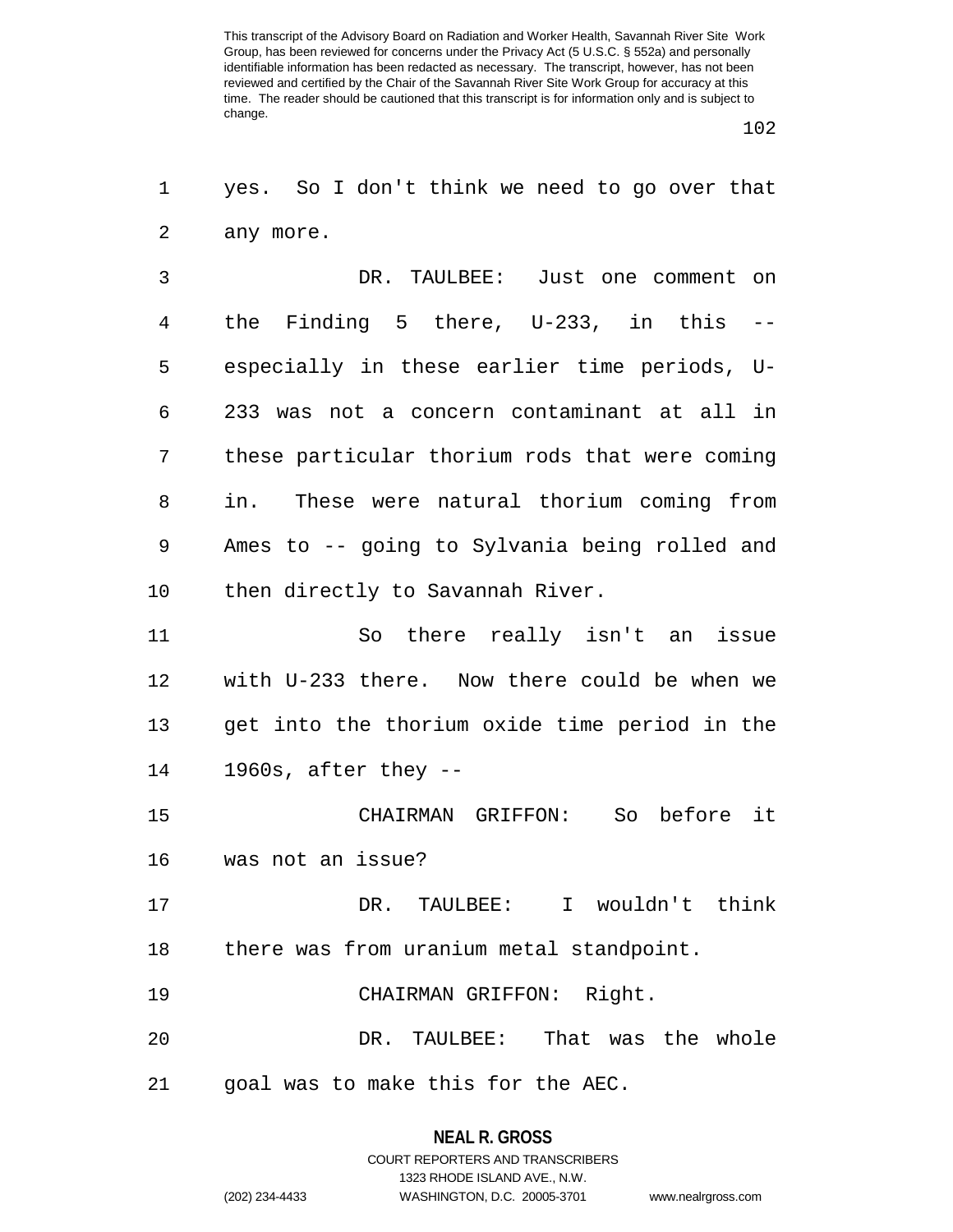103

| 1              | CHAIRMAN GRIFFON: Right, right.               |
|----------------|-----------------------------------------------|
| $\overline{2}$ | DR. TAULBEE: So it wasn't present             |
| 3              | initially.                                    |
| 4              | CHAIRMAN GRIFFON: No, I was more              |
| 5              | asking when the cutoff was.                   |
| 6              | DR. LIPSZTEIN: Let me just find               |
| 7              | something. As I took that because there was - |
| 8              | - I found some documents about the U-233 in   |
| 9              | that time period. I don't know if it's        |
| 10             | CHAIRMAN GRIFFON: That's the                  |
| 11             | progress report in 1961 that you're           |
| 12             | referencing in your second paragraph. Isn't   |
| 13             | that what you're looking at? It says in the   |
| 14             | diagram the combined risk uranium/thorium     |
| 15             | target slug --                                |
| 16             | DR. TAULBEE: Enriched uranium                 |
| 17             | would have been U-235.                        |
| 18             | CHAIRMAN GRIFFON: Yes, enriched,              |
| 19             | I know.                                       |
| 20             | DR. LIPSZTEIN: I found.                       |
| 21             | were raising<br>DR.<br>TAULBEE:<br>You        |
|                |                                               |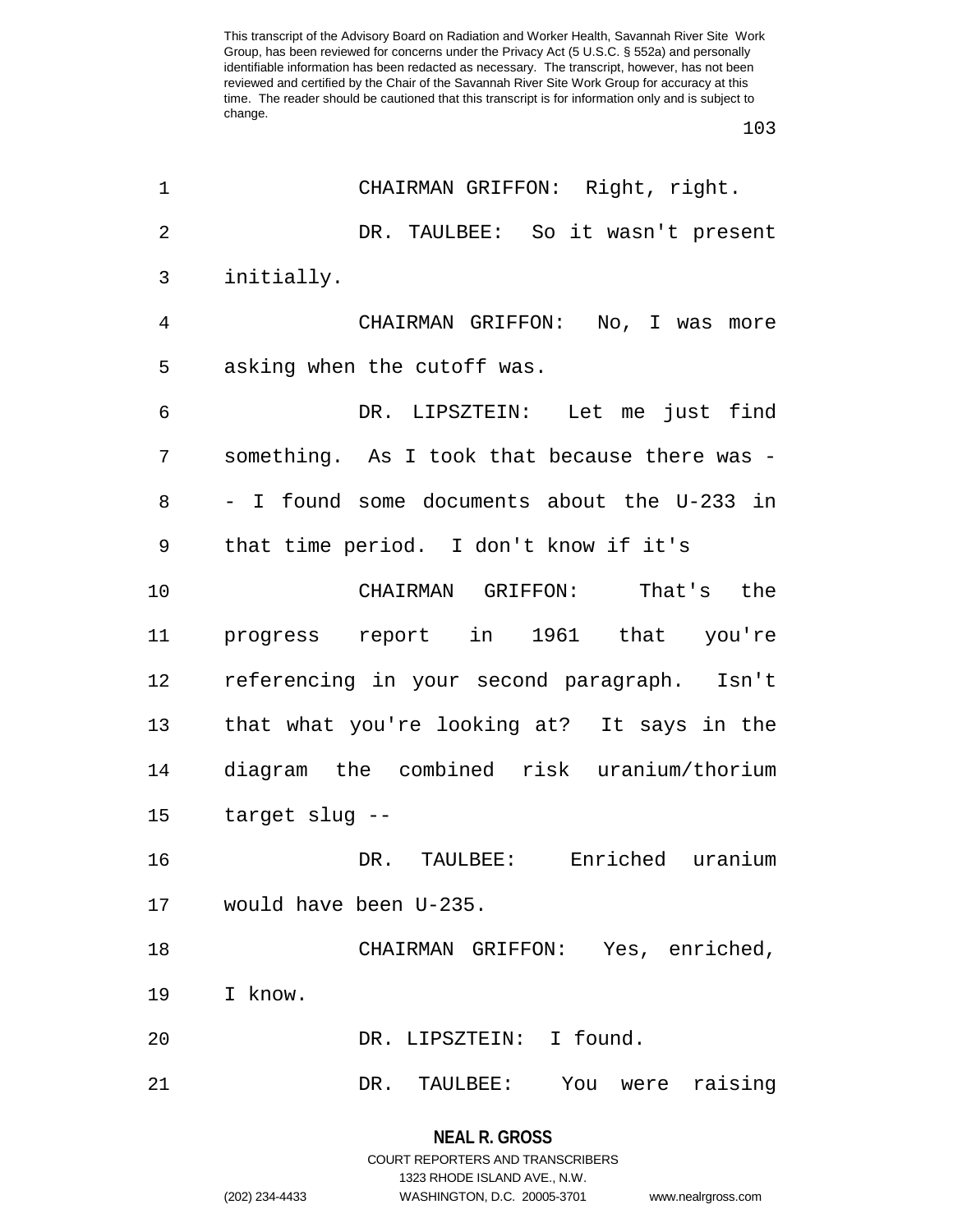104

| 1  | that enriched U-233, right?                   |
|----|-----------------------------------------------|
| 2  | DR. LIPSZTEIN: I found -- I don't             |
| 3  | know where but I found some documents         |
| 4  | referring specifically to this and this time  |
| 5  | period, yes.                                  |
| 6  | CHAIRMAN GRIFFON: Okay.                       |
| 7  | DR. LIPSZTEIN: Can I --                       |
| 8  | CHAIRMAN GRIFFON: So there                    |
| 9  | probably is a cutoff time period though. That |
| 10 | makes sense, yes.                             |
| 11 | DR. LIPSZTEIN: Since you are                  |
| 12 | going to respond to this document aren't you? |
| 13 | DR. NETON: Oh, yes.                           |
| 14 | CHAIRMAN GRIFFON: Well, is there              |
| 15 | any more findings on this? Is there --        |
| 16 | DR. LIPSZTEIN: Yes.                           |
| 17 | DR. MAKHIJANI: I think there were             |
| 18 | a couple more findings, right?                |
| 19 | DR. TAULBEE: Number 6.                        |
| 20 | CHAIRMAN GRIFFON: Oh, it's the                |
| 21 | construction worker thing, the last one.      |

## **NEAL R. GROSS** COURT REPORTERS AND TRANSCRIBERS

1323 RHODE ISLAND AVE., N.W.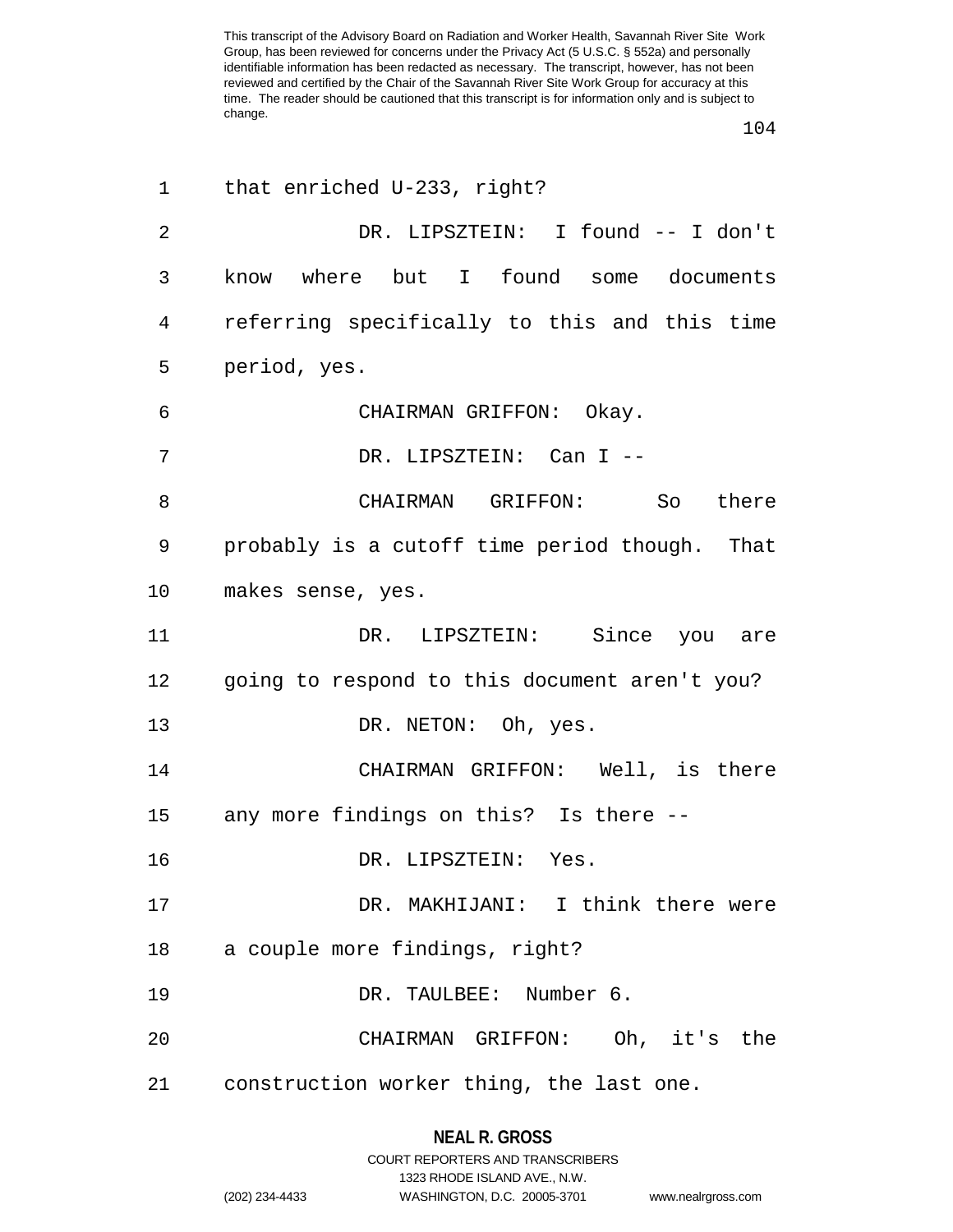105

| 1              | DR. MAKHIJANI: Yes.                            |
|----------------|------------------------------------------------|
| $\overline{2}$ | DR. LIPSZTEIN: Right.                          |
| 3              | DR. MAKHIJANI: Yes, well, you can              |
| $\overline{4}$ | introduce this. It's not in the report but     |
| 5              | Joyce thought of this after the report. And I  |
| 6              | told her that we should just introduce it at   |
| 7              | this time.                                     |
| 8              | DR. LIPSZTEIN: There are<br>some               |
| $\mathsf 9$    | calculations for thorium intakes<br>in<br>this |
| 10             | document. And we didn't put this in our        |
| 11             | document. But reviewing it, also the results   |
| 12             | for thorium was only eight air samples from    |
| 13             | '54. And so we don't think it is sufficient    |
| 14             | to bound thorium intakes from `53 to `65. I    |
| 15             | didn't put this in the report.                 |
| 16             | So that's something else. And the              |
| 17             | definition of thorium intakes is not trivial.  |
| 18             | As you know, a difficult problem with the      |
| 19             | methodologies we have today.                   |
| 20             | DR. TAULBEE: Okay. You're                      |
| 21             | talking about the thoron. The thoron, yes.     |

## **NEAL R. GROSS**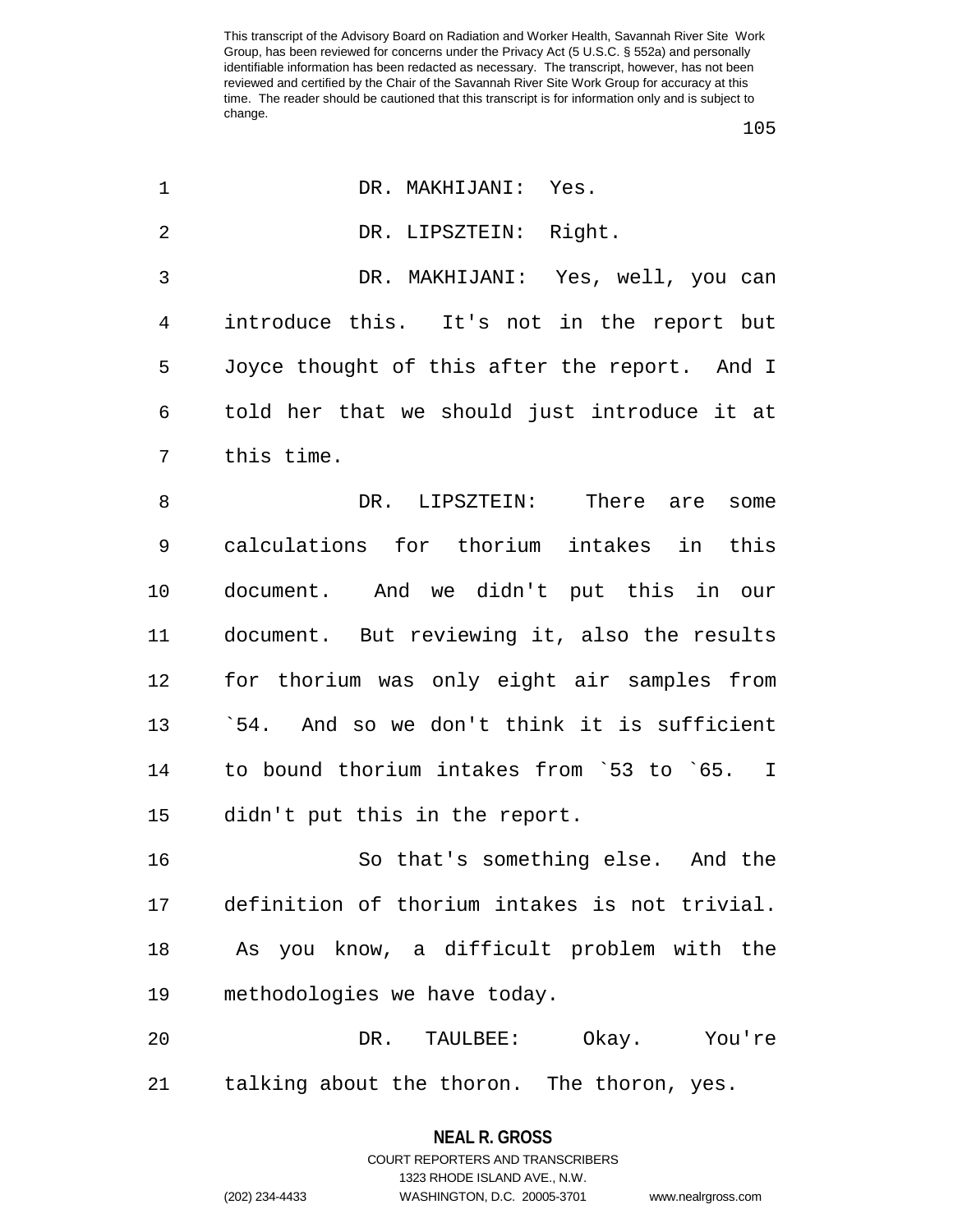| 1  | DR. LIPSZTEIN: The thoron.                     |
|----|------------------------------------------------|
| 2  | DR. TAULBEE: Okay, that's what I               |
| 3  | $was$ --                                       |
| 4  | CHAIRMAN GRIFFON: Oh, okay.                    |
| 5  | DR. LIPSZTEIN: Thoron, yes.                    |
| 6  | DR. TAULBEE: It's basically in                 |
| 7  | the data, yes.                                 |
| 8  | DR. LIPSZTEIN: So, in Table 7-5,               |
| 9  | yes, 7-5, you have two samples from July 1954  |
| 10 | -- from July 1954. And they refer to the       |
| 11 | same sample if you go back to the data from    |
| 12 | where it was extracted, and one result was     |
| 13 | obtained using beta-gamma measurements and the |
| 14 | other was obtained using alpha counting.       |
| 15 | So also the thorium results, they              |
| 16 | were different depending on the counting       |
| 17 | system. So one result is 16.8 picocuries per   |
| 18 | cubic meter was obtained using alpha counting. |
| 19 | And the 8.06 picocuries per cubic meter was    |
| 20 | using beta-gamma. So I don't think those       |
| 21 | results can be used to extrapolate anything    |

## **NEAL R. GROSS**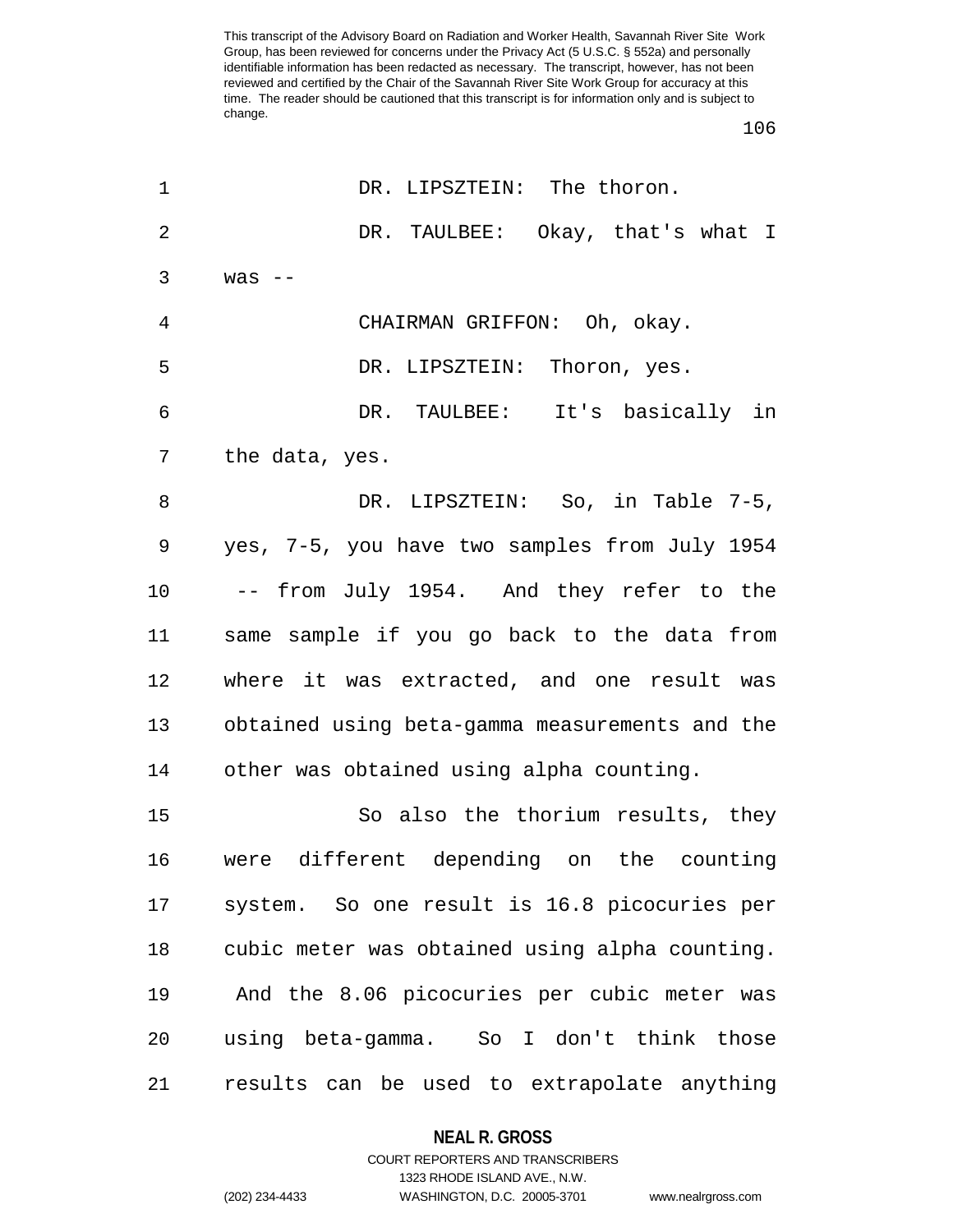| 1              | about radon-220.                              |
|----------------|-----------------------------------------------|
| 2              | So I think this has to be reviewed            |
| 3              | also.                                         |
| $\overline{4}$ | DR. NETON: Well, I think we'd                 |
| 5              | like to get something in writing rather than  |
| 6              | just verbal.                                  |
| 7              | DR. MAKHIJANI: Yes, we can send               |
| 8              | that.                                         |
| 9              | DR. NETON: Yes, I would send an               |
| 10             | update.                                       |
| 11             | DR. LIPSZTEIN: But just to say                |
| 12             | you have to go back to the air sample results |
| 13             | and you see that they were not always -- they |
| 14             | are very limited data and some of the results |
| 15             | doesn't come from alpha counting. It comes    |
| 16             | from beta counting.                           |
| 17             | DR. NETON: We'd have to look at               |
| 18             | that.                                         |
| 19             | DR. MAKHIJANI: We'll send you --              |
| 20             | what we will do is kind of maybe do a Rev. 1. |
| 21             | I didn't want to -- they send it to me just a |

#### **NEAL R. GROSS**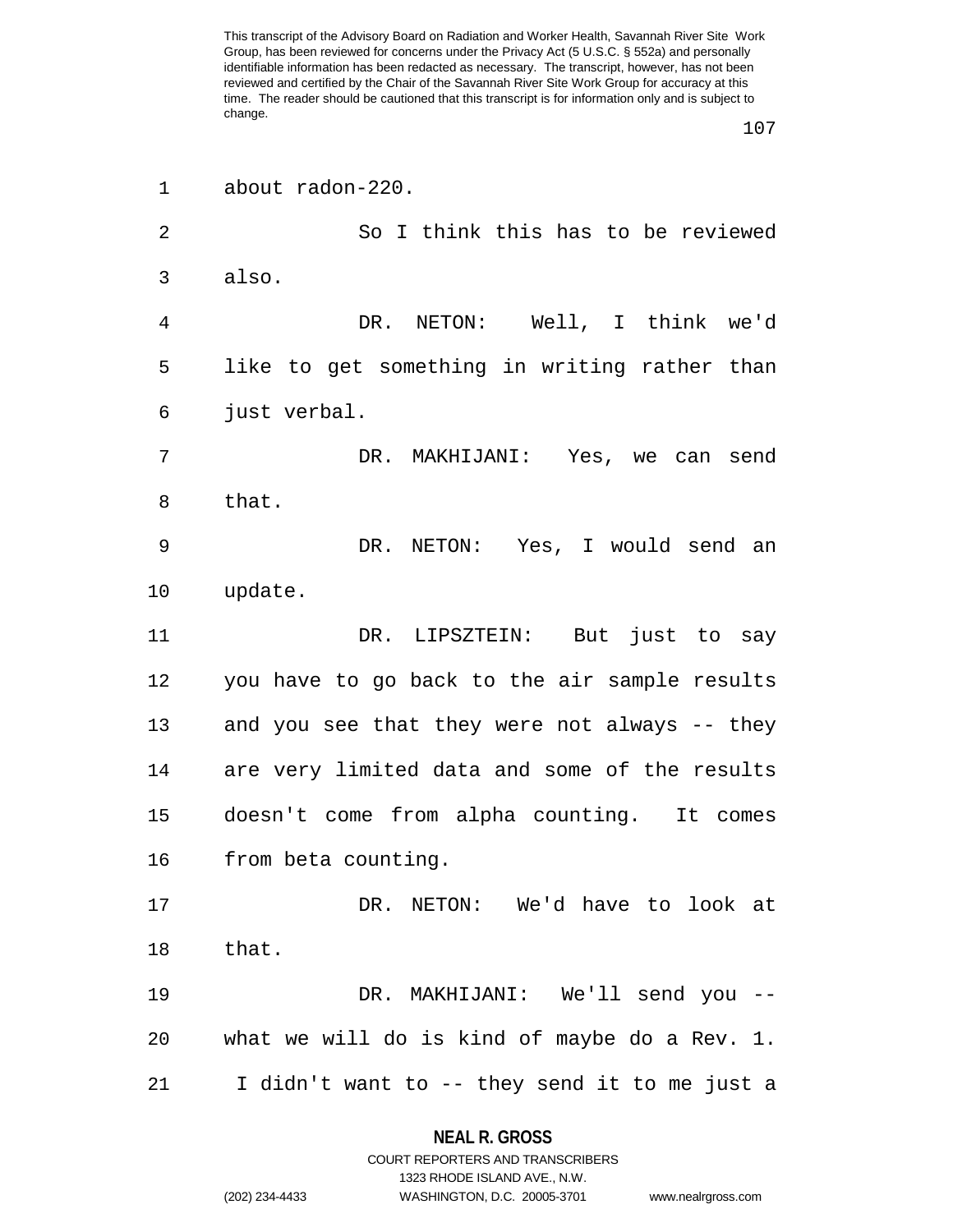| $\mathbf 1$ | few days ago. And I thought it could be Rev.   |
|-------------|------------------------------------------------|
| 2           | $1$ .                                          |
| 3           | DR. NETON:<br>It would be good to              |
| 4           | have it in writing so that we can respond to   |
| 5           | it.                                            |
| 6           | DR. LIPSZTEIN: Okay.                           |
| 7           | DR. NETON: I'd have to look at                 |
| 8           | it. I'm not following exactly what you are     |
| 9           | saying. But I do remember the analysis that    |
| 10          | we did.                                        |
| 11          | CHAIRMAN GRIFFON: Okay. Why                    |
| 12          | don't we take a 15 minute break now. I say 15  |
| 13          | because I want to give us time to look at this |
| 14          | -- to do a sidebar and look at this data, yes. |
| 15          | So on the phone, we're going to take a 15      |
| 16          | minute break. We'll start back at 10:45 or     |
| 17          | SO.                                            |
| 18          | (Whereupon, the above-entitled matter went off |
| 19          | the<br>10:32<br>record at<br>a.m.<br>and       |
| 20          | resumed at $10:48$ a.m.)                       |
| 21          | just<br>check<br>$MR$ .<br>KATZ:<br>Let<br>me  |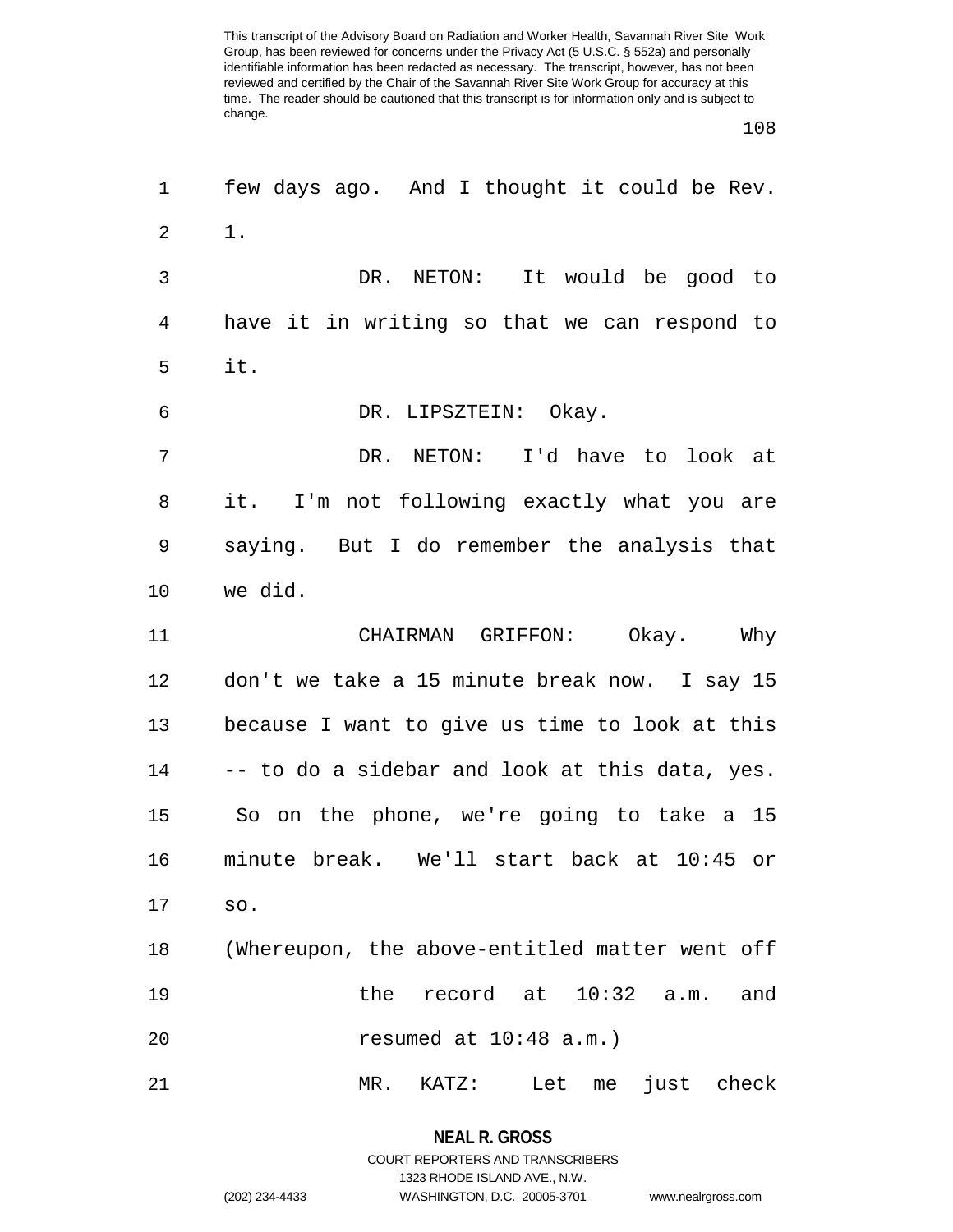109

| 1              | before we get started that I have my Board    |
|----------------|-----------------------------------------------|
| $\overline{a}$ | Members on the line?                          |
| 3              | That would be Brad and Phil?                  |
| 4              | CHAIRMAN GRIFFON: It might not be             |
| 5              | $10:45$ yet.                                  |
| 6              | MR. KATZ: Do we have anyone on                |
| 7              | the line yet?                                 |
| 8              | MS. LIN: Yes, this is Jenny.                  |
| 9              | MR. KATZ: Oh, hi, Jenny. Good.                |
| $10 \,$        | Thank you for confirming that we're hooked up |
| 11             | still.                                        |
| 12             | CHAIRMAN GRIFFON: Brad took me                |
| 13             | literally. He's going to be back at 10:45 his |
| 14             | time.                                         |
| 15             | (Laughter.)                                   |
| 16             | MR. KATZ: Phil or Brad?                       |
| 17             | CHAIRMAN GRIFFON: And Phil.                   |
| 18             | MEMBER SCHOFIELD: Yes, I'm on the             |
| 19             | line.                                         |
| 20             | MR. KATZ: Okay, thanks, Phil, for             |
| 21             | checking in.                                  |

### **NEAL R. GROSS**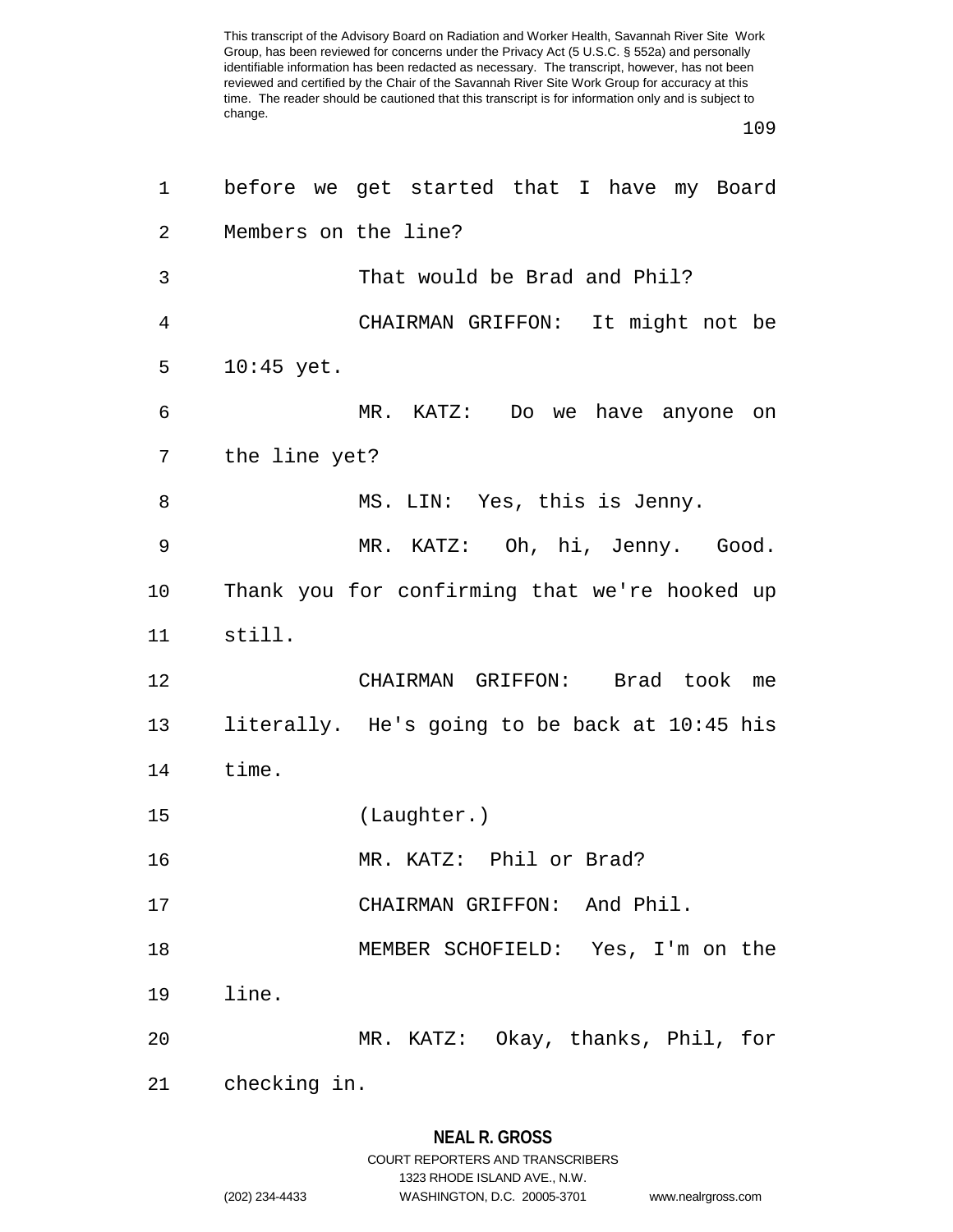110

| 1              | Okay, well anyway, carry on.                  |
|----------------|-----------------------------------------------|
| $\overline{2}$ | MR. MORRIS: Dr. Katz?                         |
| 3              | MR. KATZ: Yes.                                |
| $\overline{4}$ | MR. MORRIS: Robert Morris. I've               |
| 5              | joined.                                       |
| 6              | MR. KATZ: Oh.                                 |
| 7              | MR. MORRIS: I have no conflict.               |
| 8              | I'm with the ORAU Team.                       |
| 9              | MR. KATZ: Okay. Thank you, Bob.               |
| 10             | Welcome. And it's just Ted -- no doctor --    |
| 11             | but thanks.                                   |
| 12             | CHAIRMAN GRIFFON: Okay. We're                 |
| 13             | still on Matrix Item 1. And I guess we can    |
| 14             | just report back from what we looked at the   |
| 15             | break just for those on the phone. Maybe Tim  |
| 16             | can summarize what you all looked at and what |
|                | 17 you found.                                 |
| 18             | DR. TAULBEE: Yes, from what I was             |
| 19             | able to see, the spreadsheet that Joyce has   |
| 20             | developed is a combination of the thorium     |
| 21             | logbook, which is all that we had looked at,  |

#### **NEAL R. GROSS**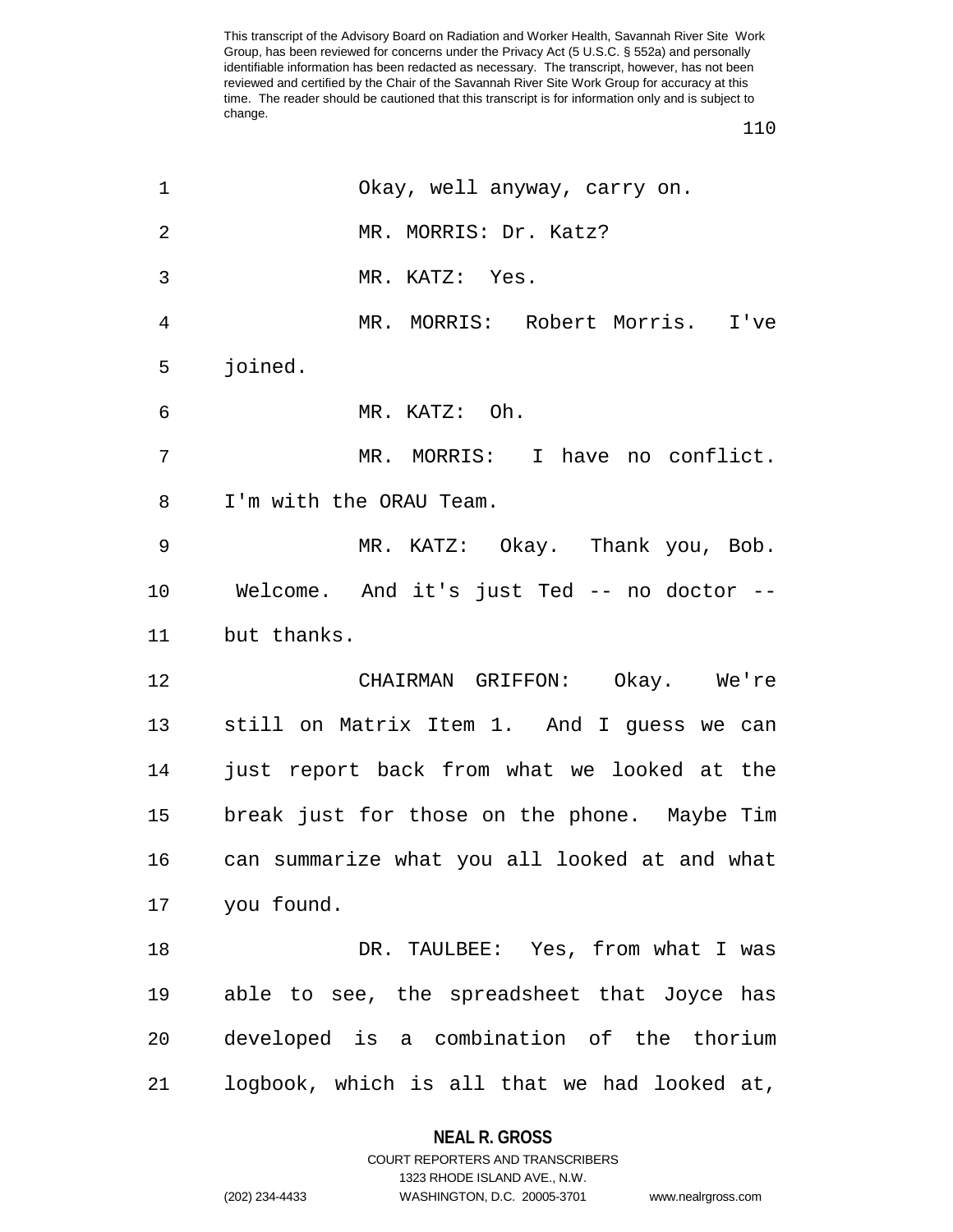111

1 and the thorium bioassay cards. And so Joyce 2 combined them both together. And that's a 3 discrepancy that we did not do. And so we do 4 need to go back and look at those for the 773 5 because there certainly appears to be some 6 positive technical thorium results that we 7 missed because we did not look at those 8 bioassay cards. 9 CHAIRMAN GRIFFON: Okay. And like 10 we were saying at the break, it may not have 11 so much bearing on the other discussions we're 12 having but it may point out that there was 13 something else going on that resulted in these 14 higher values, right? 15 DR. TAULBEE: This could have a 16 bearing on the 773 at Finding 3 that I think 17 we need to go back and look at the extent of 18 those operations that we initially thought 19 were very small. 20 And they might have been larger,

21 possibly resulting in this bioassay and some

#### **NEAL R. GROSS**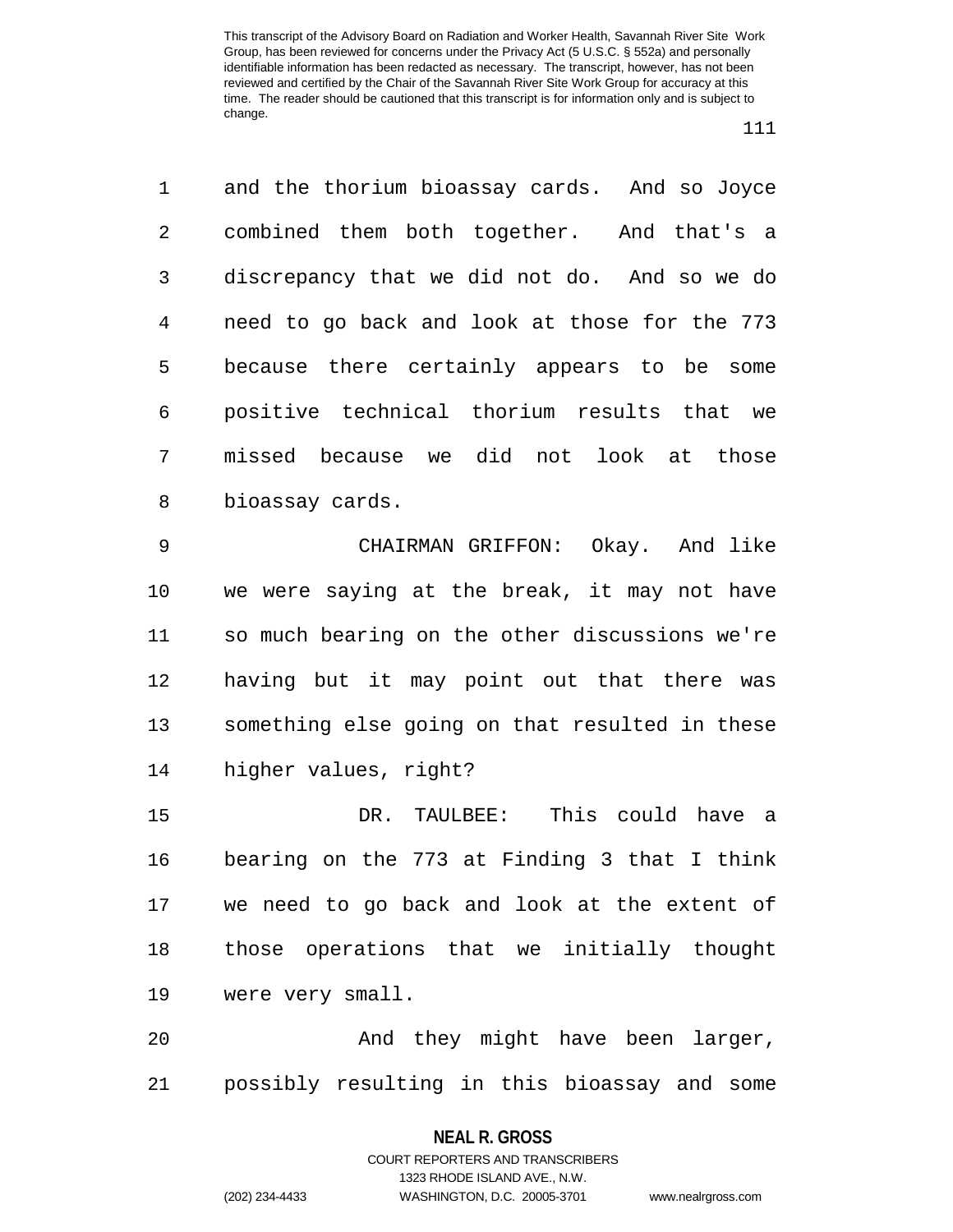| 1           | of the positive results that we see here. So   |
|-------------|------------------------------------------------|
| 2           | we'd like to go back and look at that.         |
| 3           | DR. MAKHIJANI: Yes, I have a                   |
| 4           | question about that --                         |
| 5           | DR. TAULBEE: Yes?                              |
| 6           | DR. MAKHIJANI: Because at<br>the               |
| 7           | start of our discussion, Tim was saying that,  |
| 8           | you know, the personnel were going back and    |
| $\mathsf 9$ | forth. And so I think we have the names of     |
| 10          | the people and we have their bioassay records. |
| 11          | So if some of these people were                |
| 12          | actually going back and forth, as might be     |
| 13          | indicated, then it would raise a question as   |
| 14          | to whether some of this -- it would be very    |
| 15          | difficult actually to disentangle and          |
| 16          | interpret this bioassay as purely being either |
| 17          | one area or the other unless, you know, there  |
| 18          | were 773 operations in the high level caves on |
| 19          | those days and we can locate these workers.    |
| 20          | So if there were some 773 workers              |
| 21          | in the 300-M area at those times, then I think |

# **NEAL R. GROSS** COURT REPORTERS AND TRANSCRIBERS

1323 RHODE ISLAND AVE., N.W. (202) 234-4433 WASHINGTON, D.C. 20005-3701 www.nealrgross.com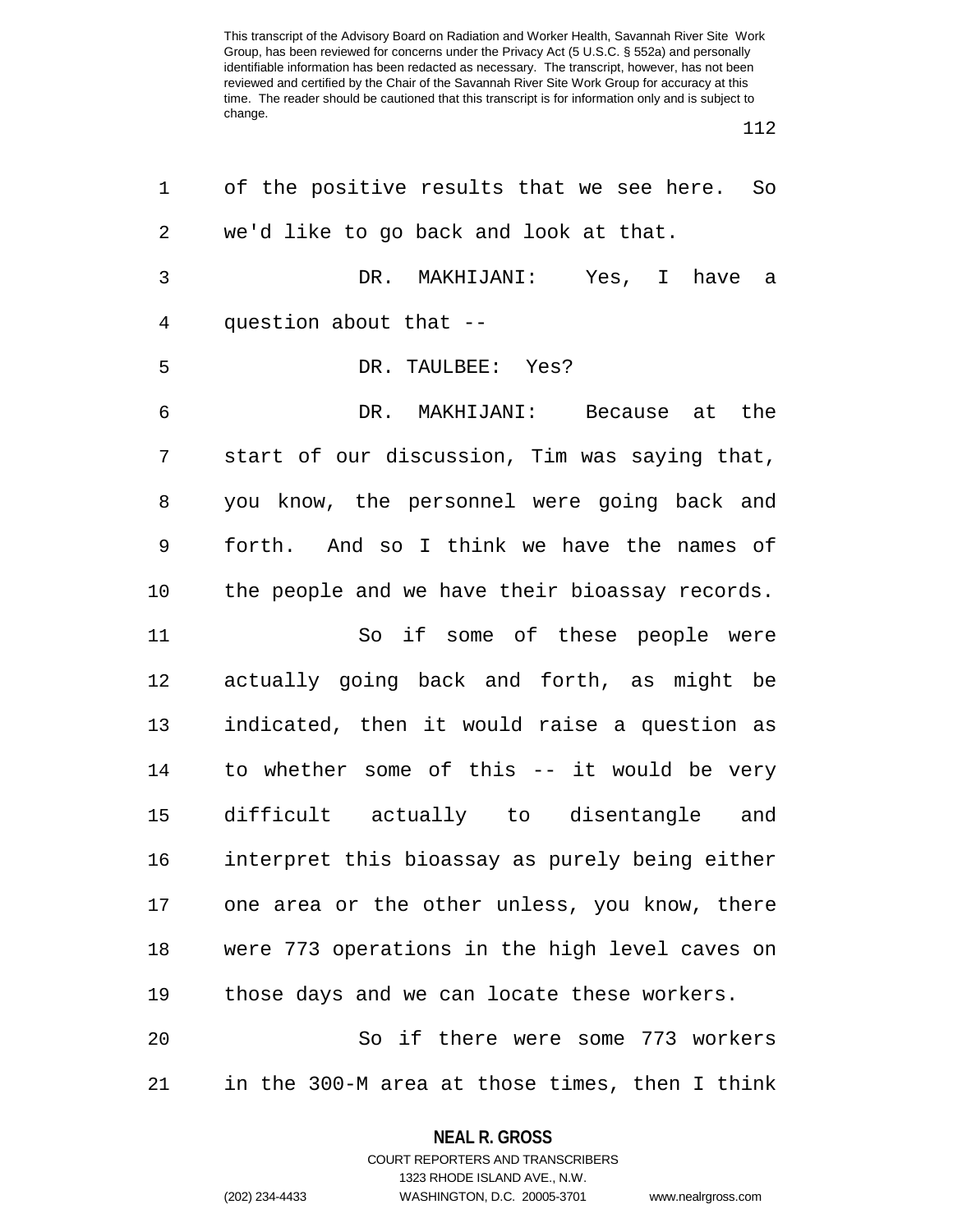| $\mathbf{1}$ | it would throw some very big questions into   |
|--------------|-----------------------------------------------|
| 2            | the method that NIOSH is proposing because    |
| 3            | there are $-$                                 |
| 4            | CHAIRMAN GRIFFON: Yes, because                |
| 5            | your current model would not result in those  |
| 6            | higher                                        |
| 7            | DR. MAKHIJANI: No, no, that's                 |
| 8            | right. Not at all.                            |
| 9            | CHAIRMAN GRIFFON: So a<br>good                |
| 10           | point. Okay. Action items, let me just try    |
| 11           | to summarize because I like to do these notes |
| 12           | live so I don't $-$                           |
| 13           | DR. MAKHIJANI: Okay.                          |
| 14           | CHAIRMAN GRIFFON: I'll never                  |
| 15           | follow up on these when I get back to         |
| 16           | Deepwater tomorrow. So the action -- I mean   |
| 17           | so that is an action item for number two      |
| 18           | really, right? For Finding No. 2, that you'll |
| 19           | go back to that data -- NIOSH will go back to |
| 20           | that?                                         |
|              |                                               |

21 DR. TAULBEE: Yes, Finding 2 and

**NEAL R. GROSS** COURT REPORTERS AND TRANSCRIBERS

1323 RHODE ISLAND AVE., N.W.

(202) 234-4433 WASHINGTON, D.C. 20005-3701 www.nealrgross.com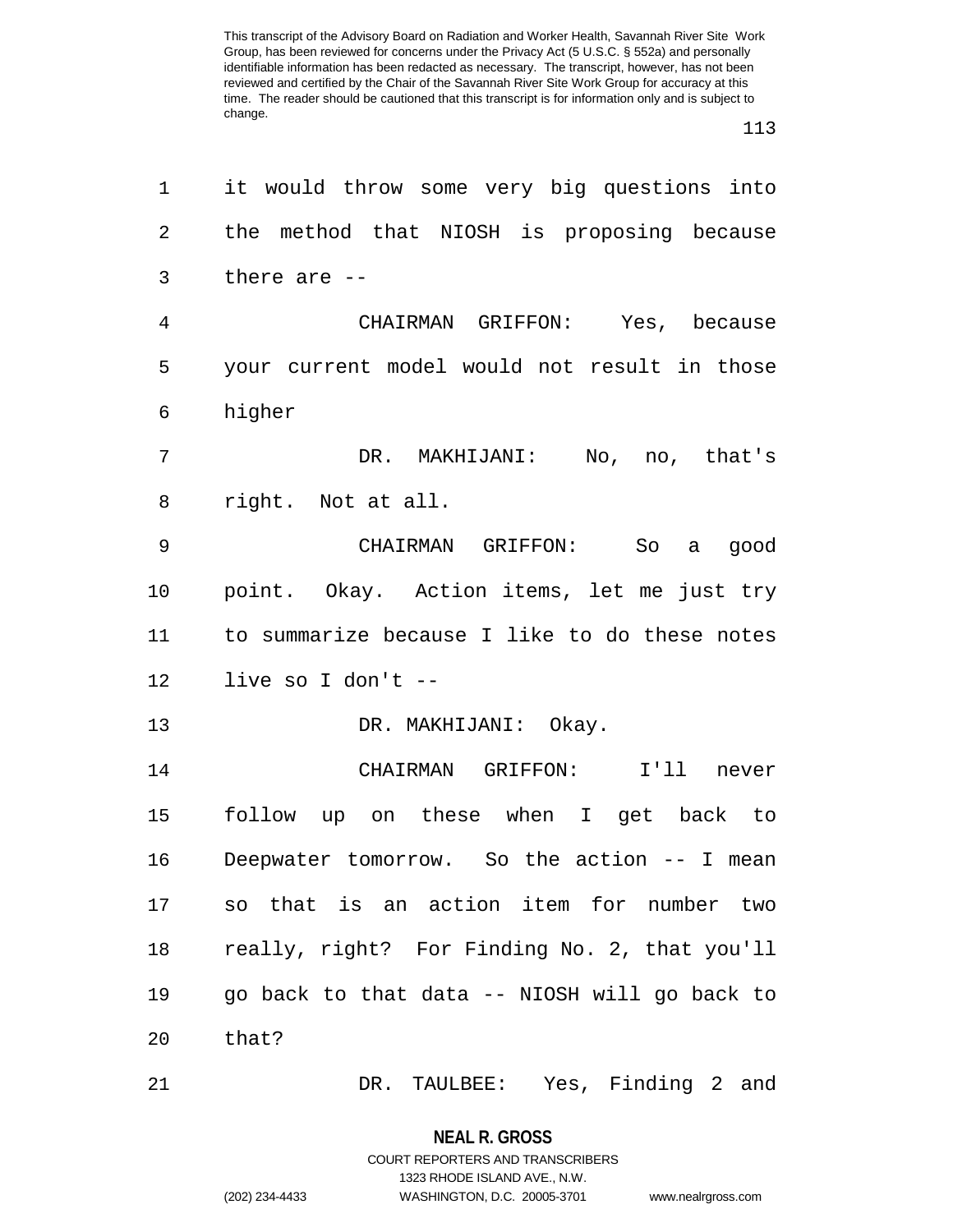| 1              | 3.                                             |
|----------------|------------------------------------------------|
| $\overline{2}$ | CHAIRMAN GRIFFON: Two and three,               |
| 3              | Were there any other action items<br>yes.      |
| 4              | related to this matrix item?                   |
| 5              | DR. TAULBEE: My question for you               |
| 6              | is in an extensive discussion about the        |
| 7              | thorium air sample and uranium air sample      |
| 8              | results in the 300 area that we had mentioned  |
| 9              | was for confirmation type of purposes, is      |
| 10             | there a need for us to go back and look at all |
| 11             | of the uranium data over that 13 years? Or     |
| 12             | can we leave that alone for now and just work  |
| 13             | on the 773 -- or the Items 2 and 3?            |
| 14             | CHAIRMAN GRIFFON: I'm not sure                 |
| 15             | that that later uranium data is going to help  |
| 16             | us much. I mean to weigh in -- I don't --      |
| 17             | unless SC&A thinks it would be useful.         |
| 18             | DR. MAKHIJANI: I wouldn't see                  |
| 19             | going through all the trouble that Tim has     |
| 20             | indicated it would take to compile all that    |
| 21             | uranium data. I mean if you want to compile    |

**NEAL R. GROSS** COURT REPORTERS AND TRANSCRIBERS

1323 RHODE ISLAND AVE., N.W. (202) 234-4433 WASHINGTON, D.C. 20005-3701 www.nealrgross.com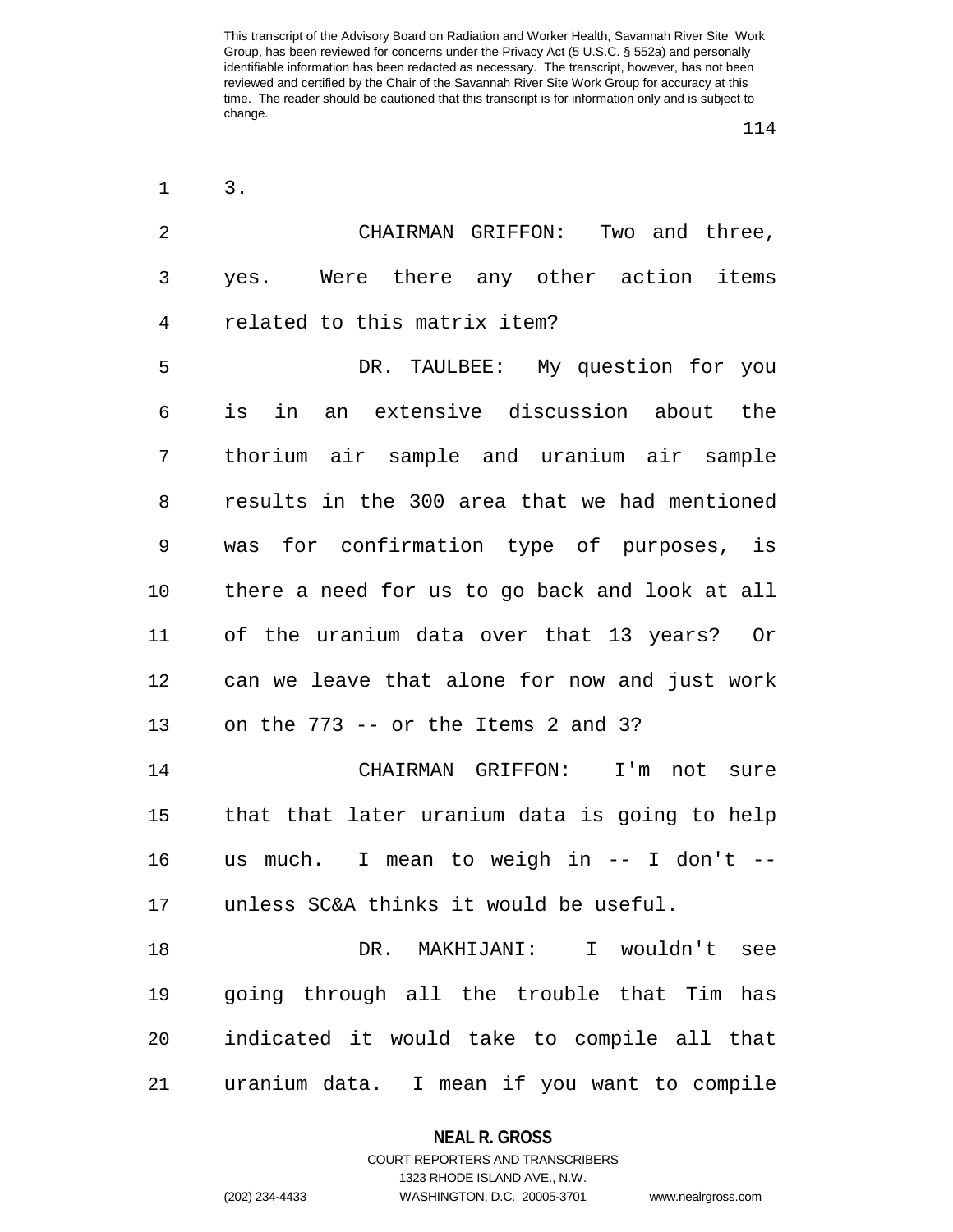| 1              | some of the -- you know, high dust-generating  |
|----------------|------------------------------------------------|
| $\overline{2}$ | data for uranium and see, you know, in the     |
| 3              | same period, to see if there were any that     |
| 4              | were higher than the high thorium data, that   |
| 5              | might be useful.                               |
| 6              | CHAIRMAN GRIFFON: Yes, I still                 |
| 7              | don't see --                                   |
| 8              | DR. MAKHIJANI: But I don't --                  |
| 9              | CHAIRMAN GRIFFON: I know you're                |
| 10             | saying it was ordered but I still don't see if |
| 11             | you look at the top end thorium data, I'm      |
| 12             | assuming, you know, based on the operational   |
| 13             | side of it, I'm going to maybe assume that     |
| 14             | those are related to those sort of top end     |
| 15             | operations, you know, the grinding or cutting  |
| 16             | or whatever.                                   |
| 17             | And when you compare the thorium               |
| 18             | values to the uranium values, the highest      |
| 19             | uranium values are nowhere near the highest    |
| 20             | thorium valves.                                |
| 21             | DR. TAULBEE: But this is because               |

(202) 234-4433 WASHINGTON, D.C. 20005-3701 www.nealrgross.com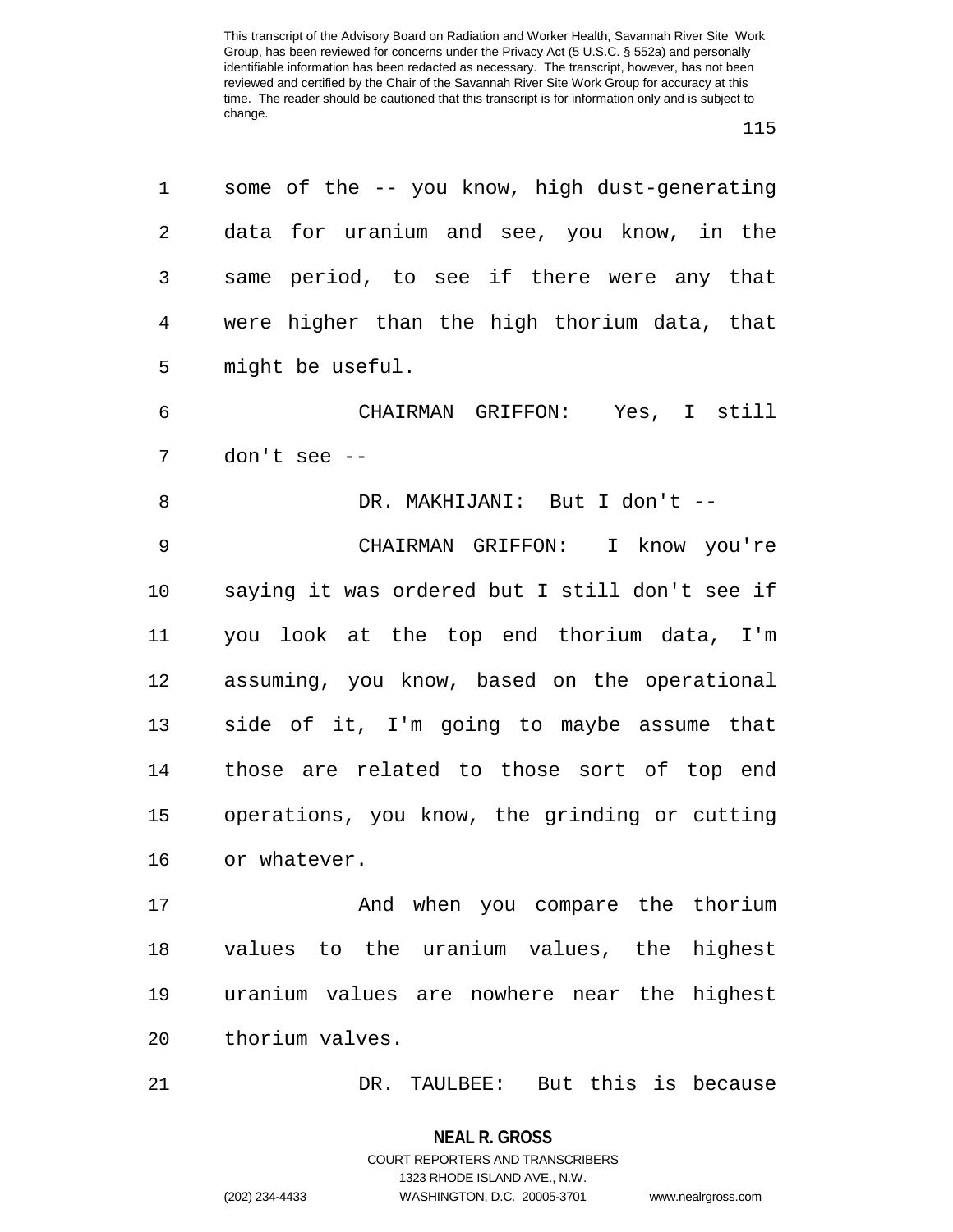| 1       | they were more the normal operations more from |
|---------|------------------------------------------------|
| 2       | $not --$                                       |
| 3       | CHAIRMAN GRIFFON: Yes, but there               |
| 4       | is none -- there's none.                       |
| 5       | DR. TAULBEE: There's some.                     |
| 6       | DR. MAKHIJANI: There aren't any.               |
| 7       | That's what I'm saying. If you took the        |
| 8       | comparable uranium operations and took the     |
| 9       | comparable thorium operations just for that    |
| $10 \,$ | limited period, even if they are only eight    |
| 11      | data points --                                 |
| 12      | CHAIRMAN GRIFFON: Yes.                         |
| 13      | DR. MAKHIJANI: At least we can                 |
| 14      | settle this question --                        |
| 15      | CHAIRMAN GRIFFON: Yes.                         |
| 16      | DR. MAKHIJANI:<br>As to whether                |
| 17      | uranium was generating more dust in the dusty  |
| 18      | operations than thorium. I think that is       |
| 19      | worthwhile settling. I don't think it is       |
| 20      | worthwhile doing compiling --                  |
| 21      | Yes, don't do<br>CHAIRMAN GRIFFON:             |

1323 RHODE ISLAND AVE., N.W.

(202) 234-4433 WASHINGTON, D.C. 20005-3701 www.nealrgross.com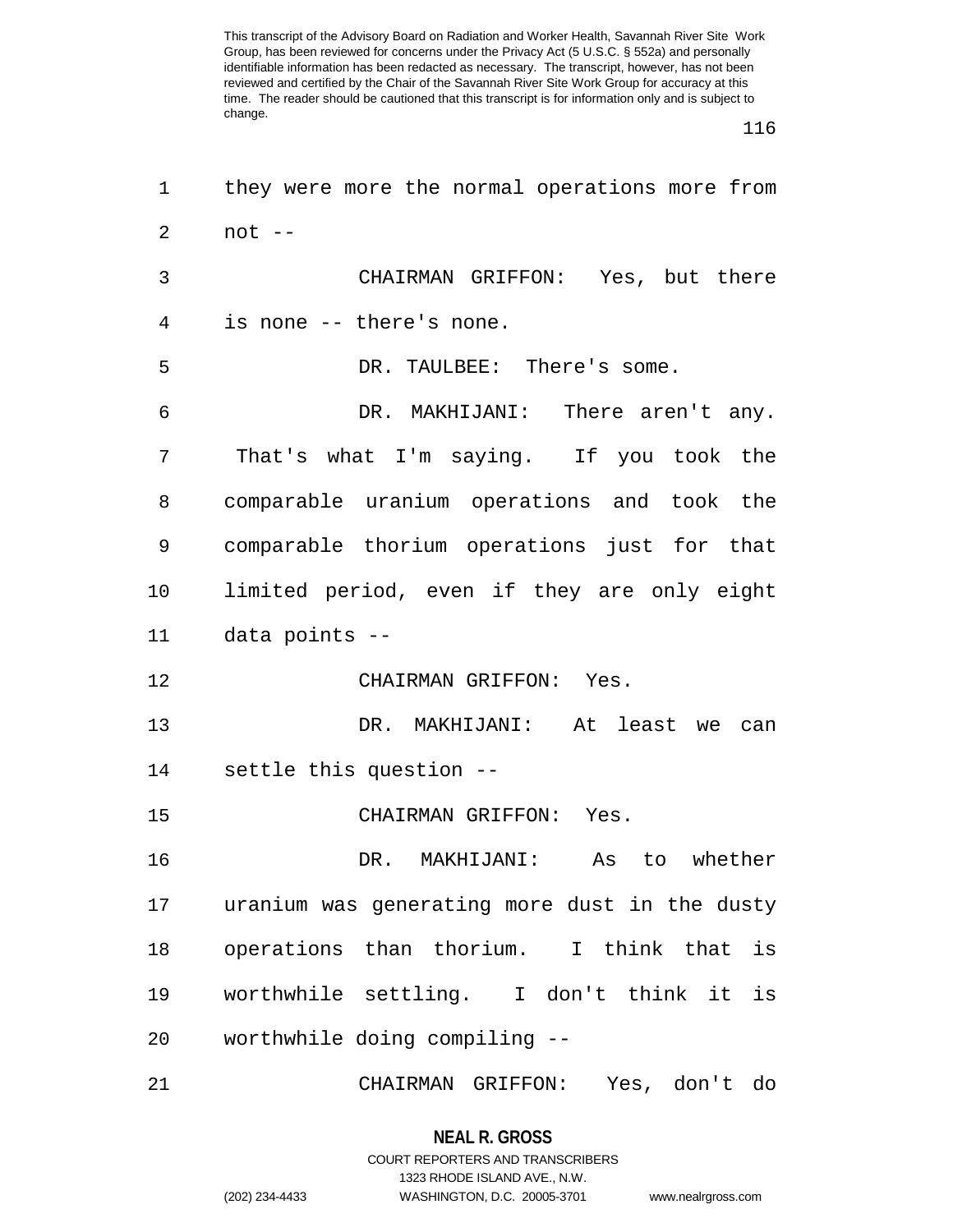| 1              | all the other uranium data. But I think that  |
|----------------|-----------------------------------------------|
| $\overline{2}$ | would be worthwhile looking at. Where is that |
| 3              | plotted? What graph is it in?                 |
| 4              | DR. MAKHIJANI: It's Figure 3 in               |
| 5              | the report.                                   |
| 6              | CHAIRMAN GRIFFON: Yes. And                    |
| 7              | perhaps -- well, anyway, I can't seem to find |
| 8              | it.                                           |
| 9              | DR. TAULBEE: Okay, we'll take                 |
| 10             | that action item to try and pair some results |
| 11             | based upon operation and location.            |
| 12             | CHAIRMAN GRIFFON: Yes.                        |
| 13             | DR. MAKHIJANI: For that time                  |
| 14             | period.                                       |
| 15             | DR. TAULBEE: In this time period,             |
| 16             | yes.                                          |
| 17             | CHAIRMAN GRIFFON: Yes.                        |
| 18             | DR. TAULBEE: Okay.                            |
| 19             | CHAIRMAN GRIFFON: Okay.                       |
| 20             | DR. TAULBEE: That's what we will              |
|                | 21 try and do but we won't go to an extensive |
|                |                                               |

# **NEAL R. GROSS** COURT REPORTERS AND TRANSCRIBERS

1323 RHODE ISLAND AVE., N.W. (202) 234-4433 WASHINGTON, D.C. 20005-3701 www.nealrgross.com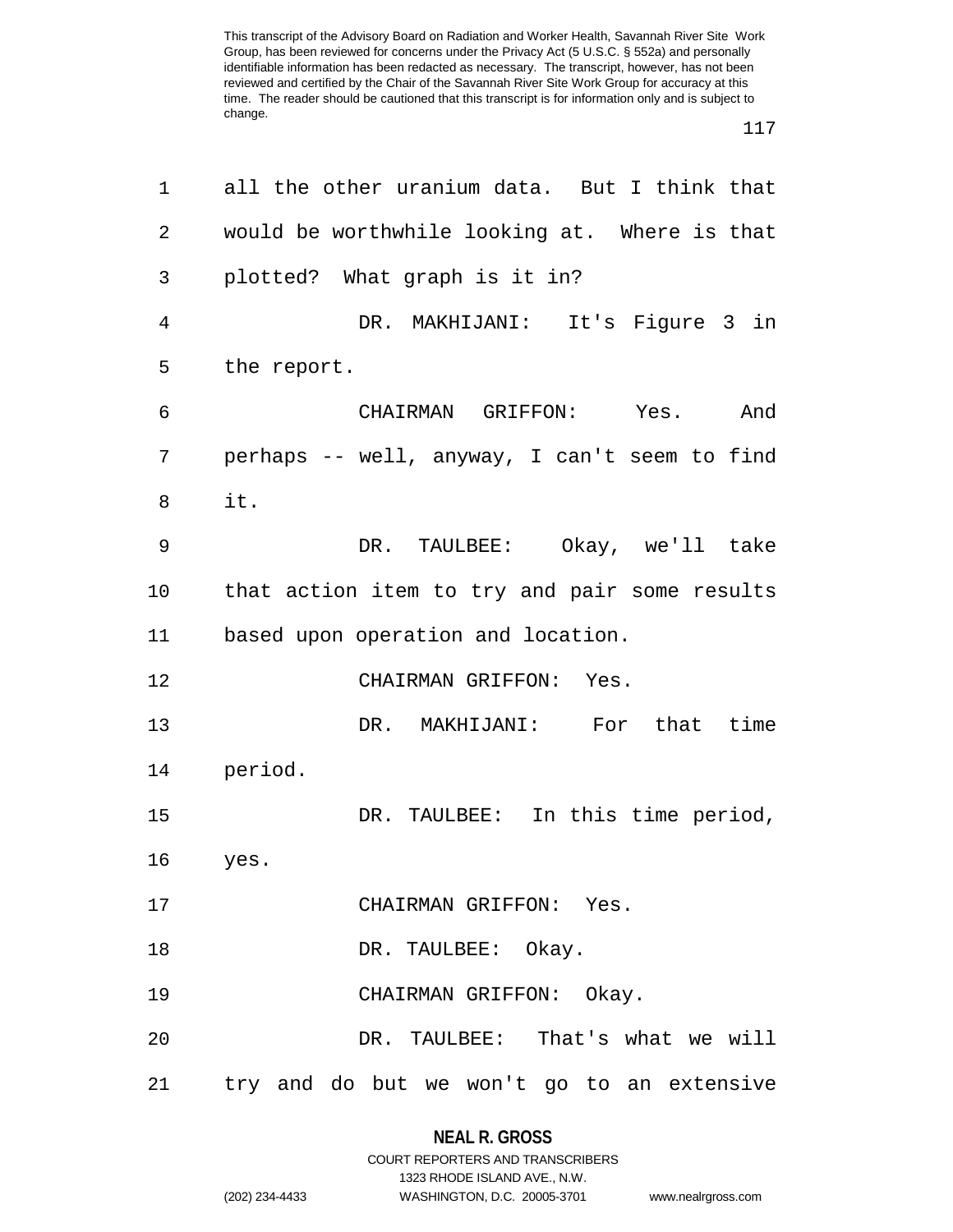118

| 1              | length to try and expand it out 13 years.      |
|----------------|------------------------------------------------|
| $\overline{2}$ | We're in agreement on that?                    |
| 3              | DR. MAKHIJANI: Yes.                            |
| 4              | CHAIRMAN GRIFFON: Yes.<br>Just                 |
| 5              | during that time period.                       |
| 6              | DR. MAKHIJANI: That's my opinion.              |
| 7              | DR. TAULBEE: Okay.                             |
| 8              | CHAIRMAN GRIFFON: In Figure 3 in               |
| 9              | the SC&A report, that's standard data. So      |
| 10             | those two actions I think are -- and I think   |
| 11             | I'm going to edit the actions live but I had a |
| 12             | PDF open so I couldn't edit.                   |
| 13             | MR. KATZ: You have another action              |
| 14             | item unless I missed it --                     |
| 15             | CHAIRMAN GRIFFON: Go ahead.                    |
| 16             | MR. KATZ: Which was DCAS was                   |
| 17             | supposed to examine other<br>non-canning       |
| 18             | activities.                                    |
| 19             | CHAIRMAN<br>GRIFFON:<br>Oh,<br>yes.            |
| 20             | That's Finding 3.                              |
| 21             | MR. KATZ:<br>Okay. So you covered              |

### **NEAL R. GROSS**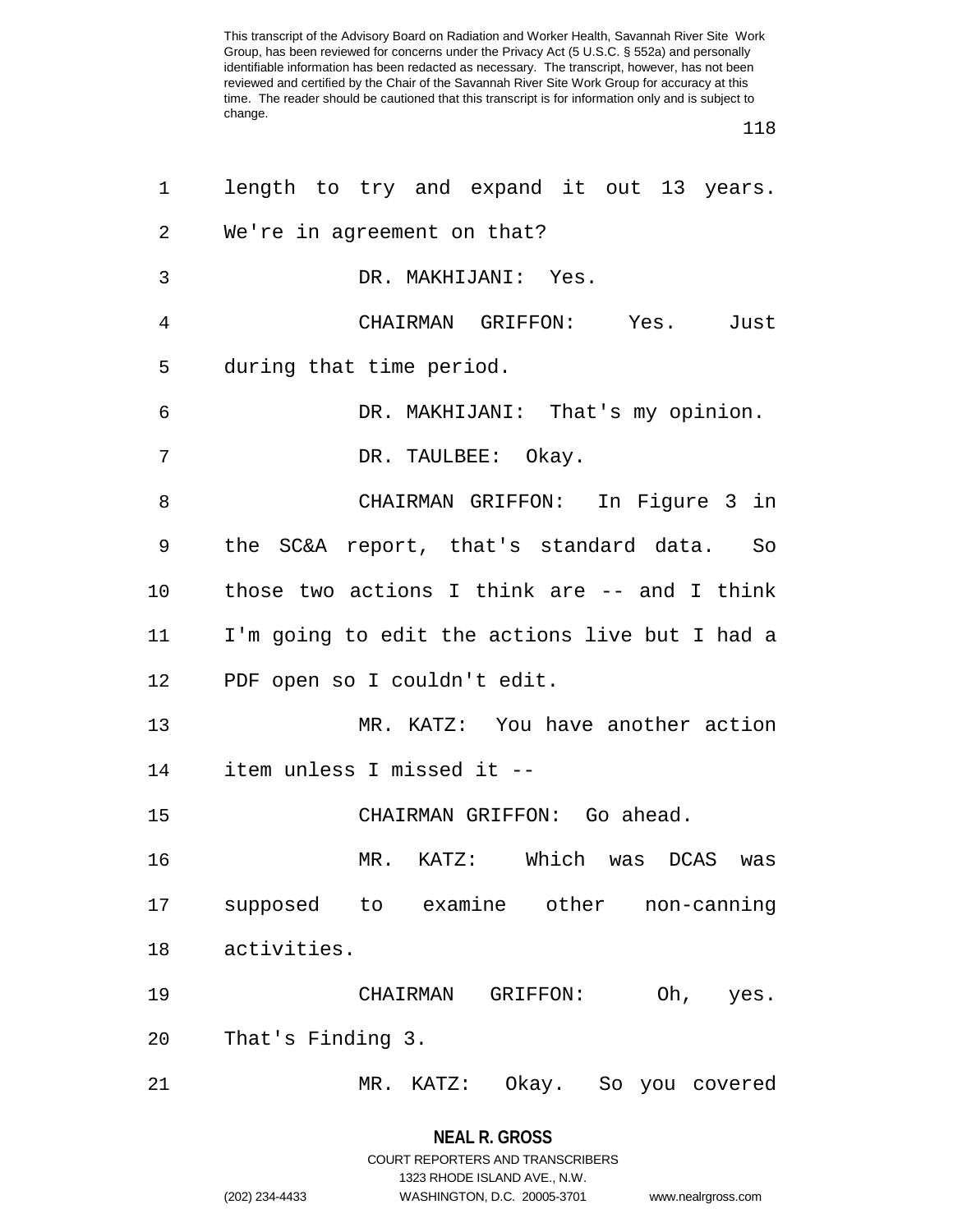| 1              | that, right?                                   |
|----------------|------------------------------------------------|
| $\overline{2}$ | DR. TAULBEE: That's Finding No.                |
| 3              | 3.                                             |
| 4              | CHAIRMAN GRIFFON:<br>Three, yes,               |
| 5              | which is all those other operations that you   |
| 6              | have.                                          |
| 7              | DR. MAKHIJANI: So there are three              |
| 8              | actions.                                       |
| 9              | CHAIRMAN GRIFFON: Yes, three                   |
| 10             | actions.                                       |
| 11             | DR. MAKHIJANI: I counted that                  |
| 12             | correct.                                       |
| 13             | Correct, that's<br>DR.<br>TAULBEE:             |
| 14             | right.                                         |
| 15             | CHAIRMAN GRIFFON:<br>Okay.<br>All              |
| 16             | right. Then why don't we --                    |
| 17             | MR. KATZ: Just, Tim, soon after                |
| 18             | this meeting, if you could just put out a list |
| 19             | of the action items by email. Send it to       |
| 20             | Arjun. He can confirm that it covers           |
| 21             | everything of his, too.                        |

### **NEAL R. GROSS**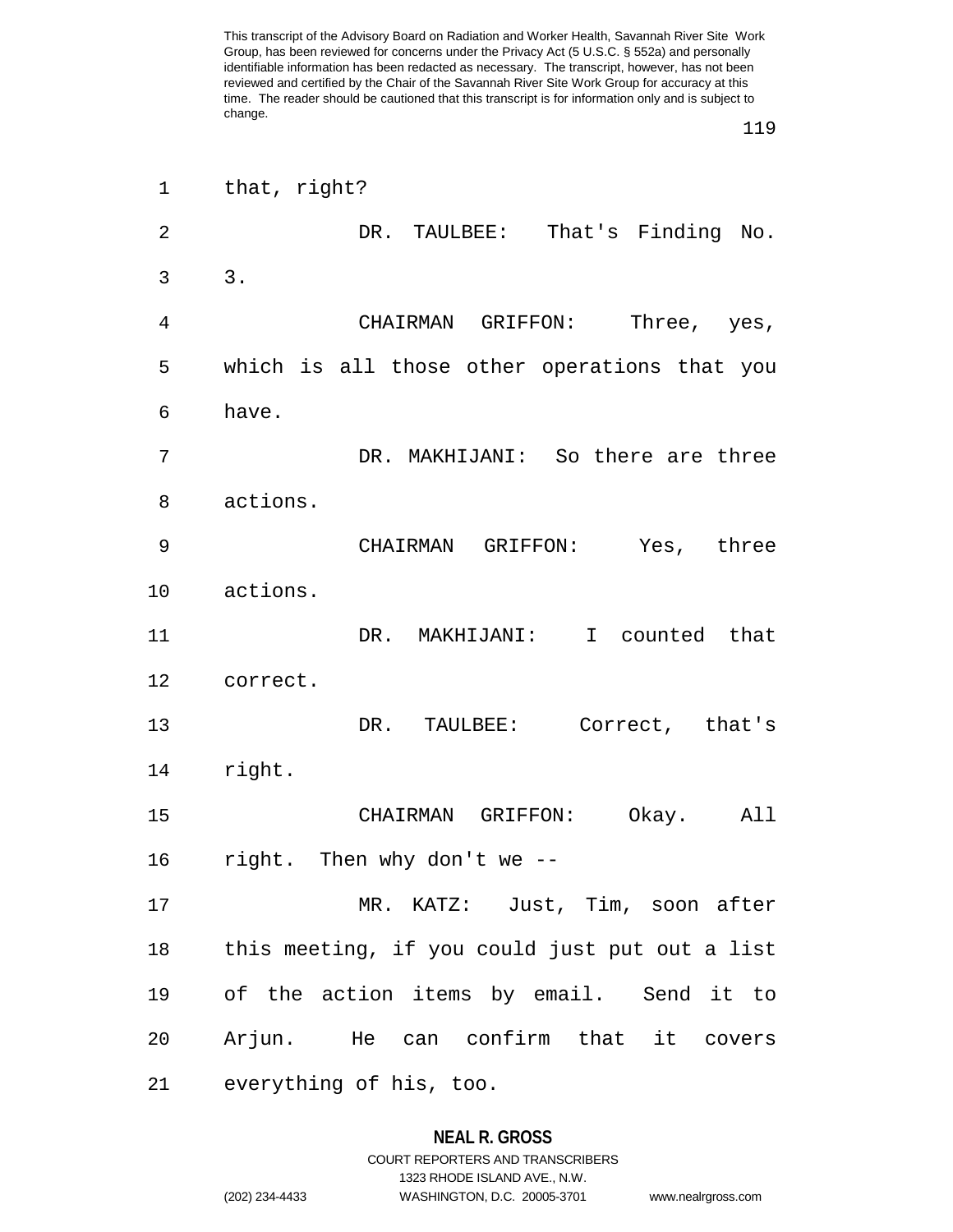| 1  | And that way we'll have an actual             |
|----|-----------------------------------------------|
| 2  | piece of paper that gives us just the action  |
| 3  | items.                                        |
| 4  | DR. MAKHIJANI: Oh, and we have an             |
| 5  | action item. Sorry. We are going to send you  |
| 6  | a Rev. 1 with the thoron included.            |
| 7  | CHAIRMAN GRIFFON: Right. Okay.                |
| 8  | So there's four actions. You've got that one, |
| 9  | also?                                         |
| 10 | DR. TAULBEE: Mike, you are                    |
| 11 | recording these?                              |
| 12 | MR. MAHATHY: I am.                            |
| 13 | DR. TAULBEE: Thank you.                       |
| 14 | CHAIRMAN GRIFFON: Okay. That's a              |
| 15 | good idea, Ted.  Thank you.  So Tim will --   |
| 16 | usually I've kept the action list in my Work  |
| 17 | Group. But I would appreciate to have you do  |
| 18 | it, especially since I was trying to edit a   |
| 19 | PDF document and it wasn't working.           |
| 20 | DR. MAKHIJANI: I'll care of it.               |
| 21 | Okay. Why<br>CHAIRMAN GRIFFON:                |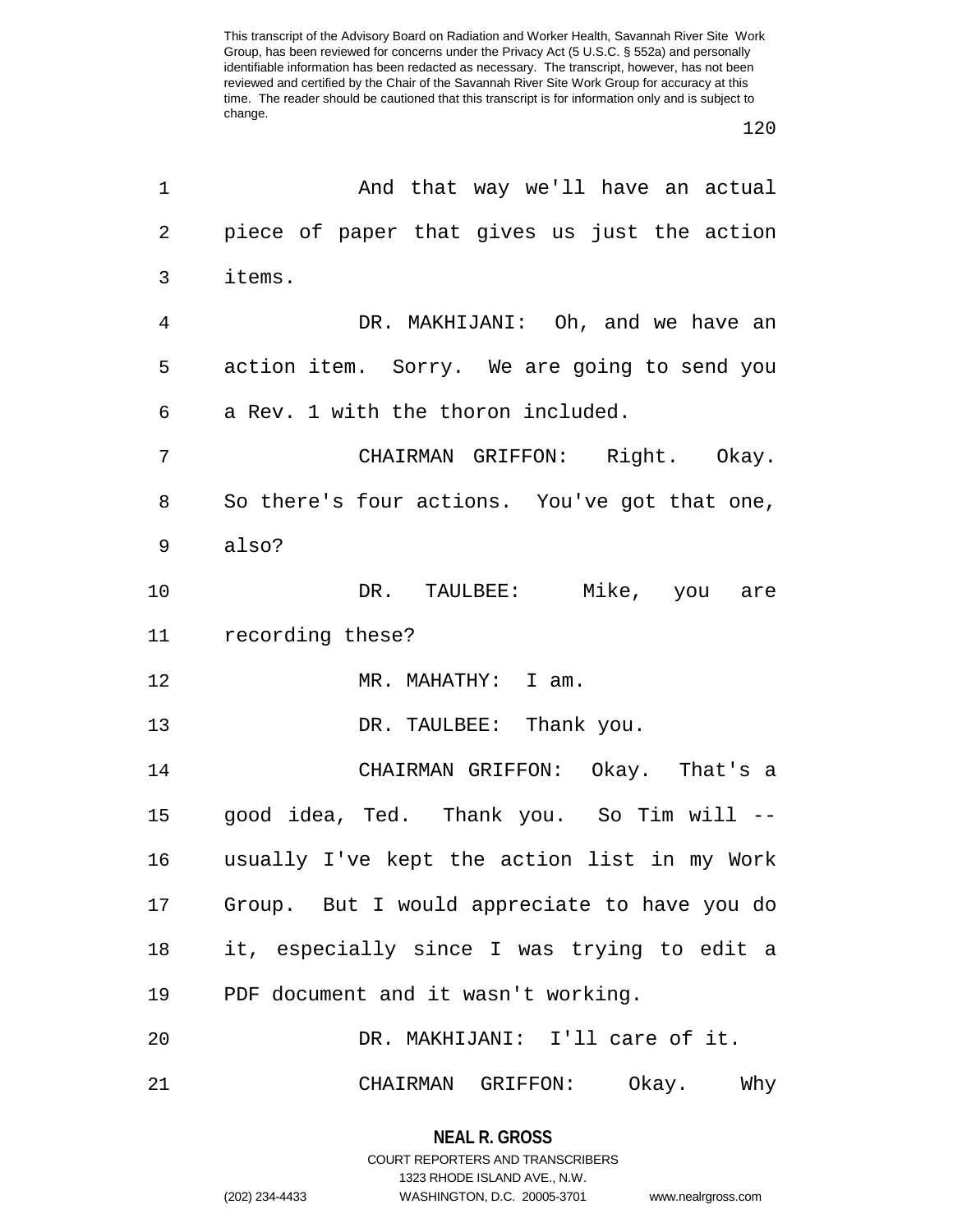| $\mathbf 1$    | don't we move on to -- as we -- if it's okay - |
|----------------|------------------------------------------------|
| $\overline{2}$ | - okay -- I think we -- for sake of schedule,  |
| 3              | we were going to move to Item 9 now.           |
| 4              | DR. MAKHIJANI: Okay.                           |
| 5              | CHAIRMAN GRIFFON: The tritium                  |
| 6              | matrix item.                                   |
| 7              | DR. MAKHIJANI: Could I check                   |
| 8              | whether Harry is on the line?                  |
| 9              | Harry, are you still on the line?              |
| 10             | DR. CHMELYNSKI: Yes, I'm here,                 |
| 11             | Arjun.                                         |
| 12             | DR. MAKHIJANI: Thank you, Harry.               |
| 13             | CHAIRMAN GRIFFON: So let's just                |
| 14             | move to -- we completed Matrix Item 1. But     |
| 15             | for the sake of some folks' schedules, we're   |
| 16             | going to do Matrix Item 9 now, which is the    |
| 17             | tritium coworker model. And I believe NIOSH    |
| 18             | had the action. And they're going to take the  |
| 19             | lead presenting what they worked on to start   |
| 20             | us off.                                        |
| 21             | DR. TAULBEE: Okay. Thanks, Mark.               |

**NEAL R. GROSS** COURT REPORTERS AND TRANSCRIBERS

1323 RHODE ISLAND AVE., N.W.

(202) 234-4433 WASHINGTON, D.C. 20005-3701 www.nealrgross.com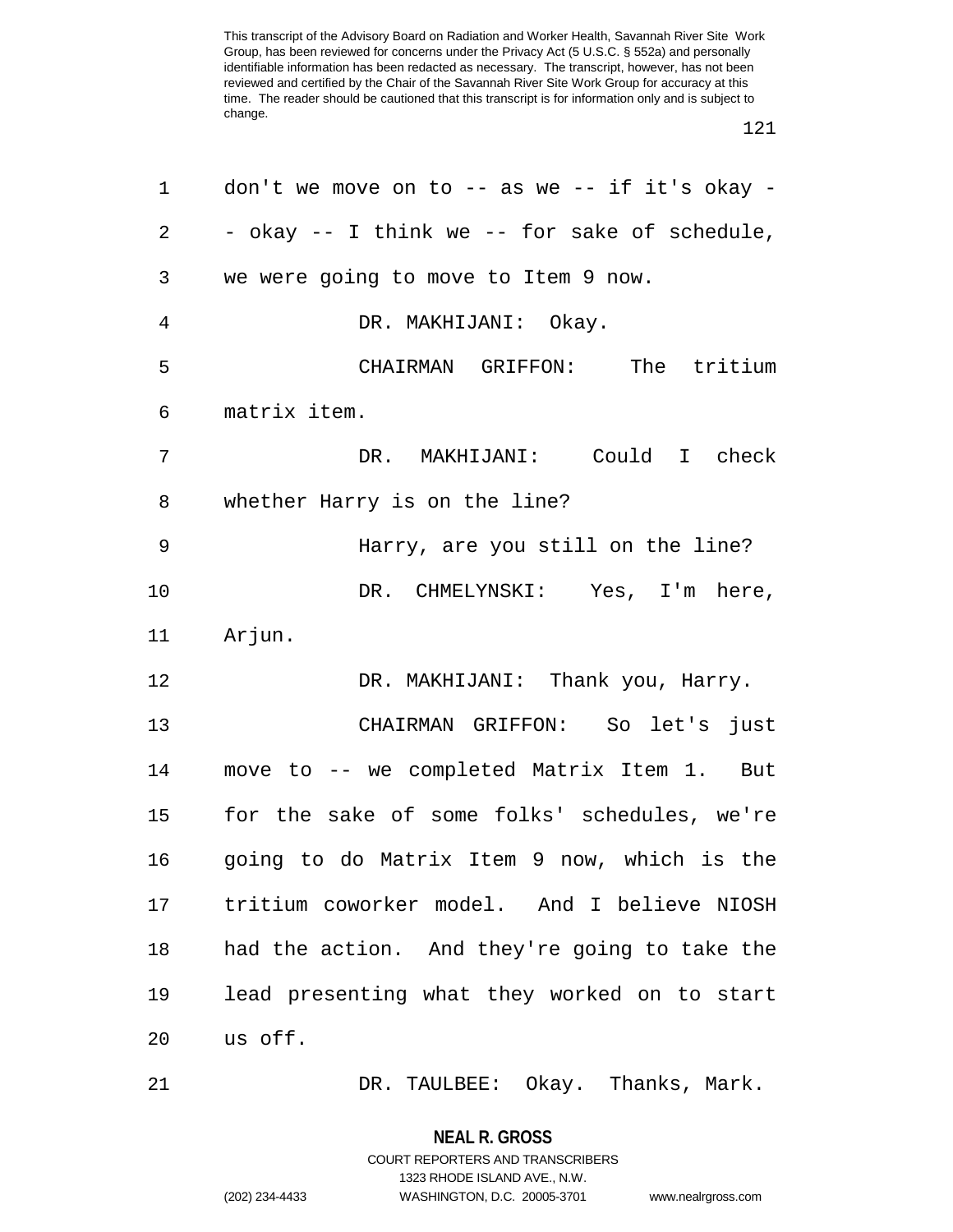1 I wanted to start out the 2 discussion and what's our goal here with this 3 analysis was. And the fundamental use of the 4 coworker model is to estimate dose to 5 unmonitored workers. 6 So, you know, at Savannah River, 7 we have a lot of claimants who have some 8 tritium monitoring data. And so we've taken 9 their data and, as I mentioned, the goal is to 10 develop, you know, what is the dose for 11 somebody who wasn't monitored but possibly 12 should have been monitored. 13 And so we assume that the 14 occurrence of unmonitored workers occurred at 15 random. And this is one of the critical 16 assumptions that we've done here in our 17 report. And, by the way, the authors of this 18 report are Tom LaBone and Daniel Stancescu, 19 who is sitting here today. 20 And there's really three different

21 assumptions that could have been made.

# **NEAL R. GROSS**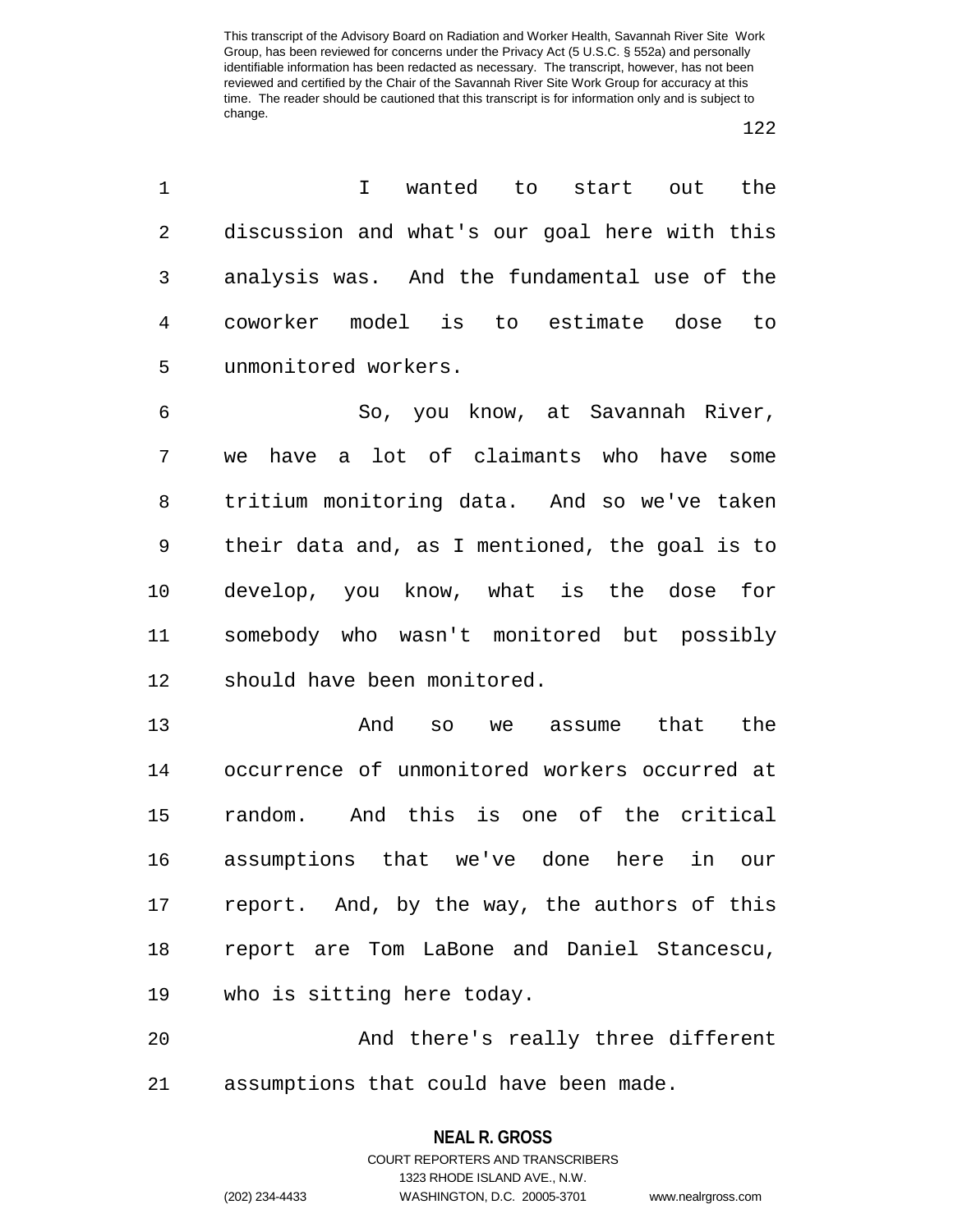123

1 One was that the occurrence of 2 unmonitored workers occurred completely at 3 random. Another was that unmonitored workers 4 had a lower potential for an intake of tritium 5 than did the monitored workers, which is 6 consistent with a radiological protection 7 program, and the third is that the unmonitored 8 workers, on average, had a higher potential 9 for tritium exposure than monitored workers, 10 which is inconsistent with regulations and 11 monitoring practices all the way back since 12 the beginning of operations. 13 We went with Assumption No. 1. 14 That the unmonitoring occurred at random. So 15 effectively we're not taking credit, if you 16 will, for the application of a radiation

17 protection program there at the site. So 18 that's our first part that I wanted to 19 emphasize with what we are going for.

20 So within this Work Group, we were 21 tasked with -- well, construction trades work

#### **NEAL R. GROSS**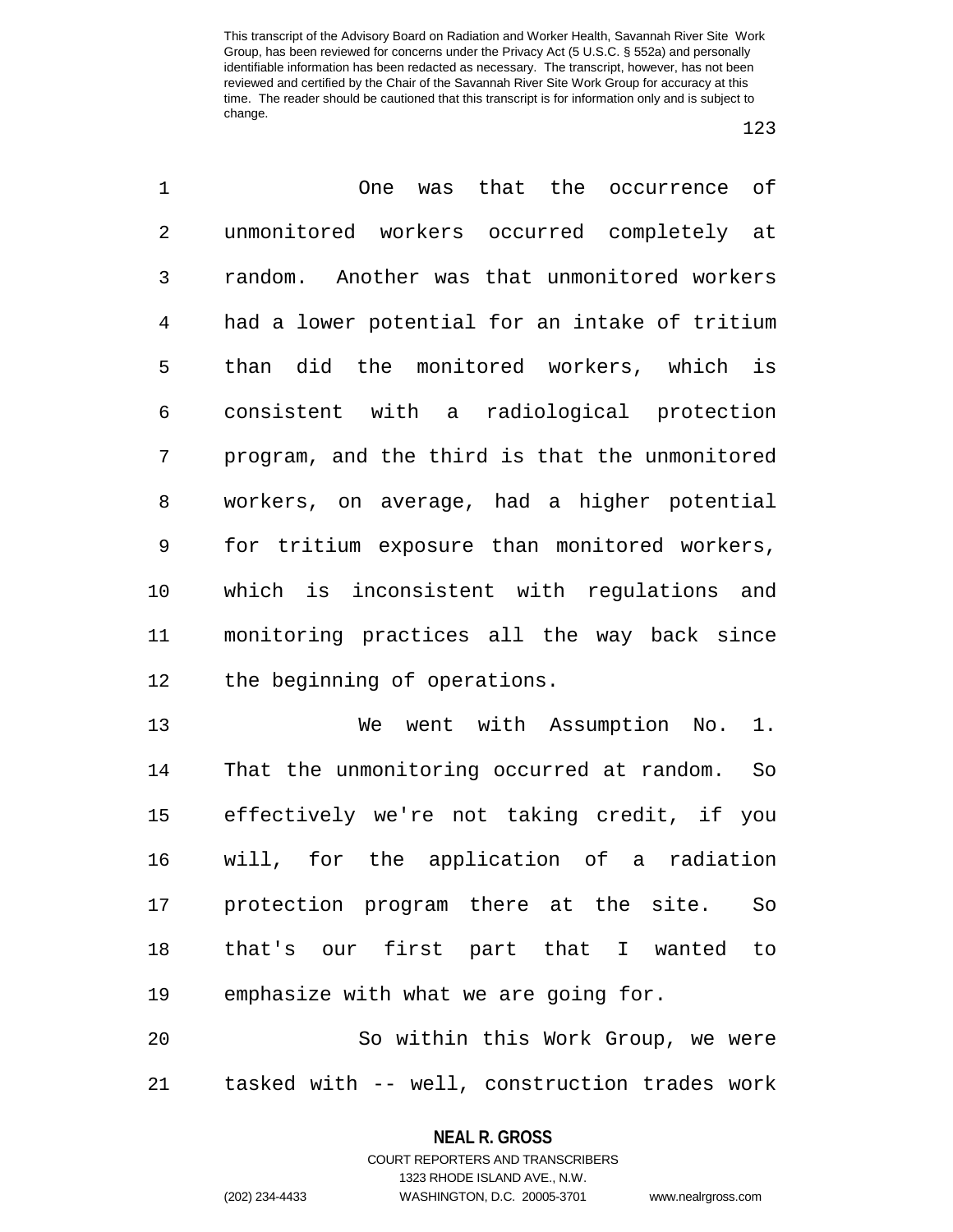124

1 is different than most monitoring operations. 2 And so construction trades workers were more 3 heavily exposed. That is what the initial 4 comment was because they had to start looking 5 at a coworker model.

6 And so this was our starting 7 point. So we wanted to compare construction 8 trades workers at strata with a complete 9 sample of how we develop a typical coworker 10 model. And in the past, all of our coworker 11 models take data from everybody that was there 12 on site. We don't stratify. At least we 13 generally have not done this.

14 And so this is kind of the first 15 time that we started looking at how do we 16 compare a strata versus the complete sample. 17 And as I mentioned, this worker raised that 18 particular issue of construction trades 19 workers. So what Tom and Daniel did was 20 develop a test on how we could compare these 21 two different strata, construction trades

#### **NEAL R. GROSS**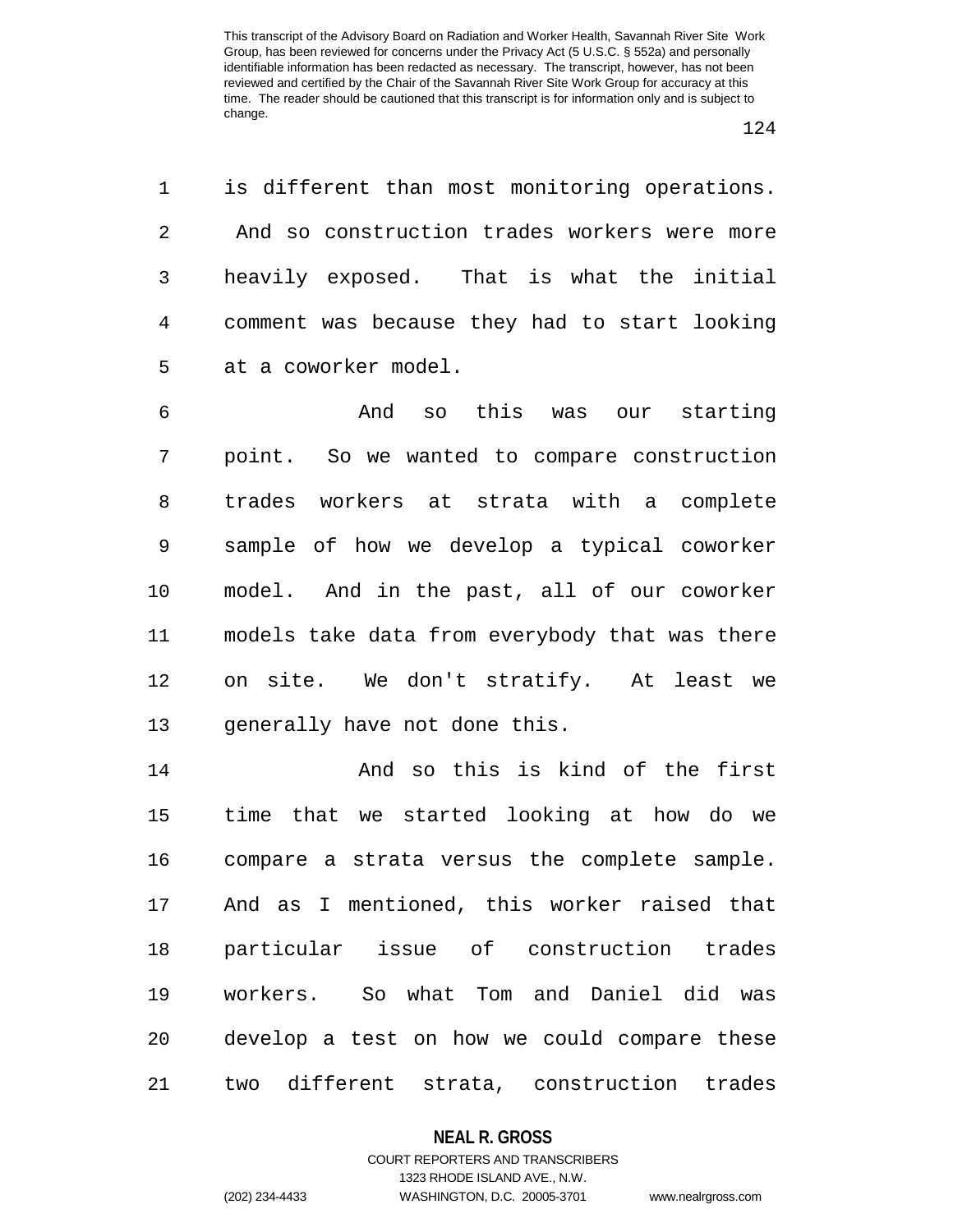125

1 workers, a model on construction trades 2 workers, and a model of all workers.

3 And so the basic null hypothesis 4 was that the coworker model derived from 5 construction trades workers strata is a simple 6 random sample from all coworker models having 7 the same size as the construction trades 8 workers. Typically construction trades 9 workers we have less -- we have a smaller 10 number and then we have a large compared to 11 all workers. That can be derived from the 12 population of monitored workers.

13 In other words, the coworker model 14 derived from the construction trades workers 15 stratum would tend not to be significantly 16 different than the coworker model from a 17 population of all monitored workers. So 18 that's the null hypothesis. And the 19 alternative is the opposite.

20 So the big difference between what 21 we did and what Harry did -- and this is

#### **NEAL R. GROSS**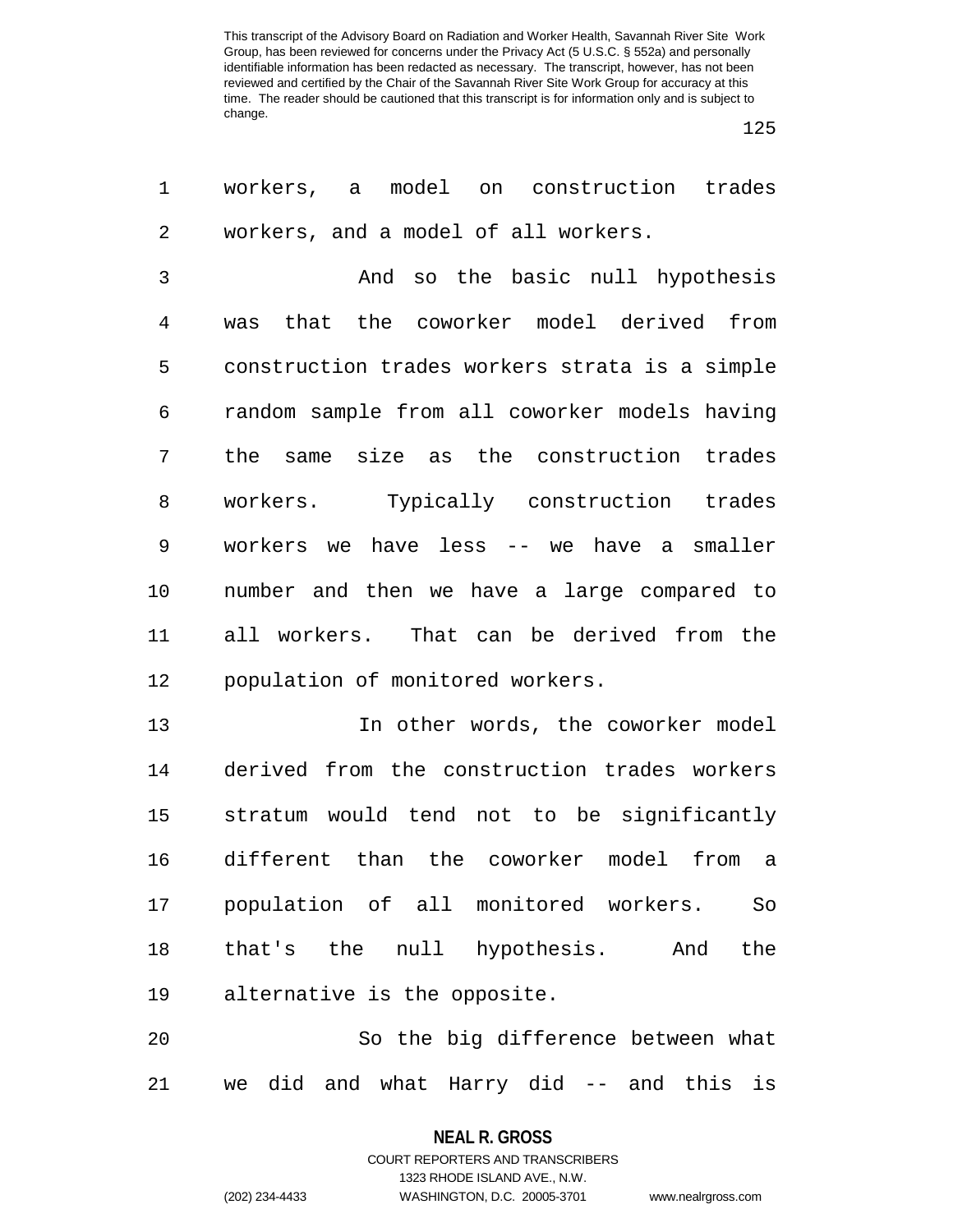126

1 something that we probably should have 2 discussed before Harry did his analysis and we 3 did ours as well, was that we looked at dose. 4 Because of the biokinetic - tritium 5 biokinetic models are fairly simple and easy 6 to use and so forth, we went through and we 7 combined every individual on an annual basis 8 to dose -- all the bioassays whereas what 9 Harry did was he looked at just the bioassay. 10 So really to compare Harry's

11 report to our report, we're really comparing 12 apples and oranges because one is just 13 bioassay data and the other is the whole dose 14 model. So I wanted to emphasize that 15 particular point.

16 Now since tritium monitoring has 17 such a low detection threshold, there's really 18 no missed dose effectively with this -- no 19 significant missed dose compared to what you 20 get, especially with plutonium and uranium, et 21 cetera. So this was another consideration

#### **NEAL R. GROSS**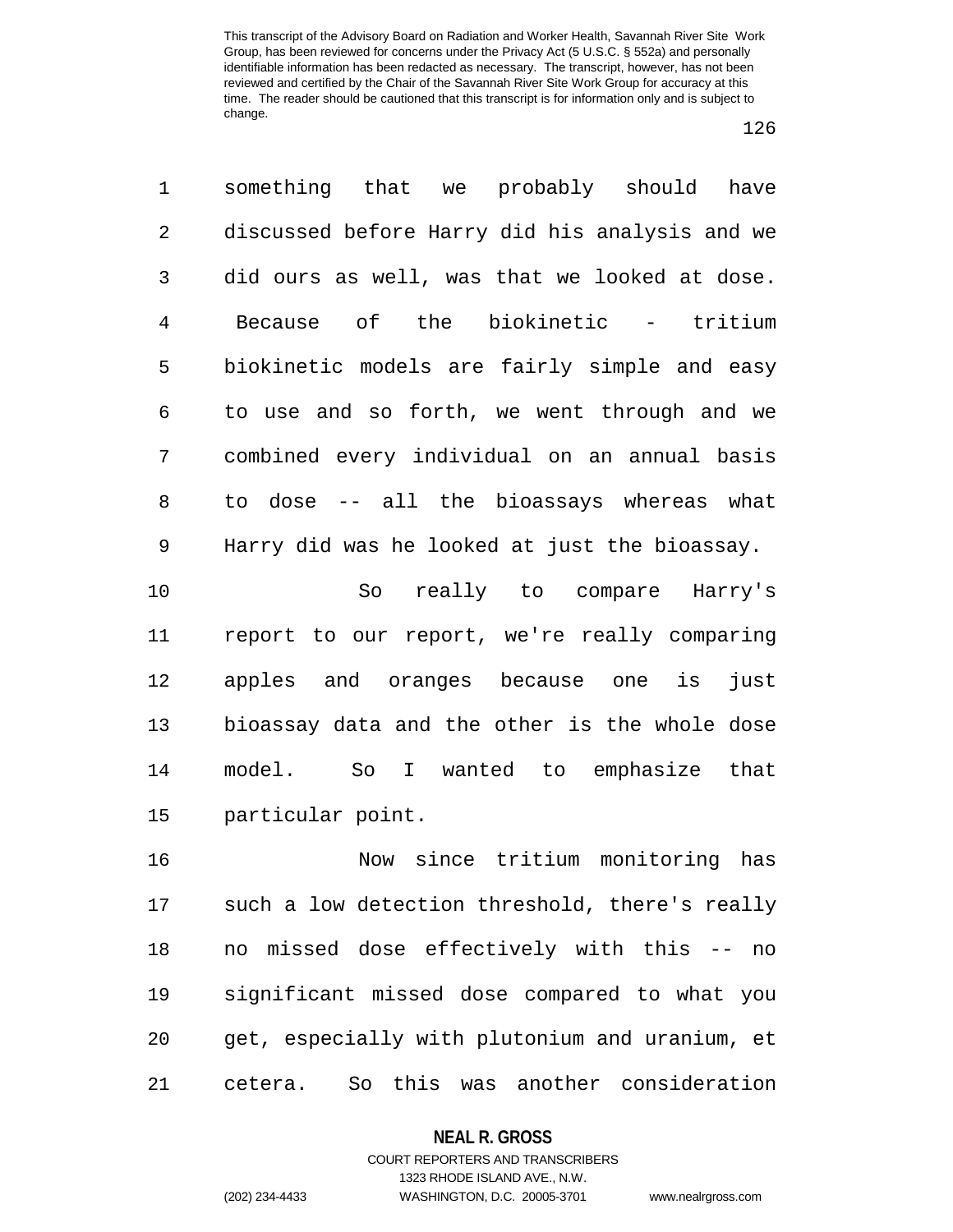127

1 that we did in developing how we were going to 2 do this analysis. 3 DR. MAKHIJANI: What was that? It 4 was a different threshold at different times, 5 right? I mean detection limits? 6 DR. TAULBEE: It was but it kept 7 getting lower. 8 DR. MAKHIJANI: Yes, that's what I 9 mean. 10 DR. TAULBEE: The initial one was 11 one microcurie and they kept that one for a 12 long period of time. And then it dropped to 13 .5 and then down to .1. But it -- 14 DR. MAKHIJANI: That's a fairly 15 high detection limit, right? 16 DR. TAULBEE: One microcurie? 17 DR. MAKHIJANI: One microcurie per  $18$ 19 DR. TAULBEE: That doesn't result 20 in much dose. 21 DR. MAKHIJANI: Just raising the

> **NEAL R. GROSS** COURT REPORTERS AND TRANSCRIBERS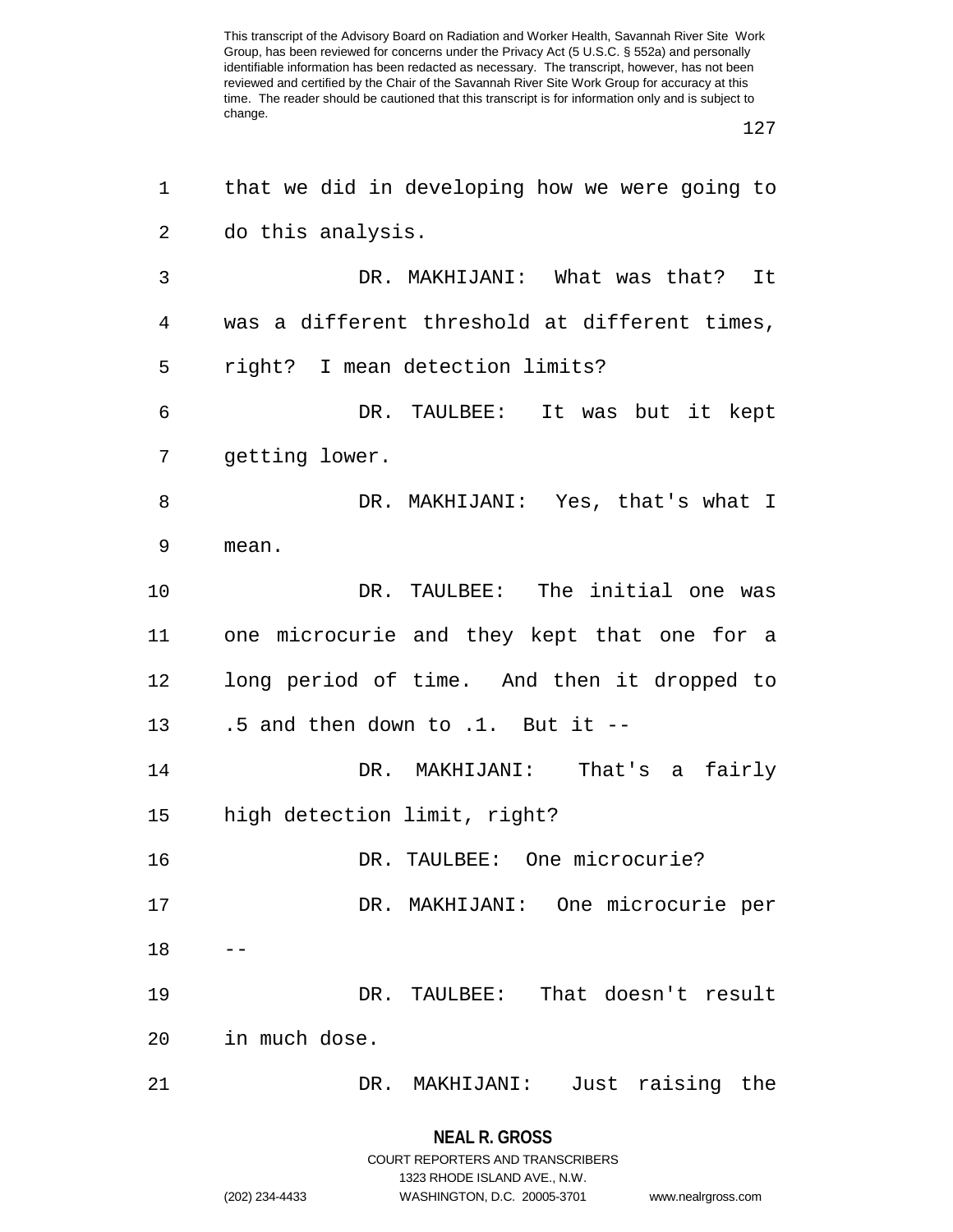# 1 question.

2 DR. TAULBEE: The -- so this was 3 our major consideration. And our goal here 4 was for coworkers that we would only have one 5 data point for that person for that year 6 whereas if you looked at all of the bioassays, 7 one person could have 50, one person could 8 have 80 data points whereas if you combine it 9 all into dose, then we're looking at a 10 coworker.

11 You know this is one particular 12 coworker's dose, another coworker's dose, et 13 cetera, instead of one coworker dominating the 14 bioassay dataset effectively. All of this was 15 rolled into an annual basis.

16 So this was our goal. Is there a 17 difference between construction trades workers 18 -- a construction trades worker coworker model 19 and a coworker model developed from all of the 20 monitored data that we had?

21 The procedure that Tom and Daniel

**NEAL R. GROSS**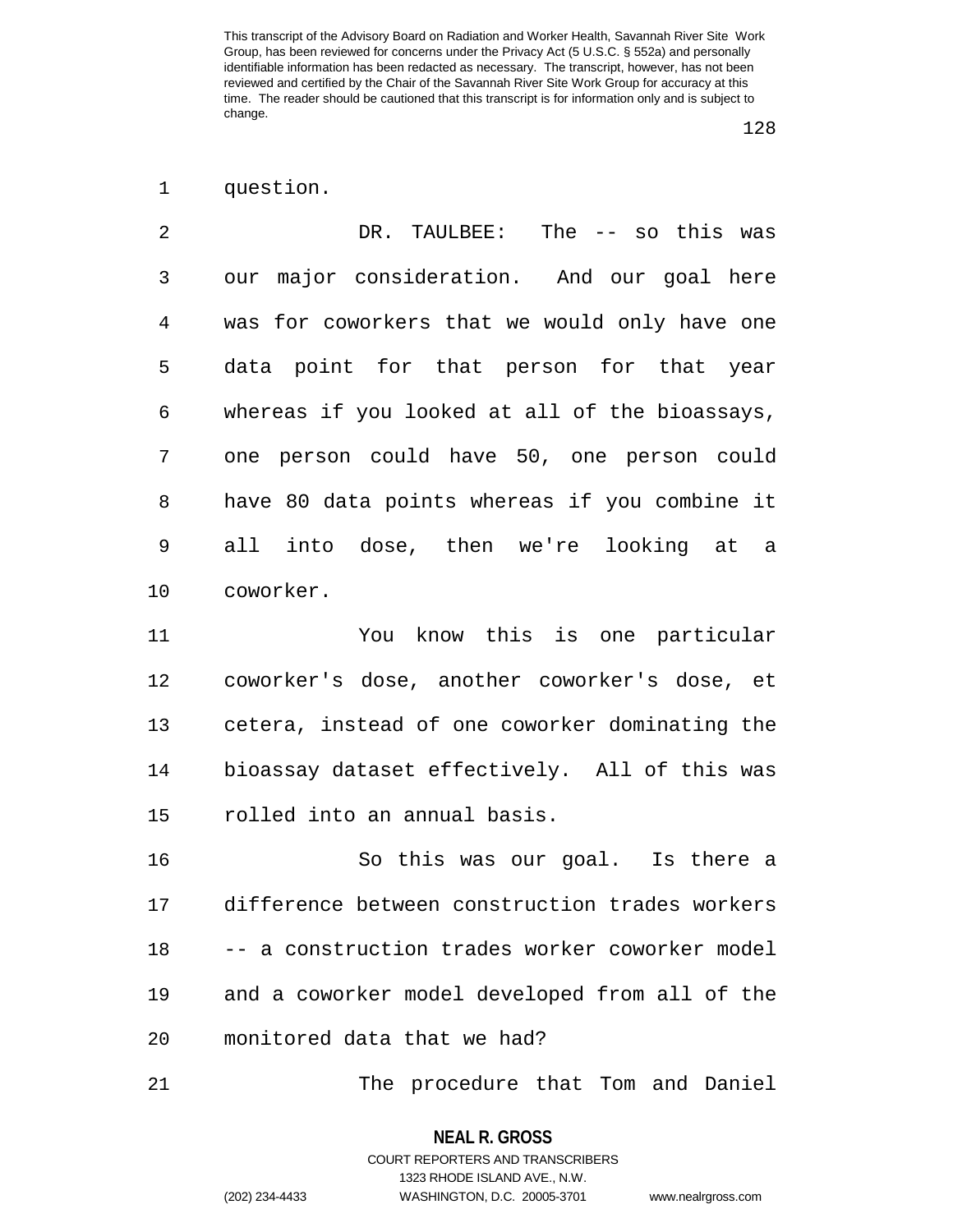129

1 developed -- and when I keep mentioning Tom 2 and Daniel here, Tom did all of this work in 3 our statistical package and Daniel did this -- 4 repeated it all in SAS. So we've got -- 5 actually this is the dual analysis going on. 6 And they compared the results and they 7 matched.

8 So with the -- the method or the 9 procedure was to take all of the tritium doses 10 for all monitored workers in a given year and 11 fit a log-normal distribution to it. And 12 that's Figure 1 in our report -- in Daniel and 13 Tom's report. And it's just a simple fit of 14 the data.

15 In this particular case, there is 16 122 individuals. Now keep in mind this 17 comprises probably a thousand or so data -- or 18 tritium bioassay results that have been rolled 19 up individually into a single dose. And then 20 the next step was to take the tritium dose 21 from just the construction trades workers and

#### **NEAL R. GROSS**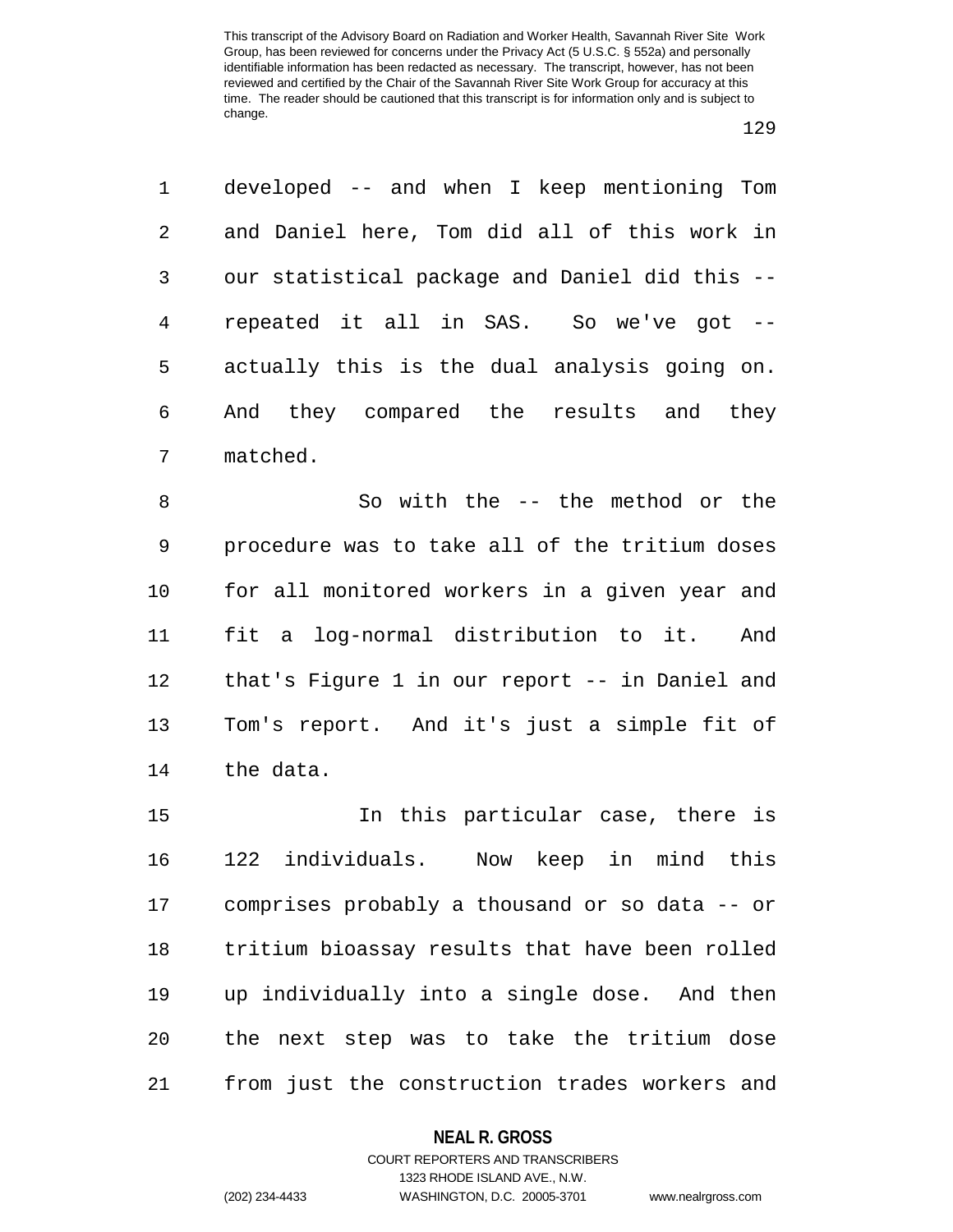130

1 fit a log-normal distribution. And that's 2 Figure 2.

3 And in this case, for 1954, we had 4 122 workers total, 33 of which were 5 construction trades workers. So about 25 6 percent of the data was construction trades 7 workers.

8 And then we wanted to compare the 9 distributions. And this is where it gets into 10 something that Arjun mentioned earlier of when 11 you have different -- I can't remember the 12 words exactly -- if you can come to different 13 conclusions, depending upon your statistical 14 test, you've got some problems.

15 And this is a case where if you 16 just compared the 50th percentiles of the 17 geometric means, you would find that the 18 construction trades workers had a lower 19 geometric mean compared to the complete sample 20 of -- let's see, it was 6.4 versus -- I'm 21 sorry, 7.4 versus 7.79.

### **NEAL R. GROSS**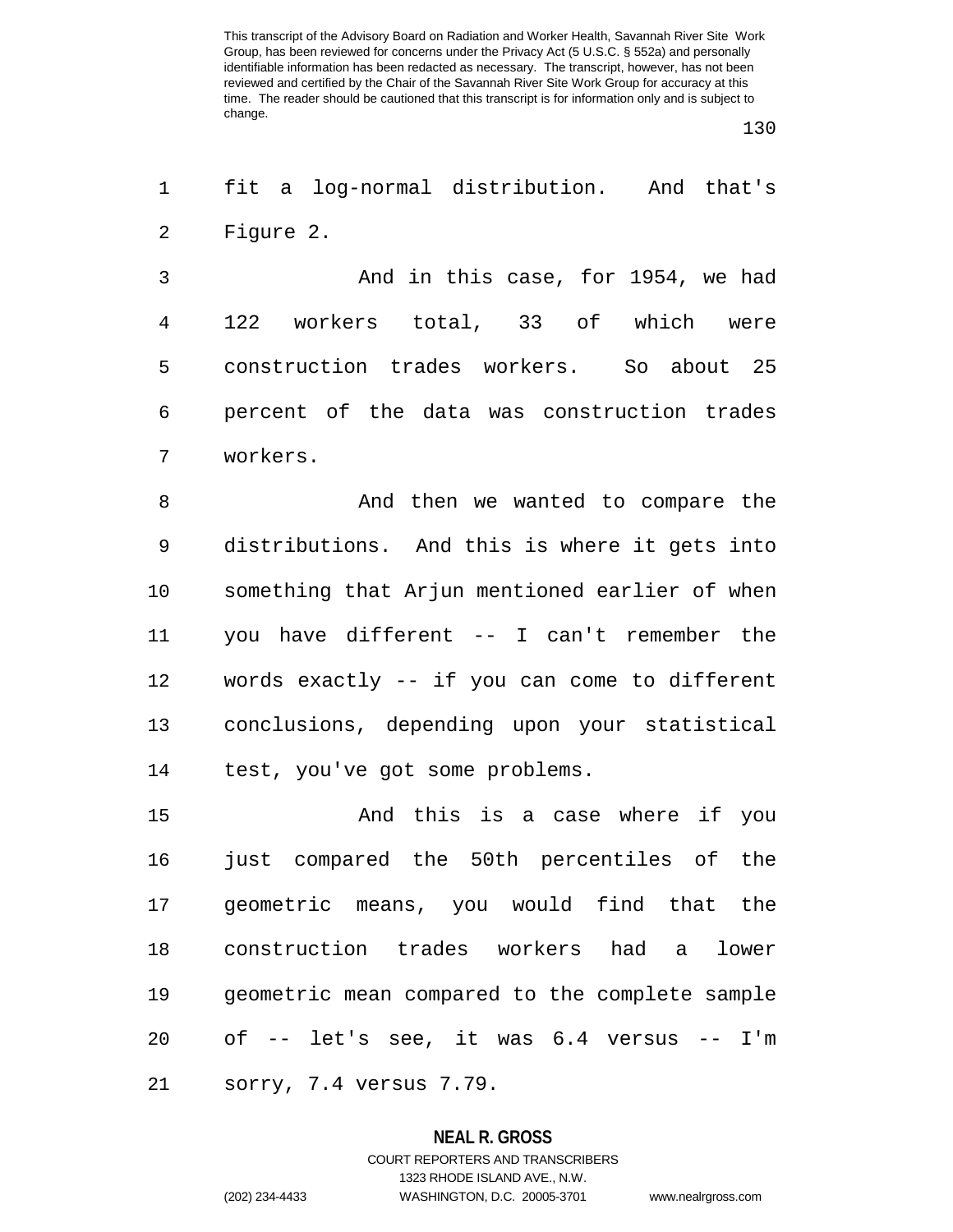1 1 However, the geometric standard 2 deviation was larger. So then if you compared 3 the 84th percentile with the 95th percentile, 4 you'd reach a different conclusion depending 5 on which statistical test you chose. 6 So in an attempt to avoid this, 7 what Tom and Daniel did was to actually look 8 at the parameters that were used in a coworker 9 model. When we apply these models, we use 10 geometric means and geometric standard 11 deviations. That's what we end up plugging 12 into IMBA in order to calculate the dose. 13 Well, in this case, it wouldn't be IMBA. It 14 would just be into IREP directly. 15 So this was what led to the 16 development of the Monte Carlo permutation 17 test. And the idea here is that if you take 18 the complete sample and you pull out --

19 there's 33 -- if you randomly pull out 33 20 samples -- 33 people, and calculate what their 21 difference -- I'm sorry, pull them out, fit a

#### **NEAL R. GROSS**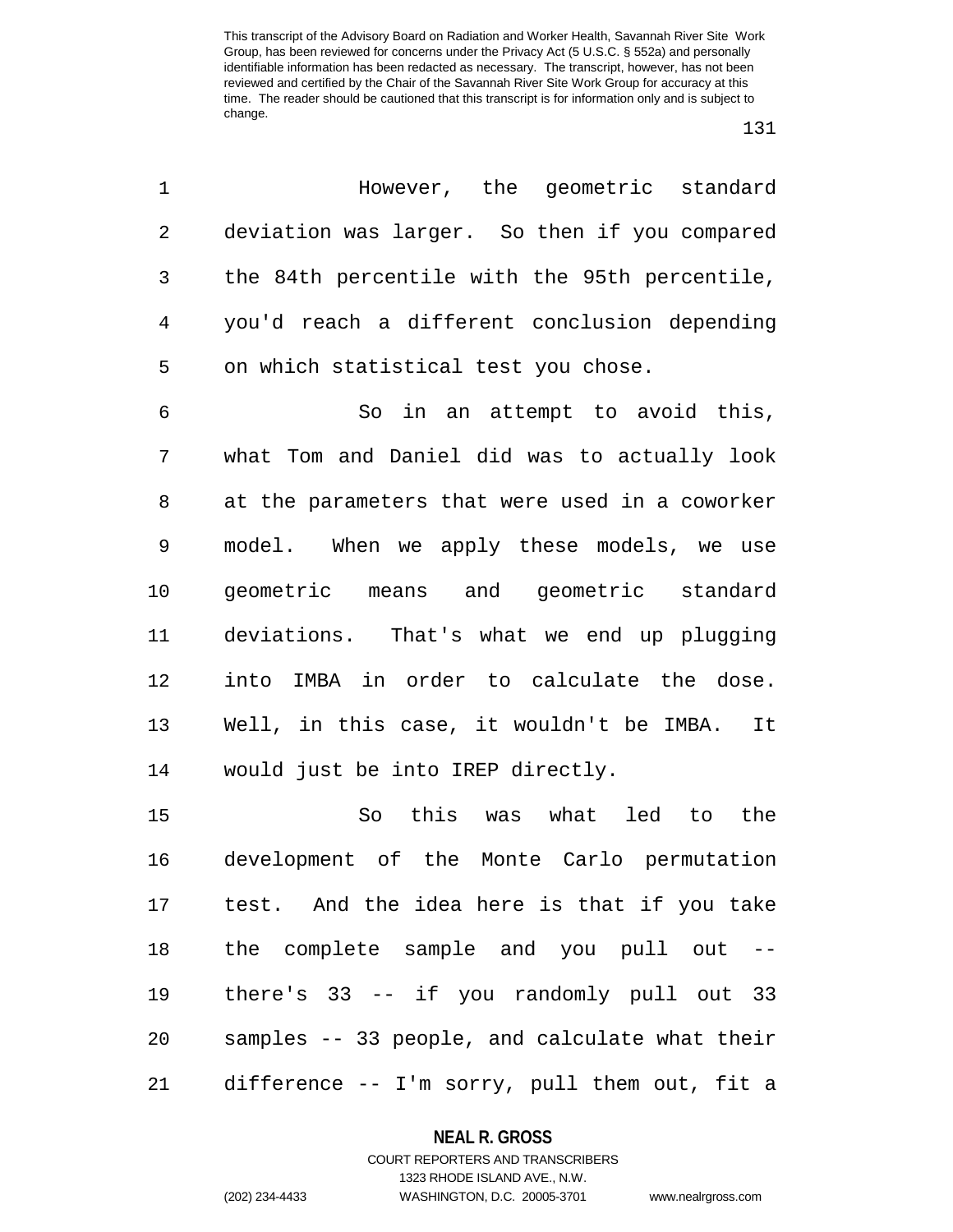132

1 log-normal distribution to their data, 2 calculate the geometric mean and geometric 3 standard deviation, and then determine the 4 difference between the geometric mean -- the 5 original geometric mean -- geometric standard 6 deviation from this new sample. What is the 7 variability that you see there?

8 And so this is what we did. And 9 you end up with the -- and you plot what those 10 differences are. Well, you repeat this 10,000 11 times. And this is what results in Figure 3. 12 This is this elliptical plot effectively. 13 And around that plot, you can draw a 95th 14 percent confidence interval associated with 15 that plot.

16 And so for our test, each of these 17 red dots, by the way, represent an individual 18 poll of these 33 workers, okay? And what 19 their geometric mean and geometric standard 20 deviation would be, depending upon the random 21 poll.

### **NEAL R. GROSS**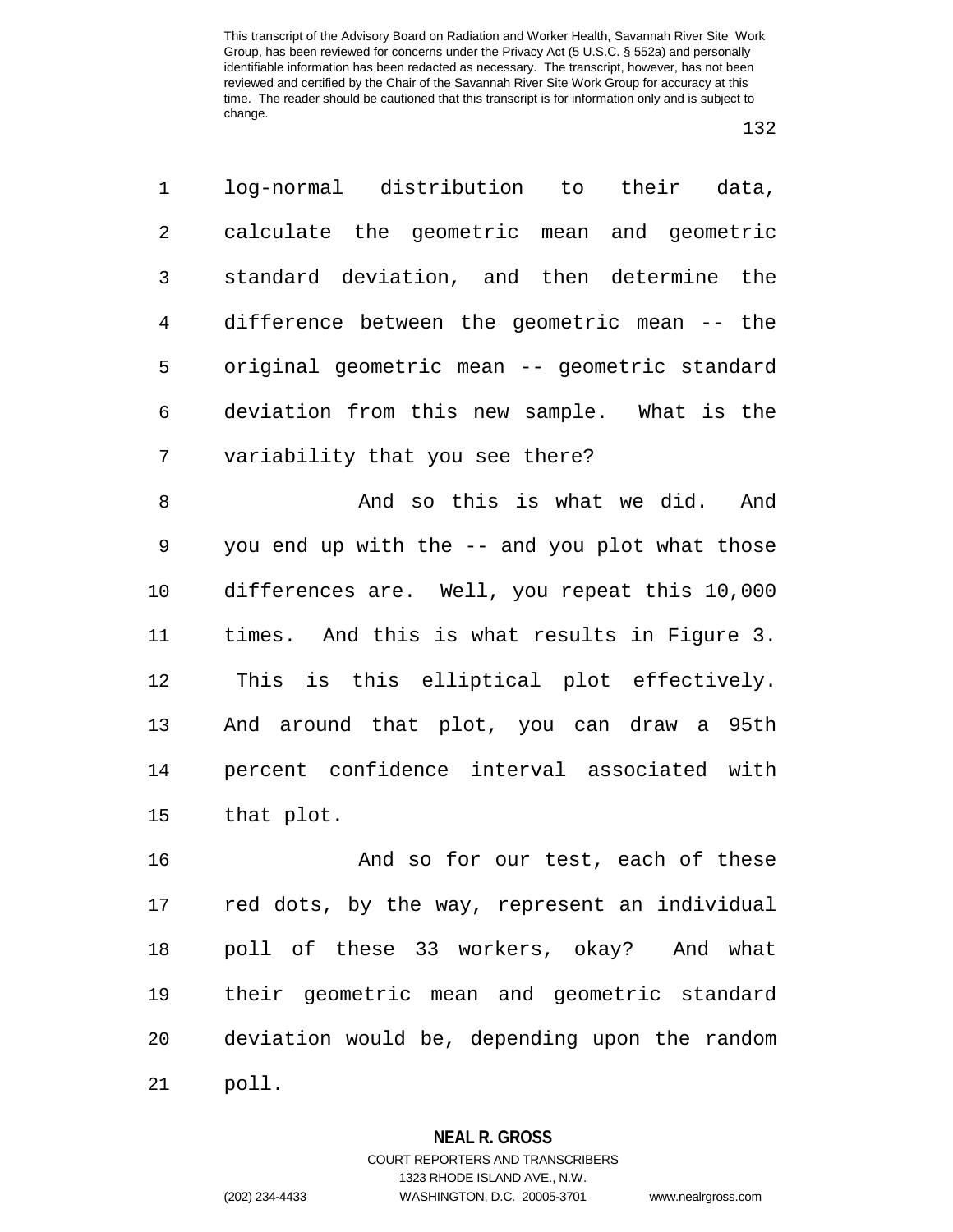133

1 Once we did this, we then plotted 2 the data, as you see, and then plotted where 3 the construction trades worker distribution 4 fell. If it fell within the 95 percent 5 confidence interval, we felt there is no 6 difference statistically between a coworker 7 model developed of all monitored workers 8 versus a coworker model of construction trades 9 workers. 10 And so we did this for each year

11 from 1954 up through 1990. And so these were 12 our results. Well, for this first comparison, 13 25 of the 37 years we saw no difference, no 14 statistical difference between construction 15 trades workers and the complete samples.

16 Now, again, I want to emphasize, 17 this is for tritium only. If we applied this 18 to uranium, plutonium, americium, californium, 19 curium, I don't know that this would be the 20 case. But for tritium, what we see is that 21 there is no statistical difference between

#### **NEAL R. GROSS**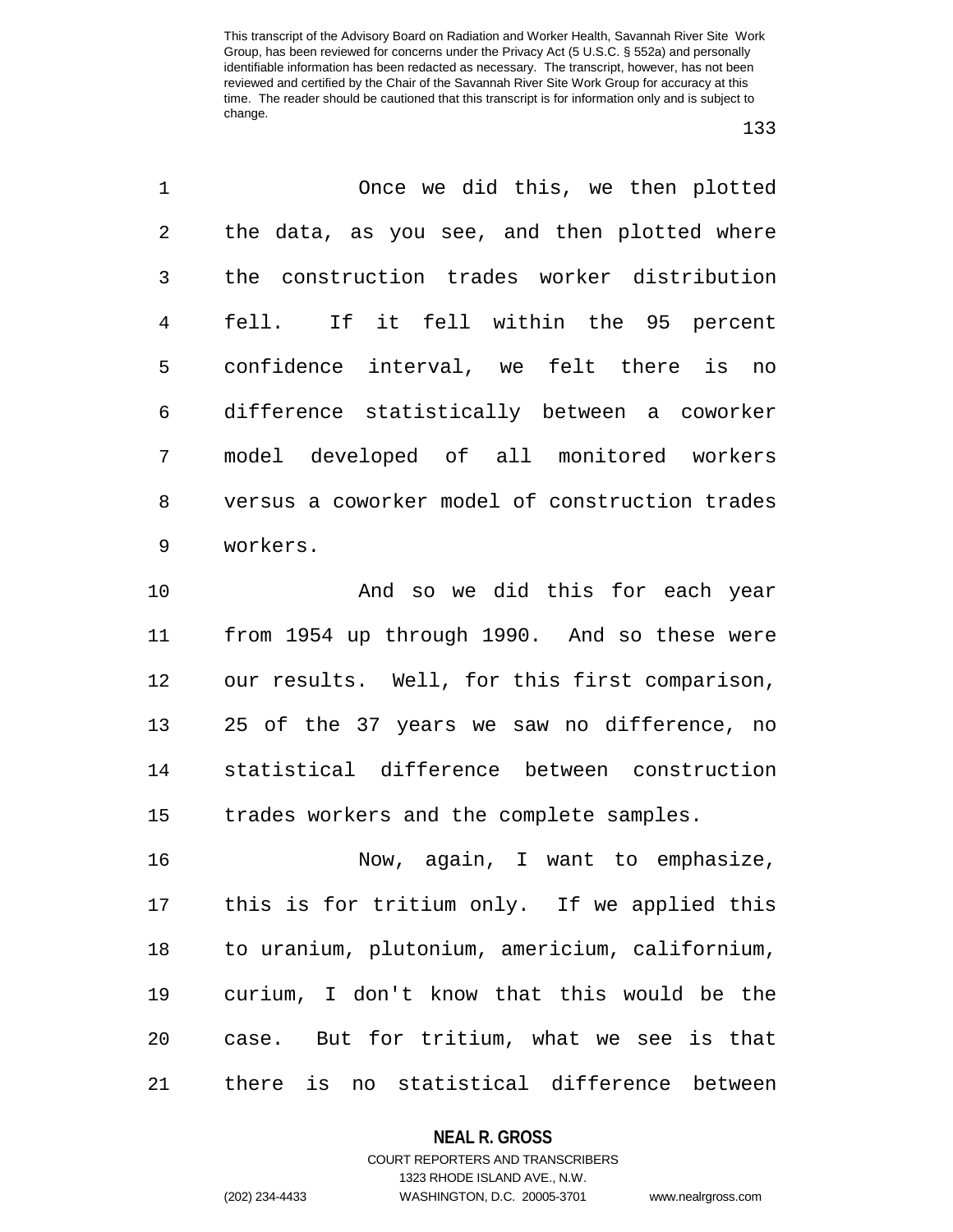134

1 construction trades and from the complete 2 sample.

3 Now in the years where we did see 4 a difference, the geometric mean of the 5 construction trades was lower for all of the 6 years except for one. So of these 12 years 7 where we did see a statistical difference, the 8 geometric mean or the construction trades dot 9 fell to the left of this elliptical circle, 10 indicating that their dose was lower than the 11 all-monitored workers.

12 One year, it was actually on the 13 right-hand side. And I think that was 1964. 14 It's there in the report.

15 So that was our first -- that was 16 our comparison because this is what I think 17 the fundamental question that the Board posed 18 to us was is, is there a difference.

19 Now one of the concerns I had with 20 this test was if there was a real difference, 21 could we see it?

#### **NEAL R. GROSS**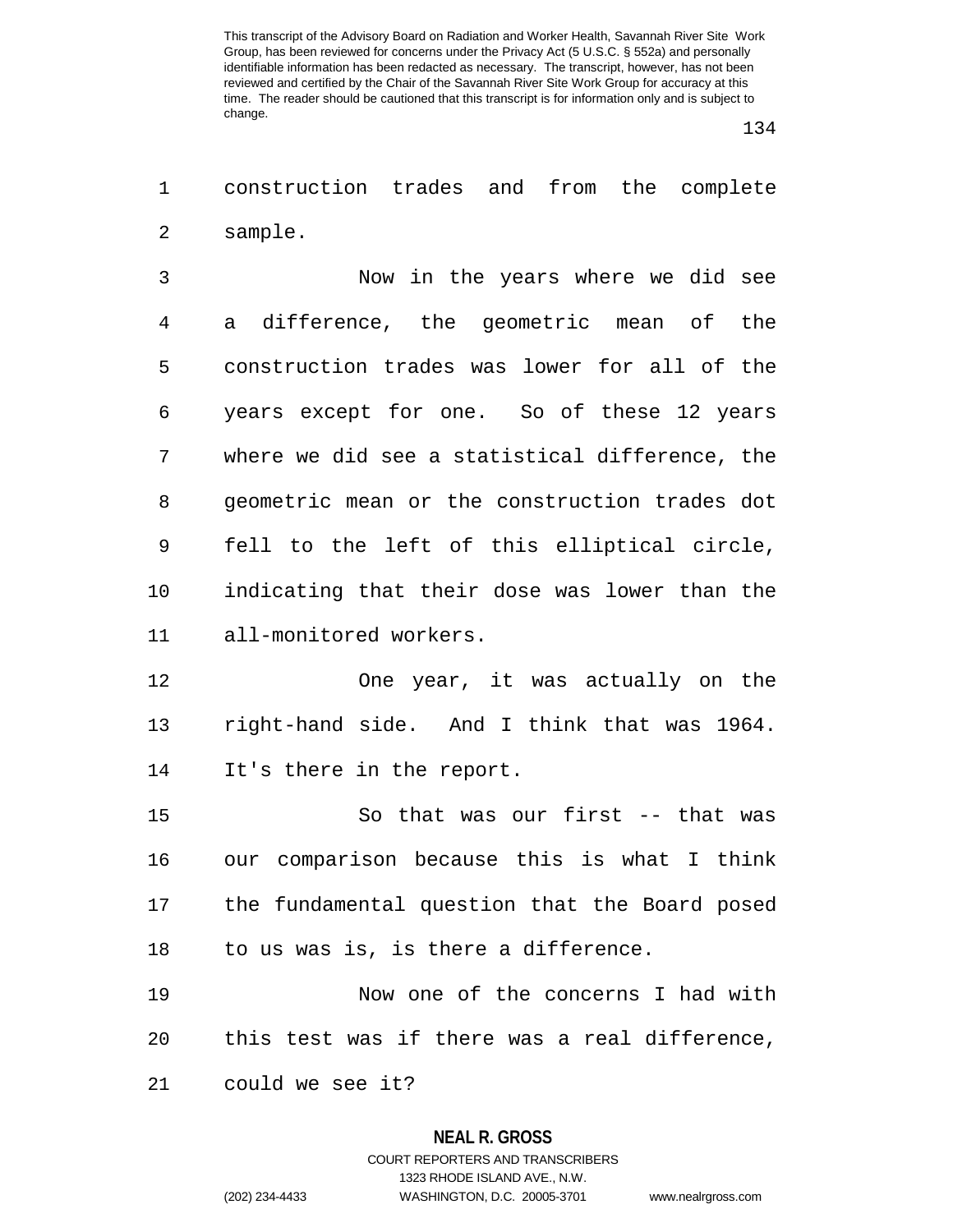135

| 1       | DR. MAKHIJANI:<br>Could I ask<br>a            |
|---------|-----------------------------------------------|
| 2       | question? A clarifying question?              |
| 3       | DR. TAULBEE: Sure, certainly.                 |
| 4       | DR. MAKHIJANI: Now for these ones             |
| 5       | where the geometric mean for the construction |
| 6       | workers was lower in those 11 years --        |
| 7       | DR. TAULBEE: Yes?                             |
| 8       | DR. MAKHIJANI: Was the GSD also               |
| 9       | lower? So are we sort of in the northwest     |
| $10 \,$ | part of this curve or the southwest part of   |
| 11      | this Figure 3?                                |
| 12      | DR. TAULBEE: I would have to go               |
| 13      | back and look in each of those. And if you    |
| 14      | notice, the report is 300 pages long. So you  |
| 15      | have to use plots.                            |
| 16      | DR. MAKHIJANI: Yes, yes.<br>$I'$ m            |
| 17      | just talking about Figure 3. So it would make |
| 18      | a difference --                               |
| 19      | DR. TAULBEE: Well, we can go look             |
| 20      | right now if you want.                        |
| 21      | DR. MAKHIJANI: Well, no -- well,              |

#### **NEAL R. GROSS**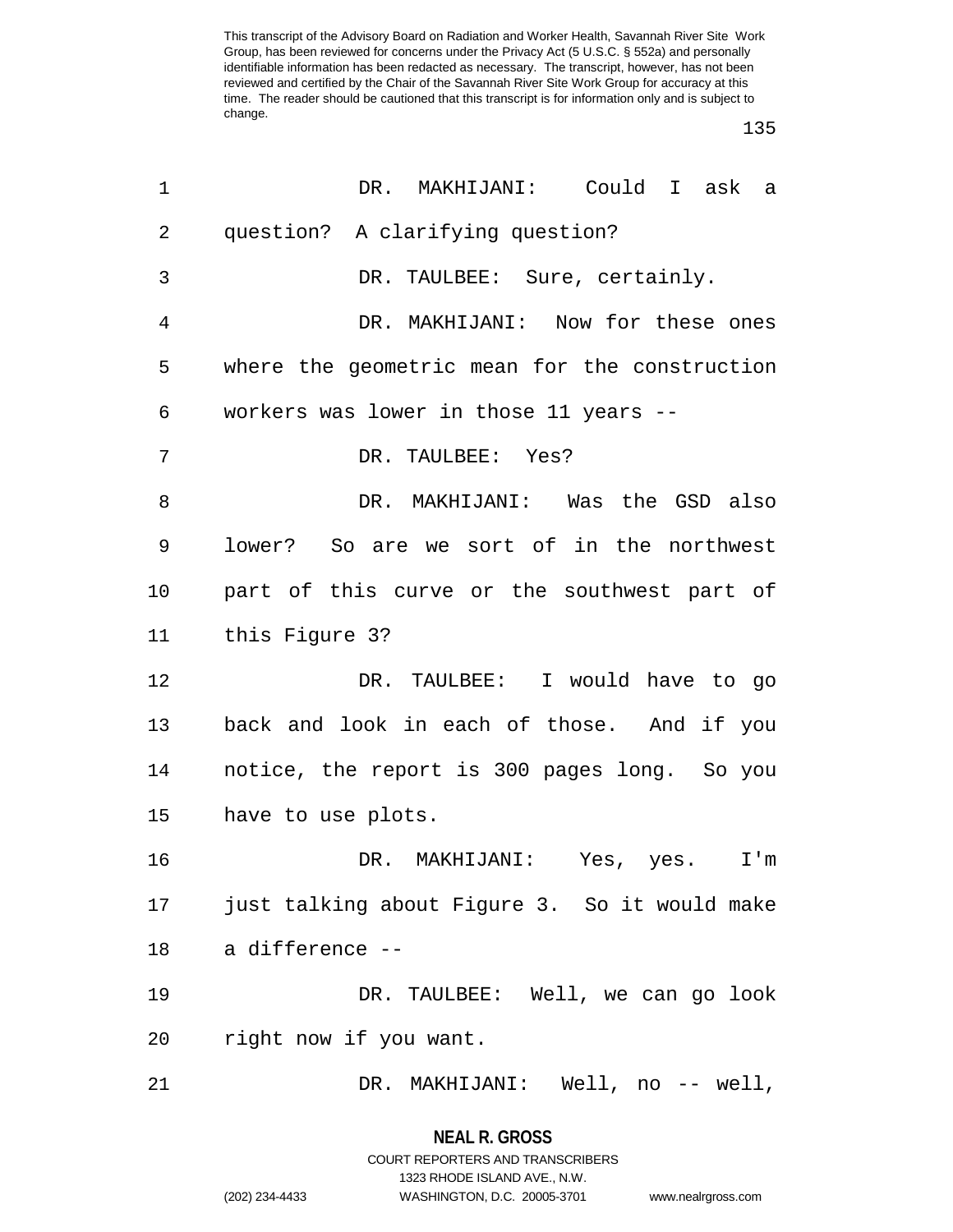| 1              | I guess we don't know -- I don't know that I   |
|----------------|------------------------------------------------|
| $\overline{2}$ | want to detain the -- I just want to know      |
| 3              | whether -- because it does make a difference   |
| $\overline{4}$ | whether we're talking about the mean or        |
| 5              | whether you're talking about, as you said      |
| 6              | earlier, 84th percentile. So --                |
| $\overline{7}$ | DR. TAULBEE: Well, let me --                   |
| 8              | DR. MAKHIJANI: If you have both                |
| 9              | the GSD and the geometric mean that are lower, |
| $10 \,$        | then you're good. But if they are in           |
| 11             | different directions, then there is an open    |
| 12             | question.                                      |
| 13             | MR. STANCESCU: I actually happen               |
| 14             | to have the results here for the construction  |
| 15             | workers. So in the years when we observed a    |
| 16             | difference, so the construction workers had a  |
| 17             | larger median than the median for the all      |
| 18             | construction workers. And the GSD, the         |
| 19             | difference was like .1 in either direction.    |
| 20             | It can be like plus or minus. So it was not    |
| 21             | like a definite pattern.                       |

#### **NEAL R. GROSS**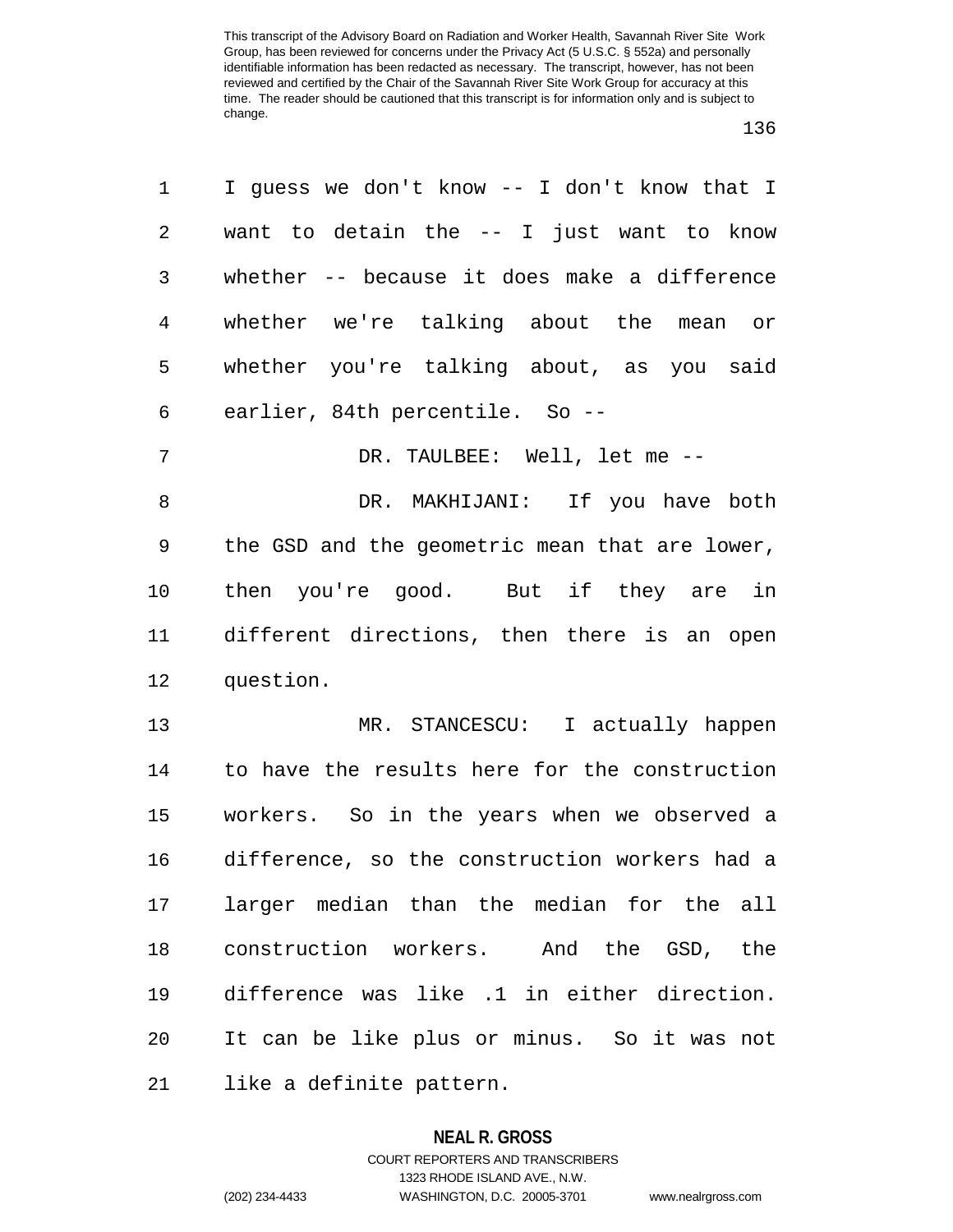| 1  | DR. MAKHIJANI: So small.                       |
|----|------------------------------------------------|
| 2  | MR. STANCESCU: Very small. It                  |
| 3  | was like .1, .4, .17, .005, .008. So the       |
| 4  | difference in GSD was really small and it was  |
| 5  | in both directions.                            |
| 6  | DR. MAKHIJANI: Okay.                           |
| 7  | DR. TAULBEE: Thank you, Daniel.                |
| 8  | So that was, like I said, the main             |
| 9  | comparison that we felt was is there a         |
| 10 | difference for tritium between construction    |
| 11 | trades and non-construction trades or the      |
| 12 | complete sample.                               |
| 13 | We wanted to know is this test                 |
| 14 | powerful enough to see a real difference that  |
| 15 | fundamentally we believed existed? And that    |
| 16 | would be a difference between say reactor      |
| 17 | workers versus a coworker model developed from |
| 18 | the complete sample.                           |
| 19 | Reactor work was suspected to be               |
| 20 | higher because the work is over an open pool   |
| 21 | of cooling water there in the disassembly area |

# **NEAL R. GROSS** COURT REPORTERS AND TRANSCRIBERS

1323 RHODE ISLAND AVE., N.W. (202) 234-4433 WASHINGTON, D.C. 20005-3701 www.nealrgross.com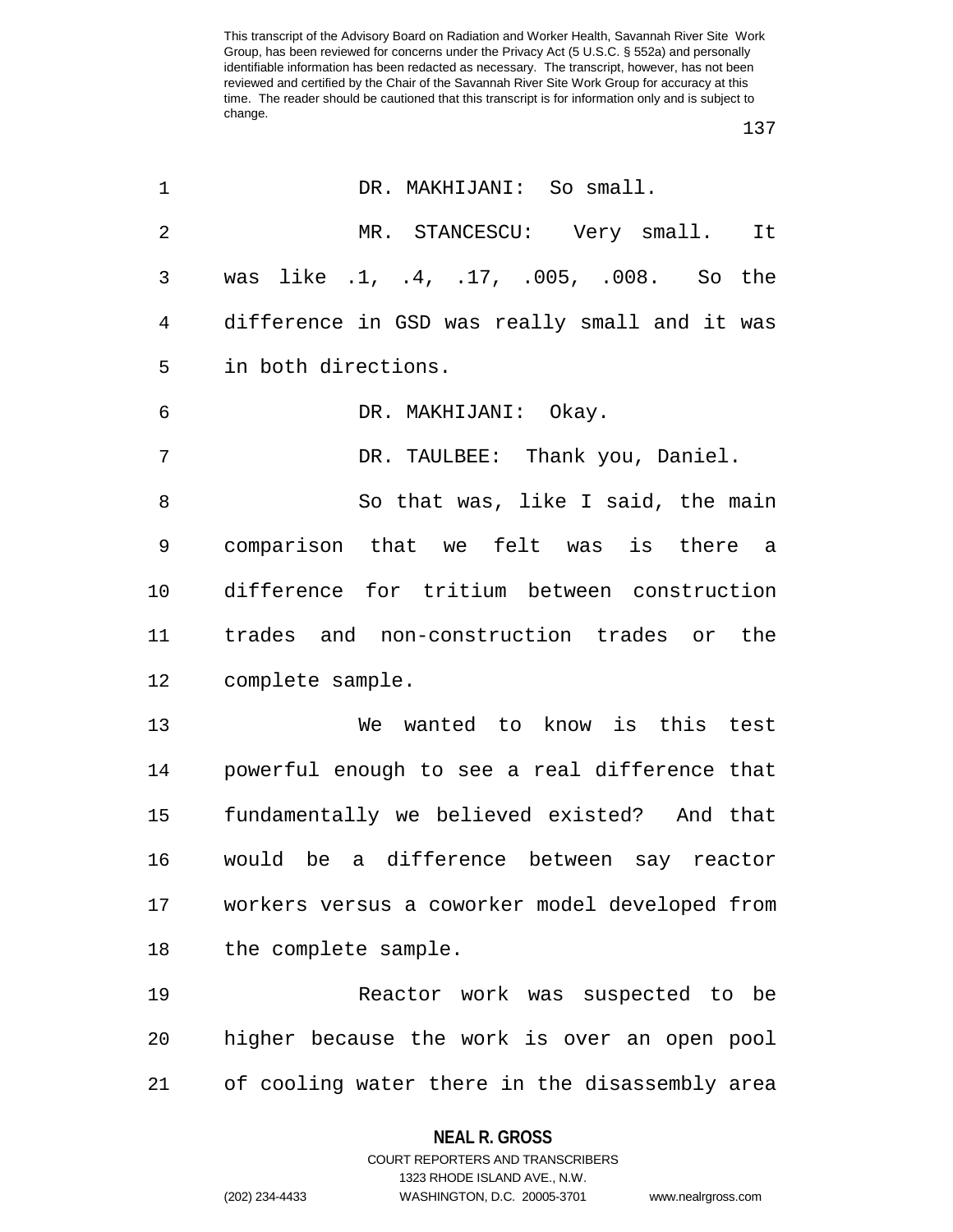138

1 whereas in the tritium facilities, you have a 2 lot of fume hoods and a lot of glove boxes and 3 a single pass type of fume hoods and glove 4 boxes. So the air concentrations are 5 generally lower than what you would observe 6 there in the disassembly area.

7 We went through and did this, the 8 same exact test. And in this particular case, 9 we found that yes, there was a significant 10 difference between reactor workers and the 11 complete coworker model. And in fact, for 29 12 of the 37 years we saw a difference where the 13 reactor workers' data was higher. So this 14 test is powerful to see these differences.

15 The difference in the geometric 16 mean was on the order of -- I think the 17 maximum was on the order of -- do you have 18 that number handy there for reactor workers? 19 MR. STANCESCU: I think it was 20 like 26.

21 DR. TAULBEE: Twenty-six to say

**NEAL R. GROSS** COURT REPORTERS AND TRANSCRIBERS

1323 RHODE ISLAND AVE., N.W.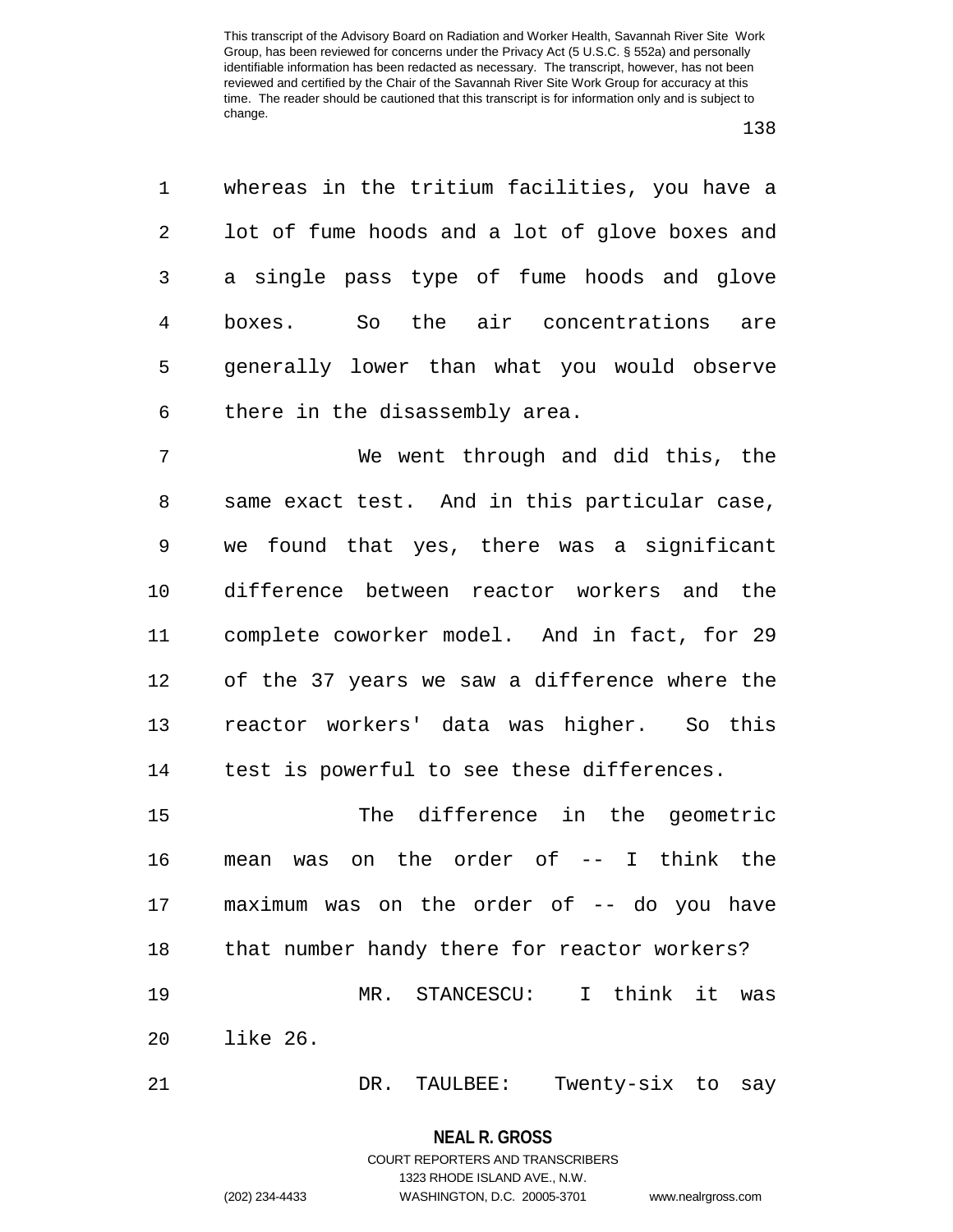139

| $\mathbf{1}$ | 30, 40 millirem range. So we're looking at a   |
|--------------|------------------------------------------------|
| 2            | pretty sensitive test is what I'm trying to    |
| 3            | get at for this particular application.        |
| 4            | MR. STANCESCU: Actually 130.                   |
| 5            | DR. TAULBEE: One-thirty?                       |
| 6            | MR. STANCESCU: Thirty millirems,               |
| 7            | the largest difference between the --          |
| 8            | DR. TAULBEE: That was the                      |
| 9            | largest, okay. So we're looking at this test   |
| 10           | being able to see a difference, you know,      |
| 11           | below 30 millirem, between two populations.    |
| 12           | Now the final test we did<br>was               |
| 13           | since reactors were higher compared to all     |
| 14           | monitored workers, we broke out all the        |
| 15           | reactor workers and looked at construction     |
| 16           | trades workers at the reactor. And all the     |
| 17           | monitored workers at the reactor. And did      |
| 18           | that comparison. And again we<br>saw<br>no     |
| 19           | difference between construction trades workers |
| 20           | and the monitored reactor area workers.        |
| 21           | So the results of this are that                |

**NEAL R. GROSS** COURT REPORTERS AND TRANSCRIBERS

1323 RHODE ISLAND AVE., N.W. (202) 234-4433 WASHINGTON, D.C. 20005-3701 www.nealrgross.com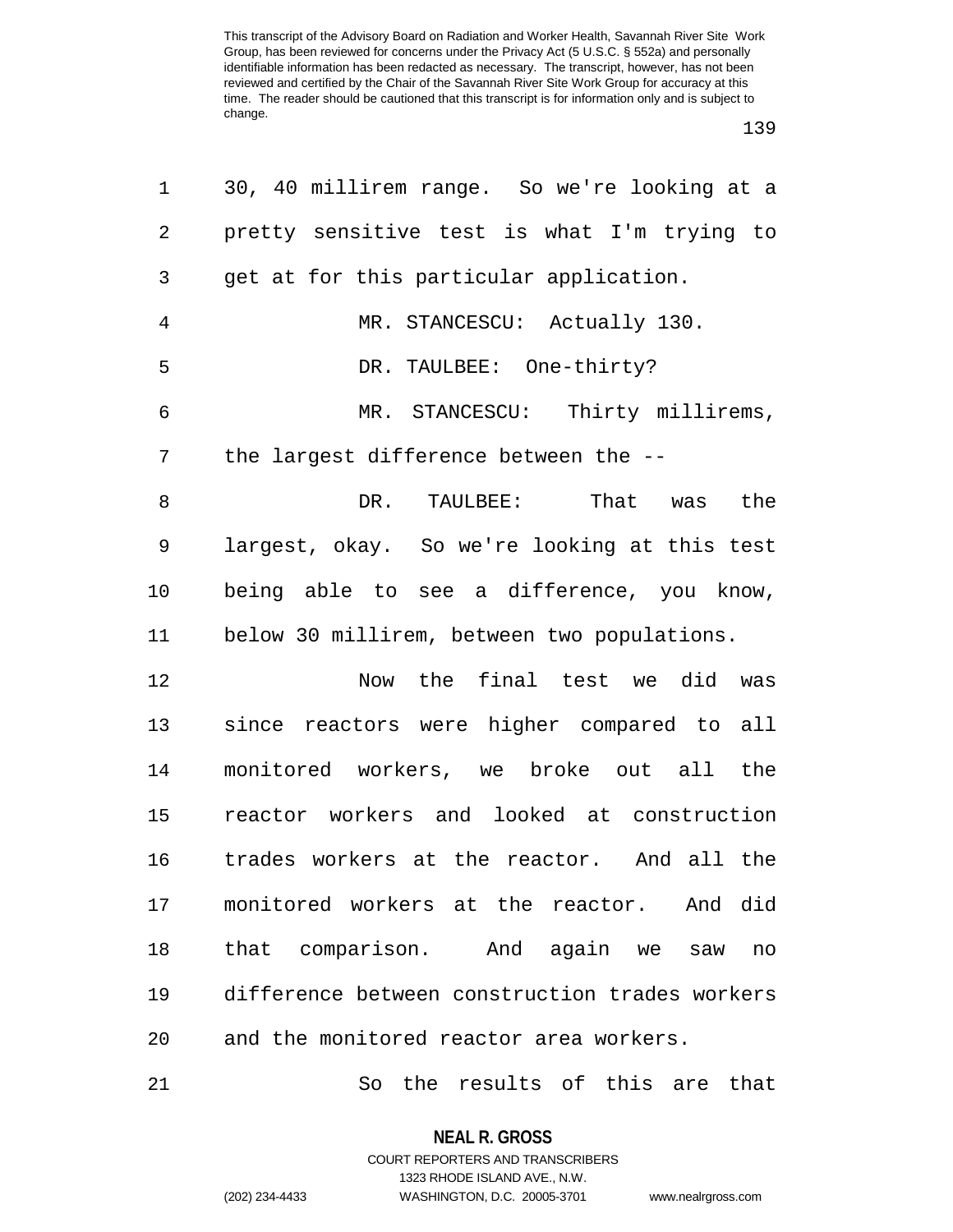140

1 for tritium, we don't see a significant 2 difference, for which would warrant or require 3 a separate coworker model for construction 4 trades workers. That's not to say, again, if 5 we go to uranium or plutonium, that we won't 6 see a difference because we very well might. 7 But for tritium, we don't see that difference. 8 What I would like is to try and 9 get the Board's agreement of buy-in to this 10 type of methodology of comparing the geometric 11 mean and geometric standard deviation in a 12 permutation type of test, as we've done here, 13 as a basis for making this type of 14 determination. 15 If we don't agree on a method, 16 we're not -- when we get to uranium, 17 plutonium, and the others, we're never going 18 to agree. And we're always going to be

20 why I was wanting to bring this up and discuss 21 this particular method with you all.

19 comparing apples and oranges. And so that was

### **NEAL R. GROSS**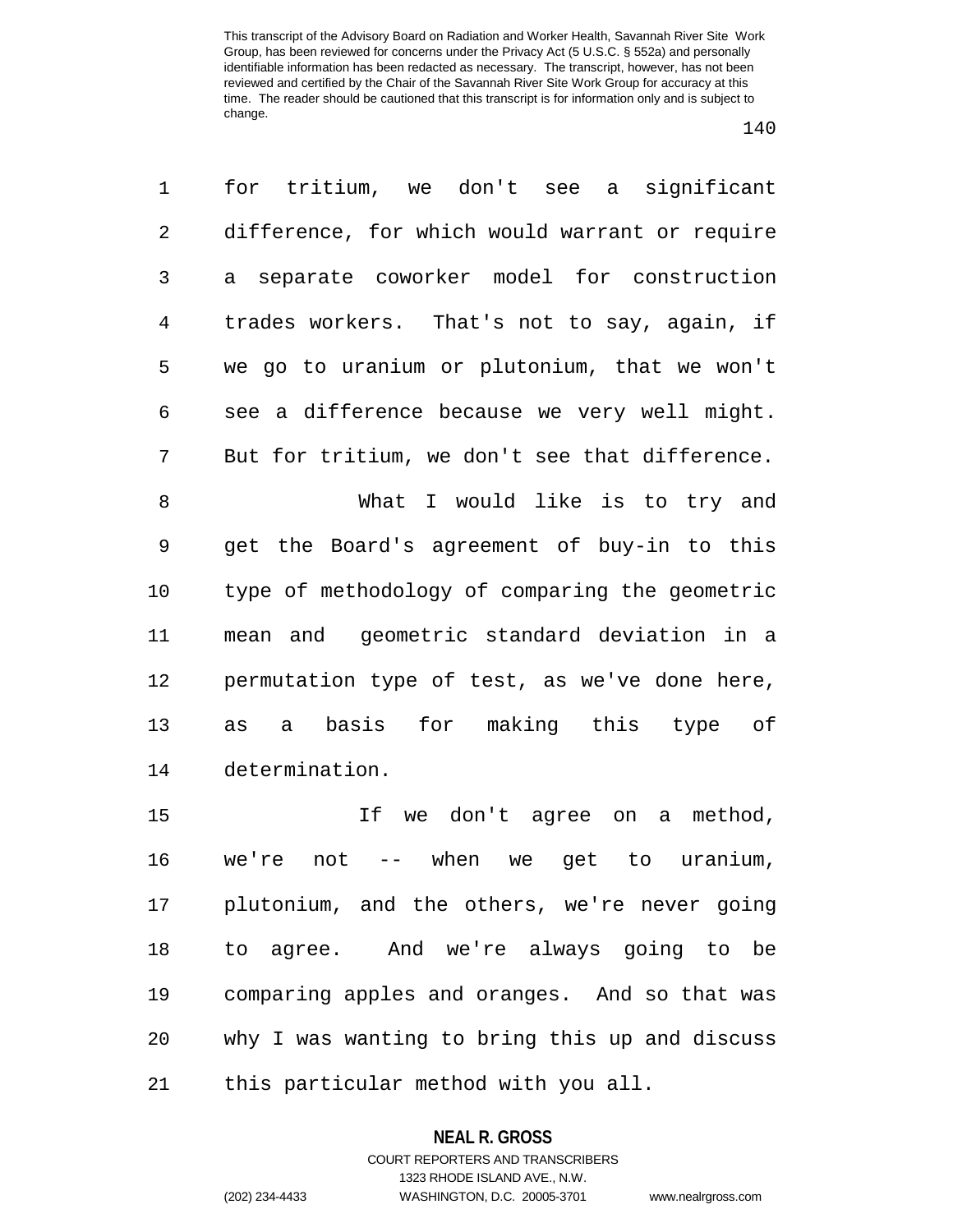141

| 1              | DR. MAKHIJANI: Well, we began                  |
|----------------|------------------------------------------------|
| $\overline{2}$ | reviewing this report. And but haven't         |
| 3              | finished it. And if the Work Group's           |
| 4              | direction is that we should focus on a method, |
| 5              | we will do that rather than, you know -        |
| 6              | (Simultaneous speaking.)                       |
| 7              | DR. MAKHIJANI: We'll certainly                 |
| 8              | review the report and give you -- so we are in |
| 9              | the process of review. We've begun that. And   |
| 10             | I've got to work with Harry on it.             |
| 11             | DR. TAULBEE: But also try to --                |
| 12             | DR. MAKHIJANI: We did our own                  |
| 13             | report, as you know, which was -- which        |
| 14             | basically used the larger new tritium dataset  |
| 15             | and we applied the same type of analysis that  |
| 16             | we had done earlier. And came up with the      |
| 17             | same conclusions because it was a larger --    |
| 18             | similar conclusions. Am I stating that right,  |
| 19             | Harry?                                         |
| 20             | DR. CHMELYNSKI: Yes, Arjun.<br>$\mathbf I$     |
| 21             | think there is very little difference in the   |

# **NEAL R. GROSS** COURT REPORTERS AND TRANSCRIBERS

1323 RHODE ISLAND AVE., N.W. (202) 234-4433 WASHINGTON, D.C. 20005-3701 www.nealrgross.com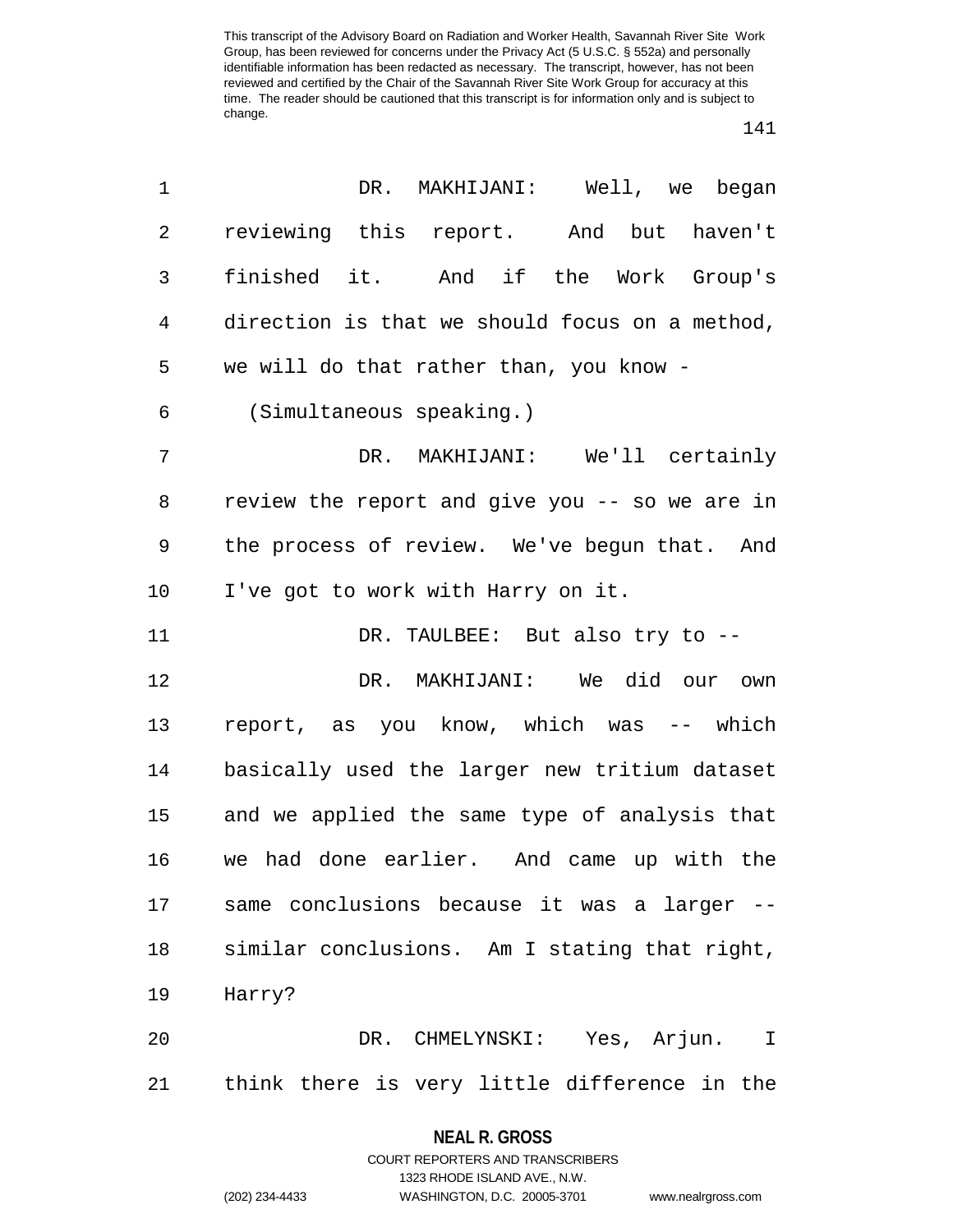| $\mathbf 1$    | results with the new data.                     |
|----------------|------------------------------------------------|
| 2              | DR. TAULBEE: Okay.                             |
| 3              | DR. MAKHIJANI: So our report did               |
| $\overline{4}$ | not add some thing that was materially new to  |
| 5              | our prior analysis. It was just that we used   |
| 6              | the larger database, as NIOSH had generated    |
| 7              | this database.                                 |
| 8              | So I have a few questions -- so                |
| 9              | we're still developing our analysis. And       |
| 10             | we'll certainly develop it.                    |
| 11             | CHAIRMAN GRIFFON:<br>Yes, but I                |
| 12             | think that --                                  |
| 13             | DR. MAKHIJANI: Did you calculate               |
| 14             | the doses or were they in the records? Or is   |
| 15             | there -- I didn't see a spreadsheet with these |
| 16             | I didn't see the underlying database<br>doses. |
| 17             | that you used for this analysis. And           |
| 18             | certainly we'll need that.                     |
| 19             | DR. TAULBEE: The doses are there               |
| 20             | in that spreadsheet that we provided to you    |
| 21             | all.                                           |

### **NEAL R. GROSS**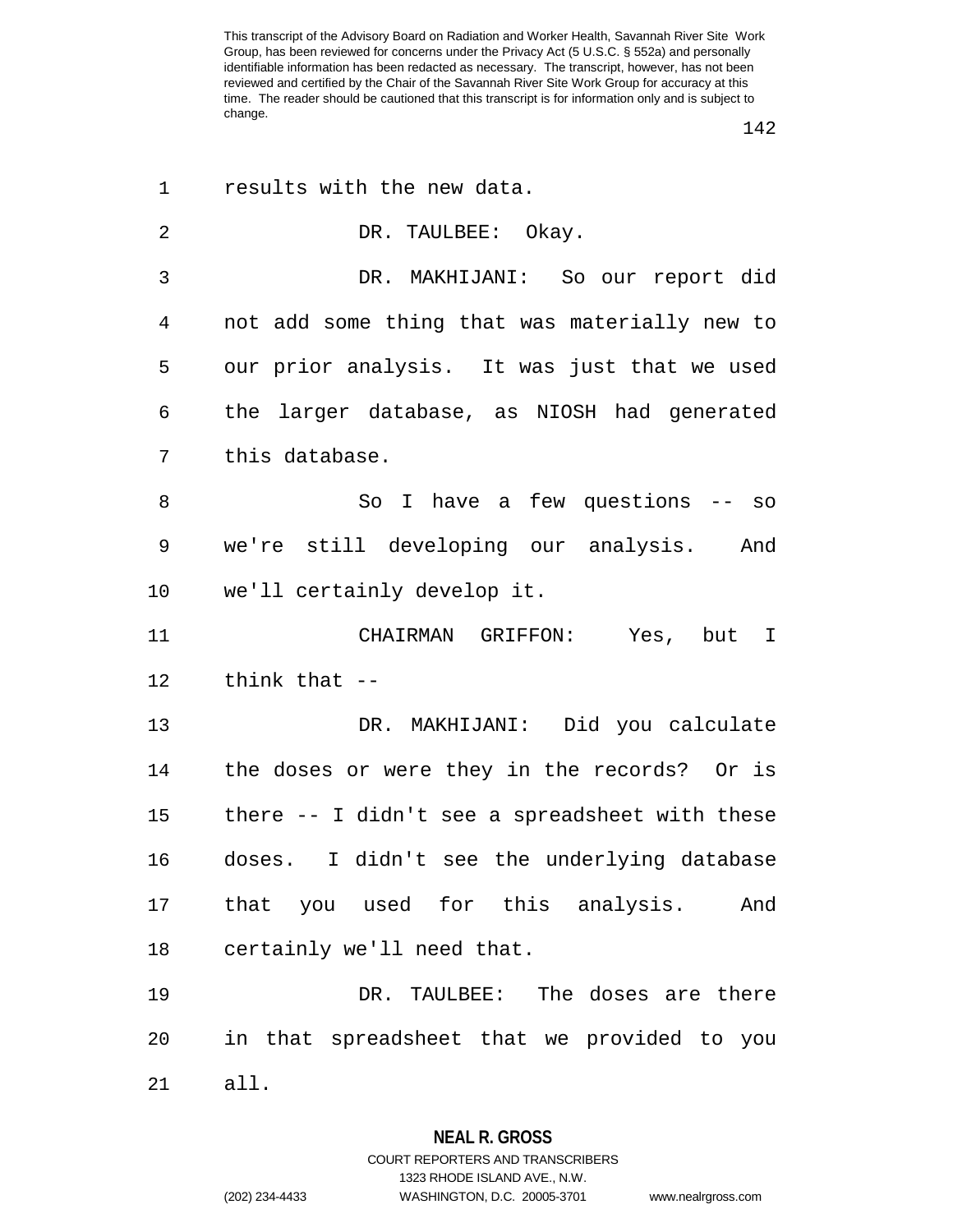143

| 1  | CHAIRMAN GRIFFON: Okay.                       |
|----|-----------------------------------------------|
| 2  | DR. MAKHIJANI: I was just looking             |
| 3  | to see whether -- Harry, do you have it?      |
| 4  | DR. CHMELYNSKI: Arjun, no, I've               |
| 5  | been working with the summary statistics that |
| 6  | they had in their report so far.              |
| 7  | DR. MAKHIJANI: Yes, we have --                |
| 8  | CHAIRMAN GRIFFON: You know -- I               |
| 9  | see tritium dose two, is the --               |
| 10 | DR. TAULBEE: Tritium dose two?                |
| 11 | DR. MAKHIJANI: Which part of the              |
| 12 | 0: drive is it in?                            |
| 13 | CHAIRMAN GRIFFON: In the AB                   |
| 14 | documents review under SRSDCASDOCS.           |
| 15 | DR. MAKHIJANI:<br>Tritium                     |
| 16 | description of files, is that it?             |
| 17 | CHAIRMAN GRIFFON: Yes, under                  |
| 18 | that, under tritium.                          |
| 19 | DR. MAKHIJANI: And which file is              |
| 20 | it?                                           |
| 21 | The<br>last<br>CHAIRMAN GRIFFON:              |
|    | <b>NEAL R. GROSS</b>                          |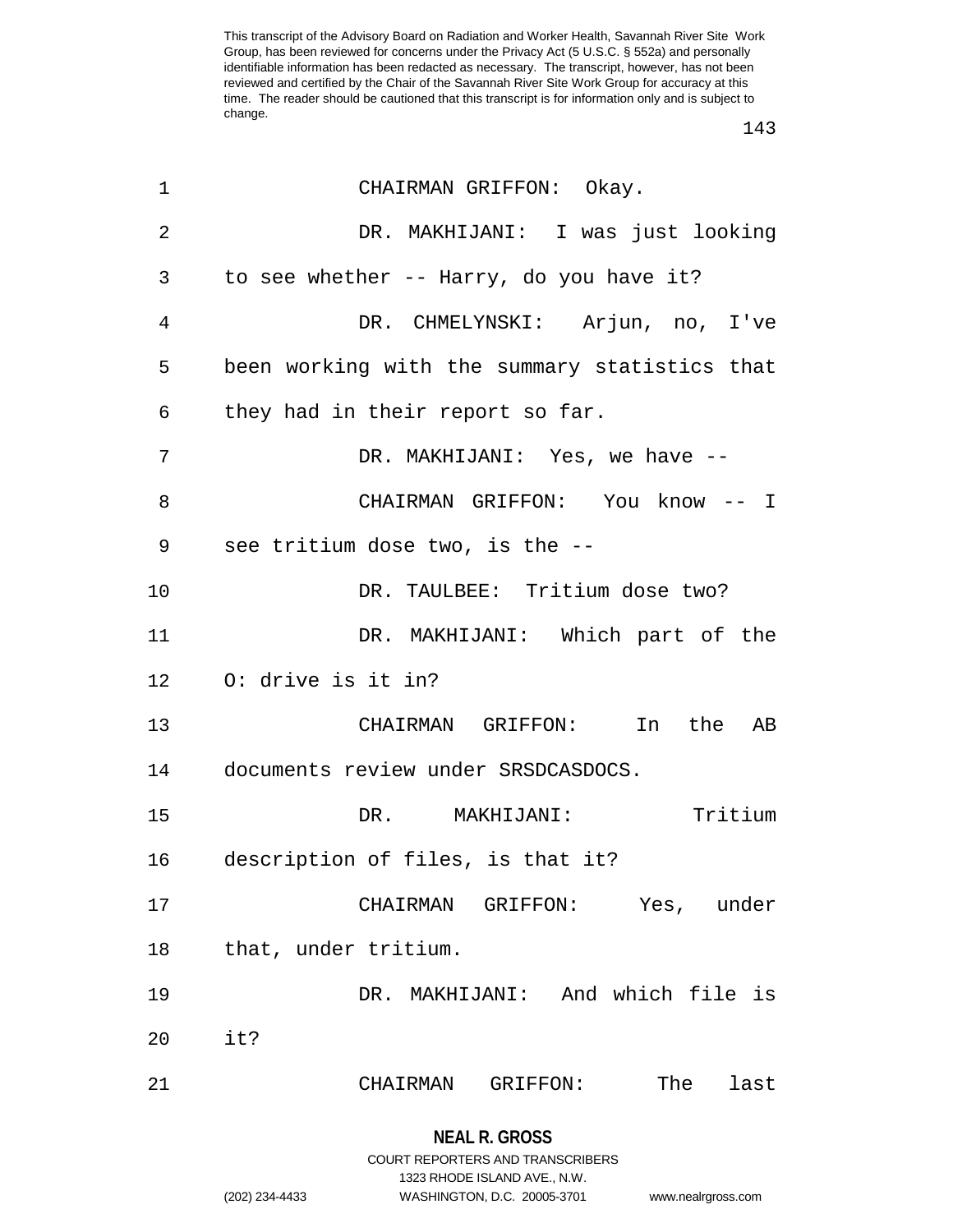144

| 1  | spreadsheet on the bottom, tritium dose two.   |
|----|------------------------------------------------|
| 2  | DR. MAKHIJANI: Is that the one?                |
| 3  | Tritium dose two?                              |
| 4  | CHAIRMAN GRIFFON: Apparently                   |
| 5  | that's the one, right.                         |
| 6  | (Laughter.)                                    |
| 7  | DR. MAKHIJANI: So you calculated               |
| 8  | all the doses for these workers?               |
| 9  | DR. TAULBEE: Yes.                              |
| 10 | DR. MAKHIJANI: And so question is              |
| 11 |                                                |
| 12 | DR. TAULBEE: It's easy to do.                  |
| 13 | DR. MAKHIJANI: Well, yes, it's                 |
| 14 | easy to do if you simply assume it's tritiated |
| 15 | water. But there's a separate matrix item on   |
| 16 | tritides. And so -- I mean I have a big        |
| 17 | question as to the value of calculating doses  |
| 18 | when we know that we have omitted a very       |
| 19 | significant action item in calculating doses   |
| 20 | and comparing doses.                           |
| 21 | some of these people were<br>I.<br>mean        |

**NEAL R. GROSS** COURT REPORTERS AND TRANSCRIBERS

1323 RHODE ISLAND AVE., N.W.

(202) 234-4433 WASHINGTON, D.C. 20005-3701 www.nealrgross.com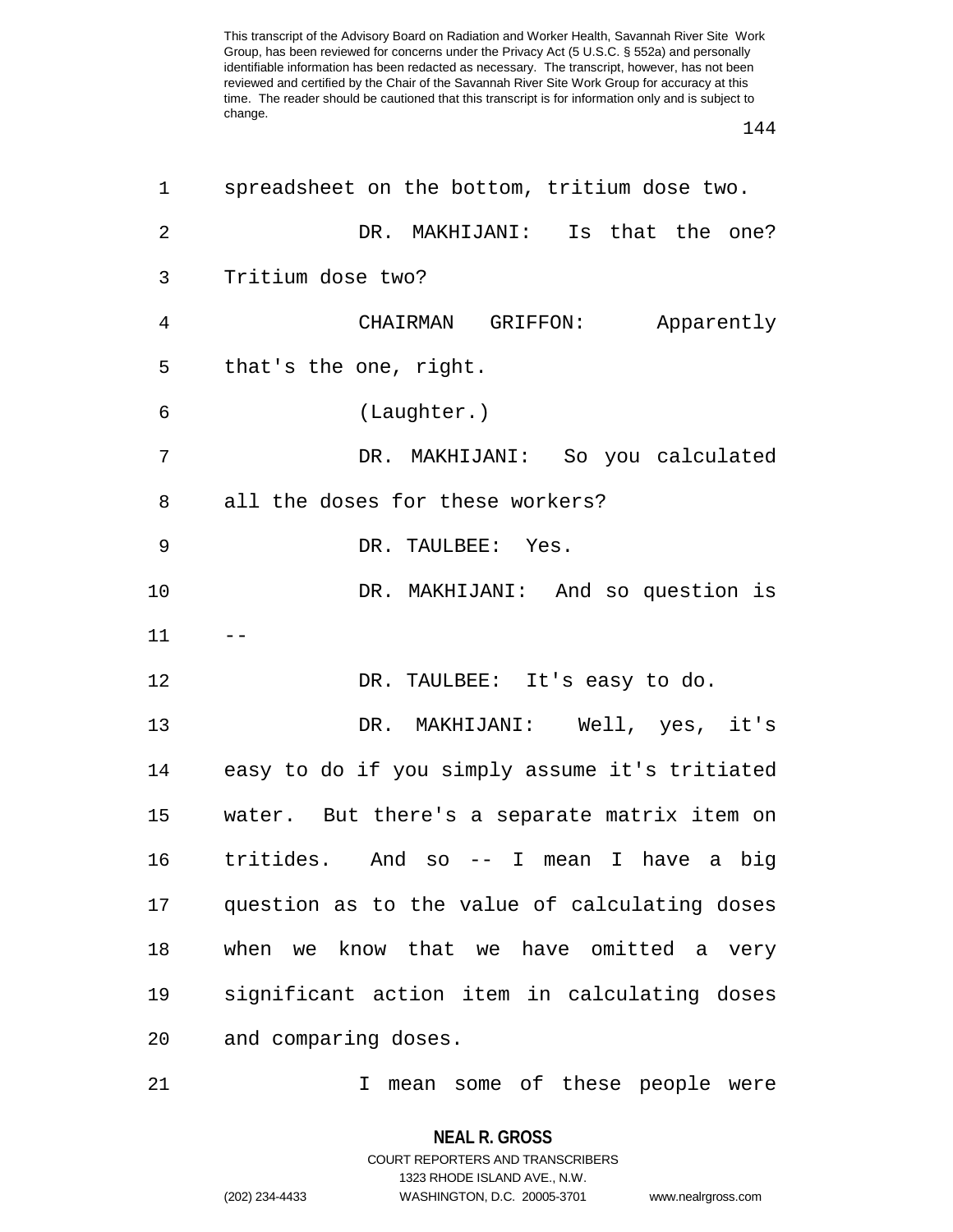145

| 1           | exposed to tritides. And the bioassay data     |
|-------------|------------------------------------------------|
| 2           | are going to have to be appropriately          |
| 3           | interpreted. And we haven't gotten that        |
| 4           | interpretation from NIOSH. And so this seemed  |
| 5           | a little bit like jumping the gun and saying   |
| 6           | okay, we're going to assume it is all          |
| 7           | tritiated water and compare the doses when     |
| 8           | we're not actually comparing the doses.        |
| $\mathsf 9$ | So it's $a$ --                                 |
| 10          | CHAIRMAN GRIFFON: Go ahead.                    |
| 11          | DR. TAULBEE: I mean the vast                   |
| 12          | majority of the exposures at Savannah River    |
| 13          | are due to tritiated water and HTO. I know     |
| 14          | you're shaking your head there.                |
| 15          | DR. MAKHIJANI: No, I understand.               |
| 16          | I don't disagree with this. I completely       |
| 17          | agree.                                         |
| 18          | DR. TAULBEE: And so there are a                |
| 19          | few operations in certain areas in latter time |
| 20          | periods primarily, in the post-1986<br>time    |
| 21          | period, for which there would<br>be<br>some    |

#### **NEAL R. GROSS**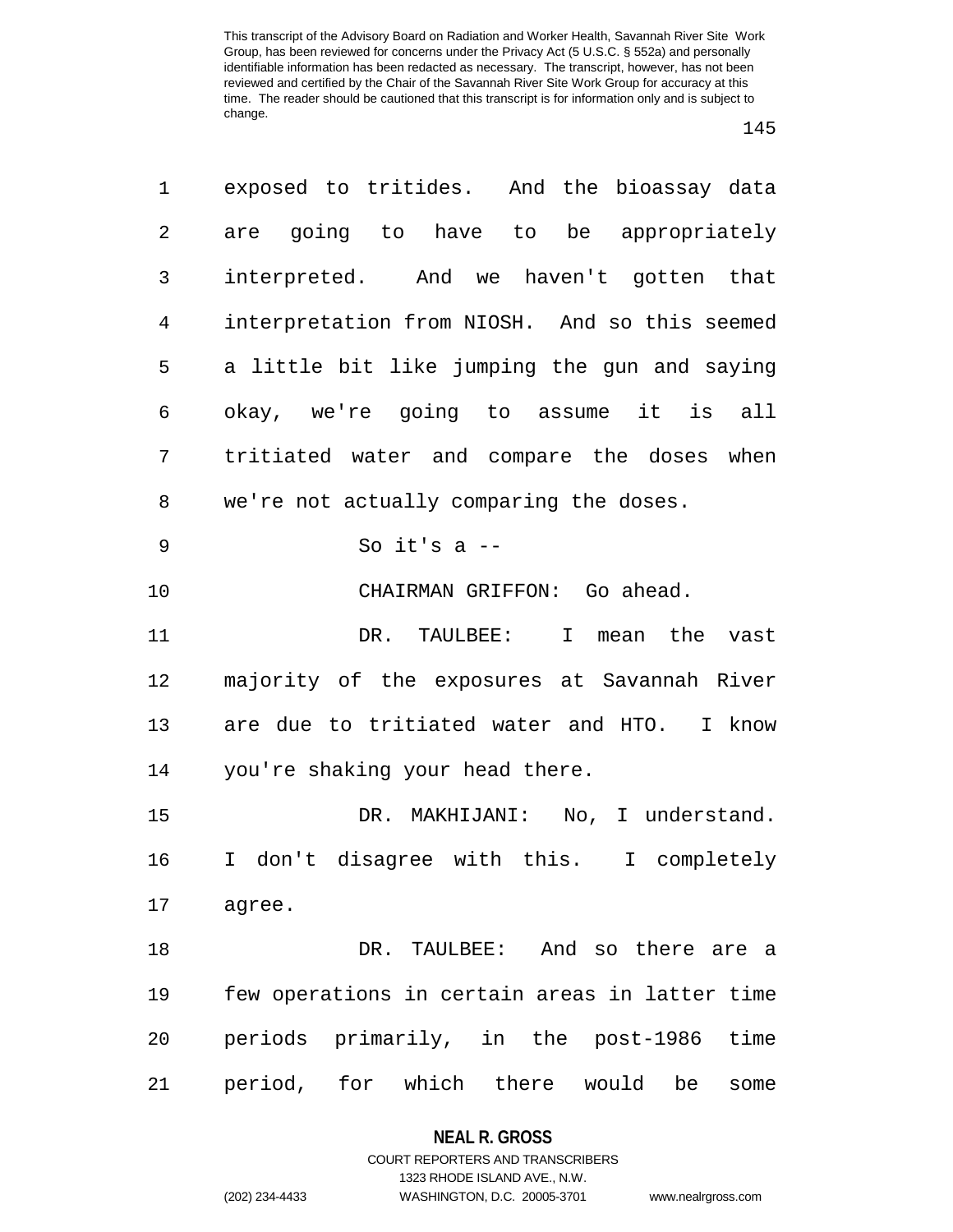146

| 1  | potential for tritide-type doses.              |
|----|------------------------------------------------|
| 2  | However, the extreme solubility                |
| 3  | forms -- well, actually they haven't quite     |
| 4  | been established yet -- but in general,        |
| 5  | they're not the extreme solubility forms. So   |
| 6  | I believe these doses are very -- are quite    |
| 7  | representative of the actual dose to these     |
| 8  | workers.                                       |
| 9  | DR. MAKHIJANI: I'm just pointing               |
| 10 | this out. I mean we can go ahead and review    |
| 11 | this as given. But I'm pointing out that       |
| 12 | until this tritide question is resolved, I     |
| 13 | think there will be some kind of a cloud over  |
| 14 | this analysis because you -- we haven't        |
| 15 | identified the tritide-exposed population.     |
| 16 | We've still got outstanding                    |
| 17 | solubility questions that you say you're doing |
| 18 | experiments on. At least the last time we had  |
| 19 | a Work Group meeting, there were experiments   |
| 20 | going on at Savannah River Site to establish   |
| 21 | their solubility.                              |

### **NEAL R. GROSS**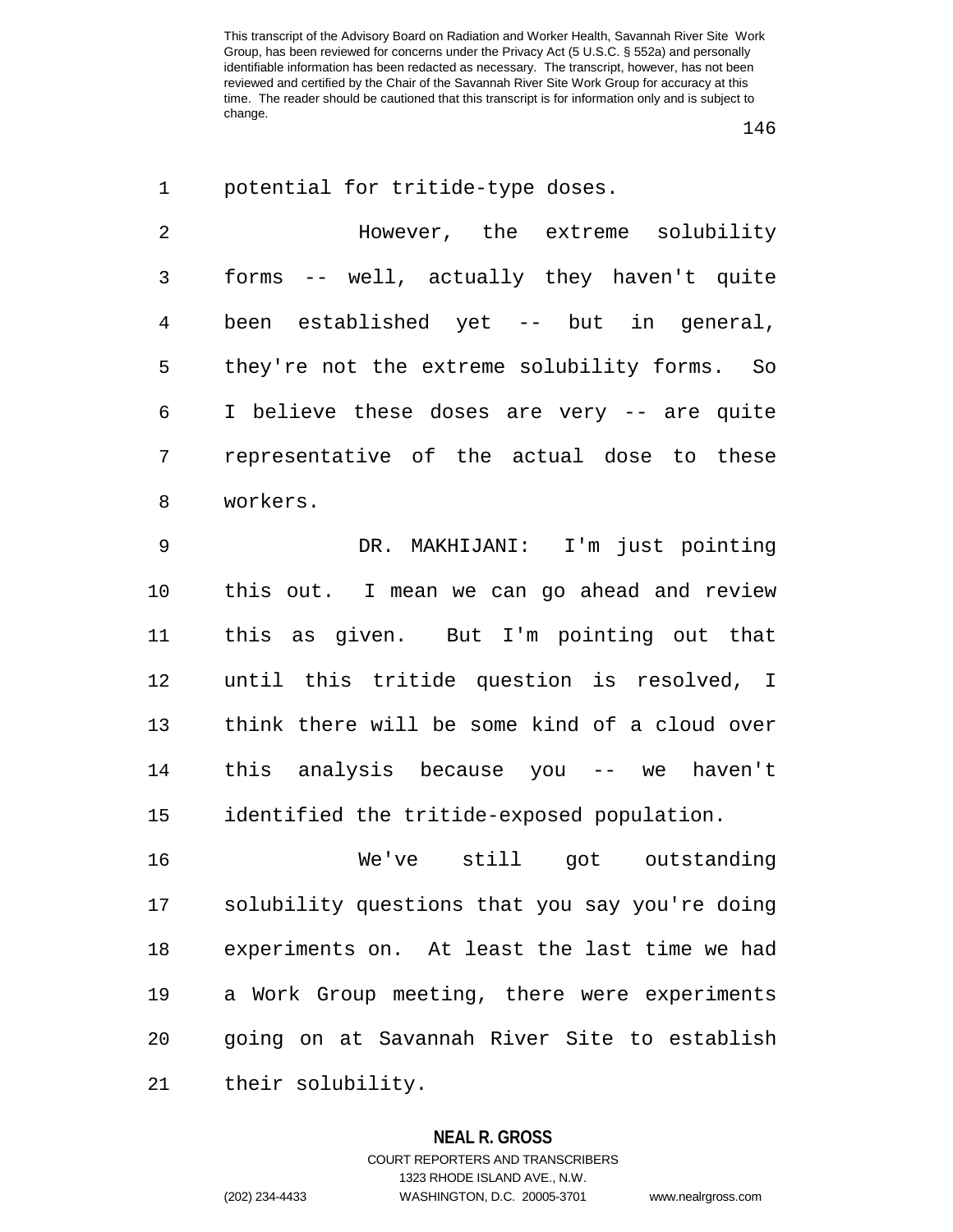1 DR. TAULBEE: Those are all post-2 1980 to 1990s. 3 DR. MAKHIJANI: Well, I personally 4 have seen a definitive timeline on these. 5 And, you know, we've often had timeline type 6 of issues. And we haven't reviewed a timeline 7 on it. We've reviewed nothing -- no formal 8 document on tritides. 9 Now I'm perfectly willing to go 10 ahead and review the document as is. But in 11 my opinion, it is an open question whether we 12 should be using at this stage, bioassay data 13 or dose data to establish this type of 14 methodology. 15 I think we've done all of our work 16 on bioassay data in the absence -- and we 17 compare bioassay data without knowing the 18 solubility, right? We generally say that the 19 -- in my opinion, it's safer to do a bioassay 20 analysis because we leave it to NIOSH once 21 that bioassay is accepted as a satisfactory

### **NEAL R. GROSS**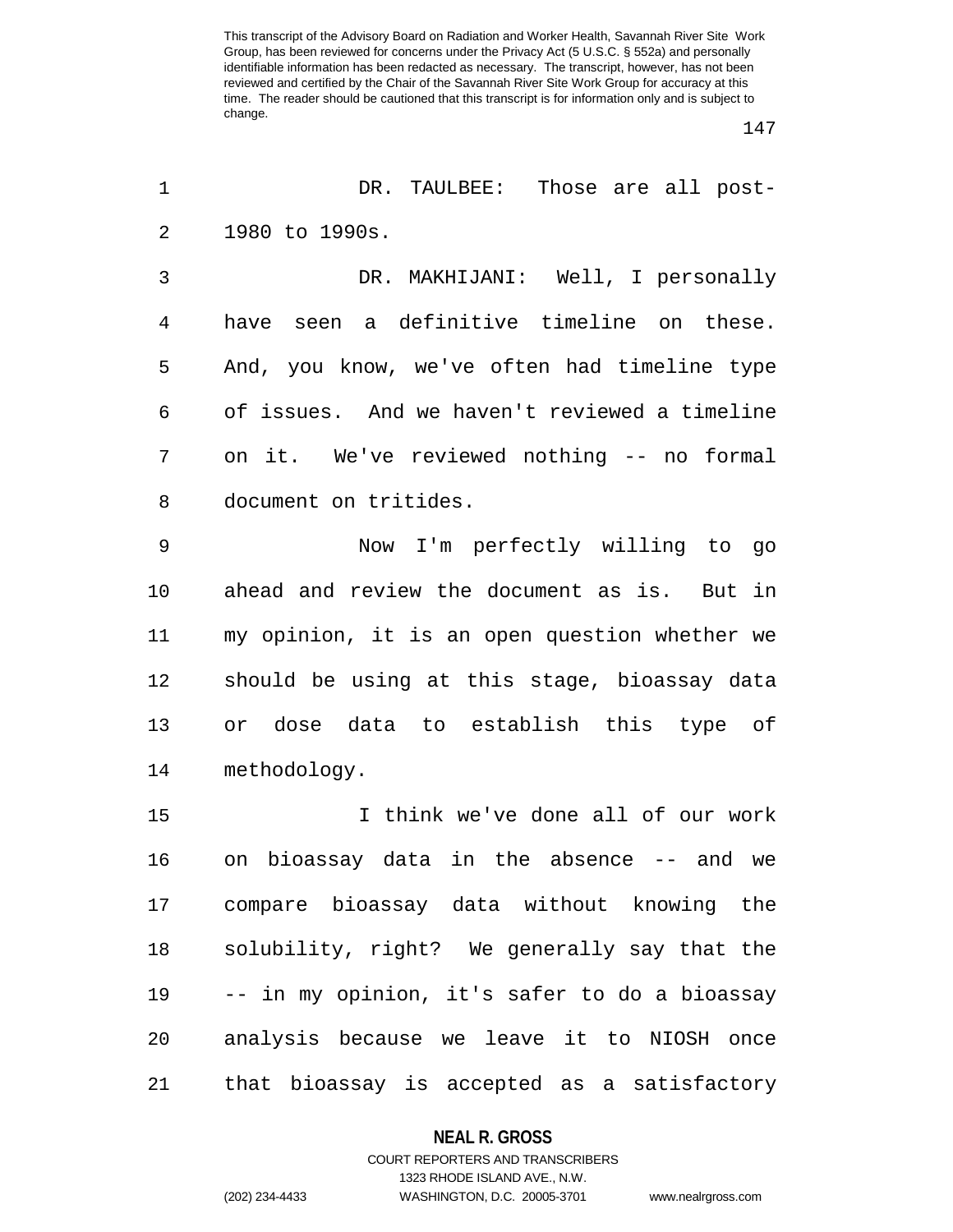148

1 dose reconstruction basis and there are no 2 other issues.

3 But NIOSH will simply use the 4 claimant-favorable solubility so that if you 5 are comparing -- if you are comparing 6 construction workers to the non-construction 7 workers, I would suggest that the more robust 8 approach in the absence of a piece of paper 9 that we can review on tritides and 10 construction workers versus non-construction 11 workers, that it is more robust to rely on 12 bioassay data because the rest is simply -- 13 once you agree on that, the rest is a dose 14 reconstruction detail and not an SEC matter in 15 my opinion.

16 CHAIRMAN GRIFFON: Can I ask -- 17 I'm just curious why you decided to go to 18 dose. I know it is an easy step but the raw 19 data was urinalysis. Why did you decide to do 20 this analysis in dose?

21 DR. TAULBEE: Because you run into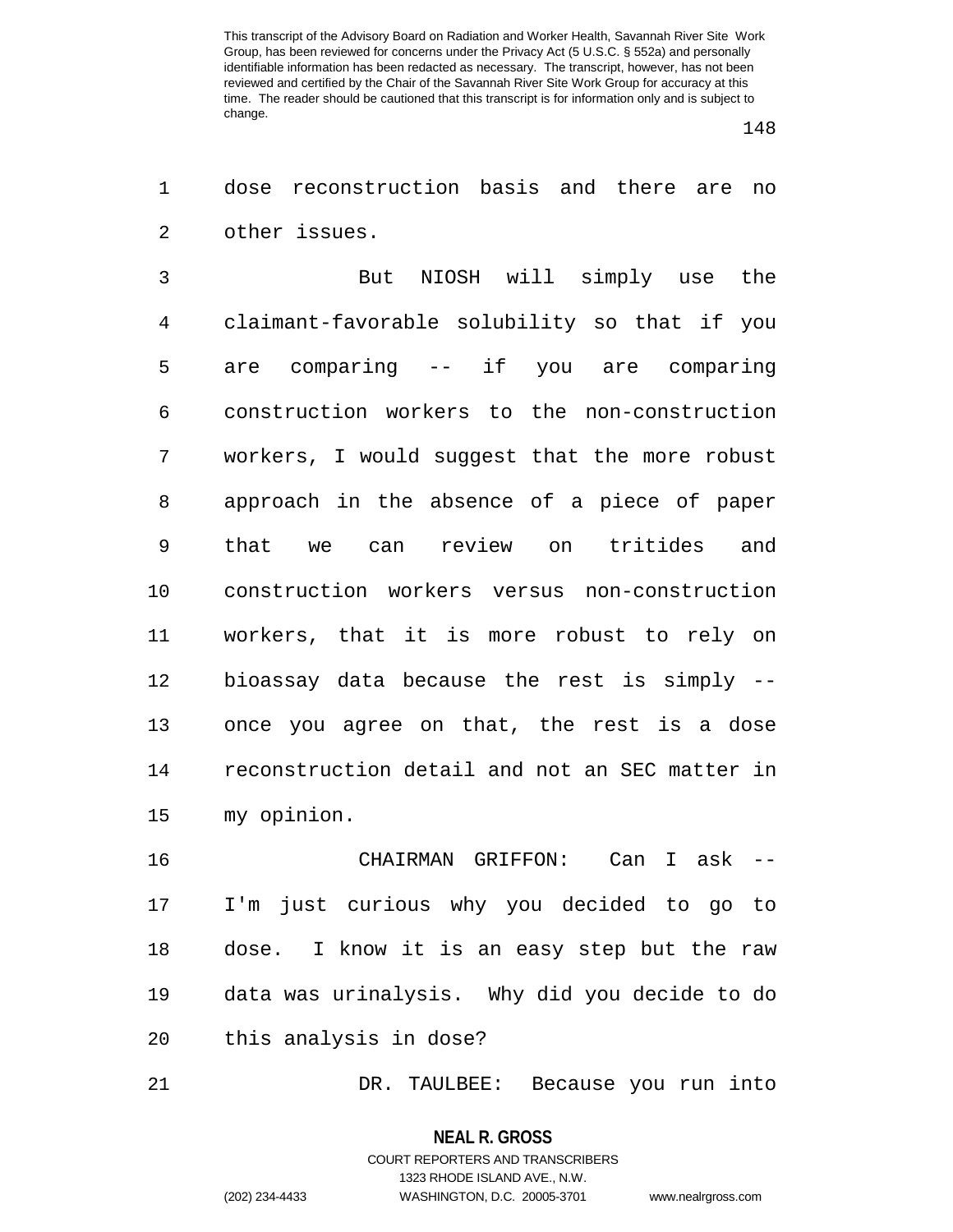149

1 the issue of one individual worker having -- 2 let's say he has an intake that's a very high 3 dose. He will have 100 bioassay samples in a 4 given year. And whereas somebody else who is 5 lower might have, you know, one per month. 6 And so you're dominating then by this one 7 large dose, which you can roll into a large 8 dose and use as an individual worker.

9 The alternative is if you go to 10 the bioassay, you have to apply some method 11 such as highest sample -- highest bioassay 12 sample of the year to get away from this 13 situation where you have effectively 14 correlated data because, you know, as the 15 person gets the intake and they're being re-16 sampled and re-sampled and re-sampled, these 17 are all correlated. And so then your analysis 18 is really looking at a whole bunch of 19 correlated data.

20 To get away from that, then you 21 have to take that high sample. We can do

# **NEAL R. GROSS**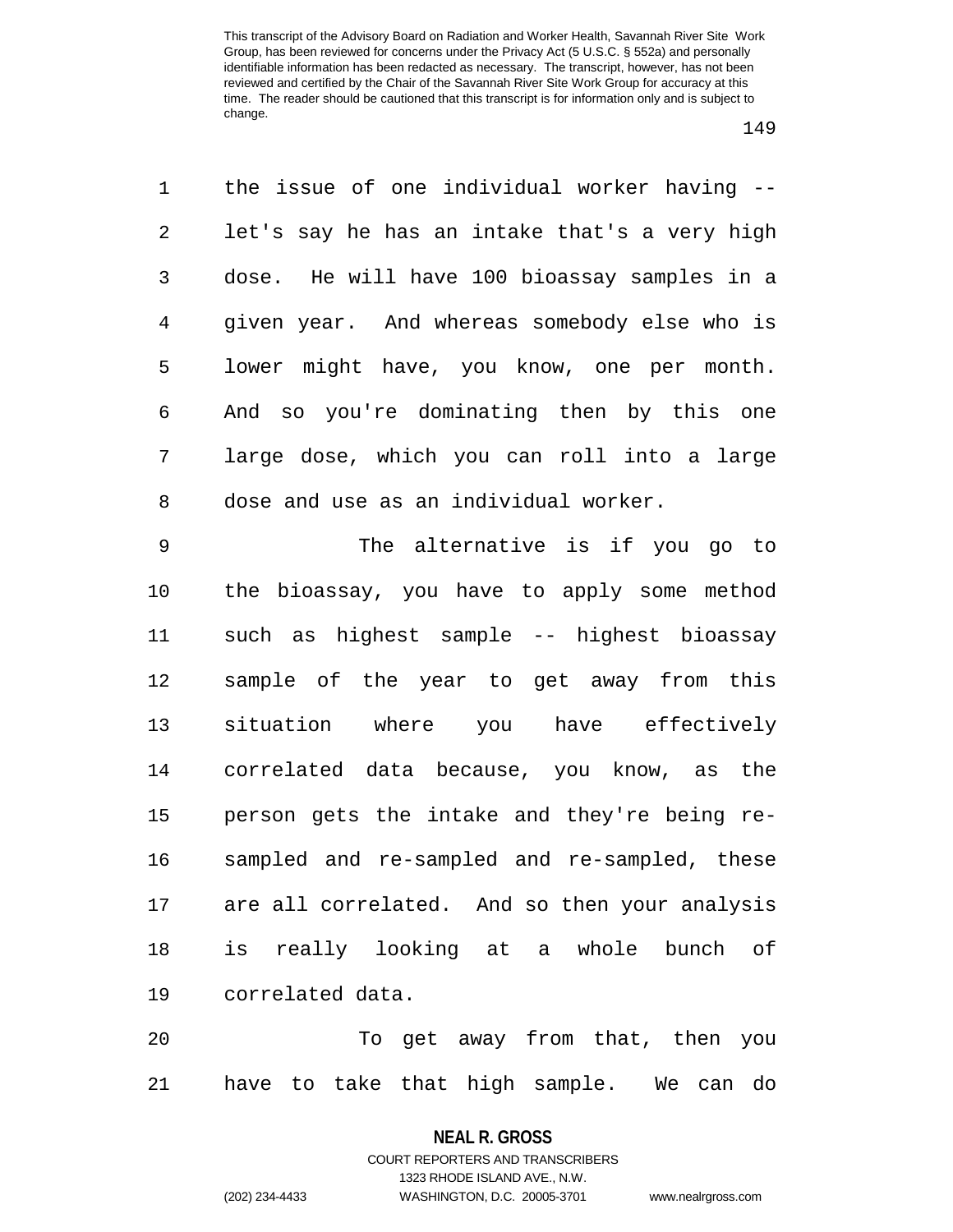150

1 that. I mean we can go back and re-analyze 2 this, taking that highest sample for each 3 person for the year and using that in the 4 analysis if you want. But there's no other 5 way to get around that correlated data issue 6 of all of these multiple bioassay samples for 7 a given person.

8 DR. MAKHIJANI: I guess a factual 9 point. Normally when you've done coworker 10 models, you haven't calculated the doses 11 assuming solubilities and so on. You use the 12 bioassay data and use the 84th percentile or 13 whatever. And you use the whole data -- it's 14 just a point of information. I'm kind of 15 puzzled as to why this is a special case.

16 MS. BRACKETT: This is Liz 17 Brackett. It's true that for most coworker 18 studies we do start with the bioassay data and 19 do the statistical analysis on that. But if 20 you look at all of our tritium studies, we 21 take the bioassay data, calculate doses, and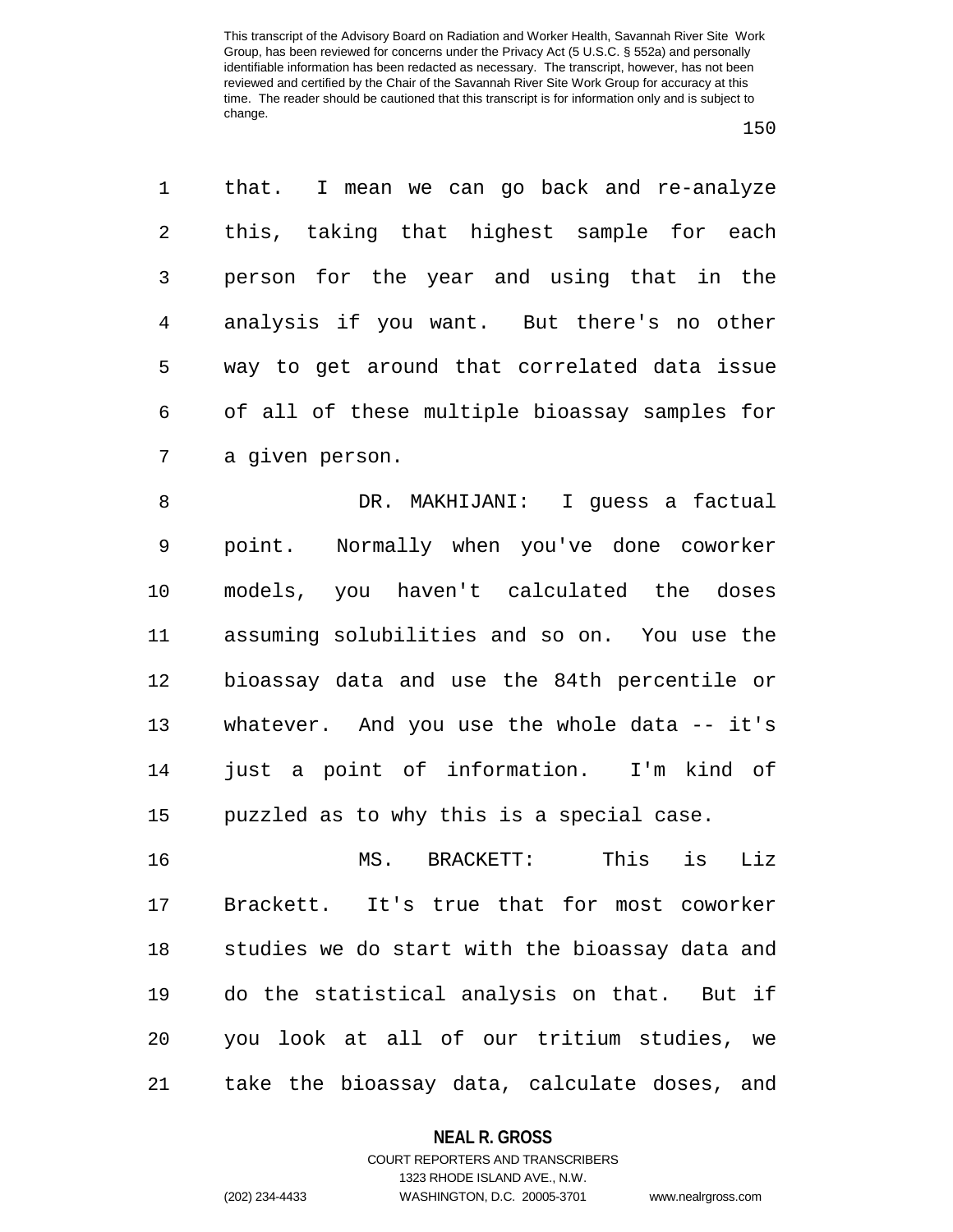| 1  | then do the coworker study on the doses.       |
|----|------------------------------------------------|
| 2  | DR. MAKHIJANI: Okay. All right.                |
| 3  | Fair enough.                                   |
| 4  | CHAIRMAN GRIFFON: But why -- I                 |
| 5  | guess your first question still holds though.  |
| 6  | Why for tritium? Why not -- because it would   |
| 7  | be the same issue for other nuclides, wouldn't |
| 8  | it?                                            |
| 9  | DR. TAULBEE: Liz, go ahead.                    |
| 10 | MS. BRACKETT: Well, the reason                 |
| 11 | that we do that is because we had discussions  |
| 12 | early on among all interested parties that, in |
| 13 | fact, we all agreed that the best way to do a  |
| 14 | coworker study would be to have doses for      |
| 15 | people.                                        |
| 16 | we also realized that that's<br>But            |
| 17 | not possible to do for things like uranium,    |
| 18 | plutonium. But it is for tritium for a number  |
| 19 | of reasons. Because tritium, your data are     |
| 20 | mostly independent. If you have a result from  |
| 21 | an intake that -- it clears out of the body    |

### **NEAL R. GROSS**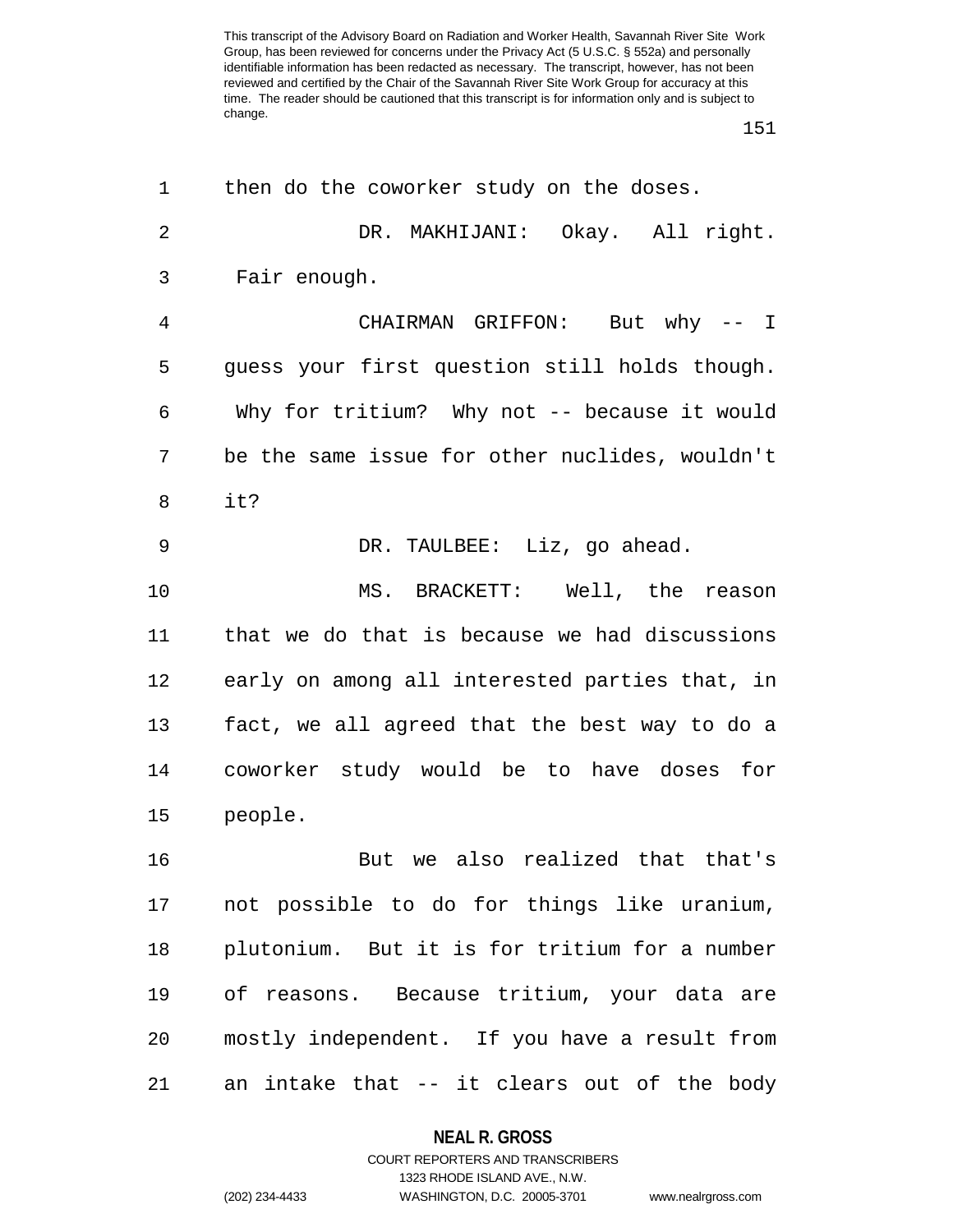152

1 rapidly. So when you take another sample, you 2 know, a few months later, you're not still 3 excreting the material from the earlier 4 intake.

5 Whereas with the other nuclides, 6 you are. So there is a problem saying that a 7 specific result is representative of a 8 specific point in time. And you can also 9 automate the calculation of tritium intakes. 10 To some extent, you can just, you know, 11 essentially connect the dots and calculate the 12 area under the curve. And that doesn't work 13 very well for the longer-lived nuclides.

14 And so when we did our first 15 tritium coworker study, we thought that since 16 we could do it, that it would be a better 17 method for doing the assessment when assuming 18 HTO.

19 CHAIRMAN GRIFFON: That makes 20 sense, Liz. Thanks, yes. And then the 21 question I would have is in considering the

#### **NEAL R. GROSS**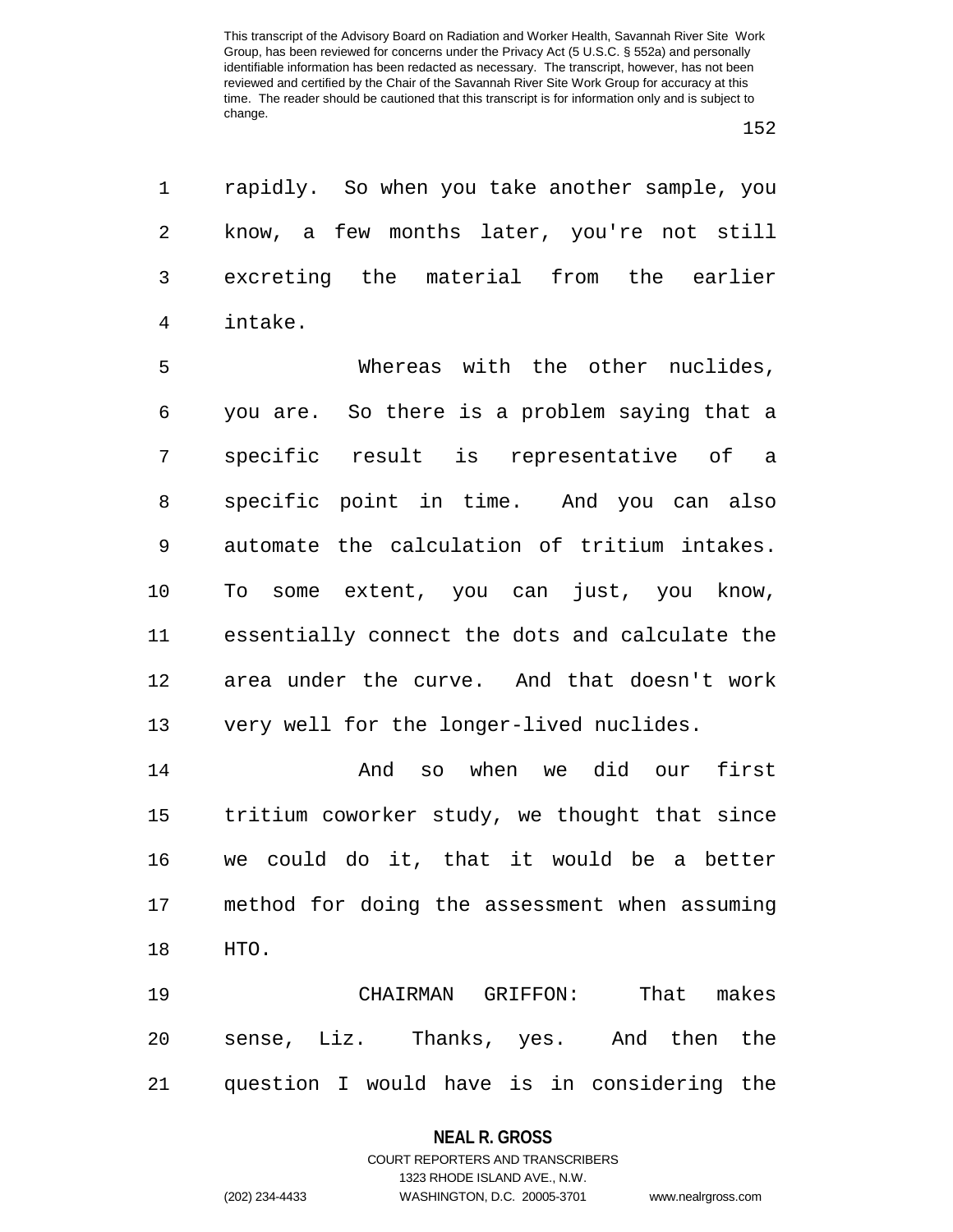153

| 1              | application, SC&A should consider<br>the      |
|----------------|-----------------------------------------------|
| 2              | application as modeled to other nuclides. I'm |
| 3              | assuming that for other nuclides, you would   |
| $\overline{4}$ | have to use the bioassay, not dose.           |
| 5              | So you should consider that when              |
| 6              | you're considering whether you think this     |
| 7              | approach will work for the other models.      |
| 8              | That's what Tim is asking, right? That we     |
| 9              | consider that before you --                   |
| 10             | DR. TAULBEE: Sure, yes.                       |
| 11             | DR. MAKHIJANI: Well, from I heard             |
| 12             | Liz say is that the other coworker models are |
| 13             | not going to be for dose.                     |
| 14             | CHAIRMAN GRIFFON: That's correct.             |
| 15             | That's what I just said.                      |
| 16             | DR. NETON: It's this permutation              |
|                | 17 test, I think, that is --                  |
| 18             | DR. MAKHIJANI: Right.                         |
| 19             | CHAIRMAN GRIFFON: But I said how              |
| 20             | would that affect this statistical model is   |
| 21             | what I guess I'm asking.                      |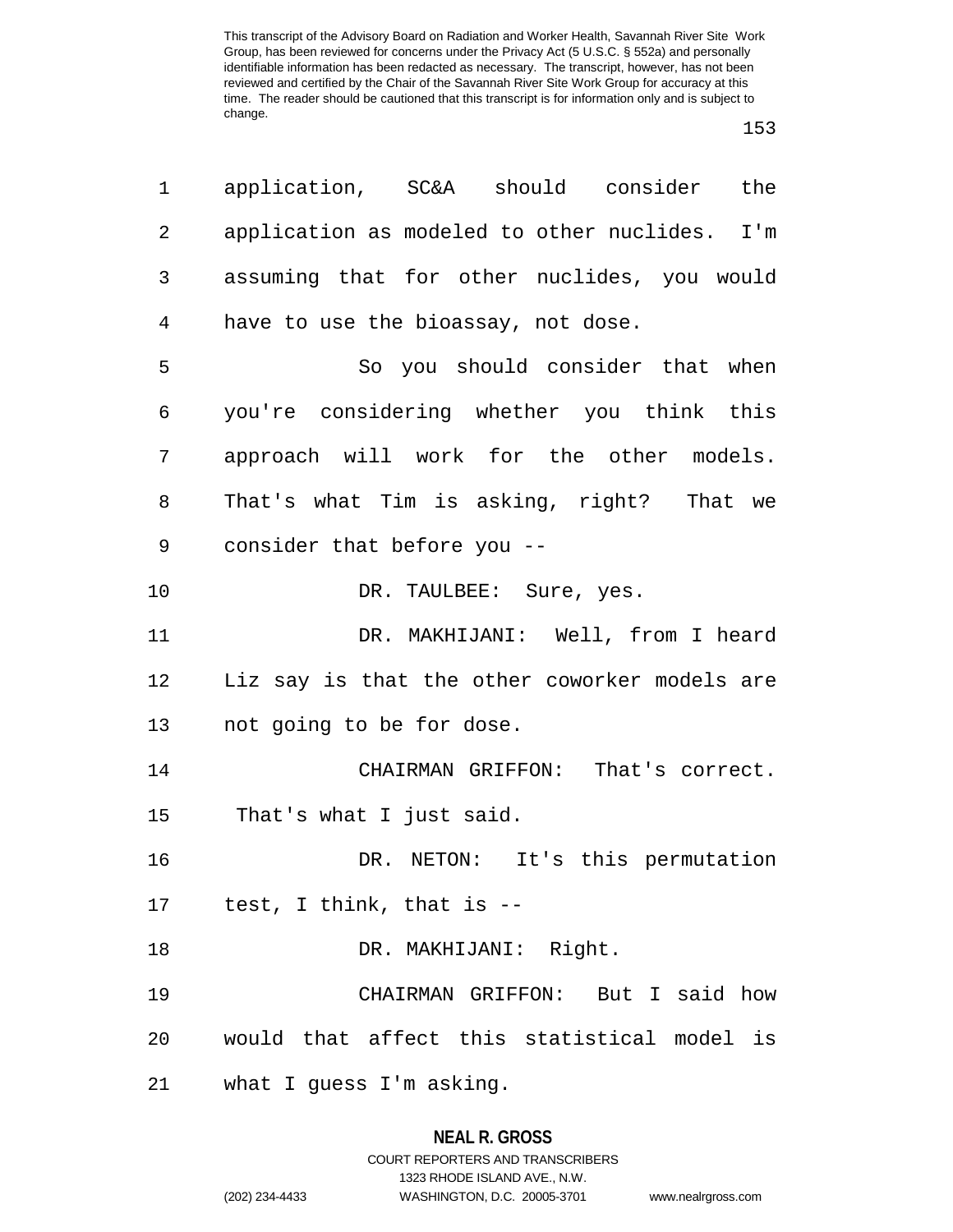154

| $\mathbf 1$ | DR. MAKHIJANI: Yes, right.                    |
|-------------|-----------------------------------------------|
| 2           | CHAIRMAN GRIFFON: You know that's             |
| 3           | what I'm asking is that SC&A consider that    |
| 4           | when you respond to that question will this   |
| 5           | model be useful for these other nuclides. It  |
| 6           | won't be dose any more. It will be urinalysis |
| 7           | results.                                      |
| 8           | So there's two parts of this                  |
| 9           | question. I'm less interested in the first    |
| 10          | actually because it sounds like you came up   |
| 11          | with a similar result using your own analysis |
| 12          | that the tritium could be -- was bounding of  |
| 13          | the construction workers, right?              |
| 14          | DR. MAKHIJANI: No, I think --                 |
| 15          | CHAIRMAN GRIFFON: Oh, I thought I             |
| 16          | heard Harry say that.                         |
| 17          | DR. MAKHIJANI:<br>Harry, can you              |
| 18          | summarize our results from our study?         |
| 19          | We did a<br>DR. CHMELYNSKI:                   |
| 20          | completely different study than the one that  |
| 21          | was just discussed.                           |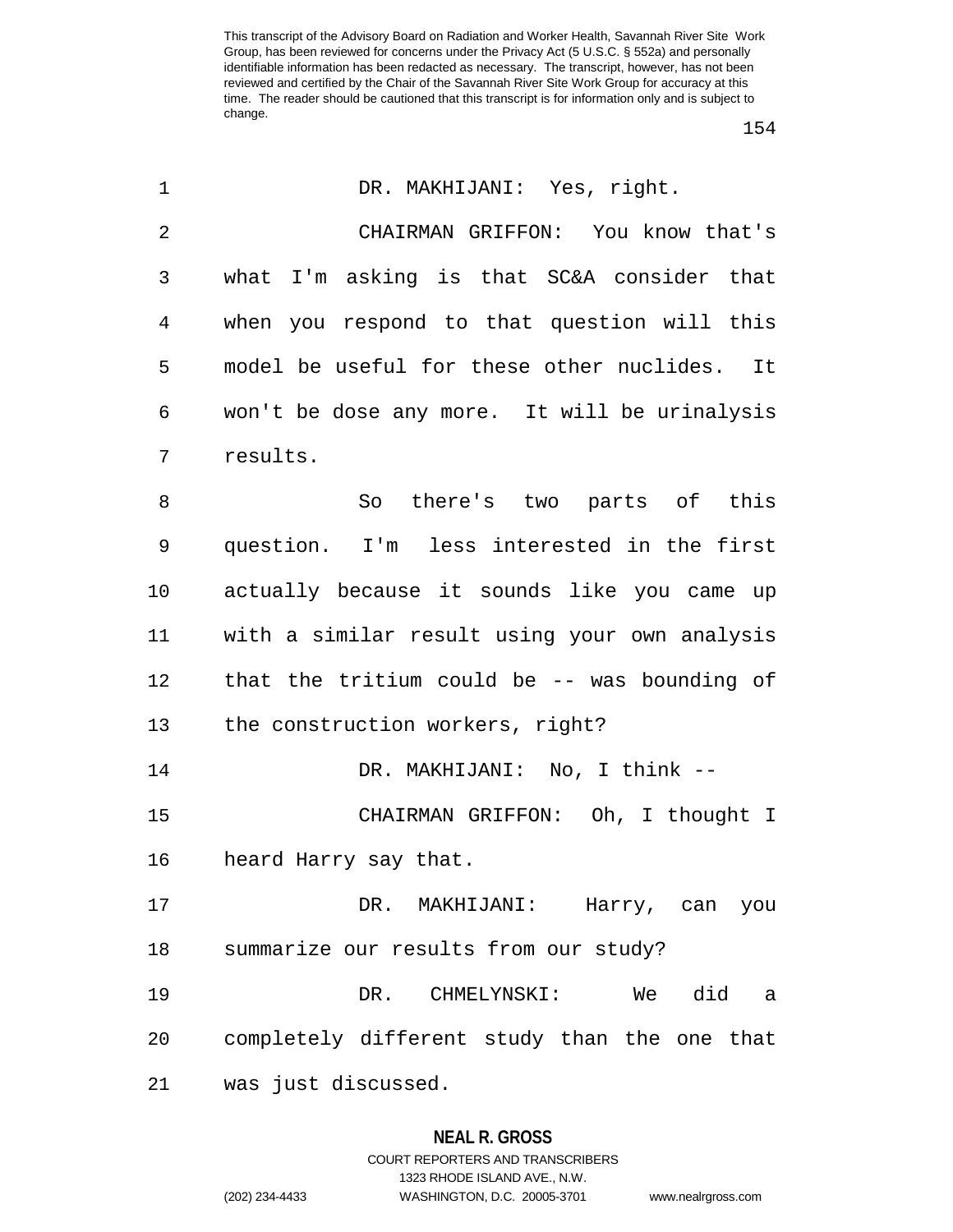155

| 1              | First off, we did look at<br>the                 |
|----------------|--------------------------------------------------|
| $\sqrt{2}$     | bioassay data. And the model that has been       |
| $\mathfrak{Z}$ | discussed so far takes the approach of           |
| 4              | comparing certain subgroups of workers to a      |
| 5              | set of all workers.                              |
| 6              | This approach sort of hides<br>any               |
| 7              | differences between construction workers<br>and  |
| 8              | non-construction workers because when<br>you     |
| 9              | compare the construction workers strata to all   |
| 10             | workers, there are a lot of construction         |
| 11             | workers in the all workers.<br>So it is a        |
| 12             | confounded kind of situation to begin with.      |
| 13             | What we did was actually separate                |
| 14             | the two populations and compare them.<br>The     |
| 15             | non-construction workers in each area<br>were    |
| 16             | compared to all the construction workers.<br>And |
|                | 17 to look for area by area differences. And     |
| 18             | then the construction workers were compared to   |
| 19             | the non-construction workers to look at those    |
| 20             | differences. And finally we looked at the        |
| 21             | various trades of construction workers<br>and    |

### **NEAL R. GROSS**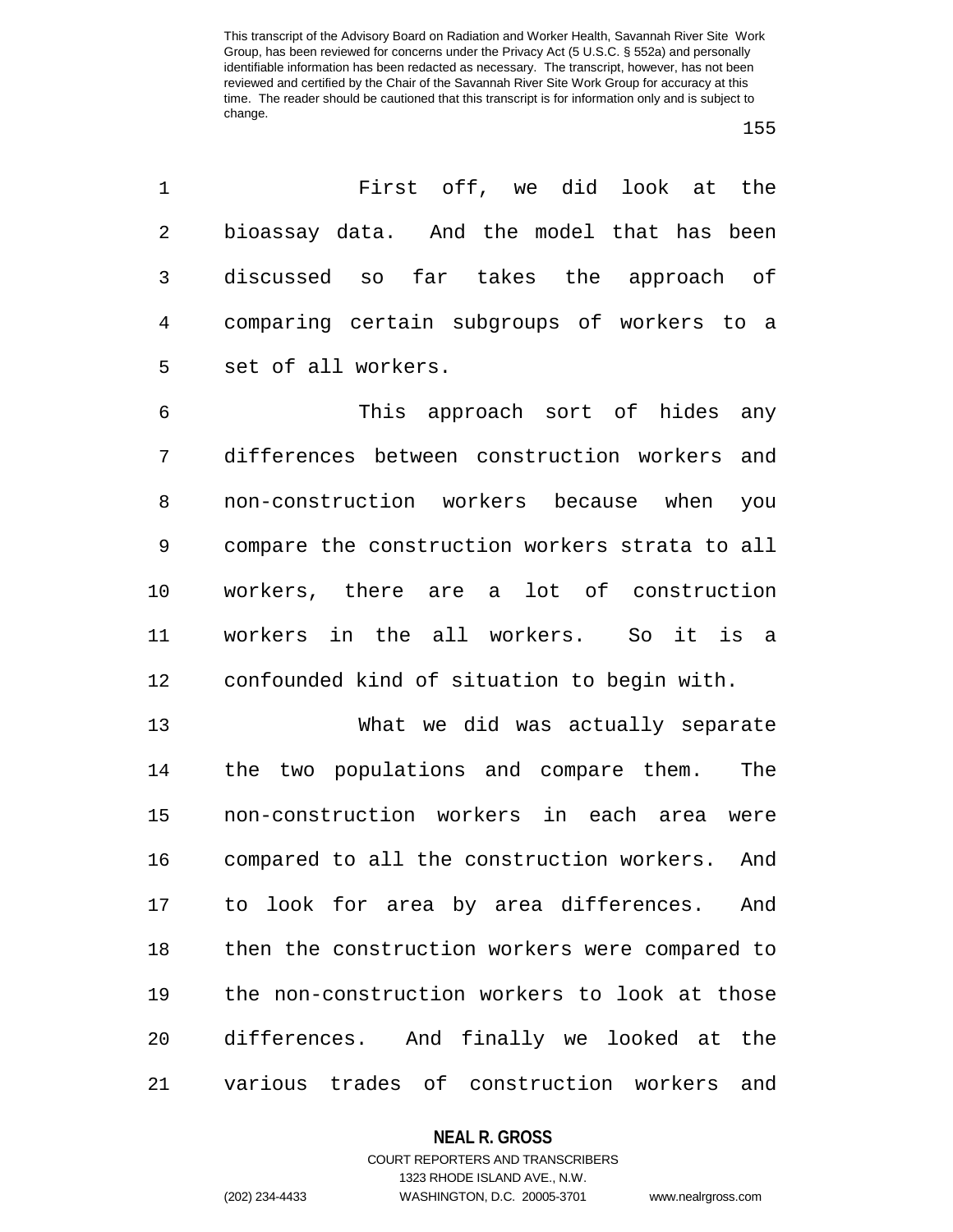156

1 what differences we could see amongst those. 2 When we do this, we find there are 3 some large differences. Now one of the 4 problems with the model we just heard is that 5 the conclusion is well, we didn't see any 6 significant differences. Now that can be due 7 to a lot of reasons. One is simply because 8 there is just so much variation in the 9 population that almost no group could be 10 determined to be different because of the huge 11 variances.

12 There has been some argument 13 presented that the model does have some power. 14 For example, it does have the power to detect 15 the difference between reactor workers and the 16 group of all workers, which, again, I'll point 17 out has in it a lot of reactor workers.

18 But -- and then we also heard that 19 well, when you compare the reactor 20 construction workers with the other reactor 21 workers, we don't see any difference. If you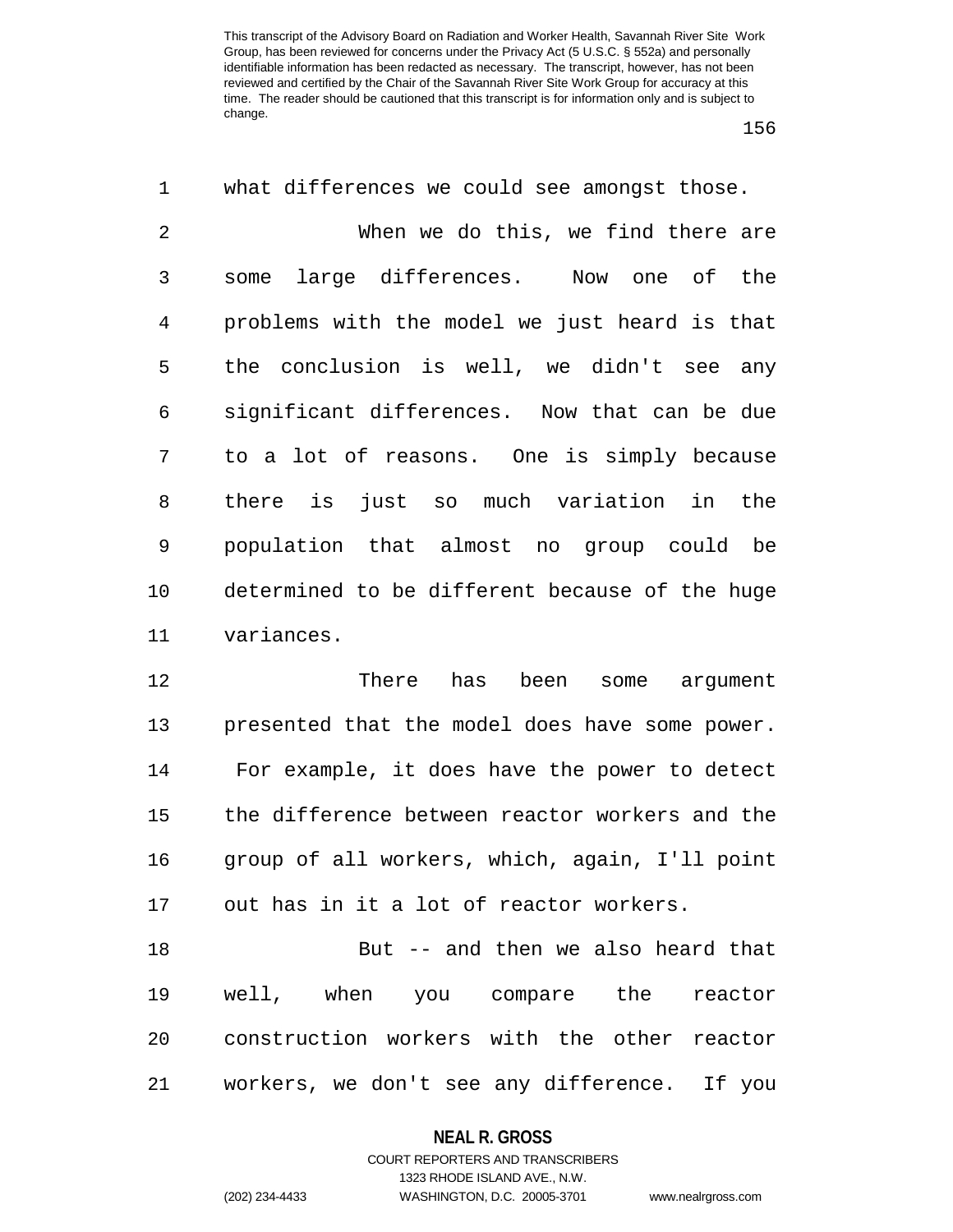157

1 put those two studies together, what it really 2 says is that the construction reactor workers 3 are significantly higher than the group of all 4 workers. But yet we don't see that result 5 presented because the reactor construction 6 workers were only compared to the other 7 reactor workers. They were never compared to 8 a larger group.

9 When we look at these comparisons, 10 we do see differences. And we did it with the 11 bioassay data so it is hard to compare and 12 account for the differences in our results 13 with the results that NIOSH has presented. 14 But my own gut feeling is that the results of 15 the comparison of the coworker model never 16 does tell you how far off the estimates are.

17 That's one of the things that we 18 try to quantify. Are we looking at factors of 19 two, three, four, five, et cetera? And I'd 20 like to see that sort of approach incorporated 21 in the current analysis of the parametric --

> **NEAL R. GROSS** COURT REPORTERS AND TRANSCRIBERS

> > 1323 RHODE ISLAND AVE., N.W.

(202) 234-4433 WASHINGTON, D.C. 20005-3701 www.nealrgross.com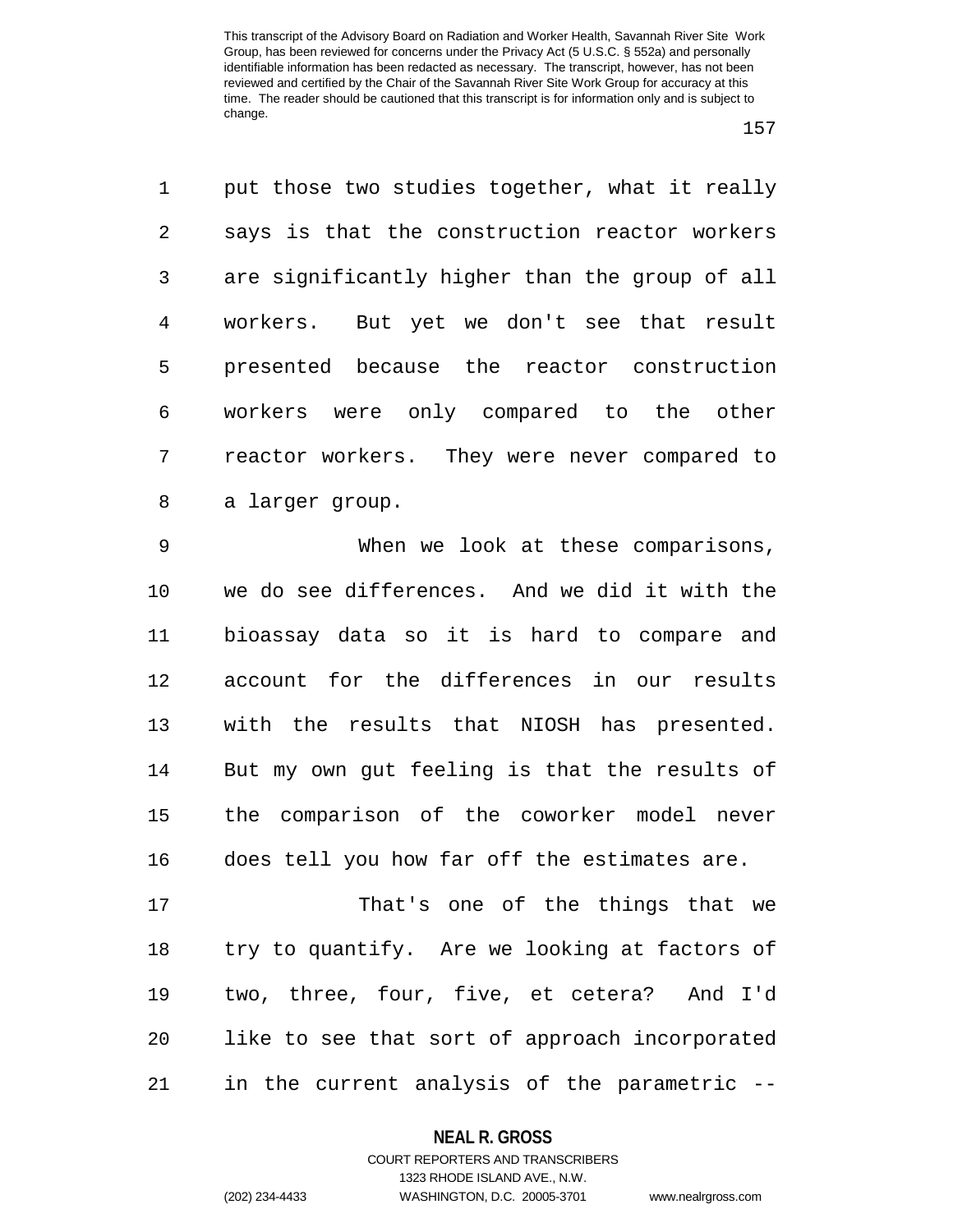158

| 1              | I'm sorry, the permutation test.               |
|----------------|------------------------------------------------|
| $\overline{2}$ | Well,<br>CHAIRMAN GRIFFON:                     |
| 3              | apparently this action does have to go to      |
| 4              | NIOSH -- or to SC&A. But the question I would  |
| 5              | have is could you -- because I had the same    |
| 6              | sort of question about the, you know,          |
| 7              | comparing construction workers to the whole    |
| 8              | population where the whole population contains |
| 9              | construction workers.                          |
| 10             | I'm wondering if looking at the                |
| 11             | spreadsheet of data if SC&A will be able to do |
| 12             | a similar analysis that they did with the      |
| 13             | bioassay data using your dose data. And I'm    |
| 14             | not sure the information is there.             |
| 15             | DR. MAKHIJANI: It is not there.                |
| 16             | CHAIRMAN GRIFFON:<br>Because you               |
|                | 17 only have area name and construction worker |
| 18             | yes or no, right? You don't have --            |
| 19             | DR. MAKHIJANI: Right. And                      |
| 20             | there's no job types among construction.       |
| 21             | CHAIRMAN GRIFFON: Right. Right.                |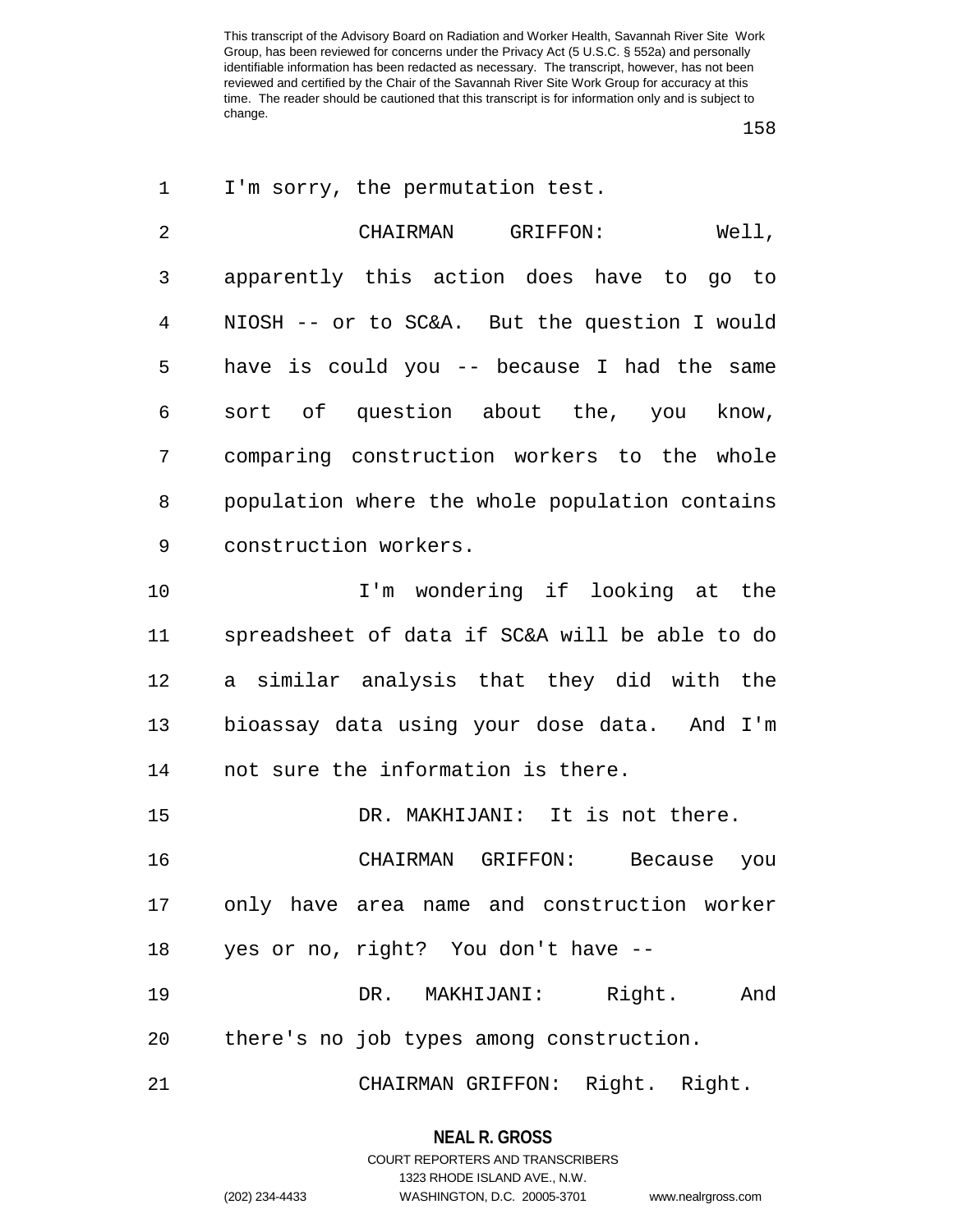159

| 1              | DR. MAKHIJANI: As the data                     |
|----------------|------------------------------------------------|
| $\overline{2}$ | stands, taking -- just opening the spreadsheet |
| 3              | and taking a quick look --                     |
| 4              | CHAIRMAN GRIFFON: Right.                       |
| 5              | DR. MAKHIJANI: I do not believe                |
| 6              | that we could do a parallel analysis.          |
| 7              | Harry, do you agree? We're doing               |
| 8              | realtime science here.                         |
| 9              | DR. CHMELYNSKI: I'd have to defer              |
| 10             | on that. I don't have the spreadsheet in       |
| 11             | front of me.                                   |
| 12             | DR. MAKHIJANI: Oh, okay. Yes, in               |
| 13             | taking a quick look, I don't think that we     |
| 14             | can.                                           |
| 15             | CHAIRMAN GRIFFON: That would be                |
| 16             | my concern. So then, you know, if you're       |
| 17             | going to come back with those kinds of         |
| 18             | comments without being able to do the          |
| 19             | analysis, we could just go around on this, you |
| 20             | know.                                          |
| 21             | DR. MAKHIJANI: This is likely.                 |

1323 RHODE ISLAND AVE., N.W.

(202) 234-4433 WASHINGTON, D.C. 20005-3701 www.nealrgross.com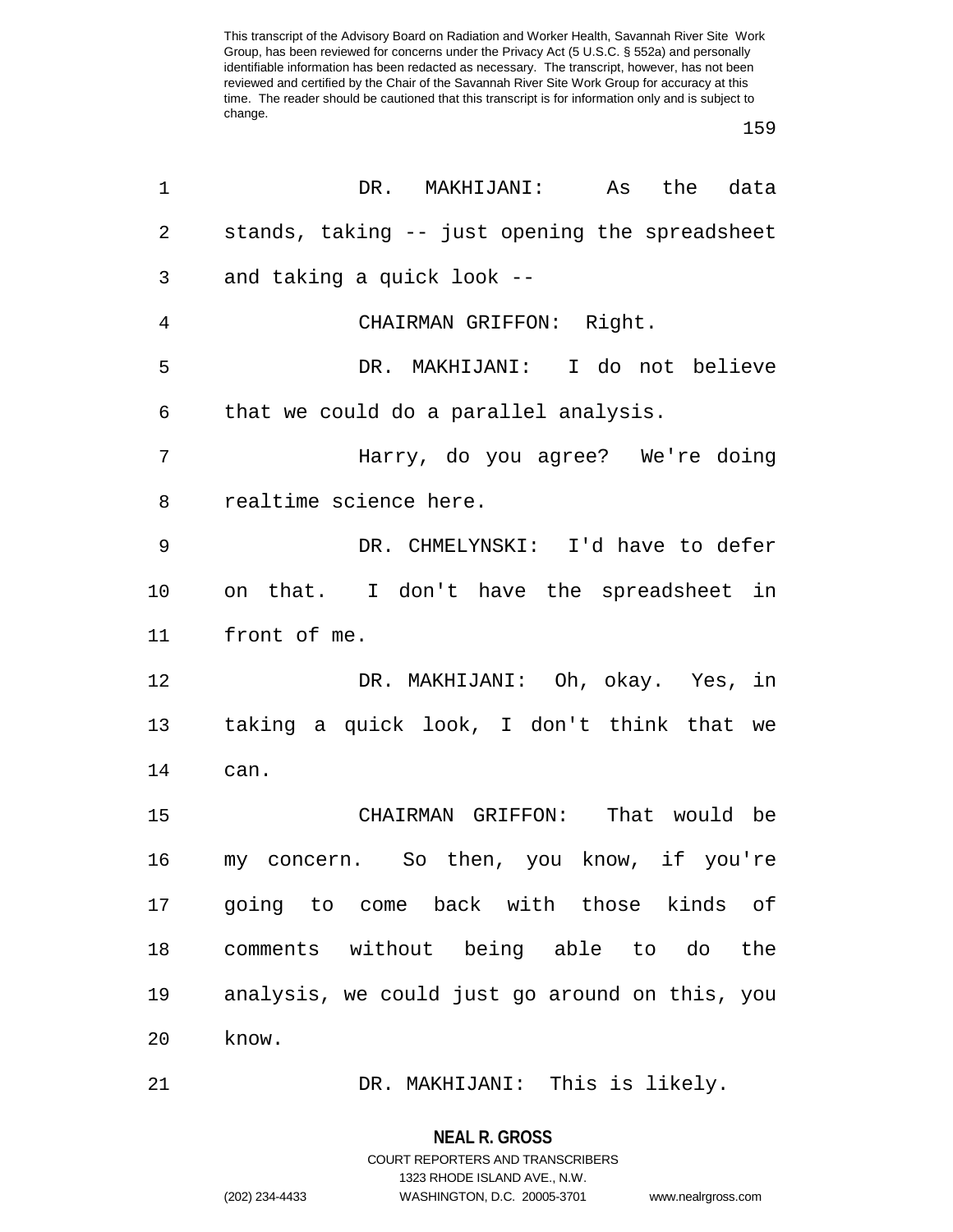160

| 1  | CHAIRMAN GRIFFON: I want to try                |
|----|------------------------------------------------|
| 2  | to close this, you know, somehow.              |
| 3  | DR. TAULBEE: One of the things                 |
| 4  | that Harry mentioned was that, you know, in    |
| 5  | this case, construction trades workers make up |
| 6  | a significant fraction of the all monitored    |
| 7  | workers. We did a separate analysis comparing  |
| 8  | construction trades workers with the<br>non-   |
| 9  | construction trades workers that Harry was     |
| 10 | talking about. And that's what you see me      |
| 11 | allude to as part two of our report.           |
| 12 | And so that's what coming --                   |
| 13 | CHAIRMAN GRIFFON: Okay.                        |
| 14 | DR. MAKHIJANI: Oh, you haven't --              |
| 15 | we haven't seen that yet?                      |
| 16 | No, you have not<br>DR. TAULBEE:               |
|    | 17 seen that.                                  |
| 18 | DR. MAKHIJANI: Okay.                           |
| 19 | CHAIRMAN GRIFFON: Okay. So you                 |
| 20 | have looked at that?                           |
| 21 | DR. TAULBEE: Yes, we did.                      |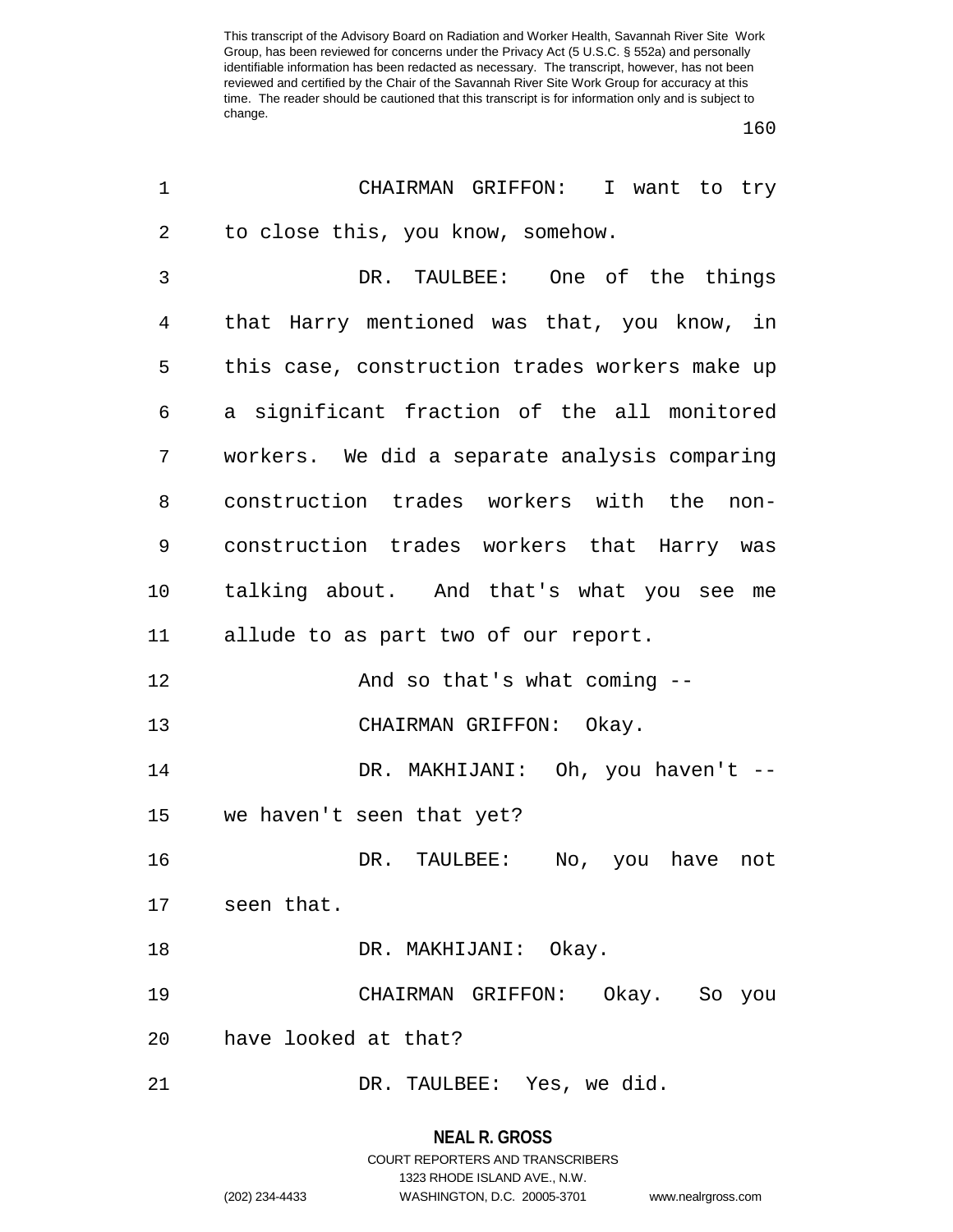161

| 1  | CHAIRMAN GRIFFON: Okay.                       |
|----|-----------------------------------------------|
| 2  | DR. TAULBEE: But we looked at it              |
| 3  | under these same strata.                      |
| 4  | CHAIRMAN GRIFFON: yes.                        |
| 5  | DR. TAULBEE: The exact<br>same                |
| 6  | strata of construction trades versus<br>non-  |
| 7  | construction trades.                          |
| 8  | CHAIRMAN GRIFFON: Right.                      |
| 9  | DR. TAULBEE: And reactors versus              |
| 10 | all other areas. And then construction trades |
| 11 | at reactors versus all other -- or<br>non-    |
| 12 | construction trades at reactors. So<br>that   |
| 13 | analysis --                                   |
| 14 | CHAIRMAN GRIFFON: Refresh<br>my               |
| 15 | memory because we have some experts in the    |
| 16 | back of the room here on this, but refresh my |
| 17 | memory on how you identify construction       |
| 18 | workers from the job types. I know you've     |
| 19 | probably discussed this before in our Work    |
| 20 | Group, but I've probably forgotten. So I      |
| 21 | apologize if I -- how did you -- what job     |

**NEAL R. GROSS**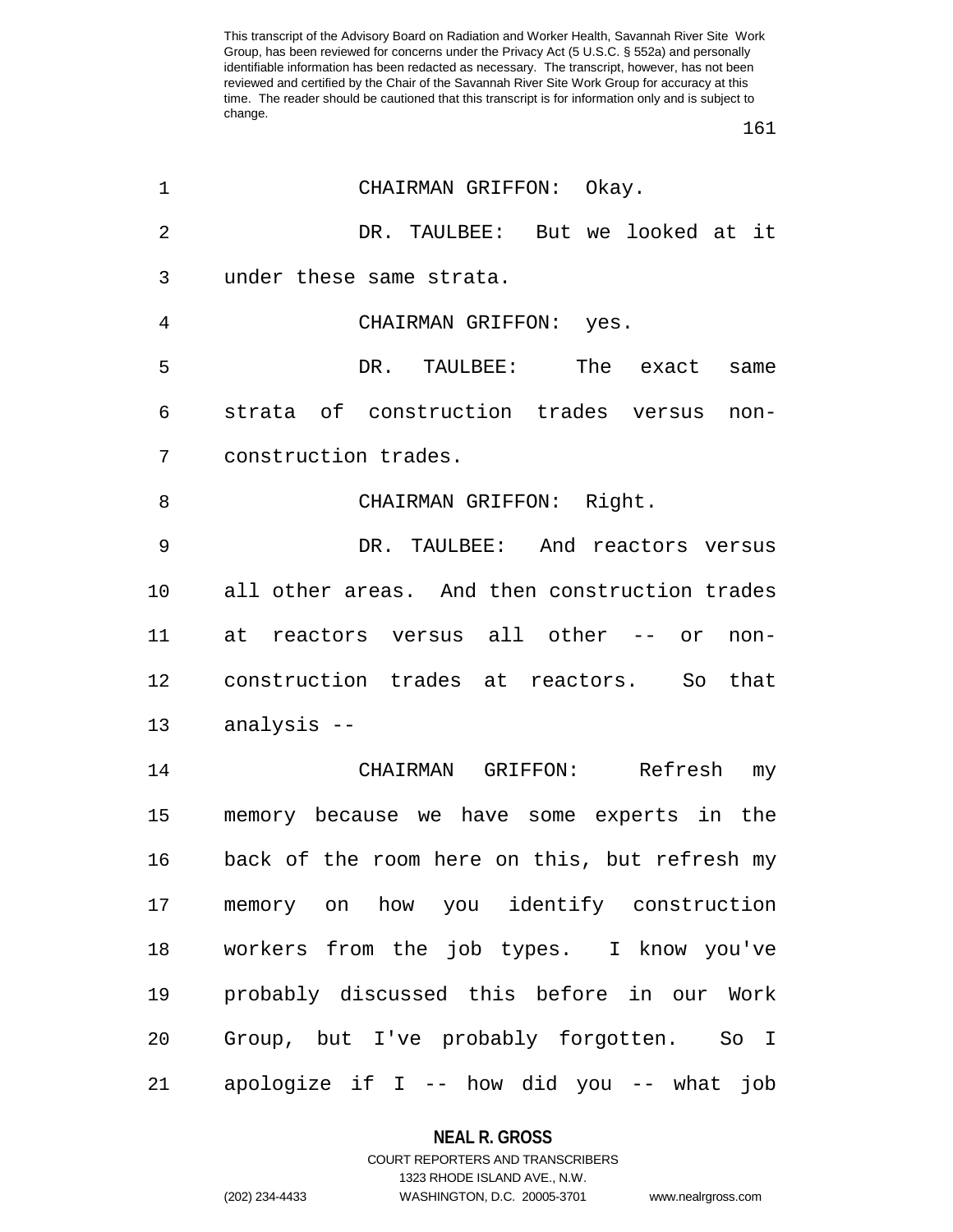| 1  | types -- how did you categorize --           |
|----|----------------------------------------------|
| 2  | MR. MAHATHY: We -- earlier in the            |
| 3  | month -- we picked all trades that would be  |
| 4  | involved in the broader definition of        |
| 5  | construction trades like welder, painter --  |
| 6  | and there is a list, I think.                |
| 7  | CHAIRMAN GRIFFON: Is that listed?            |
| 8  | Yes, where is that list?                     |
| 9  | MR. MAHATHY: I think we supplied             |
| 10 | that to you $-$                              |
| 11 | DR. TAULBEE: It's in that same --            |
| 12 | CHAIRMAN GRIFFON:<br>In that                 |
| 13 | document?                                    |
| 14 | DR. TAULBEE: -- directory.                   |
| 15 | CHAIRMAN GRIFFON:<br>the<br>In               |
| 16 | directory?                                   |
| 17 | DR. TAULBEE: Yes, we provided                |
| 18 | that as the background when we presented the |
| 19 | files to you. We have a list of all the job  |
| 20 | titles that we considered as construction    |
| 21 | trades.                                      |

## **NEAL R. GROSS**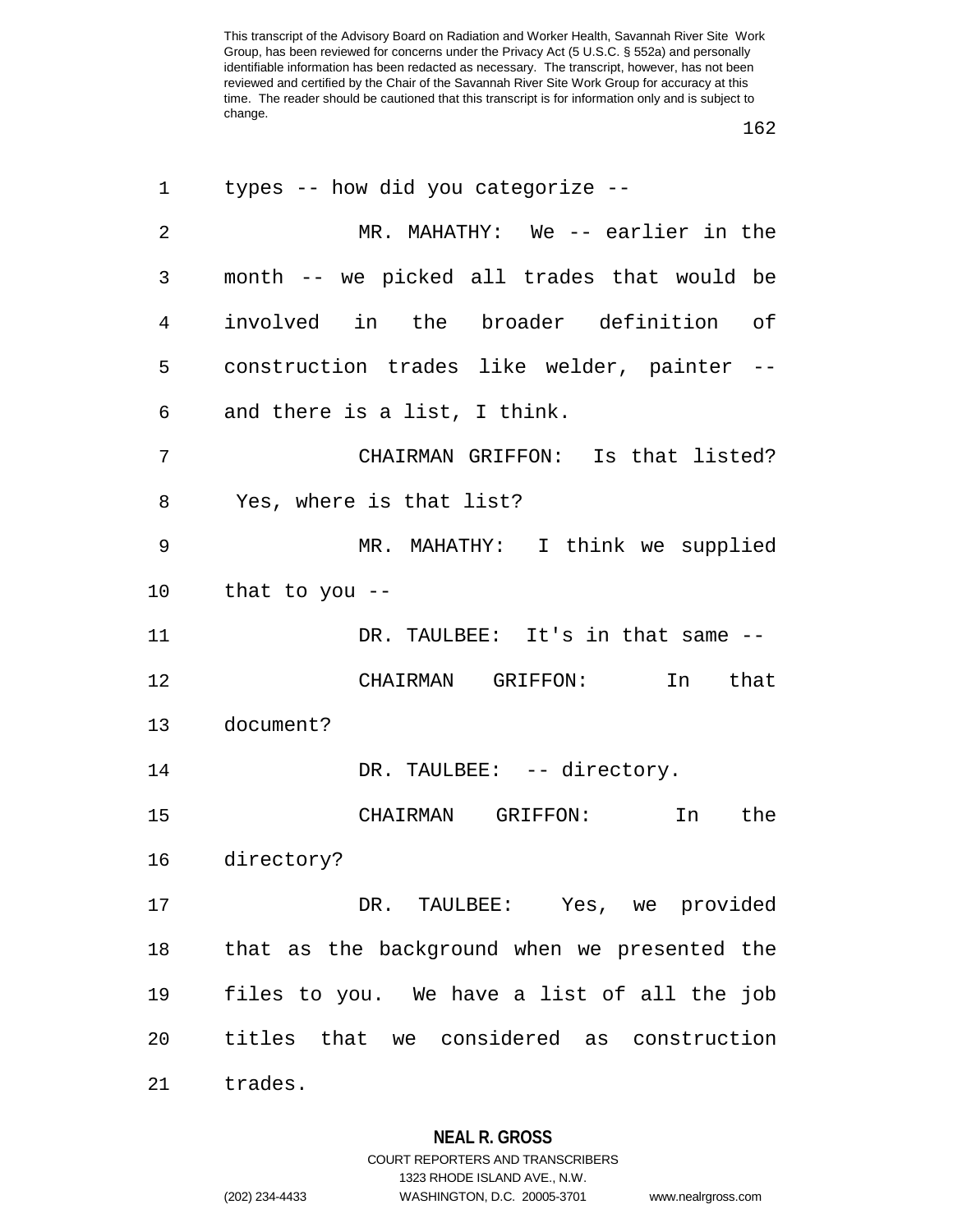163

| 1  | CHAIRMAN GRIFFON: Okay.                        |
|----|------------------------------------------------|
| 2  | DR. TAULBEE: And these are                     |
| 3  | admittedly, here, these are self reported.     |
| 4  | MR. MAHATHY: Right.                            |
| 5  | DR. TAULBEE: So these are<br>what              |
| 6  | people put --                                  |
| 7  | CHAIRMAN GRIFFON: Just to<br>be                |
| 8  | clear here, description of files, that folder? |
| 9  | DR. TAULBEE: That's correct.                   |
| 10 | CHAIRMAN GRIFFON: And what is the              |
| 11 | name of it? Tritium Dose in HTO Coworker       |
| 12 | Data?                                          |
| 13 | DR. TAULBEE: Yes, it's the Word                |
| 14 | file.                                          |
| 15 | CHAIRMAN GRIFFON: The Word file?               |
| 16 | Okay. That's the Word file?                    |
| 17 | DR. TAULBEE: Yes, that one.                    |
| 18 | DR. MAKHIJANI: Just to give you a              |
| 19 | little vignette from our report, if you look   |
| 20 | at -- sorry --                                 |
| 21 | CHAIRMAN GRIFFON: I'll get there               |

1323 RHODE ISLAND AVE., N.W.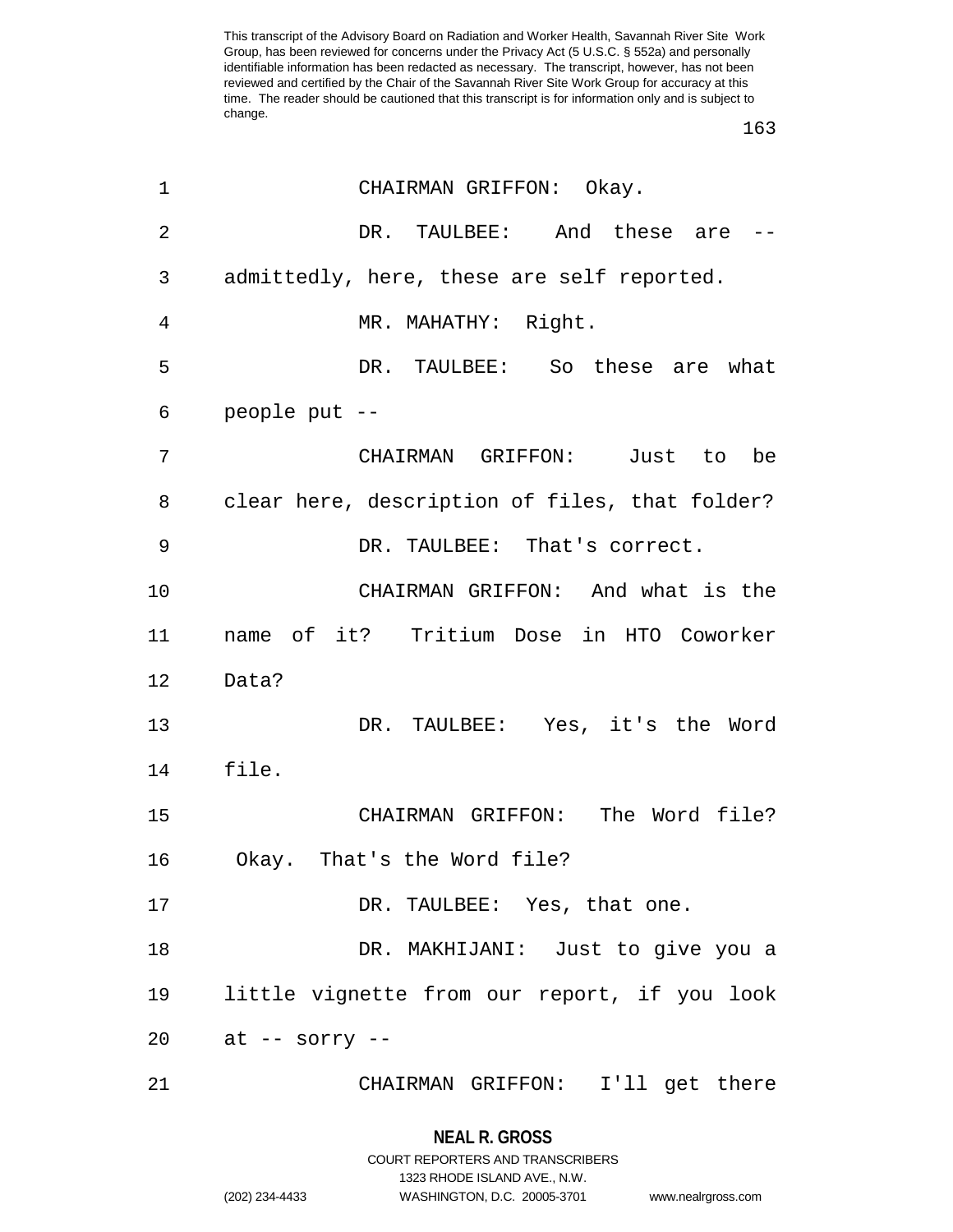| 1  | in a second. This isn't publicly out, is it    |
|----|------------------------------------------------|
| 2  | yet, this document?                            |
| 3  | DR. TAULBEE: No, I don't think                 |
| 4  | so. It's just for the Work Group what we put   |
| 5  | here.                                          |
| 6  | DR. MAKHIJANI: What document are               |
| 7  | we talking about?                              |
| 8  | DR. TAULBEE: That file name.                   |
| 9  | CHAIRMAN GRIFFON: The HTO Coworker             |
| 10 | Data -- something -- it's a Word document in   |
| 11 | that tritium description folder.               |
| 12 | DR. MAKHIJANI: Okay.                           |
| 13 | CHAIRMAN GRIFFON: There's only --              |
| 14 | there's one Word document in there.            |
| 15 | DR. MAKHIJANI: Okay.                           |
| 16 | DR. TAULBEE: One of the other                  |
|    | 17 things that --                              |
| 18 | CHAIRMAN GRIFFON: It's about page              |
| 19 | -- down a little ways -- page -- well, it      |
| 20 | starts on page five, job titles used with CTW. |
| 21 | DR. TAULBEE: One of the other                  |

**NEAL R. GROSS** COURT REPORTERS AND TRANSCRIBERS

1323 RHODE ISLAND AVE., N.W.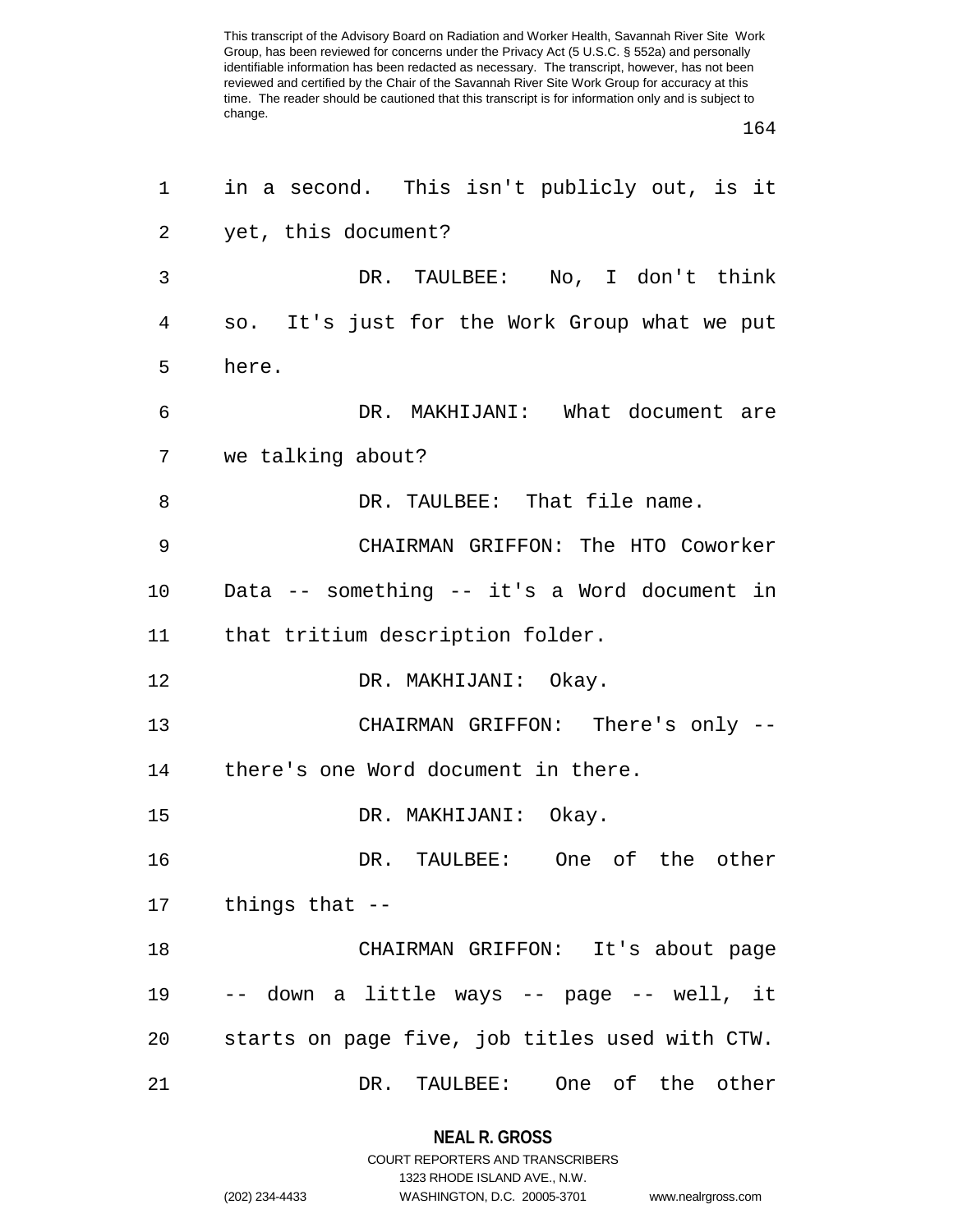165

1 things within the report, too, that is coming 2 is that Tom and Daniel did separate analysis 3 with that construction trades and non-4 construction trades. 5 And the analysis that Daniel did

6 was a non-parametric whereas Tom did the 7 parametric analysis -- parametric meaning we 8 fit a log-normal distribution to it beforehand 9 and compared the parameters. Daniel did a 10 non-parametric analysis of that same data set. 11 And their two results agreed.

12 So this was kind of a benchmark, 13 if you will, of the Monte Carlo permutation 14 test for us, that whether we do a parametric 15 or non-parametric, we'll get the similar 16 results. And so that's all in that particular 17 report. So you'll actually see the dual 18 analysis of construction trades versus non-19 construction trades.

20 CHAIRMAN GRIFFON: How did you -- 21 this is still back to my job title question.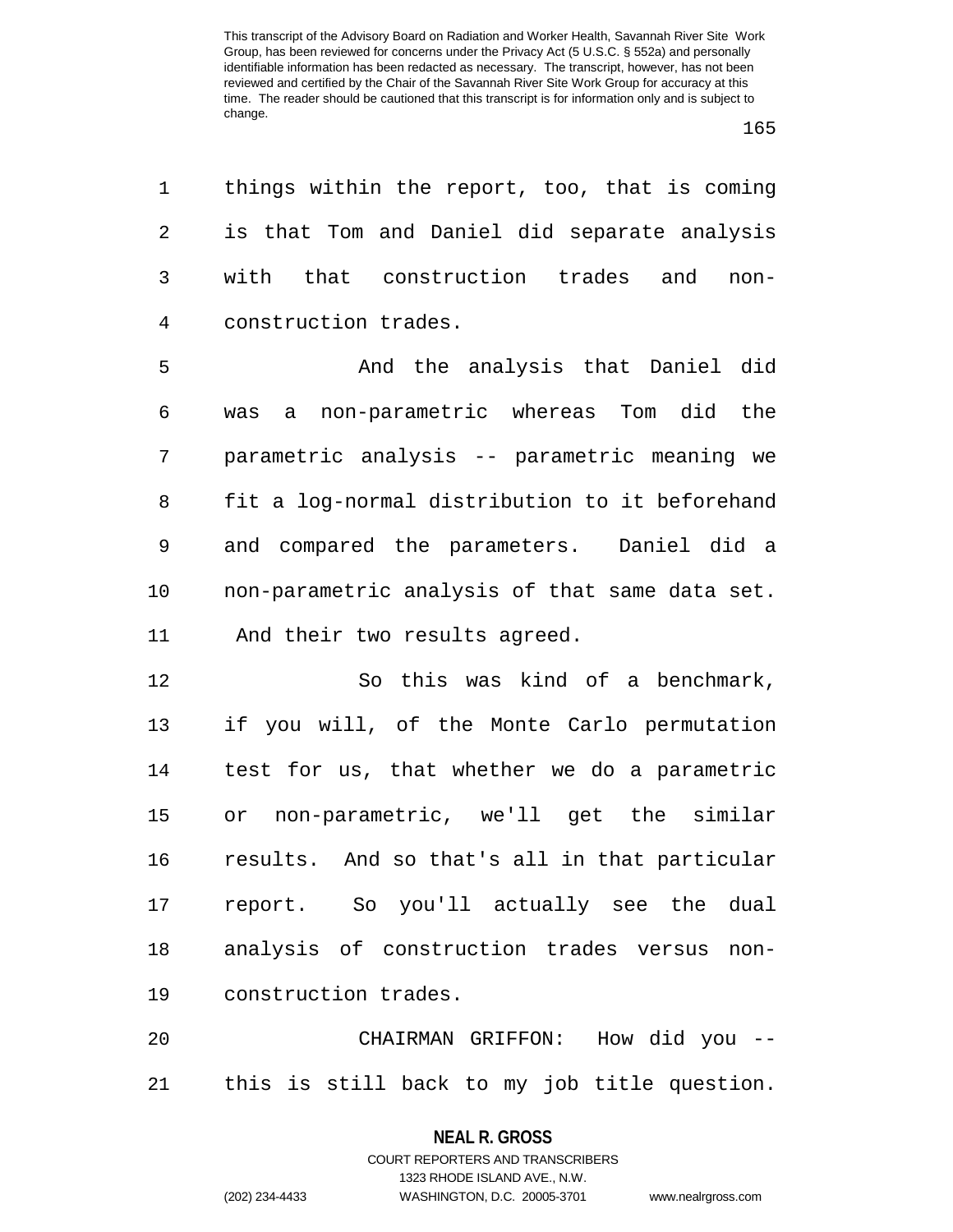166

| 1  | How did you -- and I don't know if this       |
|----|-----------------------------------------------|
| 2  | happened at all, but were there instances     |
| 3  | where people went -- had combined job titles? |
| 4  | Construction -- non-construction?             |
| 5  | MR. MAHATHY: Oh, yes. A good                  |
| 6  | question. If they said they were a            |
| 7  | construction worker, then we put them in as a |
| 8  | construction worker regardless of when they   |
| 9  | were a construction worker.                   |
| 10 | CHAIRMAN GRIFFON: Also self-                  |
| 11 | reported, you're right. Okay.                 |
| 12 | DR. MAKHIJANI: Were there a lot               |
| 13 | of examples where workers went from           |
| 14 | construction workers to the operations side   |
| 15 | because I know in our interviews --           |
| 16 | CHAIRMAN GRIFFON: -- what I was               |
|    | 17 asking, yes.                               |
| 18 | DR. MAKHIJANI: Yes. And in our -              |
| 19 | - and the reason I'm raising it is in our     |
| 20 | interviews, we did come across -- in another  |
| 21 | report we either submitted or that is at DOE  |

## **NEAL R. GROSS**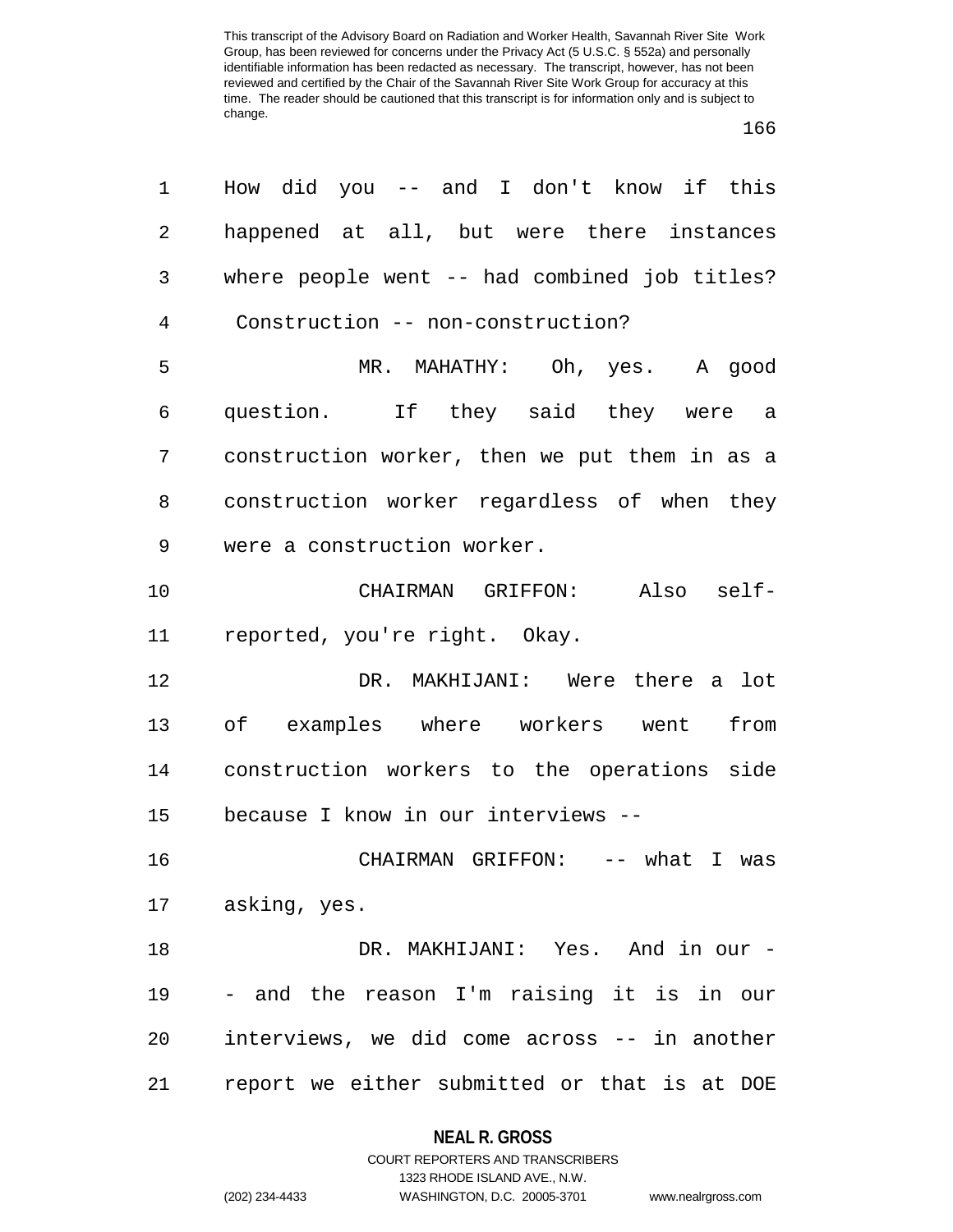| $\mathbf 1$ | for review or something, some issue came up    |
|-------------|------------------------------------------------|
| 2           | about, you know, differences in monitoring     |
| 3           | practices between the time somebody was a      |
| 4           | construction worker and the time they          |
| 5           | transferred to operations.                     |
| 6           | DR. TAULBEE: Yes, when we know                 |
| 7           | that they transferred.                         |
| 8           | DR. MAKHIJANI: Was this a --                   |
| 9           | CHAIRMAN GRIFFON: You mean if                  |
| 10          | someone was a --                               |
| 11          | DR. MAKHIJANI: -- common thing                 |
| 12          | that some people transferred from construction |
| 13          | workers to operations?                         |
| 14          | CHAIRMAN GRIFFON: I'm going to                 |
| 15          | let Bill McGowan because --                    |
| 16          | MR. McGOWAN: Yes, there are --                 |
| 17          | MR. KATZ: Bill, if you could come              |
| 18          | to the table just for this so the mic can pick |
| 19          | you up? Thanks.                                |
| 20          | MR. McGOWAN: At all the sites                  |
| 21          | that we're familiar with, which is most of     |

# **NEAL R. GROSS** COURT REPORTERS AND TRANSCRIBERS

1323 RHODE ISLAND AVE., N.W.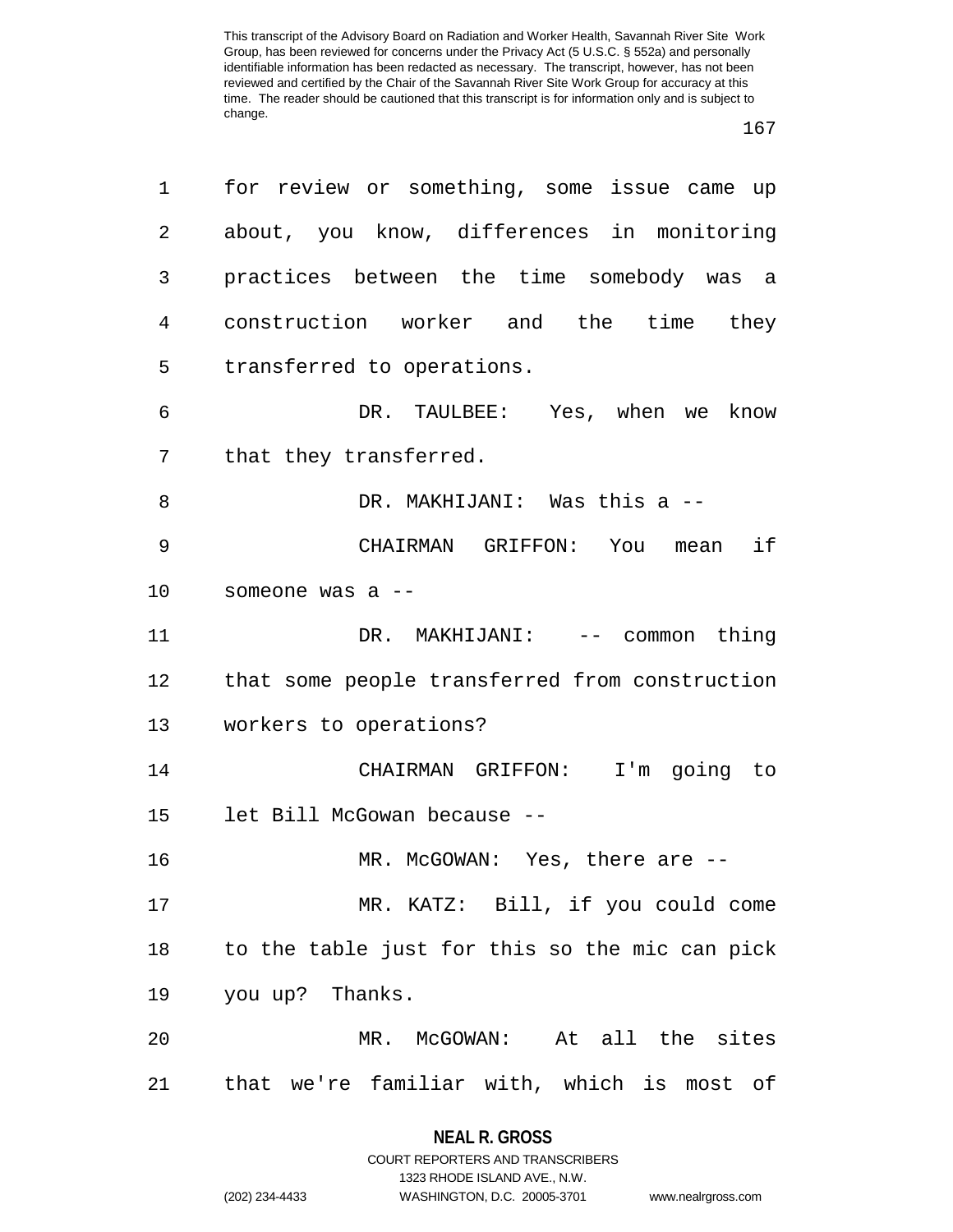| 1              | them, construction workers also worked at      |
|----------------|------------------------------------------------|
| 2              | production jobs. And they also worked as       |
| 3              | escorts because they had clearances.           |
| $\overline{4}$ | CHAIRMAN GRIFFON: And, Bill, I                 |
| 5              | your background involvement was some<br>mean   |
| 6              | research studies from the University of        |
| 7              | Cincinnati.                                    |
| 8              | MR. McGOWAN: Yes, I'm at -- I                  |
| $\mathsf 9$    | worked at the University of Cincinnati. I      |
| 10             | worked in the former worker project. And I'm   |
| 11             | also working with the Department of Labor on   |
| 12             | the EEOICPA claims.                            |
| 13             | So I'm familiar with that. I've                |
| 14             | done interviews myself at Oak Ridge. And       |
| 15             | we've also worked on institutional history     |
| 16             | databases for a number of the sites. And       |
| 17             | we've both worked on Savannah River so that's  |
| 18             | why we're familiar with this because it did go |
| 19             | back and forth.                                |
| 20             | right.<br>All<br>CHAIRMAN GRIFFON:             |
| 21             | Appreciate it.                                 |

### **NEAL R. GROSS**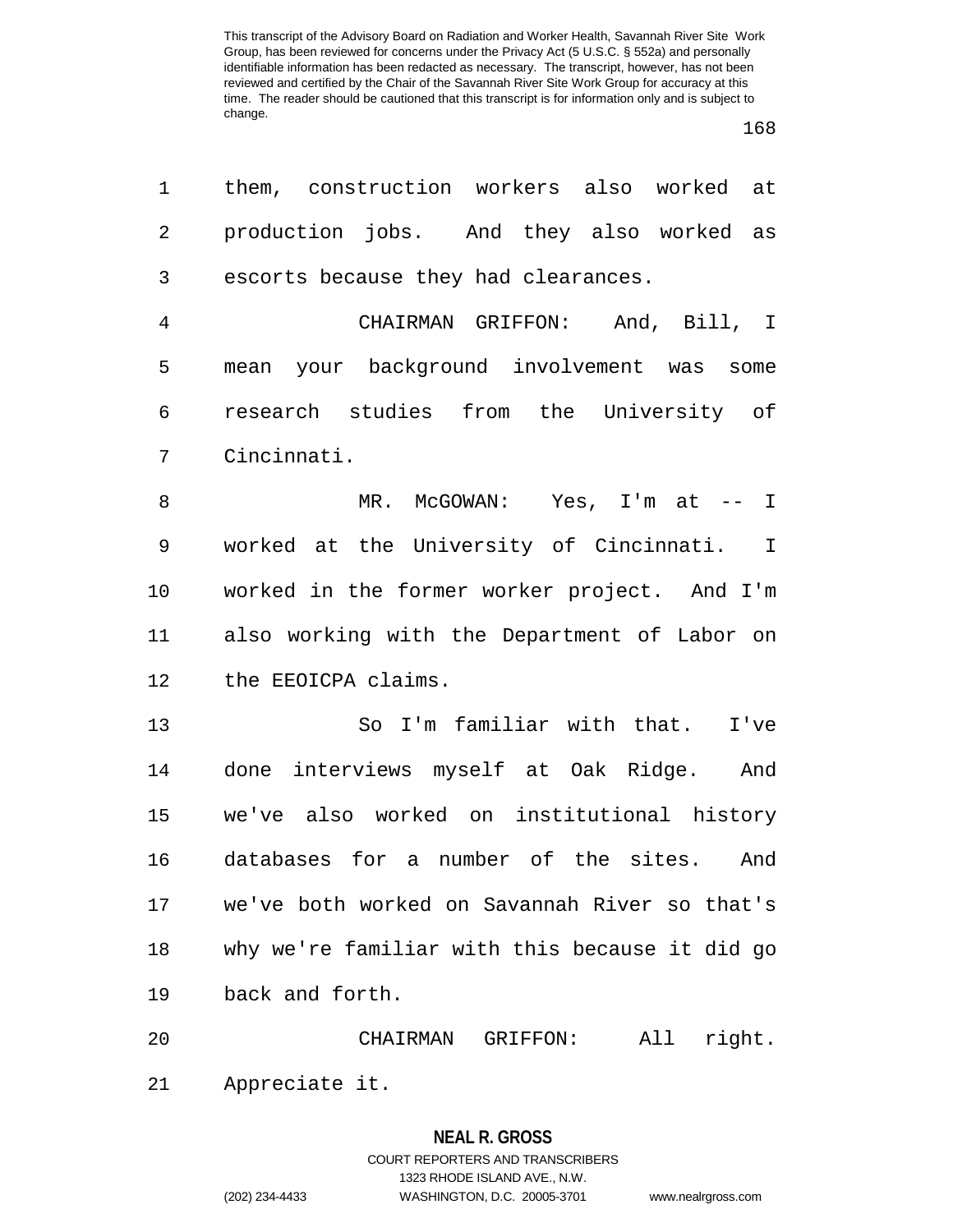1 MR. McGOWAN: May I ask a 2 question? 3 CHAIRMAN GRIFFON: Yes. 4 MR. McGOWAN: Did I hear a number 5 of only 22 construction workers in your 6 sample? 7 DR. TAULBEE: No, 33 in 1954. 8 MR. McGOWAN: There were enormous 9 numbers of construction workers at the site at 10 that time. 11 DR. TAULBEE: Let me give you a 12 little background of our data set. Our data 13 set consists of all of the people who have 14 filed claims under EEOICPA. 15 MR. McGOWAN: All of your 16 claimants.

17 DR. TAULBEE: That's right. And 18 so we coded all of their data and -- which is 19 why in 1954, we have such a small sampling 20 that we're monitoring for tritium. It gets 21 much larger in later years.

#### **NEAL R. GROSS**

# COURT REPORTERS AND TRANSCRIBERS 1323 RHODE ISLAND AVE., N.W. (202) 234-4433 WASHINGTON, D.C. 20005-3701 www.nealrgross.com

169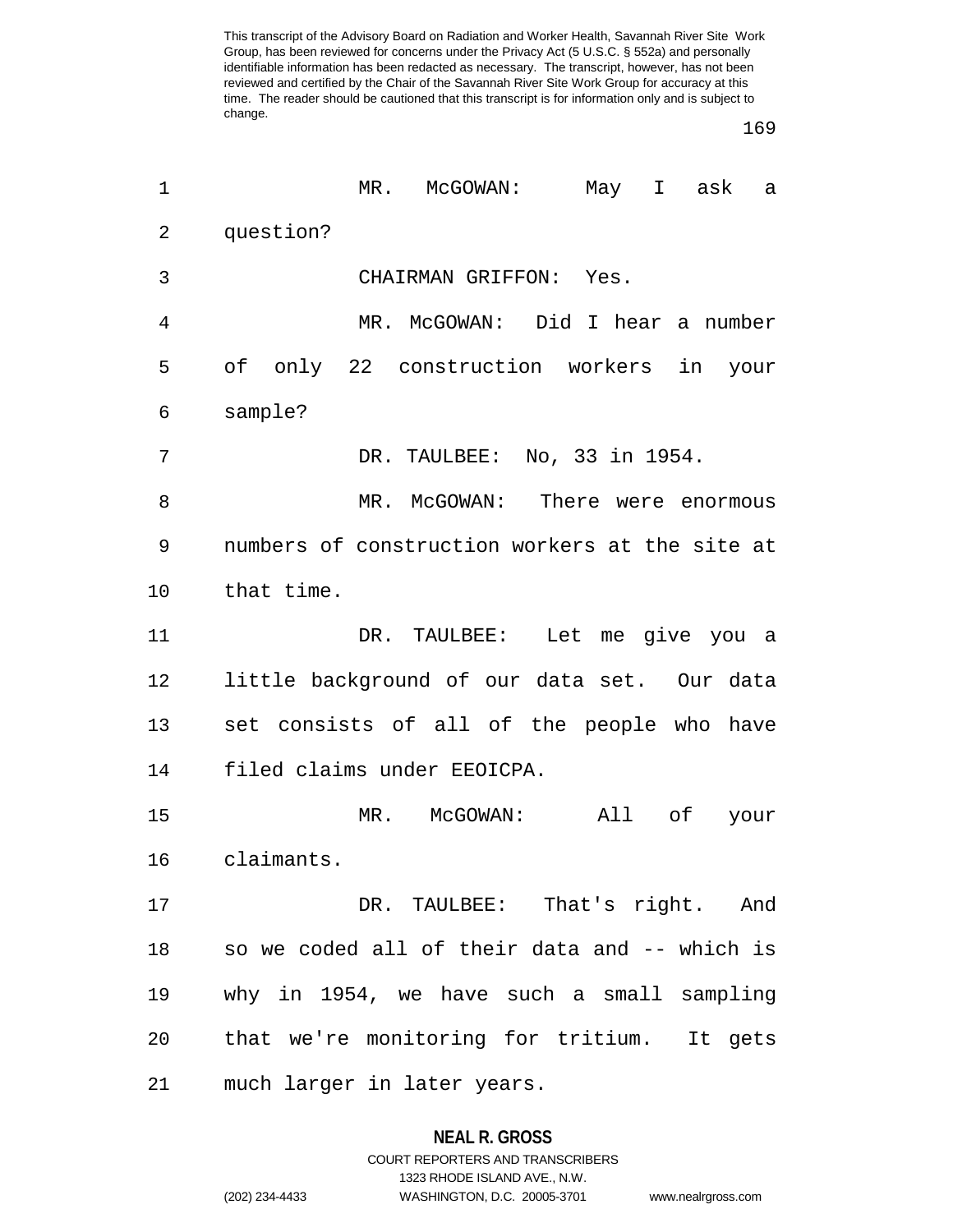170

| 1              | CHAIRMAN GRIFFON: Thanks, Bill.               |
|----------------|-----------------------------------------------|
| $\overline{2}$ | Yes, so that was one of my                    |
| 3              | concerns was that they switched from          |
| 4              | construction worker jobs to non-construction  |
| 5              | and you have -- you know, how did you then    |
| 6              | separate them when you did your analysis? You |
| 7              | didn't include them or you --                 |
| 8              | DR. TAULBEE: We included them as              |
| 9              | construction trades workers.                  |
| 10             | CHAIRMAN GRIFFON: Okay. All                   |
| 11             | right. That could be another -- if it was     |
| 12             | very common -- I don't know how common it was |
| 13             | but -- all right.                             |
| 14             | DR. MAKHIJANI: Just to give you a             |
| 15             | little vignette from our report as to how you |
| 16             | get these results that are very, very         |
| 17             | different, so if you look at the ratio of the |
| 18             | 84th percentile -- in our report, it's a PDF  |
| 19             | page 30, table 2-6. If you look at the F area |
| 20             | at -- which is the reprocessing high-level    |
| 21             | waste area, one of them, in the 1950s, the    |

**NEAL R. GROSS**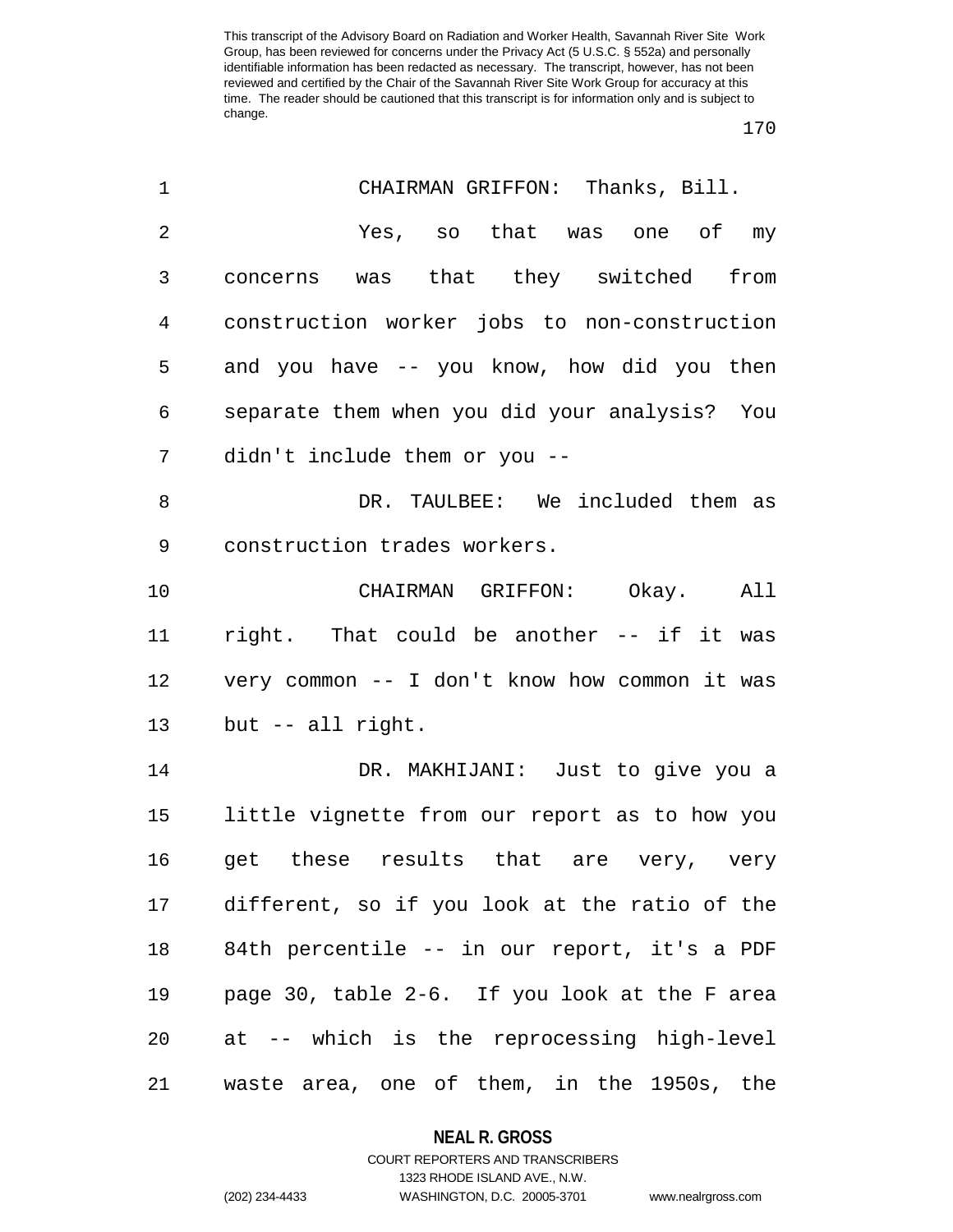171

1 ratio of the 84th percentile of the bioassay 2 for construction workers and non-construction 3 workers was 7.3. And in the 1960s, it was 4 0.13.

5 So it gives you an idea of the 6 range for the same area and the same parameter 7 that we're calculating. There are, you know, 8 a 50, 60-fold difference in the result. And 9 the other results are in between but they are 10 also pretty variable.

11 And you can see if you go down -- 12 if you go down this list, you'll see typically 13 that from one decade to the next -- and partly 14 it depends on how you are aggregating these 15 things -- if you aggregate them every year -- 16 we chose to aggregate by decade because you 17 get, you know, over a decade the processes 18 don't vary very much and you get a larger 19 number of data points and a more robust 20 comparison.

21 It's a tradeoff, you know,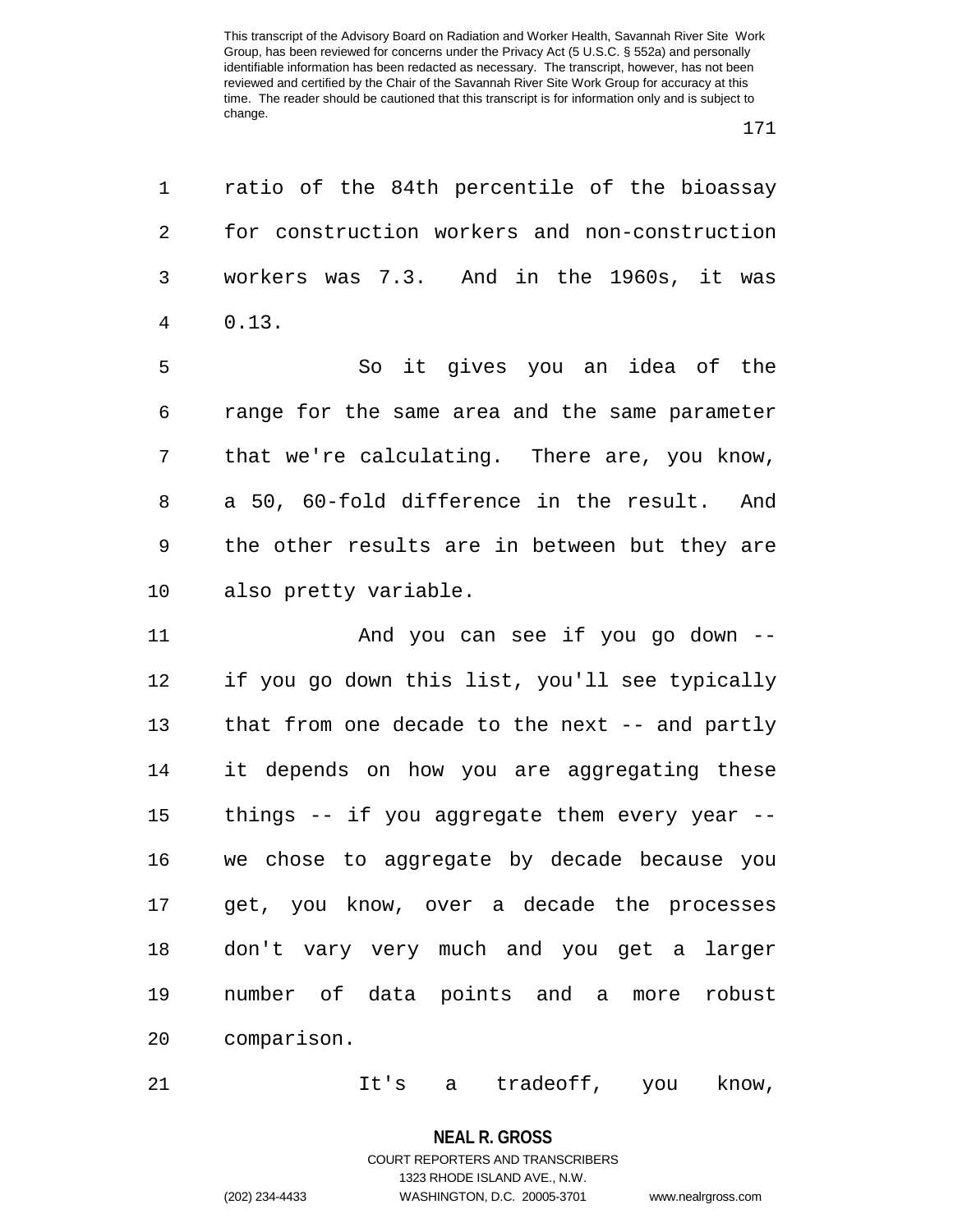172

| 1           | obviously, you know, there is a value to doing |
|-------------|------------------------------------------------|
| 2           | it by year. So I'm not criticizing what you    |
| 3           | did. It's just that we felt that you get a     |
| 4           | more robust result if you compare by decade.   |
| 5           | MR. STANCESCU: Just to say here                |
| 6           | we did the analysis by year for the dose, and  |
| 7           | our analysis found the periods for the trade   |
| 8           | workers when there were significant            |
| $\mathsf 9$ | differences. We didn't do it by decade. But    |
| 10          | I'm pretty sure if we look at it by decade, we |
| 11          | don't see any difference.                      |
| 12          | DR. MAKHIJANI: Right.                          |
| 13          | MR. STANCESCU: So there were a                 |
| 14          | few years when we see the difference. If you   |
| 15          | do it like you did by decade, we'll see        |
| 16          | totally different.                             |
| 17          | DR. MAKHIJANI: Yes, you'll see                 |
| 18          | less of a difference. I agree with you.        |
| 19          | DR. TAULBEE: One of the concerns               |
| 20          | I have with just comparing the ratio of the    |
| 21          | 84th percentile is that variability --         |

### **NEAL R. GROSS**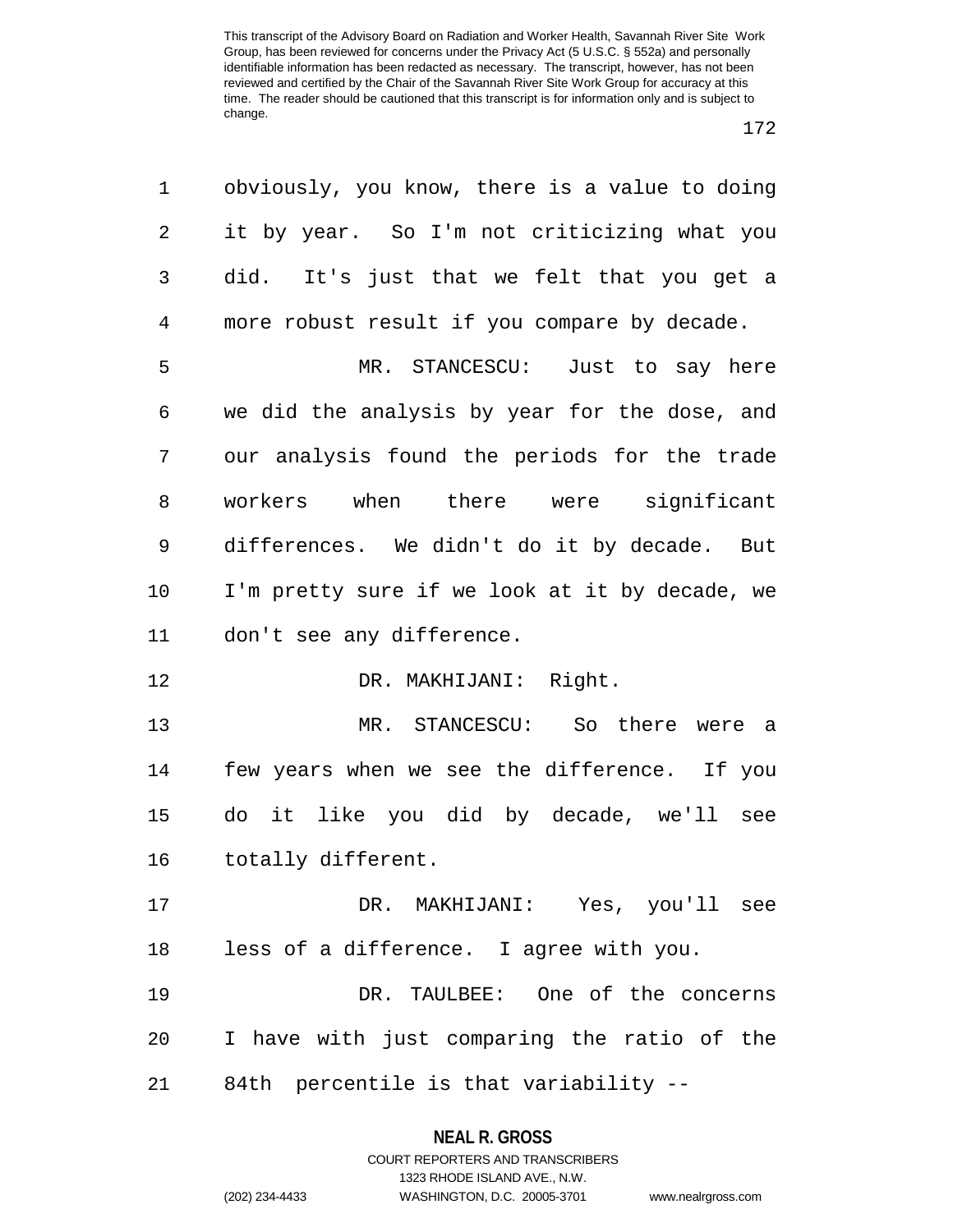1 DR. MAKHIJANI: We did more than 2 that. We did GSDs, too. So I mean take a 3 look at the report. It's a fairly involved 4 report. 5 I just wanted to give you a 6 vignette of the kind of results that we have

7 and why we felt that it was important to parse 8 the worker population, construction worker 9 versus non-construction workers, for one 10 thing. We've done all of the comparisons, 11 construction workers to construction workers 12 by periods and areas and job types.

13 So I think it really does -- if 14 we're going to look people in the eye and say 15 we know for you this is a bounding dose, and 16 we find that pipefitters are very different 17 than electricians because they were in there, 18 in the reactors, fixing the pipes that were 19 carrying tritiated water, I personally think 20 that analysis by trade is very important.

21 It's not enough to say reactor

**NEAL R. GROSS** COURT REPORTERS AND TRANSCRIBERS

1323 RHODE ISLAND AVE., N.W.

(202) 234-4433 WASHINGTON, D.C. 20005-3701 www.nealrgross.com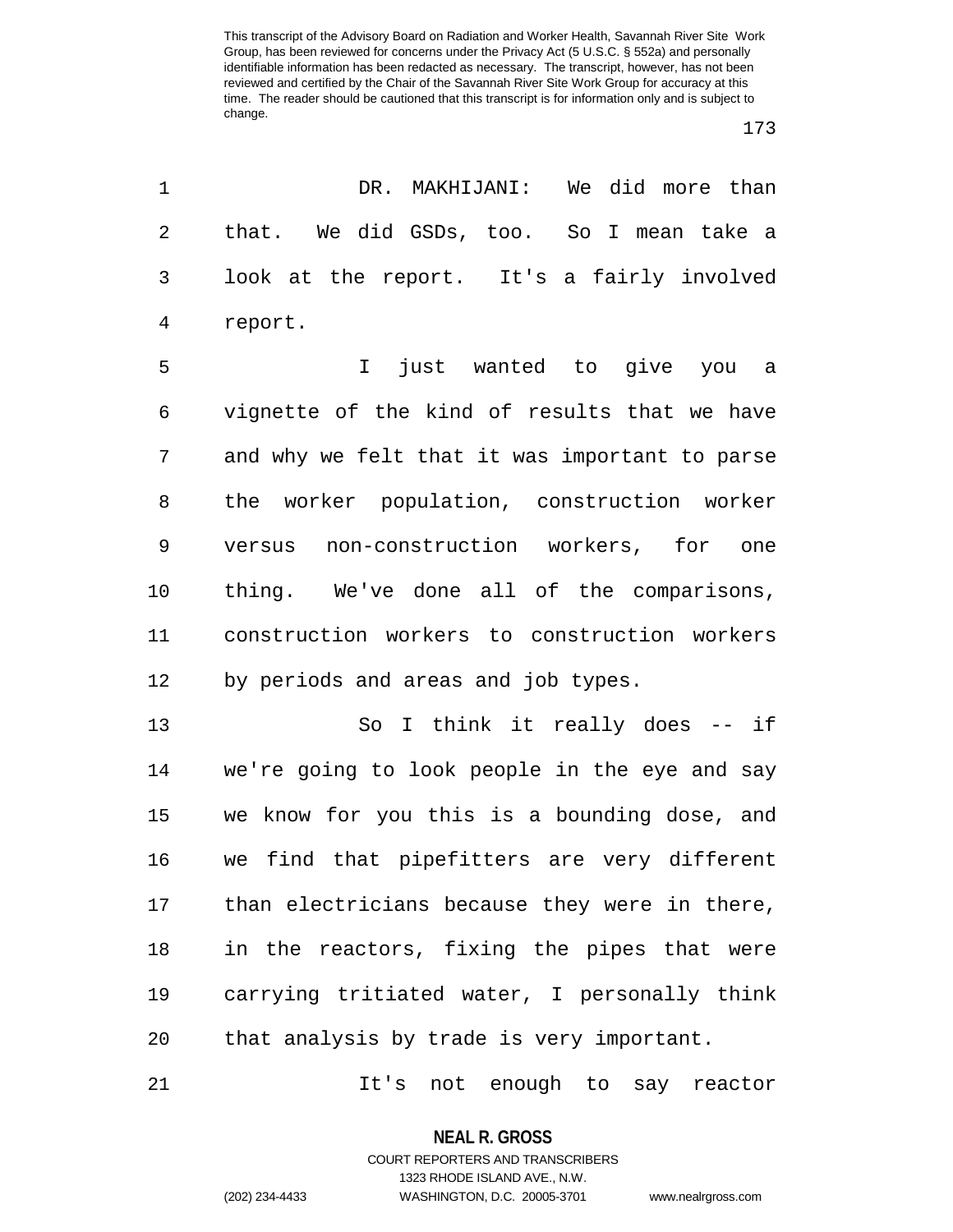1 workers because the guy who was working with

174

| 2    | the electrical equipment is going to be very   |
|------|------------------------------------------------|
| 3    | different than the guy that is fixing a        |
| 4    | leaking pipe. It's going to be different.      |
| 5    | The effect of what<br>DR. TAULBEE:             |
| 6    | it is that you are asking -- and I'm not -- I  |
| 7    | don't have an opinion of whether we should or  |
| 8    | should not separate by trades, is that, a, it  |
| 9    | complicates the dose reconstruction            |
| $10$ | significantly is one issue with that.          |
| 11   | Number two is for pipefitters                  |
| 12   | then, let's say that we redo the model, we     |
| 13   | separate out pipefitters from everybody else.  |
| 14   | Virtually everybody else's doses are going to  |
| 15   | go down, pipefitters will go up. However, if   |
| 16   | you look at the actual work that was going on, |
| 17   | those pipefitters that were working around     |
| 18   | those reactors, I can almost $--$ I can't 100  |
| 19   | percent guarantee, but I'm 95 percent sure we  |
| 20   | would have monitoring data for them and they   |
| 21   | wouldn't be -- we wouldn't be applying this    |

#### **NEAL R. GROSS**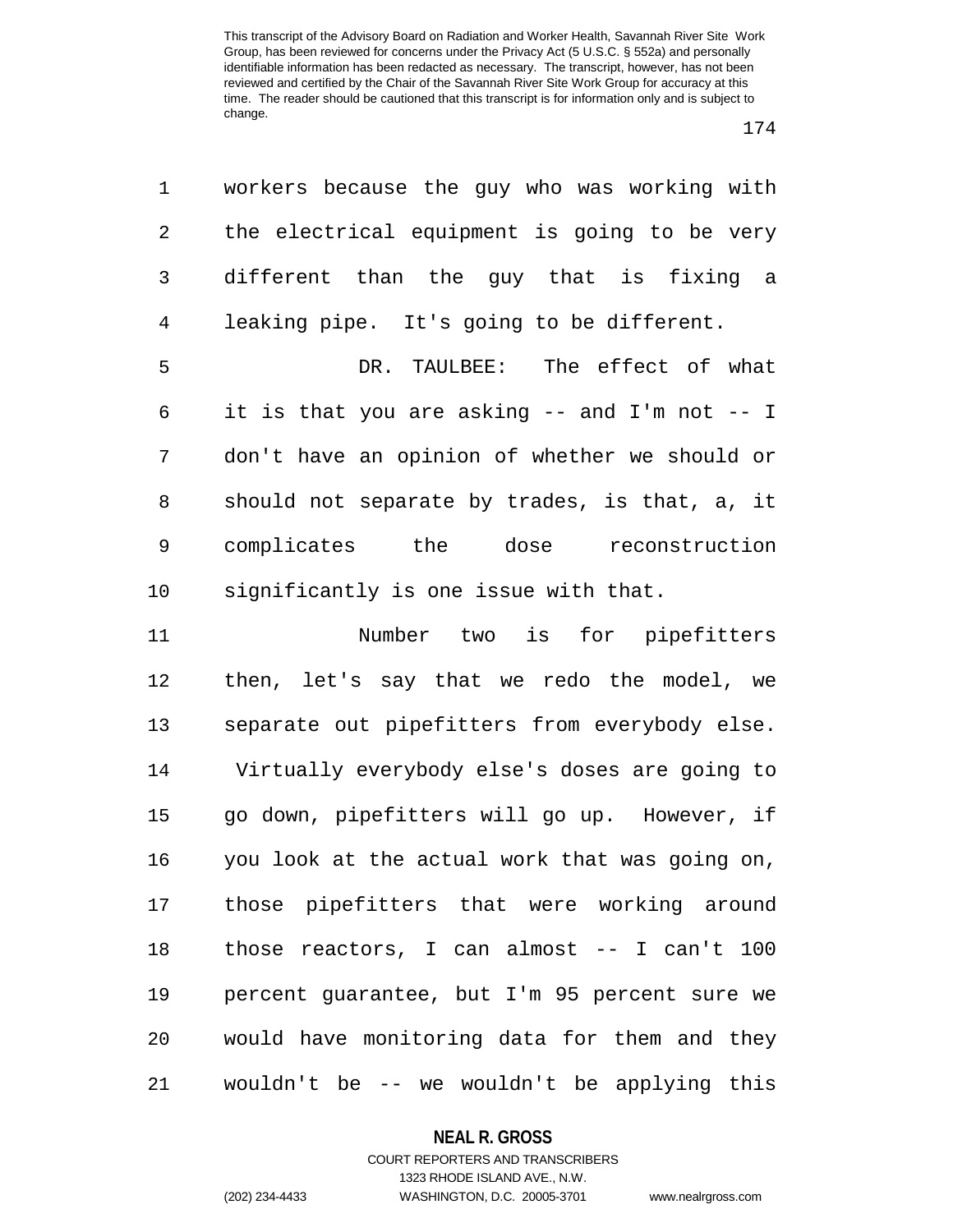175

| 1              | coworker model to them.                        |
|----------------|------------------------------------------------|
| 2              | The coworker model is applied to               |
| 3              | the unmonitored workers. And when you          |
| $\overline{4}$ | separate out those people, then effectively    |
| 5              | you are going to be assigning a lower dose.    |
| 6              | And if that's the guidance, okay. We can do    |
| 7              | that. But it's, you know, something I think    |
| 8              | you all should consider.                       |
| 9              | DR. MAKHIJANI: Well, you know, we              |
| 10             | haven't addressed completeness of monitoring   |
| 11             | data as yet. And typically we found that       |
| 12             | completeness and adequacy varies a lot by      |
| 13             | period, even for well-monitored radionuclides. |
| 14             | And when we've kind of put a fine              |
| 15             | point on it and actually gone into the fine    |
| 16             | print and the data, it isn't always a happy    |
| 17             | result that every, you know, the most exposed  |
| 18             | have consistent monitoring data<br>workers     |
| 19             | through the period of operation, at least to - |
| 20             | - I think it is a question that doesn't have   |
| 21             | automatic answer the way it is being<br>an     |

**NEAL R. GROSS**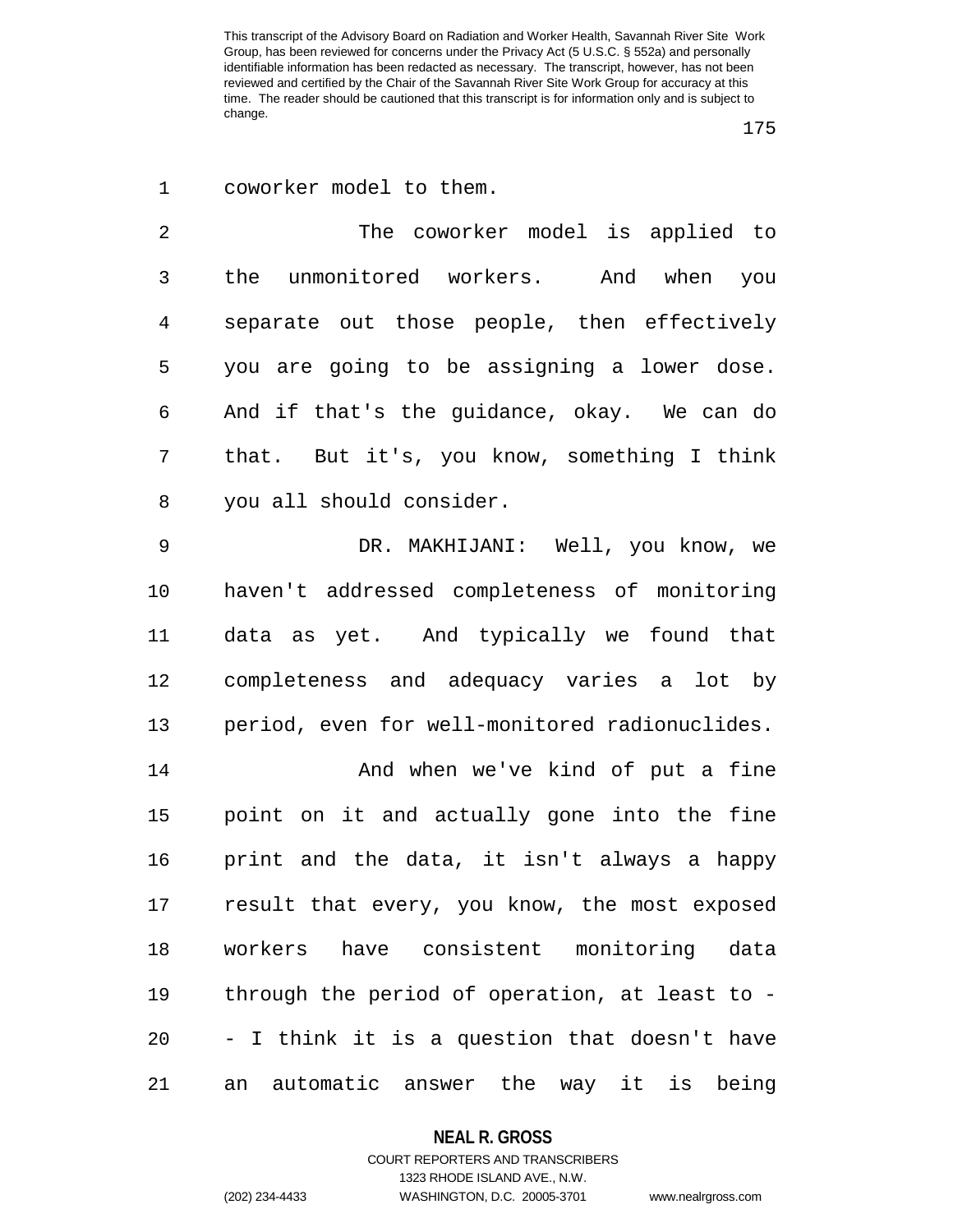### 1 suggested.

2 The -- it may be that in certain 3 periods, pipefitters were very well monitored, 4 and in other periods, they were not. It is an 5 issued that we haven't -- we haven't settled 6 this basic question as to who we're looking at 7 and how we're looking at them before we settle 8 this question.

9 So we look at -- if we agree that 10 pipefitters were, say -- or some other 11 category, I'm just using pipefitters because 12 memory from the TIB-52. And I think there is 13 some data in here to that effect, too, that 14 boilermakers or pipefitters were among the 15 more exposed category, naturally you might go 16 there if you're doing a coworker model to use 17 that for the bounding dose. So there is a 18 real value to doing that so that you're not 19 underestimating the doses of unmonitored 20 workers.

21 Now if you can show, of course,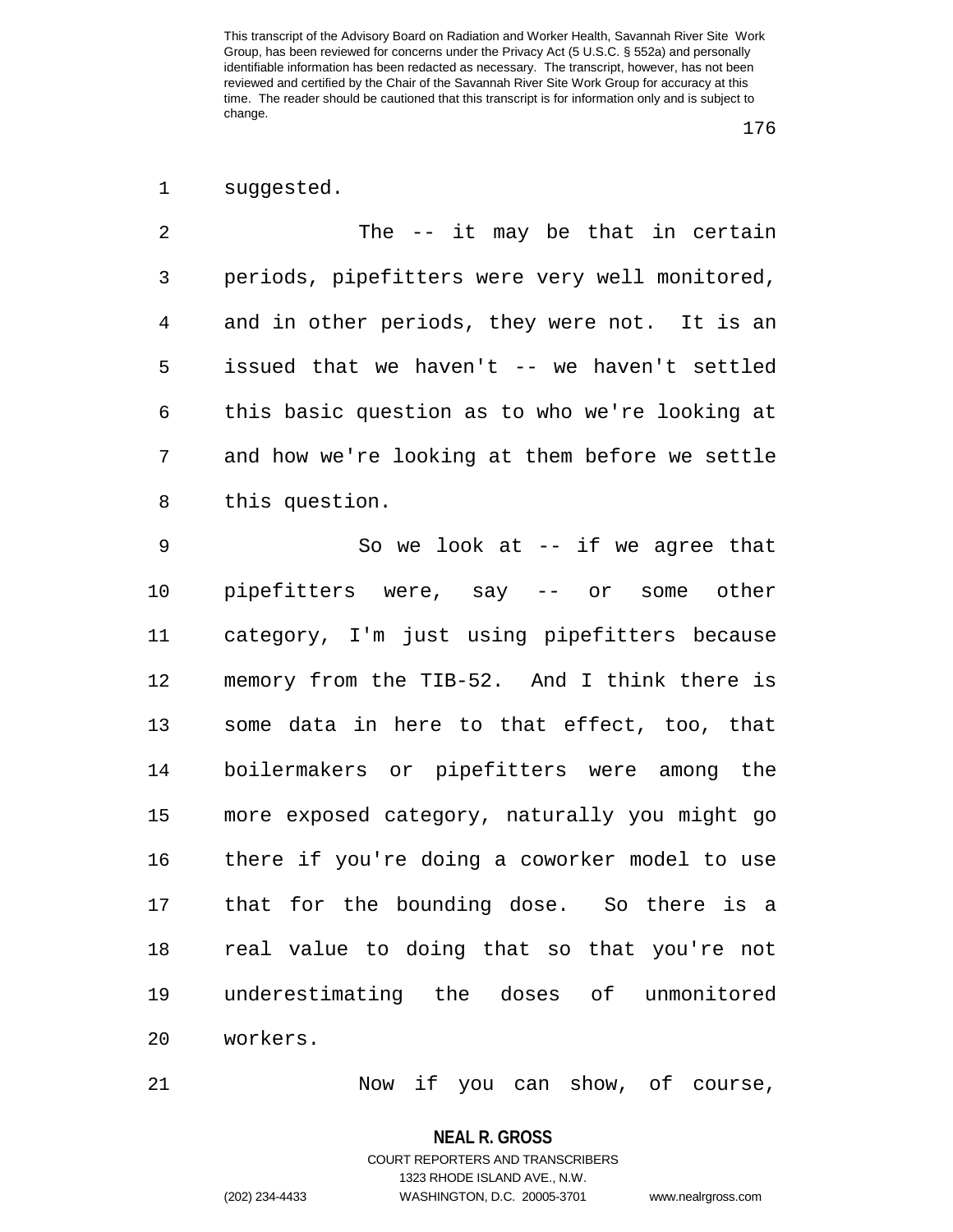177

| 1              | that all pipefitters were monitored properly   |
|----------------|------------------------------------------------|
| 2              | throughout the period, then that question      |
| 3              | wouldn't arise.                                |
| $\overline{4}$ | DR. TAULBEE: I think we possibly               |
| 5              | could do that here at Savannah River for       |
| 6              | tritium. But to uranium, plutonium, and the    |
| 7              | others, I doubt that we could robustly         |
| 8              | identify that, you know, all the construction  |
| $\mathsf 9$    | trades were monitored at a high degree. But    |
| 10             | tritium was so simple to monitor, and they did |
| 11             | so much of it $-$                              |
| 12             | CHAIRMAN GRIFFON: And cheap.                   |
| 13             | DR. TAULBEE: And cheap -- you                  |
| 14             | know, really cheap is the bottom line -- and   |
| 15             | then, I think, with tritium, with this         |
| 16             | analysis, I think it holds. Around the         |
| 17             | reactor areas, it was simple to do, and they   |
| 18             | did it. They had millions of samples.          |
| 19             | CHAIRMAN GRIFFON: Do you have any              |
| 20             | statistics on that? When you compile all this  |
| 21             | data, do you have any statistics<br>how<br>on  |

### **NEAL R. GROSS**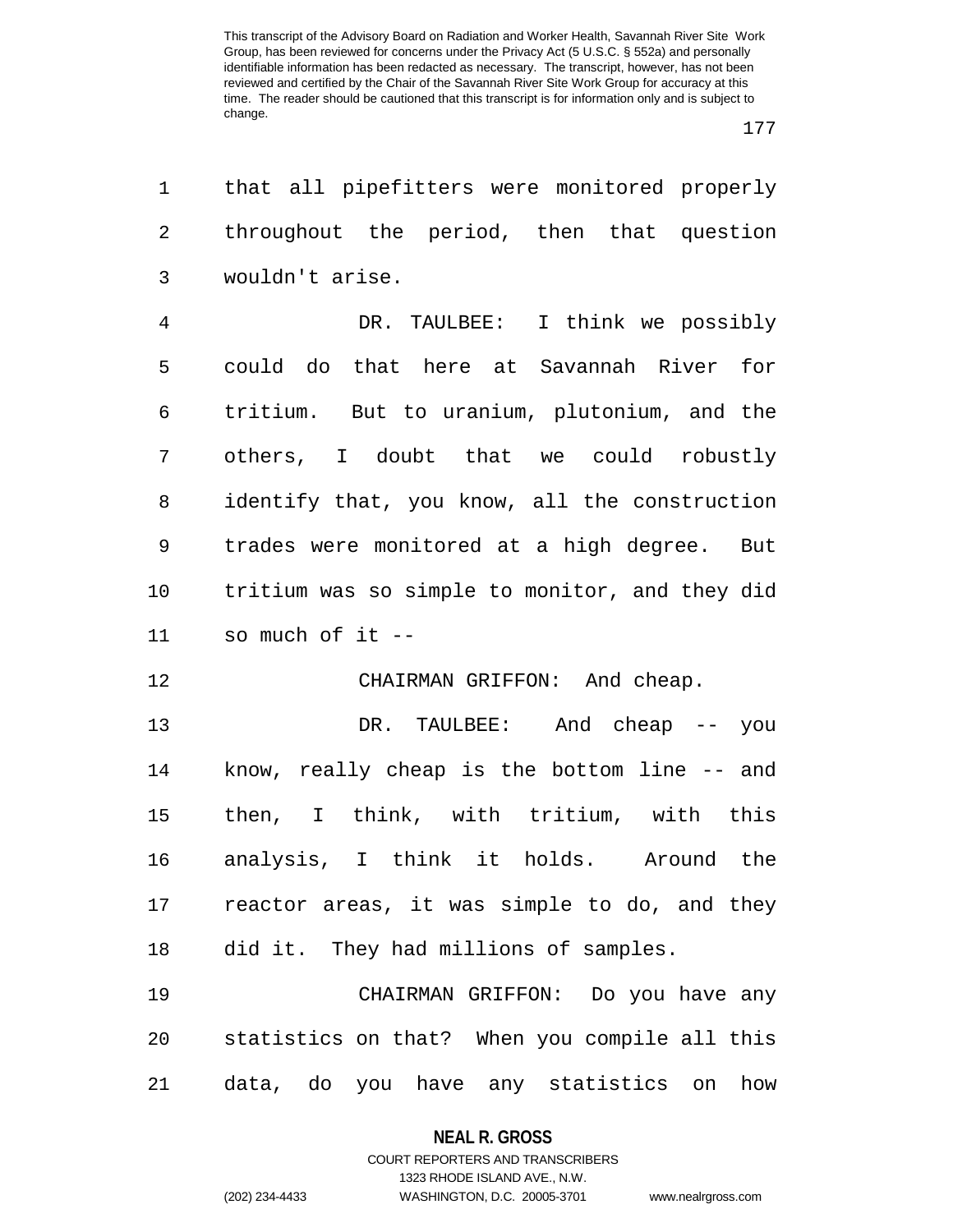178

| 1  | complete it was for the claimants that you     |
|----|------------------------------------------------|
| 2  | used to put the database together?             |
| 3  | DR. TAULBEE: For total number of               |
| 4  |                                                |
| 5  | CHAIRMAN GRIFFON: Yes, like                    |
| 6  | overall, how many -- how many people were --   |
| 7  | would need the coworker model to reconstruct   |
| 8  | dose. You know we've had that kind of thing    |
| 9  | brought up before, that there's only 50 people |
| 10 | that this would even be used for, you know,    |
| 11 | that kind of thing.                            |
|    |                                                |
| 12 | DR. TAULBEE: Well, in general,                 |
| 13 | for tritium at Savannah River, you know --     |
| 14 | actually I don't have that number off the top  |
| 15 | of my head. I'm sorry.                         |
| 16 | CHAIRMAN GRIFFON: No?<br>Small,                |
| 17 | large, you don't --                            |
| 18 | DR. MAKHIJANI: Harry, do we know               |
| 19 | how many like laborers there were in the 19 -- |
| 20 | DR. TAULBEE: Somewhere on the                  |

# **NEAL R. GROSS** COURT REPORTERS AND TRANSCRIBERS

1323 RHODE ISLAND AVE., N.W. (202) 234-4433 WASHINGTON, D.C. 20005-3701 www.nealrgross.com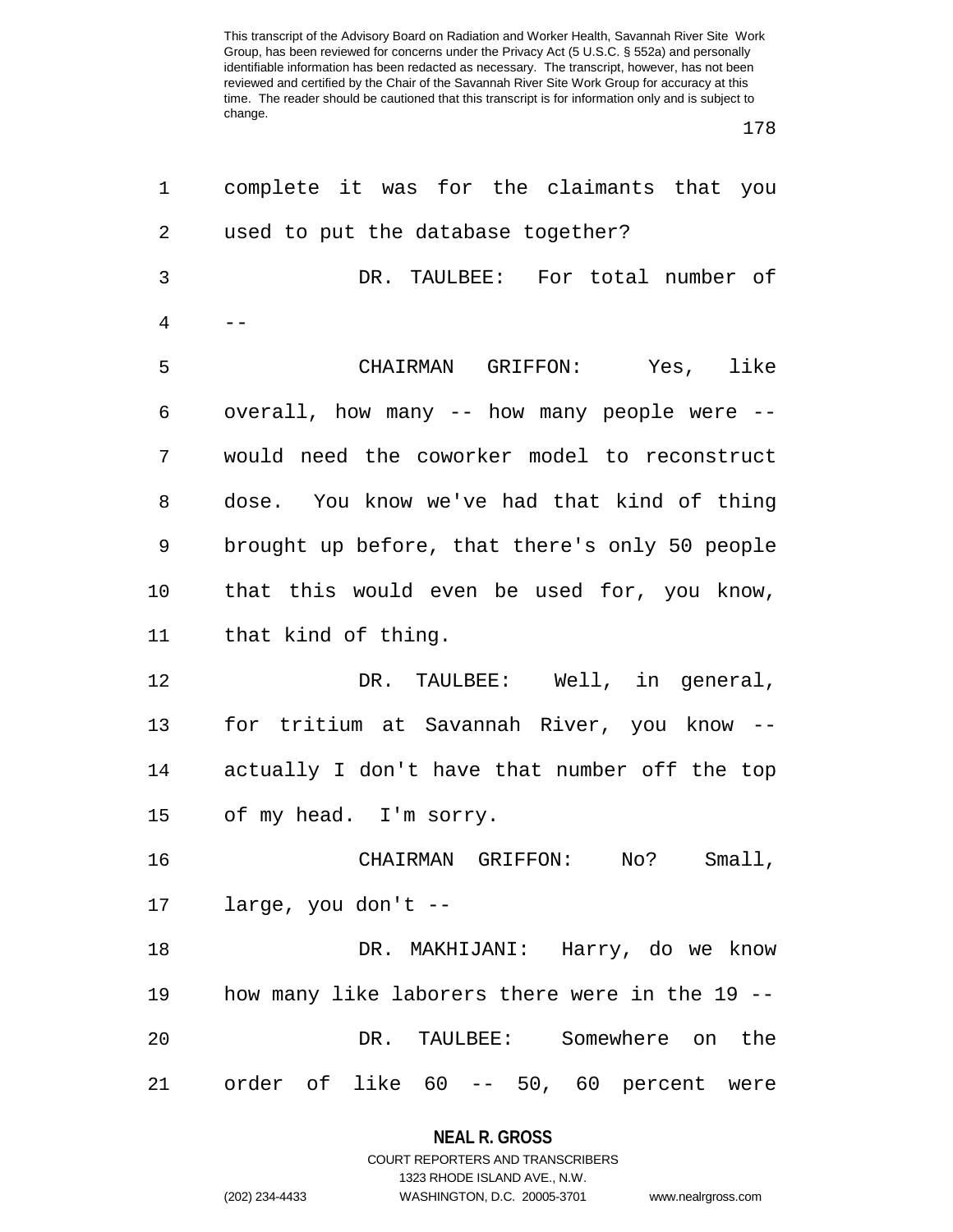179

| 1              | monitored of our claimants, but I don't --    |
|----------------|-----------------------------------------------|
| $\overline{2}$ | CHAIRMAN GRIFFON:<br>Okay, okay,              |
| 3              | yes.                                          |
| 4              | DR. TAULBEE: Somewhere in there.              |
| 5              | CHAIRMAN GRIFFON: All right.                  |
| 6              | DR. MAKHIJANI: We've got the                  |
| 7              | number of tritium samples cataloged<br>for    |
| 8              | construction workers by job type on page 64,  |
| 9              | table C-1. But what I'm not finding very      |
| $10 \,$        | easily is do we have the number of workers in |
| 11             | each job type for the decade. Harry, do we    |
| 12             | have that in some table?                      |
| 13             | DR. CHMELYNSKI: I'm looking for               |
| 14             | it now. I'm not sure.                         |
| 15             | DR. MAKHIJANI: So I think we do               |
| 16             | have the number of samples and by, you know,  |
| 17             | they are very variable by decade and by job   |
| 18             | type. But I don't have the number of workers  |
| 19             | in each category.                             |
| 20             | DR. TAULBEE: Yes, 3,200 samples               |
| 21             | in 1960 of pipefitters. That could<br>be      |

## **NEAL R. GROSS**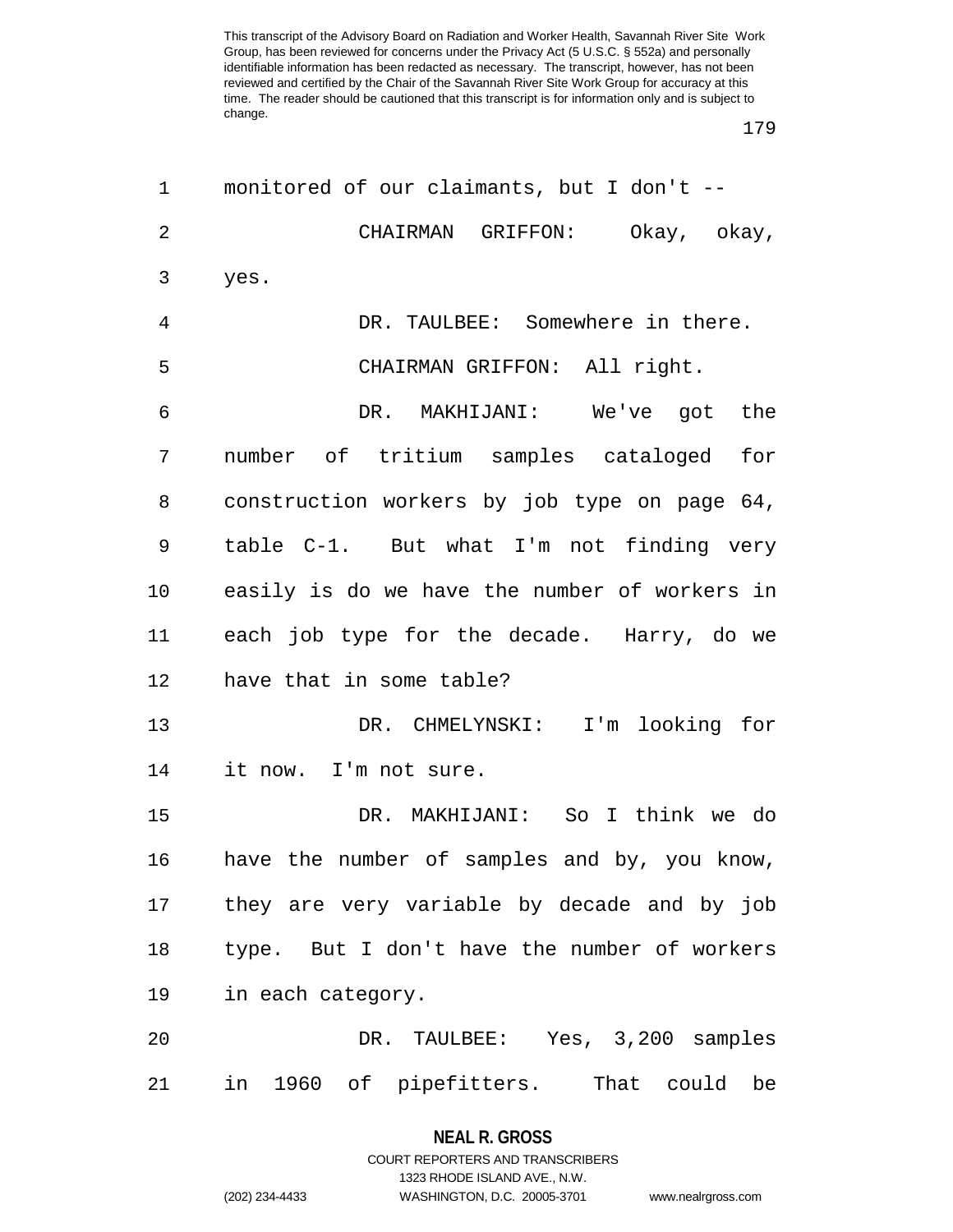This transcript of the Advisory Board on Radiation and Worker Health, Savannah River Site Work Group, has been reviewed for concerns under the Privacy Act (5 U.S.C. § 552a) and personally identifiable information has been redacted as necessary. The transcript, however, has not been reviewed and certified by the Chair of the Savannah River Site Work Group for accuracy at this time. The reader should be cautioned that this transcript is for information only and is subject to change. 180 1 comprised of a much smaller number of 2 pipefitters. 3 DR. MAKHIJANI: Oh, undoubtedly, 4 yes. 5 DR. TAULBEE: It was a multiple 6 sampling. 7 DR. MAKHIJANI: Yes, undoubtedly, 8 yes. That's why I say we need the number of 9 workers in each category in each decade. 10 DR. TAULBEE: I think you would 11 also have to look at the areas as well from 12 that standpoint. 13 DR. MAKHIJANI: Yes, we've done 14 that. 15 DR. TAULBEE: Well, I mean the two 16 together. 17 DR. MAKHIJANI: Yes. Yes. Then 18 you run into data size problems -- sample size 19 problems. 20 DR. TAULBEE: Exactly. Which 21 brings me to another question that I have for

### **NEAL R. GROSS** COURT REPORTERS AND TRANSCRIBERS

1323 RHODE ISLAND AVE., N.W. (202) 234-4433 WASHINGTON, D.C. 20005-3701 www.nealrgross.com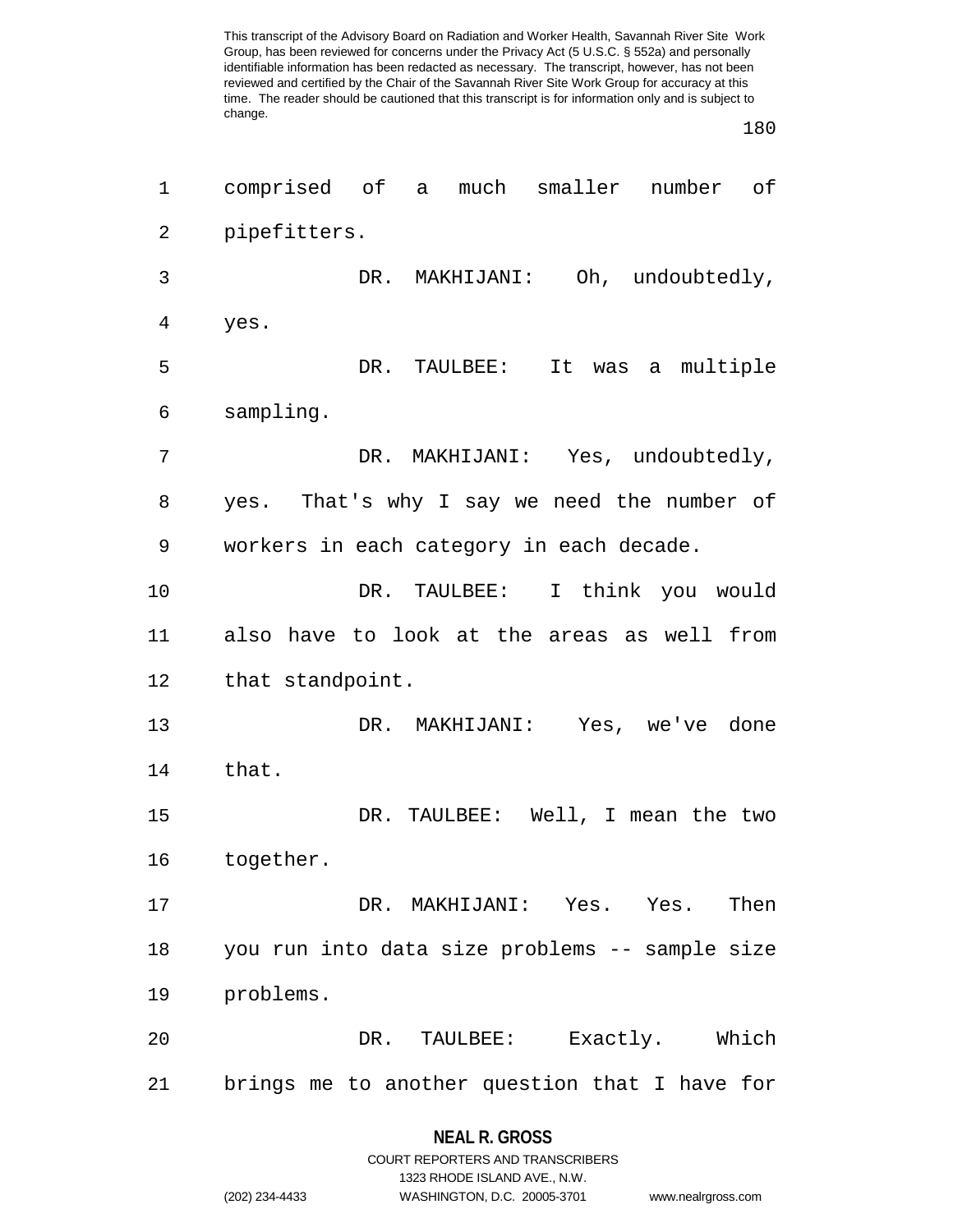181

| 1              | you. I know you combined by decade for          |
|----------------|-------------------------------------------------|
| $\overline{2}$ | purposes of robustness or to increase your      |
| 3              | sample size. But I'm not sure that that's --    |
| 4              | when we do our coworker models, I can't $-$ and |
| 5              | Liz, correct me if I'm wrong, but I can't       |
| 6              | think of a single time we've developed a        |
| 7              | coworker model that combined years together.    |
| 8              | DR. NETON: Oh, we have.                         |
| 9              | DR. TAULBEE: We have?                           |
| 10             | MS. BRACKETT: We have combined                  |
| 11             | some although we get feedback that we should    |
| 12             | not be doing that. We have gone up to five      |
| 13             | years at a time, never more than five. And we   |
| 14             | try to avoid that as much as possible.          |
| 15             | DR. TAULBEE: So, you know, it                   |
| 16             | seems to me I understand your point of this.    |
| 17             | But if we've gotten feedback from the Board or  |
| 18             | SC&A that we shouldn't be combining by more     |
| 19             | than five years, then it seems like, you know,  |
| 20             | your benefit that you're talking about here,    |
| 21             | maybe you should break it down into five-year   |

## **NEAL R. GROSS**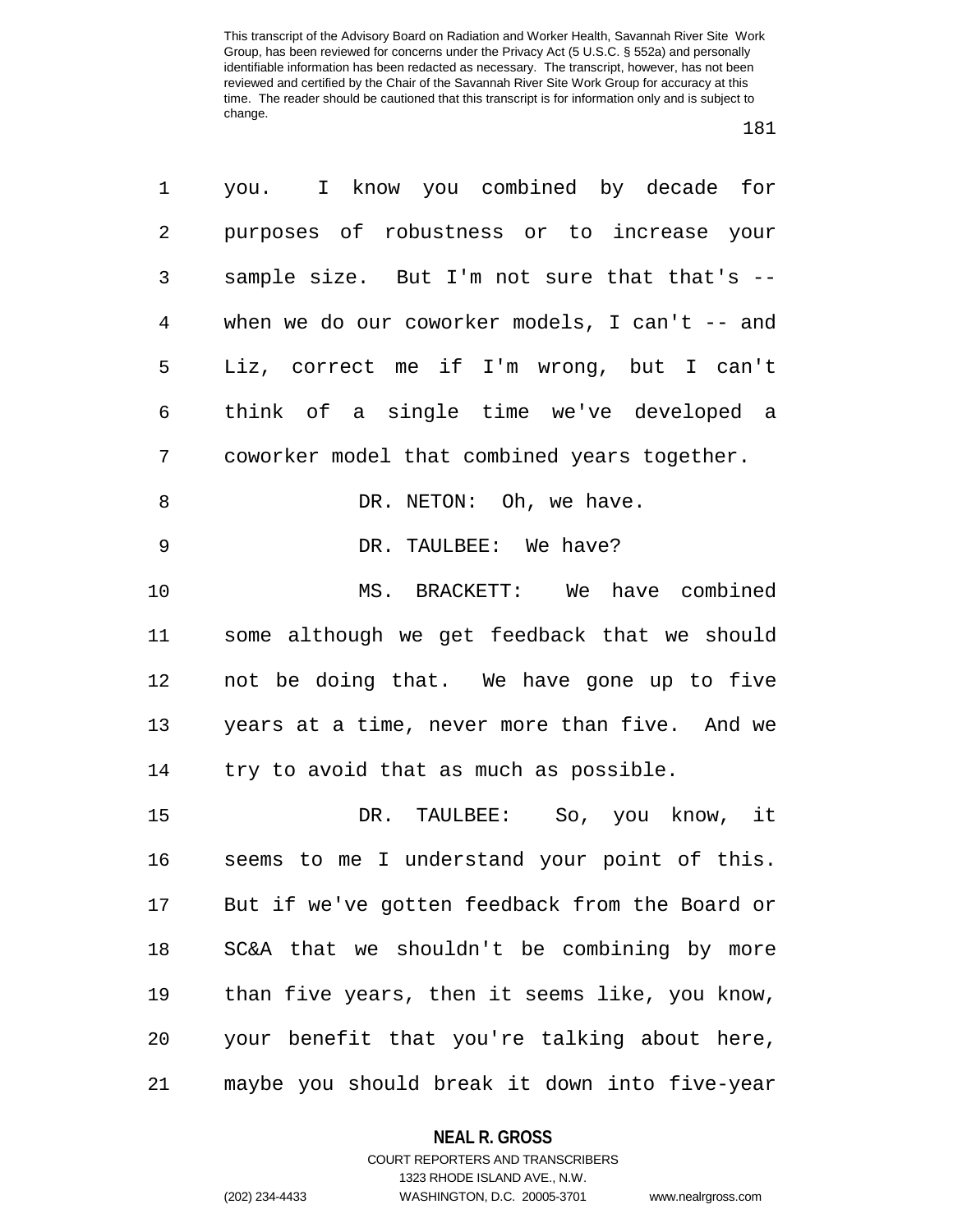1 increments.

| $\overline{2}$ | DR. MAKHIJANI: Well, we can                    |
|----------------|------------------------------------------------|
| 3              | certainly do that. I don't know the value of   |
| 4              | re-analyzing this particular set. I mean       |
| 5              | we're certainly happy to do it.                |
| 6              | CHAIRMAN GRIFFON: I'm trying to                |
| 7              | sort out a path forward.                       |
| 8              | DR. MAKHIJANI: And me, too, I'm                |
| 9              | just trying to, you know --                    |
| 10             | CHAIRMAN GRIFFON: I'm listening                |
| 11             | still, but we $-$ -                            |
| 12             | DR. MAKHIJANI: We've spent a lot               |
| 13             | of time and effort on this. And NIOSH has      |
| 14             | spent a lot of time and effort.                |
| 15             | CHAIRMAN GRIFFON: Right.                       |
| 16             | DR. MAKHIJANI: And I think it                  |
| 17             | would be good if we could figure out<br>$-\,-$ |
| 18             | because right now it may be better to focus on |
| 19             | reviewing NIOSH's work --                      |
| 20             | CHAIRMAN GRIFFON: Yes.                         |
| 21             | DR. MAKHIJANI: -- except that we               |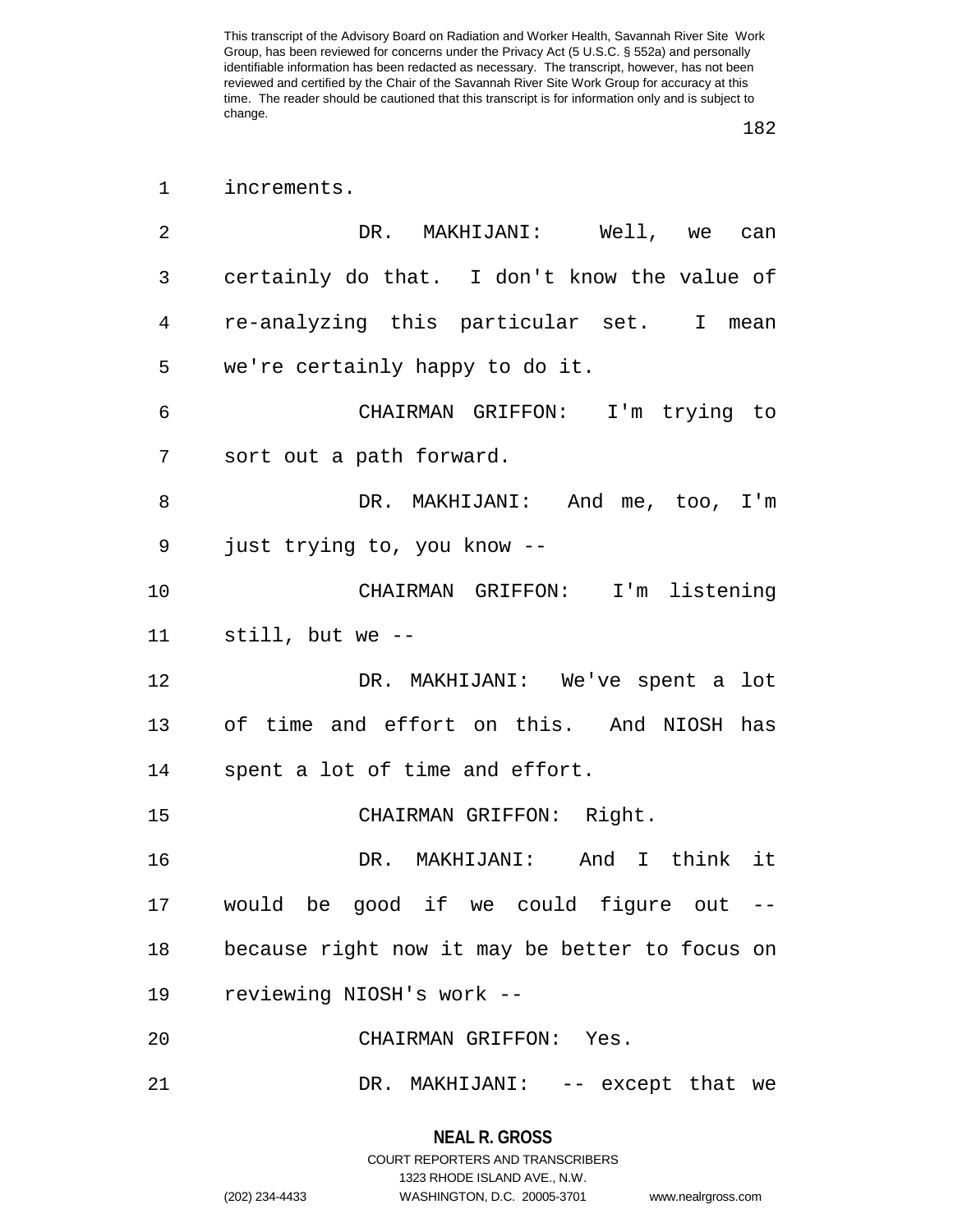183

| 1              | cannot come up with a parallel analysis. We    |
|----------------|------------------------------------------------|
| $\overline{2}$ | just don't have the data to show whether what  |
| 3              | we believe is the proper approach to           |
| 4              | addressing construction workers --             |
| 5              | CHAIRMAN GRIFFON: But perhaps we               |
| 6              | have the data. I mean maybe the<br>do          |
| 7              | spreadsheet may not be all that exists. Do     |
| 8              | you -- you know, for instance, on these, there |
| 9              | is this table that you have here. Is there     |
| 10             | more underlying data that you can say --       |
| 11             | DR. TAULBEE: Let me ask --                     |
| 12             | CHAIRMAN GRIFFON: -- you know,                 |
| 13             | you have ID numbers so I'm assuming you might  |
| 14             | be able to pull the individual --              |
| 15             | DR. TAULBEE: Would you be able to              |
| 16             | categorize --                                  |
| 17             | CHAIRMAN GRIFFON: -- link<br>job               |
| 18             | titles in there?                               |
| 19             | DR. TAULBEE: -- those -- that                  |
| 20             | spreadsheet, you know, where we separated      |
| 21             | construction trades<br>and<br>non-construction |

## **NEAL R. GROSS**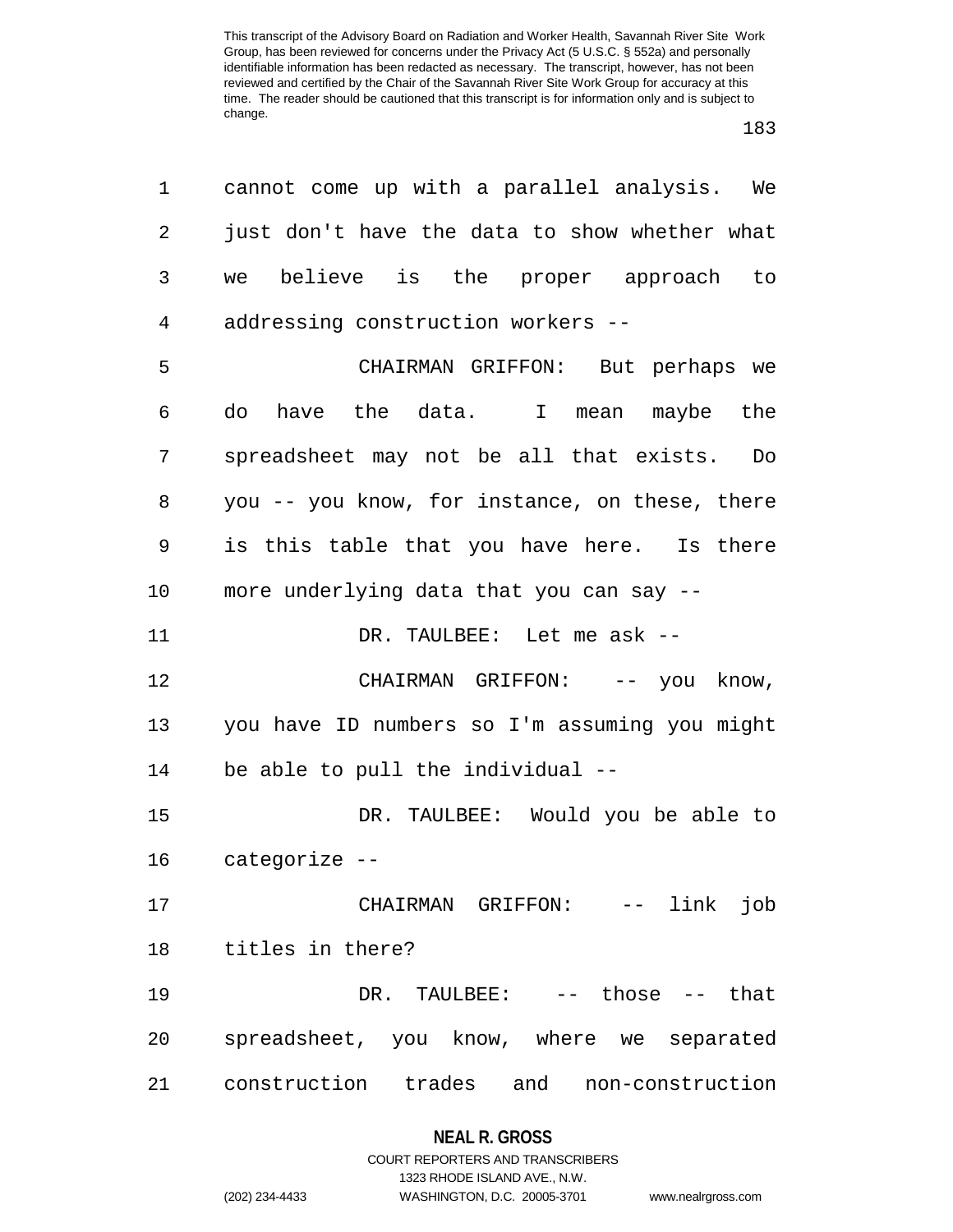184

| 1  | trades-types of decision and actually        |
|----|----------------------------------------------|
| 2  | categorized them into one of these crafts?   |
| 3  | Would that be possible?                      |
| 4  | MR. MAHATHY: I could do -- I mean            |
| 5  | I could tell you the so-called crafts that I |
| 6  | did and put them into one of those, yes.     |
| 7  | DR. TAULBEE: Okay.                           |
| 8  | CHAIRMAN GRIFFON: What does that             |
| 9  | mean, the so-called crafts that you did?     |
| 10 | MR. MAHATHY: Well, you know, I'm             |
| 11 | just saying, you know, I used -- you know,   |
| 12 | they are self-reported crafts.               |
| 13 | CHAIRMAN GRIFFON: That they                  |
| 14 | reported?                                    |
| 15 | MR. MAHATHY: Yes.                            |
| 16 | CHAIRMAN GRIFFON: Yes, yes, okay.            |
| 17 | I mean if you could add a column with crafts |
|    | 18 for that --                               |
| 19 | MR. MAHATHY: Yes, I can do that.             |
| 20 | CHAIRMAN GRIFFON: -- spreadsheet,            |
| 21 | if it's not $--$                             |

## **NEAL R. GROSS**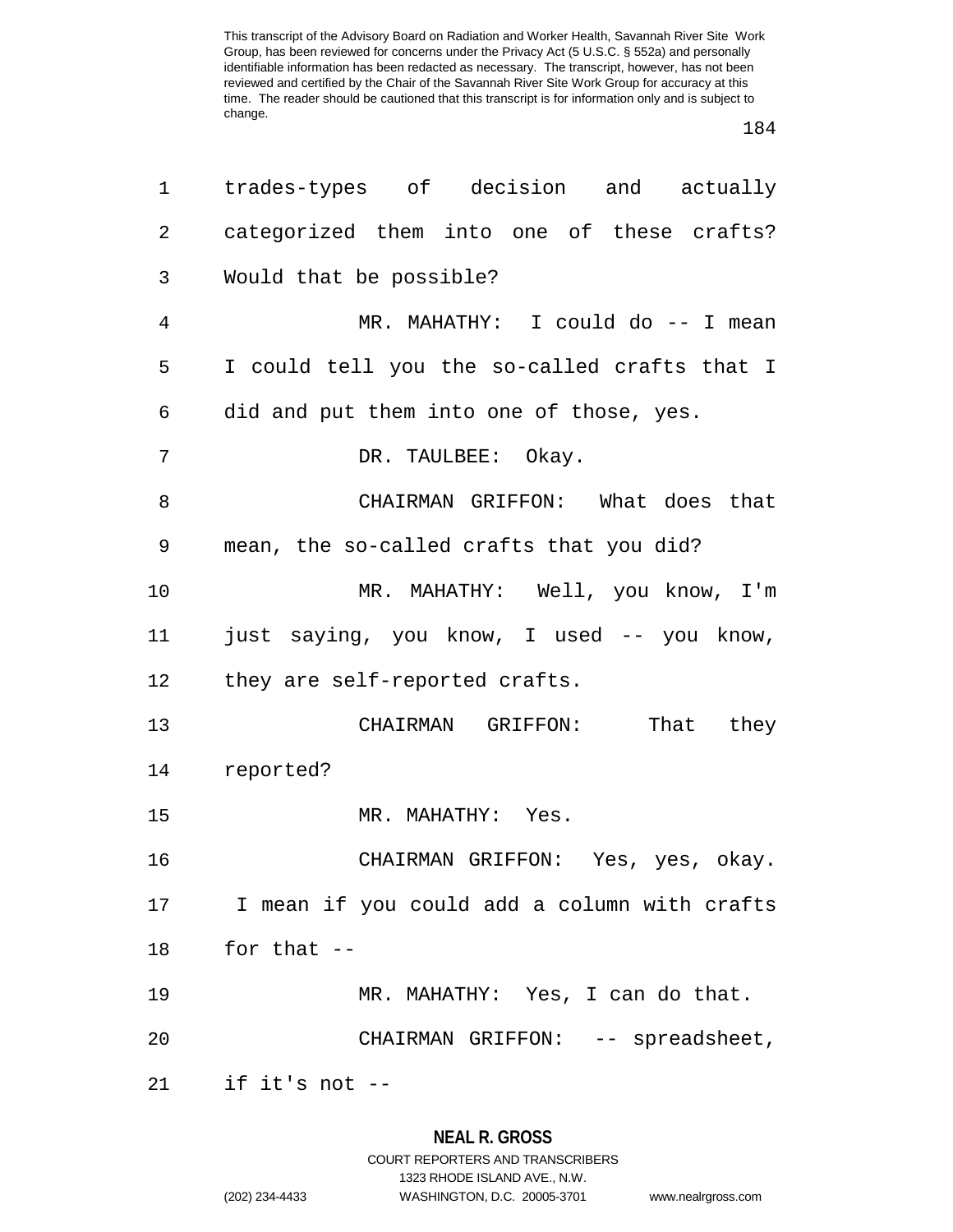185

| 1              | MR. MAHATHY: Sure, I can do that.             |
|----------------|-----------------------------------------------|
| $\overline{2}$ | CHAIRMAN GRIFFON:<br>$---$ I mean,            |
| 3              | then, Arjun, you guys can look at the report  |
| 4              | but also consider explaining the techniques   |
| 5              | that you used.                                |
| 6              | DR. MAKHIJANI: Yes.                           |
| 7              | CHAIRMAN GRIFFON: I think that's              |
| 8              | the path forward.                             |
| 9              | DR. MAKHIJANI: Yes. There would               |
| 10             | remain one caveat in that in our analysis, we |
| 11             | found that the reprocessing and high-level    |
| 12             | waste areas were some of the areas with the   |
| 13             | highest ratios. And in this we don't have     |
| 14             | those areas broken out.                       |
| 15             | we can do a partially<br>So                   |
| 16             | comparable analysis, certainly, if we had     |
| 17             | that.                                         |
| 18             | CHAIRMAN GRIFFON: Yes.                        |
| 19             | DR. TAULBEE: How did you break                |
| 20             | those areas out in your analysis?             |
| 21             | DR. MAKHIJANI: F Area, H Area.                |

## **NEAL R. GROSS**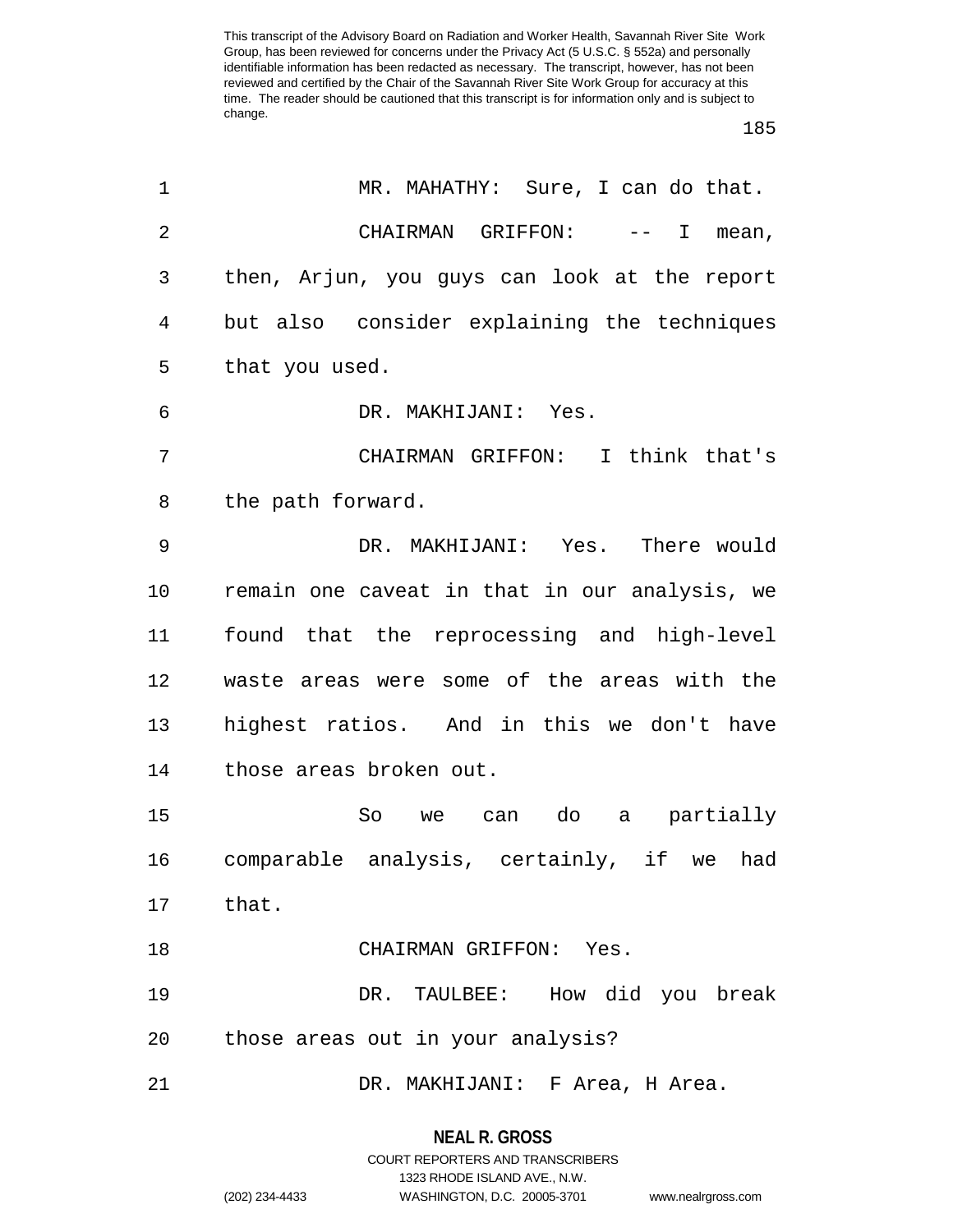186

| 1              | MR. MAHATHY: I thought --                       |
|----------------|-------------------------------------------------|
| $\overline{2}$ | DR. TAULBEE: Okay. We have F and                |
| 3              | H Area.                                         |
| 4              | MR. MAHATHY: I thought we did                   |
| 5              | that, too, yes.                                 |
| 6              | CHAIRMAN GRIFFON: Oh, you have                  |
| 7              | that.                                           |
| 8              | DR. TAULBEE: I'm sure we did in                 |
| 9              | that spreadsheet. I think I just separated      |
| 10             | out reactors from there.                        |
| 11             | DR. MAKHIJANI: Oh, so you have                  |
| 12             | some. You have some -- I do see there are       |
| 13             | some F Area, H Area.                            |
| 14             | DR. TAULBEE: Okay. And if                       |
| $15\,$         | they're on the spreadsheet --                   |
| 16             | DR. MAKHIJANI: Yes, they are                    |
| 17             | entered here. Yes. Then we could do it. I       |
| 18             | don't know how many points there are, but       |
| 19             | we'll have to $-$ yes, I think we would be able |
| 20             | to do that. Obviously we need to look at this   |
| 21             | a lot closer I know.                            |

# **NEAL R. GROSS** COURT REPORTERS AND TRANSCRIBERS

1323 RHODE ISLAND AVE., N.W. (202) 234-4433 WASHINGTON, D.C. 20005-3701 www.nealrgross.com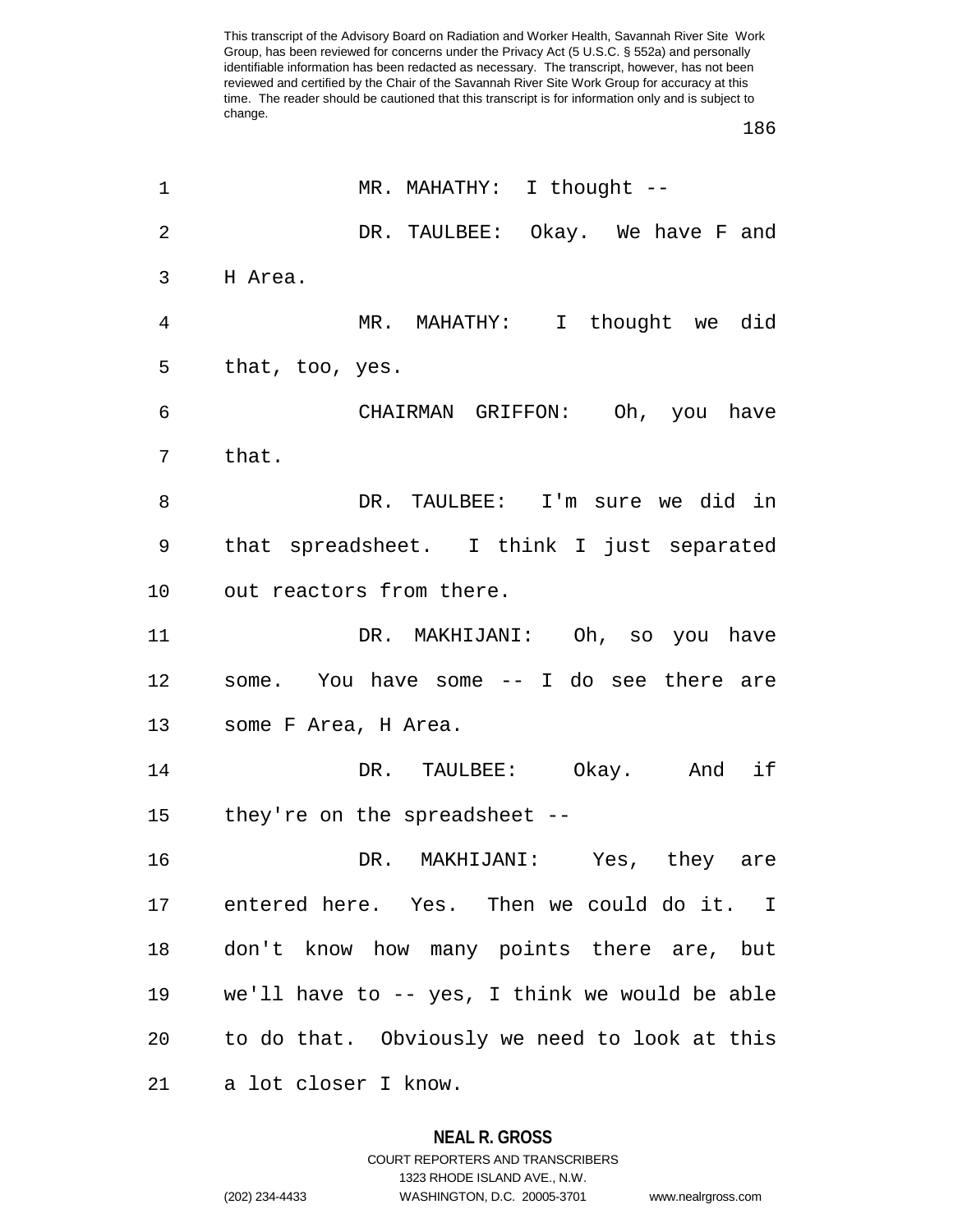| 1               | CHAIRMAN GRIFFON: Okay.<br>So                  |
|-----------------|------------------------------------------------|
| $\overline{2}$  | that's the action. Did someone capture it? I   |
| 3               | mean I think the action goes to SC&A to review |
| 4               | the NIOSH report. There is an action for       |
| 5               | NIOSH to expand that spreadsheet --            |
| 6               | DR. TAULBEE: To provide crafts.                |
| 7               | CHAIRMAN GRIFFON: -- including                 |
| 8               | crafts.                                        |
| 9               | DR. MAKHIJANI: NIOSH will expand               |
| 10              | spreadsheet.                                   |
| 11              | CHAIRMAN GRIFFON: SC&A will                    |
| 12 <sub>1</sub> | review this report, and then SC&A will also    |
| 13              | review the tritium coworker model but also     |
| 14              | review the --                                  |
| 15              | DR. TAULBEE: Methodology.                      |
| 16              | CHAIRMAN GRIFFON: -- technique,                |
| 17              | the methodology for purposes of --             |
| 18              | DR. TAULBEE: The other coworker                |
| 19              | models, uranium, plutonium, et cetera.         |
| 20              | CHAIRMAN GRIFFON: Et cetera. And               |
| 21              | so it's all these exotics as we call them or   |

# **NEAL R. GROSS** COURT REPORTERS AND TRANSCRIBERS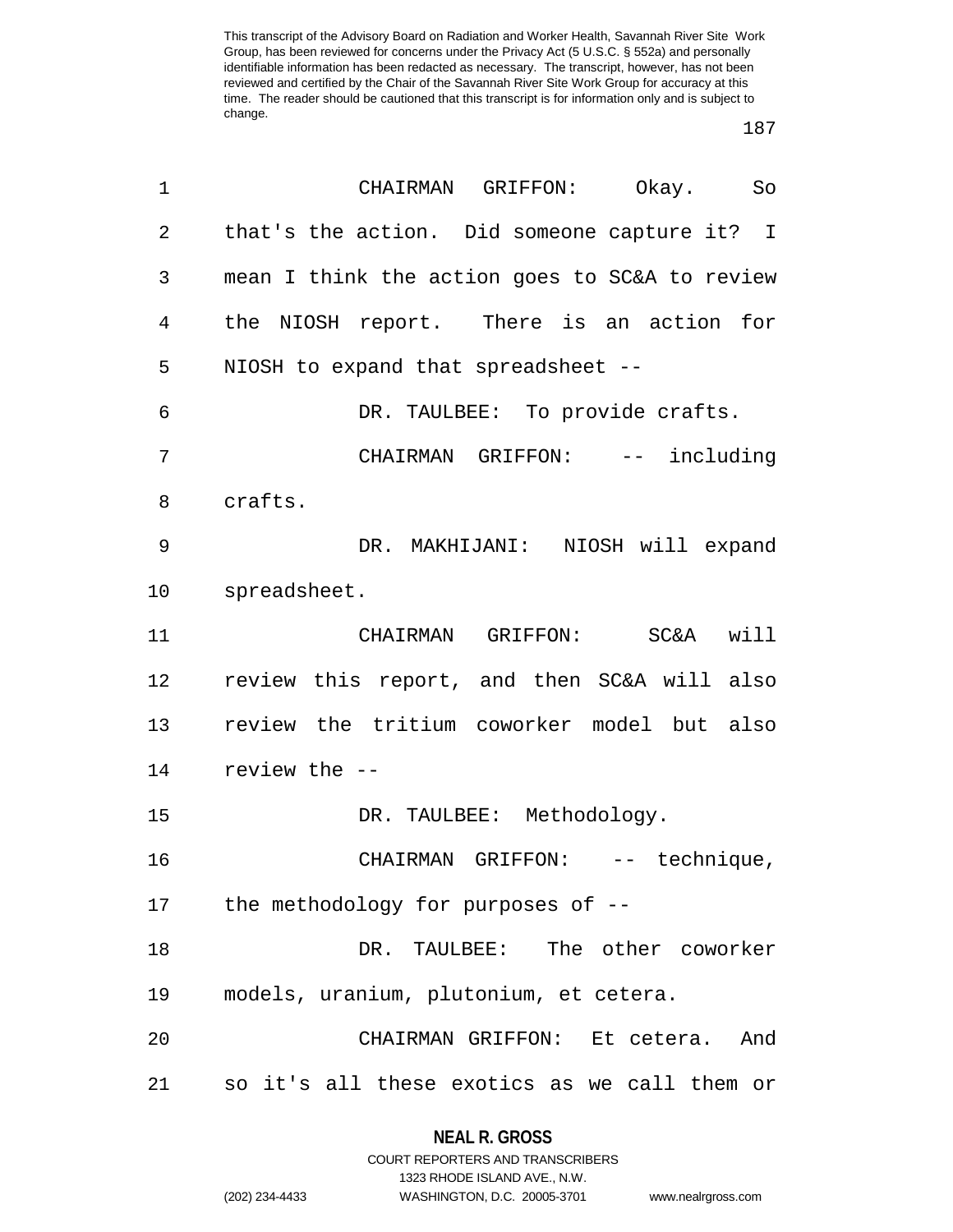1 whatever.

2 DR. TAULBEE: Well, what I'm 3 concerned with, that if we don't decide on a 4 methodology, we're going to continuously do a 5 different type of analysis. 6 CHAIRMAN GRIFFON: That's fine. I 7 just didn't know how broadly you were thinking 8 it could apply. 9 DR. TAULBEE: Well, the -- 10 CHAIRMAN GRIFFON: Because I don't 11 think for all these exotics, you probably 12 don't even have any urinalysis data, do you? 13 DR. TAULBEE: We do actually. 14 Well, for americium, curium, and californium, 15 we have a tremendous amount. 16 CHAIRMAN GRIFFON: Okay. All 17 right. 18 DR. TAULBEE: Savannah River -- 19 CHAIRMAN GRIFFON: So for other 20 non-dose-based models, I guess -- 21 DR. TAULBEE: Yes. And there is

1323 RHODE ISLAND AVE., N.W.

(202) 234-4433 WASHINGTON, D.C. 20005-3701 www.nealrgross.com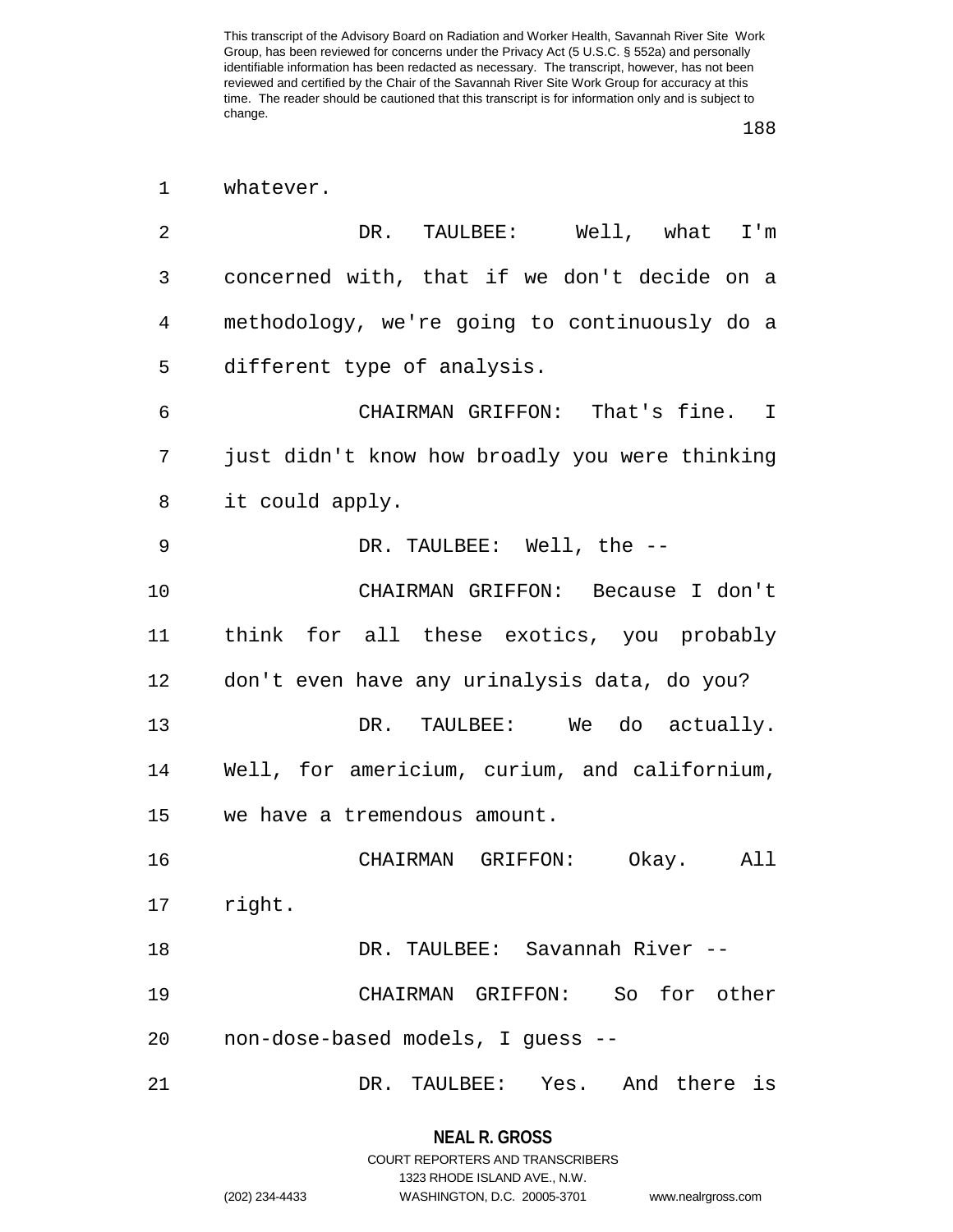189

| 1  | another application that I want to bring up.     |
|----|--------------------------------------------------|
| 2  | And that will come out this afternoon with the   |
| 3  | neutrons as well, comparing NTA correction       |
| 4  | factors. We're comparing parameters,             |
| 5  | geometric mean, geometric standard deviation.    |
| 6  | And so those Monte Carlo permutation tests,      |
| 7  | I'm proposing to use it to basically benchmark   |
| 8  | the correction factors we've come up with. So    |
| 9  | $ -$                                             |
| 10 | Let's bring<br>CHAIRMAN GRIFFON:                 |
| 11 | that up later. But, yes.                         |
| 12 | DR. TAULBEE: Sure.                               |
| 13 | CHAIRMAN GRIFFON: Okay.                          |
| 14 | DR. MAKHIJANI:<br>So what I have,                |
| 15 | Mark $--$                                        |
| 16 | CHAIRMAN GRIFFON: Yes, read those                |
| 17 | back.                                            |
| 18 | DR. MAKHIJANI: -- NIOSH will                     |
| 19 | expand spreadsheet to provide craft data.<br>And |
| 20 | SC&A will review both coworker models for        |
| 21 | tritium and the method and for applicability     |

# **NEAL R. GROSS**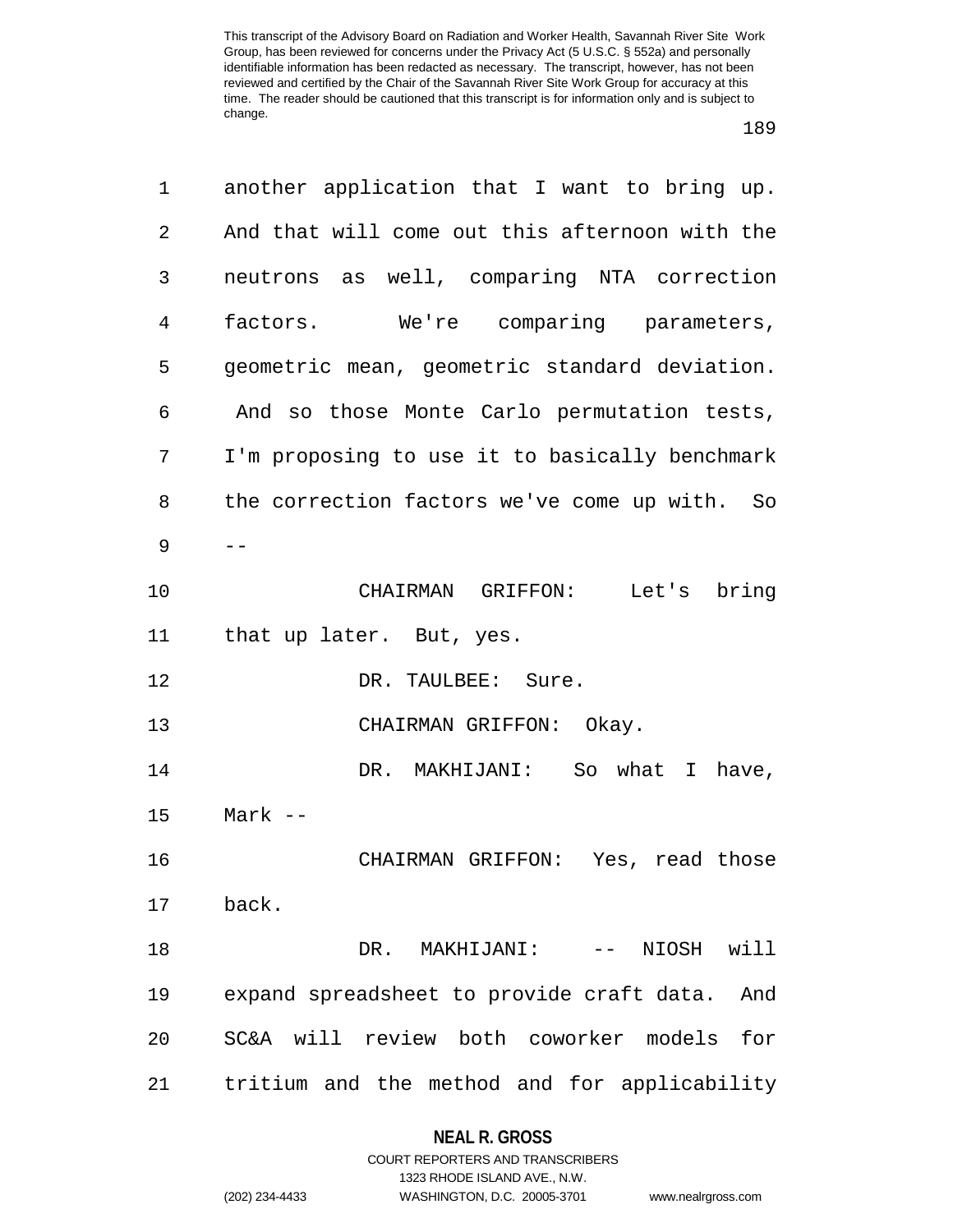190

| 1  | to other radionuclides. And<br>for the        |
|----|-----------------------------------------------|
| 2  | applicability of the method to other          |
| 3  | radionuclides.                                |
| 4  | CHAIRMAN GRIFFON: All right. And              |
| 5  | I just did a sort on those, and I don't --    |
| 6  | there are some F Area individuals identified. |
| 7  | But it looks like maybe --                    |
| 8  | DR. MAKHIJANI: Very few.                      |
| 9  | CHAIRMAN GRIFFON: -- yes, 30 or               |
| 10 | 40. But anyway, that's an aside but -- all    |
| 11 | right. So I think that's our action for       |
| 12 | Matrix Item 9. Is there anything else for     |
| 13 | Item 9?                                       |
| 14 | DR. MAKHIJANI: Harry, is there                |
| 15 | anything you wanted to add to this at this    |
| 16 | stage?                                        |
| 17 | CHAIRMAN GRIFFON: All right.<br>Ιf            |
| 18 | not -- Harry?                                 |
| 19 | He might be<br>DR. MAKHIJANI:<br>on           |
| 20 | mute.                                         |
| 21 | DR. CHMELYNSKI:<br>I'm sorry, yes.            |

# **NEAL R. GROSS**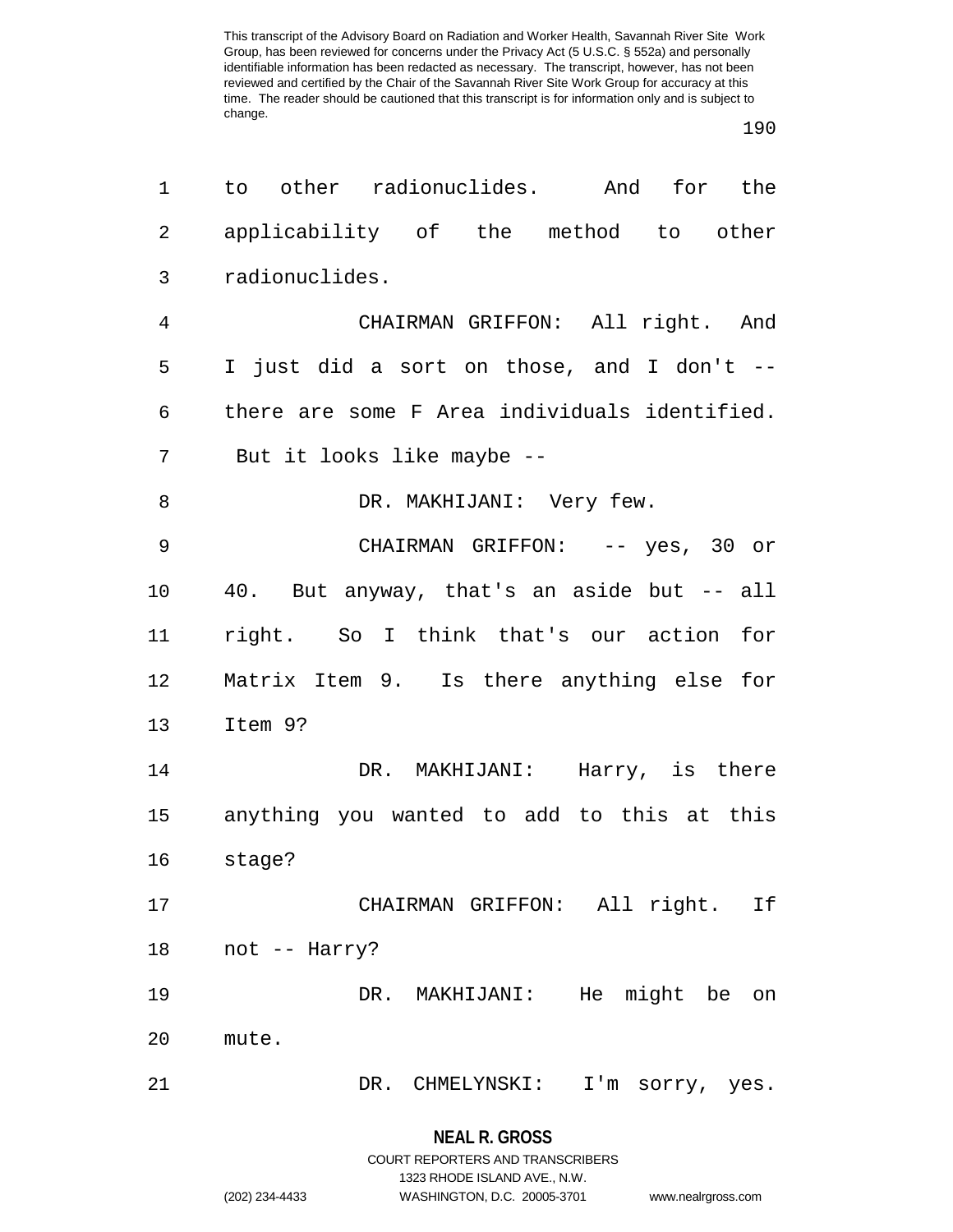191

| 1  | I was on mute. Thank you. I think we've        |
|----|------------------------------------------------|
| 2  | covered all the topics.                        |
| 3  | CHAIRMAN GRIFFON: Okay.                        |
| 4  | DR. MAKHIJANI: Thank you, Harry.               |
| 5  | Really appreciate it.                          |
| 6  | CHAIRMAN GRIFFON: Then I think                 |
| 7  | this is a logical point for our lunch break.   |
| 8  | And when we come back, I plan on just going    |
| 9  | back to the regular Matrix Item 2. Is that     |
| 10 | okay with everybody's schedule?                |
| 11 | All right. So we'll go -- we'll                |
| 12 | start with Item 2 after lunch.                 |
| 13 | One o'clock, come back from lunch?             |
| 14 | MR. KATZ: Okay.                                |
| 15 | CHAIRMAN GRIFFON: All right.                   |
| 16 | MR. KATZ: Thank you, everyone on               |
|    | 17 the phone. And we'll restart at around one. |
| 18 | (Whereupon, the above-entitled                 |
| 19 | matter went off the record at 11:56 a.m. and   |
| 20 | went back on the record at $1:08$ p.m.)        |
| 21 |                                                |

**NEAL R. GROSS** COURT REPORTERS AND TRANSCRIBERS

1323 RHODE ISLAND AVE., N.W.

(202) 234-4433 WASHINGTON, D.C. 20005-3701 www.nealrgross.com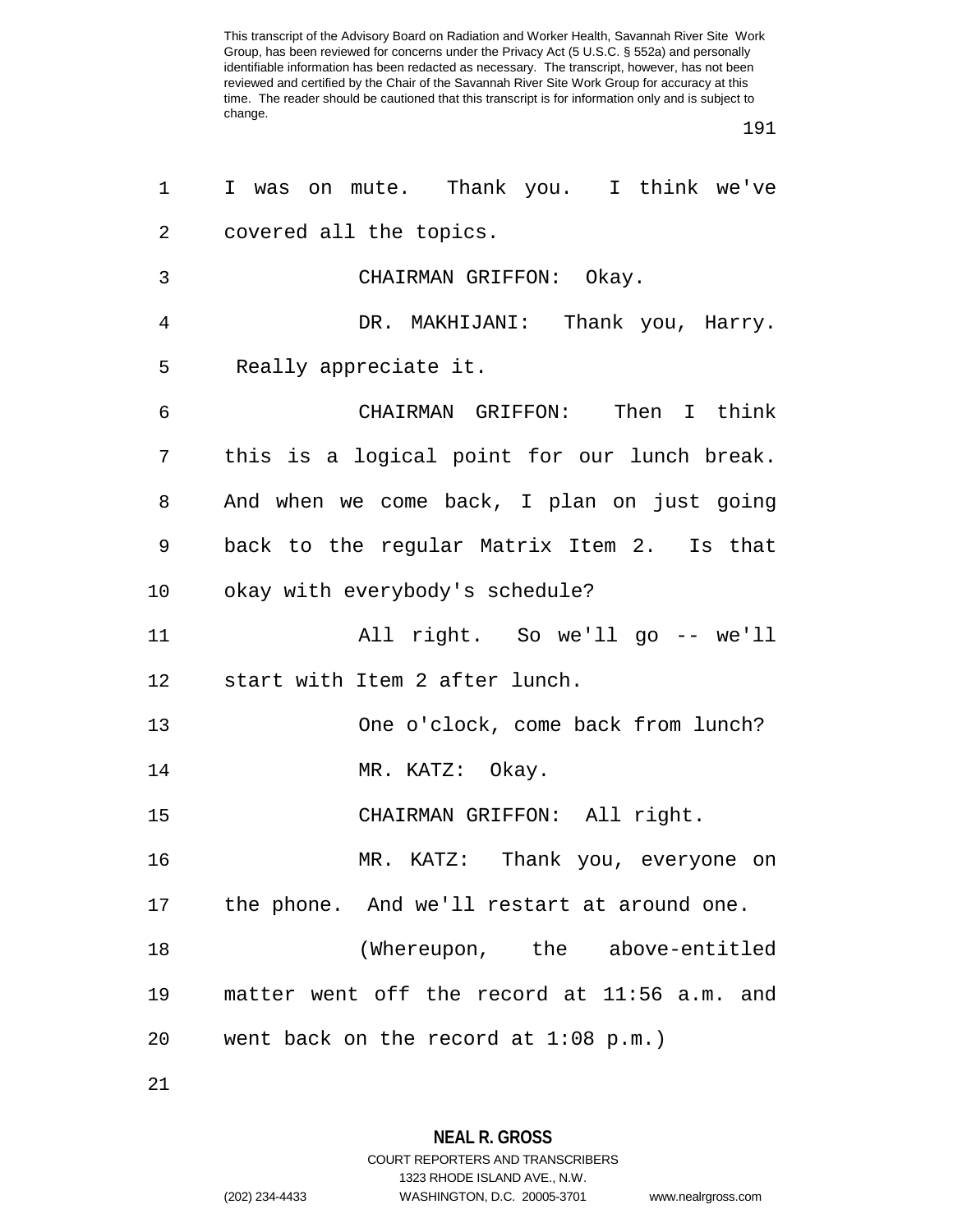# 11

# **NEAL R. GROSS**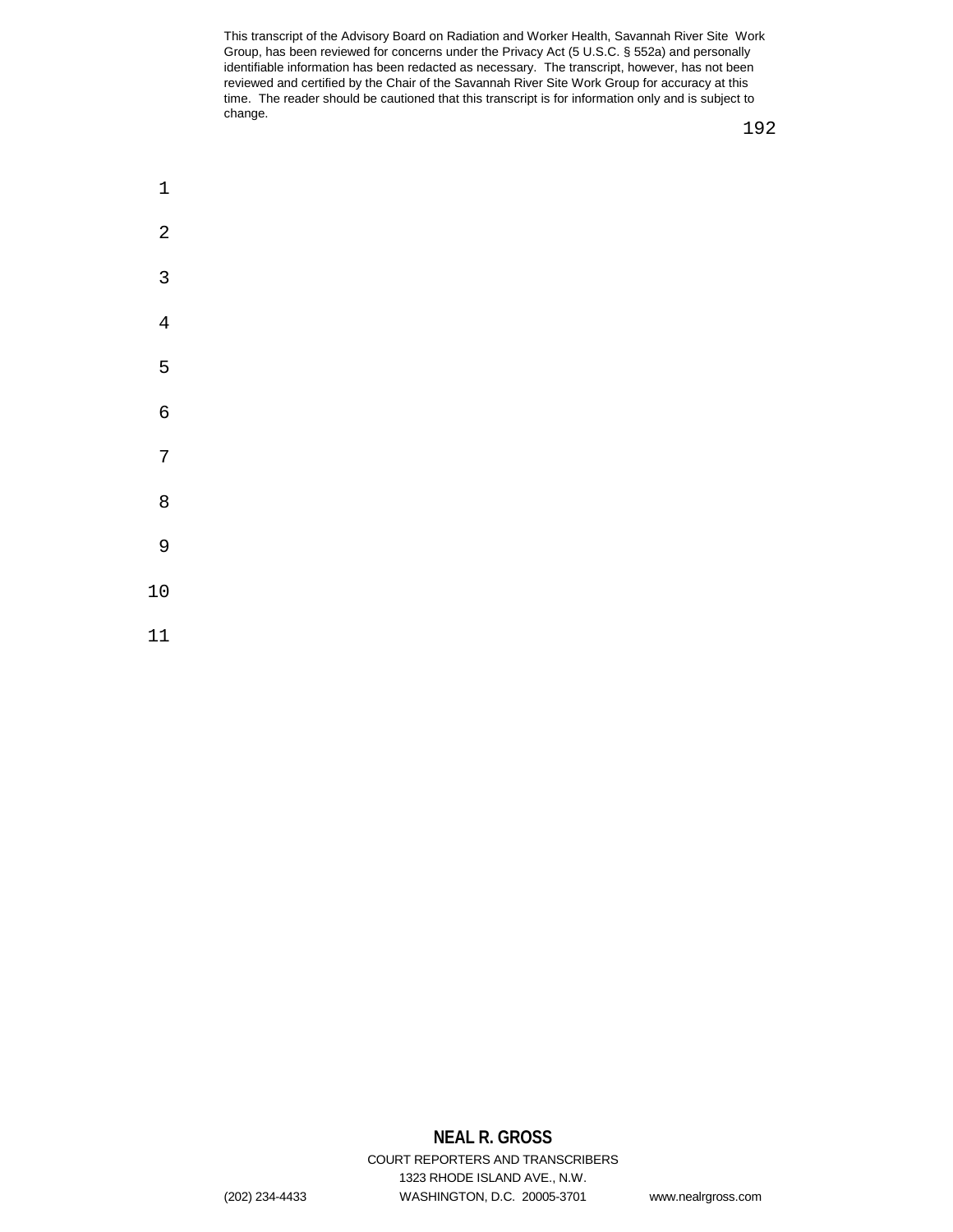193

| $\mathbf 1$ | A-F-T-E-R-N-O-O-N S-E-S-S-I-O-N                |
|-------------|------------------------------------------------|
| 2           | $1:08$ p.m.                                    |
| 3           | MR. KATZ: So good afternoon.                   |
| 4           | This is the Advisory Board on Radiation and    |
| 5           | Worker Health, Savannah River Site Work Group. |
| 6           | And we're just getting going again after a     |
| 7           | break for lunch.                               |
| 8           | And let me check on the line to                |
| 9           | see if we have our Board Members. Mr.          |
| 10          | Schofield and Mr. Clawson, are you with us?    |
| 11          | MEMBER CLAWSON: I'm here, Ted.                 |
| 12          | This is Brad.                                  |
| 13          | MR. KATZ: Thanks, Brad.                        |
| 14          | How about you, Phil?                           |
| 15          | (No response.)                                 |
| 16          | MR. KATZ: Okay. Not yet. But                   |
|             | 17 let's carry on.                             |
| 18          | CHAIRMAN GRIFFON: Okay. Just to                |
| 19          | pick up on our agenda. We made it through      |
| 20          | two. That's pretty good for a morning.         |
| 21          | Matrix 1 and 9. But we'll go back to the       |

# **NEAL R. GROSS** COURT REPORTERS AND TRANSCRIBERS

1323 RHODE ISLAND AVE., N.W. (202) 234-4433 WASHINGTON, D.C. 20005-3701 www.nealrgross.com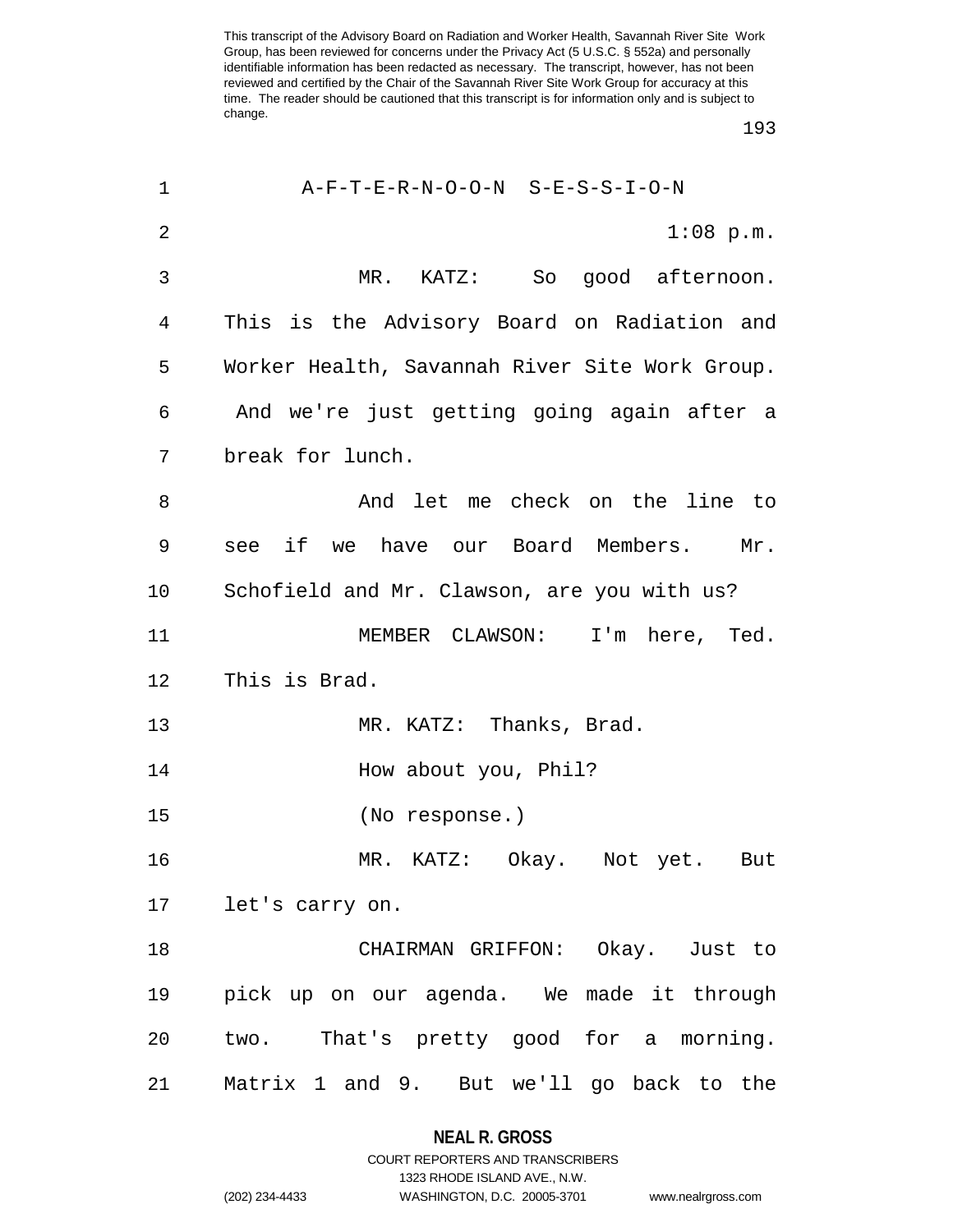| 1  | beginning.                                   |
|----|----------------------------------------------|
| 2  | Issue No. 2, and I'm not sure<br>So          |
| 3  | who the action belonged to here.             |
| 4  | DR. MAKHIJANI: It belongs to us.             |
| 5  | CHAIRMAN GRIFFON: Okay. I'll let             |
| 6  | Arjun take this one.                         |
| 7  | DR. MAKHIJANI: Yes, we're                    |
| 8  | reviewing it. We're part way through the     |
| 9  | review. Actually Joyce has a rough draft.    |
| 10 | Maybe she can give you a little peek at it.  |
| 11 | And we should -- I should be able            |
| 12 | to send our review to the DOE early to mid-  |
| 13 | March. So you'll have it next month. I'm     |
| 14 | going out of the country for a couple of     |
| 15 | weeks, so -- and then we have the Board      |
| 16 | meeting. So I won't be able to attend to it  |
|    | 17 until about the end of the month.         |
| 18 | CHAIRMAN GRIFFON: When you say               |
| 19 | you can give us a little peek at it, can you |
| 20 | give us any insights? Are there --           |
| 21 | DR. MAKHIJANI: Well, Joyce, yes,             |

# **NEAL R. GROSS** COURT REPORTERS AND TRANSCRIBERS

1323 RHODE ISLAND AVE., N.W.

(202) 234-4433 WASHINGTON, D.C. 20005-3701 www.nealrgross.com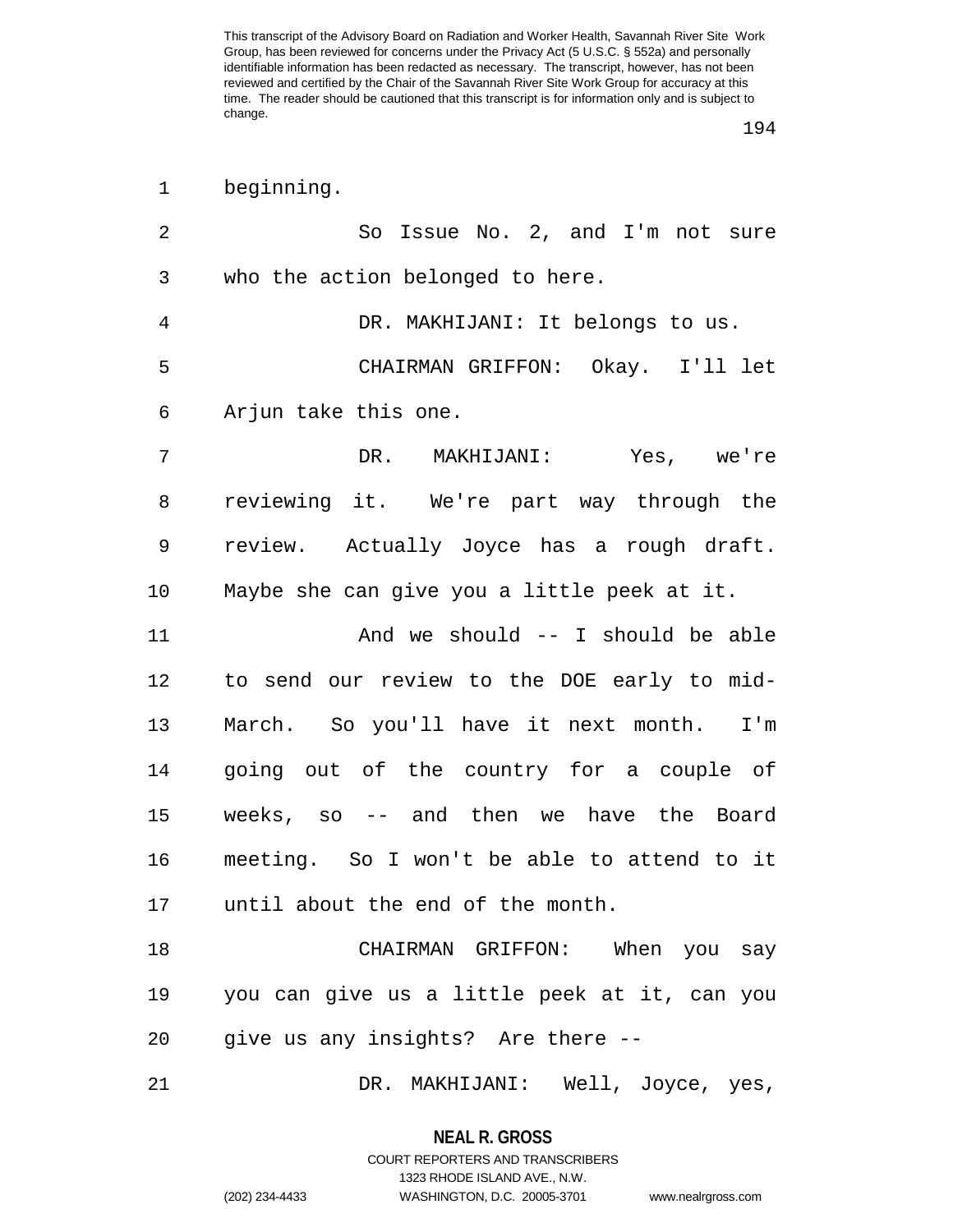195

| 1  | Joyce will give you some insights.             |
|----|------------------------------------------------|
| 2  | CHAIRMAN GRIFFON: Yes, okay,                   |
| 3  | right now. Yes, yes.                           |
| 4  | DR. MAKHIJANI: Because she has a               |
| 5  | rough draft.                                   |
| 6  | CHAIRMAN GRIFFON: That would be                |
| 7  | good because if there are major things, maybe  |
| 8  | they can $-$                                   |
| 9  | DR. MAKHIJANI: Right. That's                   |
| 10 | what we thought.                               |
| 11 | CHAIRMAN GRIFFON: Thank you.                   |
| 12 | DR. MAKHIJANI:<br>Is<br>that even              |
| 13 | though they are preliminary and we're not done |
| 14 | and I haven't really had time to review what   |
| 15 | Joyce has done --                              |
| 16 | CHAIRMAN GRIFFON:<br>At least                  |
| 17 | they'll be prepared --                         |
| 18 | DR. MAKHIJANI: Yes, right.                     |
| 19 | All<br>right.<br>CHAIRMAN GRIFFON:             |
| 20 | Joyce?                                         |
| 21 | Okay. I think we<br>DR. LIPSZTEIN:             |

# **NEAL R. GROSS**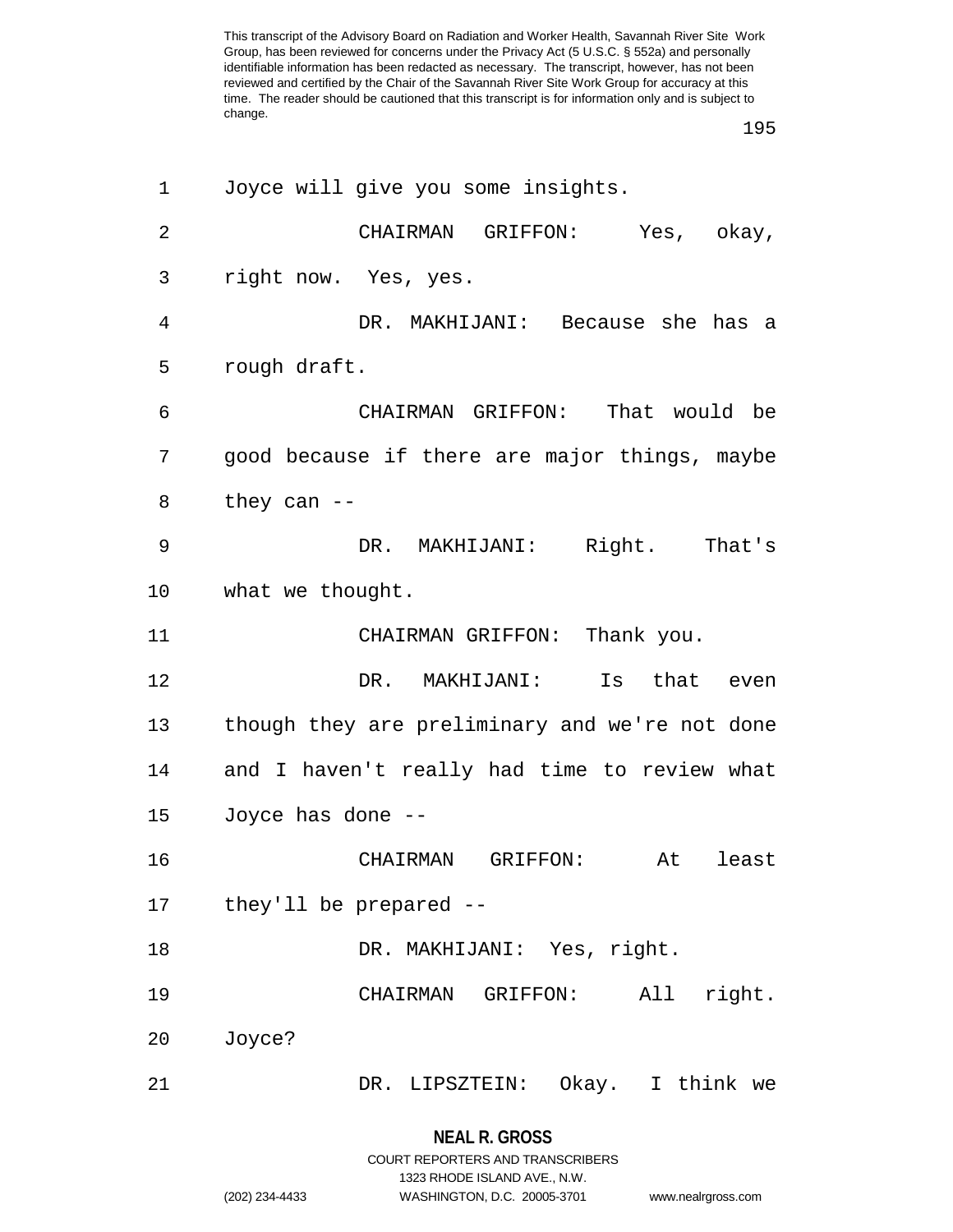196

| 1  | have some of the same problems that we had        |
|----|---------------------------------------------------|
| 2  | with the previous $--$ going until $65$ , we have |
| 3  | now also for this period `65 to `71. Because      |
| 4  | the thorium work was done in a number of other    |
| 5  | areas, other than the 300-M --                    |
| 6  | DR. CHMELYNSKI: Ted, could you                    |
| 7  | ask Joyce to move closer to a microphone?         |
| 8  | MR. KATZ: Yes, she's actually                     |
| 9  | pretty close.                                     |
| 10 | DR. LIPSZTEIN: Okay. I'll try to                  |
| 11 | speak louder. I'm saying that we have similar     |
| 12 | problems as with the previous analysis of         |
| 13 | thorium. Now thorium work was analyzed only       |
| 14 | for the 300 area -- actually for 313-M. And       |
| 15 | there was a lot of other areas other than the     |
| 16 | 300-M area where we had the thorium work.         |
| 17 | Can I ask which<br>DR.<br>TAULBEE:                |
| 18 | other areas?                                      |
| 19 | The 200 area,<br>DR. LIPSZTEIN:<br>for            |
| 20 | example.                                          |
| 21 | DR.<br>Okay.<br>That<br>TAULBEE:<br>one           |

# **NEAL R. GROSS** COURT REPORTERS AND TRANSCRIBERS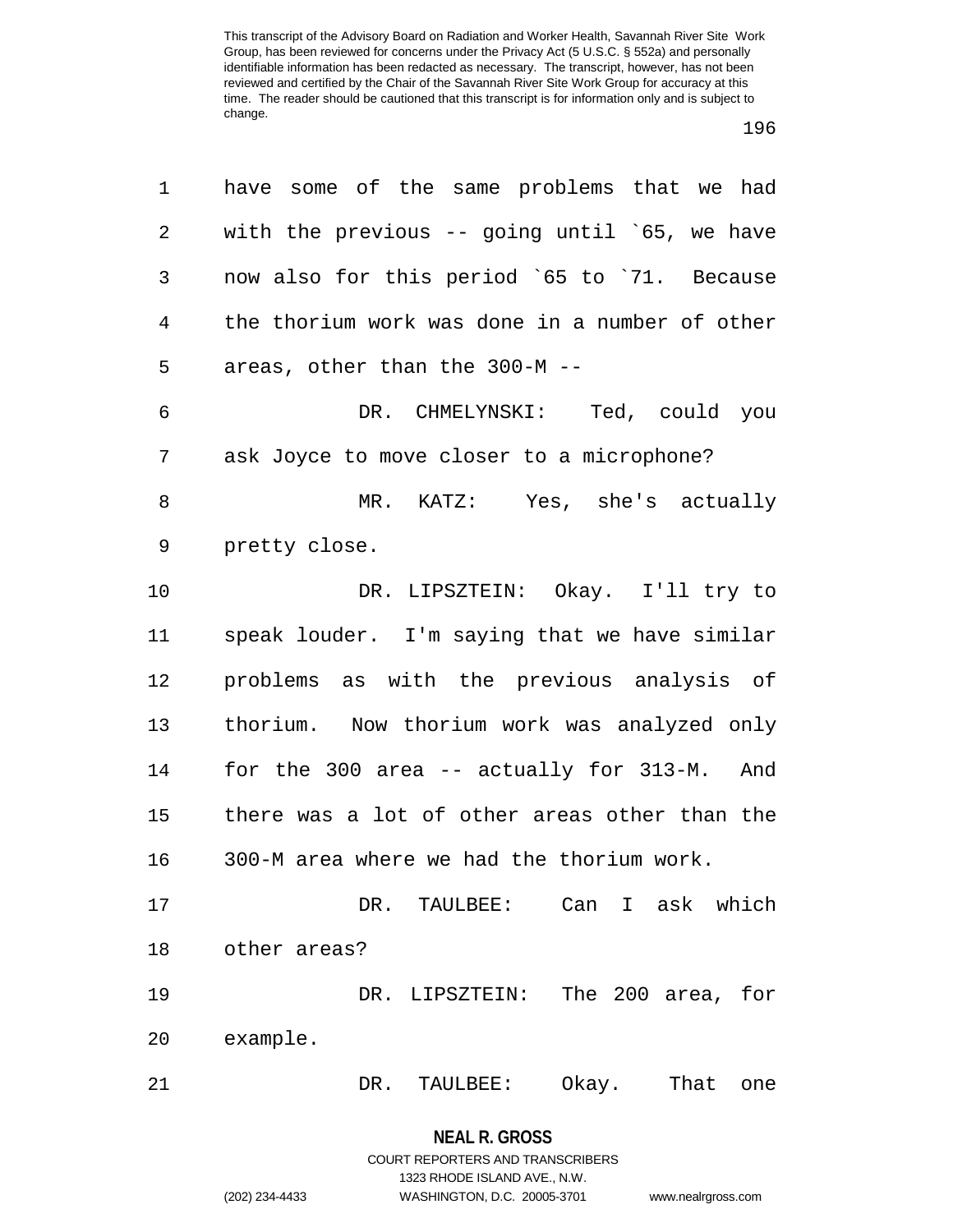| 1              | we're aware of. What are the other areas?      |
|----------------|------------------------------------------------|
| $\overline{2}$ | DR. MAKHIJANI: And there's also -              |
| 3              | - you had a list, right?                       |
| 4              | DR. LIPSZTEIN: Yes, I had a list.              |
| 5              | DR. TAULBEE: It's just that she                |
| 6              | said many other areas. So I wanted to know     |
| 7              | which other ones to look at.                   |
| 8              | DR. LIPSZTEIN: Okay, we had 221-               |
| 9              | H, which I already said 200 area, then we had  |
| 10             | the thorium preparation campaigns in these     |
| 11             | buildings in $64, 65, 66,$ and $68,$ and $69.$ |
| 12             | Then we have in 773-8, we had                  |
| 13             | thorium 2, which is thorium, and --            |
| 14             | DR. TAULBEE: What?                             |
| 15             | DR. MAKHIJANI: 773-A.                          |
| 16             | DR. LIPSZTEIN: 773-A.                          |
| 17             | DR. MAKHIJANI: Then you had some               |
| 18             | other stuff there.                             |
| 19             | DR. LIPSZTEIN: Yes, we had in                  |
| 20             | Area 735 building also.                        |
| 21             | DR. TAULBEE: It's also A Area?                 |

**NEAL R. GROSS** COURT REPORTERS AND TRANSCRIBERS

1323 RHODE ISLAND AVE., N.W.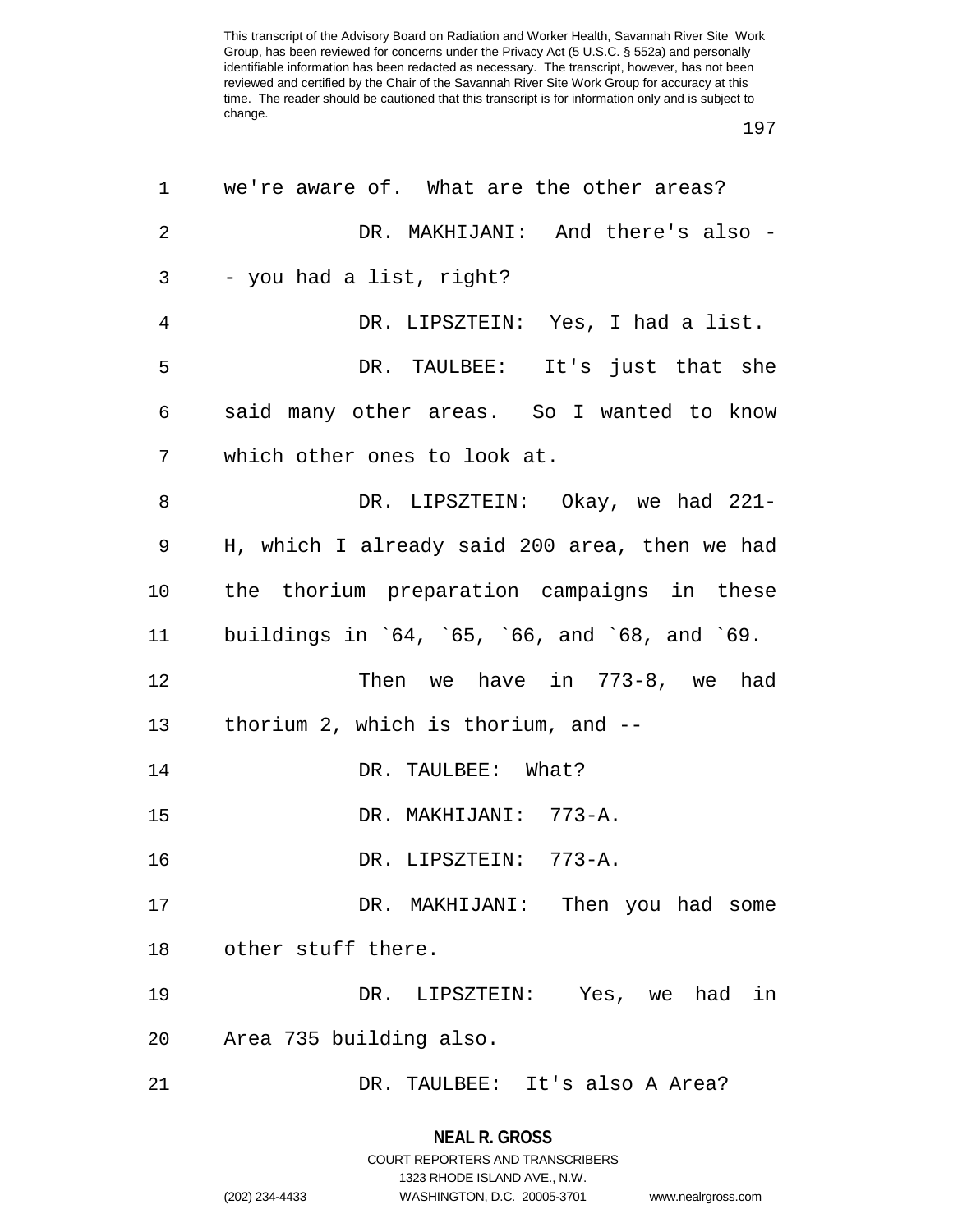198

| $\mathbf 1$ | DR. LIPSZTEIN:<br>That's what I had           |
|-------------|-----------------------------------------------|
| 2           | found $--$ 200 area, 700 area, and $--$       |
| 3           | DR. TAULBEE: This was where I                 |
| 4           | talked about they went into the three streams |
| 5           | effectively with the product U-233.<br>The    |
| 6           | thorium then was recovered to send back to    |
| 7           | Fernald. And then the mixed fission products  |
| 8           | went out to the waste tanks. So we were aware |
| 9           | of the 200 area.                              |
| 10          | Part of why we didn't cover that              |
| 11          | in that particular report was it was a wet    |
| 12          | process. We felt that the oxide work was much |
| 13          | more hazardous. And so that was why we        |
| 14          | focused on that in the 300 area.              |
| 15          | I agree the 773, as<br>$\mathbf I$<br>Now     |
| 16          | mentioned before, we will dig a little more   |
| 17          | into that. And I look forward to your report  |
| 18          | as to what operations you've uncovered for    |
| 19          | that area during that time period.            |
| 20          | DR. MAKHIJANI: Just a caveat --               |
| 21          | we're not trying to -- we're not trying to    |

## **NEAL R. GROSS**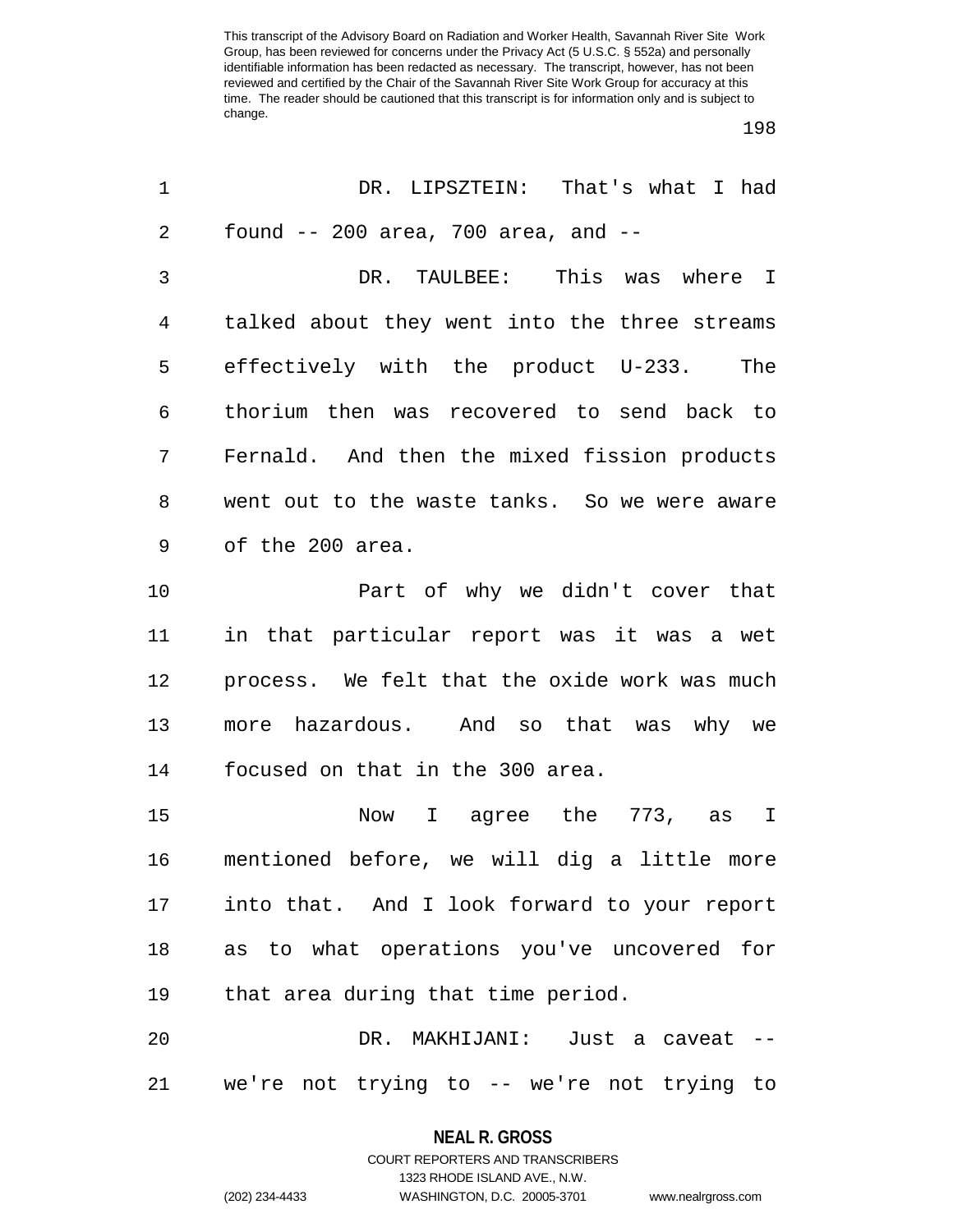199

| $\mathbf 1$ | give NIOSH a list of operations that NIOSH     |
|-------------|------------------------------------------------|
| 2           | should look at. I mean our main comment        |
| 3           | before and after -- I mean if you tell us to   |
| 4           | do that, we'll do that. But we're not trying   |
| 5           | to cover the source terms and the periods and  |
| 6           | the building.                                  |
| 7           | This is a sort of illustration of              |
| 8           | what shows up when you do an elementary search |
| 9           | in the database. And without getting too       |
| 10          | detailed about it, that you come up with a     |
| 11          | number of areas.                               |
| 12          | As I've said, you know, there is               |
| 13          | the burning grounds question. The burning      |
| 14          | ground went up to 1971. Now I don't know, you  |
| 15          | know, when all the 643-G operations took place |
| 16          | with thorium. We could look at it, but we      |
| 17          | haven't. And felt that this is kind of -- we   |
| 18          | should point out to NIOSH that there are a     |
| 19          | number of operations that are not covered.     |
| 20          | And let NIOSH specify the list.                |
|             |                                                |

21 DR. TAULBEE: Well, I guess my

**NEAL R. GROSS** COURT REPORTERS AND TRANSCRIBERS

1323 RHODE ISLAND AVE., N.W.

(202) 234-4433 WASHINGTON, D.C. 20005-3701 www.nealrgross.com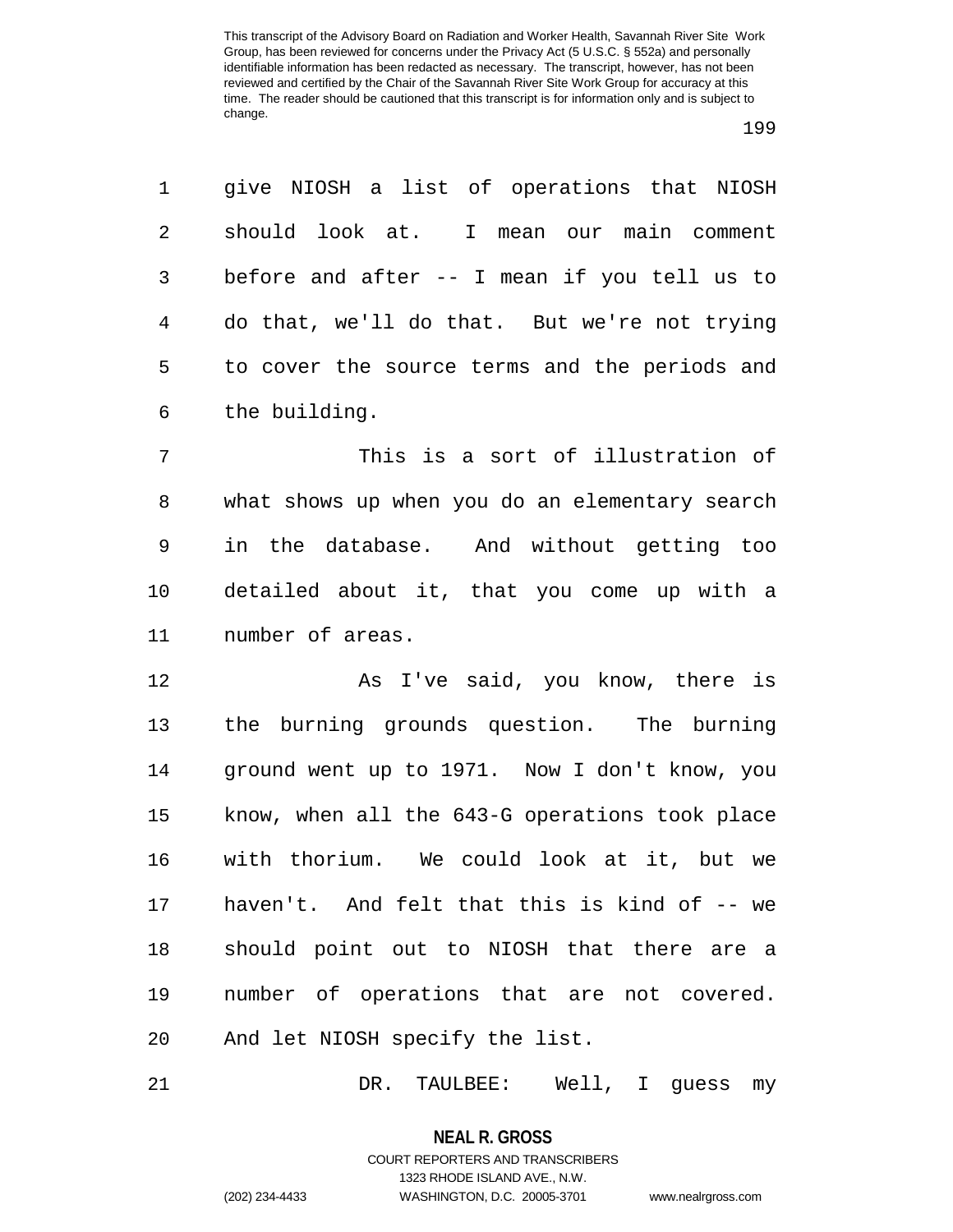200

| 1              | concern here is is that you've made statements |
|----------------|------------------------------------------------|
| $\overline{2}$ | that there are many other areas. And I'm       |
| 3              | looking at the 200 area and the 700 area and   |
| 4              | potentially the G area. So I knew fully well   |
| 5              | of the 200 area, and we know that operation of |
| 6              | what was going on.                             |
| 7              | The 700 is the one that has caught             |
| 8              | me a little bit off guard here. So to me       |
| 9              | you're making a lot of generalizations that    |
| 10             | there are all of the areas, you know, all of   |
| 11             | the -- each of the reactors, the G area and    |
| 12             | some others. And I'm --                        |
| 13             | DR. LIPSZTEIN: Okay. Maybe I                   |
| 14             | didn't explain myself. What I wanted to say    |
| 15             | is that you can't extrapolate from the 300     |
| 16             | areas to the other areas without an analysis.  |
| 17             | So we didn't put the 200 area although we      |
| 18             | need because the bounding intake could be from |
| 19             | the 300. I didn't see that.                    |
| 20             | DR. TAULBEE: Okay. That's the                  |

21 point there.

# **NEAL R. GROSS**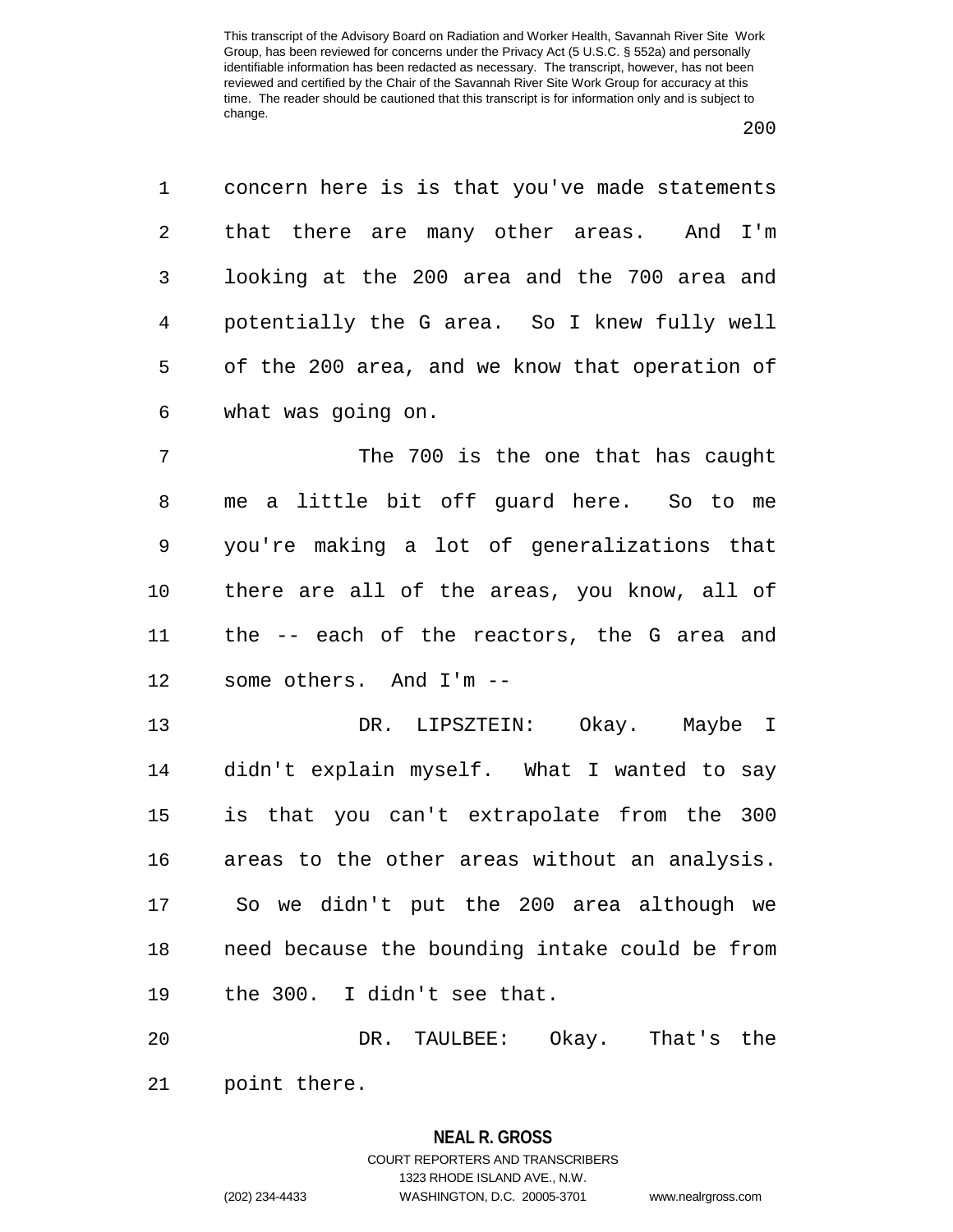201

| 1              | DR. MAKHIJANI: And also we didn't             |
|----------------|-----------------------------------------------|
| $\overline{2}$ | say the 100 area. Actually the 100 area was   |
| 3              | also involved from time to time. And in the   |
| 4              | prior report, we actually have an example of  |
| 5              | that.                                         |
| 6              | And as I'm saying, there are                  |
| 7              | several areas, many areas, you know, there is |
| 8              | not one 700 area of work. We've given you two |
| $\mathsf 9$    | different examples.                           |
| 10             | In the prior lists, some of those             |
| 11             | operations may extend past `65. We haven't    |
| 12             | actually gone -- I'm just saying the same     |
| 13             | thing over again. I just -- if the Working    |
| 14             | Group directs us to come up with a<br>more    |
| 15             | definitive list, we can do it. But I think    |
| 16             | this $-$                                      |
| 17             | CHAIRMAN GRIFFON: No, I think                 |
| 18             | that delves into the --                       |
| 19             | DR. MAKHIJANI: Yes, we've given               |
| 20             | NIOSH some illustrations. But there are       |
| 21             | several areas that -- yes, that NIOSH should  |

## **NEAL R. GROSS**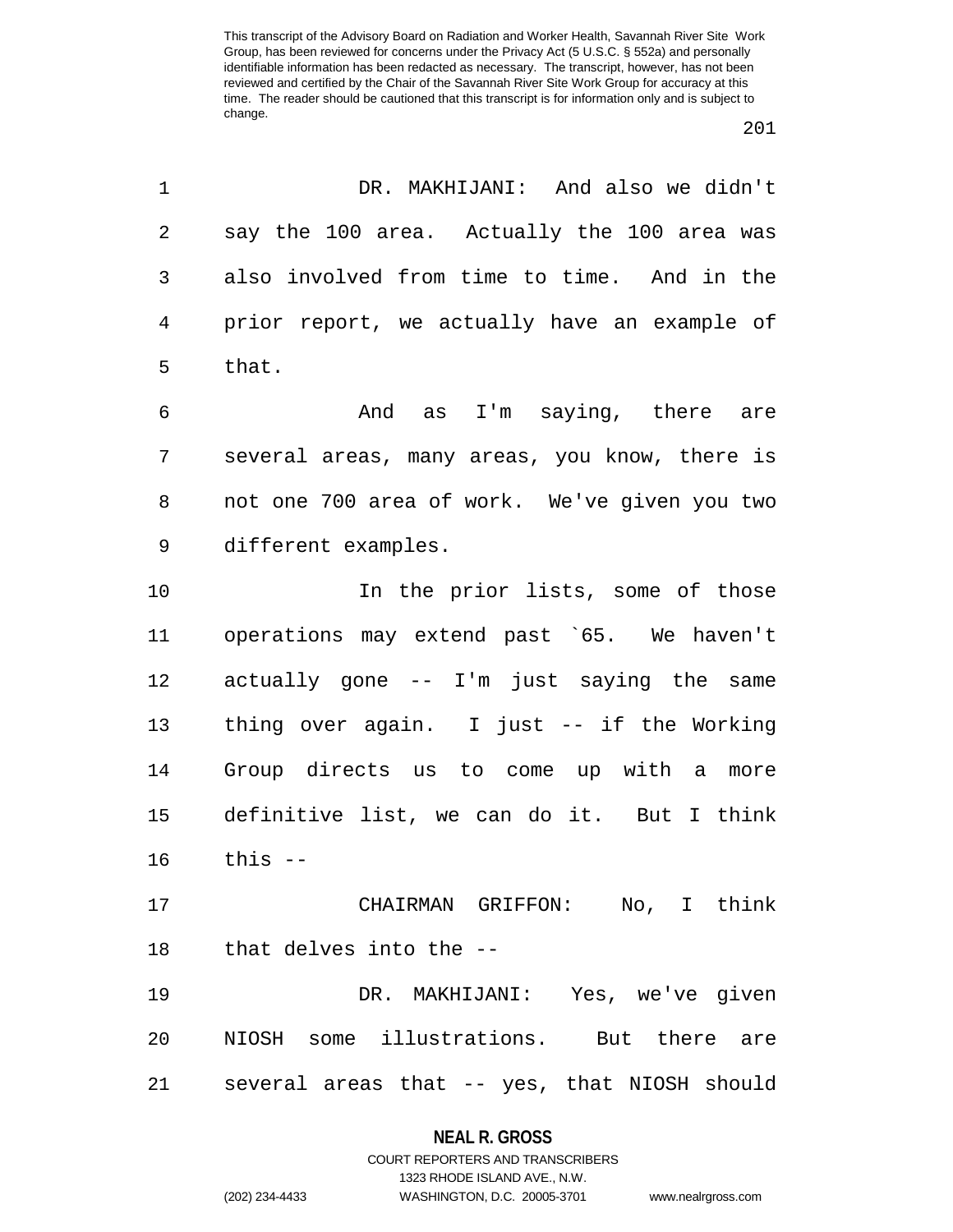202

1 define the source terms and the periods and 2 exposure potentials. 3 CHAIRMAN GRIFFON: I think we're 4 saying the same thing here. So go ahead, 5 Joyce. 6 DR. LIPSZTEIN: And then the air 7 sample results from the 300-M area were some 8 back to `68, January and February `68 where 9 the major campaigns were. But the results 10 were extrapolated to `71. 11 And the document says that it 12 would be based on contamination survey 13 measurements from that time period. And we 14 didn't see an extrapolation from these 15 contamination surveys. 16 Actually I think it is a good 17 thing because I think extrapolating from 18 contamination survey results is too much 19 uncertainties on the expected data on the 20 document that you doing. And I didn't see it. 21 And I saw some log sheets from `71

> **NEAL R. GROSS** COURT REPORTERS AND TRANSCRIBERS

> > 1323 RHODE ISLAND AVE., N.W.

(202) 234-4433 WASHINGTON, D.C. 20005-3701 www.nealrgross.com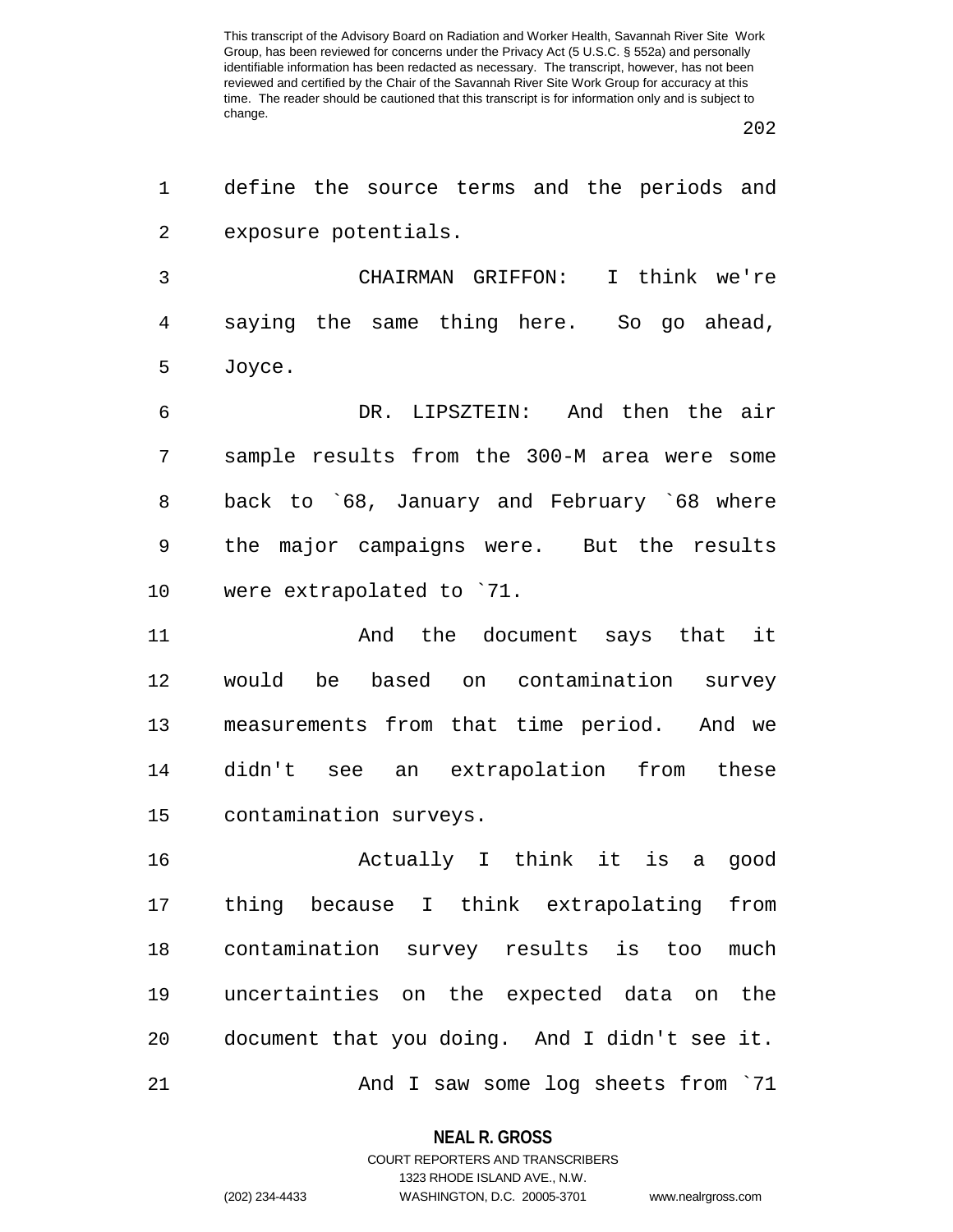203

| 1              | where there were radiation safety log sheets  |
|----------------|-----------------------------------------------|
| $\overline{2}$ | from the 300-M area in `71 that said that     |
| 3              | there were exposures to thorium. So I don't   |
| $\overline{4}$ | know how these would compare with the air     |
| 5              | samples taken until `68. But there was        |
| 6              | nothing about '71 documents.                  |
| 7              | So we would like to $-$ - you know $-$ -      |
| 8              | DR. CHMELYNSKI: We're missing                 |
| 9              | much of what you're saying on the telephone.  |
| 10             | Could you move closer please?                 |
| 11             | DR. LIPSZTEIN: Okay. I'm sorry.               |
| 12             | I'm saying that everything, it goes -- the    |
| 13             | air sampling results goes until `68, February |
| 14             | 68 where there was the major campaigns for    |
| 15             | thorium. And the document, RPRT-46, mentions  |
| 16             | that after that time, that the bounding       |
| 17             | intakes would be covered through the          |
| 18             | contamination surveys. And actually this was  |
| 19             | not done. And I think actually it is a good   |
| 20             | thing that it was not done that way.          |
| 21             | But anyway, we have references of             |

**NEAL R. GROSS**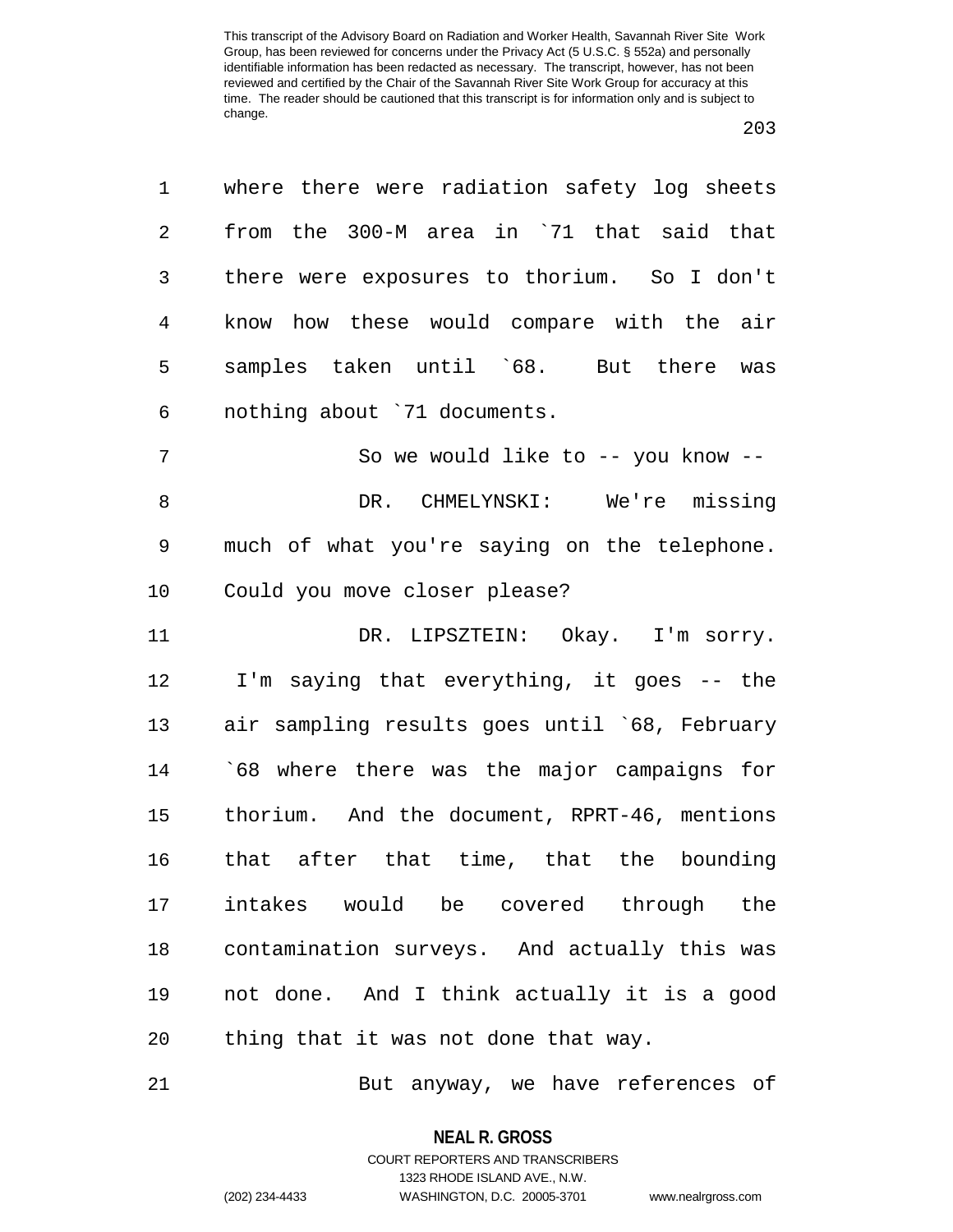204

1 some operations that took place in `71 where 2 there were exposures to thorium disks, tubes, 3 and billets. But the data from -- until `68 4 were extrapolated to `71. And we would like 5 to see some comparisons and to say oh, this is 6 a good thing to do. We can do this because 7 exposures at that time were higher or 8 something like that. We didn't see any 9 analysis of it. 10 And then another problem that we

11 saw, you know, I don't know if I'm going into 12 too much detail without sending this --

13 CHAIRMAN GRIFFON: Yes, just give 14 highlights. I don't think you want to get too 15 much in detail.

16 DR. LIPSZTEIN: Yes, yes, yes, 17 just the thorium results that were done also 18 for a limited period -- analyzed for a limited 19 period of time, and we would like to see why 20 it concerns and if there is any problems with 21 interference from radon-222 from the uranium

#### **NEAL R. GROSS**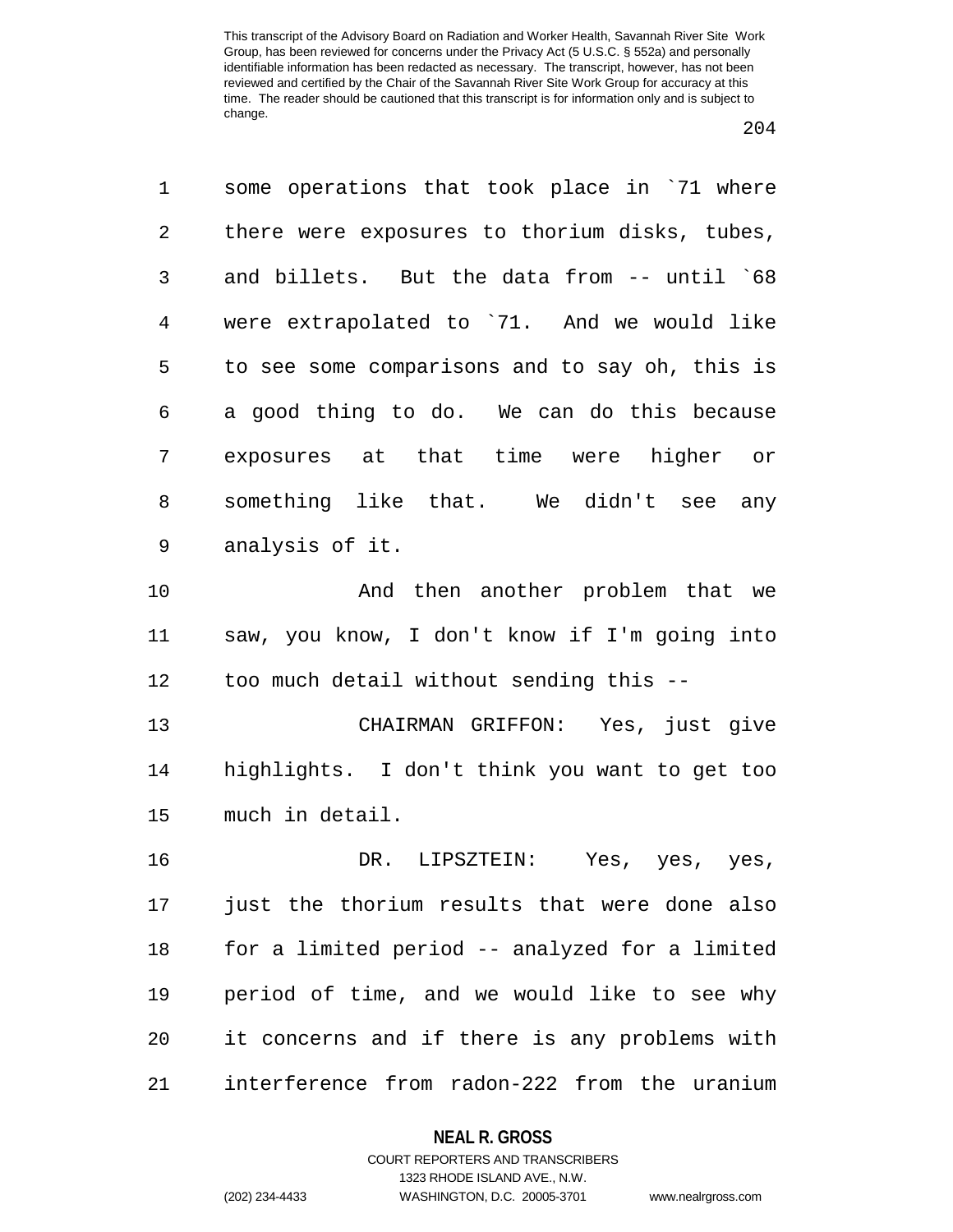205

| 1  | figures on those thorium measurements.         |
|----|------------------------------------------------|
| 2  | And if there was compatibility                 |
| 3  | between the thorium-232 to weight that you     |
| 4  | could see at the end of the sampling and the   |
| 5  | thorium results, if it is possible to do this. |
| 6  | Okay.                                          |
| 7  | This<br>DR. MAKHIJANI:<br>is about             |
| 8  | thoron.                                        |
| 9  | DR. LIPSZTEIN:<br>Thoron, yes,                 |
| 10 | radon-220.                                     |
| 11 | CHAIRMAN GRIFFON: And, again,                  |
| 12 | that's just a heads up. So you'll get the      |
| 13 | written thing and then we can respond more.    |
| 14 | DR. LIPSZTEIN: Yes.                            |
| 15 | DR. NETON: About how soon before               |
| 16 | we get that?                                   |
| 17 | DR. MAKHIJANI: I hope to attend                |
| 18 | the review and finish it, you know, as soon as |
| 19 | -- right after the Board meeting. So early     |
| 20 | March, Nancy will send it to the DOE. So you   |
| 21 | should see it by mid to end March.             |

**NEAL R. GROSS**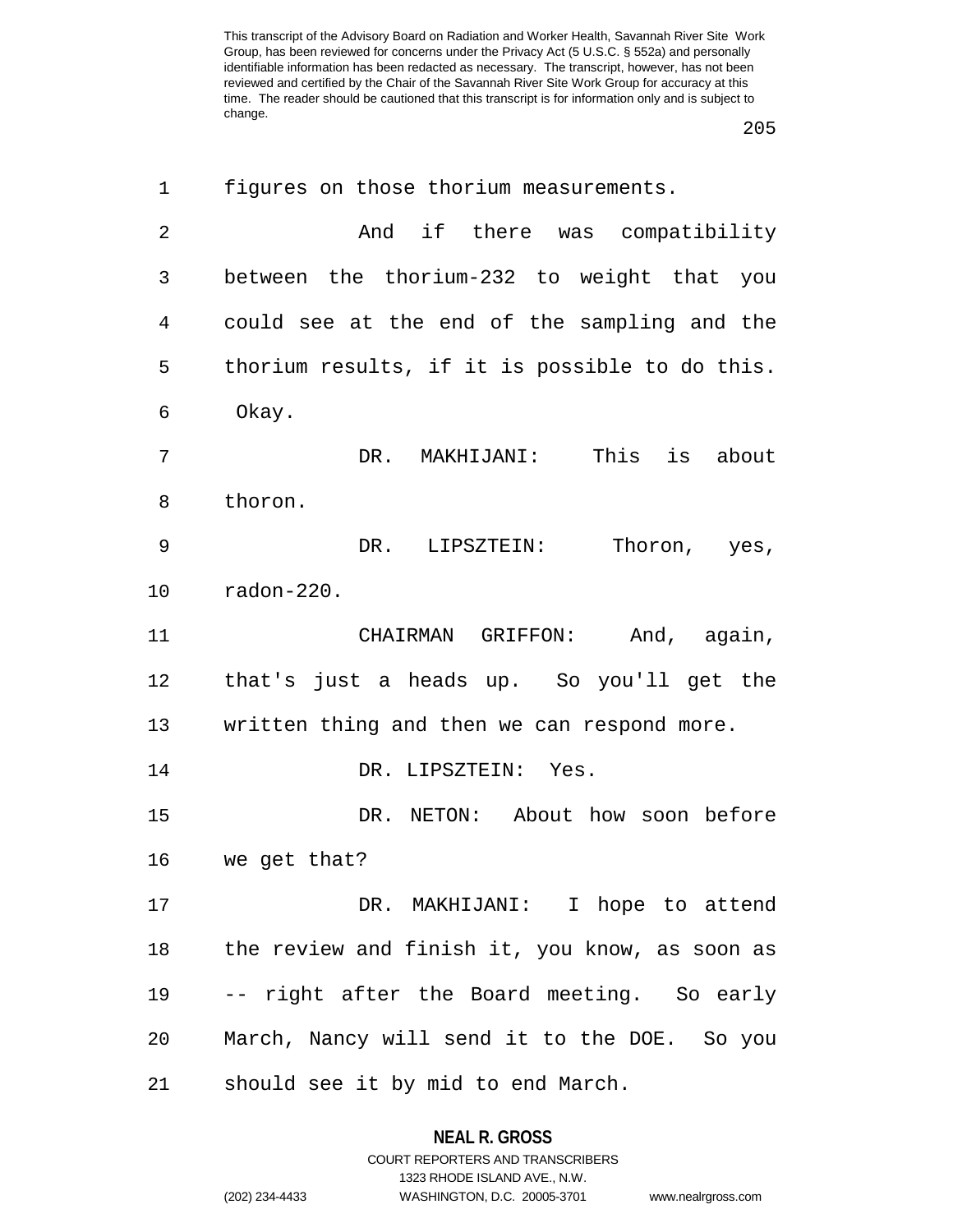1 1 I have a question about this, 2 Mark. Now, you know, we've raised this 3 question both in Matrix Item 1 and 2. Between 4 them, there are certainly many examples of 5 thorium processing, half a dozen or more in 6 areas outside of the 300 that were covered by 7 these two reports. 8 And it's just a question, Tim. 9 The process for completing that, I understand 10 that that ball is in NIOSH's court. Is it an 11 immediate task? Do we wait until -- because, 12 you know, we could spend some more time coming 13 up with more examples. 14 And -- or maybe NIOSH is making -- 15 there are also examples of -- in the November 16 report, I mentioned the status report. You 17 know there was thorium scrap handling. 18 There is -- in the report we just 19 covered, there was a thorium source from Vitro 20 that is not mentioned anywhere. We don't know 21 what happened with that. There are also

### **NEAL R. GROSS**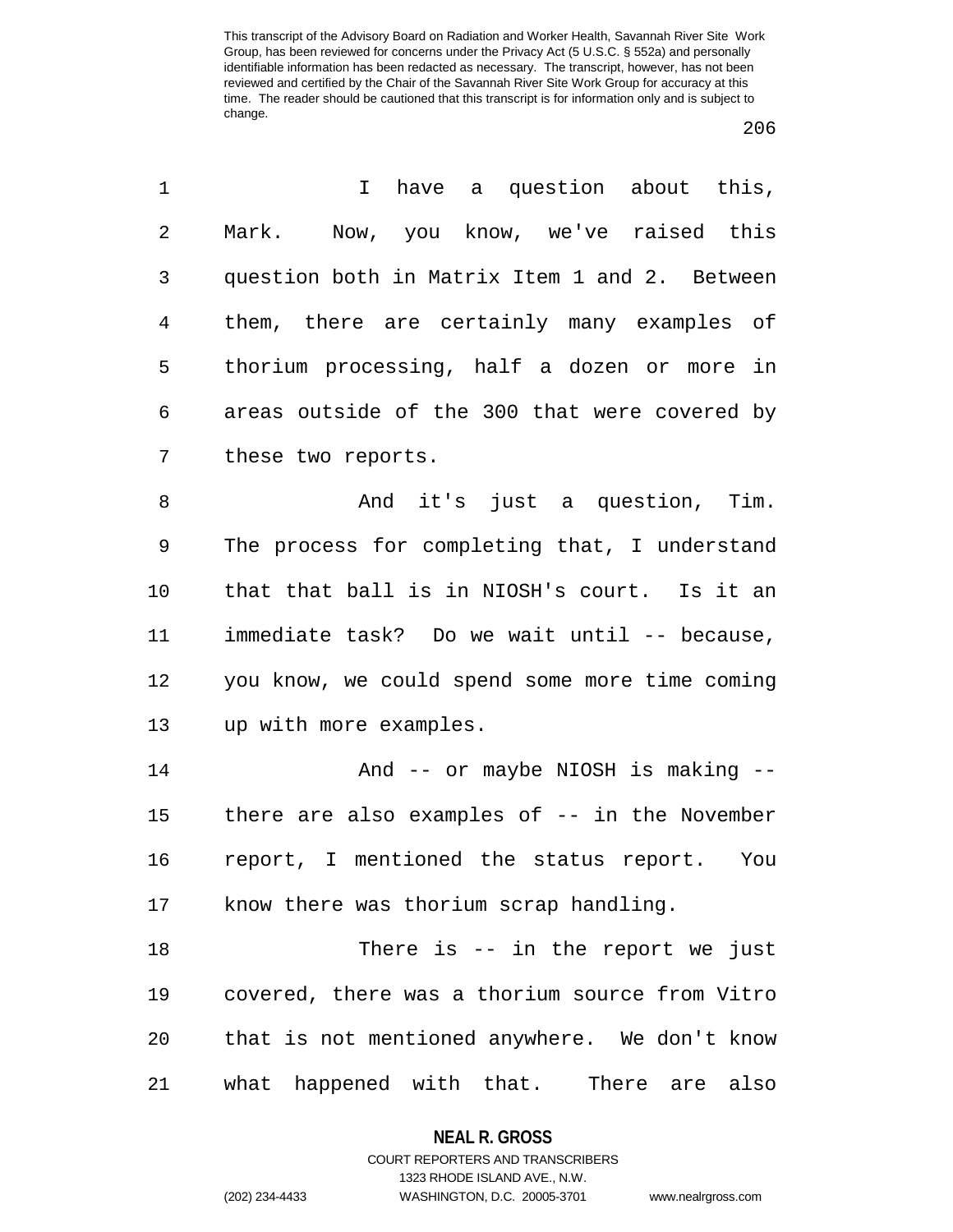207

| $\mathbf 1$ | thorium inventories at Savannah River Site     |
|-------------|------------------------------------------------|
| 2           | that go beyond 1971. And we don't know what    |
| 3           | the handling of those thorium inventories was. |
| 4           | And so there is a fair amount --               |
| 5           | there is a fair to-do list. And some of these  |
| 6           | things are $-$ beyond $71$ , are undoubtedly   |
| 7           | small because I think it was just inventories  |
| 8           | that nothing was happening with that. And in   |
| 9           | some places, it is indicated that maybe some   |
| 10          | handling was happening.                        |
| 11          | And we didn't get into the details             |
| 12          | of it. We've just seen the inventory list and  |
| 13          | how it changed.                                |
| 14          | DR. NETON: I think, Arjun, the                 |
| 15          | burden is on us.                               |
| 16          | DR. MAKHIJANI: Right. Okay.                    |
|             | 17 Just wanted to make clear.                  |
| 18          | DR. NETON: We need go back and                 |
| 19          | redouble our efforts to look at sources of     |
| 20          | thorium and explain how we're going to deal    |
| 21          | with that.                                     |

# **NEAL R. GROSS** COURT REPORTERS AND TRANSCRIBERS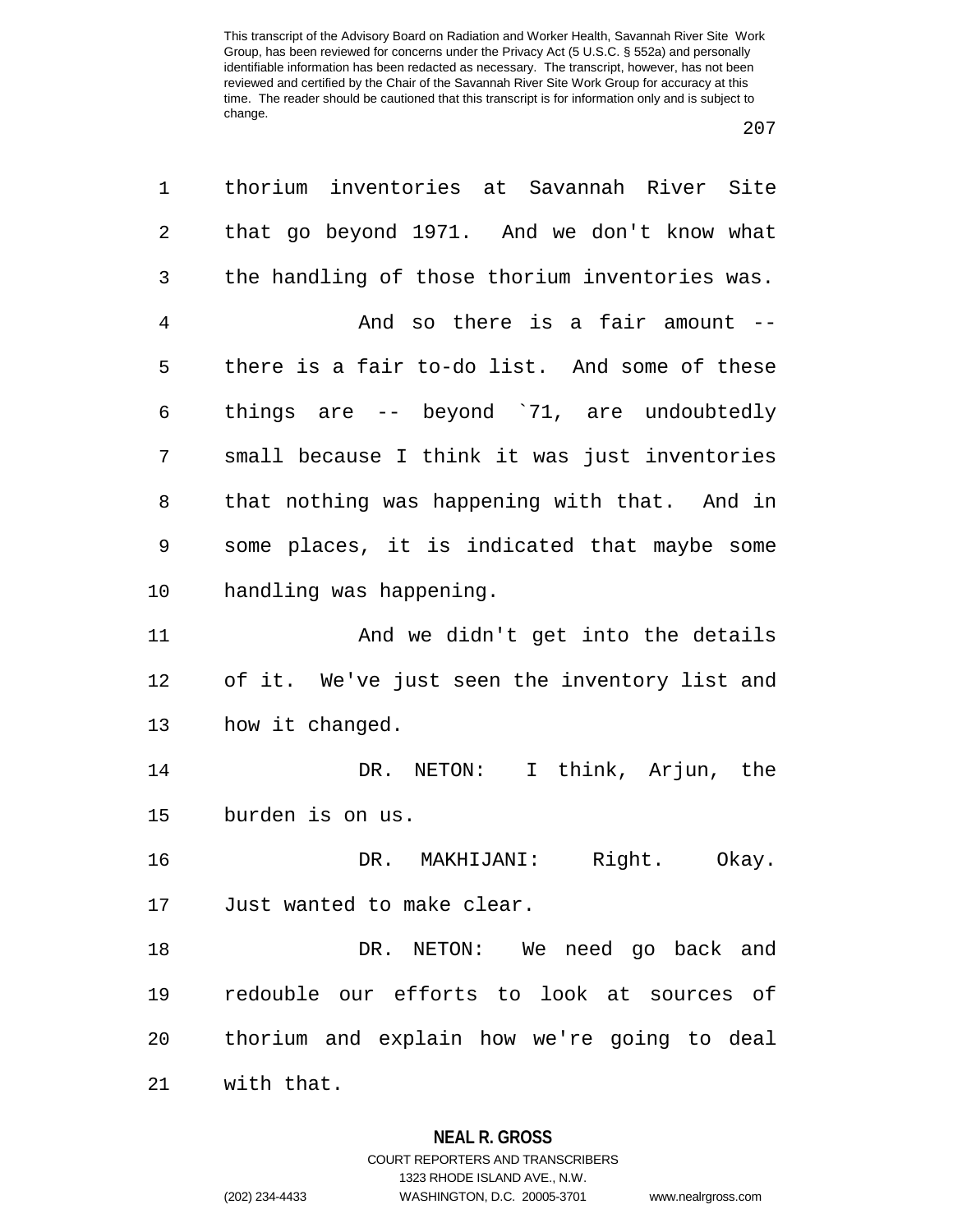208

| 1              | CHAIRMAN GRIFFON: And I think                   |
|----------------|-------------------------------------------------|
| $\overline{2}$ | much like the later action item on the          |
| 3              | exotics, I think it would be useful if you      |
| 4              | could lay out just a matrix, you know, showing  |
| 5              | area and time frame and, you know, nuclide --   |
| 6              | in this case, it's thorium but for the other    |
| 7              | exotics. Because I think that was on an         |
| 8              | action for the other --                         |
| 9              | DR. TAULBEE: Not for us.                        |
| 10             | CHAIRMAN GRIFFON: Under exotics,                |
| 11             | we didn't ask for a full list of these 150      |
| 12             | that were mentioned?                            |
| 13             | DR. TAULBEE: That was on SC&A.                  |
| 14             | DR. MAKHIJANI: No, no. When we                  |
| 15             | come to the that item and I'll tell you what    |
| 16             | was in our charter and what we did.             |
| 17             | CHAIRMAN GRIFFON: Let me just be                |
| 18             | clear. I agree with Jim that, you know, it      |
| 19             | sounds like there's several little things that  |
| 20             | have been brought up and maybe they're small    |
| 21             | just say, you<br>and<br>know,<br>the<br>you can |

**NEAL R. GROSS**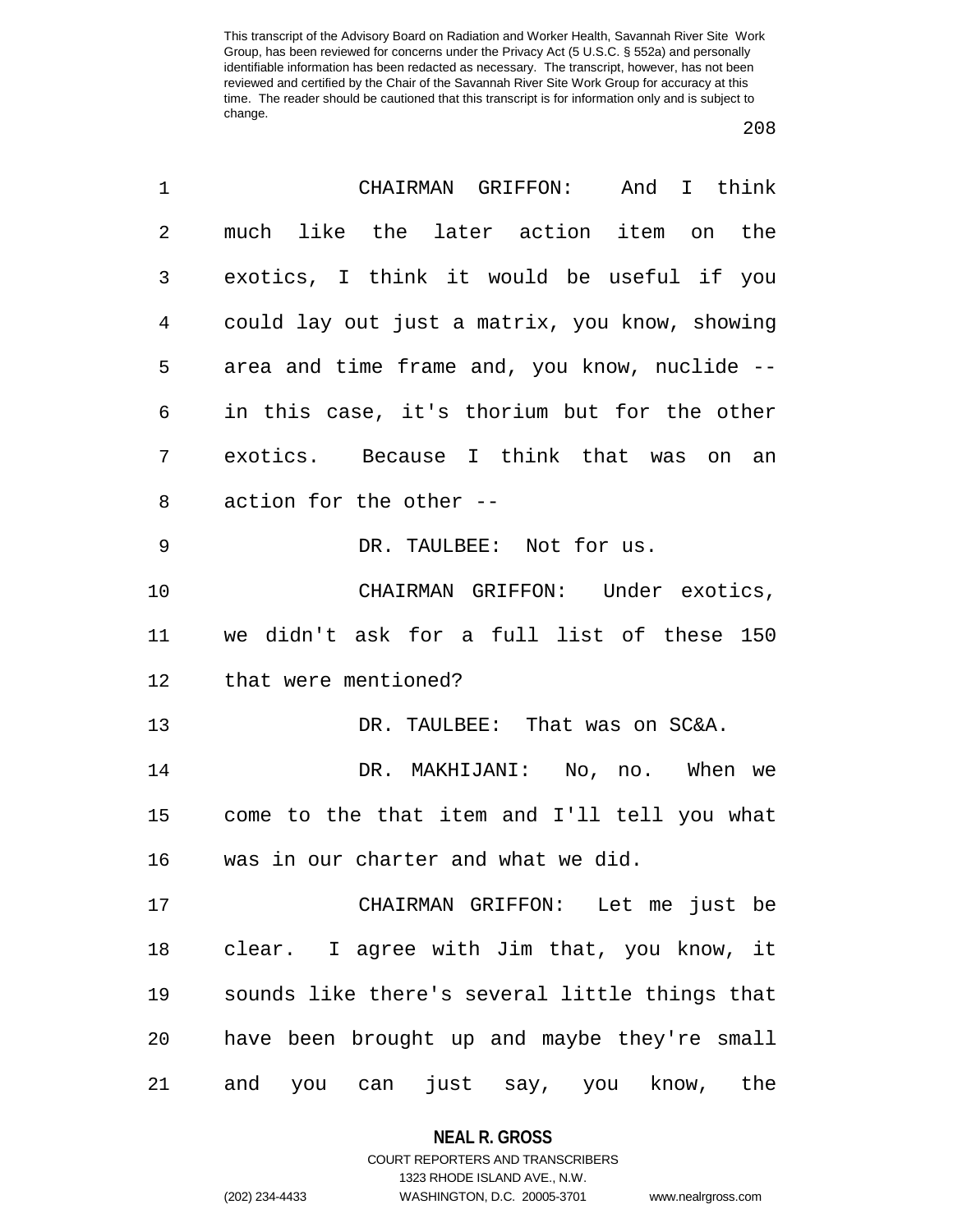209

| 1  | description and here is why they are bounded   |
|----|------------------------------------------------|
| 2  | by the other approach or whatever. But we      |
| 3  | have to at least answer those questions.       |
| 4  | All right. Anything else on that               |
| 5  | Item $4$ -- or Item 3?                         |
| 6  | DR. MAKHIJANI: So is there a                   |
| 7  | NIOSH task to come up with a thorium sort of   |
| 8  | complete assessing information?                |
| 9  | DR. LIPSZTEIN: And if there is                 |
| 10 | similar data -- construction workers and non-  |
| 11 | construction workers --                        |
| 12 | CHAIRMAN GRIFFON: You know, an                 |
| 13 | overview of thorium operations, and time       |
| 14 | frames, and areas.                             |
| 15 | DR. MAKHIJANI: And the point that              |
| 16 | Joyce is bringing up is that if you are going  |
| 17 | to use the existing sort of intake rates from  |
| 18 | these two reports, that there be some analysis |
| 19 | that you're going to apply it -- how you are   |
| 20 | going to apply it to these other areas or come |
| 21 | up with --                                     |

## **NEAL R. GROSS**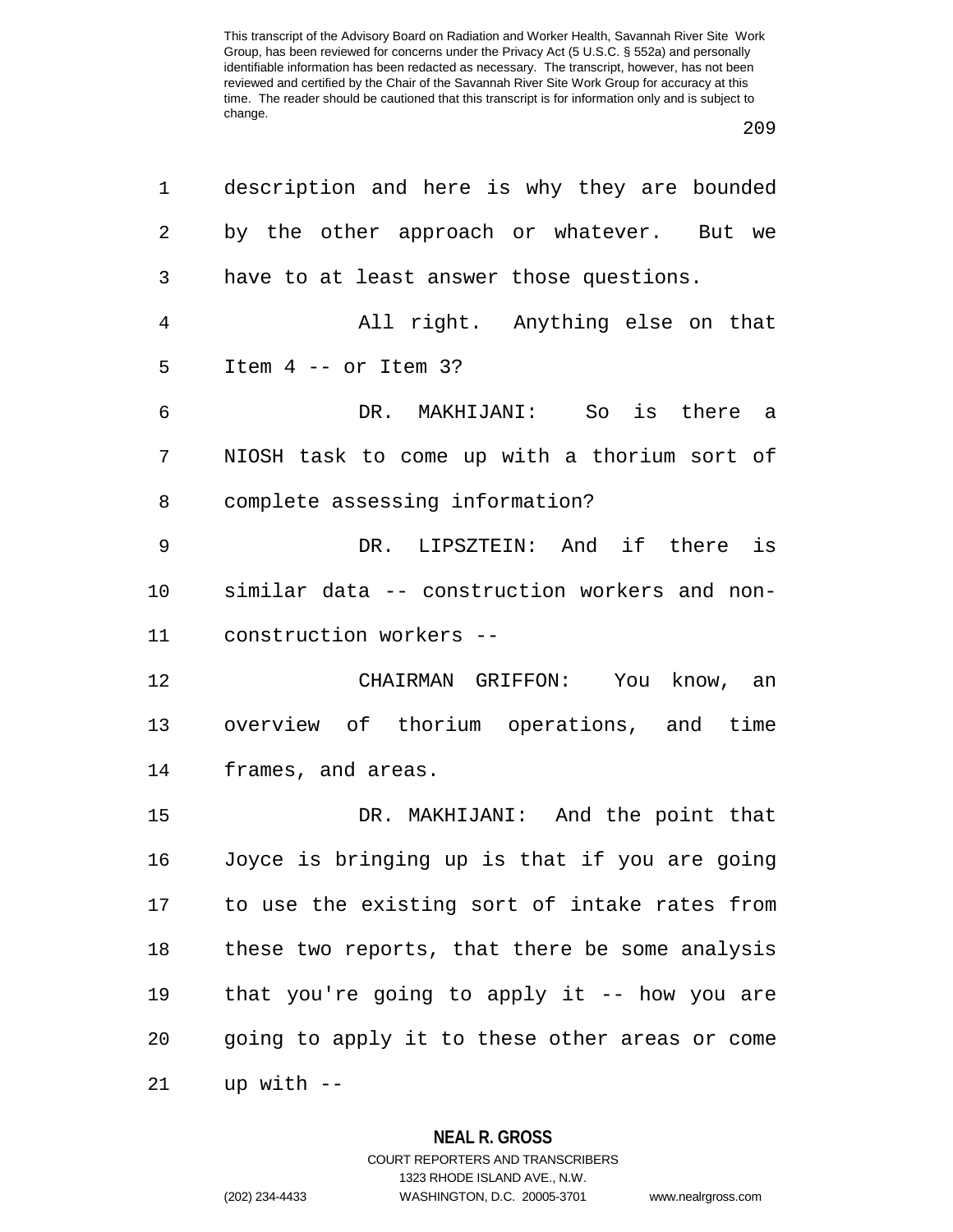| 1              | CHAIRMAN GRIFFON: Right.                      |
|----------------|-----------------------------------------------|
| $\overline{2}$ | DR. MAKHIJANI: -- come up with                |
| 3              | some other methods.                           |
| 4              | CHAIRMAN GRIFFON: Or if it is a               |
| 5              | defense, that the other area is bounding of   |
| 6              | this situation or whatever, yes. Okay.        |
| 7              | That's an action item. Did you                |
| 8              | capture that one?                             |
| 9              | All right. Item 3 is the recycled             |
| 10             | uranium.                                      |
| 11             | DR. MAKHIJANI: Yes, this report               |
| 12             | is in process. I could not find the           |
| 13             | underlying analytical documents and the basic |
| 14             | reference. I sent Tim an email asking for two |
| 15             | documents before Christmas, and Tim replied   |
| 16             | that he was having a hard time getting it.    |
|                | 17 And I haven't heard --                     |
| 18             | MR. MAHATHY: I just got an email              |
| 19             | yesterday. I think that they have located     |
| 20             | those and are sending them to Tim.            |
| 21             | DR. MAKHIJANI: Okay.                          |

1323 RHODE ISLAND AVE., N.W.

(202) 234-4433 WASHINGTON, D.C. 20005-3701 www.nealrgross.com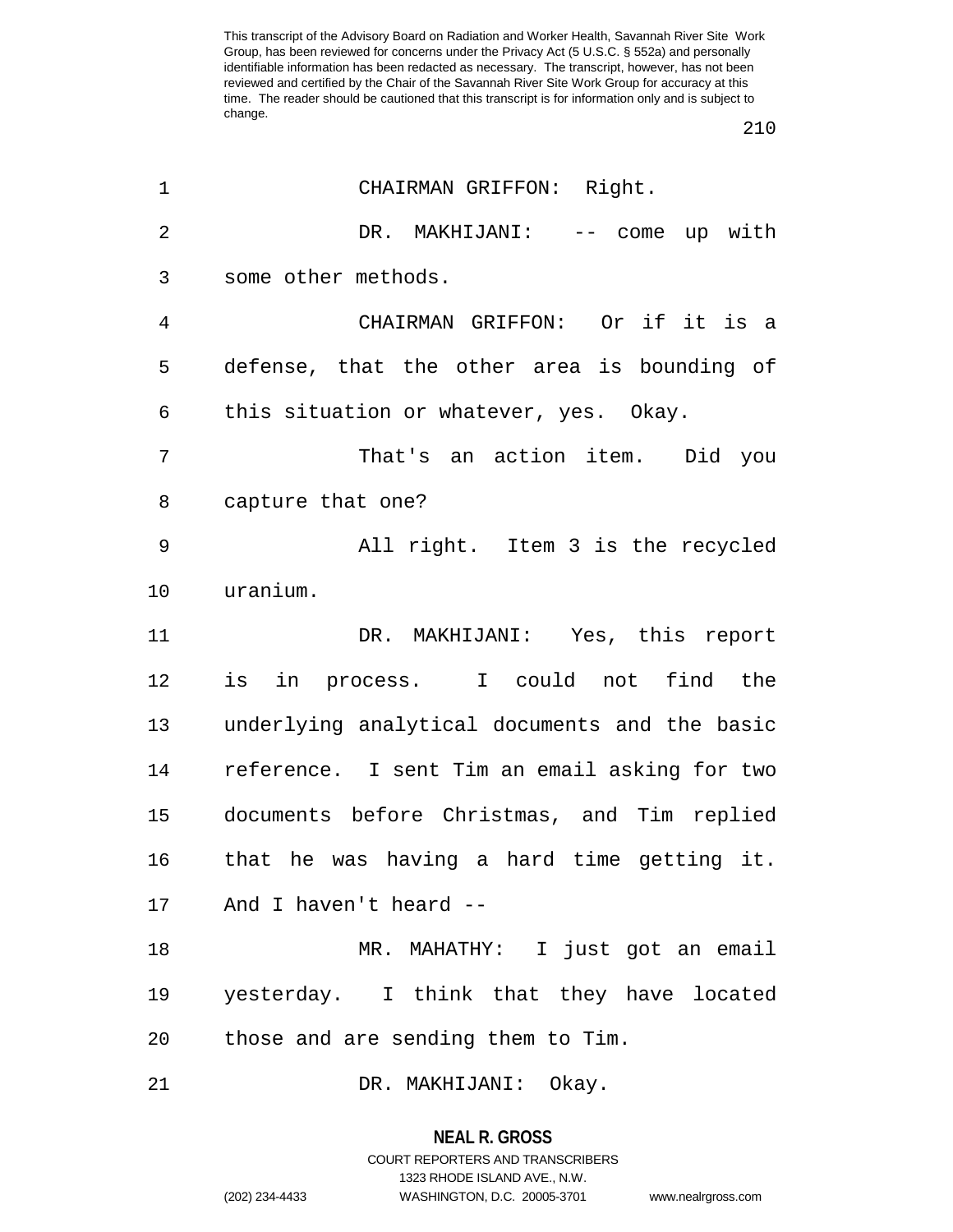211

| 1       | CHAIRMAN GRIFFON: Okay.                        |
|---------|------------------------------------------------|
| 2       | DR. MAKHIJANI: So that would be                |
| 3       | helpful because I've started my own -- because |
| 4       | Tim said you might want to look on your own.   |
| 5       | DR. TAULBEE: Once we get them in               |
| 6       | the SRDB, I'll send you those numbers.         |
| 7       | CHAIRMAN GRIFFON: You'll give the              |
| 8       | SRDB numbers --                                |
| 9       | DR. MAKHIJANI: Yes, and just let               |
| $10 \,$ | me know that they are there so I know to look. |
| 11      | And so that report is pending because I do     |
| 12      | want to look at those two documents before I - |
| 13      |                                                |
| 14      | CHAIRMAN GRIFFON: Okay.                        |
| 15      | MR. KATZ: What sort of<br>time                 |
| 16      | frame?                                         |
| 17      | DR. MAKHIJANI: Whenever I get the              |
| 18      | two documents, then I have to -- so February   |
| 19      | I'm out of pocket in February. So it will be   |
| 20      | March.                                         |
| 21      | MR. KATZ: Okay. Just generally.                |

**NEAL R. GROSS** COURT REPORTERS AND TRANSCRIBERS

1323 RHODE ISLAND AVE., N.W.

(202) 234-4433 WASHINGTON, D.C. 20005-3701 www.nealrgross.com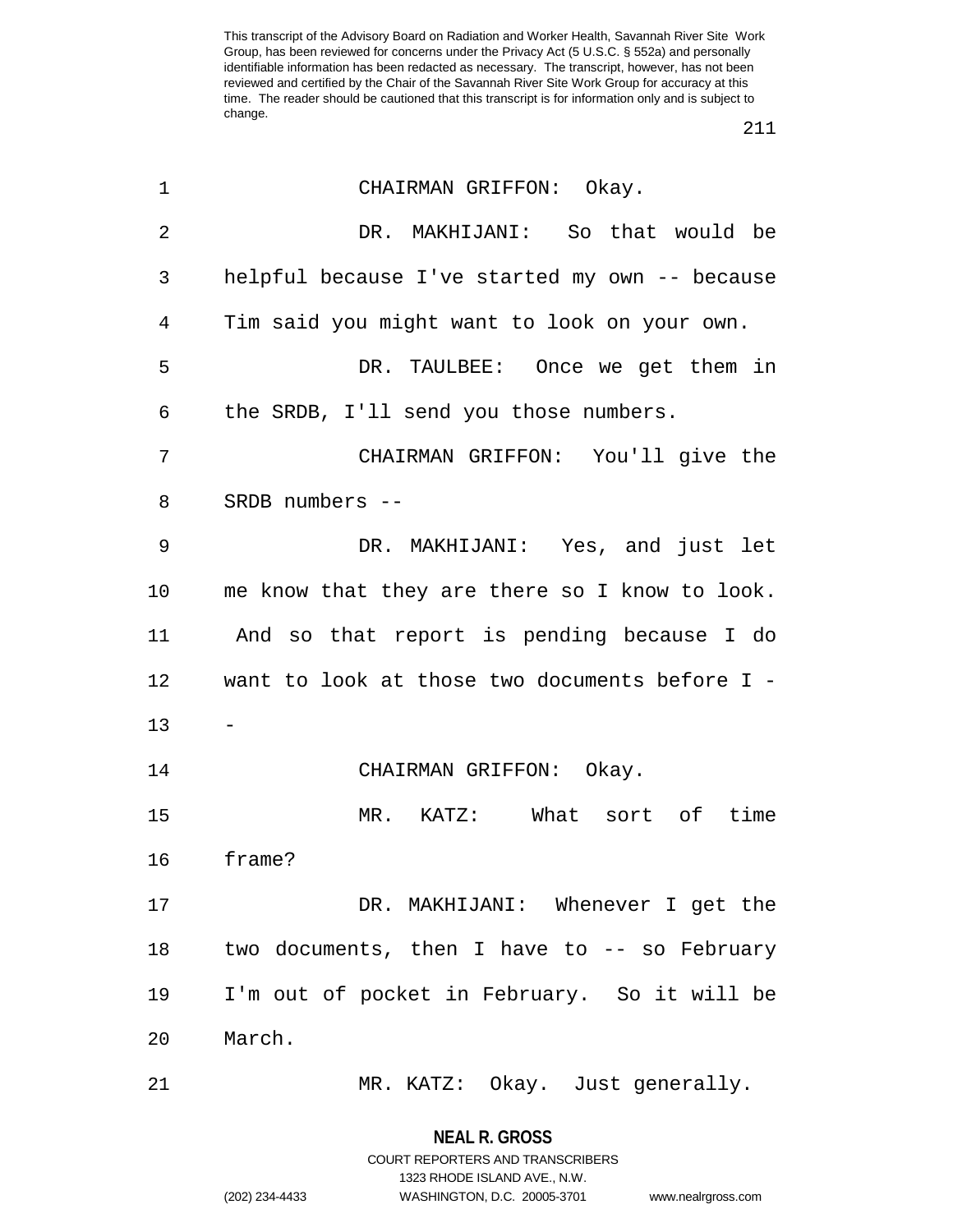212

| 1              | DR. MAKHIJANI: But I've done most              |
|----------------|------------------------------------------------|
| 2              | of the work, depending on what shows up in     |
| 3              | these documents.                               |
| $\overline{4}$ | CHAIRMAN GRIFFON: Mike, if you                 |
| 5              | can put time frames on these actions, too,     |
| 6              | that's always good to have. So the last one    |
| 7              | was March, right, for your thorium report,     |
| 8              | thorium oxide report?                          |
| 9              | MR. MAHATHY: They did final                    |
| 10             | documents. They're getting it reviewed, and    |
| 11             | as soon as it's cleared, they're going to send |
| 12             | it.                                            |
| 13             | MR. KATZ: Yes, they have --                    |
| 14             | SC&A's documents are both March right now.     |
| 15             | CHAIRMAN GRIFFON: Yes, they're                 |
| 16             | both March, yes. And how about for the         |
| 17             | thorium operations? Can we get a time frame    |
| 18             | on that? As long as we're keeping these        |
| 19             | actions, I think that's a good idea. I meant   |
| 20             | to do that this morning.                       |
| 21             | DR. TAULBEE: I need to talk to                 |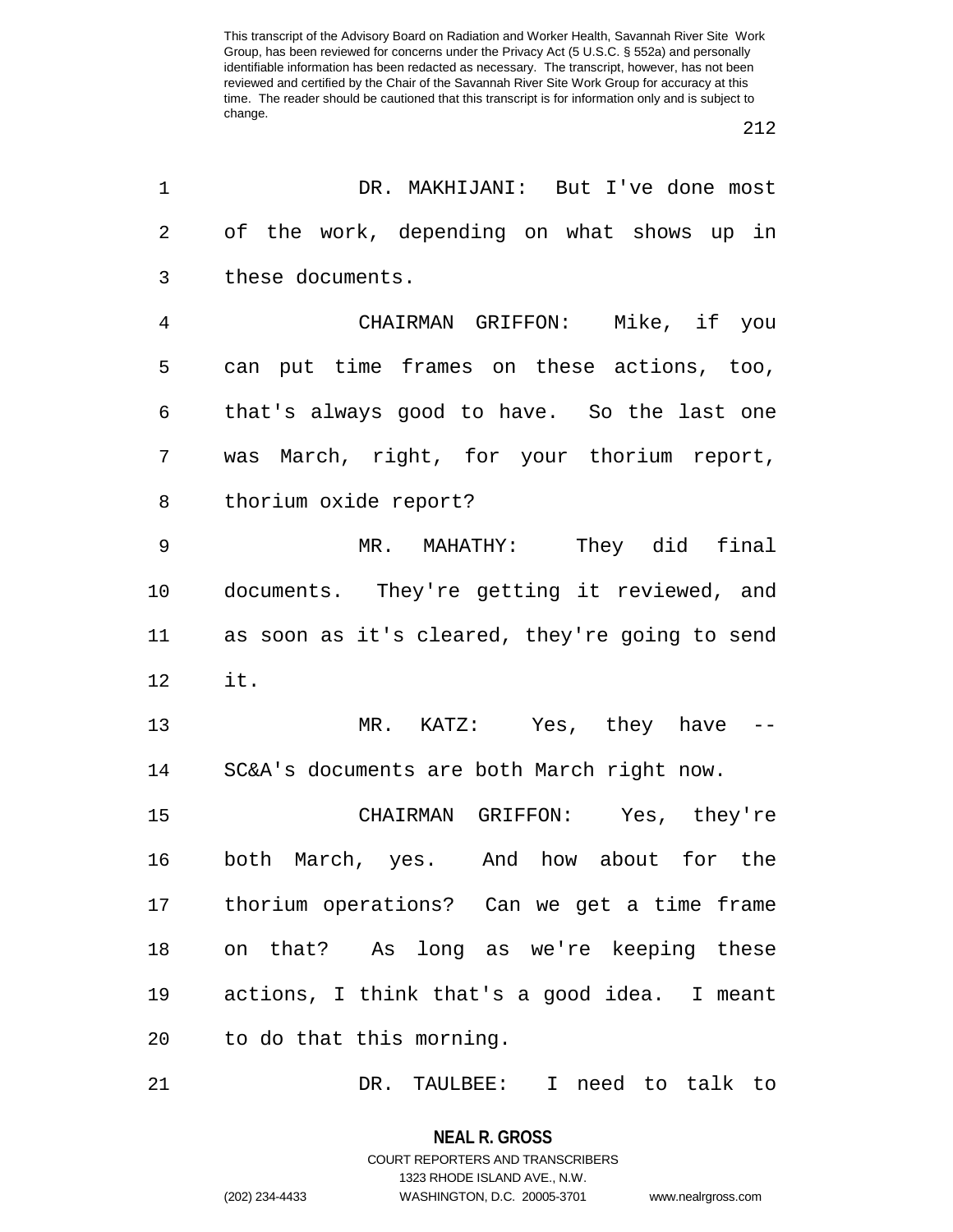213

| $\mathbf 1$    | the site to get access to get down there to    |
|----------------|------------------------------------------------|
| $\overline{a}$ | look at their reports. I hesitate to give you  |
| 3              | a date.                                        |
| 4              | MR. KATZ: You don't need to give               |
| 5              | a date now for this. But you can get<br>us     |
| 6              | information and then give us a rough date as a |
| 7              | starting point.                                |
| 8              | DR. TAULBEE: Okay.                             |
| 9              | CHAIRMAN GRIFFON: So that was                  |
| 10             | Issue 3. There's nothing really more to say    |
| 11             | there, right, Arjun, on 3?                     |
| 12             | DR. MAKHIJANI: No.                             |
| 13             | CHAIRMAN GRIFFON: Item 4, fission              |
| 14             | fragments --                                   |
| 15             | DR. MAKHIJANI: Item 4 is NIOSH's.              |
| 16             | This falls into,<br>DR. TAULBEE:               |
| 17             | again, the coworker models as well. This is    |
| 18             | what we were talking about -- well, basically  |
| 19             | the Monte Carlo permutation test is one of     |
| 20             | them that we proposed for this. Our sequence   |
| 21             | that we wanted to go through was tritium,      |

# **NEAL R. GROSS** COURT REPORTERS AND TRANSCRIBERS

1323 RHODE ISLAND AVE., N.W.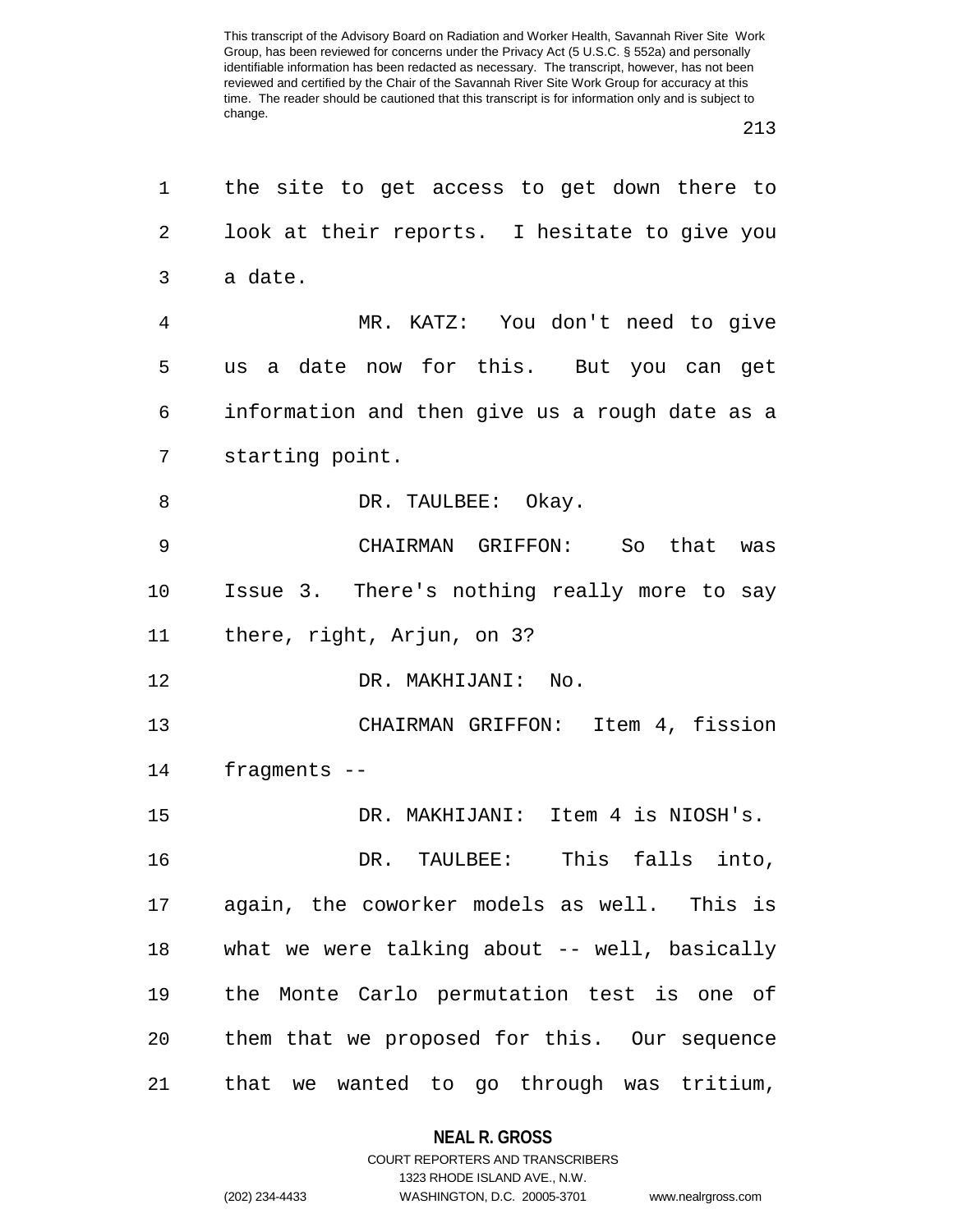1 uranium, plutonium, americium, curium, 2 californium, which is what this particular one 3 is, and look at construction trades workers 4 versus what we would do for complete sample or 5 a regular coworker model. Now -- so this is - 6 - 7 CHAIRMAN GRIFFON: Are all the 8 data sets up for these data? Do we have 9 access to -- does SC&A have access to all the 10 data? You said you have extensive data for 11 all of these. I think you said that. 12 DR. TAULBEE: Yes. I'm not sure 13 that they are in the final form right now. 14 But I can check on that. And if they are in 15 our final form, then I'm assuming that you 16 would like for me to post these, correct? 17 CHAIRMAN GRIFFON: Yes. 18 DR. MAKHIJANI: It would be very 19 useful to have because on these, the whole 20 thing about dose versus bioassay doesn't come 21 up because we're going to look at bioassay for

### **NEAL R. GROSS**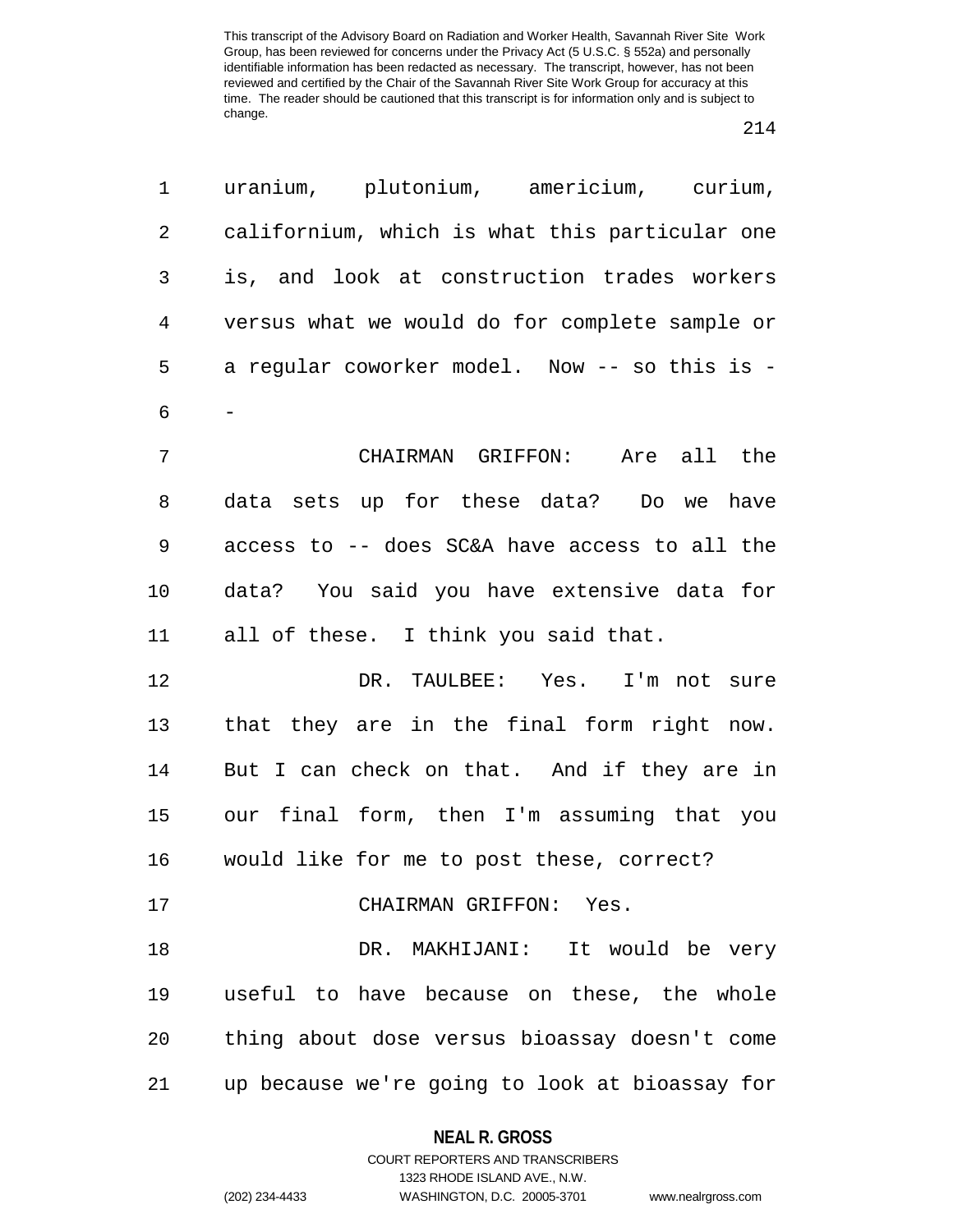| 1  | these.                                             |
|----|----------------------------------------------------|
| 2  | Yes. Right.<br>DR. TAULBEE:                        |
| 3  | Absolutely on these.                               |
| 4  | DR. MAKHIJANI: So in a way --                      |
| 5  | CHAIRMAN GRIFFON:<br>You can<br>at                 |
| 6  | least get a sense of --                            |
| 7  | DR. MAKHIJANI: -- I think these                    |
| 8  | items don't need to be pending for our             |
| 9  | finishing the tritium review because in my         |
| 10 | opinion, from what I have seen of these data,      |
| 11 | and admittedly, I haven't seen the larger          |
| 12 | database that you're preparing, but there were     |
| 13 | early data that we've looked at. And there's       |
| 14 | certainly periods for which the data look          |
| 15 | pretty sparse.                                     |
| 16 | Now that may be you have a bigger                  |
| 17 | database, and maybe that problem will go away,     |
| 18 | but it would be very useful to have these data     |
| 19 | as soon as possible. And I personally --           |
| 20 | TAULBEE:<br>think we<br>DR.<br>$\mathbf{I}$<br>can |
| 21 | commit to get the uranium one up very quickly,     |

## **NEAL R. GROSS**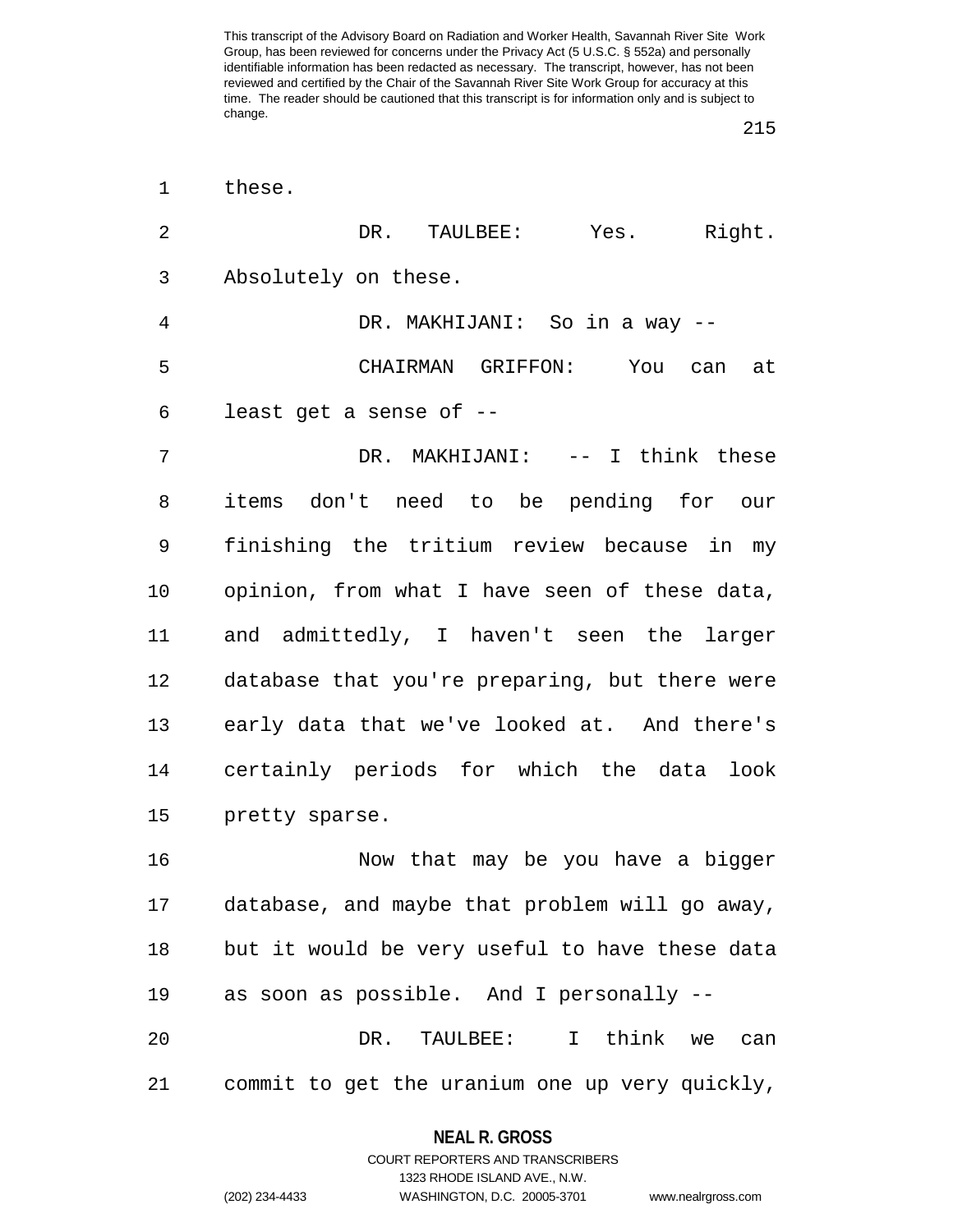216

| 1  | correct? The plutonium and the --             |
|----|-----------------------------------------------|
| 2  | MR. MAHATHY: Yes.                             |
| 3  | DR. TAULBEE: -- americium, curium             |
| 4  | one, that might take us a little longer.      |
| 5  | MR. MAHATHY: Well, it might take              |
| 6  | a little longer. Technically it should all be |
| 7  | near the final stage but --                   |
| 8  | DR. TAULBEE: Right.                           |
| 9  | MR. MAHATHY: -- we'll have to                 |
| 10 | $check -$                                     |
| 11 | DR. TAULBEE: I'm thinking there               |
| 12 | was some limited data issues that Arjun is    |
| 13 | talking about with the americium, curium,     |
| 14 | californium. But we do have all those log     |
| 15 | $books --$                                    |
| 16 | MR. MAHATHY: Yes.                             |
| 17 | DR. TAULBEE: -- where if they,                |
| 18 | you know, we can expand beyond the claimant   |
| 19 | data set. And for those it wasn't going to    |
| 20 | take a huge amount of effort, I think, to get |
| 21 | that additional data. So we will commit to    |

## **NEAL R. GROSS**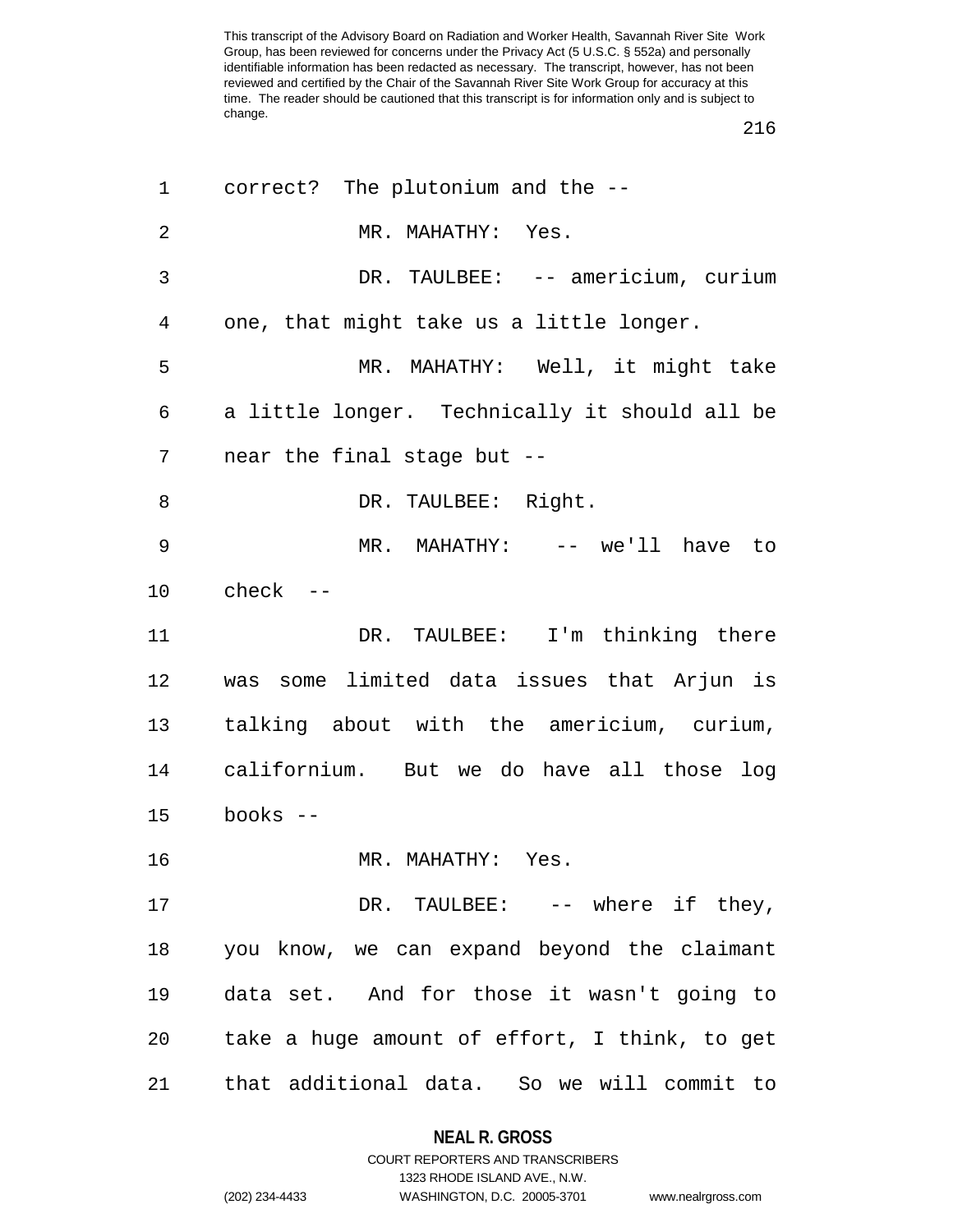217

1 sending the uranium really, really soon. 2 DR. MAKHIJANI: But my concern is 3 about these others because when we looked at 4 them first, and a year ago we said the same 5 thing, that, you know, you can go to the log 6 books and expand the database. And it's -- 7 no, this isn't a Work Group bailiwick. It's 8 not in mine. But I think -- personally from 9 our review point of view, it would be -- I'm 10 producing these series of reports from -- and 11 certainly I've had some questions as to how 12 much time we're taking to do this work and the 13 hours we're putting in. 14 And as the task manager, the 15 number of hours we put in multiply greatly 16 when we're producing a different report for 17 every single thing. If we had -- if we had -- 18 these data are all going to be in one bin. 19 Do we have enough information for 20 the various periods for construction workers

## **NEAL R. GROSS** COURT REPORTERS AND TRANSCRIBERS

21 and non-construction workers? And, you know,

1323 RHODE ISLAND AVE., N.W. (202) 234-4433 WASHINGTON, D.C. 20005-3701 www.nealrgross.com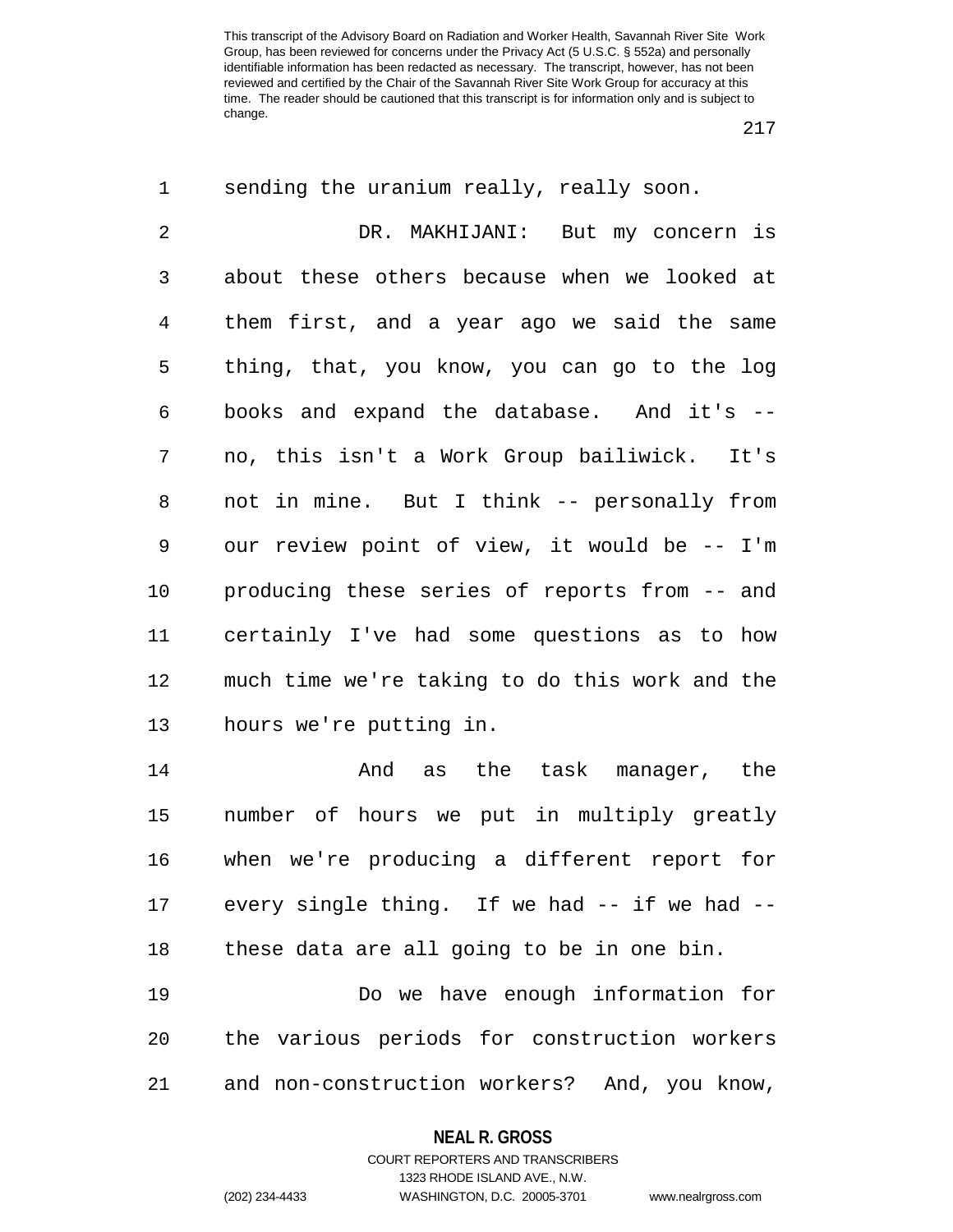218

| 1              | to some extent, you may not even have to get |
|----------------|----------------------------------------------|
| 2              | to whether you're parsing the data by areas  |
| 3              | and so on for some of these radionuclides.   |
| $\overline{4}$ | It would be very helpful in terms            |
| 5              | of efficiency if we could have all of these  |
| 6              | data and not do it sequentially because      |
| 7              | sequentially it could take a very, very long |
| 8              | time. We get the data. We produce one        |
| 9              | report. We review it.                        |
| 10             | Then, you know, we $-$ it's up to            |
| 11             | the Work Group how you want to proceed. But  |
| 12             | from the point of view of resources, I can   |
| 13             | tell you certainly it takes a lot more       |
| 14             | resources if you're doing a report on every  |
| 15             | radionuclide.                                |
| 16             | DR.<br>TAULBEE:<br>$\mathbf I$<br>agree      |
| 17             | wholeheartedly with you there, Arjun.<br>The |
| 18             | problem is is that even for tritium, which   |
| 19             | doesn't have any of these other issues, we   |
| 20             | can't agree yet.                             |
| 21             | I think we're<br>DR.<br>MAKHIJANI:           |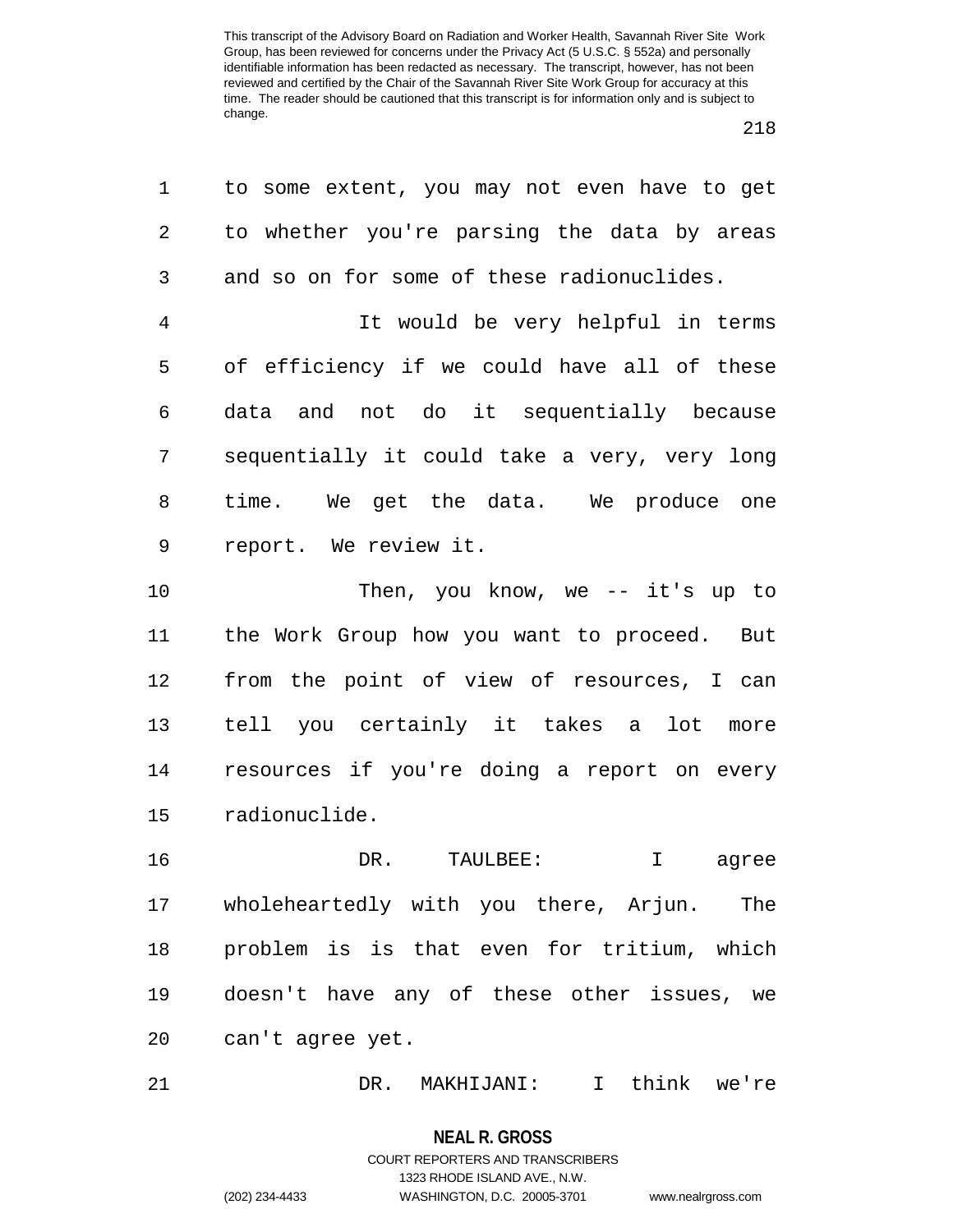219

| 1  | going to have different issues for these other |
|----|------------------------------------------------|
| 2  | radionuclides. For tritium, we have lots of    |
| 3  | data.                                          |
| 4  | CHAIRMAN GRIFFON: Yes, lots of                 |
| 5  | data. There's no question there.               |
| 6  | DR. MAKHIJANI: Here, it is going               |
| 7  | to be mainly do you have the data or not. Do   |
| 8  | you have bioassay data?                        |
| 9  | CHAIRMAN GRIFFON: Then it would                |
| 10 | a matter of selecting the statistical<br>be    |
| 11 | method to assess the data. It may be that,     |
| 12 | you know, there's -- I mean I would like to    |
| 13 | see are we talking about 50 data points in 20  |
| 14 | years or are we talking about a lot. I don't   |
| 15 | know. I have no idea what the --               |
| 16 | DR. MAKHIJANI: From what we saw -              |
| 17 |                                                |
| 18 | CHAIRMAN GRIFFON: -- quantity of               |
| 19 | the data is, you know?                         |
| 20 | from<br>the<br>DR.<br>MAKHIJANI:               |
| 21 | claimant database that<br>before,<br>saw<br>we |

### **NEAL R. GROSS**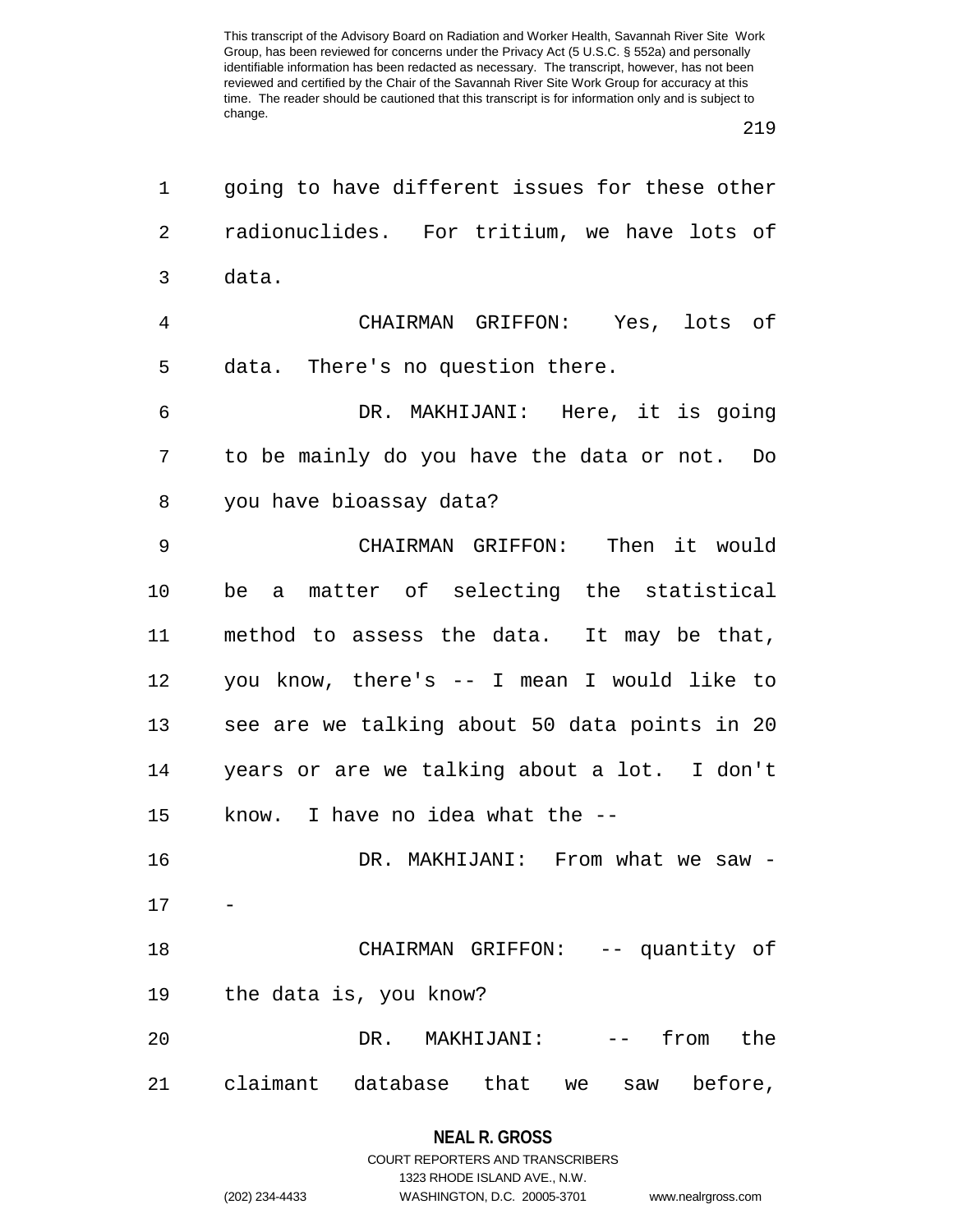220

| 1           | certainly the question of whether there are  |
|-------------|----------------------------------------------|
| 2           | sufficient data -- I'm not talking about the |
| 3           | uraniums and the plutoniums or the tritiums. |
| 4           | Those are the three, I think, that           |
| 5           | are in a separate category where I think the |
| 6           | quantity of data is probably much -- a much  |
| 7           | smaller issue. They were the<br>main         |
| 8           | radionuclides. People were worried about     |
| $\mathsf 9$ | them. They were being monitored.             |
| 10          | But these other things, closer to            |
| 11          | thorium bin, were they monitored<br>the      |
| 12          | adequately and frequently? And which groups  |
| 13          | of workers were monitored? So from my point  |
| 14          | of view, we're being asked to<br>be<br>more  |
| 15          | efficient. And I would like to be<br>more    |
| 16          | efficient.                                   |
| 17          | It would be useful to know whether           |
| 18          | we're getting into these longer, more        |
| 19          | difficult questions, you know, that we're    |
| 20          | talking about with tritium or whether it is  |
| 21          | simpler to settle it.                        |

### **NEAL R. GROSS**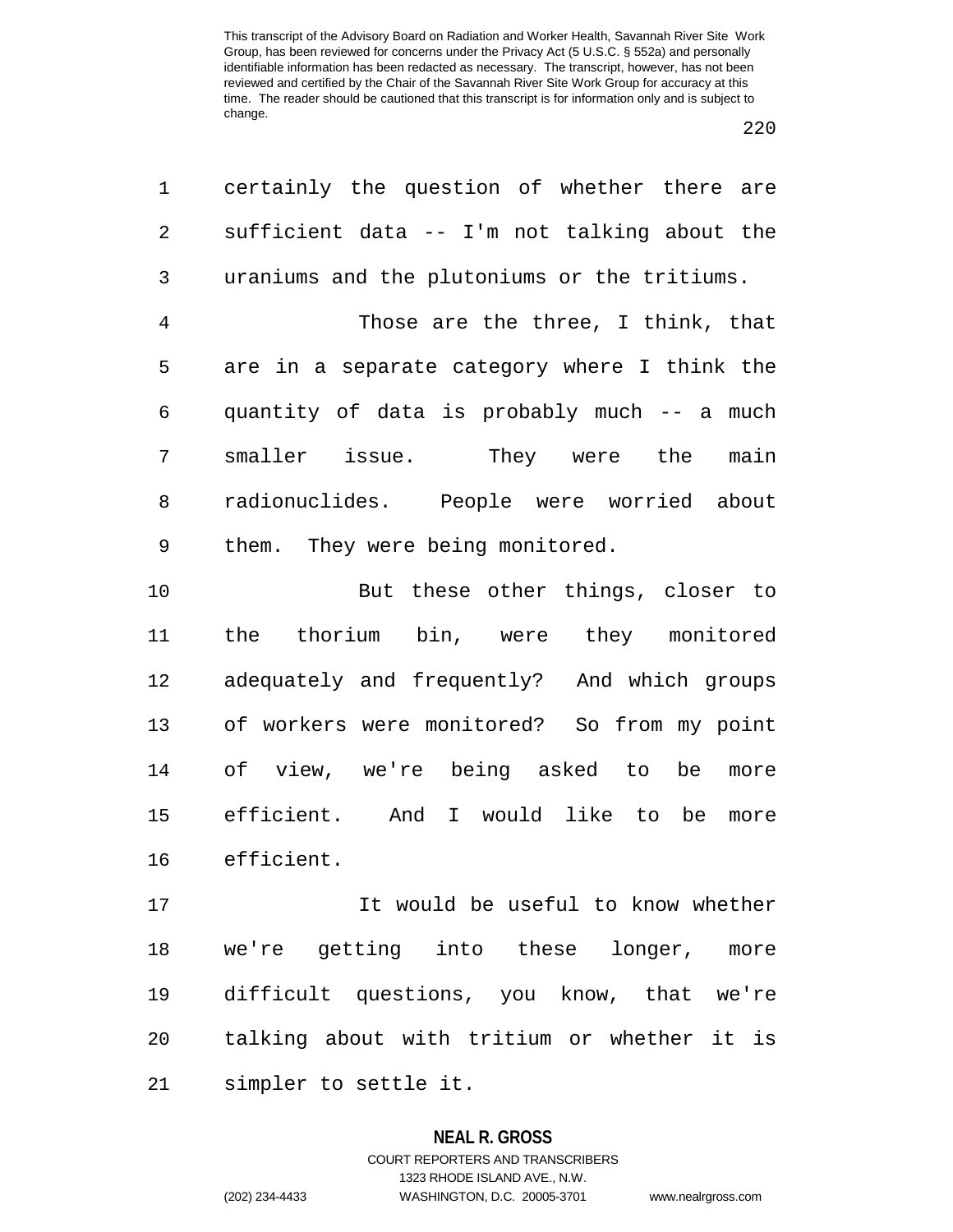221

| 1       | DR. TAULBEE: If you would want us              |
|---------|------------------------------------------------|
| 2       | to focus more on the americium, californium,   |
| 3       | curium, certainly we can.                      |
| 4       | CHAIRMAN GRIFFON: Well, I mean                 |
| 5       | I'm not saying to focus on them. I'm saying    |
| 6       | just post the data. I mean over two years      |
| 7       | into the SEC, I think we should be able to     |
| 8       | post the data, you know? We don't have a       |
| 9       | coworker model yet, which is a whole separate  |
| $10 \,$ | issue on this SEC process, but at least the    |
| 11      | data should be available to the Work Group and |
| 12      | $SC&A.$ So I would --                          |
| 13      | DR. MAKHIJANI: And then, you                   |
| 14      | know, the next items are the same, neptunium,  |
| 15      | cobalt, polonium.                              |
| 16      | CHAIRMAN GRIFFON: Yes.                         |
| 17      | DR. MAKHIJANI: Exactly the same                |
| 18      | items.                                         |
| 19      | CHAIRMAN GRIFFON: Because I think              |
| 20      | there is a different argument if you have a    |
| 21      | very scarce number of data points, you know,   |

## **NEAL R. GROSS**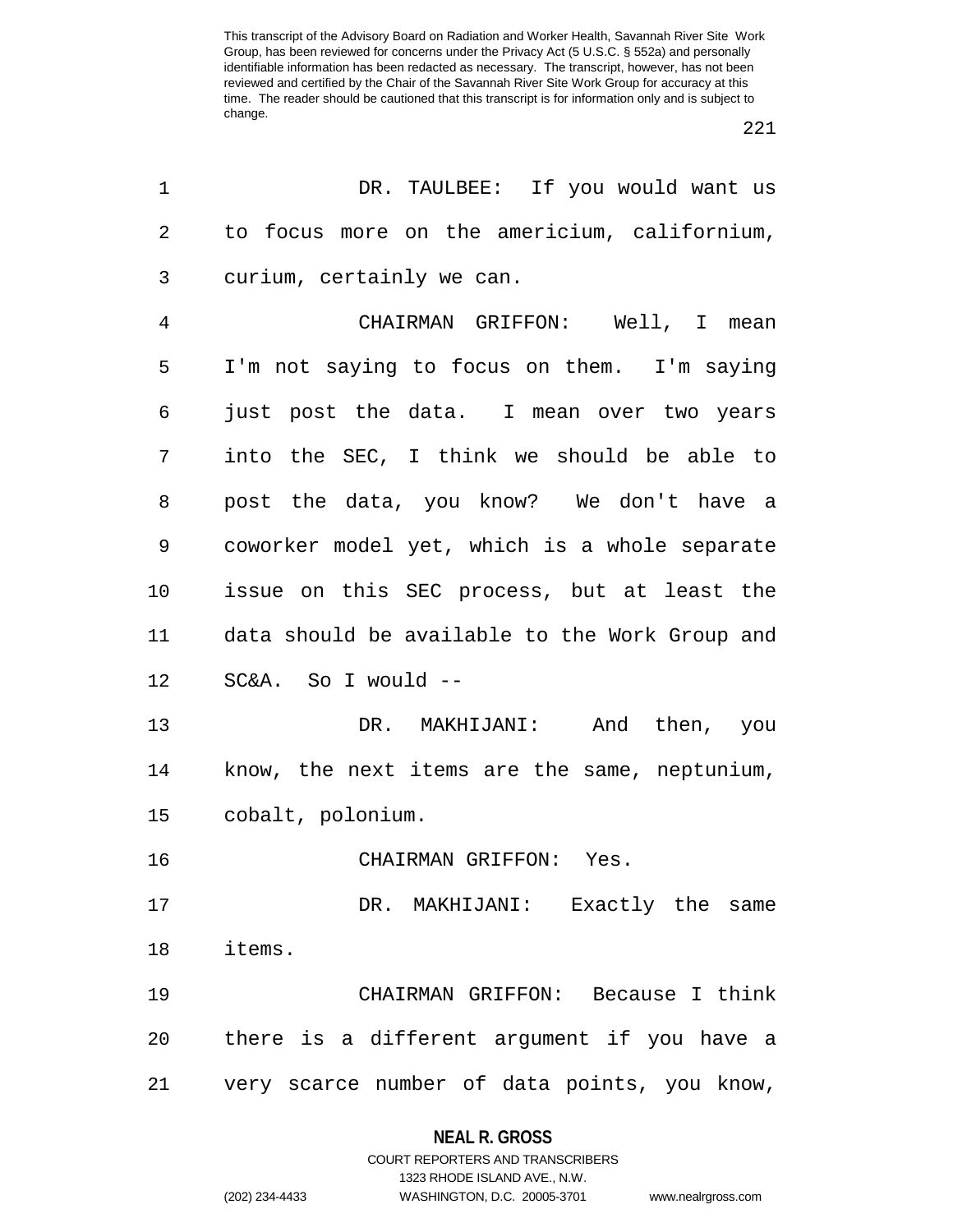222

| 1  | the question of whether your approach -- the   |
|----|------------------------------------------------|
| 2  | methodology to tease apart the construction    |
| 3  | worker and non-construction worker may not     |
| 4  | even -- we may not even get to that point, you |
| 5  | know. If it's $--$ I don't know if it's $--$   |
| 6  | usually that's our problem with some of these  |
| 7  | types of radionuclides is that we have very    |
| 8  | limited bioassays.                             |
| 9  | Yes, at least post the data. And               |
| 10 | then they're going to come back -- they are    |
| 11 | going to assess -- SC&A will assess that       |
| 12 | question of the methodology for separating     |
| 13 | that.                                          |
| 14 | DR. MAKHIJANI: Oh, yes.                        |
| 15 | CHAIRMAN GRIFFON: Yes, out of the              |
| 16 | tritium report.                                |
| 17 | DR. MAKHIJANI: No question.                    |
| 18 | CHAIRMAN GRIFFON: In the mean                  |
| 19 | time --                                        |
| 20 | DR. MAKHIJANI: We will do that.                |
| 21 | CHAIRMAN GRIFFON: -- yes, if we                |

# **NEAL R. GROSS** COURT REPORTERS AND TRANSCRIBERS 1323 RHODE ISLAND AVE., N.W.

(202) 234-4433 WASHINGTON, D.C. 20005-3701 www.nealrgross.com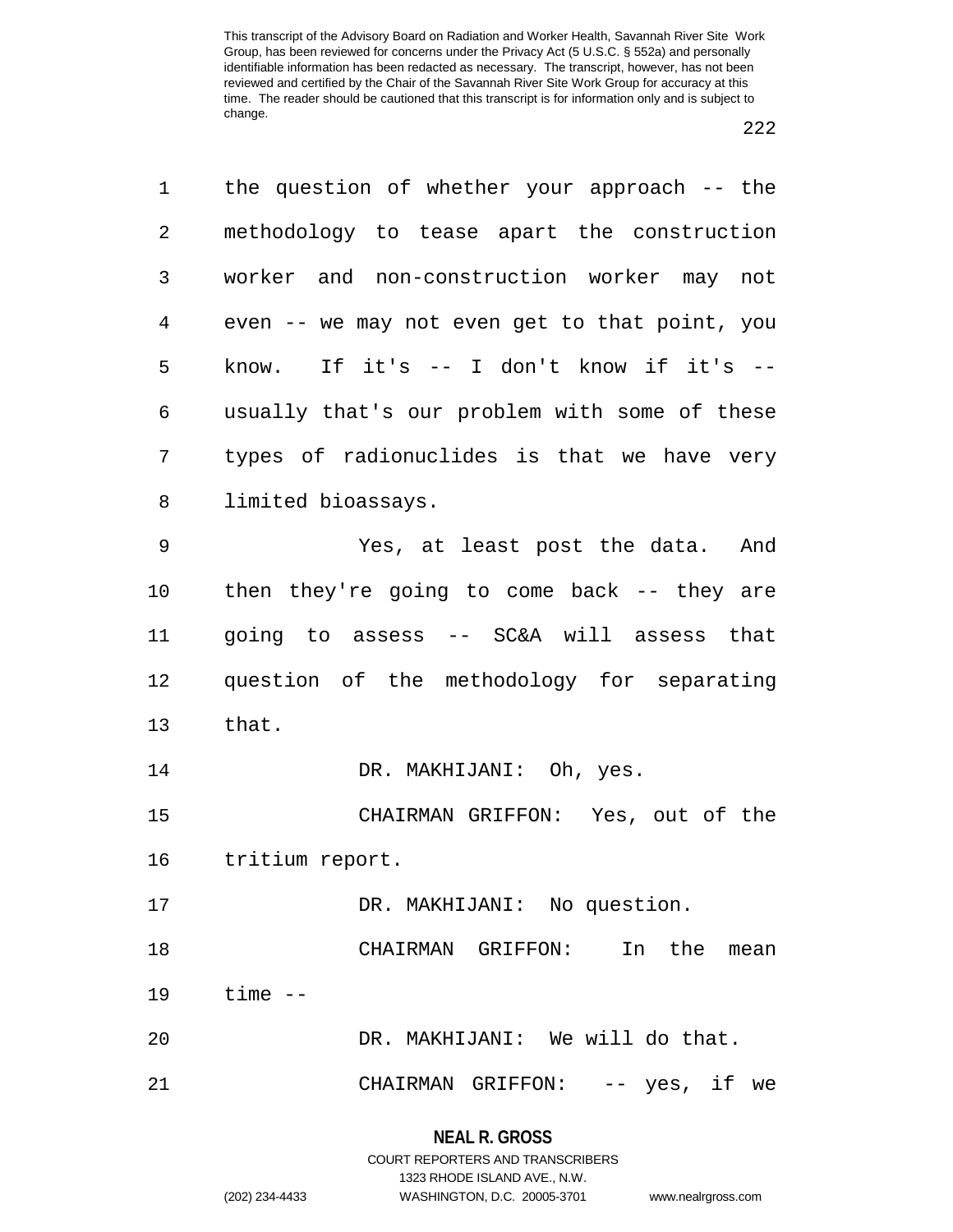223

| 1              | can get the data posted, that would be great.  |
|----------------|------------------------------------------------|
| 2              | All right. Is there anything else from Item    |
| 3              | 4 at this point? Not really.                   |
| $\overline{4}$ | Five through seven, is that the                |
| 5              | same as Item 4?                                |
| 6              | DR. MAKHIJANI: That's right. And               |
| 7              | eight.                                         |
| 8              | DR. TAULBEE: Eight is a little                 |
| 9              | separate. I have an update for that.           |
| 10             | CHAIRMAN GRIFFON: Okay. On five                |
| 11             | through seven, stop me if I've got the wrong   |
| 12             | area, but where does this question come up,    |
| 13             | Arjun, on the -- there was a mention of a vast |
| 14             | number of other nuclides -- 150 --             |
| 15             | DR. MAKHIJANI: Well, that's a                  |
| 16             | separate item.                                 |
| 17             | That's<br>CHAIRMAN<br>GRIFFON:<br>а            |
| 18             | separate item?                                 |
| 19             | MAKHIJANI: Yes, down below<br>DR.              |
| 20             | under exotic.                                  |
| 21             | Okay,<br>all<br>CHAIRMAN<br>GRIFFON:           |

# **NEAL R. GROSS**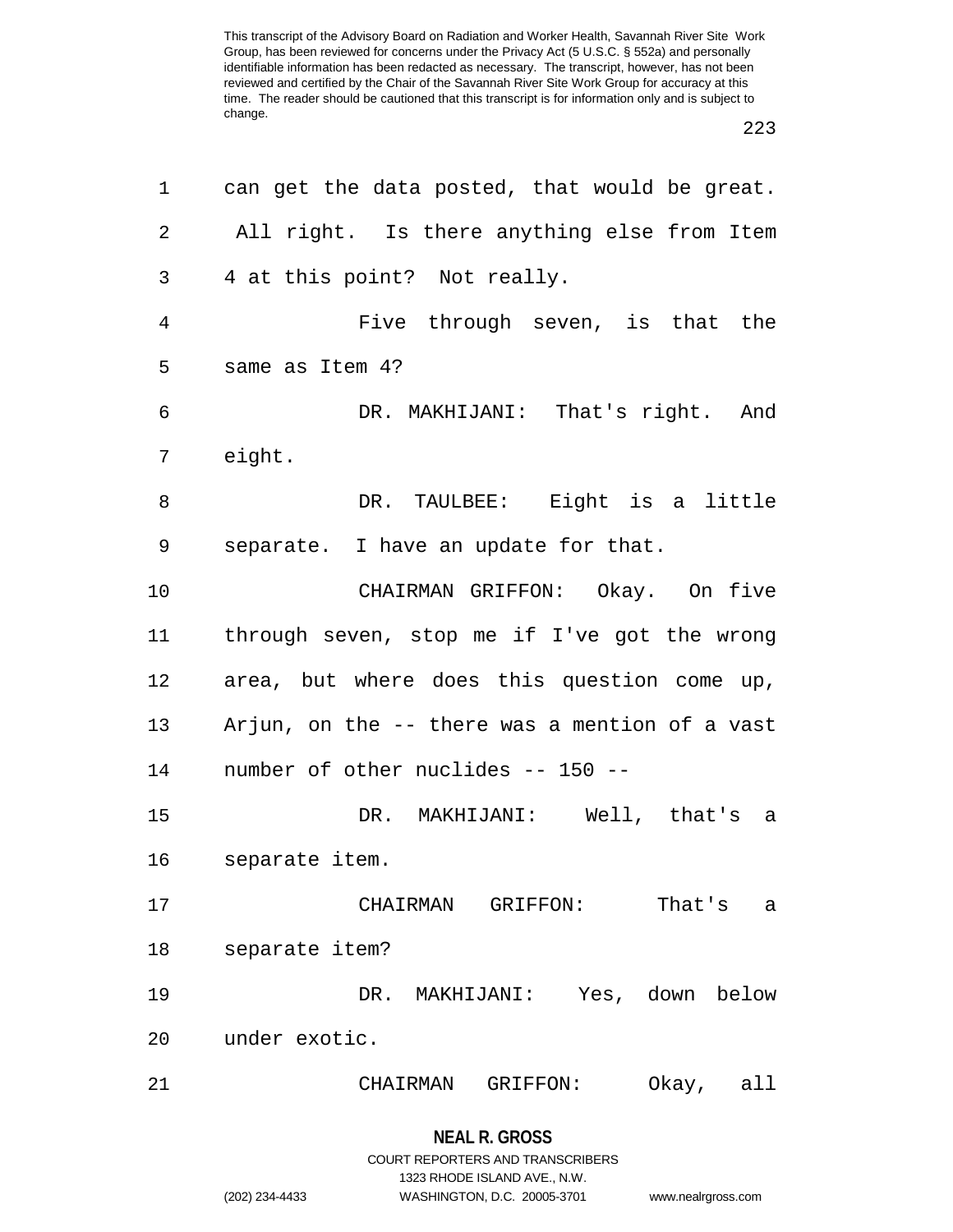224

| $1 \quad \blacksquare$ | right. I'll wait on that then.               |
|------------------------|----------------------------------------------|
| $\overline{2}$         | DR. TAULBEE: Number 11, right?               |
| 3                      | CHAIRMAN GRIFFON: Okay. That's               |
| 4                      | coming up. Okay.                             |
| 5                      | DR. MAKHIJANI: Yes, actually --              |
| 6                      | CHAIRMAN GRIFFON: Oh, yes, I see.            |
| 7                      | DR. MAKHIJANI: -- we separated --            |
| 8                      | before they were all mixed up.               |
| 9                      | CHAIRMAN GRIFFON: Yes, okay.                 |
| 10                     | DR. MAKHIJANI: And then we                   |
|                        | 11 separated them.                           |
| 12                     | CHAIRMAN GRIFFON: Okay. Got it.              |
| 13                     | All right. So Item 8 then?                   |
| 14                     | DR. TAULBEE: Yes, we have a                  |
| 15                     | report on this polonium work. And we just    |
| 16                     | received the ADC review yesterday, the final |
| 17                     | one. So as soon as I get the finalized one,  |
| 18                     | I'll -- you guys will be getting it. So I    |
| 19                     | would expect it within the week.             |
| 20                     | CHAIRMAN GRIFFON: A date on that?            |
| 21                     | DR. TAULBEE: The end of the week.            |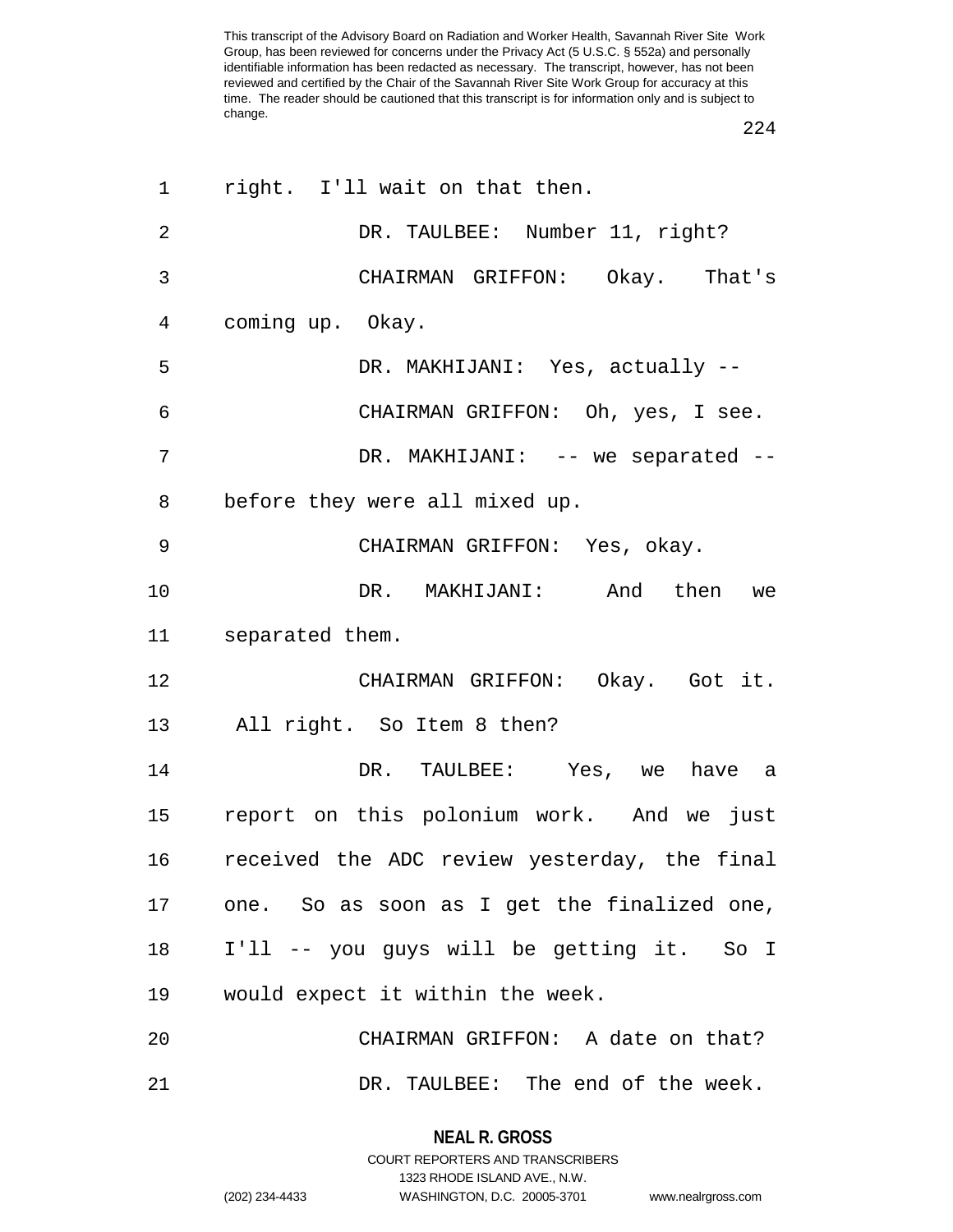225

| 1         | CHAIRMAN GRIFFON: Item 9?            |
|-----------|--------------------------------------|
| 2         | DR. MAKHIJANI: And did you want      |
| 3         | us to do anything with that?         |
| 4         | CHAIRMAN GRIFFON: Well, yes, I       |
| 5         | think review it, right?              |
| 6         | DR. MAKHIJANI: Okay.                 |
| 7         | CHAIRMAN GRIFFON: Yes.               |
| 8         | DR. MAKHIJANI: I just want to        |
| 9         | make it an action item.              |
| 10        | CHAIRMAN GRIFFON: Yes, you're        |
| 11        | right.                               |
| 12        | MR. KATZ: Let's say it.              |
| 13        | CHAIRMAN GRIFFON: Yes, let's say     |
| it.<br>14 |                                      |
| 15        | DR. MAKHIJANI: Thank you. Thank      |
| 16        | you.                                 |
| 17        | CHAIRMAN GRIFFON: Number 10 -- we    |
| 18        | did Number 9, right?                 |
| 19        | DR. TAULBEE: No, Number 9, I have    |
| 20        | another update.                      |
| 21        | CHAIRMAN GRIFFON:<br>Oh, you<br>have |

1323 RHODE ISLAND AVE., N.W.

(202) 234-4433 WASHINGTON, D.C. 20005-3701 www.nealrgross.com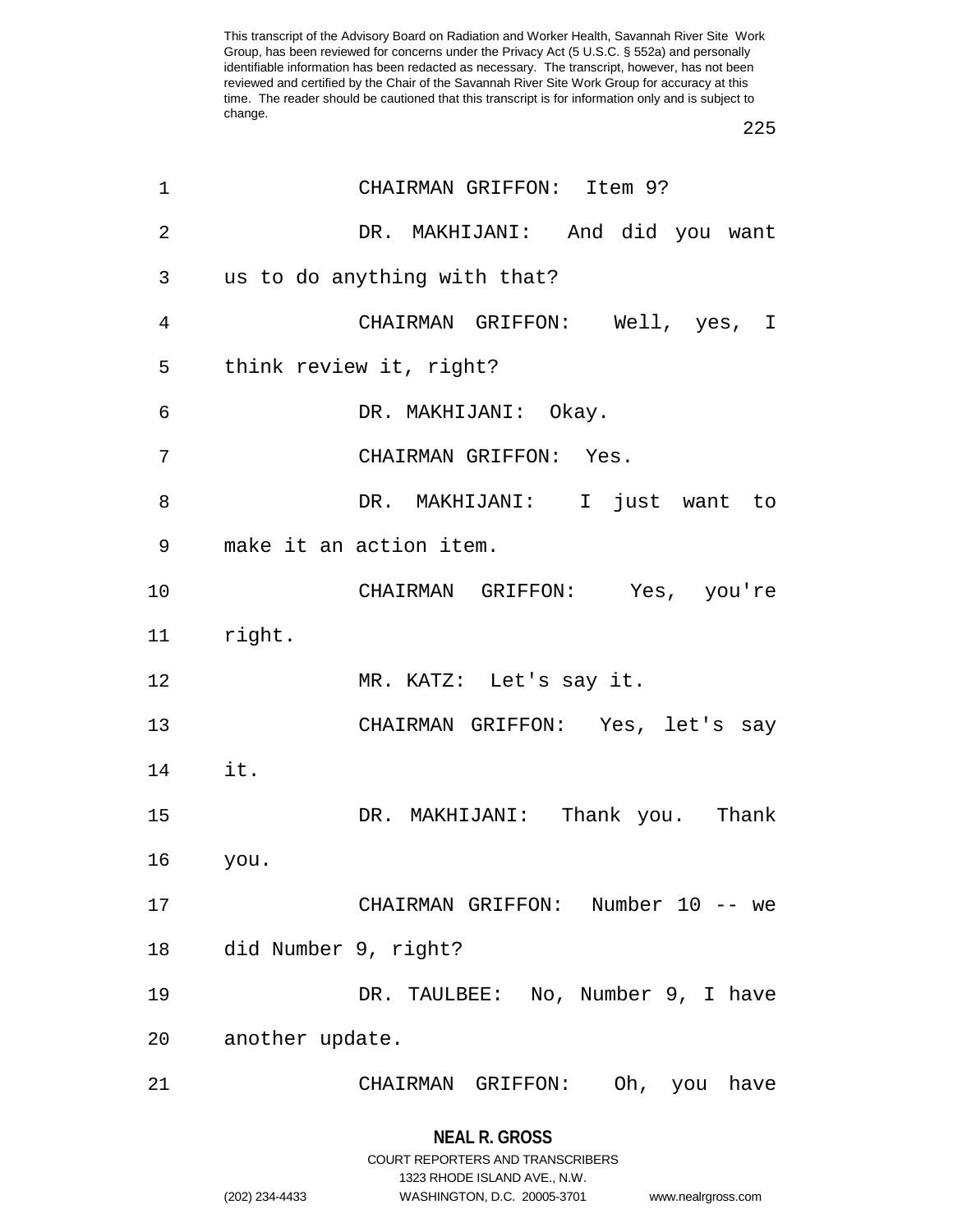226

| $\mathbf 1$    | another update? Okay.                          |
|----------------|------------------------------------------------|
| 2              | DR. TAULBEE: That's the Part 2                 |
| 3              | part of the report where we compared           |
| $\overline{4}$ | construction trades workers versus<br>non-     |
| 5              | construction trades workers --                 |
| 6              | CHAIRMAN GRIFFON: Right.                       |
| 7              | DR. TAULBEE: -- instead of the                 |
| 8              | complete sample. That report has cleared our   |
| 9              | internal review. And we're actually giving it  |
| 10             | to Jim for his final review. And then it will  |
| 11             | go out to ADC. So I would say by the end of    |
| 12             | the month that should be done.                 |
| 13             | CHAIRMAN GRIFFON: And SC&A should              |
| 14             | review parts 1 and 2, I would say.             |
| 15             | DR. MAKHIJANI: Yes. If you don't               |
| 16             | mind, what I will do is I will kind of stop it |
|                | 17 until we get both reports and review both   |
| 18             | reports in one document.                       |
| 19             | CHAIRMAN GRIFFON: Yes, one and                 |
| 20             | two. I understand. There's an action, you      |
| 21             | have to start on the first one first.          |

### **NEAL R. GROSS**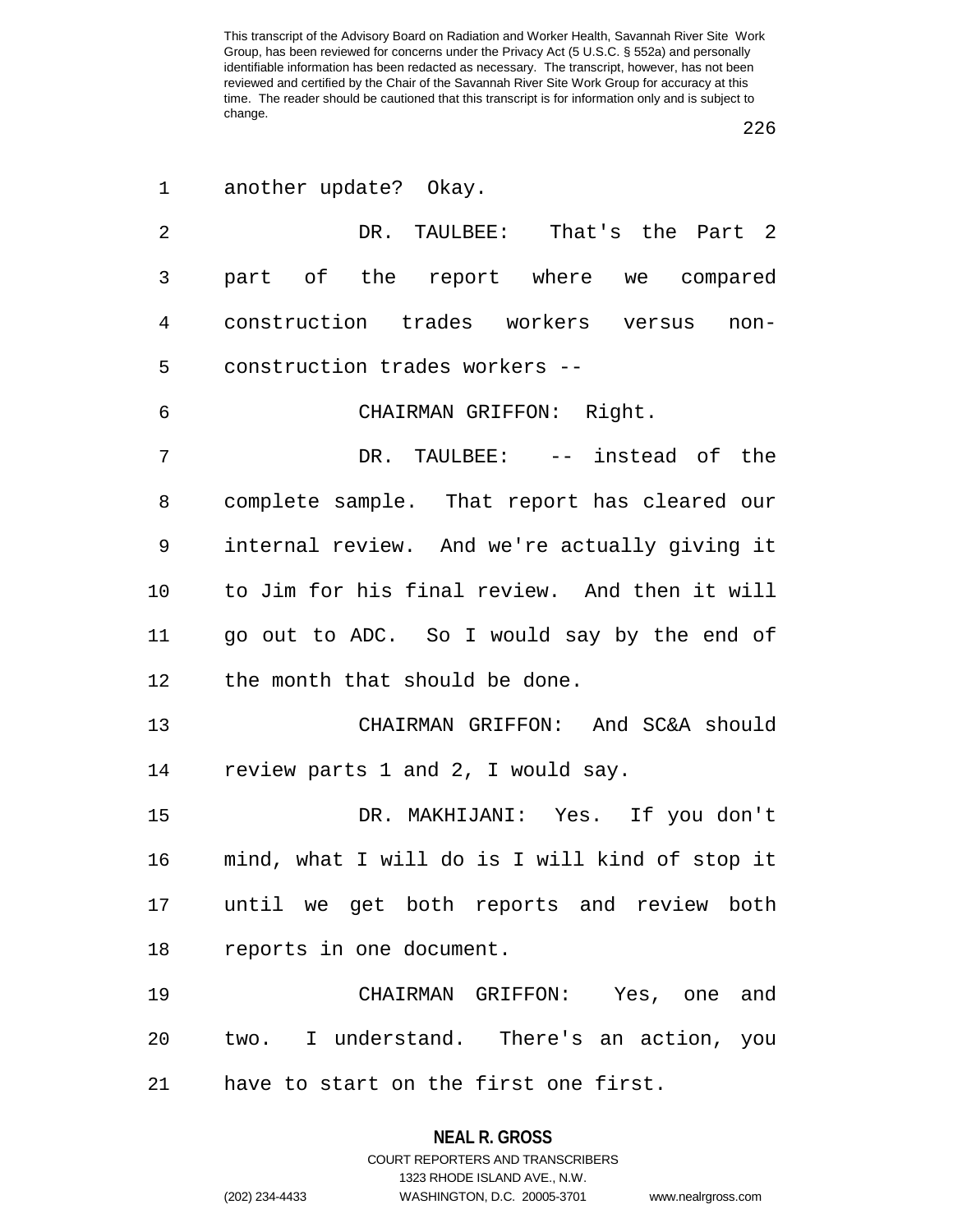227

| 1           | MR. KATZ: You said within a month              |
|-------------|------------------------------------------------|
| 2           | or so?                                         |
| 3           | DR. TAULBEE: I would say by the                |
| 4           | end of the month you should have that. A       |
| 5           | little bit depends upon Jim's schedule.        |
| 6           | MR. KATZ: Yes, of course.                      |
| 7           | CHAIRMAN GRIFFON:<br>10,<br>Item               |
| 8           | tritide questions.                             |
| $\mathsf 9$ | DR. TAULBEE: Yes, this is one                  |
| 10          | where I'm not sure -- the initial path was for |
| 11          | me to generate a summary of the interview      |
| 12          | notes that are down there. And we've started   |
| 13          | that.                                          |
| 14          | I've run into a little bit of                  |
| 15          | difficulty, and I'd actually like some         |
| 16          | assistance from Kathy DeMers. She was there    |
|             | 17 as well, if that's okay if we could work    |
| 18          | together to finalize these. I've got some      |
| 19          | questions. Some of my writing I can't read,    |
| 20          | and I'm pretty sure she can read and help me.  |
| 21          | CHAIRMAN GRIFFON: Well, I think                |

**NEAL R. GROSS**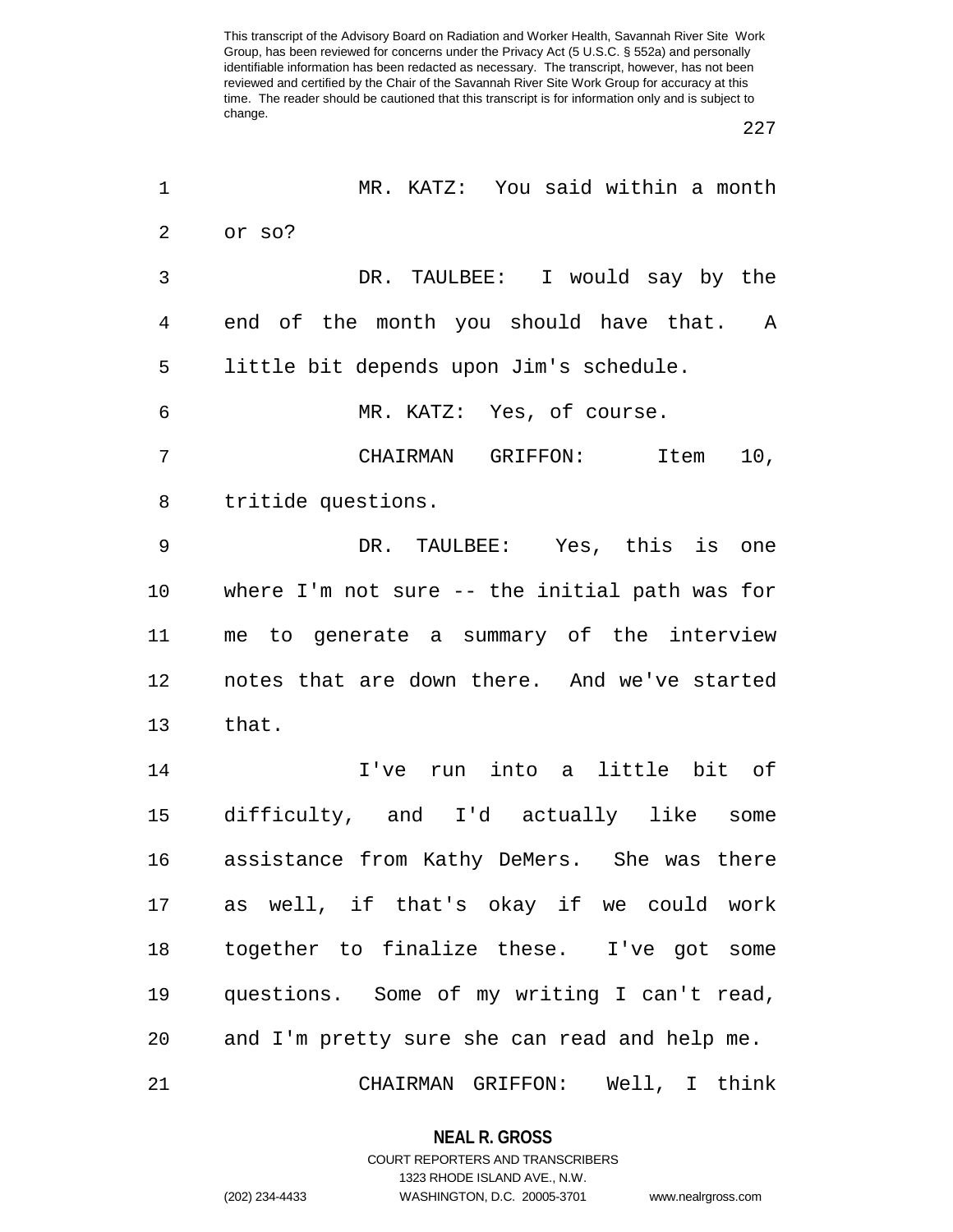228

1 it's for SC&A but I assume that would be 2 probably be -- 3 DR. MAKHIJANI: This is a kind of 4 procedurally difficult thing. I mean I didn't 5 know about this handwriting thing, helping 6 with that. 7 DR. TAULBEE: It's my fault. 8 DR. MAKHIJANI: No, but we did the 9 interviews together, and I haven't seen any of 10 it yet, but I know that our -- we decided that 11 we were going to compile our summary 12 separately since we are supposed to give you 13 independent reports. And that we weren't 14 going to produce a common set of notes. And 15  $so -I$  mean if  $-I$ 16 DR. TAULBEE: I was under the 17 impression we were producing a common set of 18 notes. That was what we talked about when we 19 were down there. But -- 20 DR. MAKHIJANI: No. We've never 21 done a common report --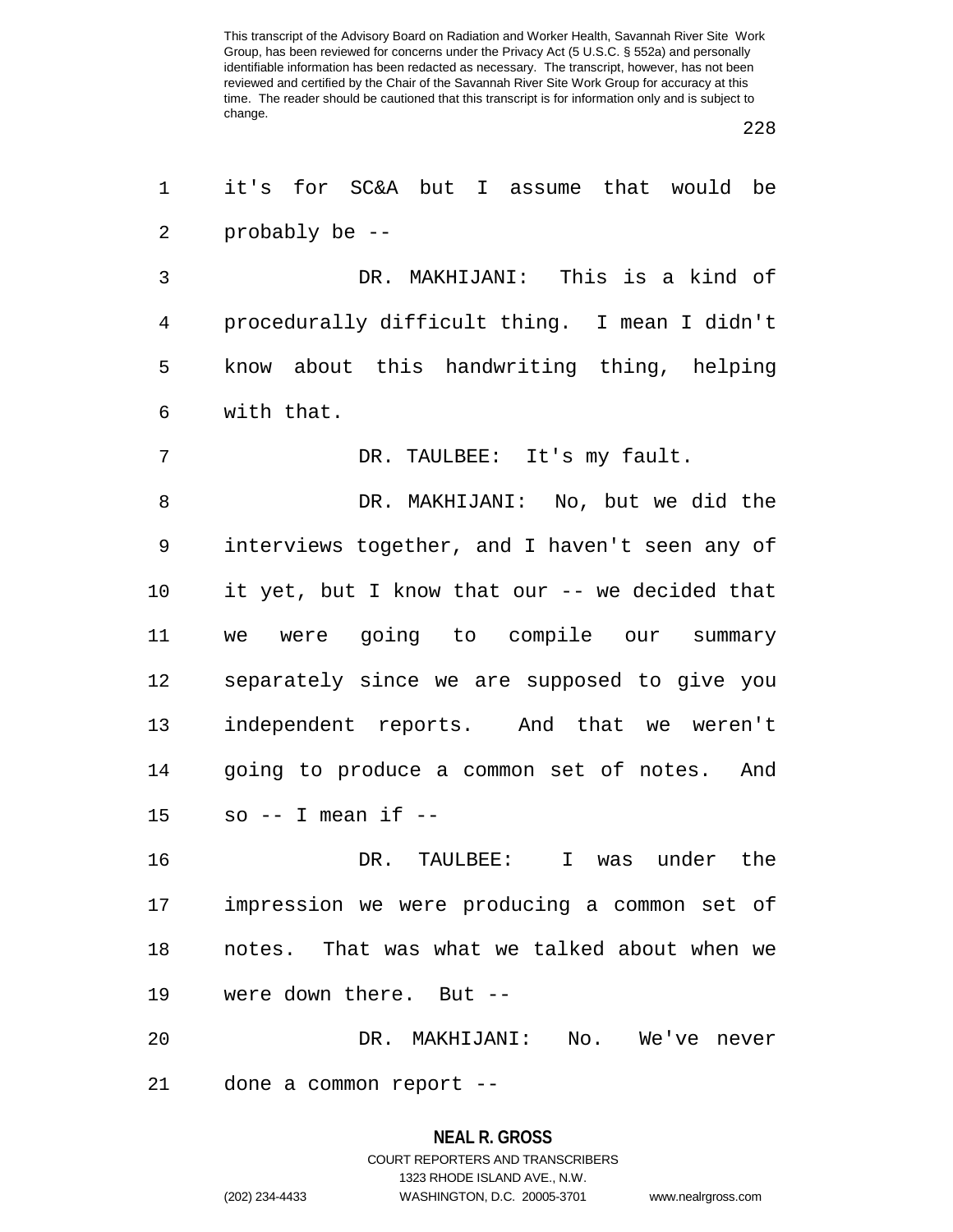229

| 1              | CHAIRMAN GRIFFON: I wasn't down                |
|----------------|------------------------------------------------|
| $\overline{2}$ | there so I don't know.                         |
| 3              | DR. MAKHIJANI: -- with NIOSH, it               |
| 4              | has not been in our procedures. We always      |
| 5              | produce our own report. I'm willing to take    |
| 6              | direction from --                              |
| 7              | CHAIRMAN GRIFFON: I mean I can't               |
| 8              | imagine there being a stark difference between |
| 9              | -- if you were interviewing together, right?   |
| 10             | DR. TAULBEE: That's right.                     |
| 11             | CHAIRMAN GRIFFON: I would hope                 |
| 12             | you wrote similar things.                      |
| 13             | DR. TAULBEE: We would hope our                 |
| 14             | notes would be -- exactly.                     |
| 15             | CHAIRMAN GRIFFON: Yes, but I                   |
| 16             | don't --                                       |
| 17             | MR. KATZ: Well, the action item                |
| 18             | was for SC&A to present a memorandum.          |
| 19             | CHAIRMAN GRIFFON: Right.                       |
| 20             | DR. MAKHIJANI: Right.                          |
| 21             | CHAIRMAN GRIFFON: It's underway.               |

# **NEAL R. GROSS** COURT REPORTERS AND TRANSCRIBERS

1323 RHODE ISLAND AVE., N.W. (202) 234-4433 WASHINGTON, D.C. 20005-3701 www.nealrgross.com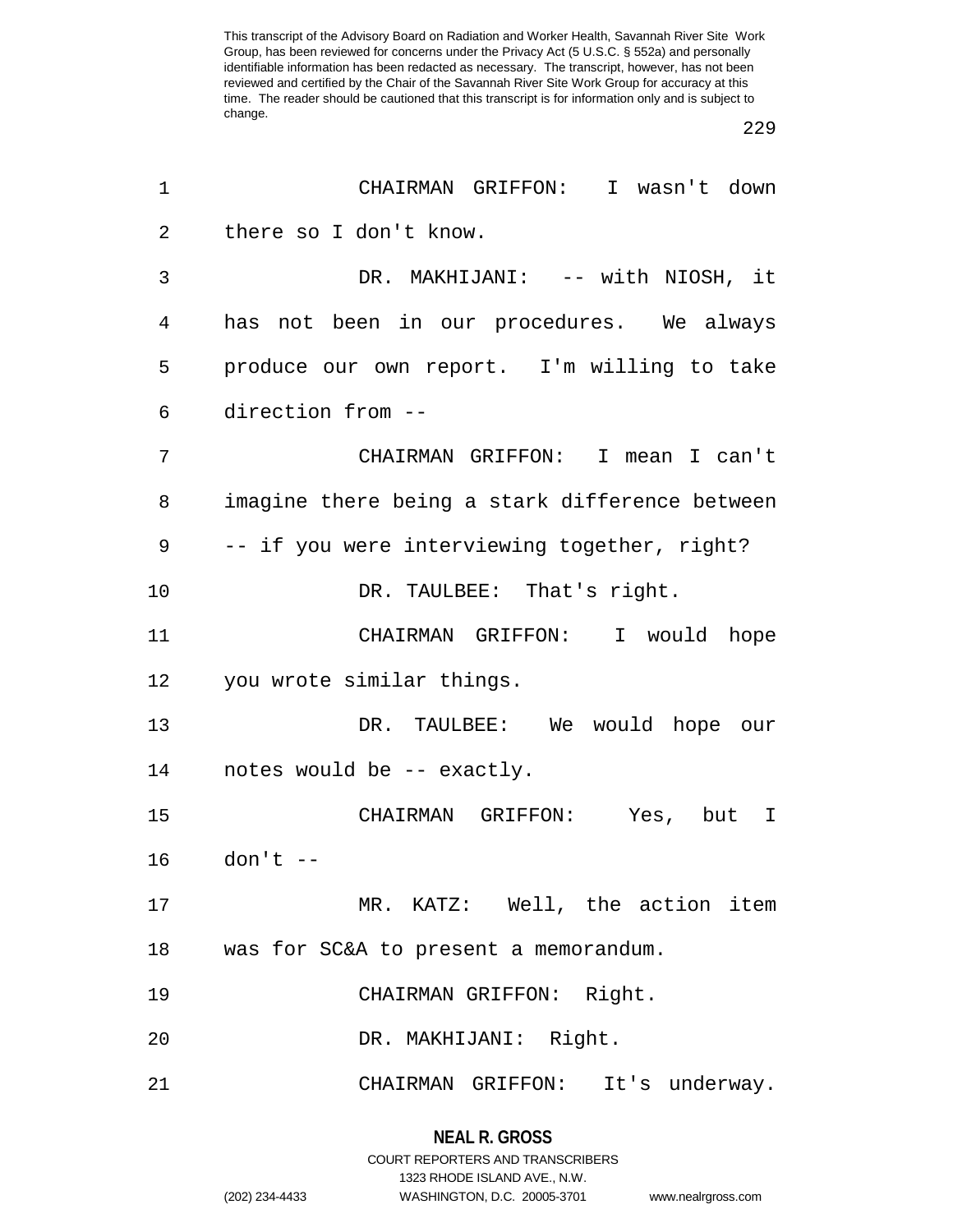230

| 1  | That's fine.                                   |
|----|------------------------------------------------|
| 2  | DR. MAKHIJANI: It is underway.                 |
| 3  | CHAIRMAN GRIFFON:<br>Мy                        |
| 4  | understanding on this is that Tim needs maybe  |
| 5  | some assistance in clarifying some of your own |
| 6  | notes, right?                                  |
| 7  | DR. TAULBEE: That's right.                     |
| 8  | DR. MAKHIJANI: I don't see an                  |
| 9  | issue with that.                               |
| 10 | MR. KATZ: No, there's no problem               |
| 11 | with that. No problem with that.               |
| 12 | I think<br>CHAIRMAN GRIFFON: So                |
| 13 | that's fine.                                   |
| 14 | MR. KATZ: Just get in touch with               |
| 15 | Kathy.                                         |
| 16 | CHAIRMAN GRIFFON: -- issue the                 |
| 17 | reports separately, that's fine.               |
| 18 | DR. MAKHIJANI: Because our report              |
| 19 | is already at the DOE.                         |
| 20 | CHAIRMAN GRIFFON: Yes, right,                  |
| 21 | right.                                         |

# **NEAL R. GROSS** COURT REPORTERS AND TRANSCRIBERS

1323 RHODE ISLAND AVE., N.W. (202) 234-4433 WASHINGTON, D.C. 20005-3701 www.nealrgross.com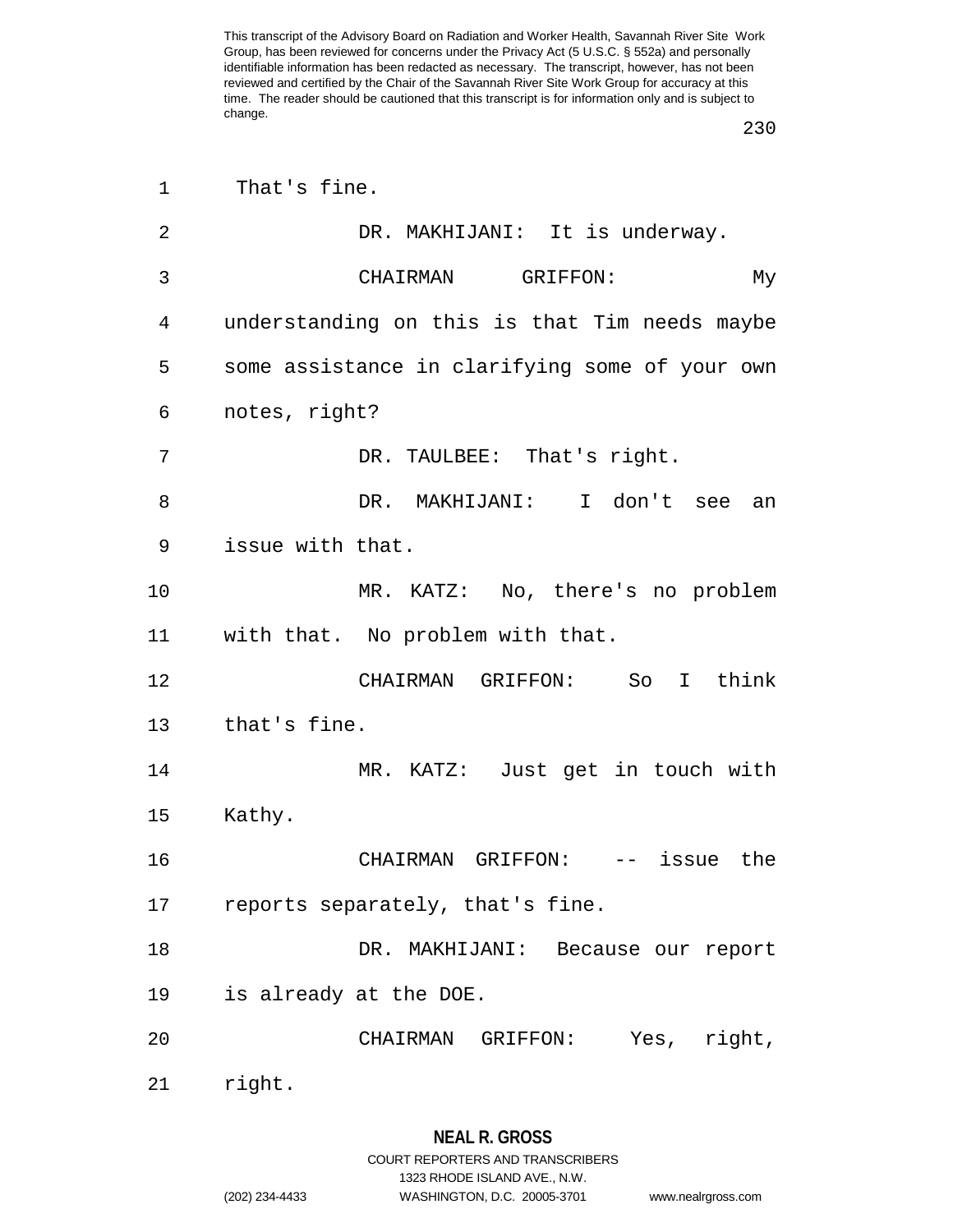231

| 1  | MR. KATZ: And the interview notes             |
|----|-----------------------------------------------|
| 2  | are raw data. Everybody should have access to |
| 3  | that. So absolutely --                        |
| 4  | DR. TAULBEE: Well, if your                    |
| 5  | interview notes are already at DOE -- okay, I |
| 6  | was going to say I could wait and maybe she's |
| 7  | already clarified.                            |
| 8  | CHAIRMAN GRIFFON: Yes.                        |
| 9  | MR. KATZ: But it if helps you to              |
| 10 | get it directly from her in advance --        |
| 11 | DR. MAKHIJANI: I don't see an                 |
| 12 | issue with that.                              |
| 13 | CHAIRMAN GRIFFON: No, I don't see             |
| 14 | an issue.                                     |
| 15 | MR. KATZ: Whatever you need.                  |
| 16 | DR. TAULBEE: Okay.                            |
| 17 | DR. MAKHIJANI: No, I didn't know              |
| 18 | that that was the issue.                      |
| 19 | CHAIRMAN GRIFFON: That was the                |
| 20 | issue, yes. Okay. That's not a problem.       |
| 21 | All right. And, Arjun, you said               |

**NEAL R. GROSS** COURT REPORTERS AND TRANSCRIBERS

1323 RHODE ISLAND AVE., N.W.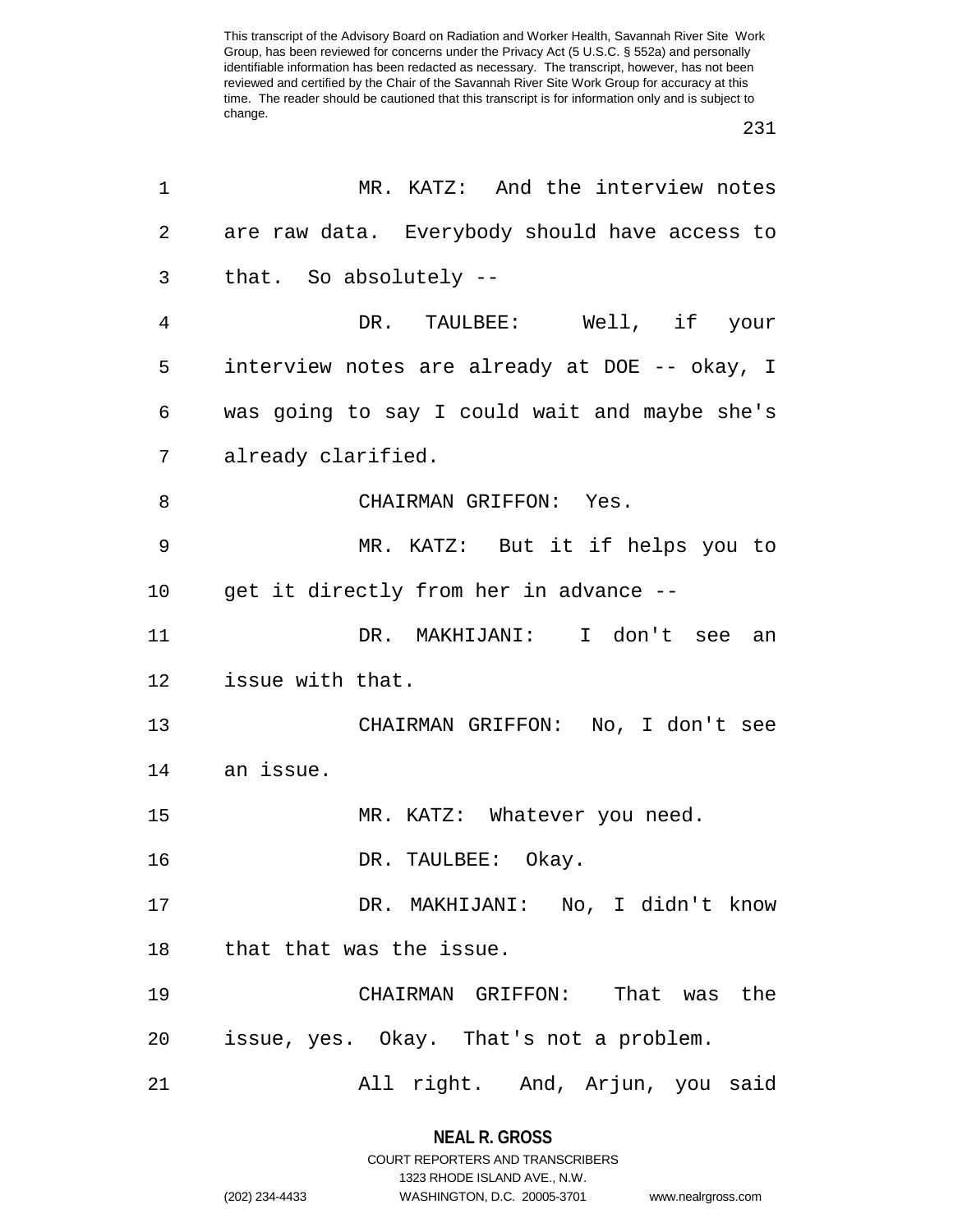232

| 1              | your report on this -- on these interviews is |
|----------------|-----------------------------------------------|
| $\overline{2}$ | being cleared. So it should be --             |
| 3              | DR. MAKHIJANI: It is.                         |
| 4              | CHAIRMAN GRIFFON: -- available.               |
| 5              | DR. MAKHIJANI: Yes, we'll share               |
| 6              | interview once it is -- yes, I believe that   |
| 7              | our -- I'll double check with Kathy, but I    |
| 8              | think our report is at DOE for review.        |
| 9              | Because there were some classification issues |
| 10             | involved. And I think this particular thing   |
| 11             | may be taking time because of that although   |
| 12             | I'm speculating that.                         |
| 13             | MR. KATZ: Did I miss it? What's               |
| 14             | the timing for this?                          |
| 15             | DR. MAKHIJANI: It depends on when             |
| 16             | we get it back from the DOE.                  |
| 17             | CHAIRMAN GRIFFON: But it should               |
| 18             | be early March probably, right?               |
| 19             | MR. KATZ: Just -- I mean --                   |
| 20             | DR. MAKHIJANI: No, the interview              |
| 21             | things have gotten very involved because we   |

### **NEAL R. GROSS**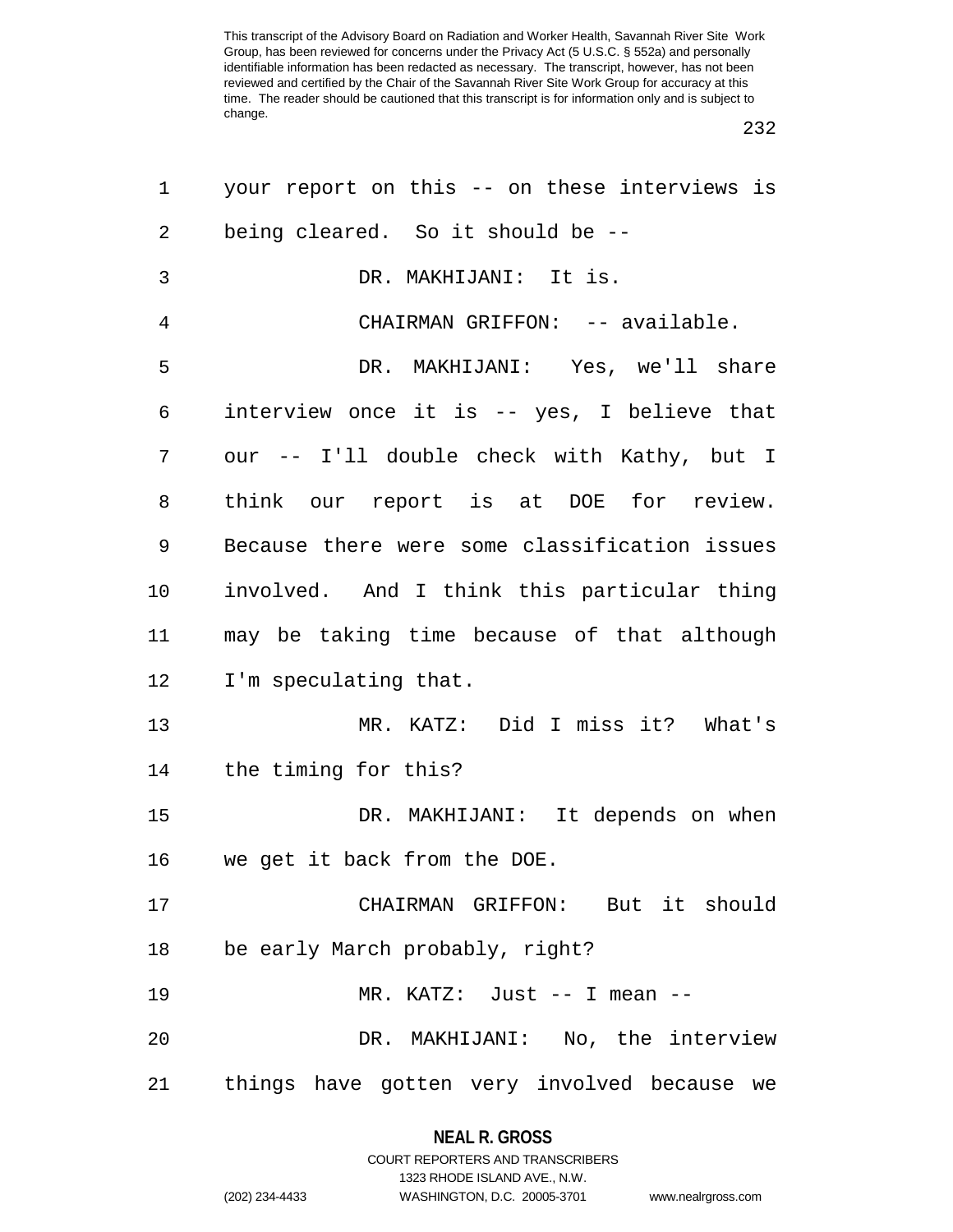233

1 first have to get the -- our raw interview 2 notes go to the DOE first. And when they come 3 back, then they've got to go to all the 4 interviewees. And we've got to get them back 5 from the interviewees because we never 6 finalize our interview notes until we've heard 7 from the interviewees. And we exclude 8 everything that was said by interviewees that 9 did not respond. 10 10 I mean, we have that material in 11 case the Board ever wants access to it. We 12 don't publish it as an official interview 13 summary that we use in our analysis. 14 CHAIRMAN GRIFFON: So then all

15 that stuff has to get back. Then you do your  $16 - -$ 

17 DR. MAKHIJANI: Yes, so the 18 process for -- especially for something that 19 starts out classified is pretty involved.

20 CHAIRMAN GRIFFON: Right. Right. 21 Right. So when any --

1323 RHODE ISLAND AVE., N.W.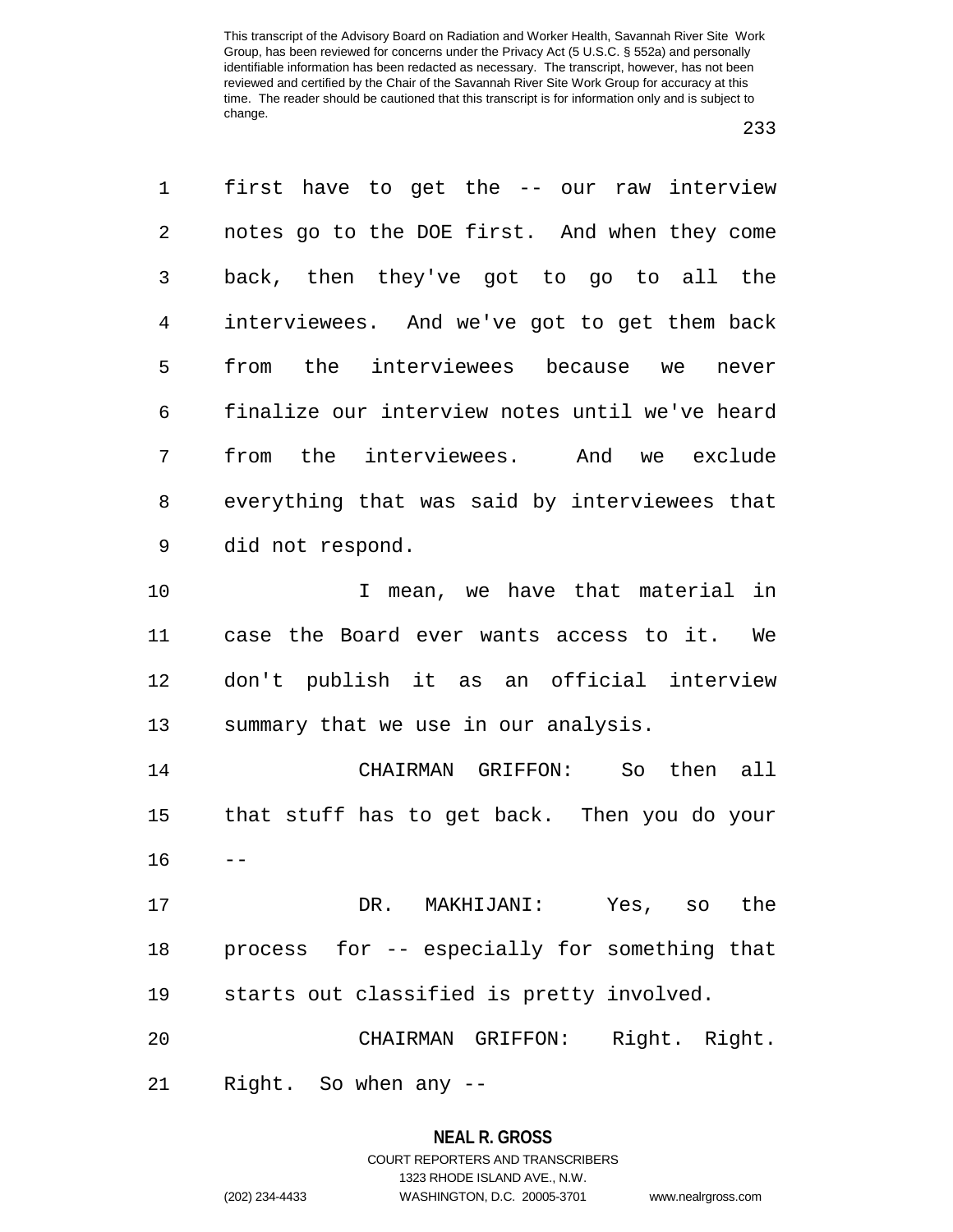234

| 1  | DR. MAKHIJANI: I will call Kathy               |
|----|------------------------------------------------|
| 2  | at the break and try to get --                 |
| 3  | MR. KATZ: You know you can do it               |
| 4  | after the meeting. You don't have to do --     |
| 5  | CHAIRMAN GRIFFON: Yes, yes, we                 |
| 6  | $don't --$                                     |
| 7  | DR. MAKHIJANI: Okay. What I                    |
| 8  | write down --                                  |
| 9  | DR. TAULBEE: -- initial interview              |
| 10 | notes, handwritten, were cleared by DOE. And   |
| 11 | we've received them back. So we're at the      |
| 12 | stage of summarizing interviews. But then      |
| 13 | they have to go back to DOE to be reviewed.    |
| 14 | DR. MAKHIJANI: Right.                          |
| 15 | DR. TAULBEE: Then they need to go              |
| 16 | to the people we've reviewed -- or             |
|    | 17 interviewed.                                |
| 18 | MR. KATZ: Right.                               |
| 19 | CHAIRMAN GRIFFON: And refresh my               |
| 20 | memory -- all this interviewing is to          |
| 21 | determine what forms were used or what's the - |

## **NEAL R. GROSS**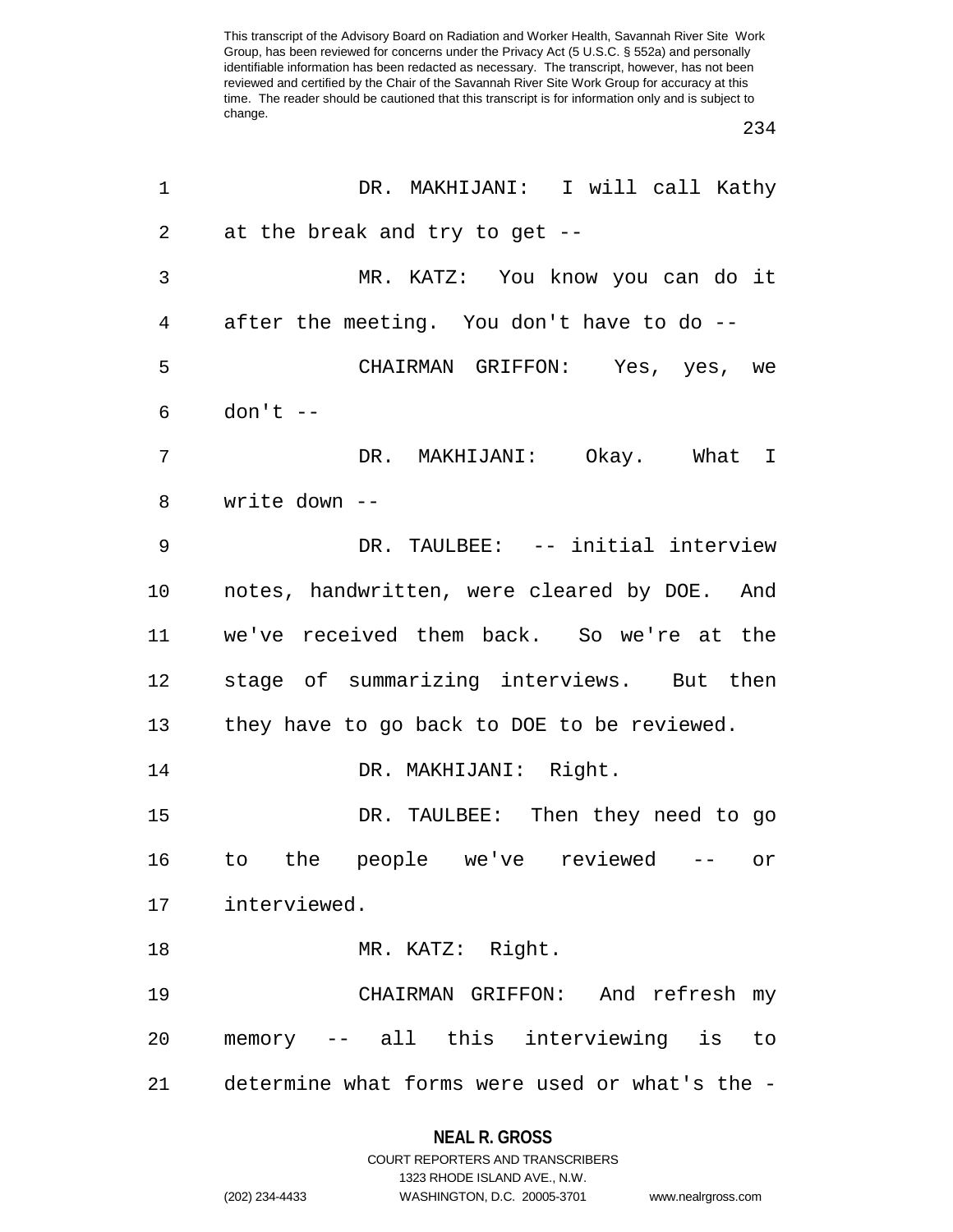235

| 1              | - why are we doing this?                       |
|----------------|------------------------------------------------|
| $\overline{2}$ | DR. TAULBEE: It was to determine               |
| 3              | the extent of the metal tritide operations at  |
| 4              | Savannah River. And so we interviewed a        |
| 5              | number of --                                   |
| 6              | CHAIRMAN GRIFFON: Whether they                 |
| 7              | were larger quantities or small?               |
| 8              | DR. TAULBEE: Well, it wasn't so                |
| 9              | much -- I mean quantities because when they're |
| 10             | used in the beds, you're looking at, you know, |
| 11             | megacuries type of quantities.                 |
| 12             | CHAIRMAN GRIFFON: Right.                       |
| 13             | DR. TAULBEE: So it's huge.                     |
| 14             | CHAIRMAN GRIFFON: Well, I didn't               |
| 15             | know that all the forms were used in the beds. |
| 16             | DR. TAULBEE: They were not.                    |
| 17             | CHAIRMAN GRIFFON: Right.                       |
| 18             | DR. TAULBEE: They were not.                    |
| 19             | CHAIRMAN GRIFFON: Right.                       |
| 20             | DR. TAULBEE: There were several                |
| 21             | forms that were used.                          |

# **NEAL R. GROSS**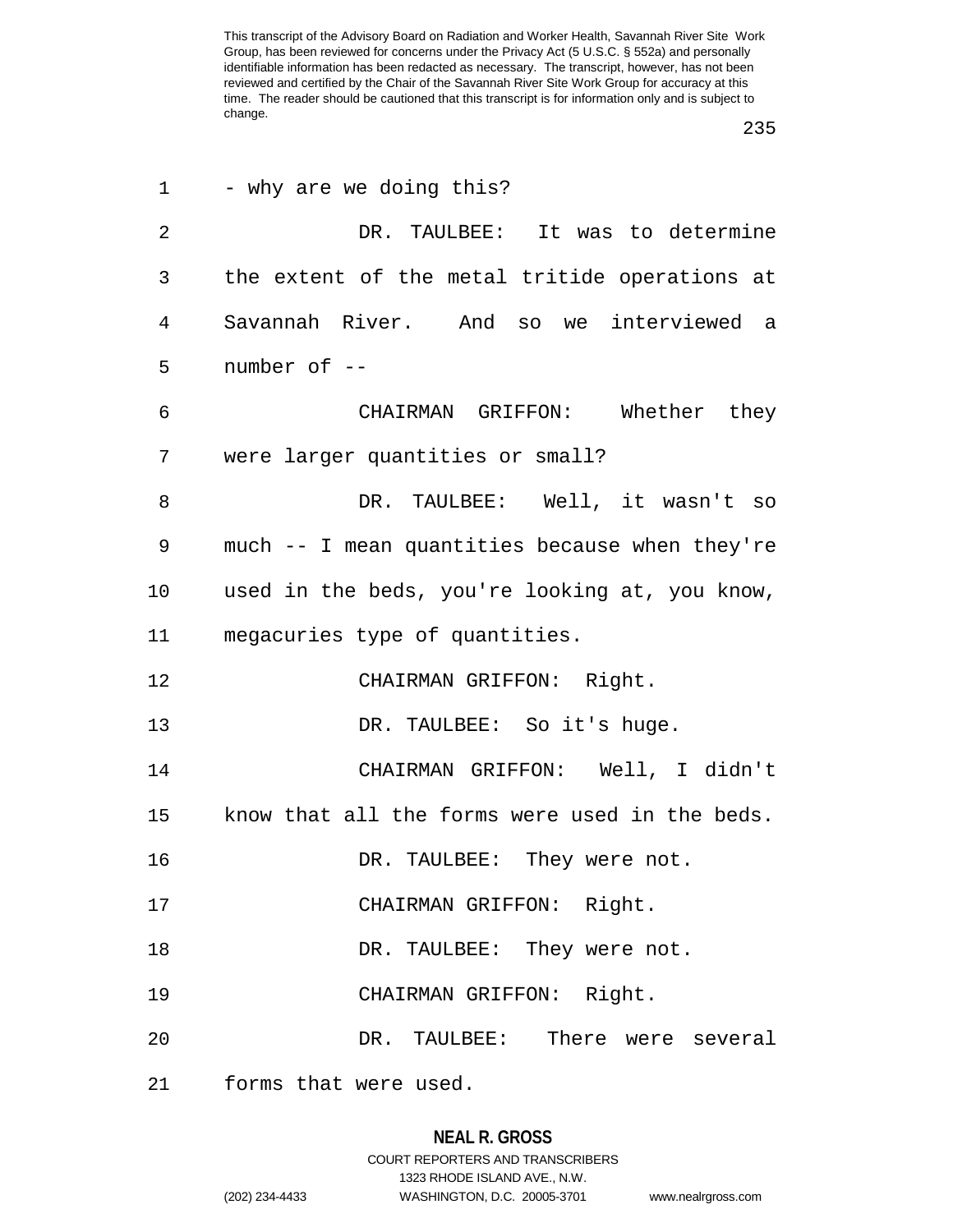236

| $\mathbf 1$ | CHAIRMAN GRIFFON:<br>That<br>was<br>my        |
|-------------|-----------------------------------------------|
| 2           | point.                                        |
| 3           | DR. TAULBEE: And I guess just to              |
| 4           | give you a little bit of a summary of what we |
| 5           | found $--$                                    |
| 6           | CHAIRMAN GRIFFON:<br>To the extent            |
| 7           | you can on the record here, okay?             |
| 8           | DR. TAULBEE: That's true. Yes,                |
| 9           | to<br>the extent I can here, which<br>is<br>a |
| 10          | significant fraction of it.                   |
| 11          | CHAIRMAN GRIFFON: Okay.                       |
| 12          | the<br>DR. TAULBEE:<br>Most of                |
| 13          | exposures are limited to the 200 area in the  |
| 14          | 1980s forward where they began to use metal   |
| 15          | hydrides as part of their processing for      |
| 16          | purification for a whole slew of different    |
| 17          | reasons.                                      |
| 18          | A lot of the research that we were            |
| 19          | initially concerned with was conducted in the |
| 20          | 700 area. Based upon the interviews, what we  |
| 21          | found is they used protium and deuterium in   |

## **NEAL R. GROSS**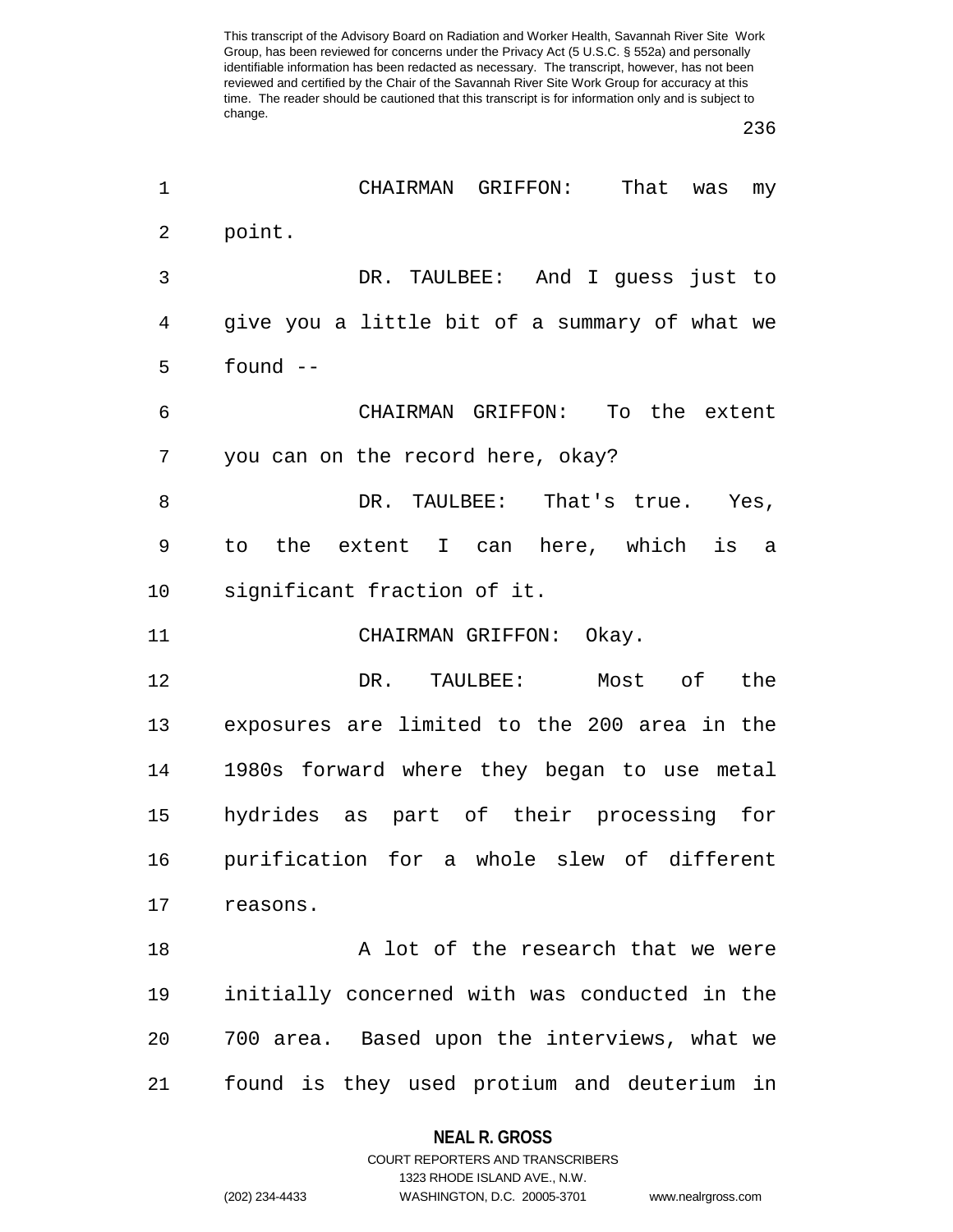237

| 1  | the 700 area because they weren't allowed to        |
|----|-----------------------------------------------------|
| 2  | use in large quantities. You'd end up with          |
| 3  | too much tritium too close to the fence line.       |
| 4  | So all of the -- they did a lot of                  |
| 5  | research with protium and deuterium of a lot        |
| 6  | of exotic metals. So there is no radioactive        |
| 7  | concern there. But the ones that they did           |
| 8  | have problems, they moved out to the 200 area       |
| 9  | and worked with them out there. And that's          |
| 10 | what is the $-$ - the primary $-$ - the focus here. |
| 11 | So that's a summary of what we                      |
| 12 | learned while we were down there. And Brad          |
| 13 | and Phil can elaborate on that if they want.        |
| 14 | CHAIRMAN GRIFFON: And we'll get                     |
| 15 | timing on the interview stuff from both of          |
| 16 | you.                                                |
| 17 | DR. MAKHIJANI: Yes, I have that                     |
| 18 | as an action item that I will get back to the       |
| 19 | Working Group about that.                           |
| 20 | CHAIRMAN GRIFFON: All right.                        |
| 21 | Could I ask<br>DR. MAKHIJANI:<br>a                  |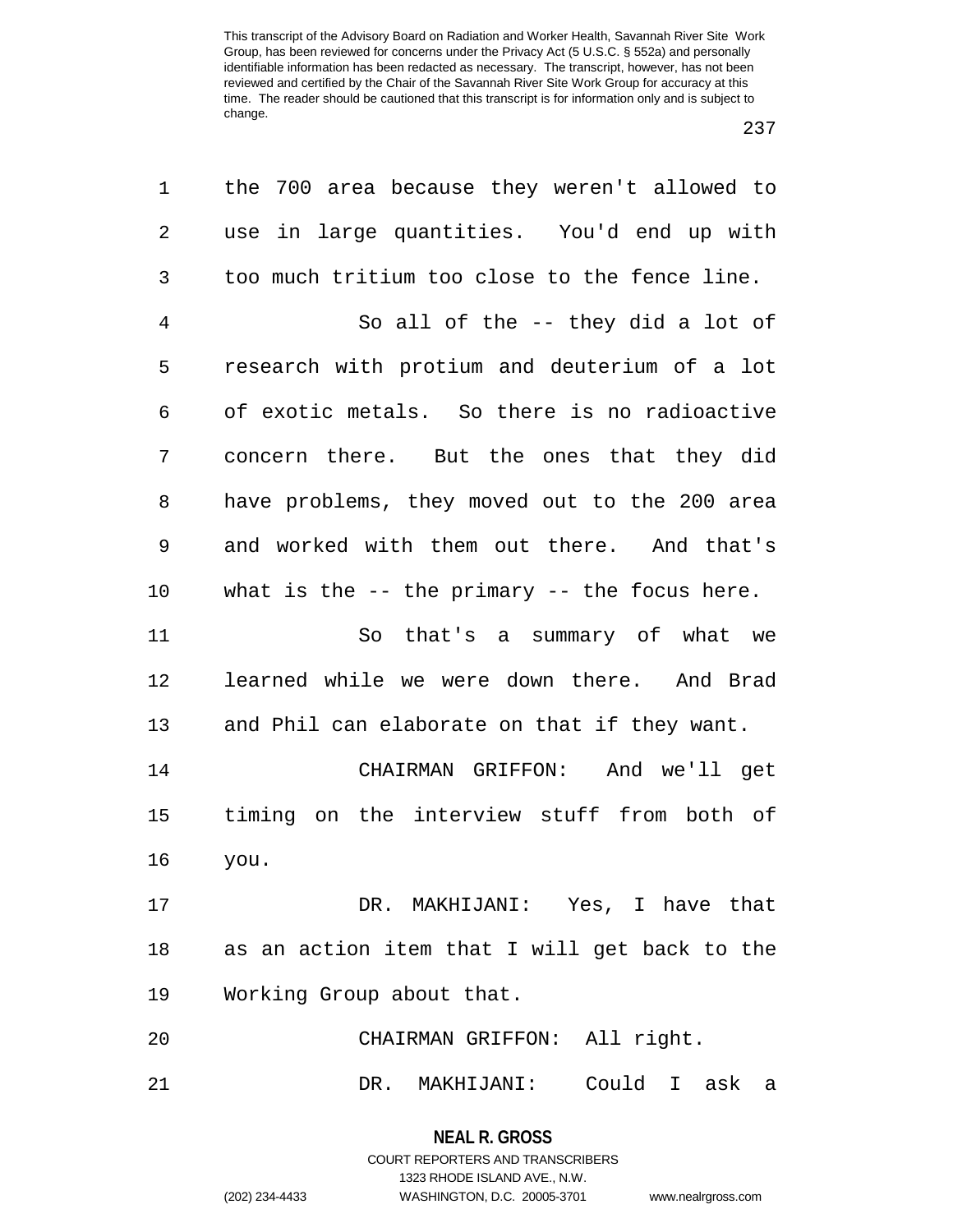238

| 1  | question about the tritides extent? At Mound,  |
|----|------------------------------------------------|
| 2  | I know that the question of tritium in other - |
| 3  | - you know, other than in the processing       |
| 4  | operations like in the boxes and hydrides and  |
| 5  | metals forming in the course of interaction    |
| 6  | with the gas, diffusion into the metals and so |
| 7  | on came up. I don't know if that is being      |
| 8  | addressed.                                     |
| 9  | DR. TAULBEE:<br>It came up during              |
| 10 | the interviews, yes.                           |
| 11 | Right. Okay. So<br>DR. MAKHIJANI:              |
| 12 | it will be addressed?                          |
| 13 | is<br>DR. TAULBEE:<br>Yes, it                  |
| 14 | addressed.                                     |
| 15 | DR. MAKHIJANI:<br>Because I have not           |
| 16 | discussed the substance of the interviews with |
| 17 | Kathy yet.                                     |
| 18 | CHAIRMAN GRIFFON: Okay. I think                |
| 19 | that's probably as far as we've got.           |
| 20 | DR. MAKHIJANI: Okay.                           |
| 21 | MEMBER SCHOFIELD: Arjun, this is               |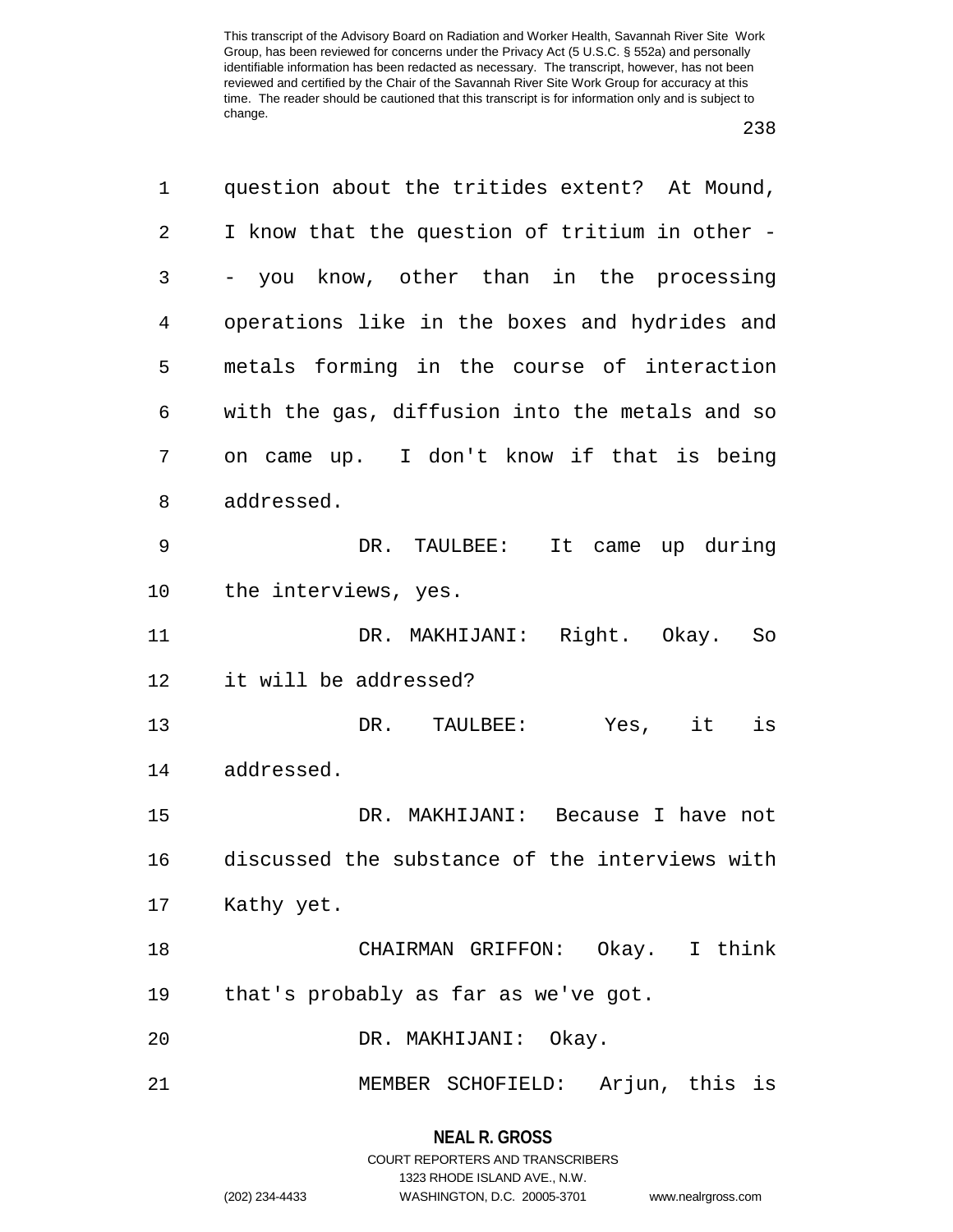239

| 1              | Phillip. I've got a question on those          |
|----------------|------------------------------------------------|
| $\overline{2}$ | tritides. Have either you or NIOSH developed   |
| 3              | kind of a generic method of handling these?    |
| 4              | DR. MAKHIJANI: Handling?                       |
| 5              | MEMBER SCHOFIELD:<br>Yes, the                  |
| 6              | tritides. How we're going to do the -- what    |
| 7              | bioassays would be valid for these?            |
| 8              | CHAIRMAN GRIFFON: I think he's                 |
| 9              | asking the question of have you selected the - |
| 10             |                                                |
| 11             | DR. MAKHIJANI:<br>The dose                     |
| 12             | reconstruction method?                         |
| 13             | CHAIRMAN GRIFFON: Yes, the                     |
| 14             | approach to be used. And that's why you did    |
| 15             | these interviews, right?                       |
| 16             | DR. TAULBEE: That's right.                     |
| 17             | CHAIRMAN GRIFFON: No, I don't                  |
| 18             | think they've got that yet. That's pending on  |
| 19             | the interview, you know, the outcome of what   |
| 20             | they found in the interviews on what forms     |
| 21             | were used, et cetera.                          |

### **NEAL R. GROSS**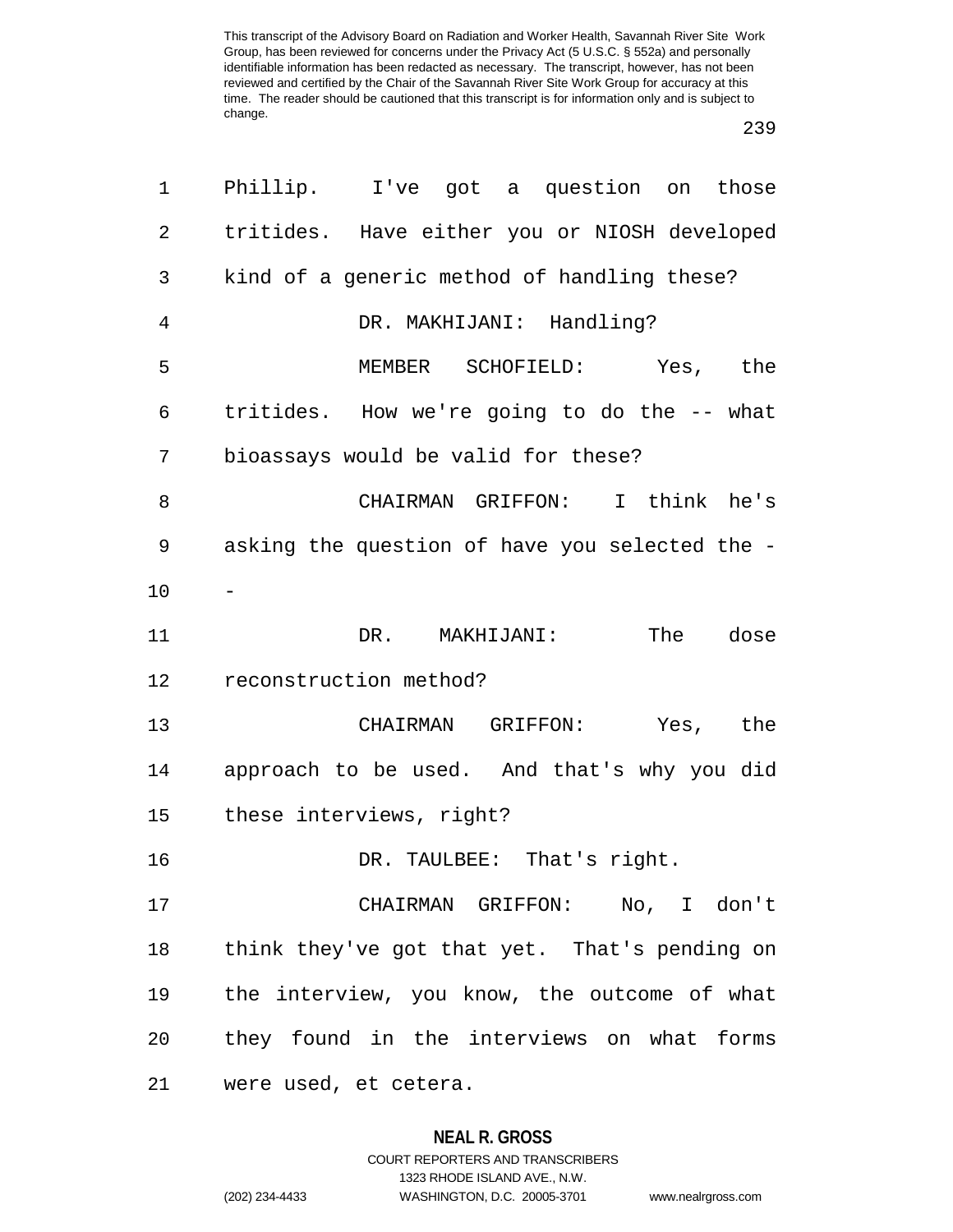240

| 1       | DR. NETON: We have a generic                   |
|---------|------------------------------------------------|
| 2       | approach in TIB -- outlines to reconstruct     |
| 3       | different solubilities of tritium compounds.   |
| 4       | DR. MAKHIJANI: Right.                          |
| 5       | DR. NETON: But the trick is, as                |
| 6       | everyone is aware, is to figure out who used   |
| 7       | what and where and how much.                   |
| 8       | DR. MAKHIJANI: Right. Is there                 |
| 9       | something contingent on these lab studies that |
| $10 \,$ | you were doing at Lovelace?                    |
| 11      | DR. TAULBEE: One of the things                 |
| 12      | that came out from our interviews is that in   |
| 13      | Savannah River, lanthanum nickel hydride, not  |
| 14      | tritide, is one of the metals used in the      |
| 15      | processing beds. That particular material,     |
| 16      | the solubility is currently unknown. The       |
| 17      | potential issue with this one is that Savannah |
| 18      | River had started -- they've actually got a    |
| 19      | project to analyze the solubility.             |
| 20      | DR. MAKHIJANI: Right.                          |
| 21      | DR. TAULBEE: The hold up that we               |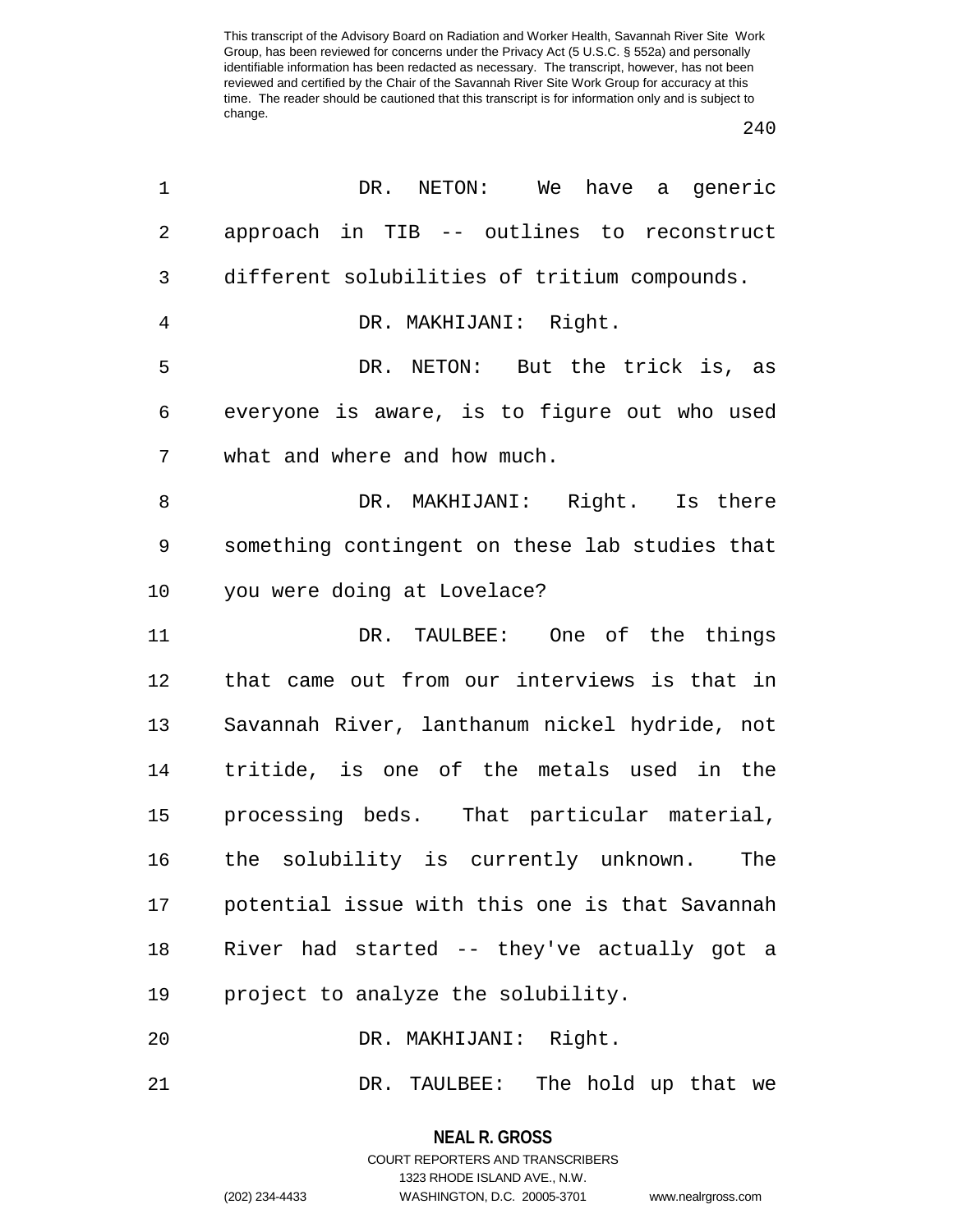241

1 talked to them in September with getting those 2 samples sent out -- they were supposed to have 3 gone out in June, they did not go out then -- 4 was that they had to basically update their 5 SAR because this was an unresolved safety 6 question to go in and actually take the 7 samples.

8 These beds have only been changed 9 out once since 1986. And so the process part 10 of that that will be discussed in the 11 interview notes is you cap them as soon as you 12 break the line. And you take it out.

13 So this is going back into one 14 which has never been done. So actually to 15 determine the solubility is creating an 16 unresolved safety question for something that 17 effectively is, you know, to get enough of the 18 sample to try it.

19 CHAIRMAN GRIFFON: So it is still 20 on -- they don't know if they're going to do 21 it.

### **NEAL R. GROSS**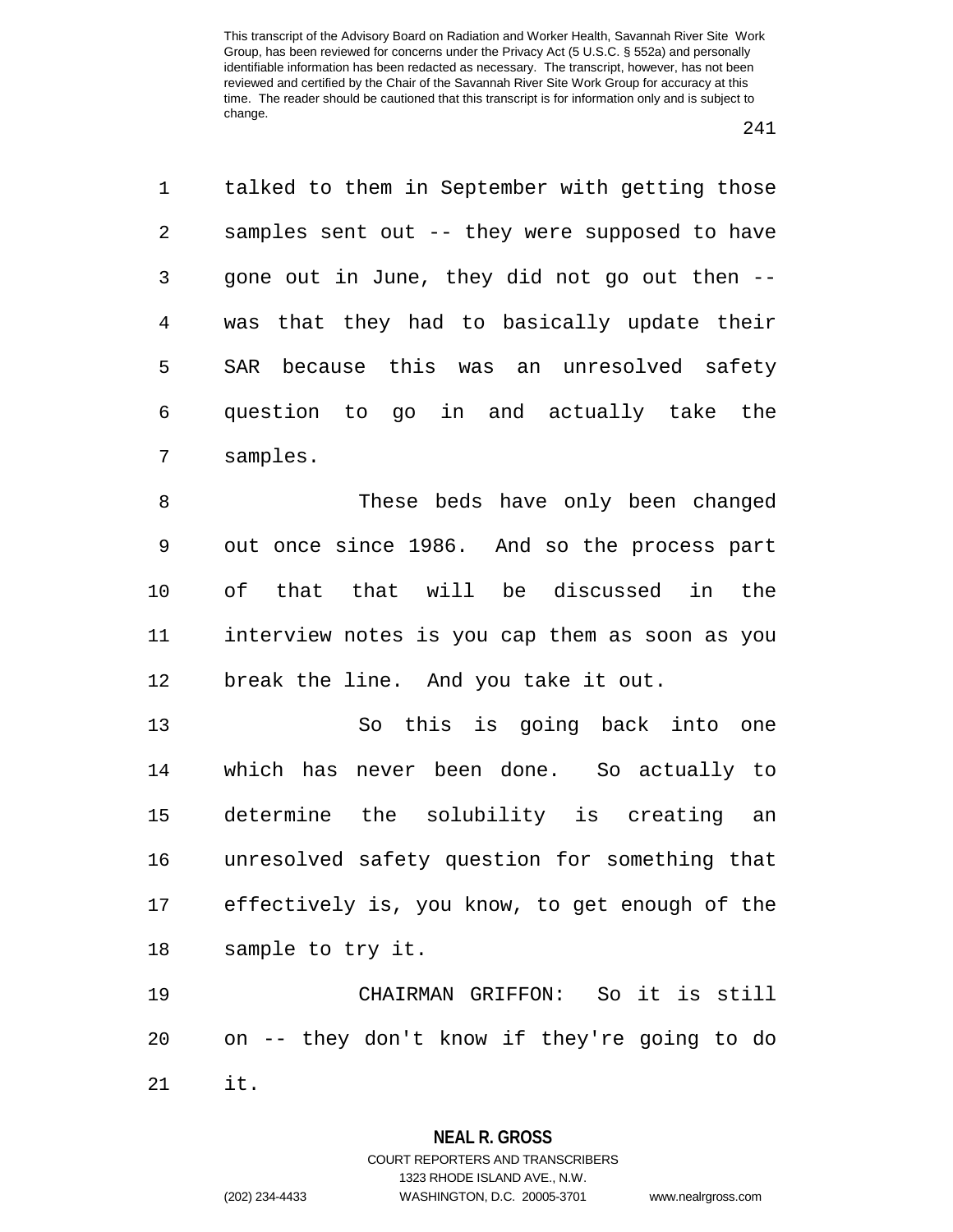242

| 1  | DR. TAULBEE: I have not talked to               |
|----|-------------------------------------------------|
| 2  |                                                 |
| 3  | CHAIRMAN GRIFFON: Okay.                         |
| 4  | DR. TAULBEE: -- them recently to                |
| 5  | find out where they're at. I believe they're    |
| 6  | still going to do it because they will want to  |
| 7  | know for future --                              |
| 8  | CHAIRMAN GRIFFON: Yes.                          |
| 9  | DR. TAULBEE: -- purposes. But                   |
| 10 | right now, we're at such the early phase here   |
| 11 | $- -$                                           |
| 12 | CHAIRMAN GRIFFON: Yes.                          |
| 13 | DR. TAULBEE: -- that to get the                 |
| 14 | solubility, you're actually creating the        |
| 15 | exposure scenario or creating --                |
| 16 | CHAIRMAN GRIFFON: And the                       |
|    | 17 timeline for their work could be out a ways. |
| 18 | DR. TAULBEE: It could be, yes.                  |
| 19 | CHAIRMAN GRIFFON: Yes. So --                    |
| 20 | MS. BRACKETT: This is Liz                       |
| 21 | Brackett. Tom had talked to somebody at         |

**NEAL R. GROSS** COURT REPORTERS AND TRANSCRIBERS

1323 RHODE ISLAND AVE., N.W.

(202) 234-4433 WASHINGTON, D.C. 20005-3701 www.nealrgross.com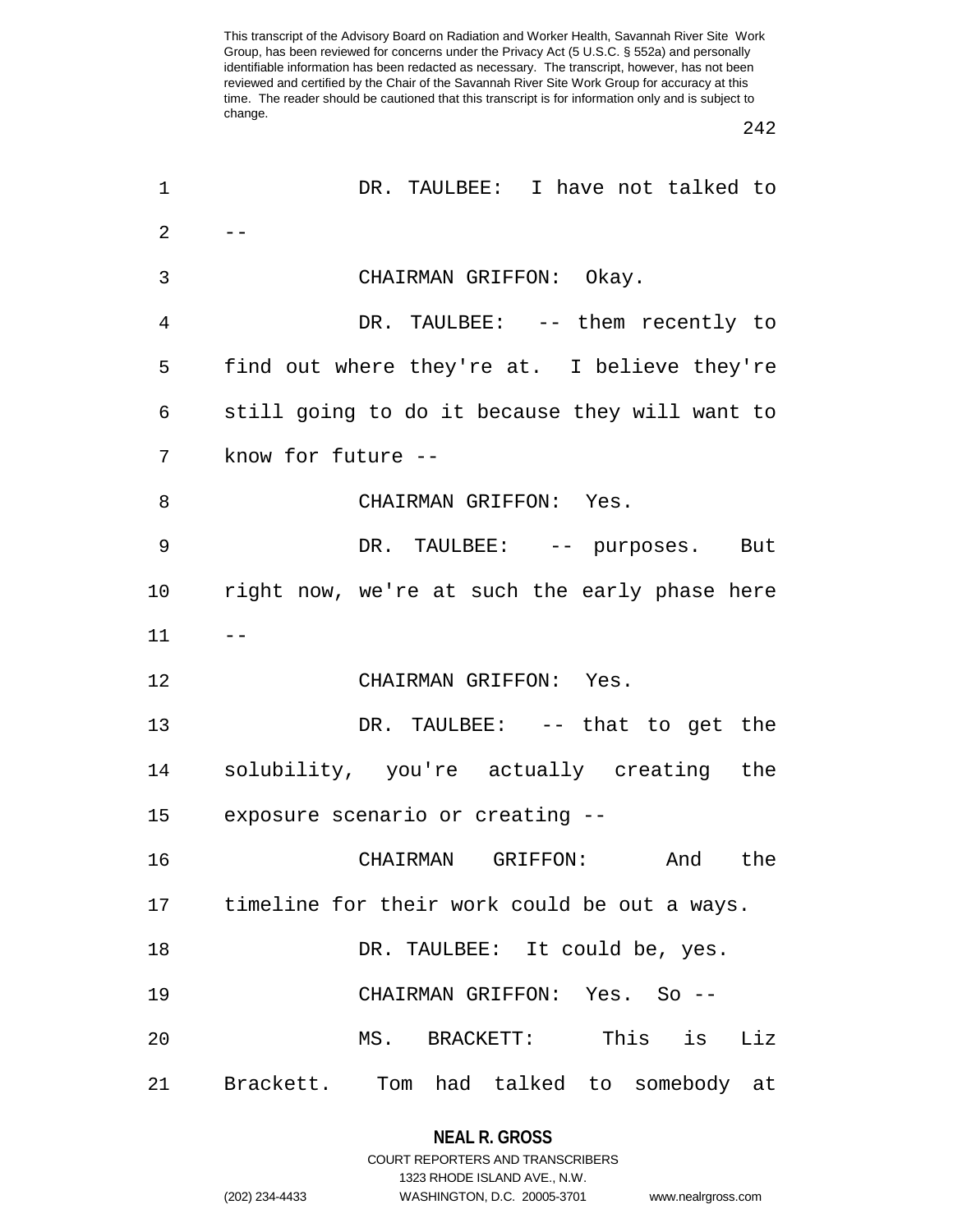1 Savannah River he told me earlier. And I got 2 the impression that this is already underway 3 and they're expecting results in the next few 4 months. 5 DR. TAULBEE: Okay. So they did 6 get the samples. They haven't sent them out. 7 Okay. 8 MS. BRACKETT: You probably want 9 to verify that. But that was what I thought 10 he said. 11 CHAIRMAN GRIFFON: All right. 12 Let's have NIOSH -- make that an action that 13 NIOSH will follow up on that. 14 DR. TAULBEE: As of the end of 15 August, those samples had not been collected 16 yet. 17 CHAIRMAN GRIFFON: All right. 18 Item 11 -- 19 DR. LIPSZTEIN: It's in -- 20 DR. TAULBEE: No, I'm sorry. In 21 vitro.

# **NEAL R. GROSS**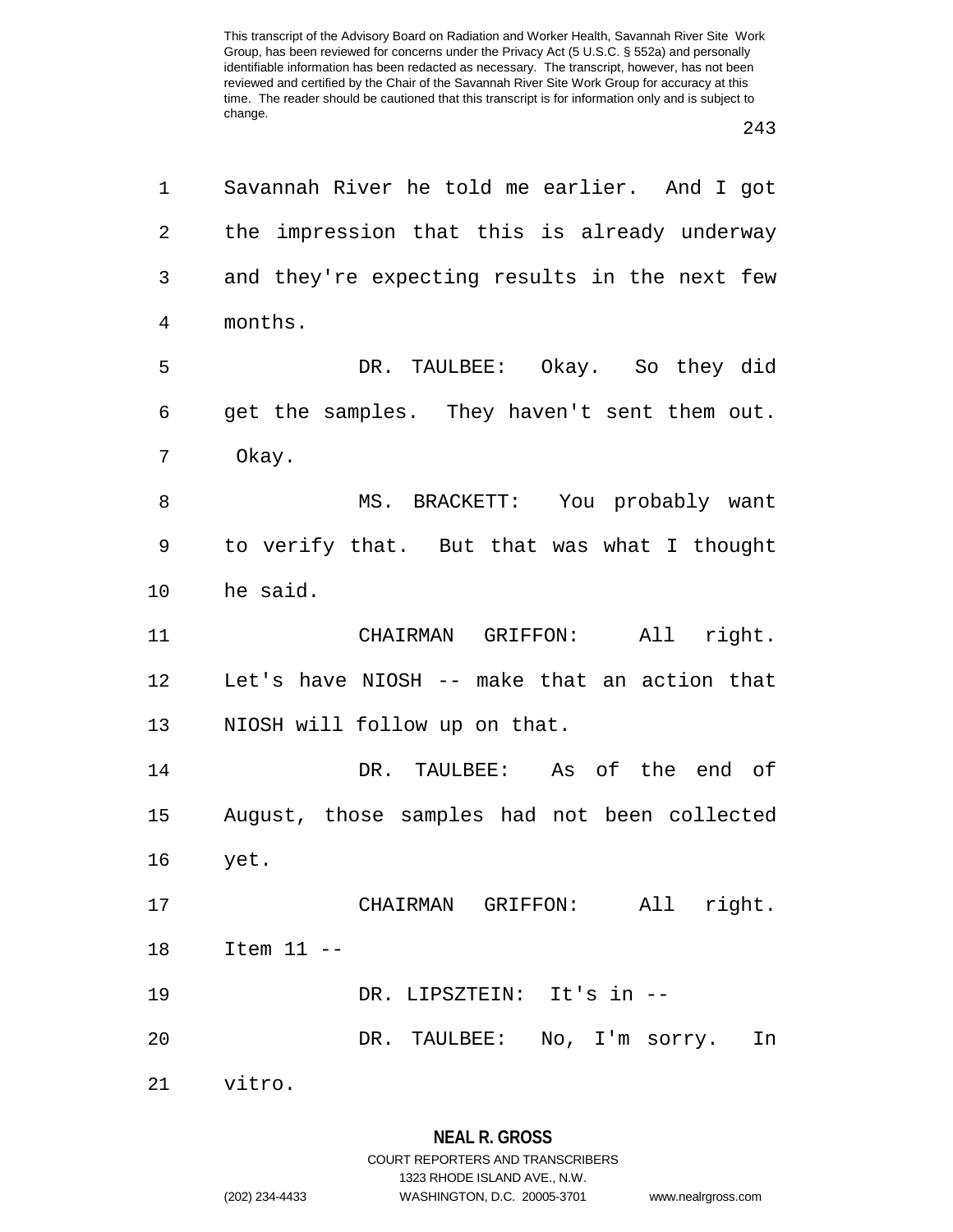1 DR. LIPSZTEIN: In vitro. 2 DR. TAULBEE: Yes. 3 DR. NETON: This -- they did one 4 compound previously -- 5 DR. TAULBEE: They did several. 6 DR. NETON: They did several? 7 DR. TAULBEE: Yes. 8 DR. NETON: This should complete 9 the picture on the others. 10 DR. TAULBEE: It helps. It's one 11 of the more common ones that they've used. 12 CHAIRMAN GRIFFON: Okay. Item 11. 13 DR. MAKHIJANI: Yes, this was our 14 action item from some time. And there was 15 some confusion because there were overlapping 16 lists of radionuclides. And we had compiled a 17 partial list. And we were asked to publish 18 that partial list. 19 And then there was a kind of 20 redirection because the partial lists

#### **NEAL R. GROSS**

21 overlapped with some of the radionuclides

244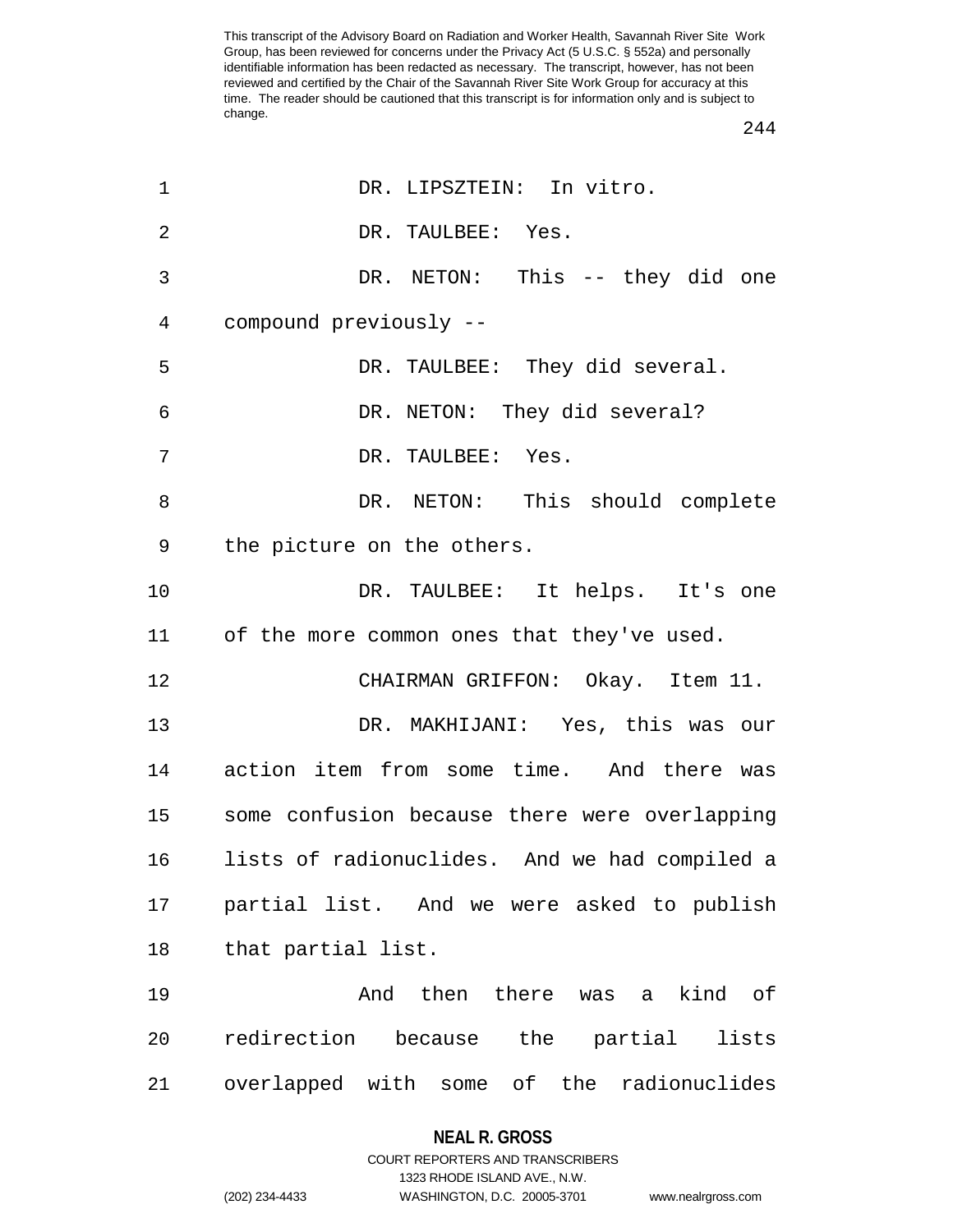245

1 we've already covered. And so -- and to try 2 to sort that out. 3 So this is not a definitive list, 4 and it was not my understanding that we were 5 asked to come up with a definitive list, much 6 less source terms, but we did send out a 7 report on exotics with a list that is non-8 overlapping on -- 9 MR. MAHATHY: December 10th. 10 DR. MAKHIJANI: December 10th. 11 DR. TAULBEE: Mid-December. 12 DR. MAKHIJANI: Mid-December. So 13 that report has gone out, and I believe that 14 our task on that is complete. And we await 15 whatever the Working Group wants to do or 16 whether NIOSH is going to respond. 17 We did not try to kind of track 18 down every one of the radionuclides much less 19 track down source terms and so on. And I 20 think there are probably two or three dozen 21 radionuclides in what we sent. Right, Mike?

> **NEAL R. GROSS** COURT REPORTERS AND TRANSCRIBERS

1323 RHODE ISLAND AVE., N.W. (202) 234-4433 WASHINGTON, D.C. 20005-3701 www.nealrgross.com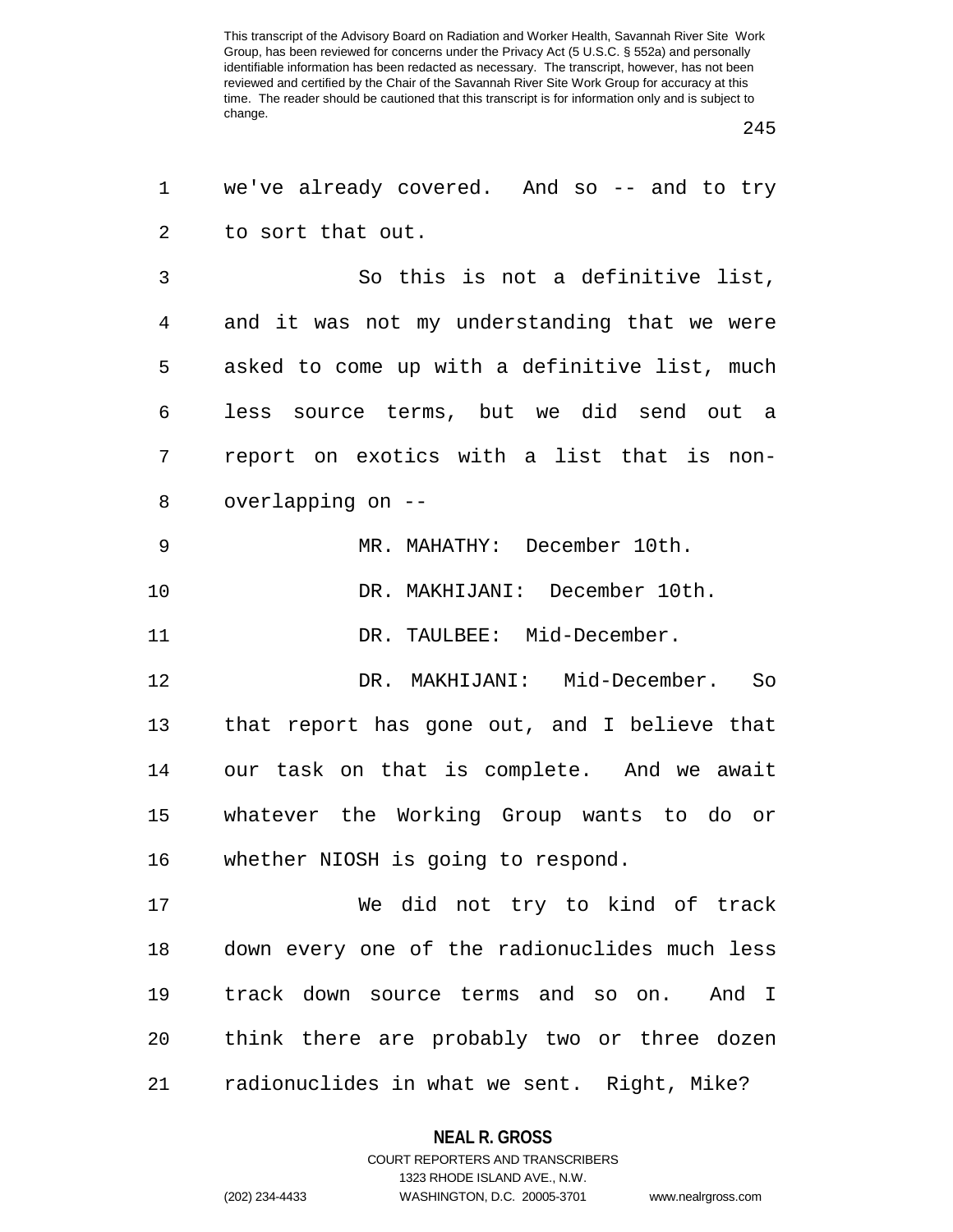246

| 1              | MR. MAHATHY: Yes.                            |
|----------------|----------------------------------------------|
| $\overline{2}$ | DR. MAKHIJANI: So we're nowhere              |
| 3              | close to 150.                                |
| 4              | CHAIRMAN GRIFFON: And I'm trying             |
| 5              | to remember and I was talking to Arjun       |
| 6              | earlier, too, you know, I don't know where   |
| 7              | that 150 figure came from. Was it in the     |
| 8              | initial report? The summary report or        |
| 9              | something like that?                         |
| 10             | DR. TAULBEE: I think it was in               |
| 11             | the TBD, wasn't it?                          |
| 12             | DR. MAKHIJANI: It is in your 4E              |
| 13             | version of the TBD. But, you know, there     |
| 14             | aren't anywhere close to that number of      |
| 15             | radionuclides.                               |
| 16             | CHAIRMAN GRIFFON: Well, I mean               |
|                | 17 this goes back to something Jim mentioned |
| 18             | earlier, that it really is NIOSH's job to    |
| 19             | define the source terms so you have that in  |
| 20             | the TBD. And this is the list that SC&A came |
| 21             | up with, but it's not their role to complete |

## **NEAL R. GROSS**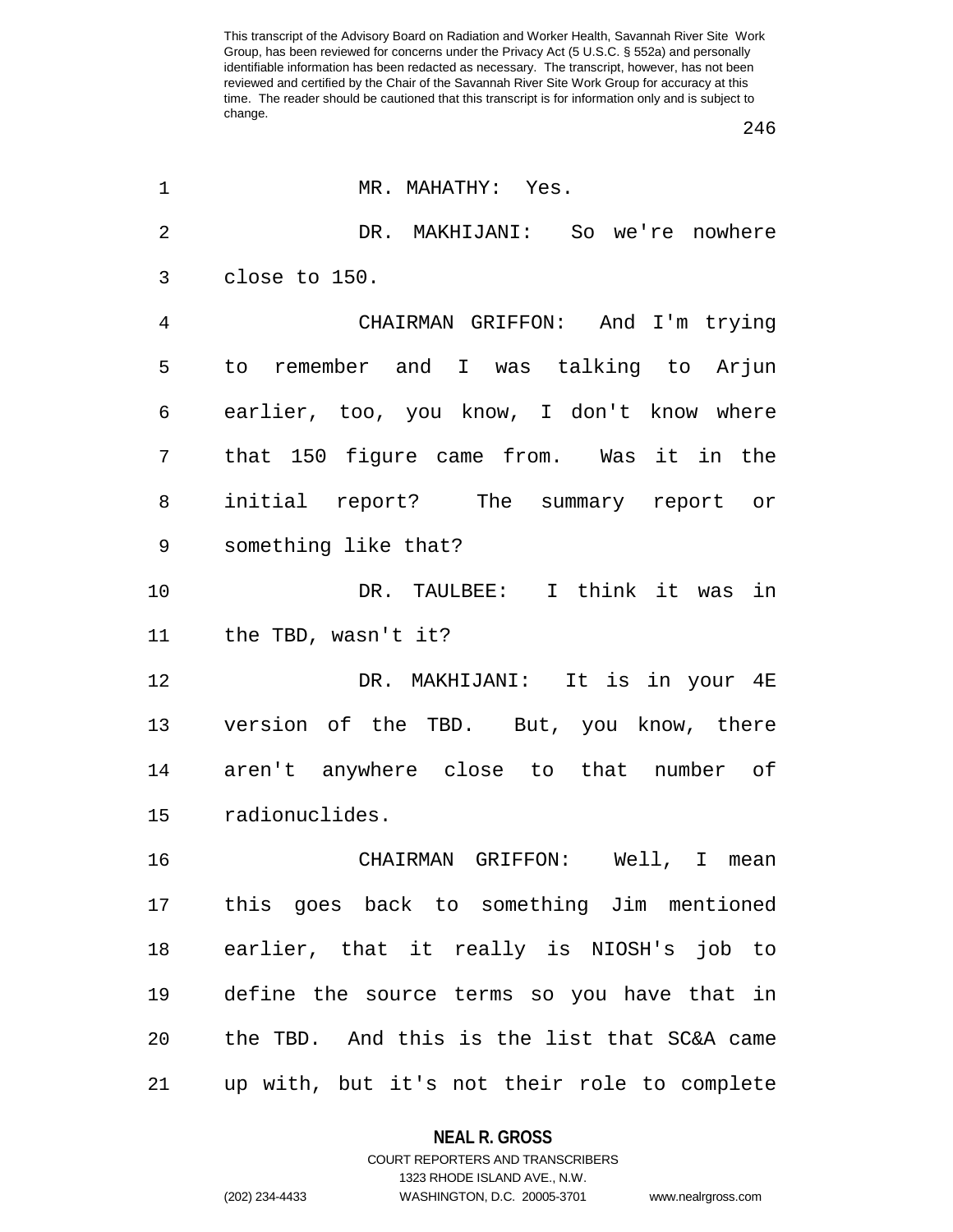247

1 the picture, you know? So the question is, 2 you know, are these experimental quantities? 3 Are they lab quantities? You know, I think we 4 need to get a sense of the source term 5 picture. 6 DR. TAULBEE: My question to you 7 is that I mean we can go through and we can 8 try and determine, you know, for each of these 9 what the source term was. My question, 10 though, is which of these that Arjun listed 11 there do you feel that there is a concern from 12 a bioassay standpoint? 13 We have gross alpha urinalysis, 14 that's the americium, curium, californium 15 analysis. It's actually gross alpha. We have 16 gross beta urinalysis. 17 CHAIRMAN GRIFFON: Well, I think 18 that's up to you to answer how -- what model 19 you would use to bound. I mean that's not -- 20 DR. TAULBEE: So I guess what 21 you're asking us to do is look at --

## **NEAL R. GROSS** COURT REPORTERS AND TRANSCRIBERS

1323 RHODE ISLAND AVE., N.W.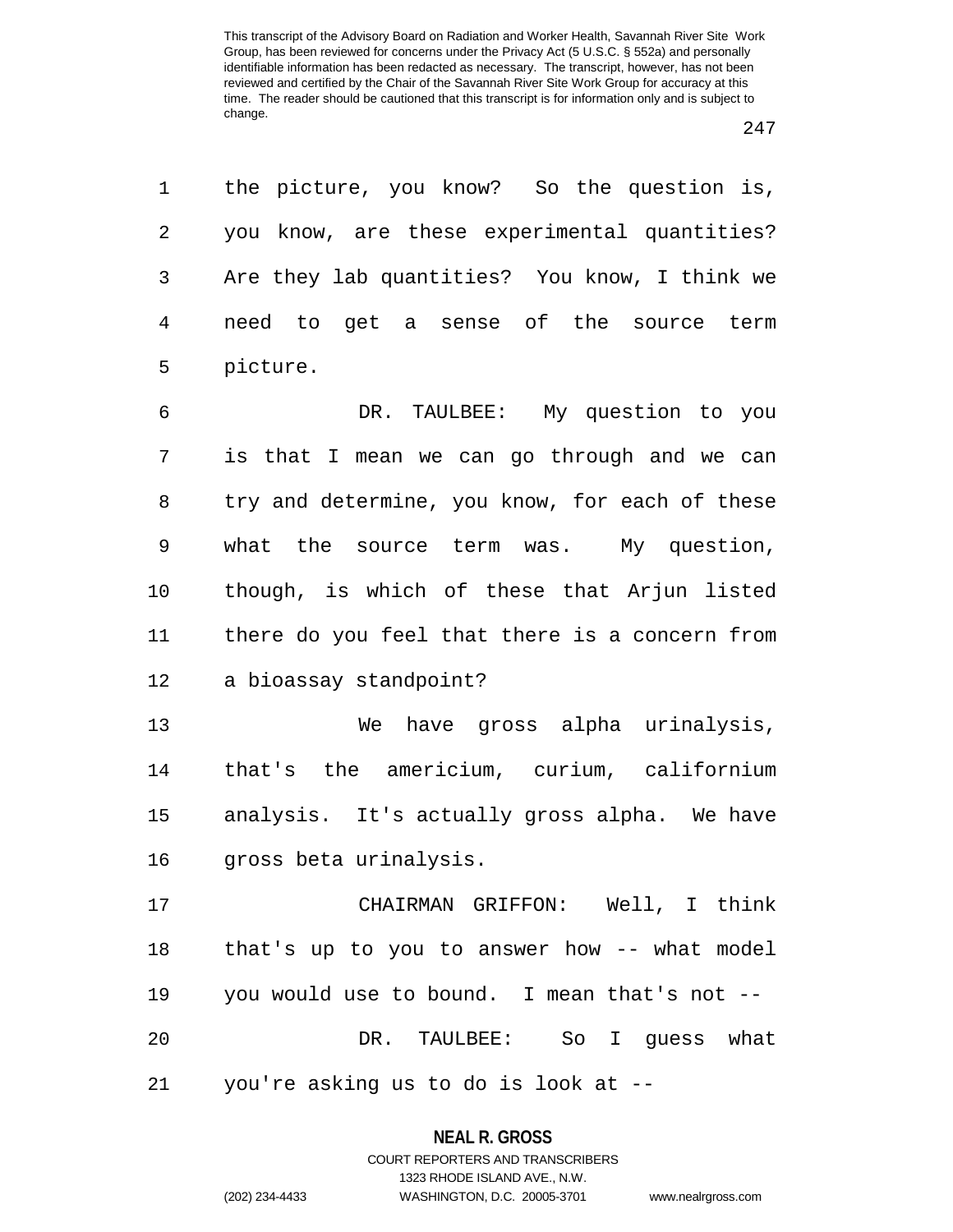248

| 1  | CHAIRMAN GRIFFON: Look at this                 |
|----|------------------------------------------------|
| 2  | list and tell us your techniques --            |
| 3  | DR. TAULBEE: Look at the list and              |
| 4  | tell us our technique for each one?            |
| 5  | CHAIRMAN GRIFFON: And if they're,              |
| 6  | you know, so trivial that they don't --        |
| 7  | they're not applicable --                      |
| 8  | DR. TAULBEE: Then there wouldn't               |
| 9  | be any.                                        |
| 10 | CHAIRMAN GRIFFON: -- then you                  |
| 11 | don't include them. Right. I'm not saying      |
| 12 | you need a model -- a different model for      |
| 13 | every one. You may just -- they may all fit    |
| 14 | into one or two different versions. I don't    |
| 15 | know.                                          |
| 16 | DR. TAULBEE: Okay. I understand                |
| 17 | what it is you're asking us.                   |
| 18 | DR. MAKHIJANI: Yes, I mean in our              |
| 19 | review -- what we have, yes, sure. What we     |
| 20 | have been looking for, as with the thorium, is |
| 21 | is the data you are planning to use applicable |

# **NEAL R. GROSS** COURT REPORTERS AND TRANSCRIBERS

1323 RHODE ISLAND AVE., N.W.

(202) 234-4433 WASHINGTON, D.C. 20005-3701 www.nealrgross.com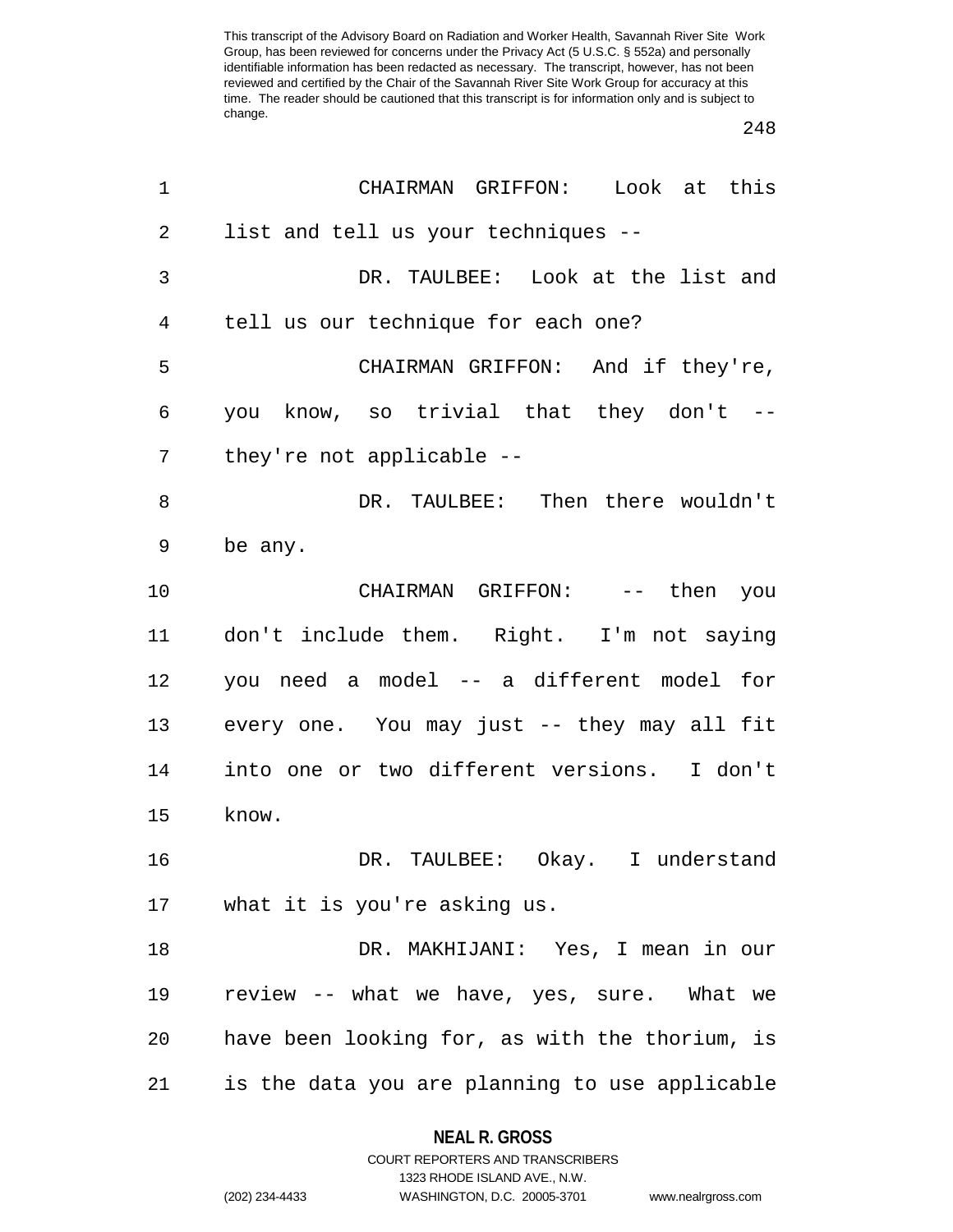249

| 1              | to the place where the work was done. I mean   |
|----------------|------------------------------------------------|
| 2              | it's true that, you know, a lot of these are   |
| 3              | emitters or alpha emitters. And so<br>beta     |
| $\overline{4}$ | you've got samarium-151 or cadmium-113m.       |
| 5              | But if it was being handled in a               |
| 6              | completely different area, and it's sort of    |
| 7              | like a fission product and you've got fission  |
| 8              | product data, I mean we'd be looking to see    |
| 9              | whether the fission product data was measured  |
| 10             | in a place and time that was applicable to the |
| 11             | workers that were handling the radionuclide in |
| 12             | question.                                      |
| 13             | I think -- and, you know,<br>So                |
| 14             | following some of the general criteria you put |
| 15             | up, Jim, at the last Board meeting, right, is  |
| 16             | that fair?                                     |
| 17             | DR. NETON: That's a fair comment.              |
| 18             | DR. MAKHIJANI: Yes.                            |
| 19             | DR. NETON: You know, it's not --               |
| 20             | we need to not only establish, you know, that  |
| 21             | we have a technique that can balance those,    |

### **NEAL R. GROSS**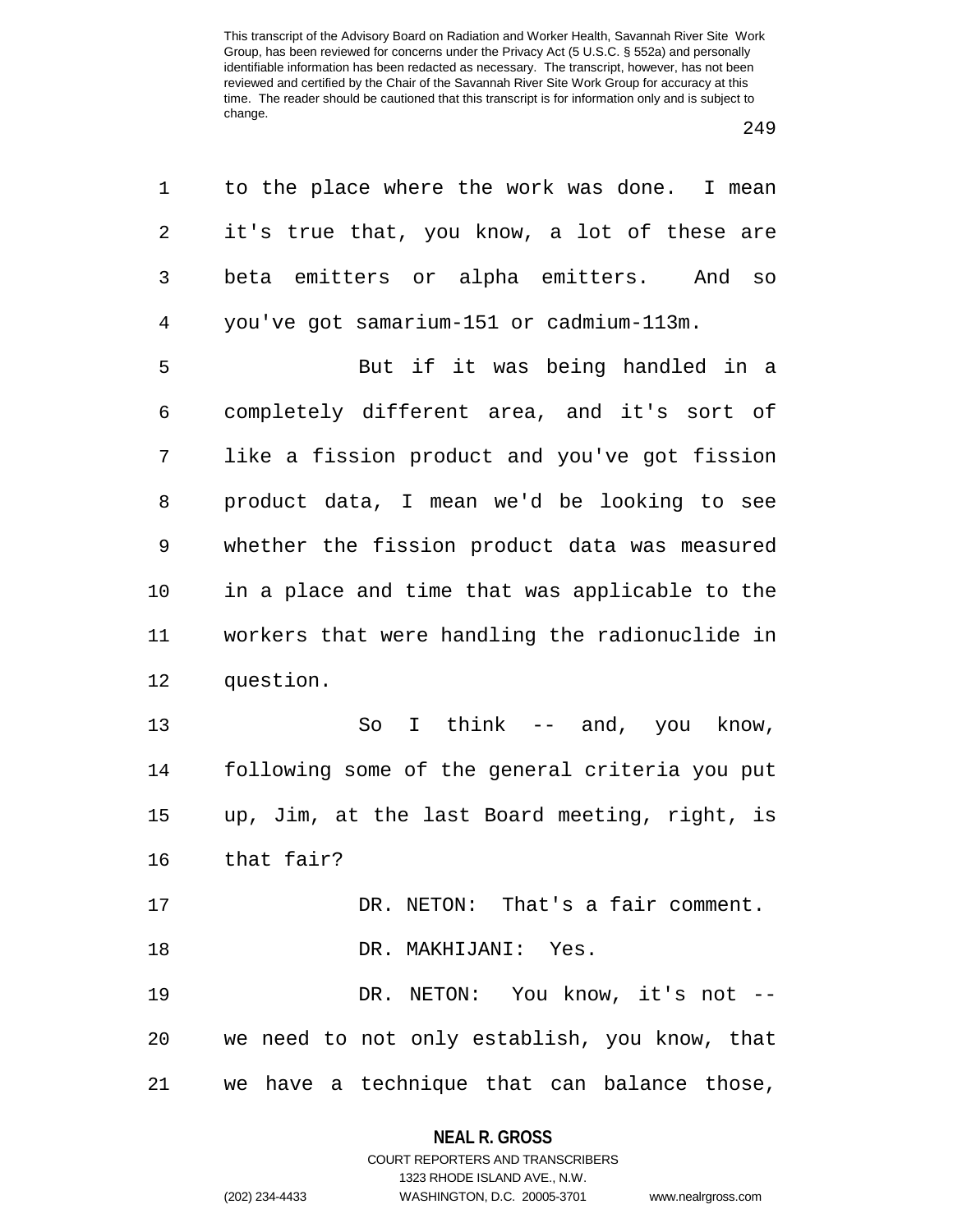250

1 but then we need to determine to which class 2 of workers it applies to. Otherwise you run 3 into the situation where we'll do all the 4 analyses and pick the highest dose -- for the 5 nuclide that gets the highest dose. And at 6 some point, that doesn't really become 7 credible in my view. So we need to go back. 8 CHAIRMAN GRIFFON: Or plausible. 9 DR. MAKHIJANI: Yes, and just as a 10 caveat again, I said this but we didn't try to 11 come up with a complete list. So I don't -- 12 you know, I don't know if there were 150 or -- 13 CHAIRMAN GRIFFON: I think there's 14 two actions for NIOSH to look at the SC&A 15 report on the exotics -- 16 DR. MAKHIJANI: Yes, right. 17 CHAIRMAN GRIFFON: -- and, you 18 know, consider what approaches can be used for 19 dose reconstruction for those nuclides that we 20 just talked about. And the second is clarify 21 this disparity between the TBD number and --

#### **NEAL R. GROSS**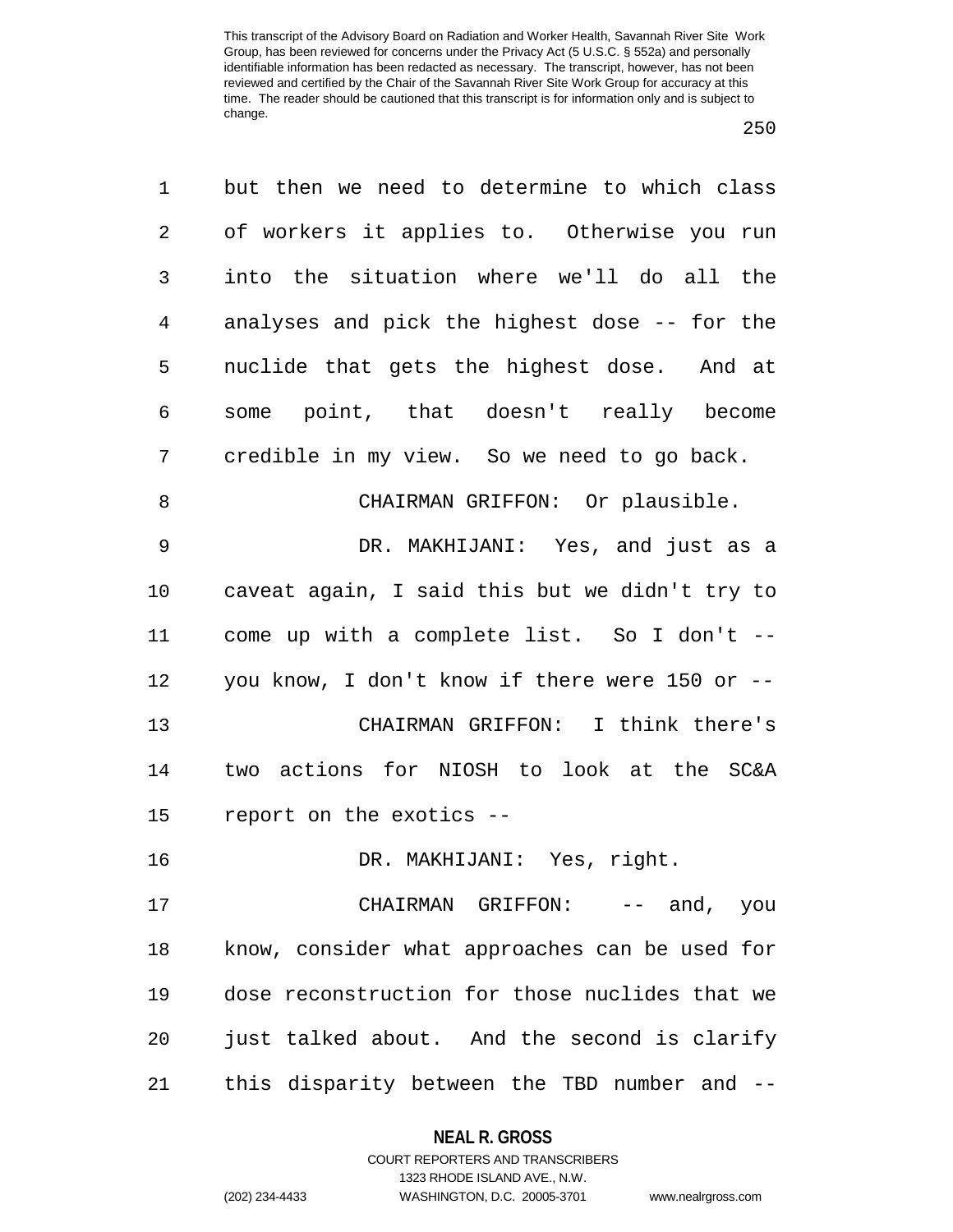251

| 1  | you might have to go back to the source        |
|----|------------------------------------------------|
| 2  | document or wherever that came from -- in this |
| 3  | thing, we had a whole lot of nuclides here,    |
| 4  | you know.                                      |
| 5  | DR. TAULBEE: That's my guess.                  |
| 6  | CHAIRMAN GRIFFON: Yes, yes. I                  |
| 7  | mean it's been out there for a while. We've    |
| 8  | got to answer the question.                    |
| 9  | DR. NETON: Yes, it's just about --             |
| 10 | like the issue at Mound.                       |
| 11 | CHAIRMAN GRIFFON: Yes.                         |
| 12 | DR. TAULBEE: -- 238, 239, 240,                 |
| 13 | it's all different. It adds up quickly.        |
| 14 | CHAIRMAN GRIFFON: It quickly adds              |
| 15 | up, right.                                     |
| 16 | DR. TAULBEE: Especially with                   |
| 17 | fission products.                              |
| 18 | GRIFFON: Yes, okay.<br>CHAIRMAN                |
| 19 | Anything else on that one, Arjun?              |
| 20 | No, there<br>is<br>DR.<br>MAKHIJANI:           |
| 21 | nothing.                                       |

1323 RHODE ISLAND AVE., N.W.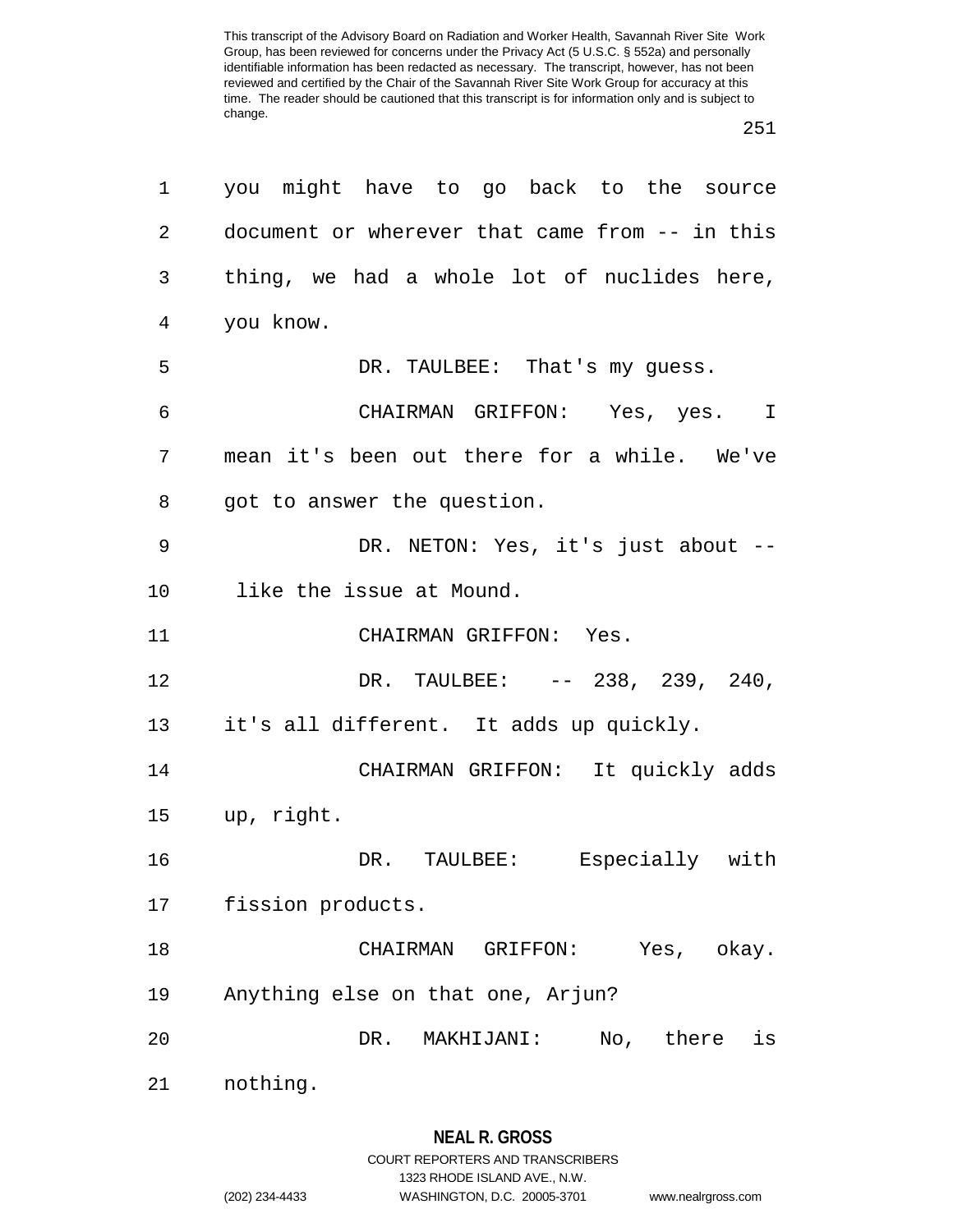252

| 1       | CHAIRMAN GRIFFON: On to Number 12                 |
|---------|---------------------------------------------------|
| 2       | then.                                             |
| 3       | DR. MAKHIJANI: Number 12, I                       |
| 4       | believe we said there was more on that, too.      |
| 5       | About a month ago $-$ - I can't remember now when |
| 6       | I said that $-$                                   |
| 7       | DR. TAULBEE: The end of January                   |
| 8       | or was it December --                             |
| 9       | DR. MAKHIJANI: It was about a                     |
| $10 \,$ | month ago.                                        |
| 11      | DR. TAULBEE: Anyway, we do have                   |
| 12      | it.                                               |
| 13      | DR. MAKHIJANI: You do have it.                    |
| 14      | DR. TAULBEE: I do have a question                 |
| 15      | for you.                                          |
| 16      | DR. MAKHIJANI: Yes?                               |
| 17      | DR. TAULBEE: And my question is                   |
| 18      | can we get the names of the people that you       |
| 19      | interviewed that talked about these incidents?    |
| 20      | DR. MAKHIJANI: Let me -- yes.                     |
| 21      | DR. TAULBEE: So we can do some                    |

**NEAL R. GROSS** COURT REPORTERS AND TRANSCRIBERS

1323 RHODE ISLAND AVE., N.W. (202) 234-4433 WASHINGTON, D.C. 20005-3701 www.nealrgross.com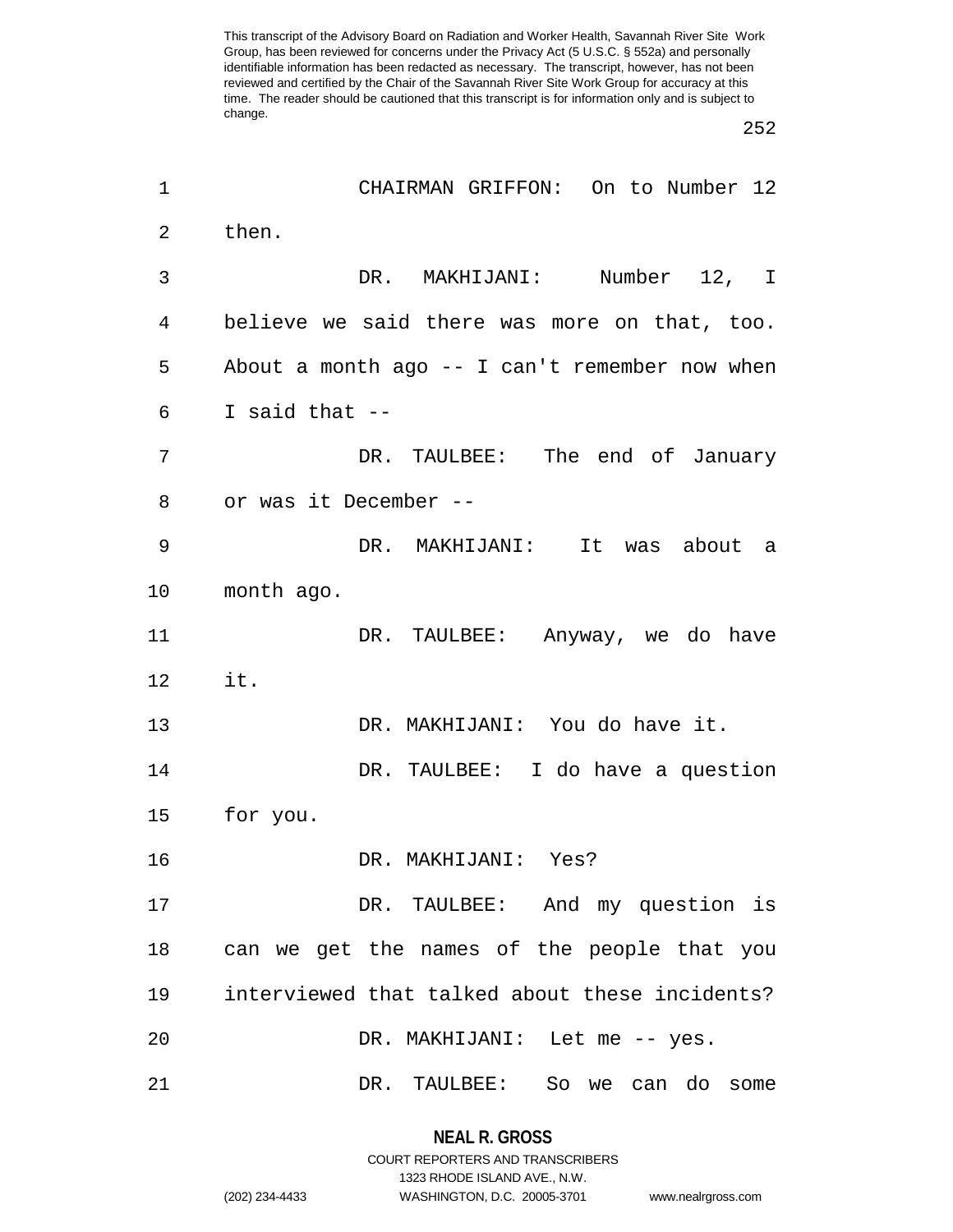1 further research. 2 DR. MAKHIJANI: Yes, as you know, 3 we kind of take out the names when we send out 4 the report. But I will write that in my 5 action. 6 CHAIRMAN GRIFFON: But you can 7 provide them internally, yes. Right. I mean 8 yes. 9 DR. MAKHIJANI: We can certainly 10 provide them internally. 11 DR. TAULBEE: If you could provide 12 those, then we can do follow up and respond to 13 them. 14 DR. MAKHIJANI: Provide NIOSH with 15 the names. 16 CHAIRMAN GRIFFON: And NIOSH will 17 follow up and respond to the report. Okay. 18 DR. MAKHIJANI: I can tell you, 19 some of this stuff overlaps with the last item 20 -- additional item we're going to cover -- the 21 Bob Warren papers.

### **NEAL R. GROSS**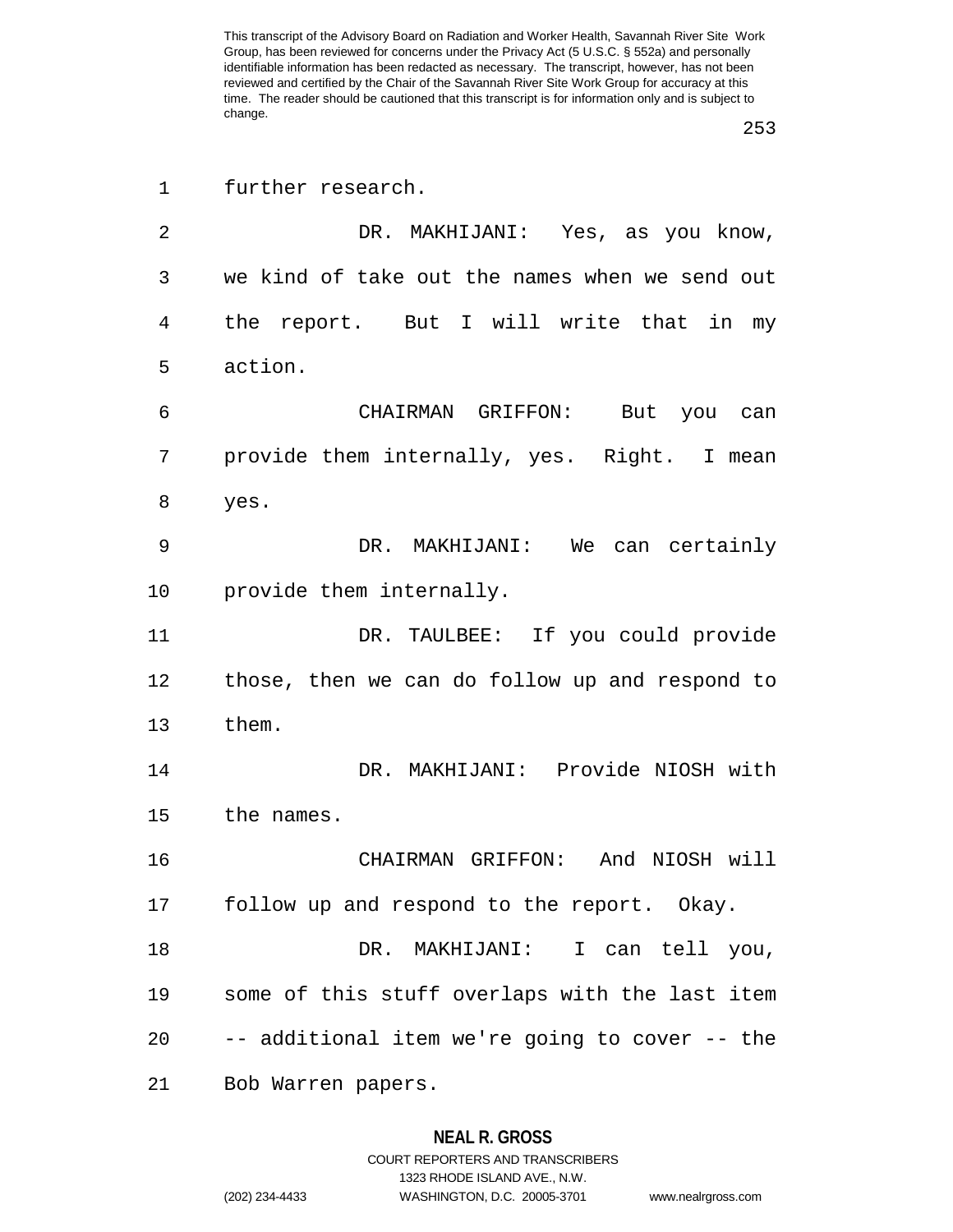| 1              | CHAIRMAN GRIFFON: Right.                       |
|----------------|------------------------------------------------|
| $\overline{2}$ | DR. MAKHIJANI: And the people                  |
| 3              | that -- the petitioners and people that he     |
| 4              | interviewed and some of the workers who        |
| 5              | provided you with information during the May   |
| 6              | 8th -- May 2008 meeting.                       |
| 7              | But we can certainly provide you               |
| 8              | with the names of people we interviewed, which |
| 9              | was, I think, two years ago.                   |
| 10             | CHAIRMAN GRIFFON: Right.                       |
| 11             | Whenever you're ready, it's Number             |
| 12             | 13. Oh, this is the TIB --                     |
| 13             | DR. MAKHIJANI: So NIOSH is                     |
| 14             | responding to our report.                      |
| 15             | CHAIRMAN GRIFFON: Yes, yes.                    |
| 16             | DR. MAKHIJANI: Thirteen --                     |
| 17             | CHAIRMAN GRIFFON: TIB-52.                      |
| 18             | DR. MAKHIJANI: TIB-52, I think                 |
| 19             | that item was complete from a long time back.  |
| 20             | We -- oh, NIOSH -- this is a NIOSH.            |
| 21             | MR. KATZ: It's a NIOSH                         |

**NEAL R. GROSS** COURT REPORTERS AND TRANSCRIBERS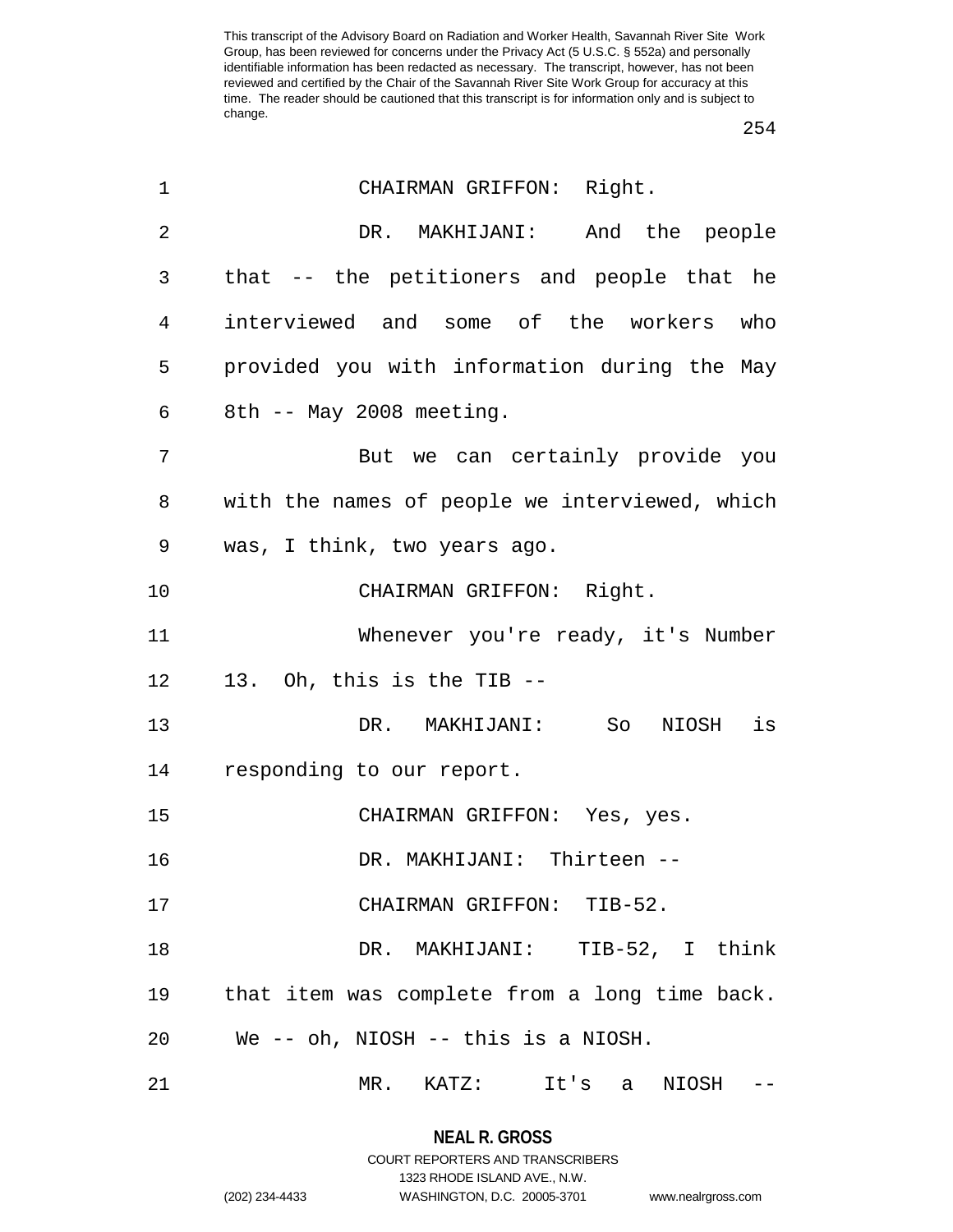255

| 1              | reporting on the status of the OTIB revision. |
|----------------|-----------------------------------------------|
| $\overline{2}$ | DR. TAULBEE: I know that there is             |
| 3              | a revision out there because it is on my desk |
| 4              | to review. And I'm overdue for it. But I      |
| 5              | would expect that that would probably -- the  |
| 6              | revision would be coming out probably by the  |
| 7              | end of the month, although I can't guarantee  |
| 8              | with the Board meeting coming up.             |
| 9              | CHAIRMAN GRIFFON: Okay. And I                 |
| 10             | know this is on the Procedures list, too, but |
| 11             | we said we were going to look at the Savannah |
| 12             | River parking area.                           |
| 13             | DR. MAKHIJANI: Right. That's                  |
| 14             | what we've been doing.                        |
| 15             | MR. KATZ: Right, exactly. So,                 |
| 16             | okay, so we're looking at sometime in March.  |
| 17             | That gives you more than a month.             |
| 18             | CHAIRMAN GRIFFON: Yes, March is               |
| 19             | becoming a popular month.                     |
| 20             | MR. KATZ: If it's not that, I was             |
| 21             | just interpreting what you just said. That's  |

# **NEAL R. GROSS** COURT REPORTERS AND TRANSCRIBERS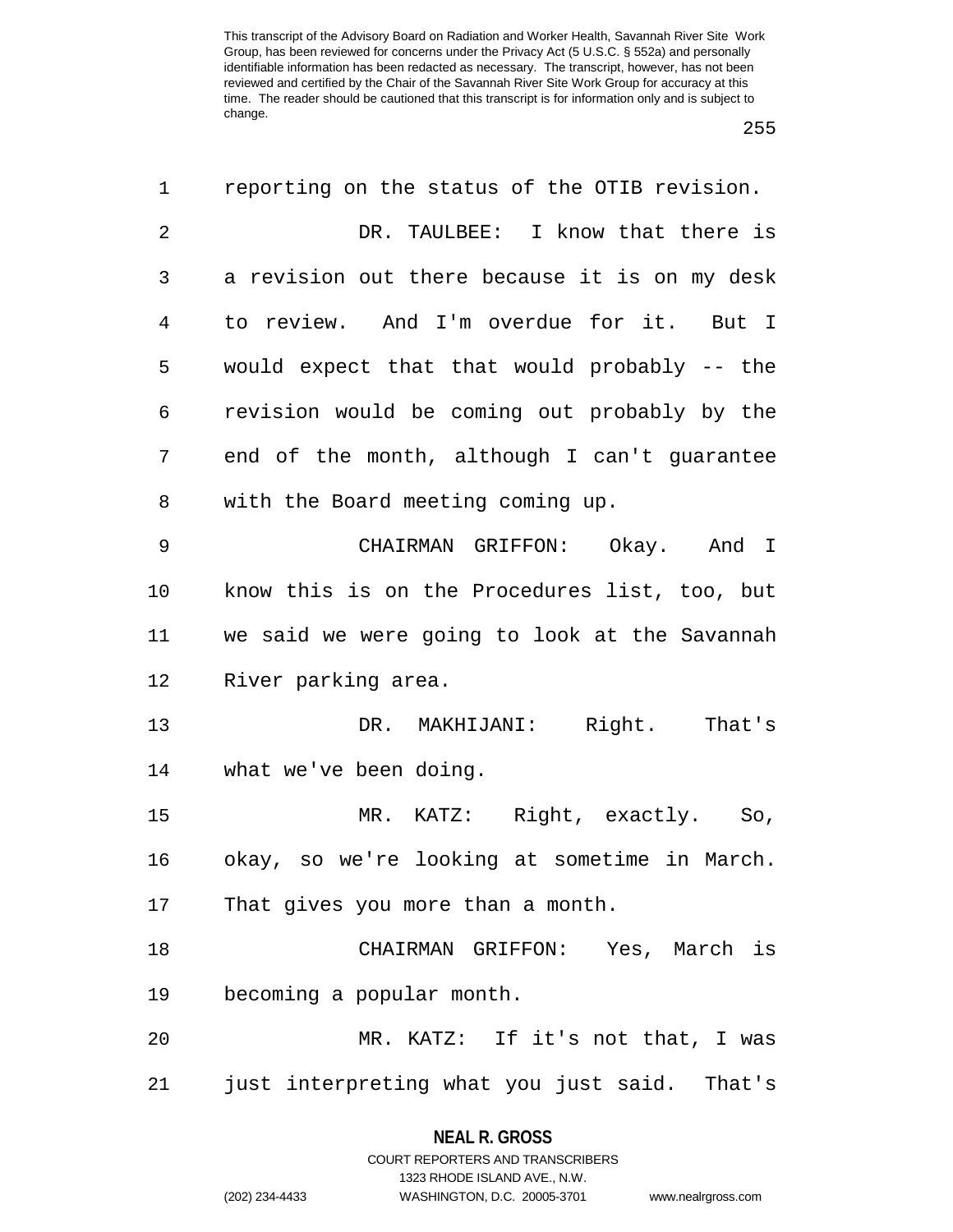256

| 1              | all. You said about a month.                   |
|----------------|------------------------------------------------|
| 2              | DR. TAULBEE: Right. Well, I'm                  |
| 3              | thinking these are two different things        |
| $\overline{4}$ | actually. There is a revision to the OTIB      |
| 5              | that has been done and was working its way     |
| 6              | through our review. And then there was the     |
| 7              | recent Procedures Work Group meeting where     |
| 8              | there was the Savannah River park -- got added |
| 9              | there.                                         |
| 10             | CHAIRMAN GRIFFON: Right.                       |
| 11             | DR. TAULBEE: And that got thrown               |
| 12             | over to me as well. But that's not covered in  |
| 13             | this revision that I was originally looking    |
| 14             | at. So I'm thinking there is going to be       |
| 15             | another revision that would address this.      |
| 16             | CHAIRMAN GRIFFON:<br>Okay.<br>it<br>So         |
| 17             | may delay it.                                  |
| 18             | DR. TAULBEE: It may delay it.                  |
| 19             | CHAIRMAN GRIFFON: Yes, we don't                |
| 20             | have a time frame, but you're going to review  |
| 21             | it.                                            |

**NEAL R. GROSS** COURT REPORTERS AND TRANSCRIBERS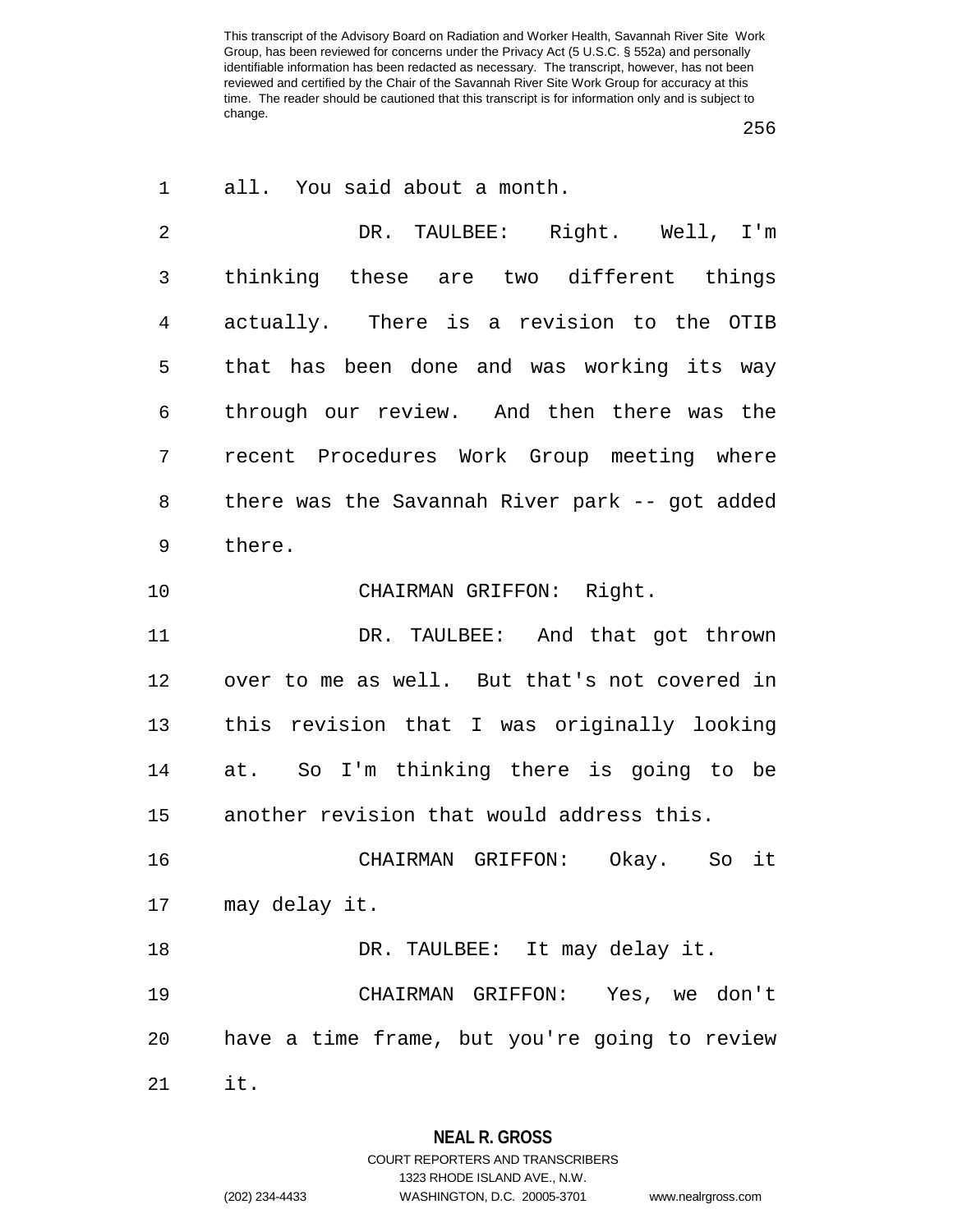257

| $\mathbf 1$    | DR. TAULBEE: Yes.                              |
|----------------|------------------------------------------------|
| $\overline{2}$ | CHAIRMAN GRIFFON: That's the                   |
| 3              | action. So, okay.                              |
| 4              | DR. TAULBEE: Because it seems                  |
| 5              | like the week before I want on vacation, Brant |
| 6              | forwarded me over something. And I'm like      |
| 7              | well, this isn't part of -- this wasn't        |
| 8              | covered in the most recent revision I was      |
| 9              | reading.                                       |
| 10             | MR. KATZ: You can just update us               |
| 11             | on -- once you get a handle on that.           |
| 12             | DR. MAKHIJANI: And we wait for                 |
| 13             | further instructions when it comes out?        |
| 14             | CHAIRMAN GRIFFON: When this                    |
| 15             | action list is sent out to everyone, SC&A and  |
| 16             | NIOSH can try to put dates on those, you know, |
|                | 17 when you circulate it. We don't have them   |
| 18             | today, but we can try and put them in. Yes.    |
| 19             | MR. KATZ: But as I say, you will               |
| 20             | review it when it comes out.                   |
| 21             | DR. MAKHIJANI: I have that down.               |

**NEAL R. GROSS** COURT REPORTERS AND TRANSCRIBERS

1323 RHODE ISLAND AVE., N.W. (202) 234-4433 WASHINGTON, D.C. 20005-3701 www.nealrgross.com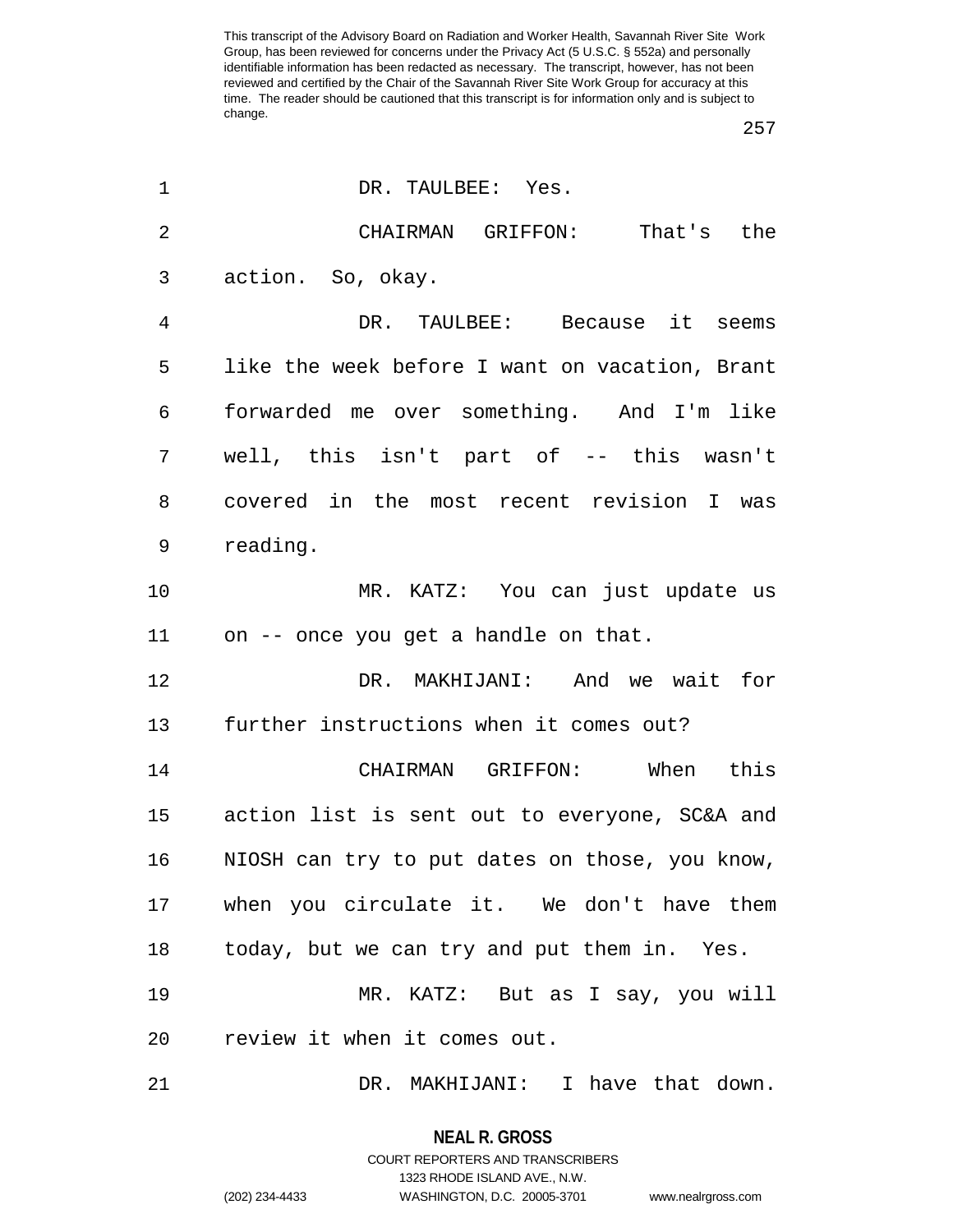258

| 1           | Whenever it will come out.                    |
|-------------|-----------------------------------------------|
| 2           | All<br>CHAIRMAN GRIFFON:<br>Yes.              |
| 3           | right. Number 14.                             |
| 4           | DR. TAULBEE: This is another one              |
| 5           | where the draft report has been done and      |
| 6           | internal comment resolution is underway.      |
| 7           | CHAIRMAN GRIFFON: Can you give us             |
| 8           | any highlights on it?                         |
| $\mathsf 9$ | DR. TAULBEE: A little bit. Mike               |
| 10          | can probably correct me here where we're      |
| 11          | wrong, but we did find some air sampling data |
| 12          | from the burning grounds. The operations were |
| 13          | primarily for the solvents is what they were  |
| 14          | burning. And we do have downwind air sampling |
| 15          | data for it. And Mike has analyzed that, and  |
| 16          | it is discussed there in the report when we   |
| 17          | get that out to you.                          |
| 18          | There is some questions for the               |
| 19          | internal comment resolution that -- or some   |
| 20          | issues that have been identified. And so Mike |
| 21          | will be addressing those from our internal    |

## **NEAL R. GROSS**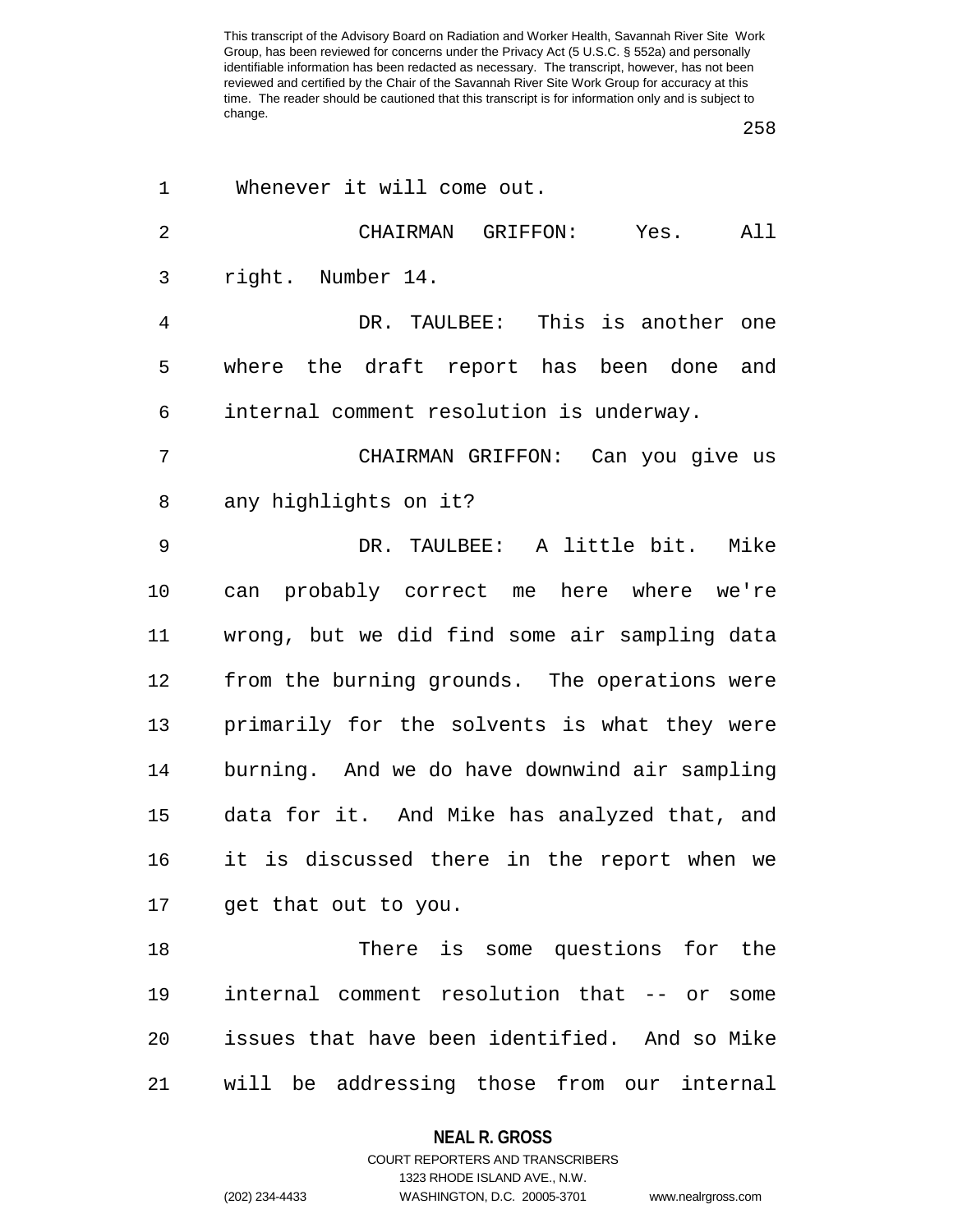| 1      | comments.                                    |
|--------|----------------------------------------------|
| 2      | CHAIRMAN GRIFFON:<br>Okay. And               |
| 3      | action will be SC&A will review this when it |
| 4      | is available.                                |
| 5      | Items 15 through 16 -- 15 and 16 -           |
| 6      | - what's the issue? Is this related to the   |
| 7      | tritium?                                     |
| 8      | DR. TAULBEE: It's kind of related            |
| 9      | to it with construction trades workers as to |
| 10     | if they are different --                     |
| 11     | CHAIRMAN GRIFFON: Yes.                       |
| 12     | DR. TAULBEE: -- would we<br>be               |
| 13     | applying adjustment factors.                 |
| 14     | CHAIRMAN GRIFFON: Right, okay.               |
| 15     | DR. TAULBEE: Kind of all the                 |
| 16     | coworker model issues.                       |
| 17     | CHAIRMAN GRIFFON: So there's                 |
| $18\,$ | nothing to really update. It's all rolled    |
| 19     | into that same issue, right?                 |
| 20     | DR. MAKHIJANI: I agree.                      |
| 21     | CHAIRMAN GRIFFON: Okay.                      |

# **NEAL R. GROSS** COURT REPORTERS AND TRANSCRIBERS

1323 RHODE ISLAND AVE., N.W.

(202) 234-4433 WASHINGTON, D.C. 20005-3701 www.nealrgross.com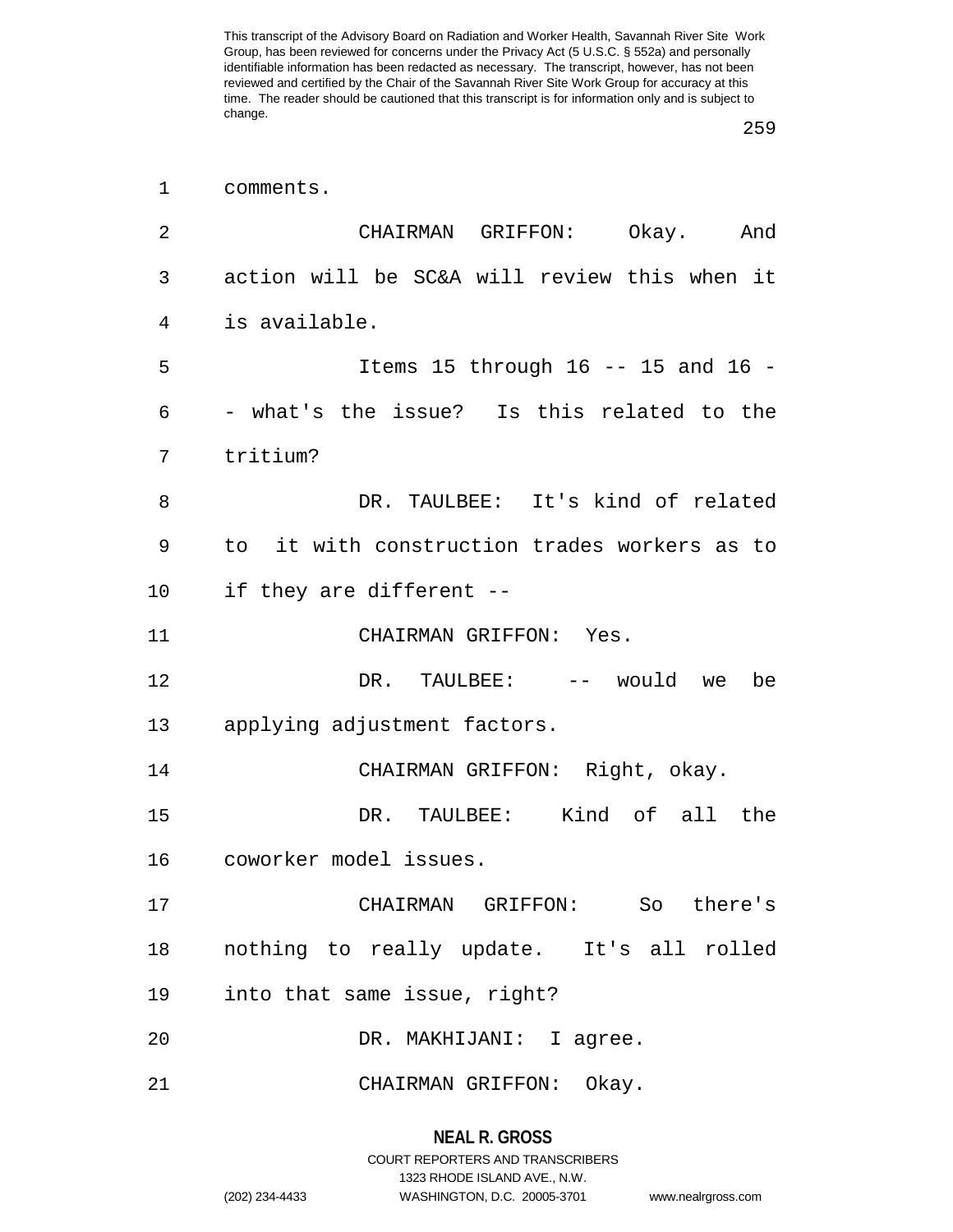260

| $\mathbf 1$ | DR. MAKHIJANI: Yes, I think both               |
|-------------|------------------------------------------------|
| 2           | the things that were of concern to us in terms |
| 3           | of the data and the model review now have been |
| 4           | addressed already.                             |
| 5           | CHAIRMAN GRIFFON: Okay.                        |
| 6           | DR. MAKHIJANI: I mean have been                |
| 7           | addressed in the sense that we have action     |
| 8           | items.                                         |
| 9           | CHAIRMAN GRIFFON: We've<br>got                 |
| 10          | action items on it, yes, okay. All right.      |
| 11          | Item 17, neutrons, I know you had              |
| 12          | something on that earlier you were talking     |
| 13          | about.                                         |
| 14          | DR. TAULBEE: I don't from this                 |
| 15          | time period up to 1961.                        |
| 16          | CHAIRMAN GRIFFON: Oh, not from                 |
|             | 17 this period? Okay.                          |
| 18          | DR. TAULBEE: It's the issue at                 |
| 19          | Number 18 actually. The `62 to `71, we --      |
| 20          | CHAIRMAN GRIFFON: Well, first                  |
| 21          | what's the update on 17?                       |

# **NEAL R. GROSS** COURT REPORTERS AND TRANSCRIBERS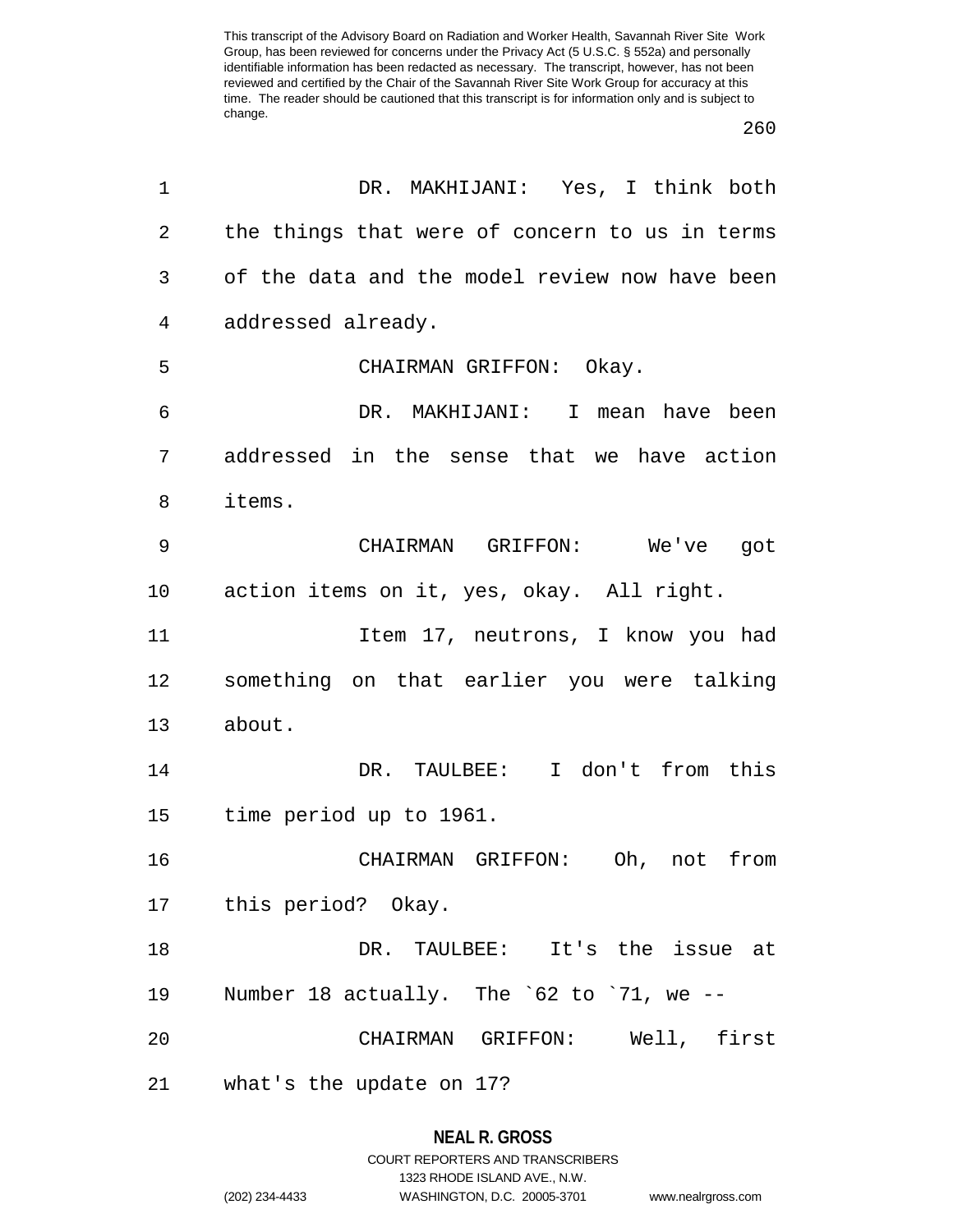261

| 1              | DR. TAULBEE: On 17? I don't have              |
|----------------|-----------------------------------------------|
| $\overline{2}$ | an update. I mean there's -- we just haven't  |
| 3              | done any progress on it.                      |
| 4              | CHAIRMAN GRIFFON: It's your                   |
| 5              | action, but there's no progress.              |
| 6              | DR. TAULBEE: It's my action.                  |
| 7              | Absolutely.                                   |
| 8              | CHAIRMAN GRIFFON: All right. Try              |
| 9              | to put a date in that updated list when it    |
| 10             | goes out, right? So it is a carryover action. |
| 11             | But $try$ to $-$                              |
| 12             | DR. TAULBEE: Try to put a date                |
| 13             | in.                                           |
| 14             | CHAIRMAN GRIFFON: Eighteen?                   |
| 15             | March -- we put March on all of them.         |
| 16             | (Laughter.)                                   |
| 17             | CHAIRMAN GRIFFON: I'll help you               |
| 18             | with the dates if you want me --              |
| 19             | DR. TAULBEE: You want March? Oh,              |
| 20             | okay. I can almost guarantee 17 is not going  |
| 21             | to be by March, let me tell you. Just the     |

# **NEAL R. GROSS** COURT REPORTERS AND TRANSCRIBERS

1323 RHODE ISLAND AVE., N.W.

(202) 234-4433 WASHINGTON, D.C. 20005-3701 www.nealrgross.com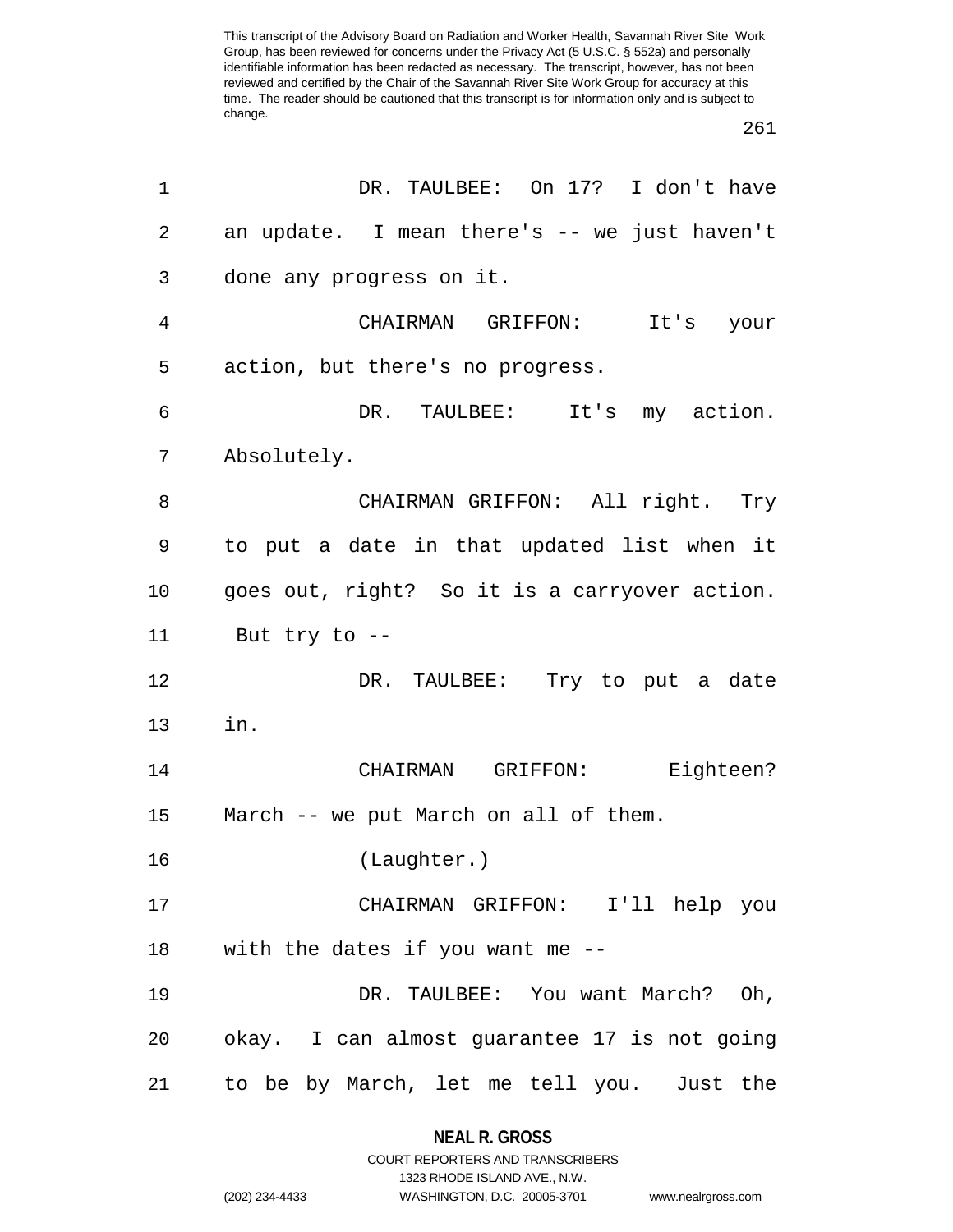262

1 volume of what work I need to do on that. 2 Eighteen is a possibility from 3 that standpoint. With 18, as I think we 4 mentioned before, we have paired measurements 5 of when people wore NTA film and TLNDs. And 6 so from that we've developed some NTA 7 correction factors. 8 Our proposed analysis methodology, 9 comparing the two to see if they are different 10 is actually using the Monte Carlo permutation 11 test, comparing the geometric mean and 12 geometric standard deviation because those are 13 the parameters that we assigned to these 14 correction factors when we propagate them off 15 into NP ratios for the different areas. 16 A little bit of a heads up, 17 feedback, the different areas that we've 18 looked at, most of the NTA correction factors,

20 is around one or less than one except for two 21 areas. And the two areas are the 300 area and

19 the geometric mean of that correction factor

## **NEAL R. GROSS** COURT REPORTERS AND TRANSCRIBERS

1323 RHODE ISLAND AVE., N.W. (202) 234-4433 WASHINGTON, D.C. 20005-3701 www.nealrgross.com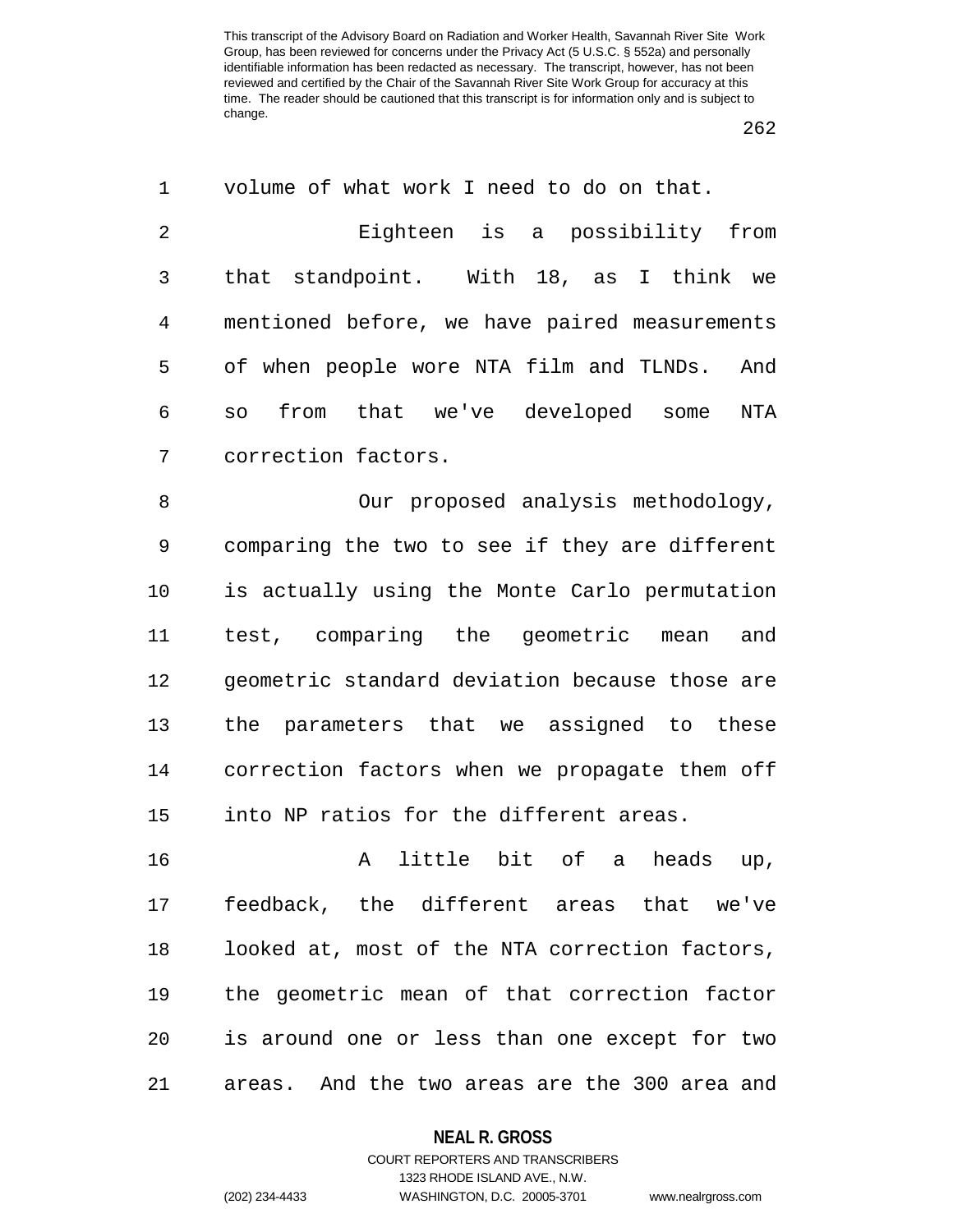263

1 the 777-M, which was some test reactors there 2 in the 300 area as well. 3 Both of those appear to have more 4 of a thermalized neutron energy spectrum, and 5 so the correction factor would be greater than 6 one. And so we'll be increasing those NTA 7 doses before we apply the NP ratio. 8 But most of the other areas, the 9 calibration methodology by them effectively 10 over-moderating the source, resulted in a 11 neutron energy calibration spectrum that was 12 lower energy than what was observed in the 13 other workplaces. So it is a little bit of 14 foreground of what will be coming when we get 15 that one done. 16 CHAIRMAN GRIFFON: Okay. 17 DR. TAULBEE: And I expect that 18 one -- that one should be end of March. But 19 then again, I said that it would be done in 20 January this past time, didn't I? Yes. 21 CHAIRMAN GRIFFON: And, again, the

> **NEAL R. GROSS** COURT REPORTERS AND TRANSCRIBERS

1323 RHODE ISLAND AVE., N.W. (202) 234-4433 WASHINGTON, D.C. 20005-3701 www.nealrgross.com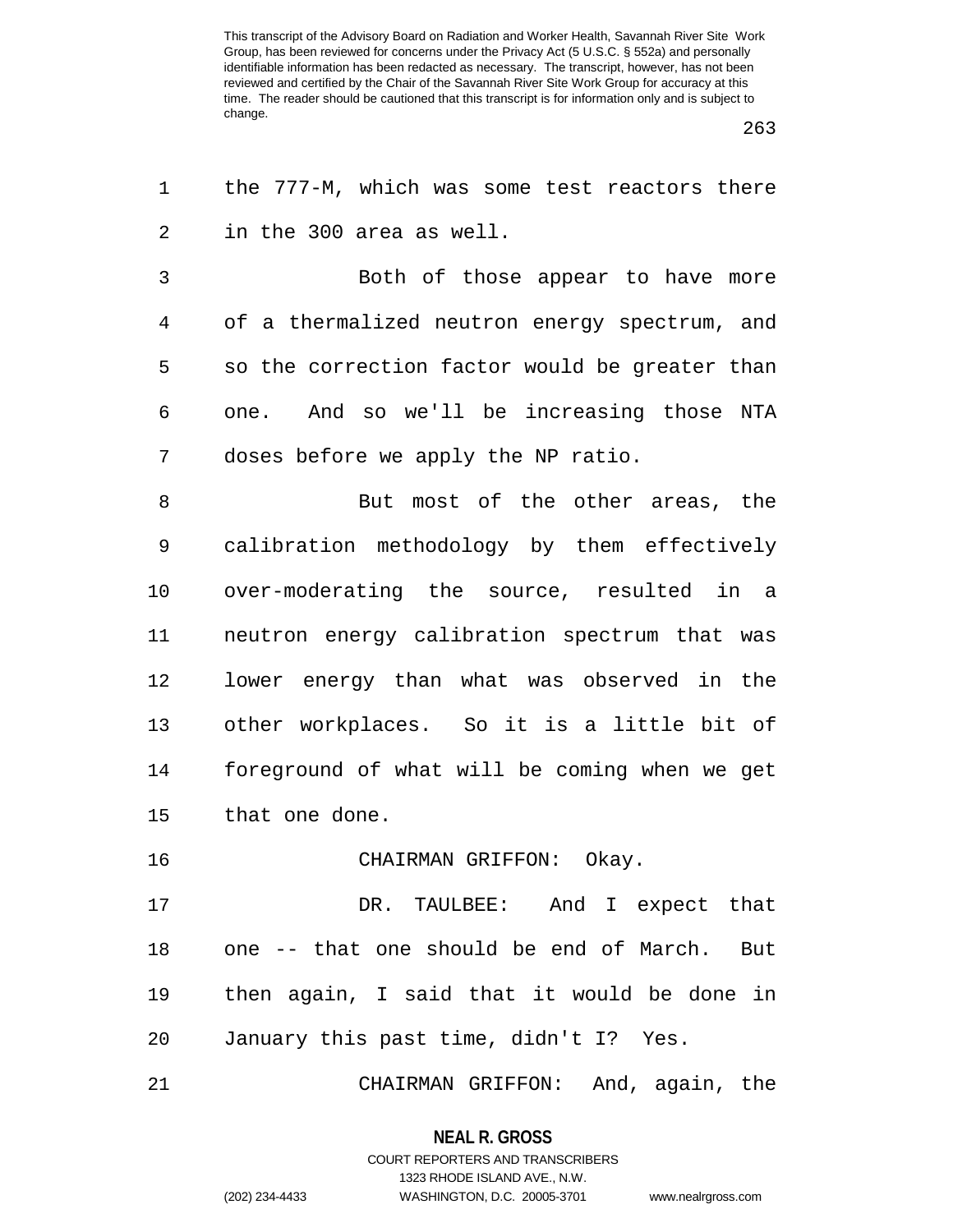264

| 1              | reason you brought that up earlier was that    |
|----------------|------------------------------------------------|
| $\overline{2}$ | you're going to use the same statistical       |
| 3              | methodology for this.                          |
| 4              | DR. TAULBEE: That's correct.                   |
| 5              | CHAIRMAN GRIFFON: So that's sort               |
| 6              | of --                                          |
| 7              | DR. TAULBEE: Yes.                              |
| 8              | DR. MAKHIJANI: I mean right off -              |
| 9              |                                                |
| 10             | CHAIRMAN GRIFFON: The comment was              |
| 11             | on the methodology, right?                     |
| 12             | DR. MAKHIJANI: Yes, I'll be                    |
| 13             | huddling with Harry a little bit on that.      |
| 14             | CHAIRMAN GRIFFON: Yes, yes.                    |
| 15             | DR. TAULBEE: But it's<br>just                  |
| 16             | because I was to prepare these two somewhat    |
| 17             | for action -- they're log-normal distributions |
| $18\,$         | and how to compare whether they are similar or |
| 19             | not, whether this works. So that was why.      |
| 20             | MR. KATZ: So SC&A will review                  |
| 21             | that.                                          |

**NEAL R. GROSS** COURT REPORTERS AND TRANSCRIBERS

1323 RHODE ISLAND AVE., N.W.

(202) 234-4433 WASHINGTON, D.C. 20005-3701 www.nealrgross.com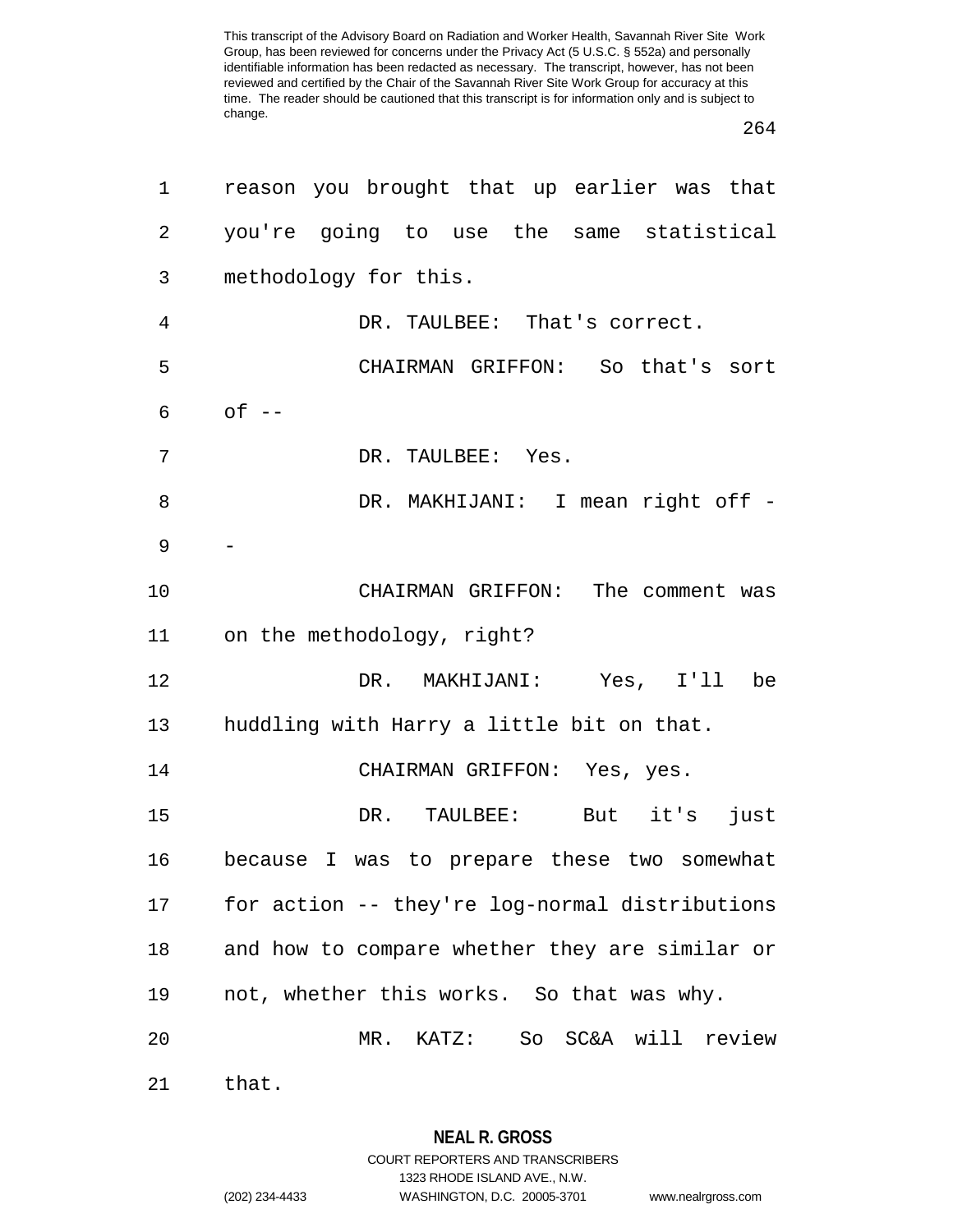265

| 1              | CHAIRMAN GRIFFON: Yes. And March           |
|----------------|--------------------------------------------|
| 2              | is the date on that? Just teasing you. All |
| 3              | right.                                     |
| 4              | DR. TAULBEE: Well, two months ago          |
| 5              | I said January, I think.                   |
| 6              | CHAIRMAN GRIFFON: Item 20.                 |
| 7              | DR. TAULBEE: Sorry.                        |
| 8              | DR. MAKHIJANI: That is closed.             |
| $\overline{9}$ | DR. TAULBEE: No.                           |
| 10             | MR. KATZ: Not 20.                          |
| 11             | DR. TAULBEE: Not 20. We have the           |
| 12             | draft --                                   |
| 13             | DR. MAKHIJANI: Oh, 19 is closed.           |
| 14             | CHAIRMAN GRIFFON: Oh, 19 is gone.          |
| 15             | DR. TAULBEE: Thank you, Ted.               |
| 16             | MR. MAHATHY: We can close it if            |
|                | 17 you want to.                            |
| 18             | DR. TAULBEE: No, no, no. Issue             |
| 19             | 20, we have a draft in review. It's on my  |
| 20             | desk to review right now.                  |
| 21             | MR. KATZ: So that's close?                 |

# **NEAL R. GROSS** COURT REPORTERS AND TRANSCRIBERS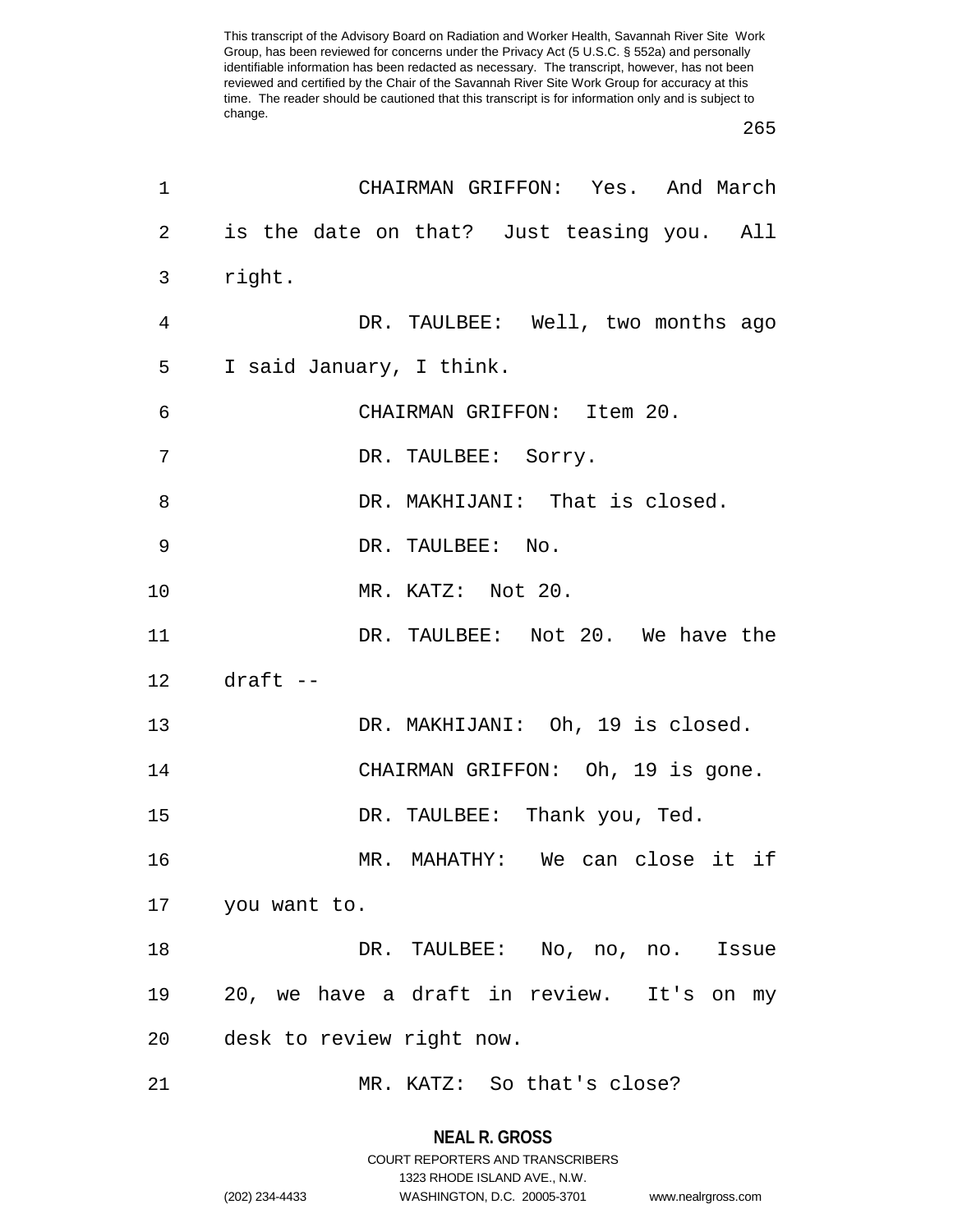|  | I |  |
|--|---|--|
|  |   |  |

| 1              | DR. TAULBEE: Yes. As you can                |
|----------------|---------------------------------------------|
| $\overline{2}$ | see, I have a lot of work to do. A lot of   |
| 3              | things are on my plate.                     |
| 4              | CHAIRMAN GRIFFON: Wait. So there            |
| 5              | $was$ --                                    |
| 6              | MR. KATZ: There were two things             |
| 7              | for this. SC&A was supposed to -- documents |
| 8              | on this geometry --                         |
| 9              | CHAIRMAN GRIFFON: Yes, that is              |
| $10 \,$        | what I was --                               |
| 11             | DR. MAKHIJANI: Did I forget?                |
| 12             | CHAIRMAN GRIFFON: Yes, there is             |
| 13             | an action for SC&A.                         |
| 14             | DR. MAKHIJANI: Let me see.                  |
| 15             | CHAIRMAN GRIFFON: Documents about           |
| 16             | burning ground external dose geometry.      |
| 17             | DR. TAULBEE: Right.                         |
| 18             | DR. MAKHIJANI: You know it                  |
| 19             | totally slipped my mind. I'm very sorry. I  |
| 20             | will do it.                                 |
| 21             | CHAIRMAN GRIFFON: Okay. So SC&A             |

1323 RHODE ISLAND AVE., N.W.

(202) 234-4433 WASHINGTON, D.C. 20005-3701 www.nealrgross.com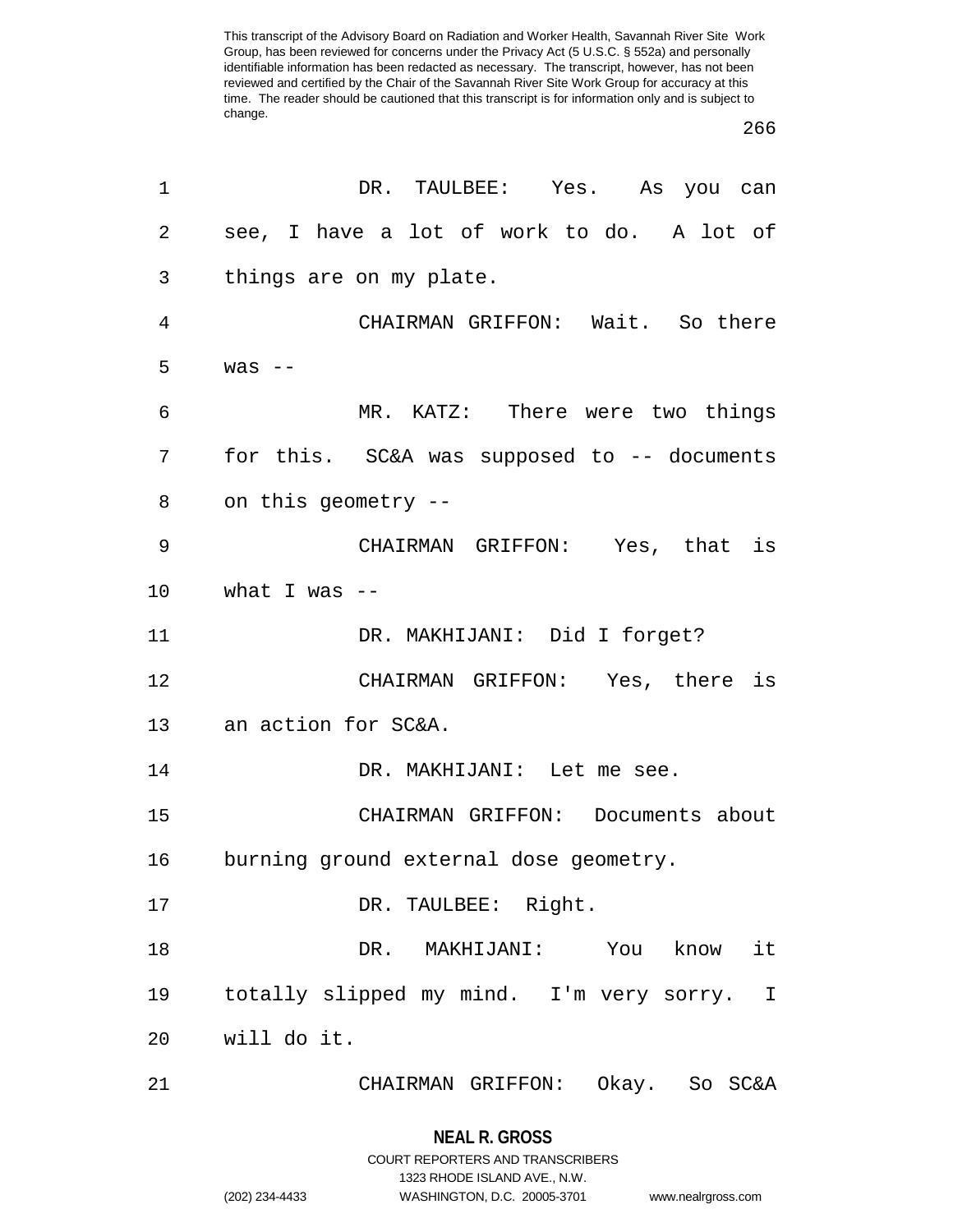| 1              | has that -- by March -- okay.             |
|----------------|-------------------------------------------|
| $\overline{2}$ | DR. MAKHIJANI: SC&A -- I'll send          |
| 3              | you an email. It's my turn to send you an |
| 4              | email.                                    |
| 5              | CHAIRMAN GRIFFON: It's getting            |
| 6              | late -- it's actually not that late.      |
| 7              | So now we're up to -- is 21 closed        |
| 8              | I assume? Site Profile issue.             |
| 9              | DR. TAULBEE: Yes.                         |
| 10             | CHAIRMAN GRIFFON: 22 and three --         |
| 11             | DR. MAKHIJANI: We sent a report           |
|                | $12$ on 22 and three $-$                  |
| 13             | DR. TAULBEE: On January 20th.             |
| 14             | Yes, I have not --                        |
| 15             | DR. MAKHIJANI: It was a busy day,         |
| 16             | January 20th.                             |
| 17             | (Laughter.)                               |
| 18             | I haven't even<br>MR.<br><b>MAHATHY:</b>  |
| 19             | looked at it.                             |
| 20             | will<br>CHAIRMAN GRIFFON:<br>So<br>we     |
| 21             | respond to it, Arjun --                   |

## **NEAL R. GROSS**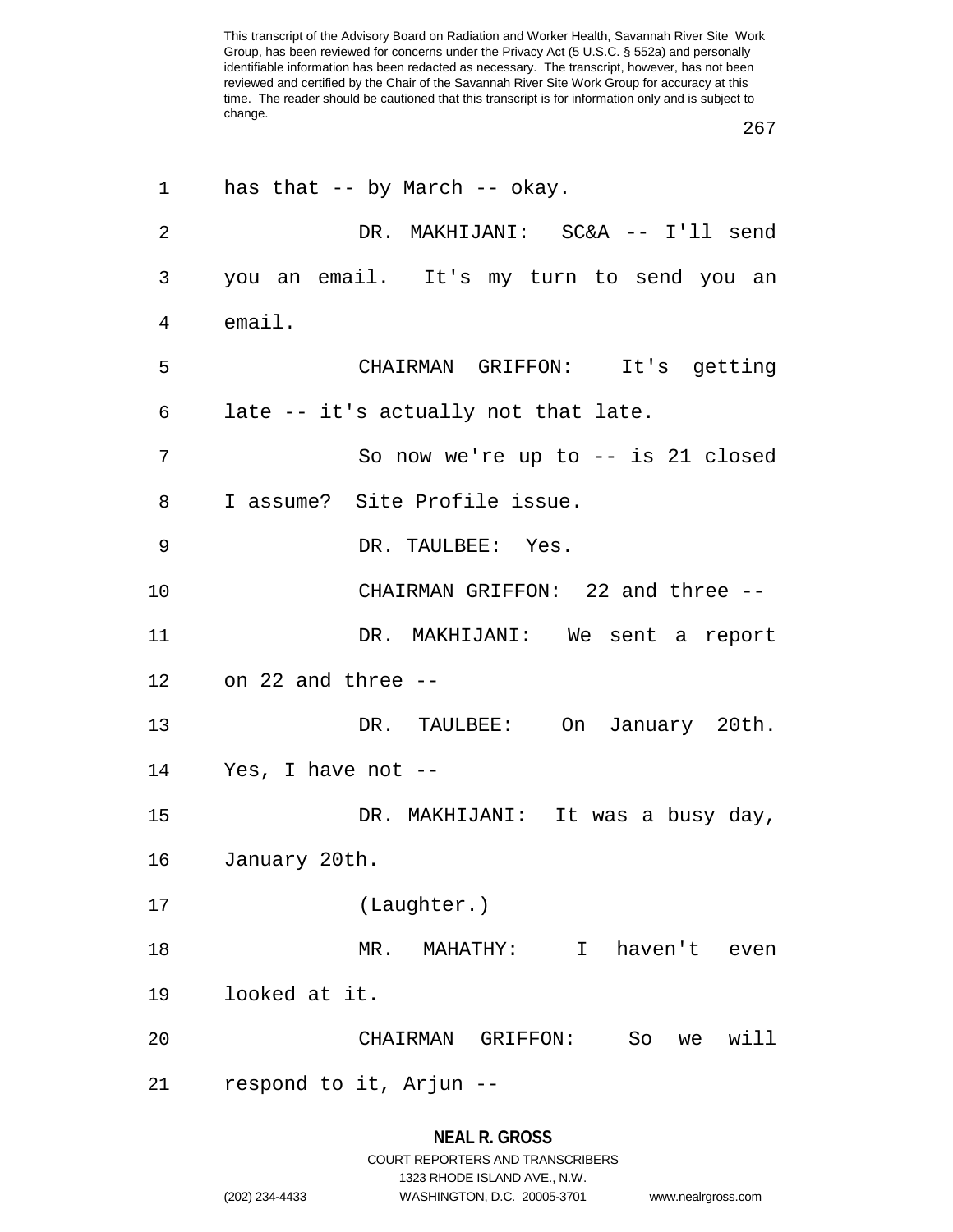268

| 1  | DR. MAKHIJANI: You know, I've                 |
|----|-----------------------------------------------|
| 2  | been sending out so many reports, at least me |
| 3  |                                               |
| 4  | CHAIRMAN GRIFFON: It says the                 |
| 5  | external dose issues raised by the            |
| 6  | petitioners.                                  |
| 7  | DR. MAKHIJANI: Yes, that's right.             |
| 8  | CHAIRMAN GRIFFON: So I think we               |
| 9  | want to maybe $-$                             |
| 10 | DR. MAKHIJANI: Let me open the                |
| 11 | report.                                       |
| 12 | CHAIRMAN GRIFFON: Okay.                       |
| 13 | DR. MAKHIJANI: And when I look at             |
| 14 | it, can you give me just a minute to look at  |
| 15 | it?                                           |
| 16 | CHAIRMAN GRIFFON: Yes, yes, take              |
|    | 17 your time.                                 |
| 18 | DR. TAULBEE: Let's take a five --             |
| 19 | CHAIRMAN GRIFFON: Yes, let's --               |
| 20 | let's take ten minutes. And then when we come |
| 21 | back, we'll do Items 22 and 23.               |

# **NEAL R. GROSS** COURT REPORTERS AND TRANSCRIBERS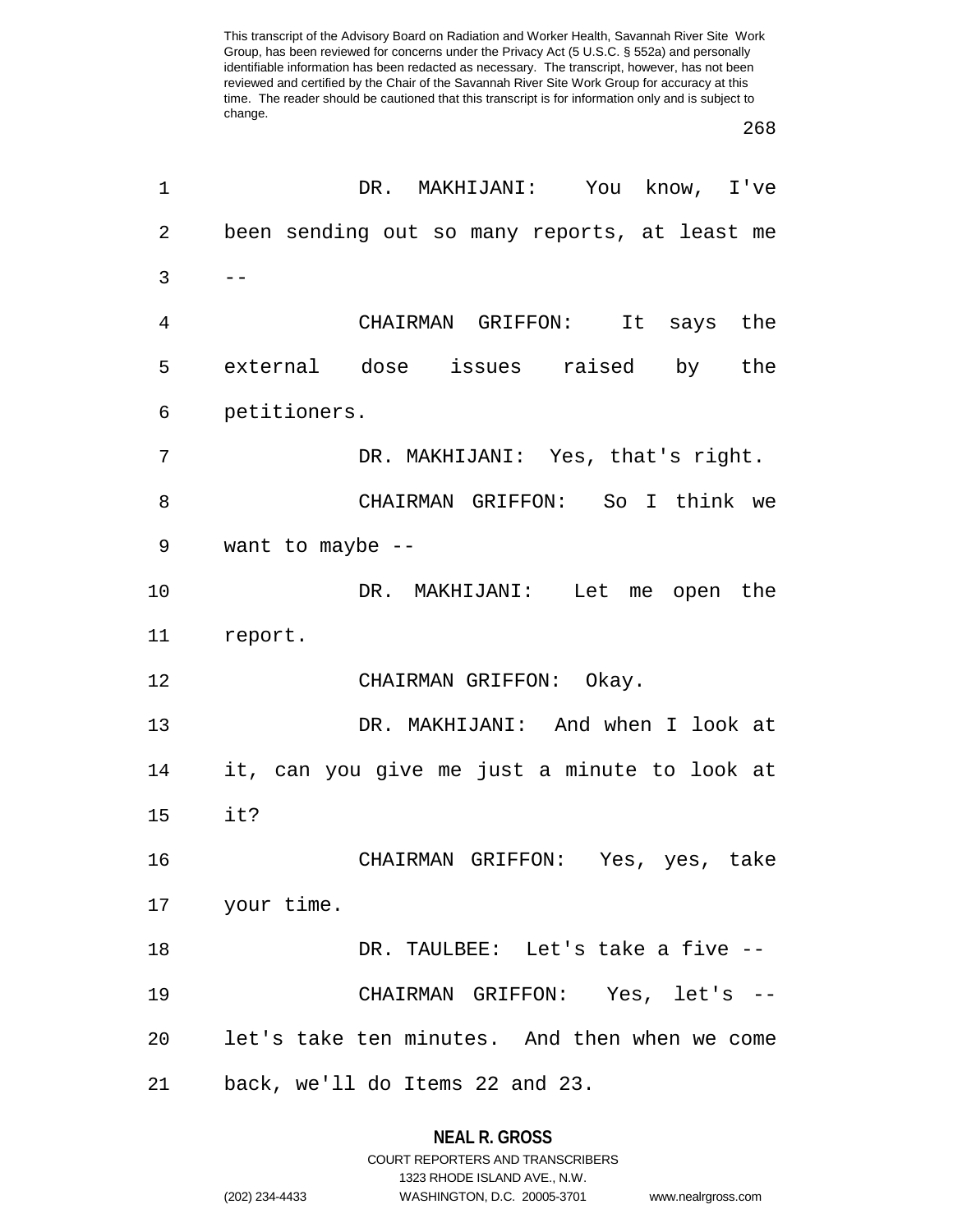269

| 1  | DR. MAKHIJANI: Yes, thank you               |
|----|---------------------------------------------|
| 2  | very much. I appreciate that.               |
| 3  | CHAIRMAN GRIFFON: All right. So             |
| 4  | we're just going to put the phone on mute,  |
| 5  | right, Ted?                                 |
| 6  | MR. KATZ: Yes.                              |
| 7  | (Whereupon, the above-entitled              |
| 8  | matter went off the record at 2:04 p.m. and |
| 9  | went back on the record at $2:11$ p.m.)     |
| 10 | MR. KATZ: Okay. We're back                  |
| 11 | again. Let me just check and see if we have |
| 12 | Brad and Phil.                              |
| 13 | MEMBER CLAWSON: Yes, I'm here.              |
| 14 | This is Brad.                               |
| 15 | MR. KATZ: You sound very                    |
| 16 | enthusiastic, Brad.                         |
| 17 | MEMBER CLAWSON: Oh, no problem.             |
| 18 | (Laughter.)                                 |
| 19 | MR. KATZ: Okay. All right.                  |
| 20 | MEMBER SCHOFIELD: Okay, Ted, I'm            |
| 21 | back on.                                    |

1323 RHODE ISLAND AVE., N.W.

(202) 234-4433 WASHINGTON, D.C. 20005-3701 www.nealrgross.com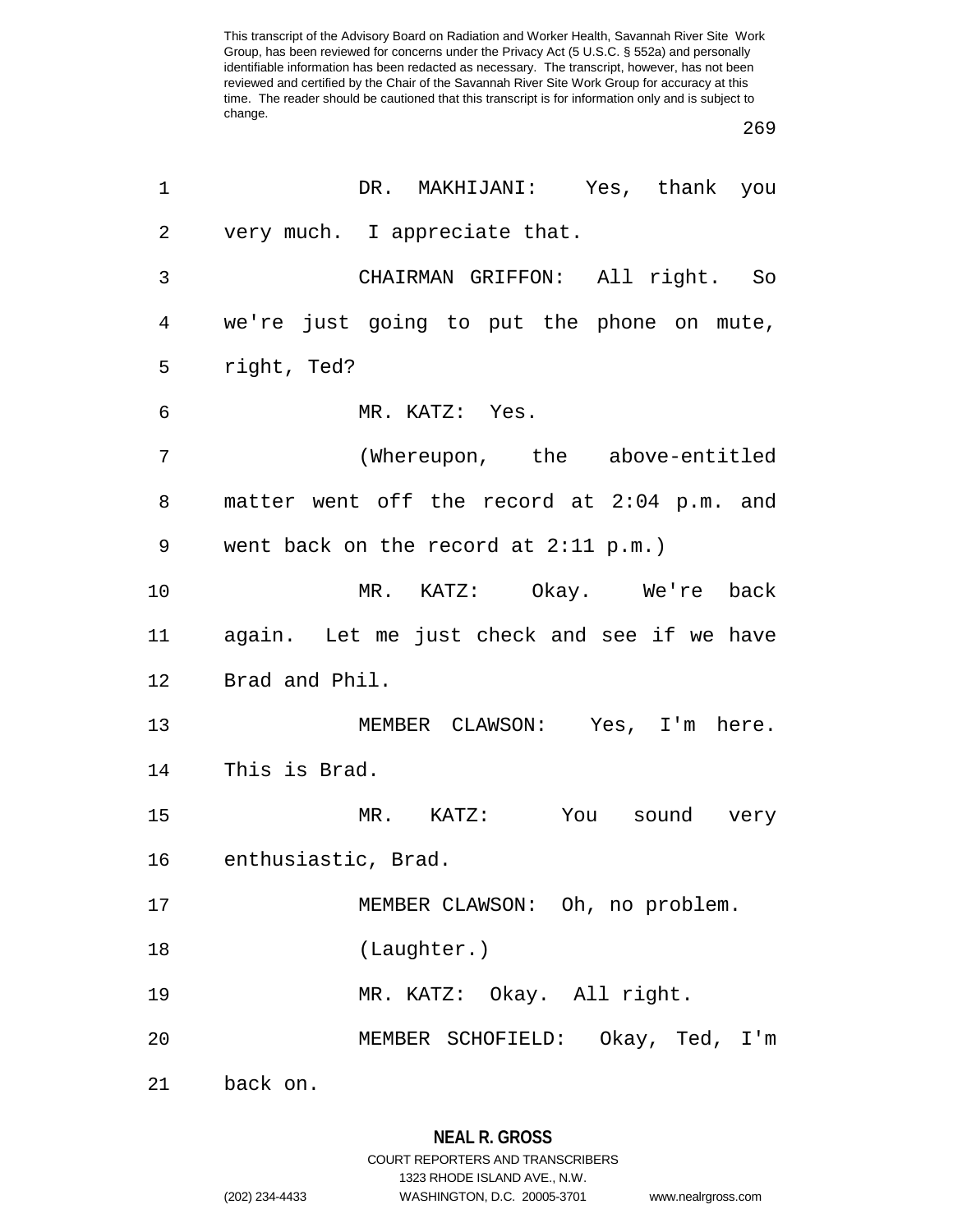270

| $\mathbf 1$    | MR. KATZ: Great. Thanks, Phil.                 |
|----------------|------------------------------------------------|
| $\overline{2}$ | CHAIRMAN GRIFFON: Thanks.<br>We                |
| 3              | just want to -- I think this is our last item. |
| 4              | But I just wanted to give Arjun a chance to    |
| 5              | review his report. So we're ready to           |
| 6              | summarize this.                                |
| 7              | Arjun?                                         |
| 8              | DR. MAKHIJANI: Yes. So this was                |
| 9              | external dose issues raised by petitioners.    |
| $10 \,$        | So, you know, we just cataloged them. And in   |
| 11             | one or two cases, we made some judgment about  |
| 12             | them because we had done prior work in our     |
| 13             | paper review and prior instructions from the   |
| 14             | Work Group. And so there was some accumulated  |
| 15             | work there that related to these two items.    |
| 16             | And to the extent there was, we thought we'd   |
| 17             | give it to the Work Group.                     |
| 18             | Now the caveat on<br>this whole                |
| 19             | report is we're not reopening the question of  |
| 20             | whether the HPAREH database adequately         |
| 21             | reflects the, you know, dose records<br>and    |

### **NEAL R. GROSS**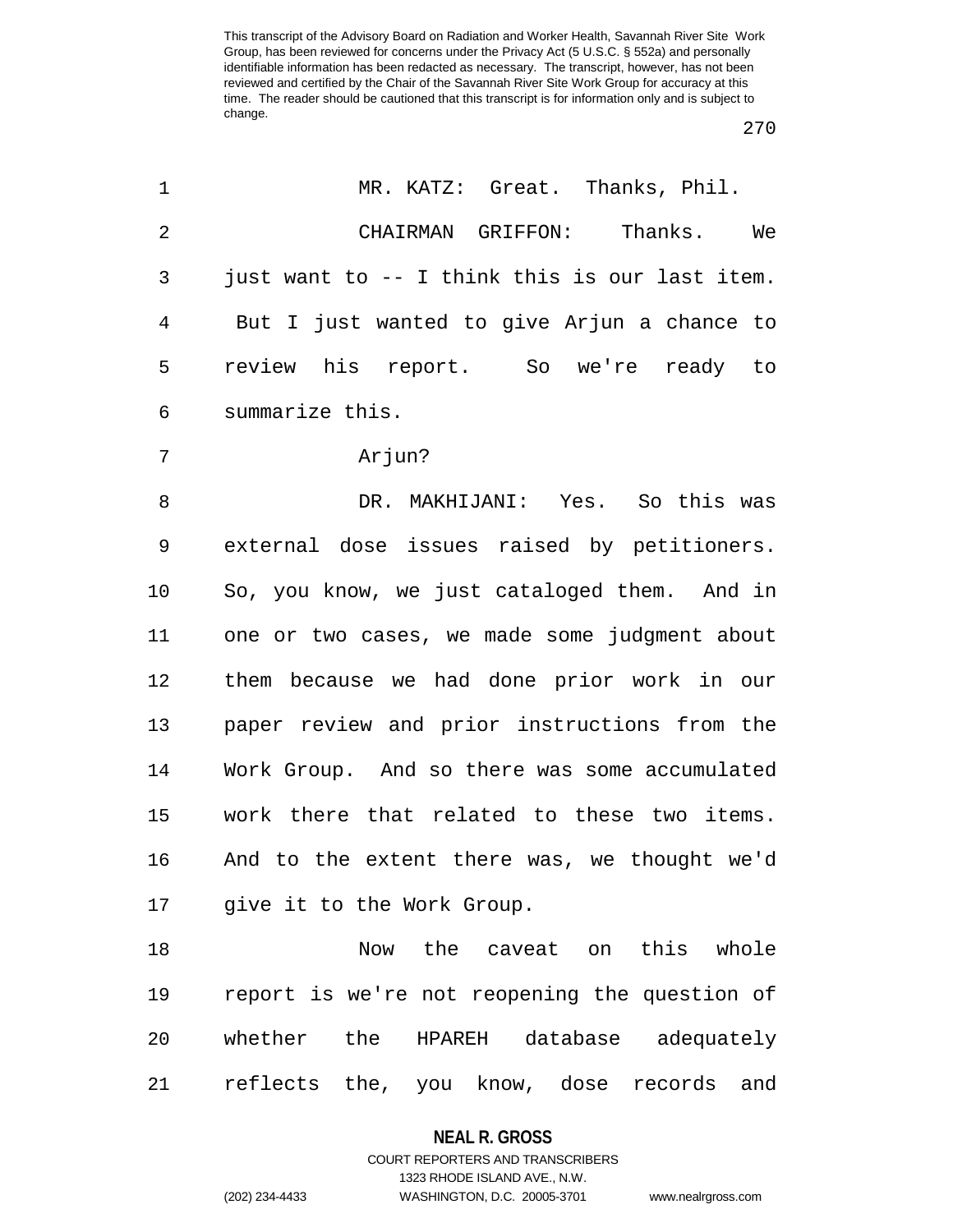271

| $\mathbf 1$    | whether it's, you know, whether the            |
|----------------|------------------------------------------------|
| $\overline{2}$ | deficiencies in the database and the other     |
| 3              | database are such to prevent coworker models   |
| 4              | and so on. We considered that issue to be      |
| 5              | settled.                                       |
| 6              | So the issue, you know, we've                  |
| 7              | discussed it and it was settled it on the      |
| 8              | context of TIB-52. And there is an adjustment  |
| 9              | for pipefitters. And so we did not reopen      |
| 10             | that issue. Although petitioners have raised   |
| 11             | that issue, we didn't reopen it here.          |
| 12             | Just to say that from our point of             |
| 13             | view, even though petitioners have raised that |
| 14             | issue, it has been discussed and we did not    |
| 15             | re-discuss it. All that literature is          |
| 16             | available.                                     |
| 17             | The thing --                                   |
| 18             | CHAIRMAN GRIFFON: Discussed or                 |
| 19             | settled?                                       |
| 20             | DR. MAKHIJANI: Settled -- both.                |
| 21             | CHAIRMAN GRIFFON: Okay.                        |
|                |                                                |

# **NEAL R. GROSS**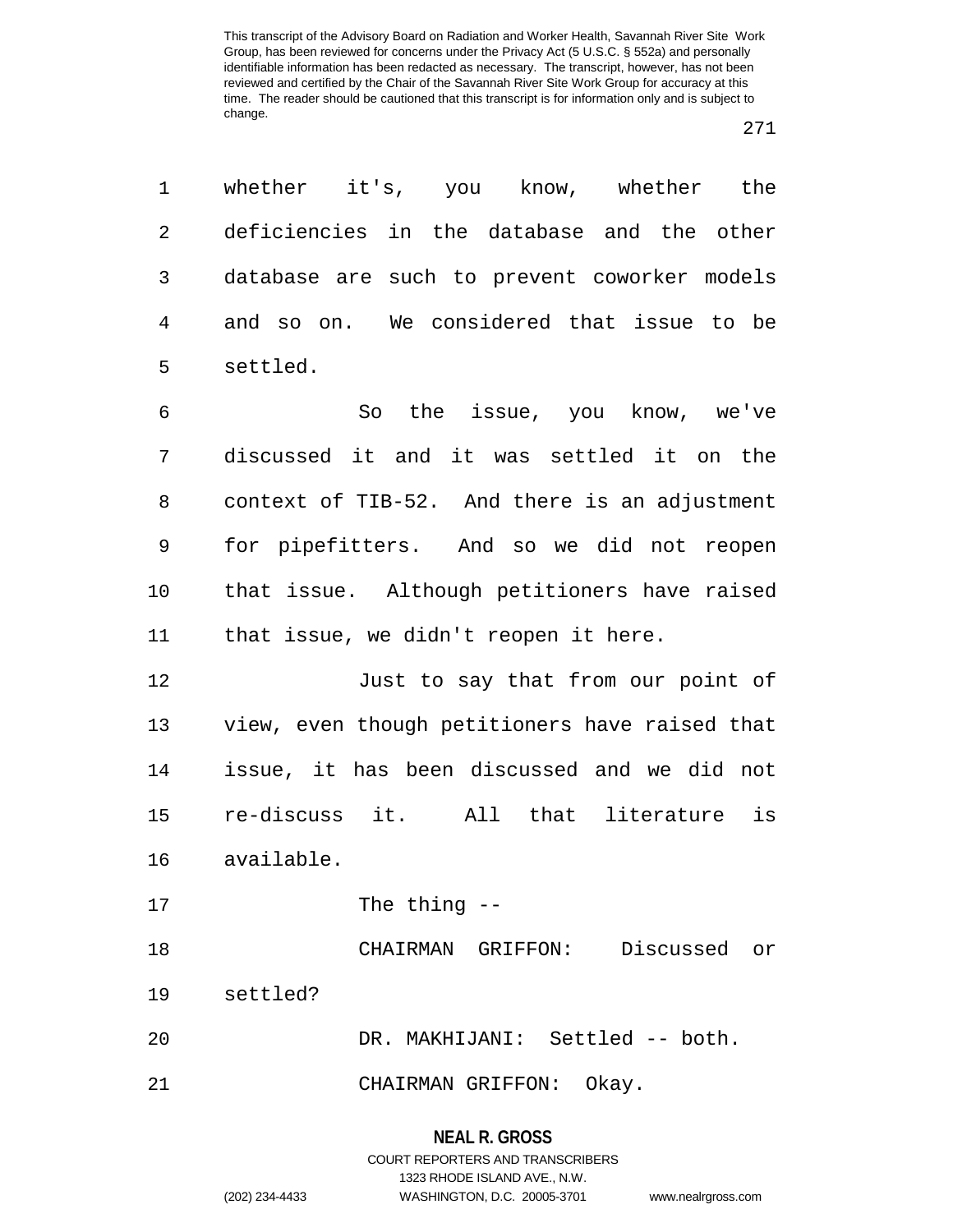272

1 DR. MAKHIJANI: But the thing with 2 respect to HPAREH that is relevant here in the 3 context of the issues raised by the 4 petitioners is not the database itself. It is 5 the question of the thing connecting all of 6 these items. Is the recorded dose, whether it 7 is in the worker's data sheet or in the 8 electronic databases, does the recorded dose 9 reflect the worker's work experience. 10 So the dose the worker got, is it

11 reflected in the badge readings and so on? So 12 -- and that's the thread that connects the 13 items that are listed here, raised in the 14 petitions and in the interviews, and to some 15 extent, some of these were also items that 16 came up with Bob Warren's materials. So we 17 went through the petition and the petitioners' 18 affidavits and all of that.

19 So the first -- this whole group 20 of concerns that workers said that we worked 21 in areas thought to be clean. We weren't

### **NEAL R. GROSS**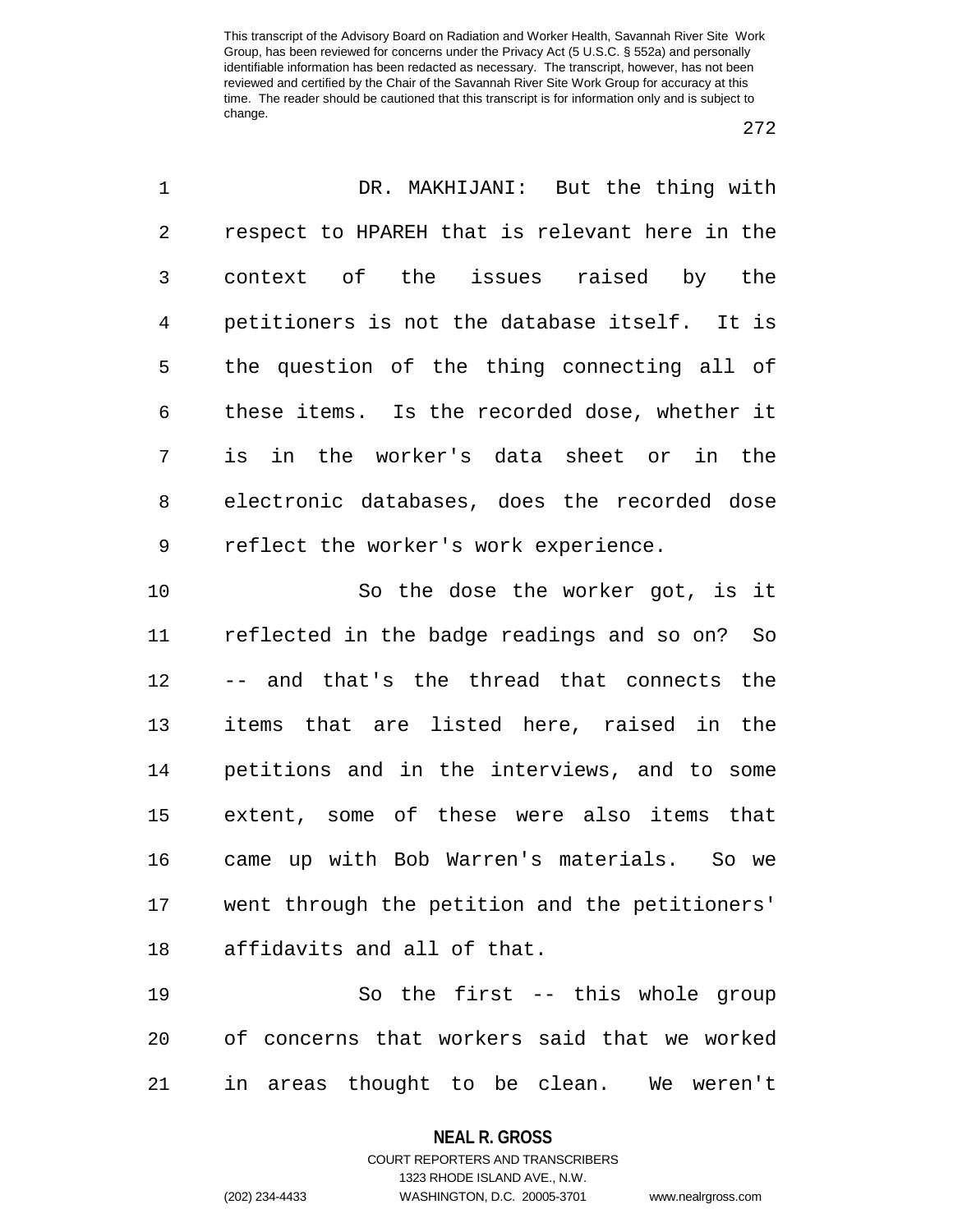273

1 wearing badges. And then the equipment turned 2 out to be contaminated or the area turned out 3 to be contaminated.

4 Now NIOSH addressed this in part 5 in its Evaluation Report in saying that there 6 were perhaps workers who worked without -- 7 construction workers who worked without badges 8 sometimes. And radiological material and 9 equipment was removed and the areas were taped 10 off. And there was monitoring at the 11 perimeters. And so there is information to 12 assign the dose.

13 And the main -- but it doesn't 14 appear to us that that addresses the concerns 15 that are related by the petitioners. Because 16 the petitioners are citing examples where they 17 did not -- no one knew that the material was 18 contaminated, that the equipment was 19 contaminated, or the area was contaminated. 20 And they weren't wearing badges.

21 So that's the kind of situation

**NEAL R. GROSS**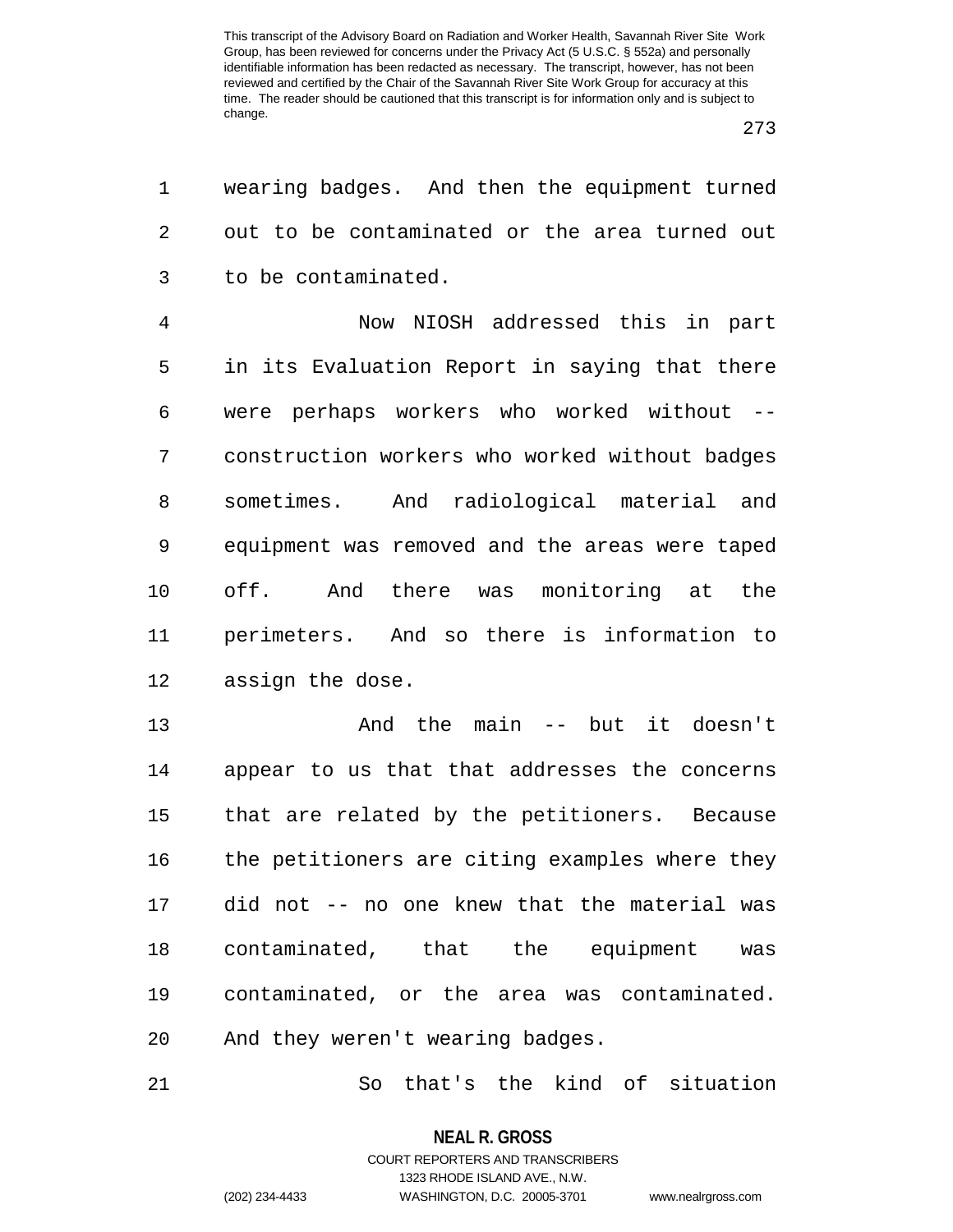274

| $\mathbf 1$    | for which we haven't seen -- that's the      |
|----------------|----------------------------------------------|
| $\overline{2}$ | situation we haven't seen addressed.         |
| 3              | CHAIRMAN GRIFFON: But no one knew            |
| 4              | until after the fact, is that right?         |
| 5              | DR. MAKHIJANI: Until after the               |
| 6              | fact. And so what the petitioners are saying |
| 7              | is we weren't wearing badges because we were |
| 8              | in areas thought to be clean. And there was  |
| 9              | no monitoring basically. There was none of   |
| 10             | the perimeter monitoring that NIOSH talked   |
| 11             | about in the Evaluation Report. And we       |
| 12             | haven't seen NIOSH address that particular   |
| 13             | issue.                                       |
| 14             | The second was $-$                           |
| 15             | CHAIRMAN GRIFFON: Again, this is             |
| 16             | just a head up?                              |
| 17             | DR. MAKHIJANI: Yes.                          |
| 18             | CHAIRMAN GRIFFON: You've got your            |
| 19             | report.                                      |
| 20             | DR. MAKHIJANI: Yes, we've got the            |
| 21             | report. You have it. And you haven't had a   |
|                |                                              |

## **NEAL R. GROSS**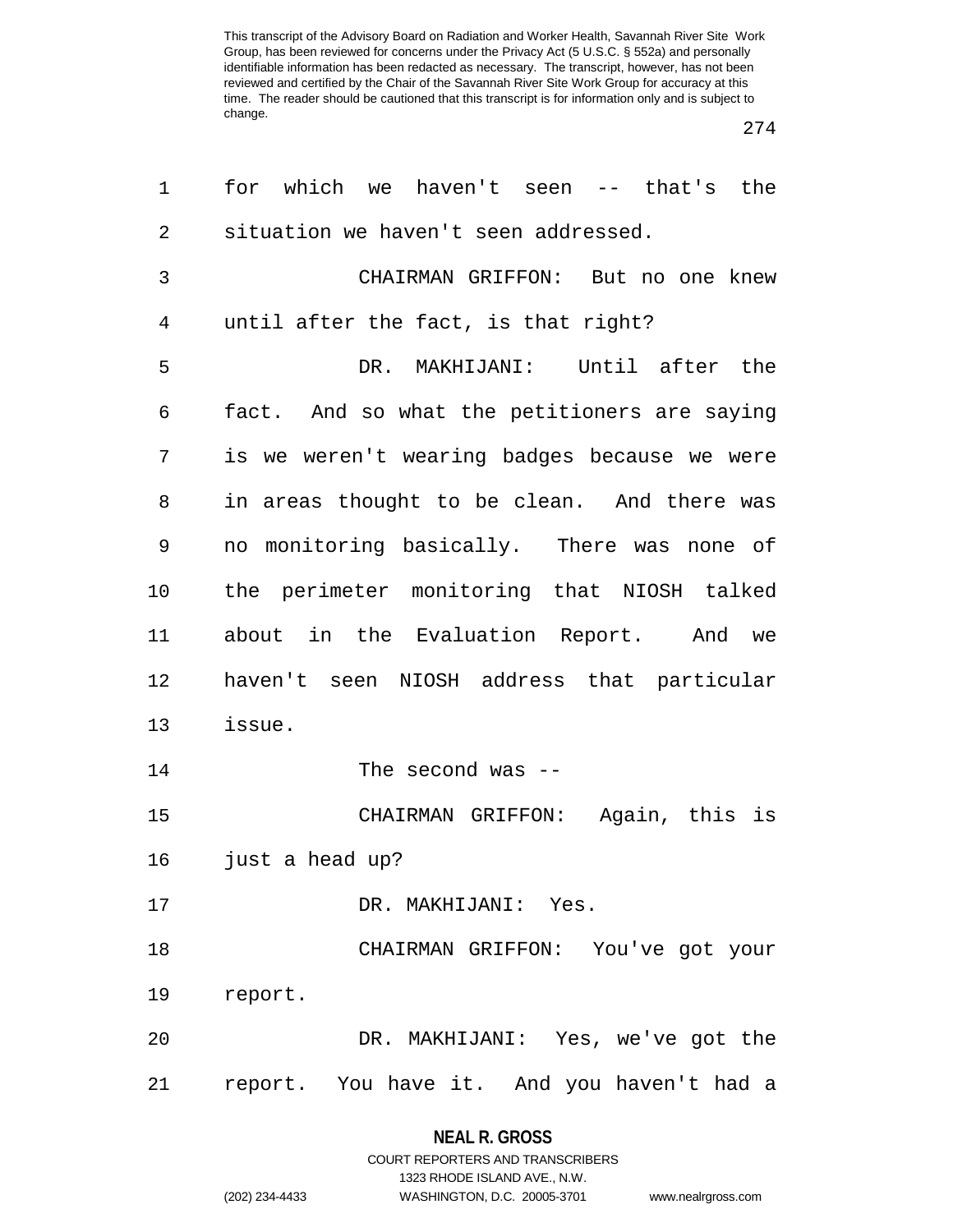275

| 1       | chance --                                      |
|---------|------------------------------------------------|
| 2       | CHAIRMAN GRIFFON: Well, the                    |
| 3       | action is going to be NIOSH will review the -- |
| 4       | DR. MAKHIJANI: I'm just giving                 |
| 5       | you a rundown --                               |
| 6       | CHAIRMAN GRIFFON: Just a head up,              |
| 7       | right.                                         |
| 8       | DR. MAKHIJANI: -- summary.                     |
| 9       | And so then there's a familiar                 |
| $10 \,$ | issue, you know, of people wearing temporary   |
| 11      | badges that didn't have their name or wearing  |
| 12      | badges in a way that would shield the dose to  |
| 13      | not exceed the dose limits or working on       |
| 14      | weekends other than day shifts when they       |
| 15      | didn't have badges to wear or didn't wear      |
| 16      | badges.                                        |
| 17      | So this issue has come up before.              |
| 18      | But it hasn't been explicitly addressed in     |
| 19      | the context of the Evaluation Report.          |
| 20      | MEMBER CLAWSON: Arjun?                         |
| 21      | DR. MAKHIJANI: Yes?                            |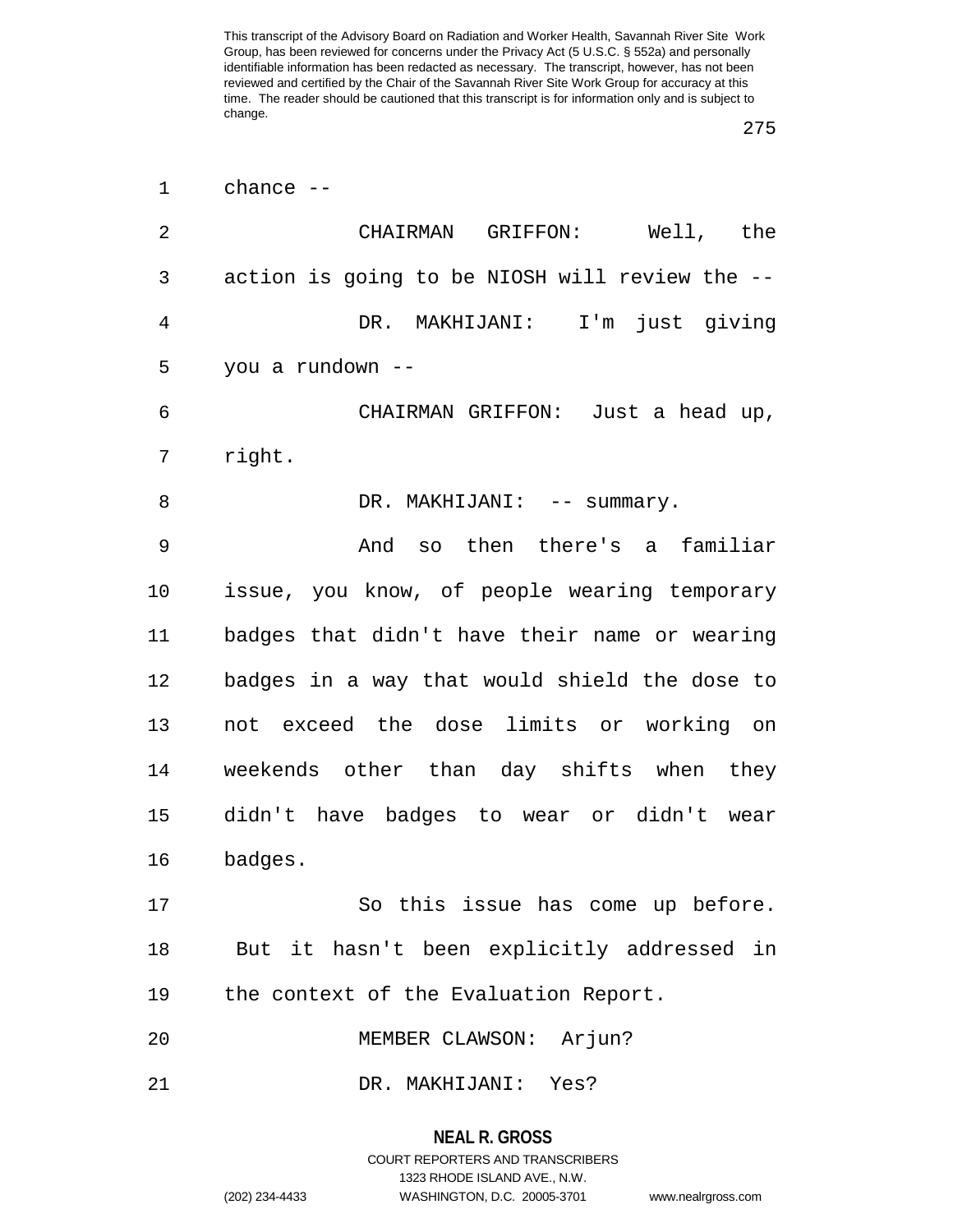276

1 MEMBER CLAWSON: This is Brad. 2 One of the ones that came up that was 3 interesting to me in these interviews was that 4 when you were a construction worker, you just 5 weren't assigned to one area. And so you may 6 work one day in this area and then that night, 7 if you happened to work overtime, you were in 8 another area, which you had no badge for. 9 DR. MAKHIJANI: Right. And that's 10 where I think, Brad, that this -- now that 11 you're reminding me, this -- the worker 12 interview record is now with you, the incident 13 report that we gave you has our worker summary 14 attached to it. I just thought there should 15 be some report to which our worker interview 16 summary is attached. So now there is one. 17 And it was -- 18 DR. TAULBEE: And that's because 19 you're going to give us the names of those 20 individuals? 21 DR. MAKHIJANI: Yes, we'll give

> **NEAL R. GROSS** COURT REPORTERS AND TRANSCRIBERS

1323 RHODE ISLAND AVE., N.W. (202) 234-4433 WASHINGTON, D.C. 20005-3701 www.nealrgross.com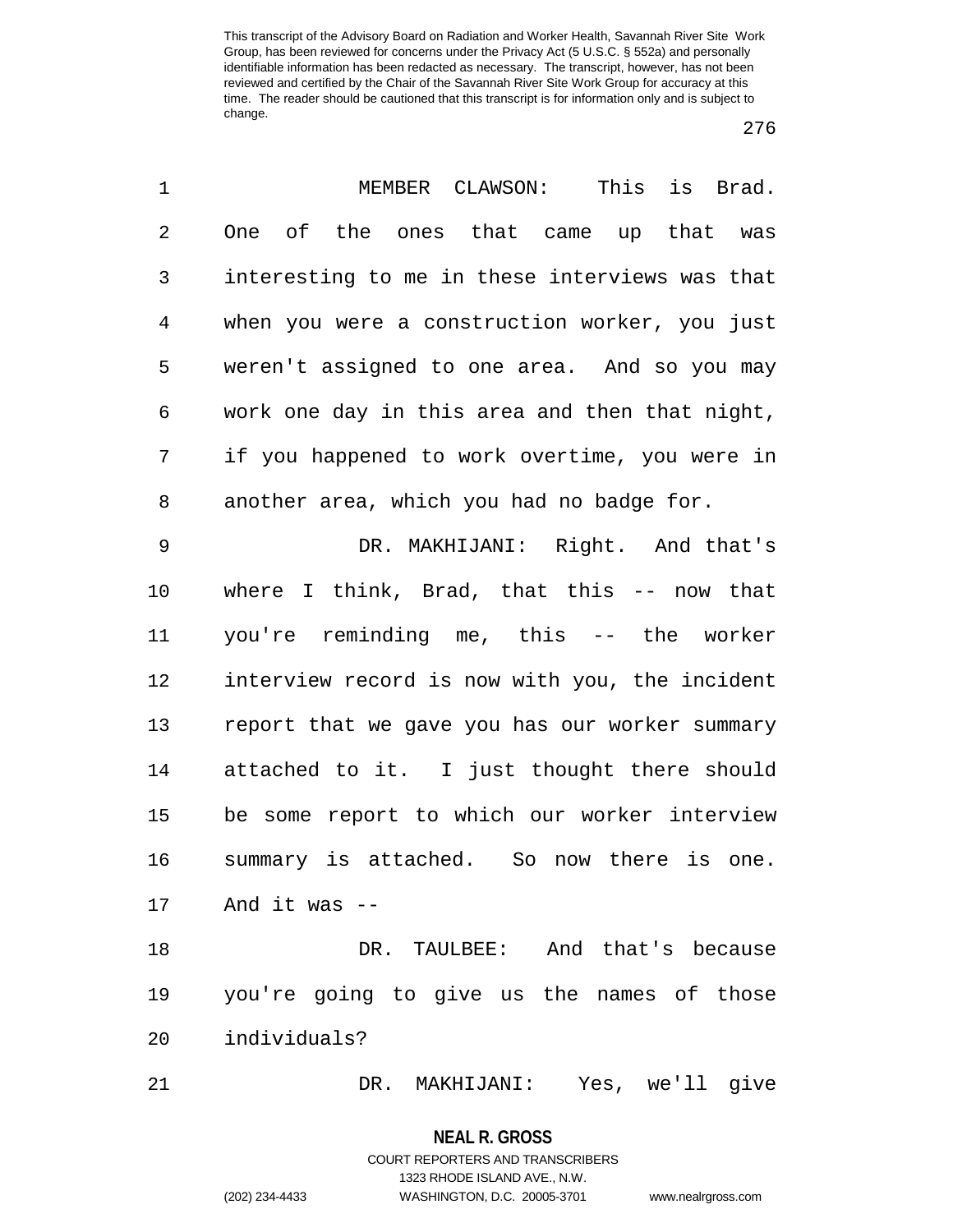1 you the names of those individuals. The 2 summary has been posted on the O: drive for a 3 long time. But now I also attached it to one 4 report so that when that thing is PA cleared, 5 you know, people can see how we handled their 6 interviews.

7 And yes, so anyways, this came up 8 during the interviews. Brad is quite right. 9 And I think this whole question of temporary 10 badges, picking up somebody's badge, or some 11 badge that was not attributed to the 12 particular worker arose. If memory serves me 13 right, at least partly in this context.

14 And there was a special issue with 15 the way badge racks, especially in the H area 16 were in contaminated areas. And the badges 17 weren't stored inside a protected area. So 18 then they would -- anyway, there is an issue 19 there about the accuracy of the things and how 20 the badges were handled. So there is a badge 21 handling problem that is actually particular

#### **NEAL R. GROSS**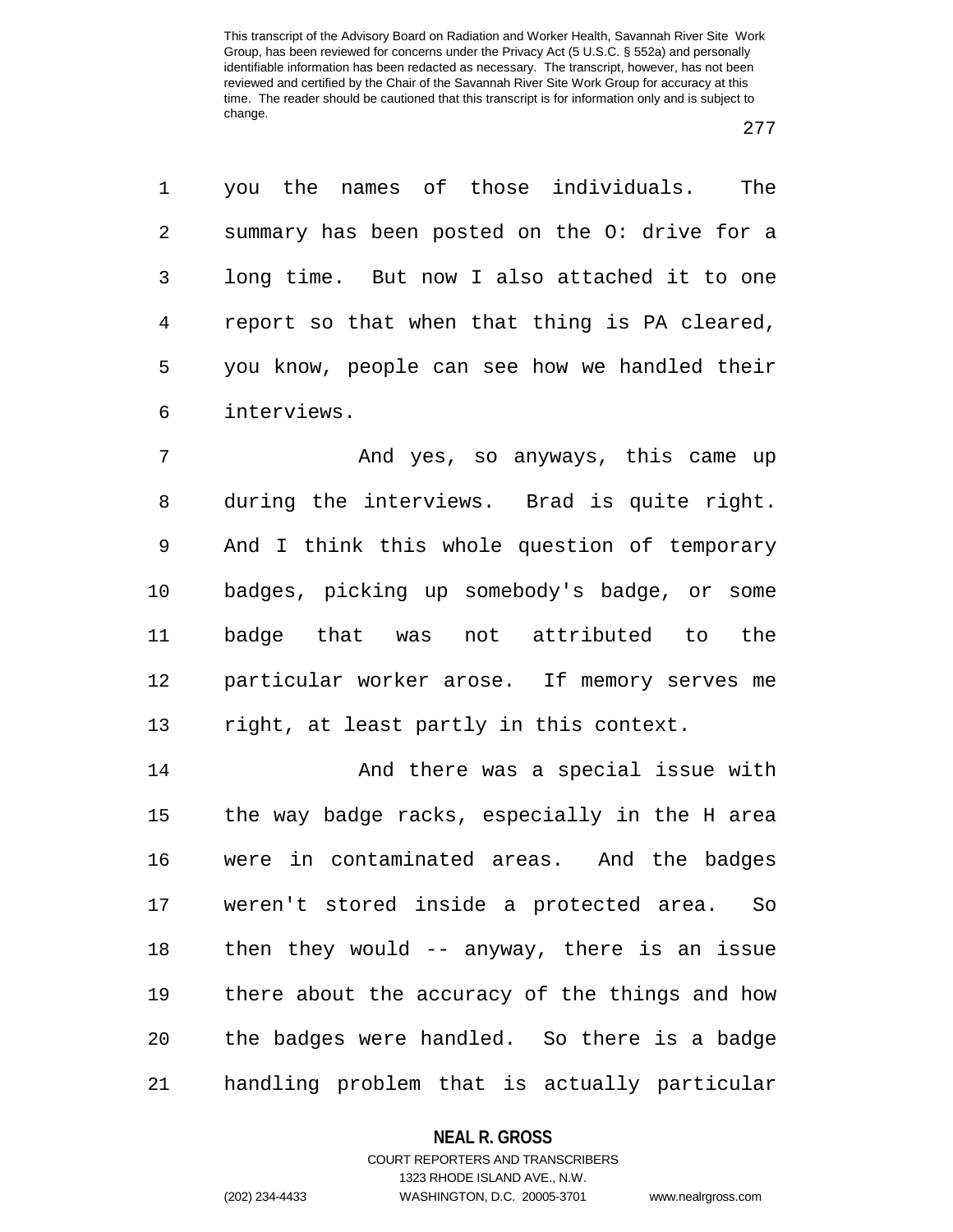278

| 1              | to the H area and not to the -- area because   |
|----------------|------------------------------------------------|
| $\overline{2}$ | of the way the structure was constructed.      |
| 3              | Then there was a more general                  |
| 4              | exposure geometry. Some people were wearing    |
| 5              | ring dosimeters, and others were not. I mean   |
| 6              | you have a geometry issue generally. And I     |
| 7              | didn't try to go into it in great detail.      |
| 8              | CHAIRMAN GRIFFON: Is that -- is                |
| 9              | that -- going back to that badge issue. Is     |
| 10             | the issue that the control was stored in a     |
| 11             | contaminated area and therefore --             |
| 12             | DR. MAKHIJANI: No, well the issue              |
| 13             | -- the issue was that the badges were stored   |
| 14             | a place where they could become<br>in          |
| 15             | contaminated or read when they were not being  |
| 16             | worn. And then the badges would be taken away  |
| 17             | and replaced by fresh badges. And so the       |
| 18             | question comes in as to what dose was actually |
| 19             | attributed to the worker whose badge was       |
| 20             | stored there.                                  |
|                |                                                |

21 CHAIRMAN GRIFFON: Okay. We can

**NEAL R. GROSS**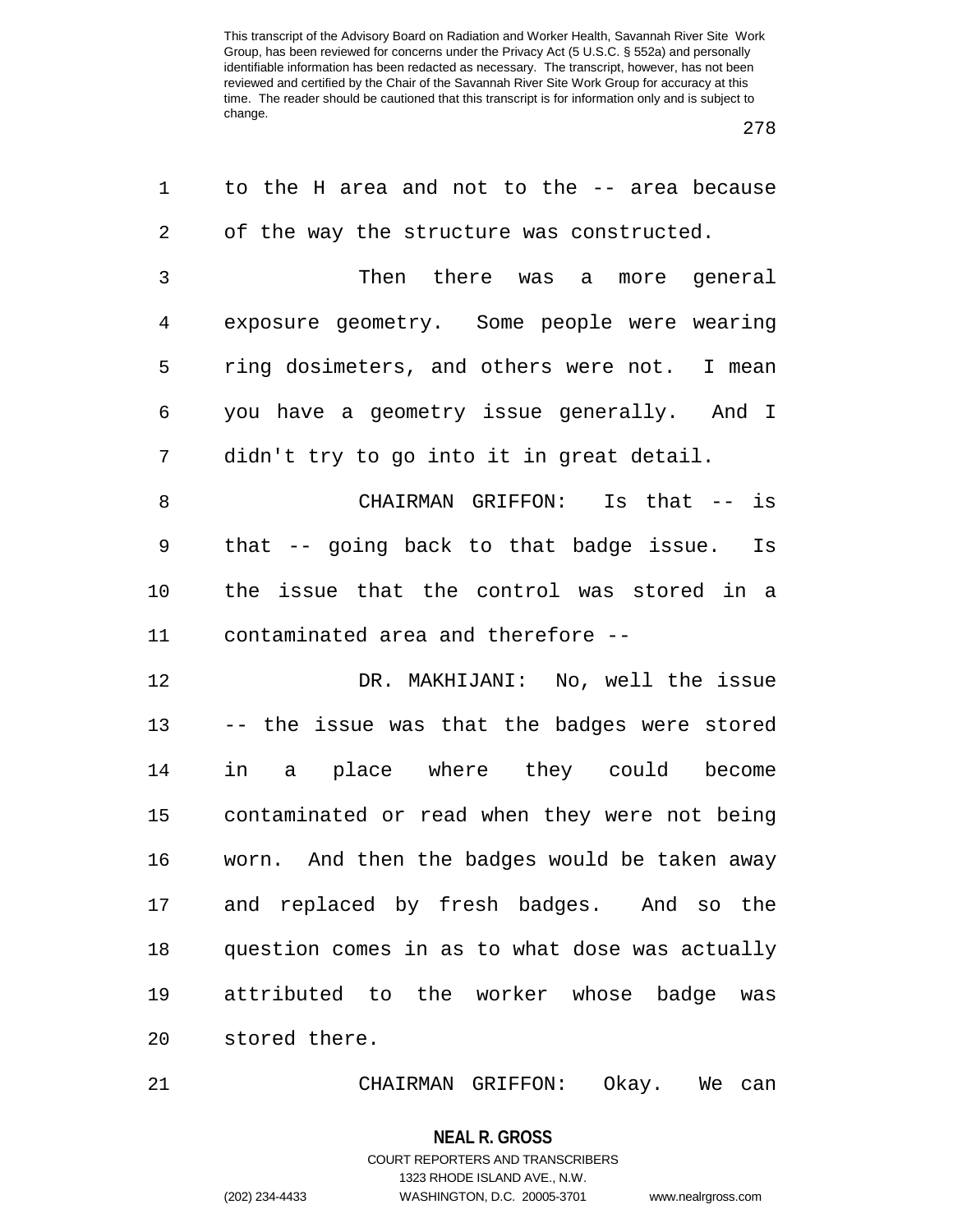279

| 1              | wait -- yes, we wait and look at the report.        |
|----------------|-----------------------------------------------------|
| $\overline{2}$ | DR. MAKHIJANI: Yes.                                 |
| 3              | CHAIRMAN GRIFFON: Usually those                     |
| 4              | kinds of issues are if the control was stored       |
| 5              | in a contaminated area and you were going to        |
| 6              | subtract the control --                             |
| 7              | DR. TAULBEE: The controls were                      |
| 8              | always stored with the badges.                      |
| 9              | CHAIRMAN GRIFFON: -- then you                       |
| 10             | were going to subtract the controls -- yes,         |
| 11             | they were together. So in that case --              |
| 12             | DR. MAKHIJANI: No, what it says                     |
| 13             | here is that worker badges in the H area would      |
| 14             | be wiped out by passing radioactive trucks so       |
| 15             | that then the badge itself would be kind of         |
| 16             | compromised and rejected and replaced by a new      |
| 17             | badge. And so the badge is unreadable.              |
| 18             | That's the<br>implication of that.<br>We,           |
| 19             | not investigated<br>ourselves,<br>have<br>this      |
| 20             | question.                                           |
| 21             | CHAIRMAN<br>GRIFFON:<br>just<br>$\mathbb{I}$<br>was |

### **NEAL R. GROSS**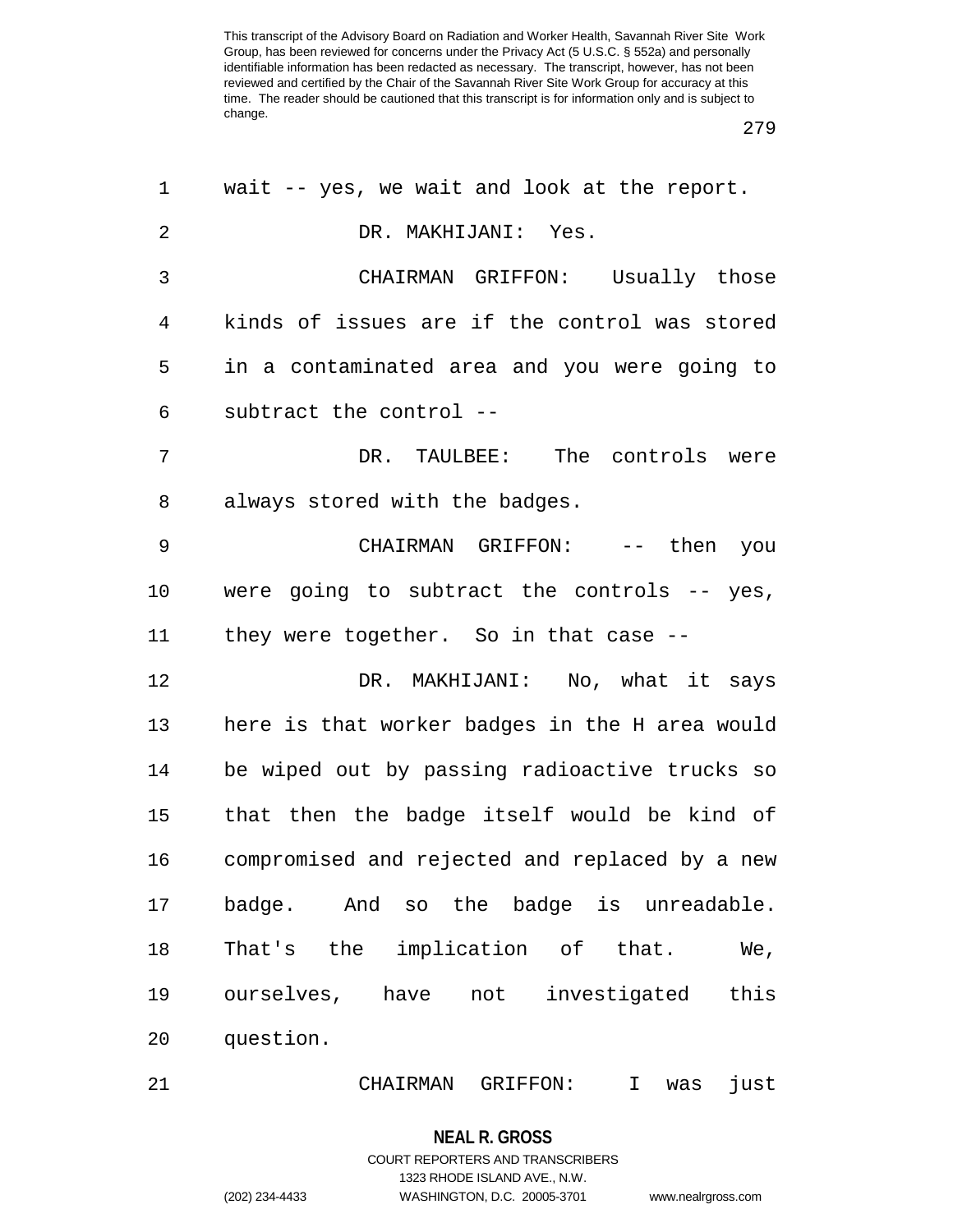1 trying -- 2 DR. MAKHIJANI: I'm just reporting 3 what has been said. 4 DR. TAULBEE: As I recall, there 5 was a few incidents that we noted of that 6 occurring in the H area and they pulled all 7 the badges, read them with the control blank 8 because they were all exposed uniformly. 9 CHAIRMAN GRIFFON: Right. 10 DR. TAULBEE: And assigned doses 11 and issued new badges. So it did happen. 12 CHAIRMAN GRIFFON: Okay. So it 13 did -- you are aware of that. 14 DR. TAULBEE: I'm aware of it. 15 CHAIRMAN GRIFFON: Okay. 16 DR. MAKHIJANI: So they raised 17 this issue. 18 DR. TAULBEE: It appears they 19 handled it correctly. 20 DR. MAKHIJANI: Yes, right. And 21 so -- geometry especially arose -- we had

### **NEAL R. GROSS**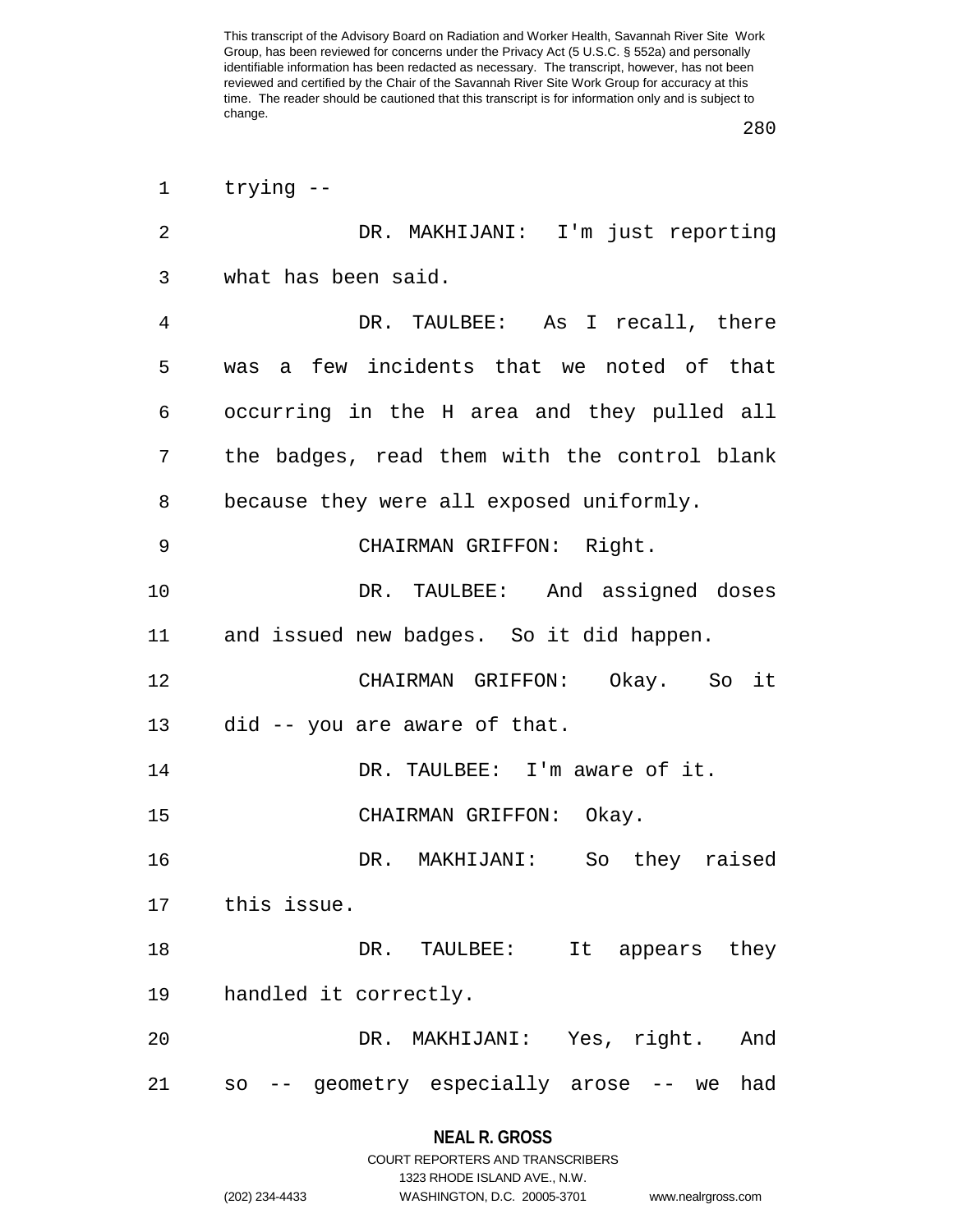281

1 raised it in the question of the tank farm and 2 the burning ground. But here it has arisen in 3 the context of ring badges were not always 4 worn even when they were needed. There's more 5 detail, I think, in some of these interviews. 6 There's just a very short mention of it here 7 since you've already got this geometry issue.

8 There were a whole bunch of issues 9 related to pencil dosimeters going, you know, 10 this also familiar question, this happens to 11 be a question where we, SC&A actually had 12 investigated this before and gone into the 13 Special Hazard Incidents Index and checked out 14 pencil dosimeter questions and compared it 15 with badge readings.

16 And we actually did not find that 17 there was an issue of kind of compromising 18 badge readings or, you know, ignoring high 19 pencil dosimeter readings or anything like 20 that. On the contrary, the evidence that we 21 found was that whenever there were incidents

### **NEAL R. GROSS**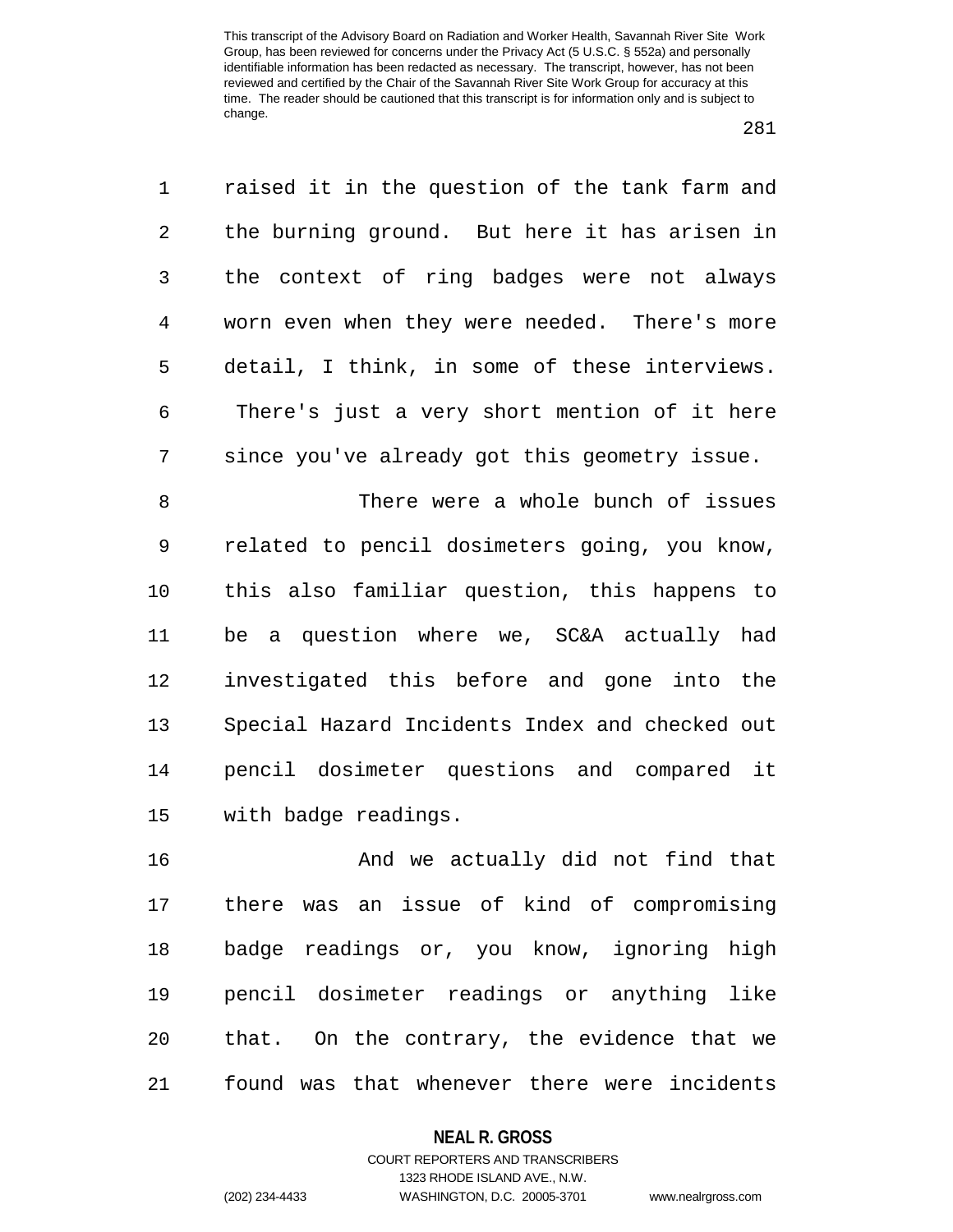282

1 like that, that they were paying attention to 2 it.

3 And we didn't investigate ad 4 infinitum. You know there were a few things 5 we investigated. And in any case, the 6 recorded dose is a badge dose. And so we 7 didn't think that this particular set of 8 concerns is an SEC-type of issue.

9 And that's the one area where 10 we've actually given you a conclusion as to 11 what we think because we've already done a lot 12 of work on this question from a prior 13 direction given to us by the Working Group. 14 So we just put it in the report. And so it is 15 a little bit more than petitioner-reported 16 issues in that one case since we have done the 17 work. And we've given you all the references 18 to that, of course.

19 So in one particular instance, 20 somebody said they were a construction worker 21 and weren't really well monitored -- external

### **NEAL R. GROSS**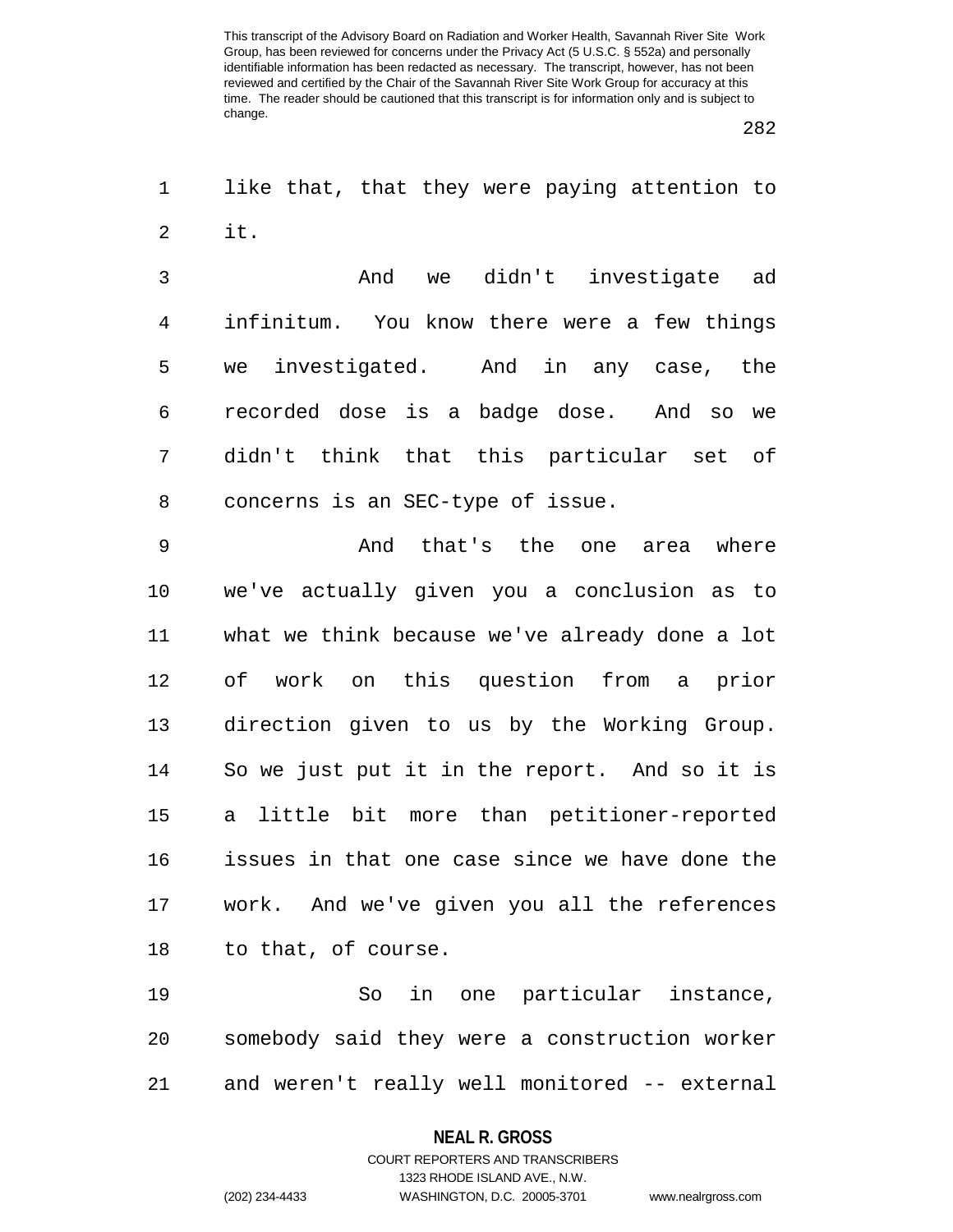283

1 dosimetry, not on a routine program, who then 2 became an operations workers and was 3 monitored. And we really didn't know what to 4 do with that. You know, we didn't know the 5 exposure conditions. We didn't know the 6 exposure potential. We didn't know if it was 7 one case or -- actually I talked about this 8 with Steve Marschke. And we felt it would be 9 very, very difficult to investigate this kind 10 of question. And that's the only judgement we 11 gave you.

12 It could be there is something 13 there. But to design an investigation 14 protocol for this would be extremely hard. So 15 that's sort of Conclusion No. 2 that we gave 16 you in this.

17 There was, in the petition, a very 18 important document of a general nature that we 19 call attention to, which was a union 20 representative who kind of -- president of the 21 Augusta Building and Construction Trades

#### **NEAL R. GROSS**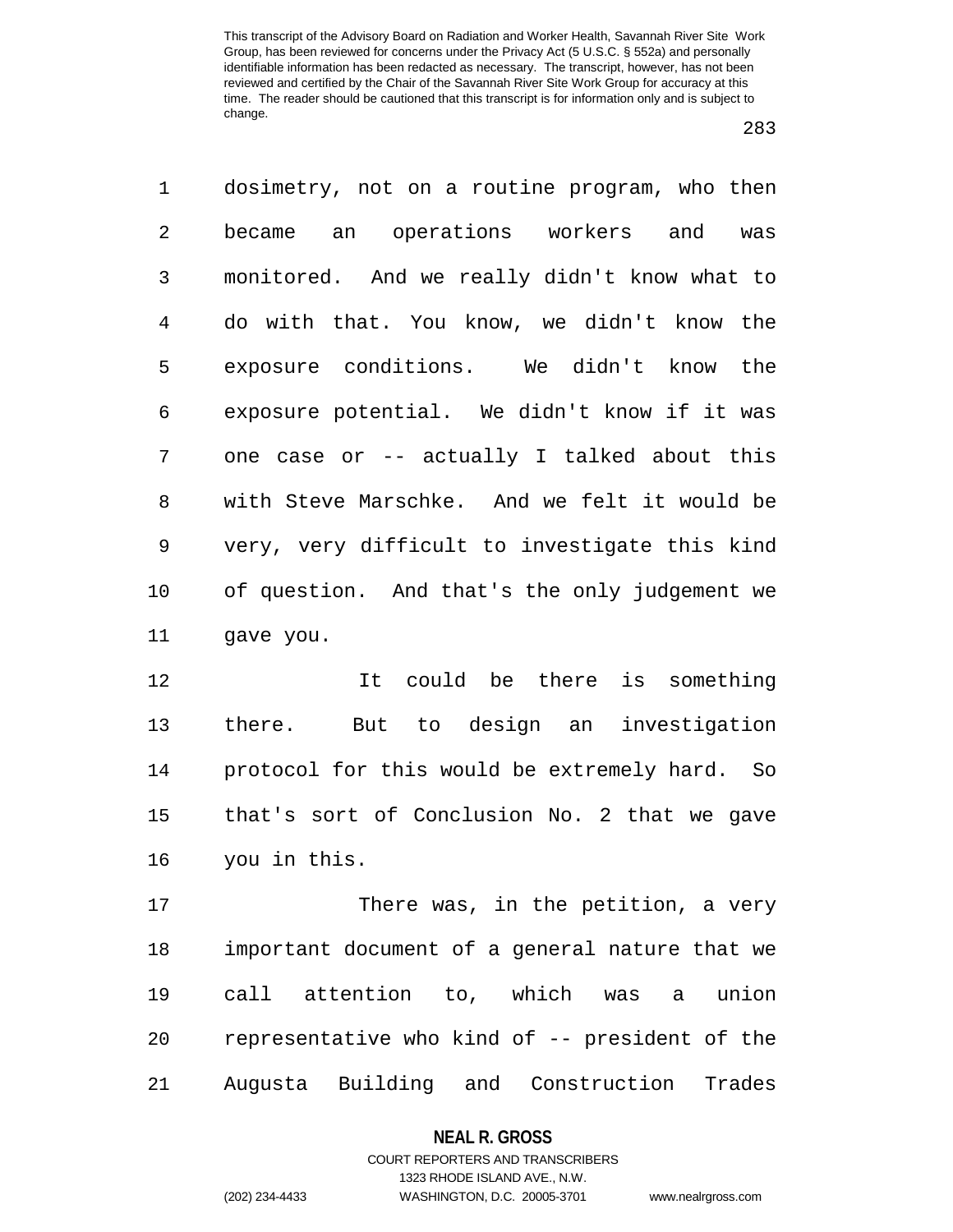284

1 Council kind of laid down a challenge to NIOSH 2 in 2003.

3 And he said, you know, we had told 4 the SRS staff that our people were exposed to 5 beryllium and they had said no. And then when 6 workers were tested, there were positive cases 7 that showed up. And he said if the SRS people 8 didn't know what our people were exposed to, 9 how are you going to.

10 And that was a kind of a general 11 what do you know -- do you know enough to 12 reconstruct doses. He didn't say you don't 13 know enough. He just wanted to -- he made a 14 kind of a fairness issue out of whether SRS 15 and NIOSH knew enough about construction 16 workers.

17 And so since we're reporting on 18 petitioner issues, this was kind of an overall 19 issue brought up by a representative. So 20 that's a pretty detailed review of what is in 21 the report.

## **NEAL R. GROSS**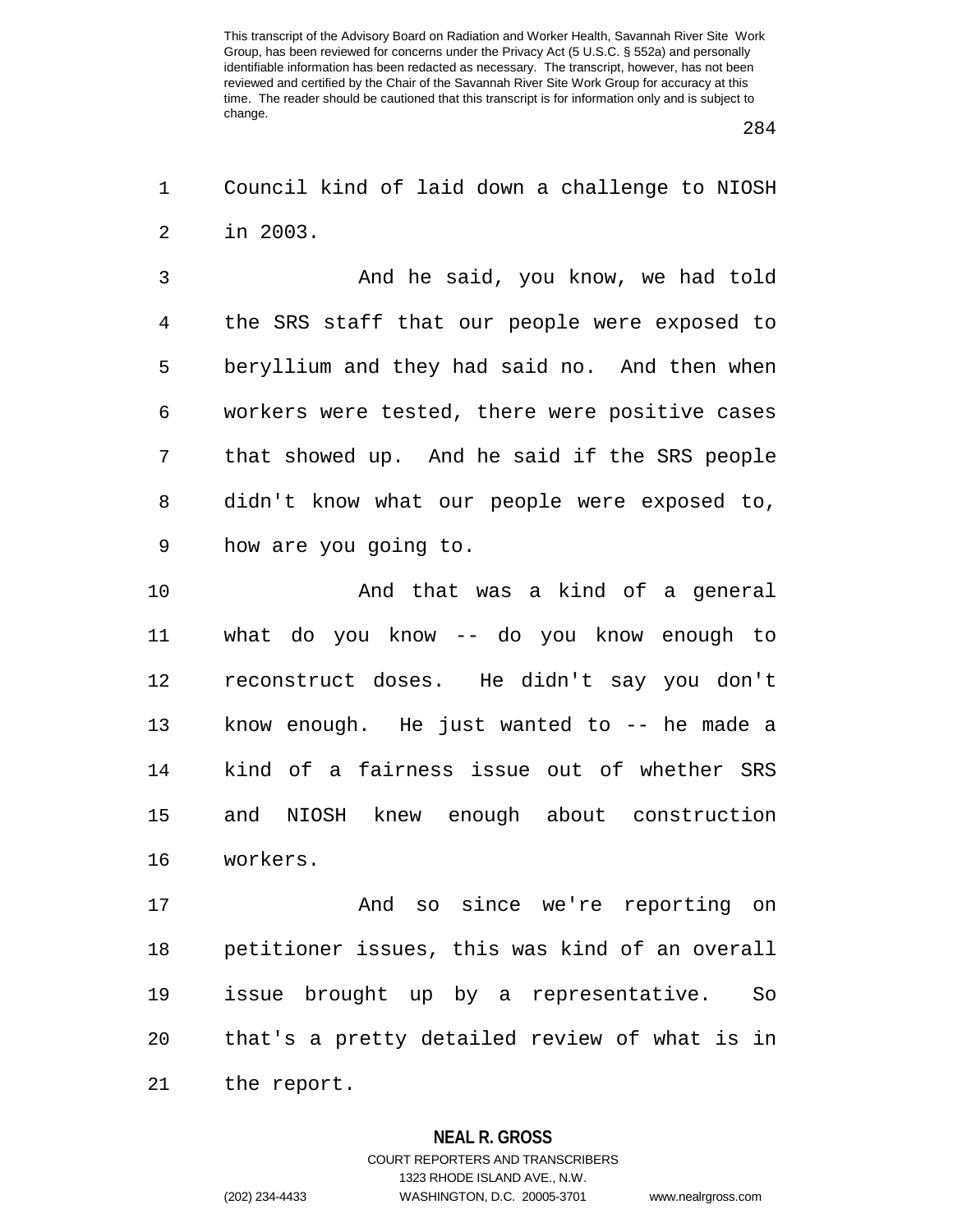285

| 1              | CHAIRMAN GRIFFON:<br>And, again,               |
|----------------|------------------------------------------------|
| $\overline{2}$ | just to summarize, that document just went to  |
| 3              | NIOSH, right?                                  |
| 4              | DR. MAKHIJANI: Yes, two weeks                  |
| 5              | back.                                          |
| 6              | DR. TAULBEE: And we'll respond to              |
| 7              | it.                                            |
| 8              | CHAIRMAN GRIFFON: Like the heads               |
| 9              | up and notice, the action is NIOSH will        |
| 10             | respond to it.                                 |
| 11             | DR. TAULBEE: Okay.                             |
| 12             | CHAIRMAN GRIFFON: Anything else                |
| 13             | the Committee? I do want to give an<br>on      |
| 14             | opportunity on the phone line, I think there's |
| 15             | some representing the petitioner or some       |
| 16             | members of the public. We can take a few --    |
| 17             | we can have a few minutes for public comments, |
| 18             | both in the room or on the phone.              |
| 19             | $I'11$ ask $-$                                 |
| 20             | MR. KATZ: We can start in the                  |
| 21             | room.                                          |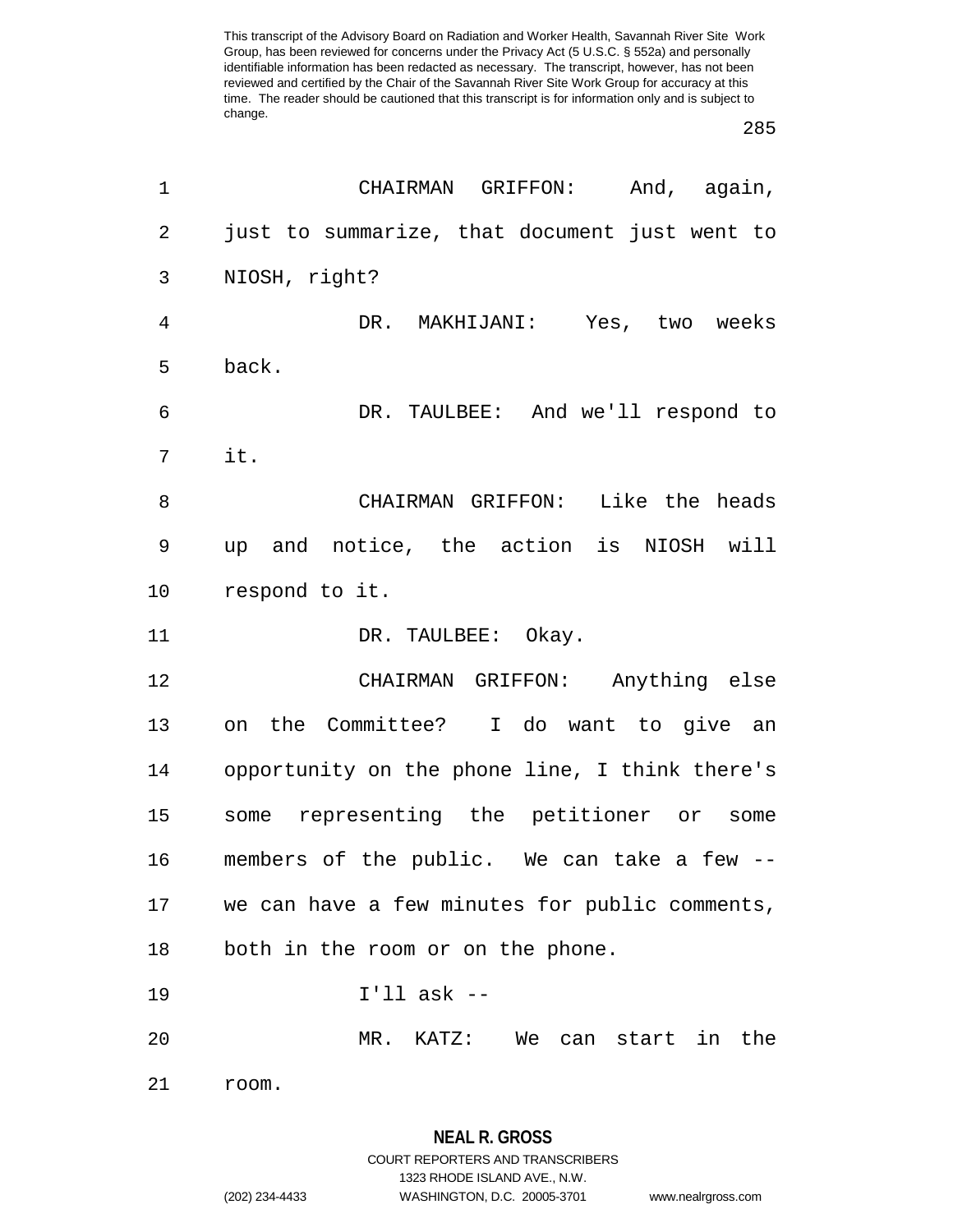286

| 1              | CHAIRMAN GRIFFON: Yes, start in                |
|----------------|------------------------------------------------|
| $\overline{2}$ | the room here.                                 |
| 3              | Bill, if you $-$                               |
| 4              | MR. McGOWAN: I would say that                  |
| 5              | Items 22 and 23 are very common throughout the |
| 6              | sites. I can speak specifically to the three   |
| 7              | Oak Ridge Sites, to Portsmouth and Paducah.    |
| 8              | We even asked a number of construction workers |
| 9              | if they were asked to wear their badge under a |
| $10 \,$        | lead apron. And many said they were. So        |
| 11             | these two items are very pervasive.            |
| 12             | I've talked to any number of                   |
| 13             | workers who -- like that tore out the floor in |
| 14             | the half-acre building that was told to be     |
| 15             | clean, they tore out the floor, put it in dump |
| 16             | trucks, hauled it to the dump site, came in,   |
| 17             | poured a brand new floor. And then came back   |
| 18             | the next week and saw the whole place was      |
| 19             | roped off with radiation tape. It<br>was       |
| 20             | contaminated, and nobody could go in. So       |
| 21             | these points are very, very common in my own   |

### **NEAL R. GROSS**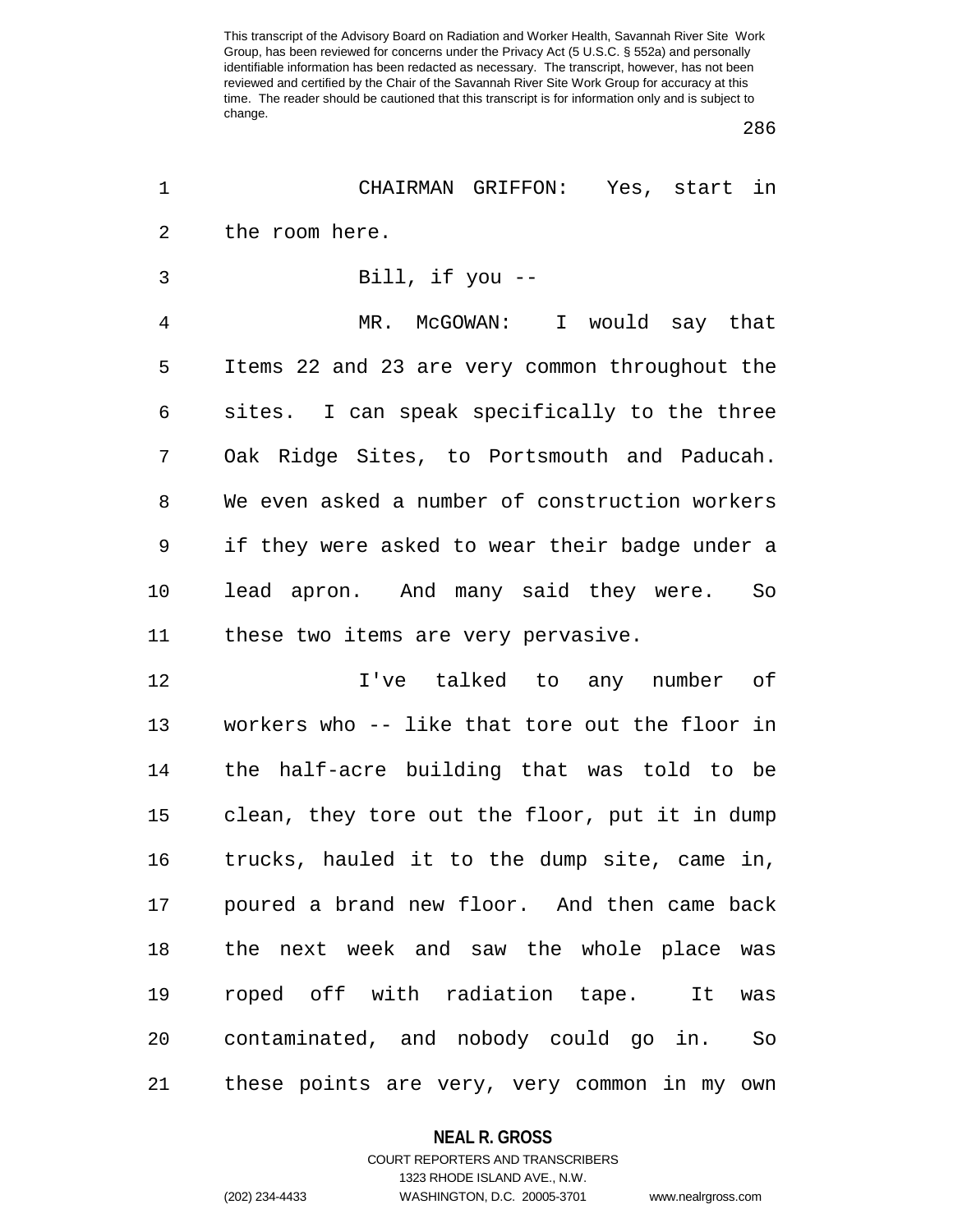287

1 interview history and in what I've read 2 through other sites.

3 CHAIRMAN GRIFFON: Anybody on the 4 phone want to weigh in? I think Mr. Warren is 5 on the line. Counselor?

6 MR. WARREN: Yes, I'd like to at 7 least point out that what's really important 8 to us is looking at the definition of 9 construction workers. And when NIOSH finally 10 sent me the letter this month after asking for 11 it for it seems like a couple years, the 12 definition they are using is not close to what 13 the evidence from the workers would show.

14 And we think we included in the 15 April 22nd, 2010 letter to Mark, the numbers 16 of -- the different descriptions of jobs and 17 the job listings themselves. And it doesn't 18 look like that NIOSH has incorporated any of 19 that in there.

20 The construction workers -- Brad 21 Clawson made some comments in the January 19th

**NEAL R. GROSS**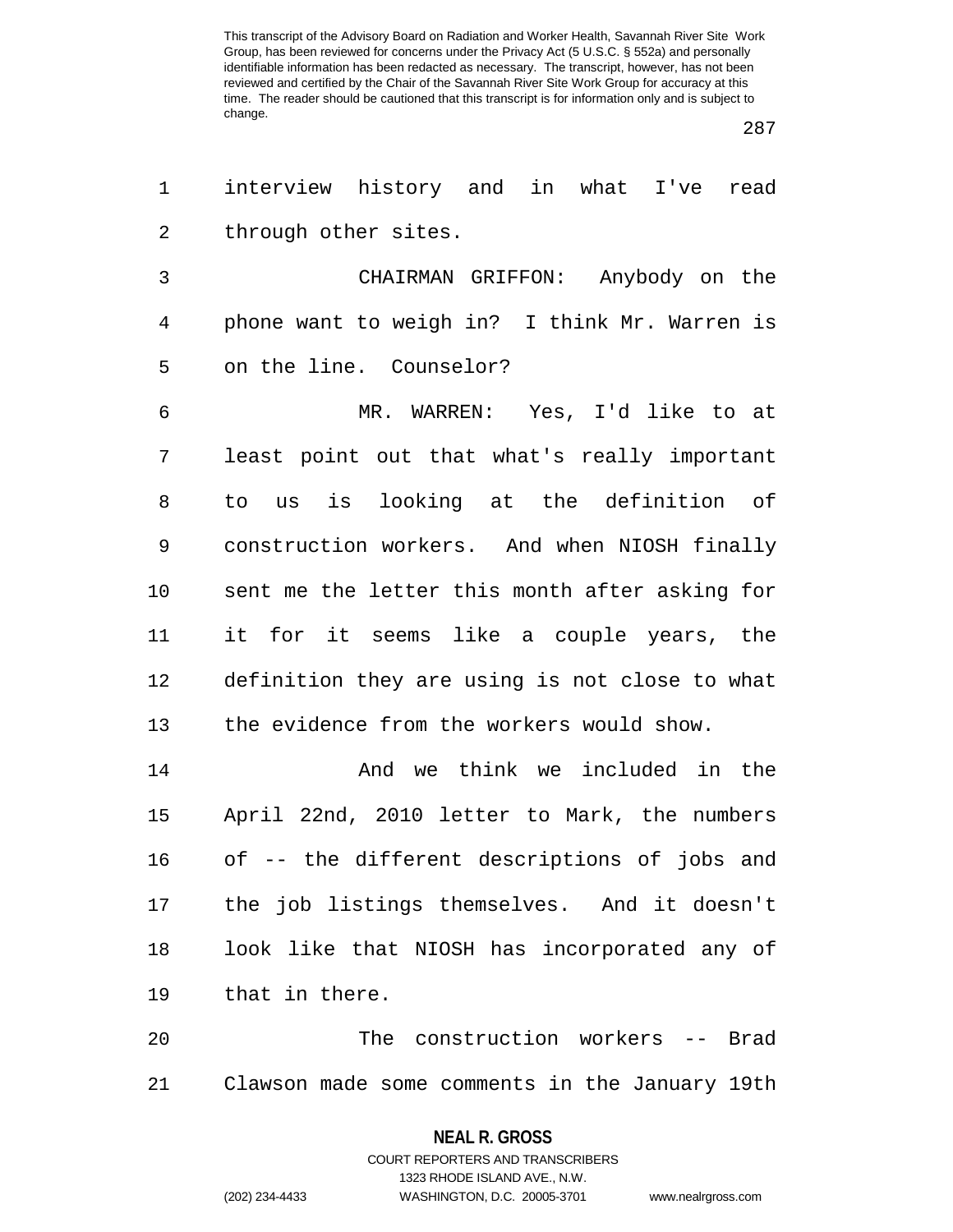288

1 meeting. And he said that he had listened to 2 these workers, and he said that the Savannah 3 River Site was set up different from any other 4 site considered for an SEC. And that is 5 critical for people to recognize.

6 DuPont had construction workers. 7 DuPont had maintenance workers. And the non-8 trade workers were performing the same jobs as 9 construction workers. And what we found is 10 those workers in their radiation exposure 11 records would have badges -- would have pieces 12 of paper saying badge fell on the floor. Here 13 is the estimated millirems that we think he 14 got. But these things would have happened 15 over several days.

16 And then construction workers and 17 DuPont workers would be on one side of the 18 rope, and the other people would be -- and 19 there would be a rope -- the other people 20 would be fully dressed out trying to clean up 21 something. Or in one case, they dug up a road

### **NEAL R. GROSS**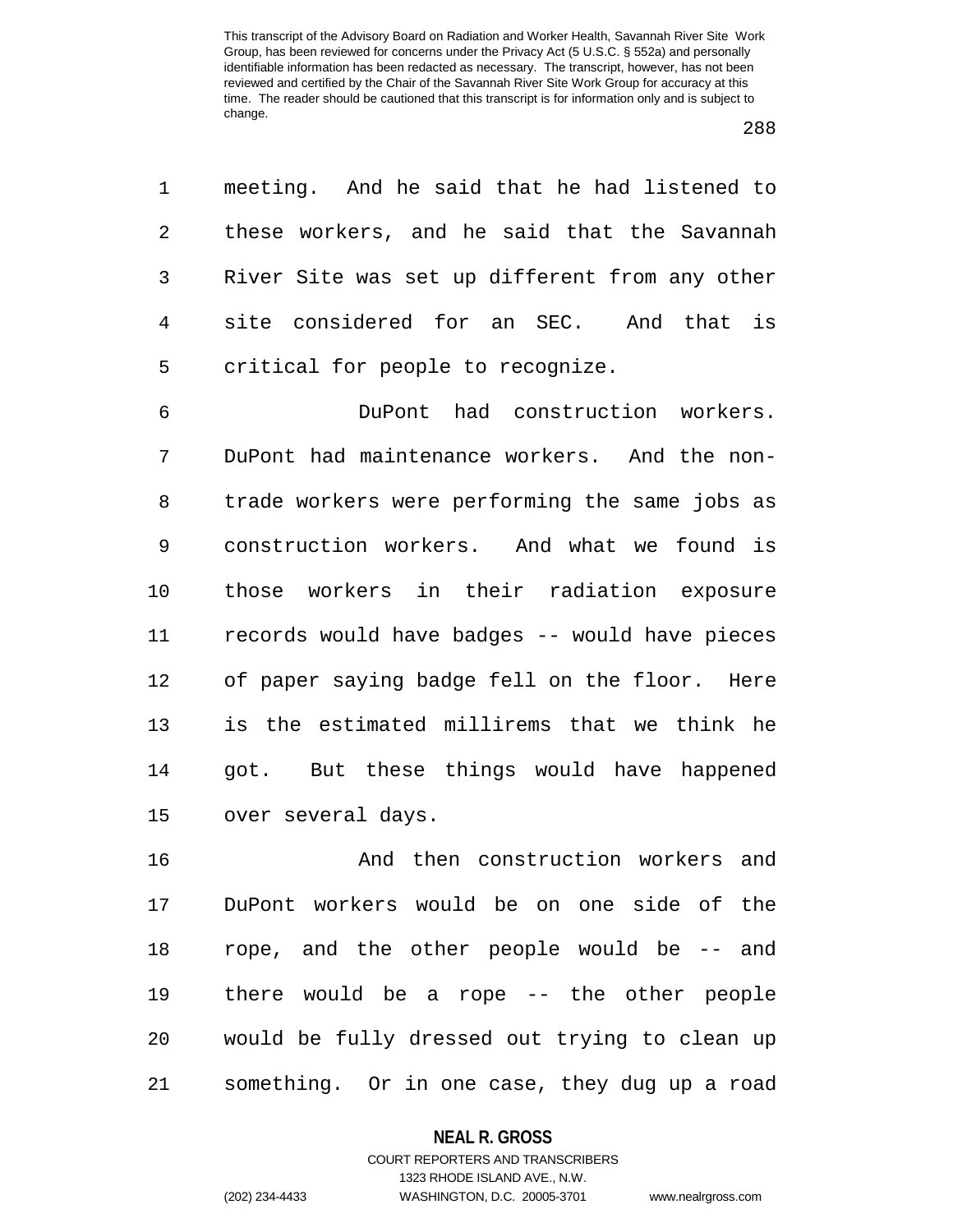289

| 1              | and it took three months. But it had been      |
|----------------|------------------------------------------------|
| $\overline{2}$ | contaminated for at least a month before       |
| $\mathfrak{Z}$ | anybody figured it out.                        |
| 4              | So I don't know how to get the                 |
| 5              | emphasis on what really happened at Savannah   |
| 6              | River than what NIOSH thinks happened. And     |
| 7              | there are -- in addition to all of that, is    |
| 8              | that the SEC process has seen hundreds, if not |
| 9              | thousands, die before they are able to get any |
| 10             | Part B benefits.                               |
| 11             | NIOSH's record is about a 58                   |
| 12             | percent denial if you look at their figures.   |
| 13             | But it looks more like a 65 or 70 percent      |
| 14             | denial for Part B cases from my perspective.   |
| 15             | But at any rate, now I was interested today to |
| 16             | hear NIOSH say they had all of these claims in |
|                | 17 a database.                                 |
| 18             | If they have all the claims in a               |
| 19             | database, it would be easy enough for them to  |
| 20             | track how much -- how many leukemias or how    |
| 21             | many thyroid cancers or myeloid, all of the    |

**NEAL R. GROSS**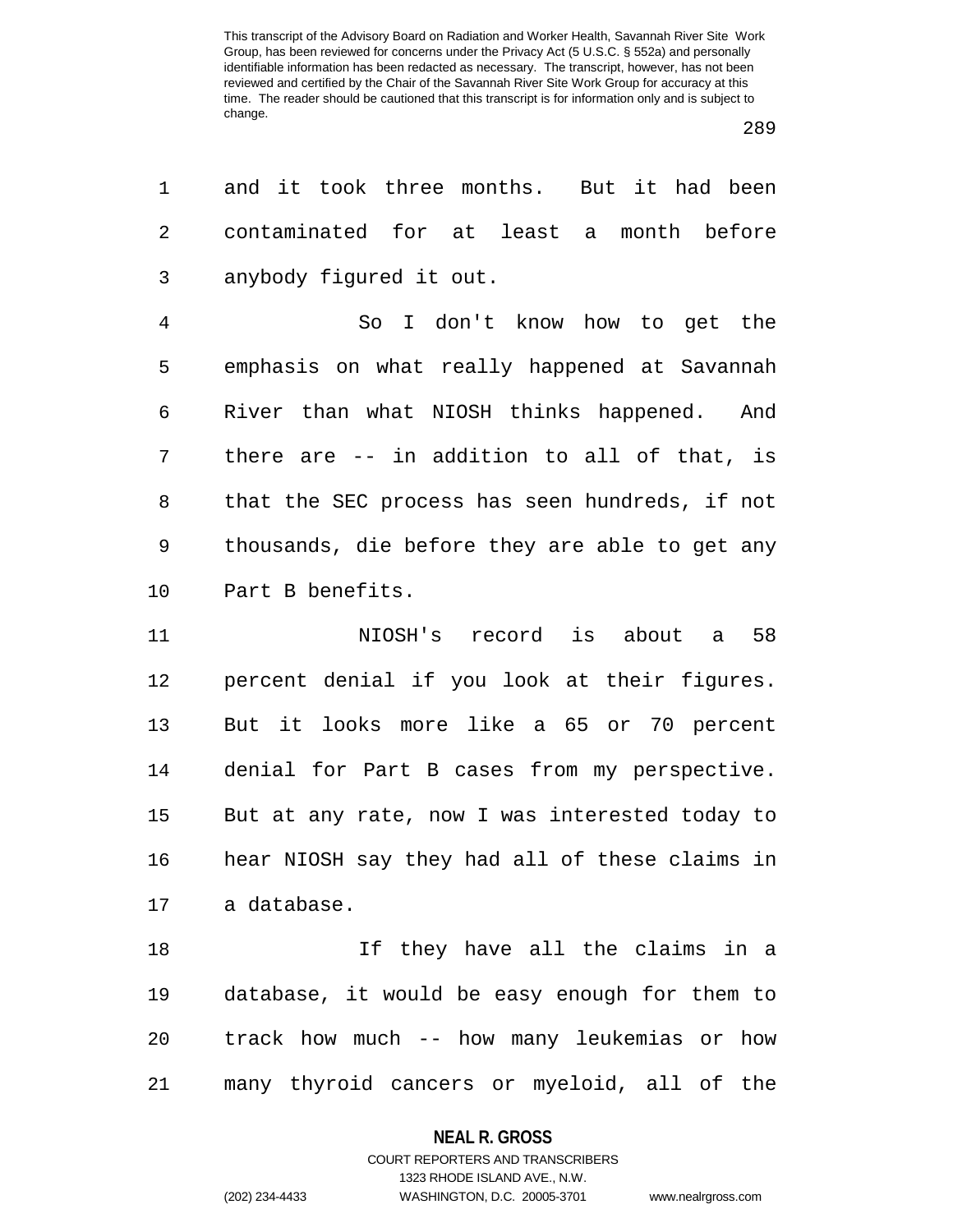290

1 radiation-sensitive cancers, they could 2 quickly calculate what was the percentage of 3 those cases that got an award. 4 And way back in 2002, we asked for 5 that, and nothing has ever happened. And I 6 just think that would show that the whole dose 7 reconstruction process doesn't work. If you 8 expose people to radiation, you expect a 9 certain amount of thyroids, a certain amount 10 of leukemias, and all the other things. 11 And what's happened is the process 12 has gone along, and they keep their denial 13 rate going at the cost of hundreds of millions 14 of dollars. And the workers still don't have 15 the SEC. So that's my comments. 16 CHAIRMAN GRIFFON: Thank you, Mr. 17 Warren. And we're definitely -- we're 18 interested in the construction worker 19 definition, too. So we're looking at that, 20 and the job titles are included in there. So 21 we are also interested in that.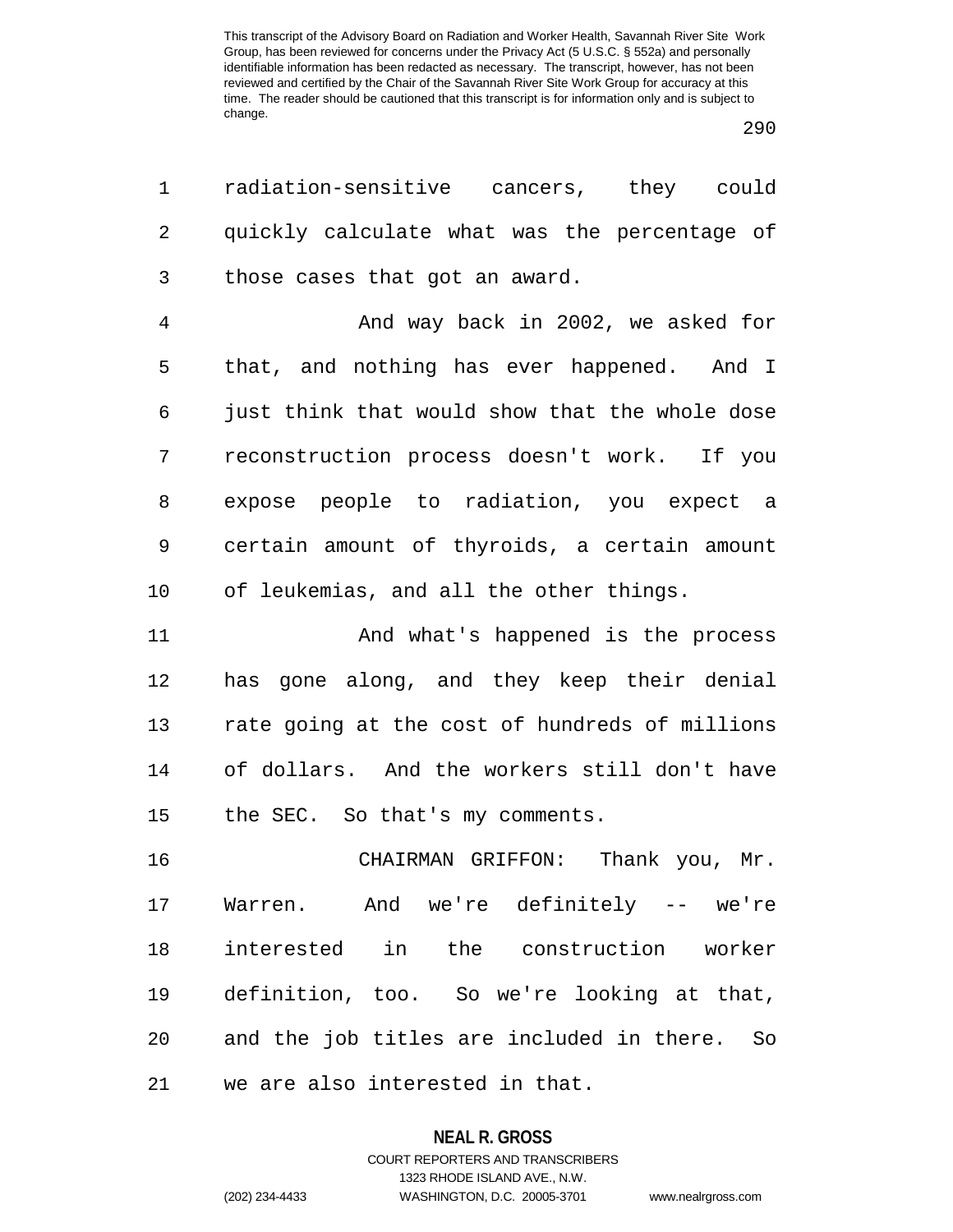291

| $\mathbf 1$    | Any other public comments? And                  |
|----------------|-------------------------------------------------|
| $\overline{2}$ | one more for the --                             |
| 3              | DR. MAKHIJANI: Can I<br>say                     |
| 4              | something to Mr. Warren?                        |
| 5              | CHAIRMAN GRIFFON: Yes.                          |
| 6              | DR. MAKHIJANI: There was actually               |
| 7              | another action item that we didn't get to that  |
| 8              | relates to Mr. Warren specifically. Remember    |
| 9              | he had supplied us with some documents and had  |
| 10             | told us -- SC&A to prepare a list of issues.    |
| 11             | CHAIRMAN GRIFFON: Oh, I'm sorry.                |
| 12             | I thought that was in that 22.                  |
| 13             | DR. MAKHIJANI: No, it's not in                  |
| 14             | 22, 23. That's a separate matrix item.          |
| 15             | CHAIRMAN GRIFFON: Okay, yes.                    |
| 16             | DR. MAKHIJANI: This related to --               |
|                | 17 this was an additional item at the bottom of |
| 18             | our --                                          |
| 19             | CHAIRMAN GRIFFON: Okay.                         |
| 20             | DR. MAKHIJANI: -- action list to                |
| 21             | review those and to see to what extent they     |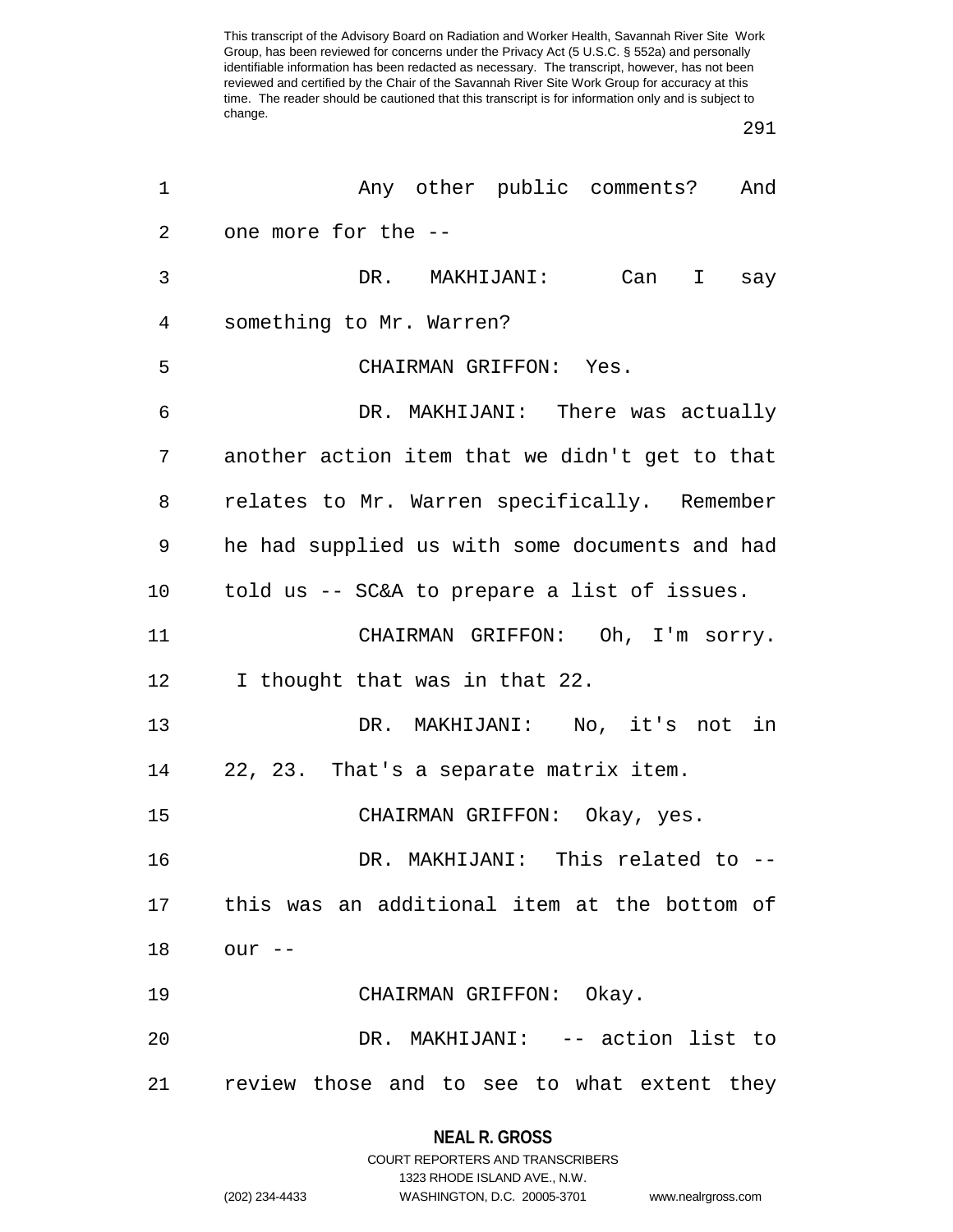292

| 1  | overlapped with --                             |
|----|------------------------------------------------|
| 2  | CHAIRMAN GRIFFON: We'll add that               |
| 3  | on our action list. Yes.                       |
| 4  | DR. MAKHIJANI:<br>No -- yes, so we             |
| 5  | had already done that.                         |
| 6  | CHAIRMAN GRIFFON: Okay.                        |
| 7  | DR. MAKHIJANI: That report is                  |
| 8  | complete. We've listed all of the issues       |
| 9  | which came up in the materials that Mr. Warren |
| 10 | had supplied to us as well as in the May 2008  |
| 11 | NIOSH public meeting. So there is a short      |
| 12 | memo covering -- sort of introducing what we   |
| 13 | did. And then there is the list and            |
| 14 | categorizing various items in the list.        |
| 15 | Again, a list that is sort of                  |
| 16 | without much comment from us except the slot   |
| 17 | into which it may belong. But it is a fairly   |
| 18 | long list. And you will get that -- it's at    |
| 19 | the DOE.                                       |
| 20 | CHAIRMAN GRIFFON: Okay.                        |
| 21 | DR. MAKHIJANI: So you'll get that              |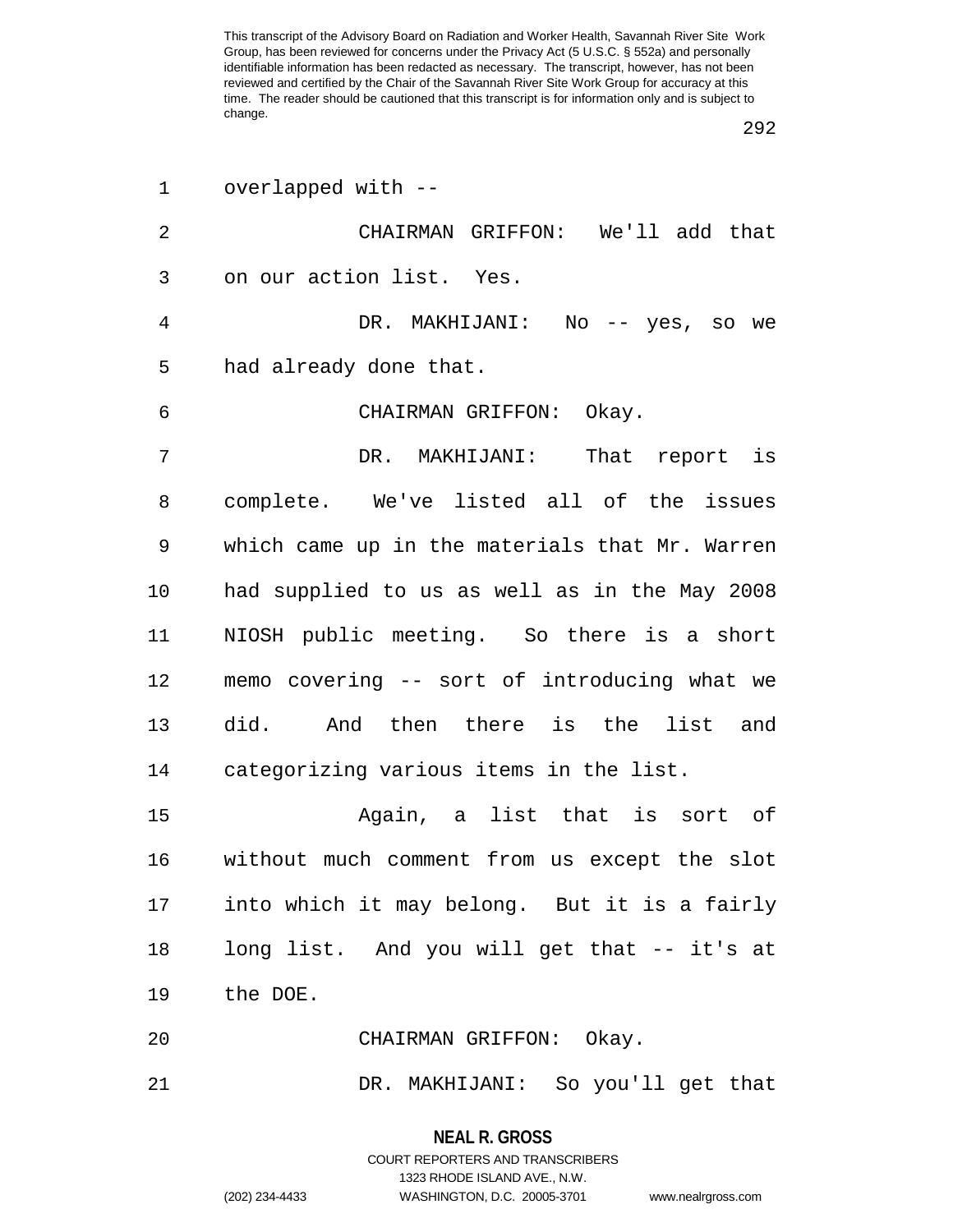293

| 1  | in a couple of $-$                             |
|----|------------------------------------------------|
| 2  | CHAIRMAN GRIFFON: So you'll have               |
| 3  |                                                |
| 4  | DR. MAKHIJANI: Yes, it's done.                 |
| 5  | CHAIRMAN GRIFFON: All right. And               |
| 6  | that's something that NIOSH should consider    |
| 7  | along with the other --                        |
| 8  | DR. MAKHIJANI: It's something                  |
| 9  | that NIOSH -- yes, actually, you know, it's a  |
| 10 | rather complicated list because it is          |
| 11 | individual worker comments. And, you know --   |
| 12 | because that's the only thing we could do with |
| 13 | it. There were lots and lots of individual     |
| 14 | things that came up.                           |
| 15 | We've binned them wherever they                |
| 16 | belonged in an existing matrix item like -- or |
|    | 17 external doses --                           |
| 18 | CHAIRMAN GRIFFON: Okay.                        |
| 19 | DR. MAKHIJANI: -- and so on.                   |
| 20 | We've indicated that in a table. But then      |
| 21 | there are these kind of issues that --         |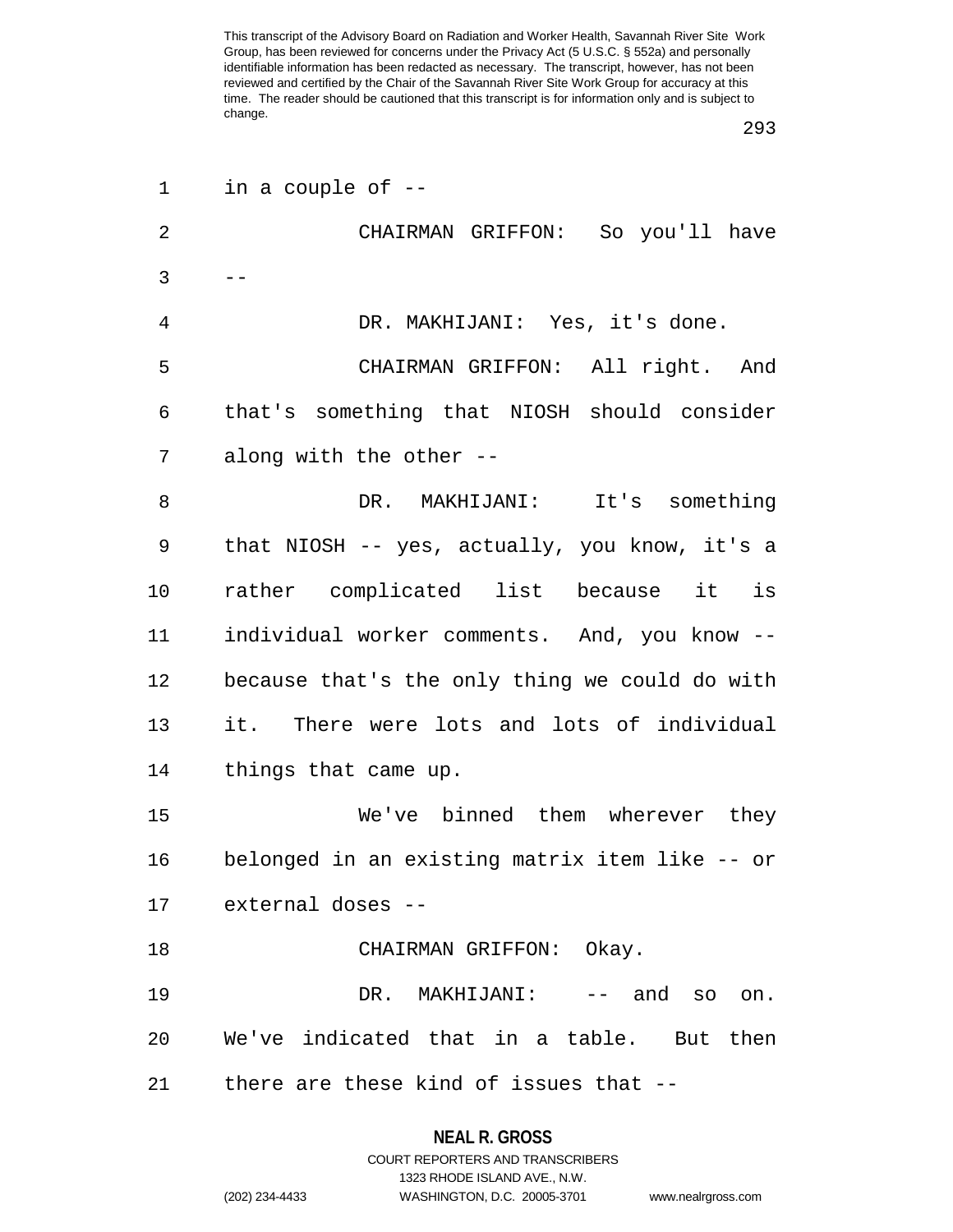294

| 1  | CHAIRMAN GRIFFON: Don't really                |
|----|-----------------------------------------------|
| 2  | fit in anywhere.                              |
| 3  | DR. MAKHIJANI: -- may or may not              |
| 4  | belong. And that's a judgment that we felt    |
| 5  | that maybe you should make.                   |
| 6  | CHAIRMAN GRIFFON: Oh, we'll look              |
| 7  | at it as a Work Group, I think, once it comes |
| 8  | out.                                          |
| 9  | DR. MAKHIJANI: Yes.                           |
| 10 | CHAIRMAN GRIFFON:<br>And we'll                |
| 11 | consider whether we need to add it to our     |
| 12 | items, right?                                 |
| 13 | DR. MAKHIJANI: Yes, right. It is              |
| 14 | something that I think we'd look at as an     |
| 15 | item.                                         |
| 16 | CHAIRMAN GRIFFON: And I'd ask                 |
| 17 | NIOSH to also consider the binning, you know. |
| 18 | If they are included in other existing matrix |
| 19 | items, then we'll just include them in that   |
| 20 | discussion of those items.                    |
| 21 | Right. Wherever<br>DR. MAKHIJANI:             |

**NEAL R. GROSS** COURT REPORTERS AND TRANSCRIBERS

1323 RHODE ISLAND AVE., N.W.

(202) 234-4433 WASHINGTON, D.C. 20005-3701 www.nealrgross.com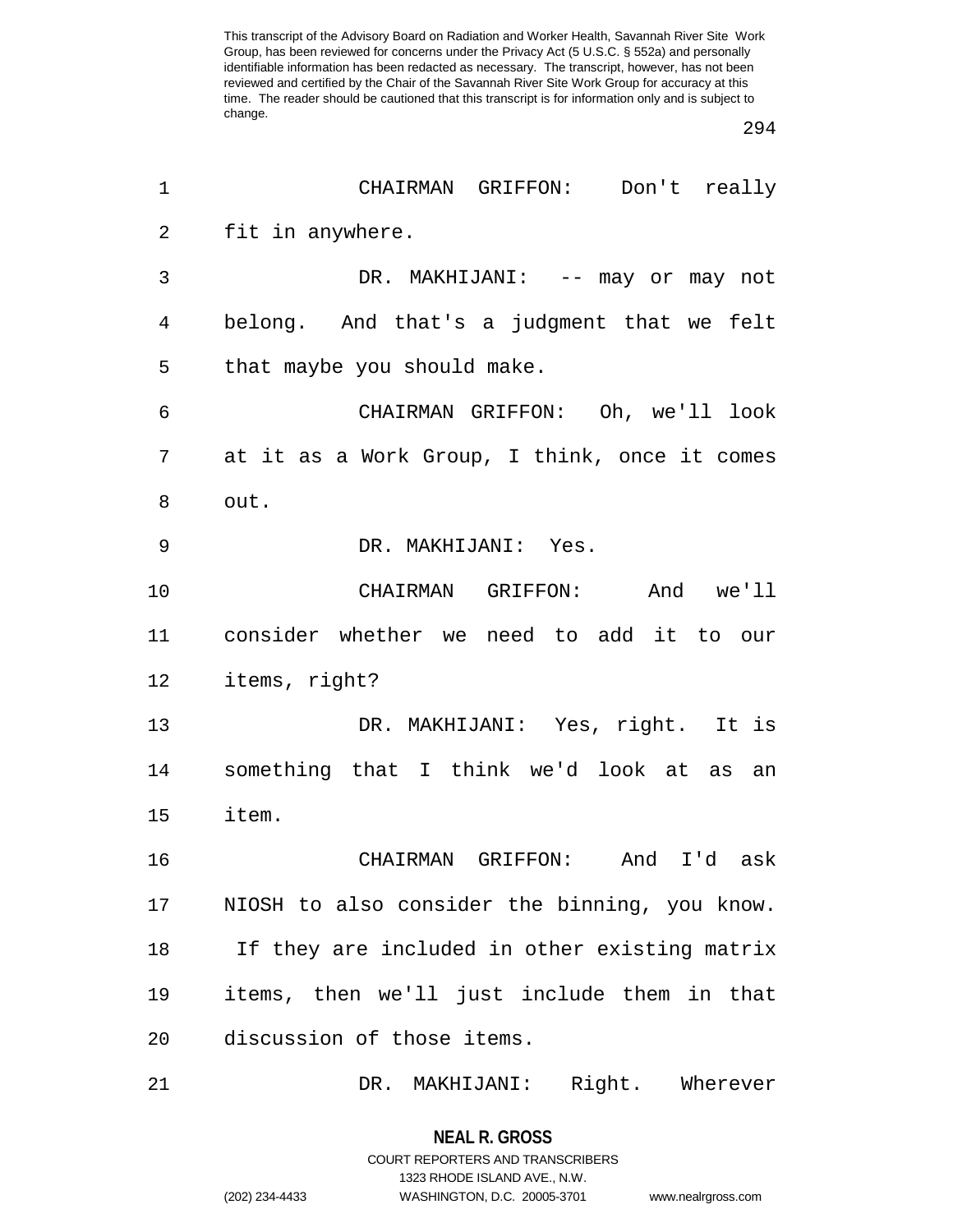295

| $\mathbf 1$    | it was clear, we've indicated that.         |
|----------------|---------------------------------------------|
| $\overline{2}$ | CHAIRMAN GRIFFON: Yes, okay.                |
| 3              | DR. MAKHIJANI: But some places it           |
| 4              | wasn't clear, and we created some<br>new    |
| 5              | categories just to kind of --               |
| 6              | CHAIRMAN GRIFFON: So at least               |
| 7              | review the memo. I'm not sure there's any   |
| 8              | specific action at this point other than to |
| 9              | review it. And we'll discuss potential      |
| $10 \,$        | inclusion of some of the items at the next  |
| 11             | meeting.                                    |
| 12             | DR. MAKHIJANI: Yes.                         |
| 13             | CHAIRMAN GRIFFON: Okay.                     |
| 14             | DR. MAKHIJANI: It is a fairly --            |
| 15             | CHAIRMAN GRIFFON: All right.                |
| 16             | Thank you, Arjun.                           |
| 17             | DR. MAKHIJANI: -- short memo with           |
| 18             | a long -- with a long appendix at the end.  |
| 19             | CHAIRMAN GRIFFON: Yes.                      |
| 20             | DR. MAKHIJANI: Which is what you            |
| 21             | had wanted.                                 |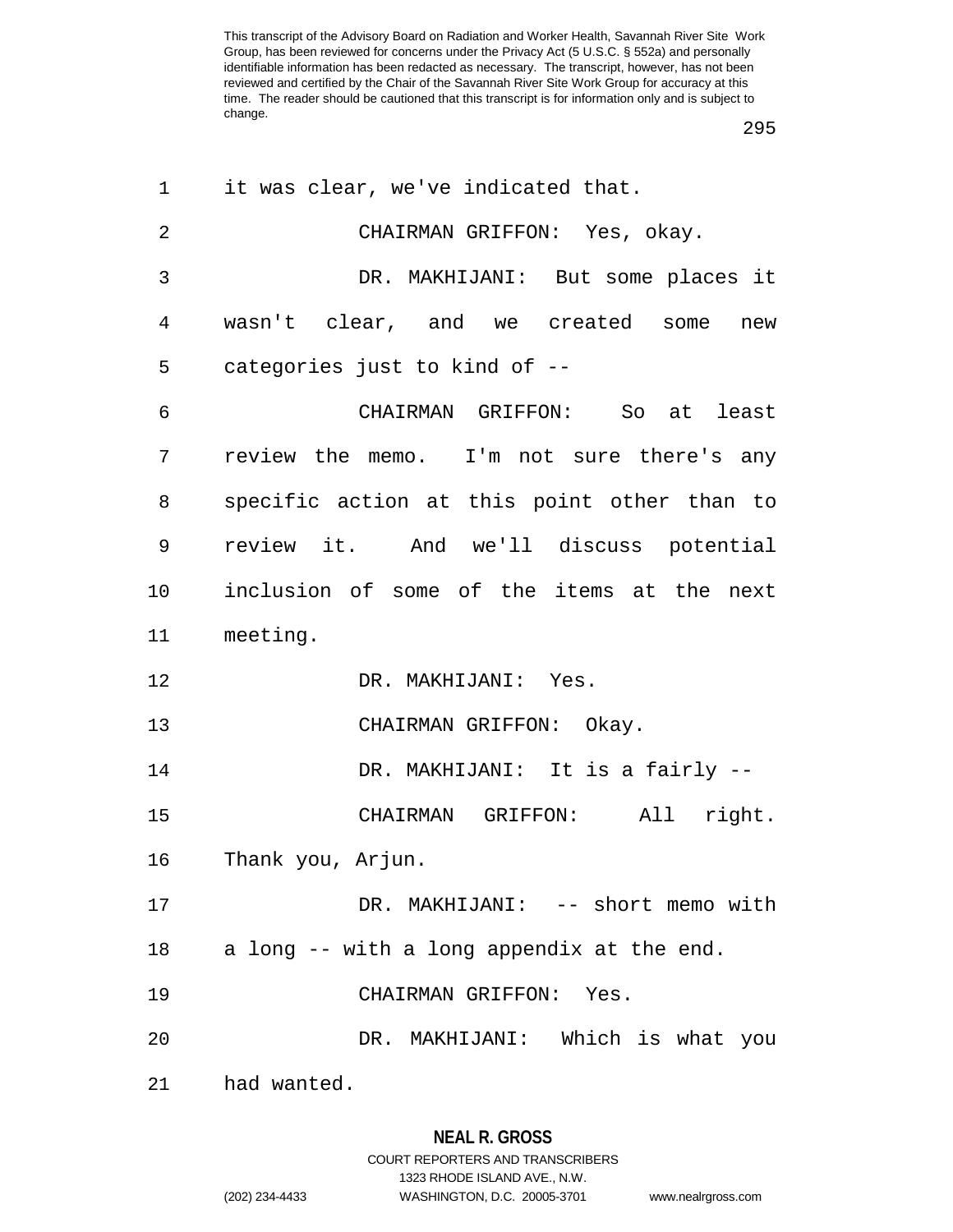296

| $\mathbf 1$ | CHAIRMAN GRIFFON:<br>Okay.<br>All              |
|-------------|------------------------------------------------|
| 2           | right. Thank you.                              |
| 3           | All right. If there is no more                 |
| 4           | public comments, I think we're ready to close. |
| 5           | Do we want to $-$                              |
| 6           | MEMBER CLAWSON: Mark?                          |
| 7           | CHAIRMAN GRIFFON: Yes?                         |
| 8           | MEMBER CLAWSON: This is Brad.<br>$\mathbf I$   |
| 9           | just had a question for Tim.                   |
| 10          | CHAIRMAN GRIFFON: Go ahead.                    |
| 11          | MEMBER CLAWSON: Well, earlier he               |
| 12          | was talking about that he had this data but,   |
| 13          | you know, it wasn't ready to be able to come   |
| 14          | forth. And my understanding is that NIOSH has  |
| 15          | got like a Y: drive or something like this     |
| 16          | where they prepare all their information.      |
| 17          | How much data do we still have                 |
| 18          | sitting out there that hasn't been put onto    |
| 19          | the O: drive for us to be able to review? Is   |
| 20          | there a substantial amount, or is everything   |
| 21          | on the O: drive?                               |

#### **NEAL R. GROSS**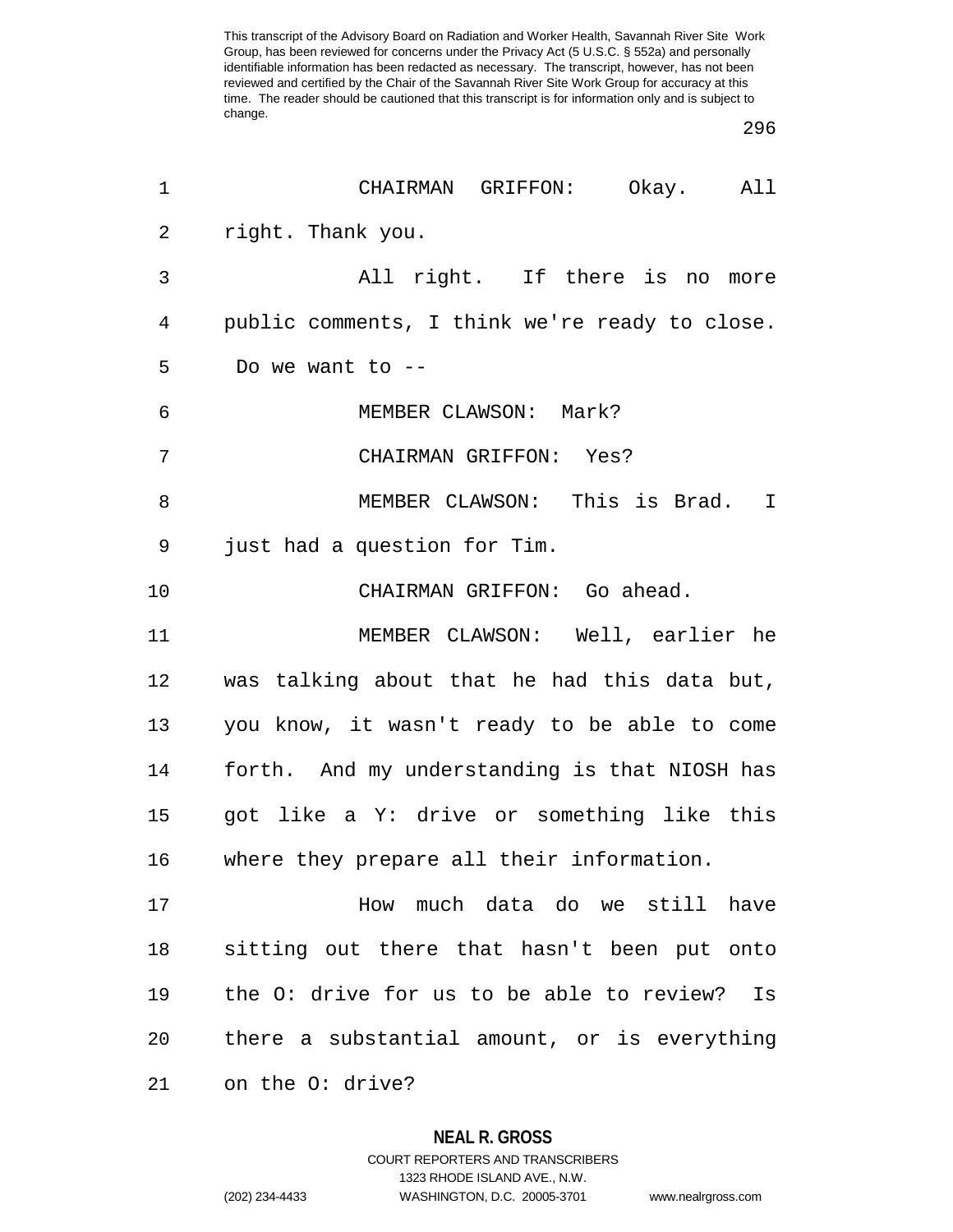| 1              | DR. TAULBEE: Well, I would say                |
|----------------|-----------------------------------------------|
| $\overline{2}$ | the things that we have not put out there yet |
| 3              | would be the complete uranium, plutonium,     |
| 4              | americium, curium, the mixed fission products |
| 5              | $- -$                                         |
| 6              | DR. MAKHIJANI: Neptunium.                     |
| 7              | DR. TAULBEE: -- and neptunium                 |
| 8              | data sets. I think those are the ones we have |
| 9              | not put up there.                             |
| 10             | CHAIRMAN GRIFFON: And we<br>just              |
| 11             | requested those today.                        |
| 12             | DR. TAULBEE: Yes, right.                      |
| 13             | MR. MAHATHY: The NTA data set?                |
| 14             | DR. TAULBEE: And the NTA data                 |
| 15             | set, yes. Thanks, I forgot about that one.    |
| 16             | MEMBER CLAWSON: Well, the reason              |
| 17             | I was just wondering, Tim, is because, you    |
| 18             | know, this sharing of information and so      |
| 19             | forth, I just want to make sure that we all   |
| 20             | have the same information.                    |
| 21             | DR. TAULBEE: I understand.                    |

**NEAL R. GROSS** COURT REPORTERS AND TRANSCRIBERS

1323 RHODE ISLAND AVE., N.W.

(202) 234-4433 WASHINGTON, D.C. 20005-3701 www.nealrgross.com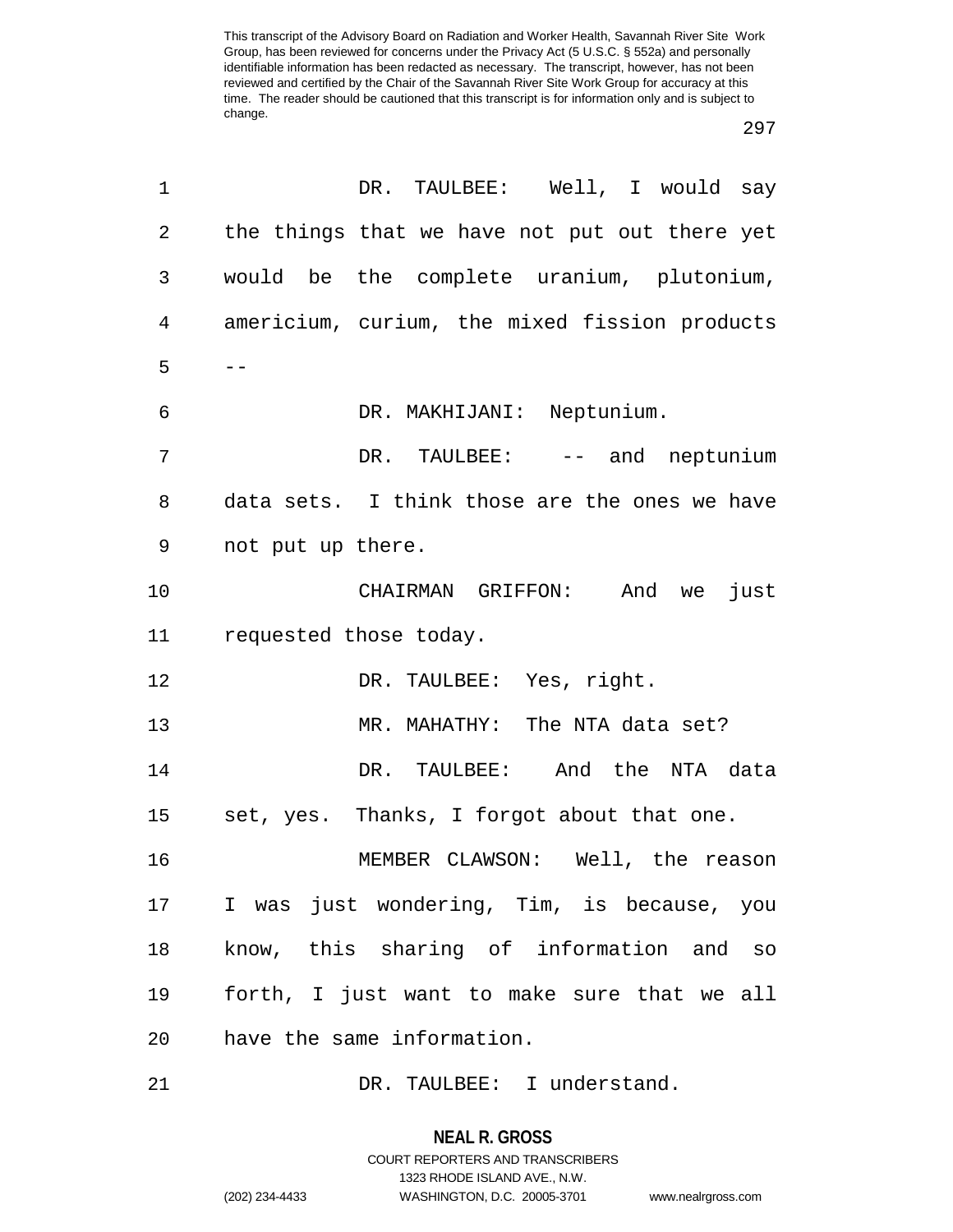298

| $\mathbf 1$ | MEMBER CLAWSON: Okay.                          |
|-------------|------------------------------------------------|
| 2           | DR. TAULBEE: You know, I mean --               |
| 3           | okay.                                          |
| 4           | CHAIRMAN GRIFFON: We're working                |
| 5           | on that. I think also -- I think when you're   |
| 6           | constructing a database, we don't want --      |
| 7           | DR. TAULBEE: That's correct.                   |
| 8           | When we get the data coded, that's one stage.  |
| 9           | CHAIRMAN GRIFFON: Right.                       |
| 10          | DR. TAULBEE: And then we do a QA               |
| 11          |                                                |
| 12          | CHAIRMAN GRIFFON: Right.                       |
| 13          | DR. TAULBEE: -- a quality control              |
| 14          | assurance check of that data. And in some      |
| 15          | cases, they have to go back and -- in fact, in |
| 16          | some they have re-coded the whole data set     |
| 17          | again.                                         |
| 18          | CHAIRMAN GRIFFON:<br>And<br>I                  |
| 19          | appreciate that because I don't want SC&A to   |
| 20          | start to look at some data set that, you know  |
| 21          | - -                                            |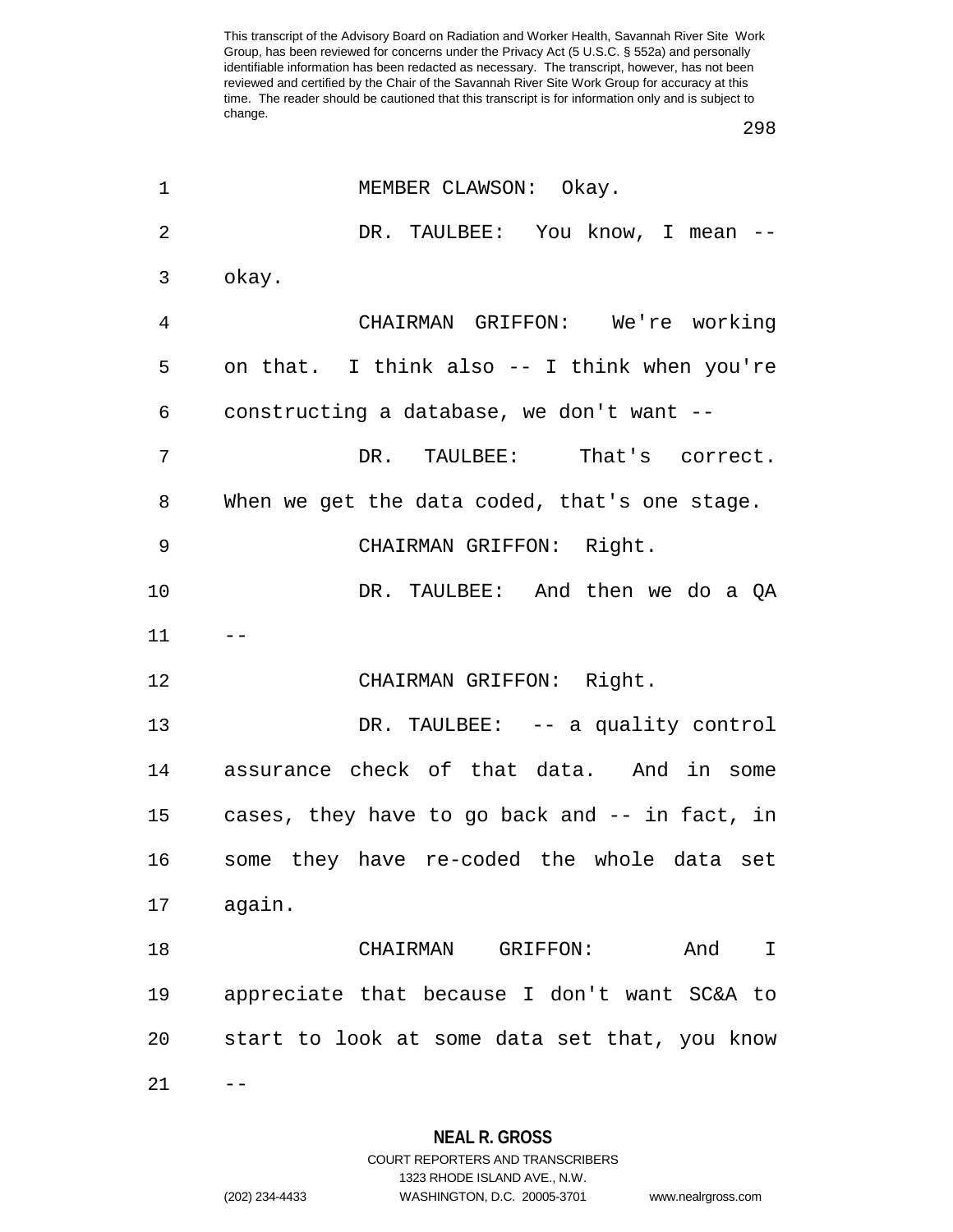299

| 1  | MR. KATZ: Isn't ready.                         |
|----|------------------------------------------------|
| 2  | CHAIRMAN GRIFFON: -- isn't V&Ved               |
| 3  | by NIOSH, right. So --                         |
| 4  | DR. TAULBEE: Oh, yes.                          |
| 5  | CHAIRMAN GRIFFON: -- but we are -              |
| 6  | - good point, Brad. And they're posting --     |
| 7  | MEMBER CLAWSON: Okay. I was just               |
| 8  | wondering because I just wanted to make sure   |
| 9  | that the SC&A and also the Board had access    |
| 10 | to, you know, all the information that we were |
| 11 | dealing with.                                  |
| 12 | DR. MAKHIJANI: Yes. That also                  |
| 13 | reminds me that you had asked us to review the |
| 14 | four log books.                                |
| 15 | CHAIRMAN GRIFFON: Yes.                         |
| 16 | DR. MAKHIJANI: That's complete.                |
| 17 | I believe that's at the DOE, too.              |
| 18 | CHAIRMAN GRIFFON: What did that                |
| 19 | fall under? What action item? Or what matrix   |
| 20 | item?                                          |
| 21 | fell under<br>DR. MAKHIJANI:<br>It             |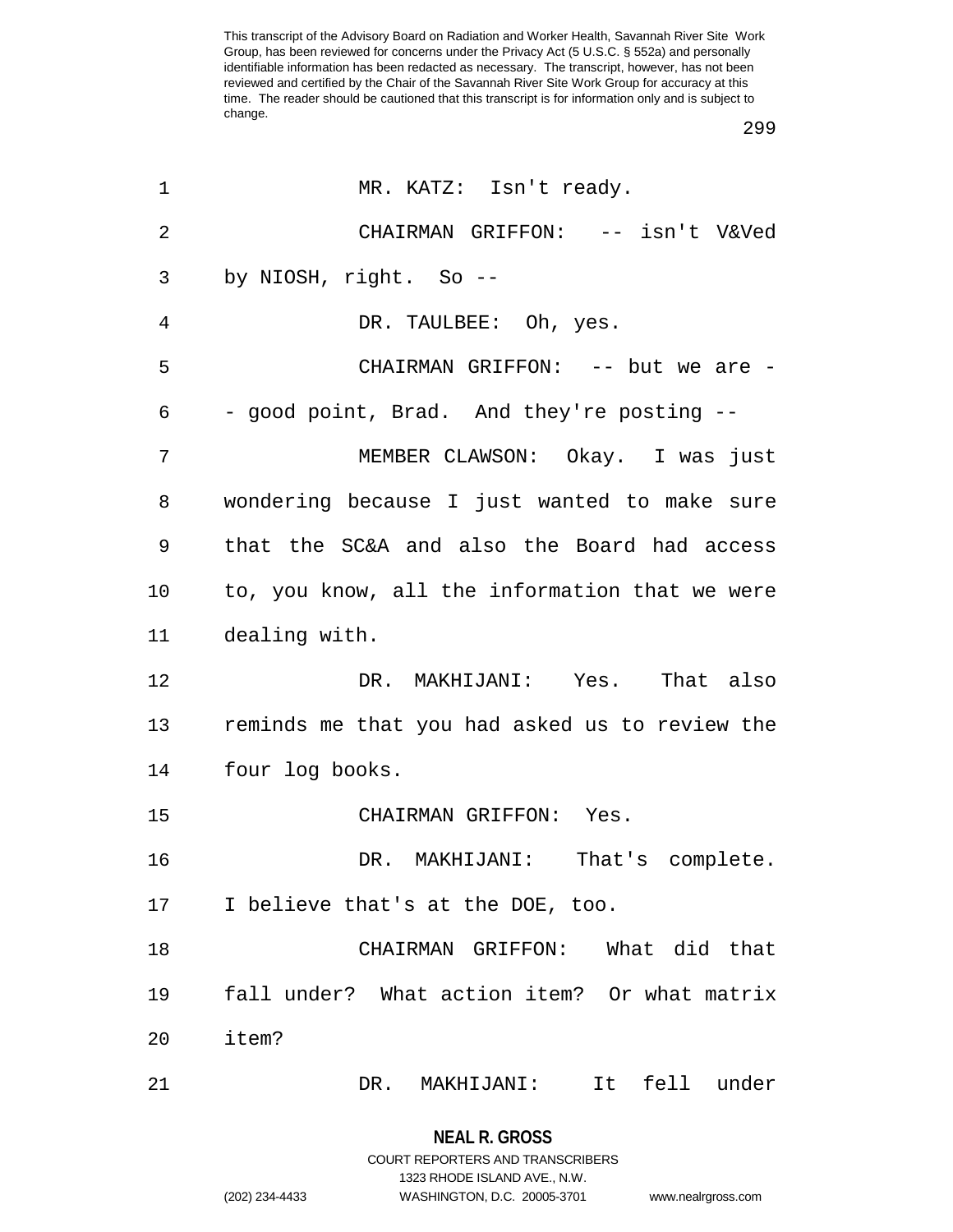300

| 1              | matrix $-$ I think we skipped it.             |
|----------------|-----------------------------------------------|
| 2              | DR. TAULBEE: Actually, I think it             |
| 3              | is 22 and 23, isn't it?                       |
| $\overline{4}$ | DR. MAKHIJANI: No, it's on some               |
| 5              | other earlier action item.                    |
| 6              | MR. KATZ: I didn't note it when I             |
| 7              | went through.                                 |
| 8              | MEMBER SCHOFIELD: Mack, come                  |
| 9              | here. Come on, Mack.                          |
| 10             | DR. MAKHIJANI: Let me just search             |
| 11             | for log books here.                           |
| 12             | CHAIRMAN GRIFFON: Phil, you got               |
| 13             | your dog?                                     |
| 14             | (Laughter.)                                   |
| 15             | CHAIRMAN GRIFFON: Maybe Mack is               |
| 16             | his son, I don't know.                        |
| 17             | MEMBER CLAWSON: It sounds like                |
| 18             | Phil catching his dog.                        |
| 19             | DR. MAKHIJANI: It's in Item 13.               |
| 20             | MEMBER SCHOFIELD: Yes, I was                  |
| 21             | catching my dog there. I forgot I didn't have |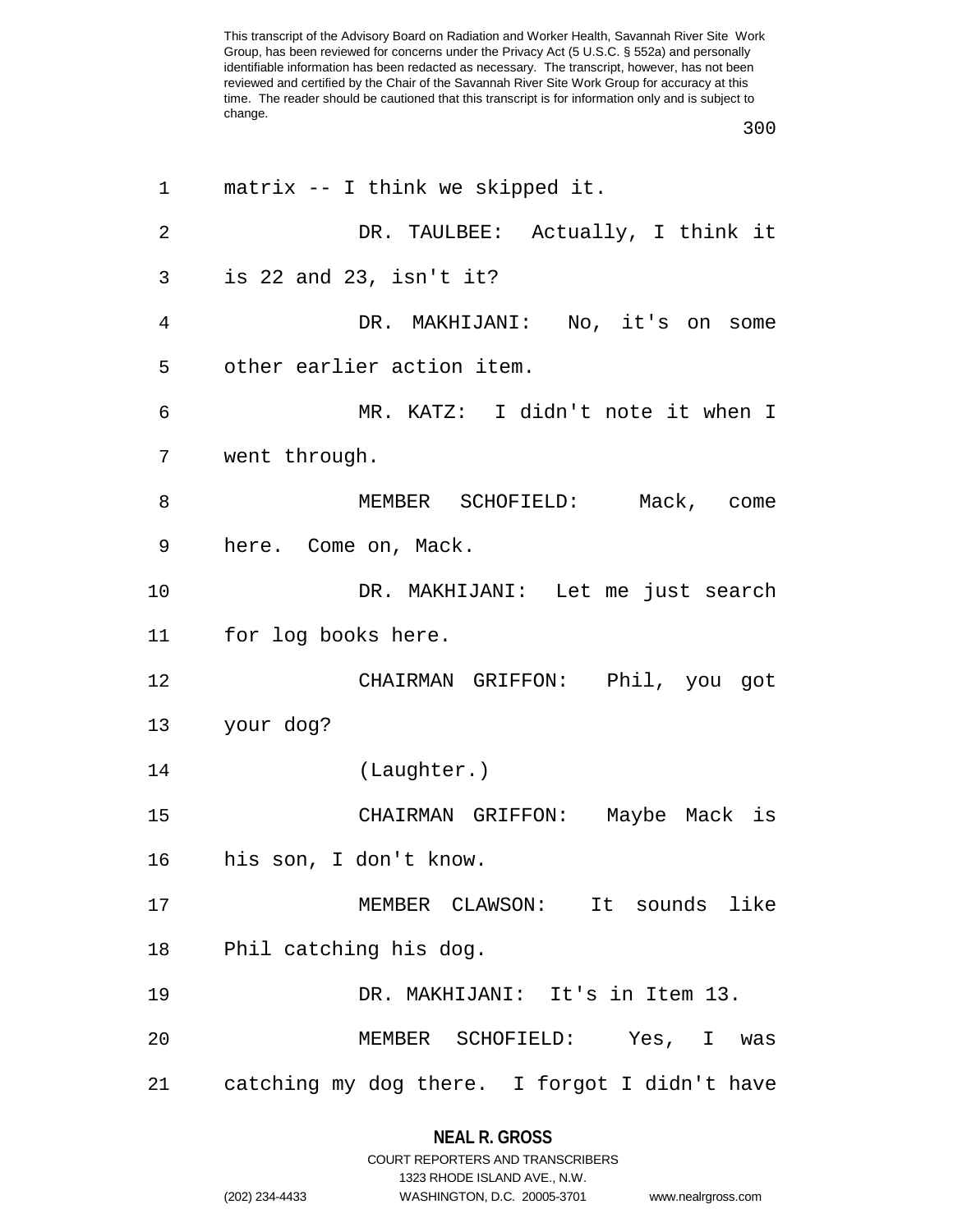301

| 1              | it on mute right then.                        |
|----------------|-----------------------------------------------|
| $\overline{2}$ | CHAIRMAN GRIFFON: Item 13, yes.               |
| 3              | DR. MAKHIJANI: Item 13.                       |
| 4              | CHAIRMAN GRIFFON:<br>Log book                 |
| 5              | review.                                       |
| 6              | DR. MAKHIJANI: That is complete.              |
| 7              | CHAIRMAN GRIFFON: Item 13, log                |
| 8              | book review.                                  |
| 9              | DR. MAKHIJANI: It is complete. I              |
| 10             | can give you a little vignette of it if you   |
| 11             | want.                                         |
| 12             | CHAIRMAN GRIFFON: Yes, please,                |
| 13             | please, yes. Sorry I missed that.             |
| 14             | DR. MAKHIJANI: We had -- so we                |
| 15             | looked at what NIOSH did. And then what we    |
| 16             | did with those log books is we took a sort of |
| 17             | a deeper look into just those four log books, |
| 18             | compiled, you know, the data for all<br>the   |
| 19             | claimants that were there -- all the data for |
| 20             | the claimants that were there in the<br>log   |
| 21             | books, compiled all the positive data.        |

# **NEAL R. GROSS** COURT REPORTERS AND TRANSCRIBERS

1323 RHODE ISLAND AVE., N.W. (202) 234-4433 WASHINGTON, D.C. 20005-3701 www.nealrgross.com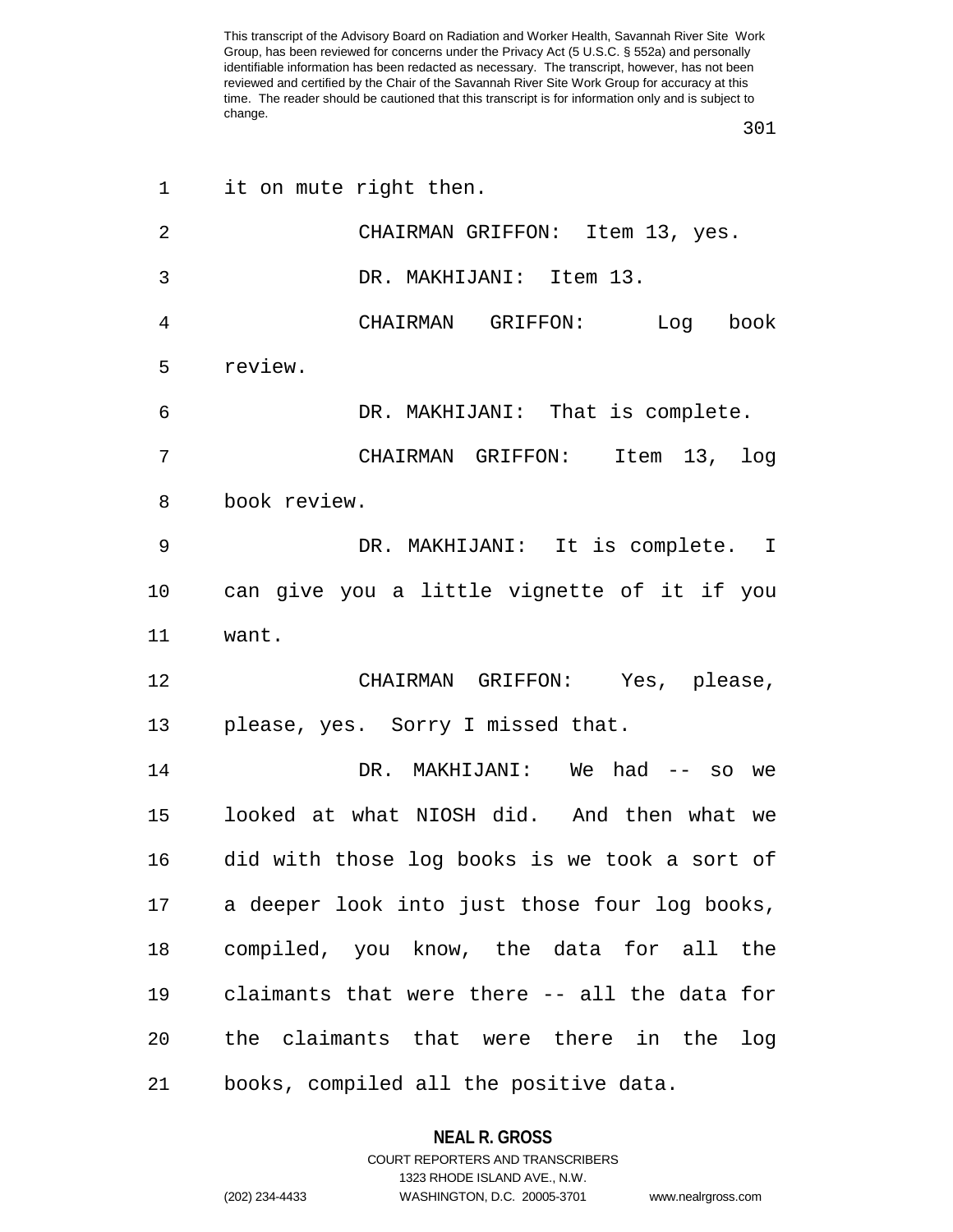302

1 We found a fair number of missing 2 records. Things that were there in the log 3 books that were not there in the individual 4 worker records. Overall, it was a few percent 5 -- six percent.

6 And we parsed into the 7 construction workers and non-construction 8 workers. The construction workers was much 9 more missing data than non-construction 10 workers. But when we looked into it more 11 deeply, it turned out that almost all of the 12 missing points were for one worker.

13 And so then we -- so we did two 14 analyses. We gave you a full analysis. And 15 there were like 70-odd points. I don't know 16 what happened there. But there were 70-odd 17 points, bioassay data points for uranium, and 18 this was only uranium, that were there in the 19 log books that were not there in the worker's 20 individual dose record.

21 And we did a full quality control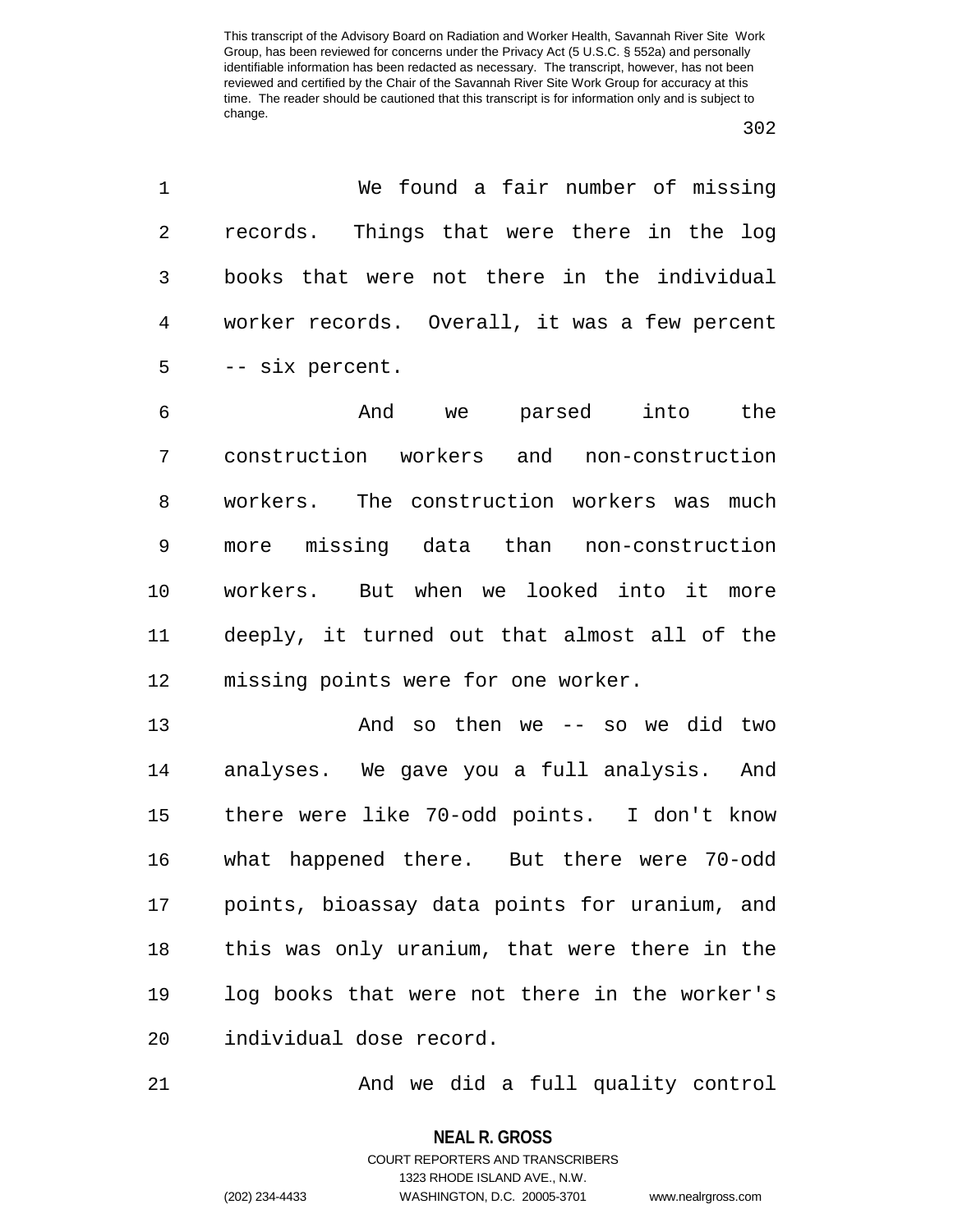303

| 1              | check of everything. That's why it took so    |
|----------------|-----------------------------------------------|
| $\overline{2}$ | long. I wanted to make sure --                |
| 3              | CHAIRMAN GRIFFON: You have this               |
| $\overline{4}$ | in the form of a report?                      |
| 5              | DR. MAKHIJANI: Yes, we have this              |
| 6              | in the form of a report.                      |
| 7              | CHAIRMAN GRIFFON: Is it being                 |
| 8              | reviewed?                                     |
| 9              | DR. MAKHIJANI: It's complete. I               |
|                | 10 think it is at the DOE.                    |
| 11             | CHAIRMAN GRIFFON: Okay.                       |
| 12             | DR. MAKHIJANI: So you'll get this             |
| 13             | very soon.                                    |
| 14             | CHAIRMAN GRIFFON: It's coming.                |
| 15             | DR. MAKHIJANI: So you'll get two              |
| 16             | reports this month that have been completed.  |
| 17             | The actual missing for construction workers   |
| 18             | was actually quite small. Only about one      |
| 19             | percent. For non-construction workers, it was |
| 20             | actually higher, about six percent.           |
| 21             | There were four workers for whom              |

**NEAL R. GROSS** COURT REPORTERS AND TRANSCRIBERS

1323 RHODE ISLAND AVE., N.W.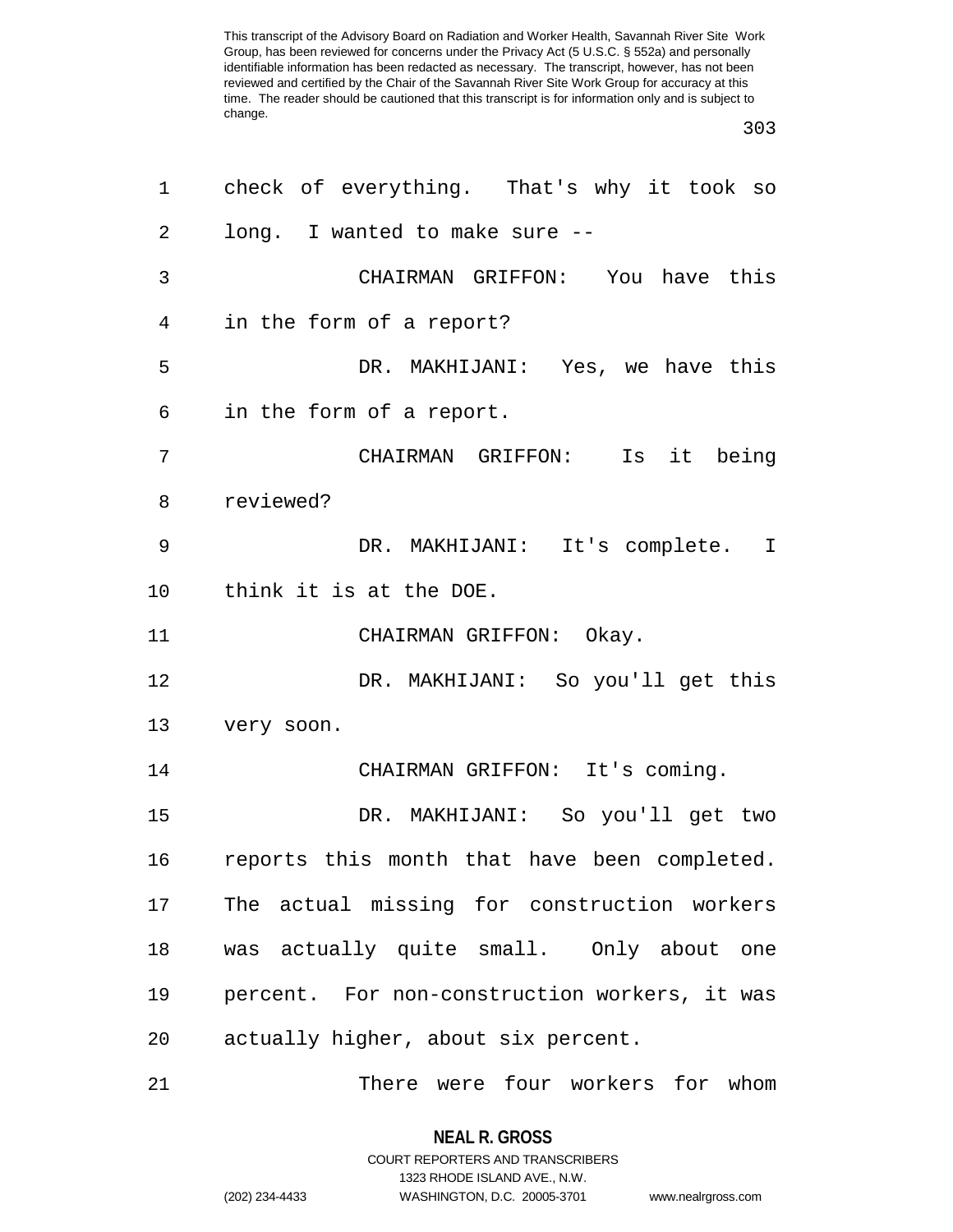| 1  | none of the data points in the log books for   |
|----|------------------------------------------------|
| 2  | those -- that period and those areas, were in  |
| 3  | So there's a kind of a dose<br>there.          |
| 4  | reconstruction question of missing data from   |
| 5  | the individual worker data and because you are |
| 6  | normally doing MDA divided by two when you do  |
| 7  | internal dose reconstruction.                  |
| 8  | A few issues arose -- yes, so it               |
| 9  | kind of a little bit of a mixed bag.<br>is     |
| 10 | There's some reassurance in there and then     |
| 11 | some kind of $-$                               |
| 12 | CHAIRMAN GRIFFON: How do they                  |
| 13 | I mean the original log book<br>compare?       |
| 14 | analysis, NIOSH looked at the log books        |
| 15 | compared to the database or to the --          |
| 16 | DR. MAKHIJANI: Yes, you did the                |
| 17 | same. I think you looked at the claimant       |
| 18 | records.                                       |
| 19 | DR. TAULBEE: We came up with                   |
| 20 | something like on the five percent range.      |
| 21 | DR. MAKHIJANI: --<br>not that                  |
|    |                                                |

#### **NEAL R. GROSS**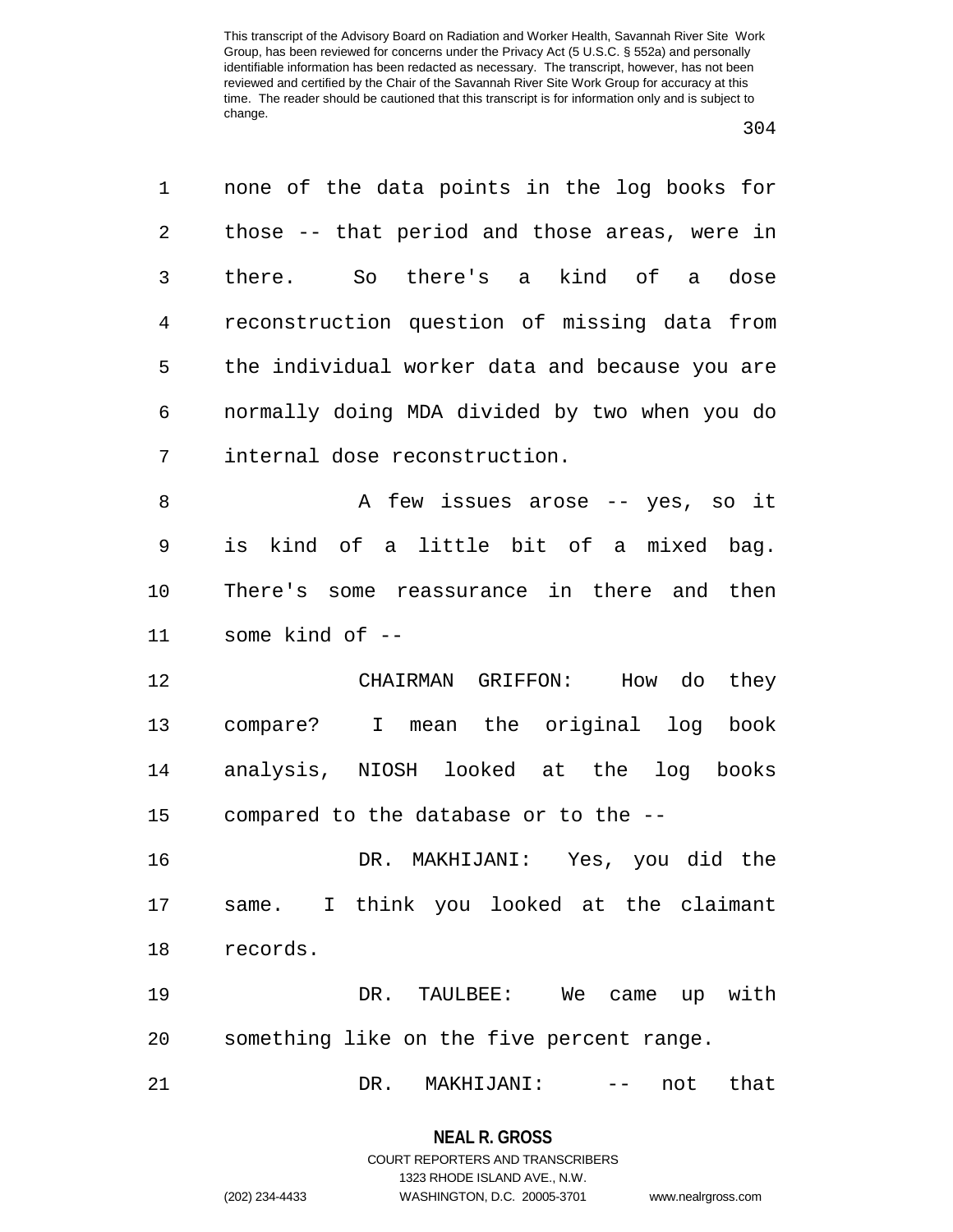| 1  | different. Actually we thought that some of   |
|----|-----------------------------------------------|
| 2  | the data points that NIOSH thought weren't in |
| 3  | there were in there. So we had a few -- a     |
| 4  | couple of corrections here and there, but we  |
| 5  | didn't have much issue with NIOSH's analysis. |
| 6  | We just kind of looked at the log books as a  |
| 7  | whole and tried to give you a picture of      |
| 8  | what's in there.                              |
| 9  | CHAIRMAN GRIFFON: So when we see              |
| 10 | it, I guess we'll have to discuss it.         |
| 11 | DR. MAKHIJANI: Yes.                           |
| 12 | CHAIRMAN GRIFFON: All right.                  |
| 13 | DR. MAKHIJANI: So obviously                   |
| 14 | there's some good news and some bad news.     |
| 15 | CHAIRMAN GRIFFON: I think NIOSH,              |
| 16 | once they get it, will review that. That's an |
| 17 | action item under Item 13.                    |
| 18 | MR. KATZ: Okay.                               |
| 19 | CHAIRMAN GRIFFON: Did we miss any             |
| 20 | others?                                       |
| 21 | DR. MAKHIJANI: I don't think so.              |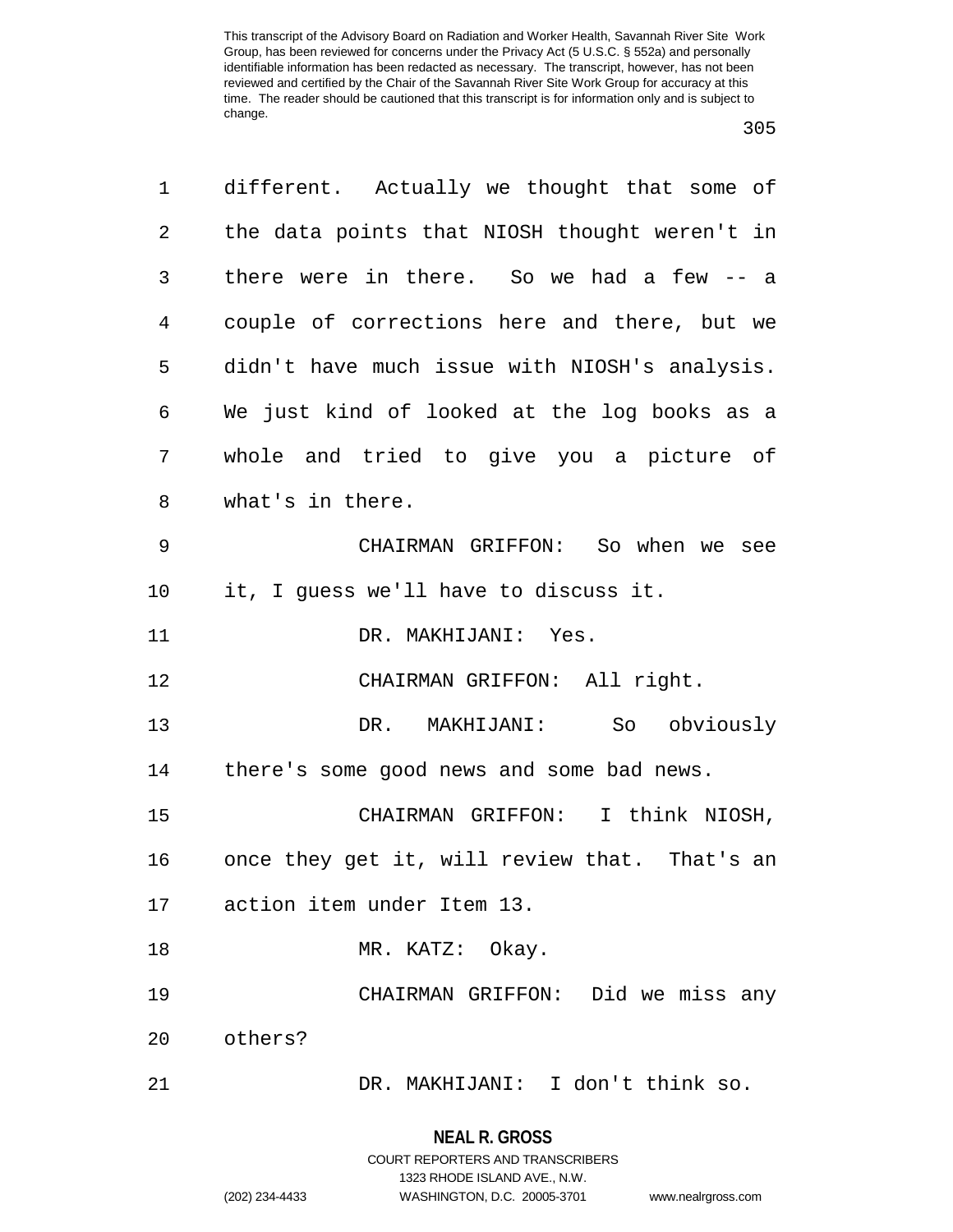306

| 1              | MR. McGOWAN: Number 24?                        |
|----------------|------------------------------------------------|
| $\overline{2}$ | DR. MAKHIJANI: Twenty-four was                 |
| 3              | merged -- there's no action item on 24.        |
| 4              | CHAIRMAN GRIFFON: Yes, there                   |
| 5              | wasn't an action item.                         |
| 6              | DR. MAKHIJANI: And 25 was merged.              |
| 7              | CHAIRMAN GRIFFON: Merged to --                 |
| 8              | yes.                                           |
| 9              | DR. MAKHIJANI: Twenty-five was                 |
| 10             | burning ground. It was the same thing as       |
| 11             | another issue. It was by mistake.              |
| 12             | CHAIRMAN GRIFFON: And what was --              |
| 13             | there was no action. But was it closed,        |
| 14             | Number 24, the early monitoring data question? |
| 15             | DR. MAKHIJANI: Yes, you know, I                |
| 16             | think to my memory -- now this is really       |
| 17             | pushing it a little bit, Mark, to my memory,   |
| 18             | what has happened is when NIOSH first -- when  |
| 19             | we first started looking at this americium,    |
| 20             | curium, californium, and there was<br>some     |
| 21             | claimant data, I think, you know, the question |

**NEAL R. GROSS** COURT REPORTERS AND TRANSCRIBERS

1323 RHODE ISLAND AVE., N.W.

(202) 234-4433 WASHINGTON, D.C. 20005-3701 www.nealrgross.com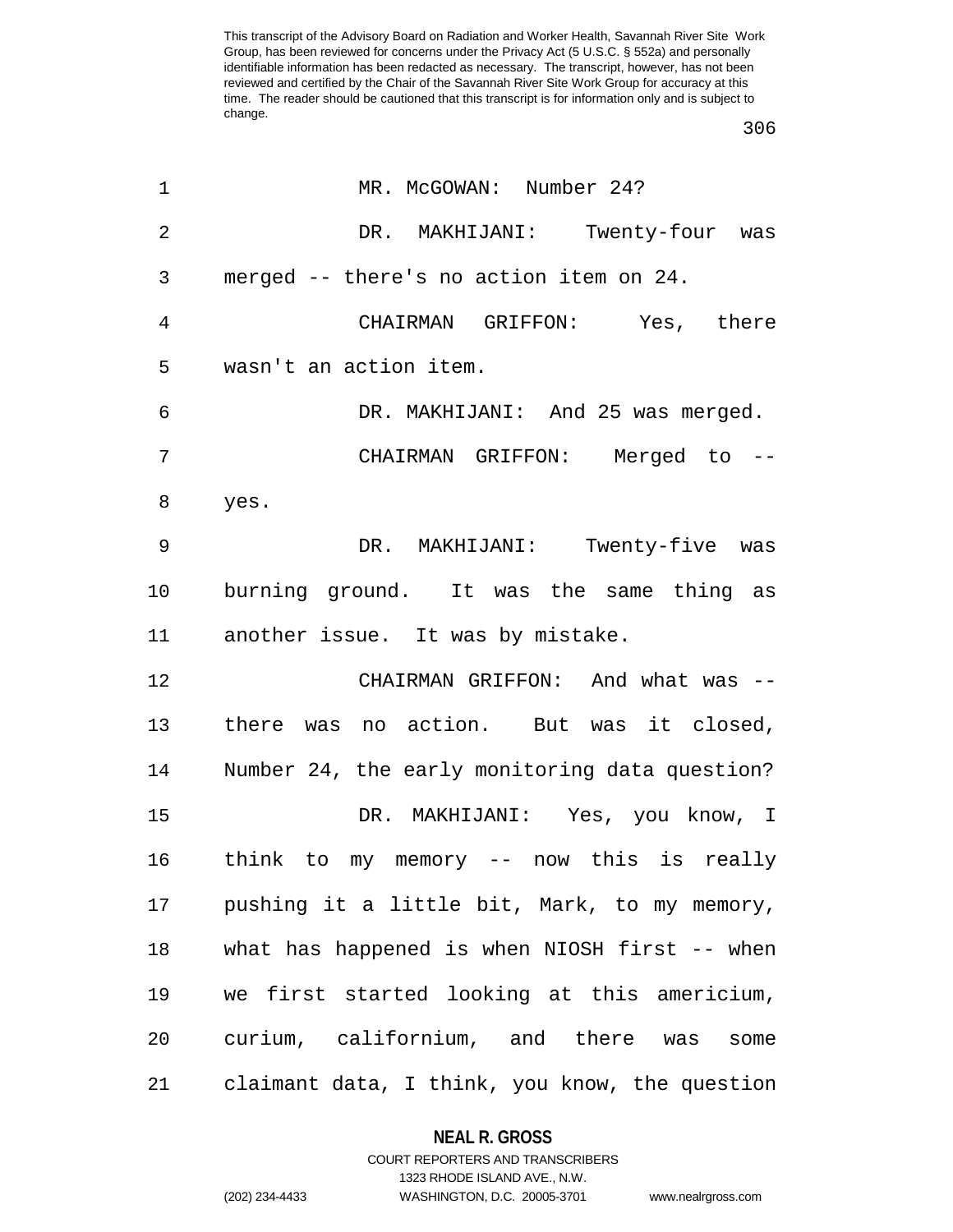307

| 1  | of early monitoring became kind of merged into |
|----|------------------------------------------------|
| 2  | looking at the completeness of these data in   |
| 3  | various periods.                               |
| 4  | That's the reason I raised it                  |
| 5  | earlier on when we covered those items.        |
| 6  | Because from my memory, data in some periods   |
| 7  | were pretty sparse. So I think this item went  |
| 8  | away as a separate item because basically it's |
| 9  | subsumed under whether you have bioassay data  |
| 10 | for these radionuclides from the early         |
| 11 | periods.                                       |
| 12 | CHAIRMAN GRIFFON:<br>it's<br>So                |
| 13 | maybe we should --                             |
| 14 | DR. MAKHIJANI: I don't believe we              |
| 15 | external monitoring early issue<br>have<br>an  |
| 16 | because as part of TIB-52, we looked at the    |
| 17 | Fairweather database, which was the early      |
| 18 | database and the late database. And we didn't  |
| 19 | think there was an issue there.                |
| 20 | CHAIRMAN GRIFFON: So Item 24 was               |
| 21 | merged with other nuclides.                    |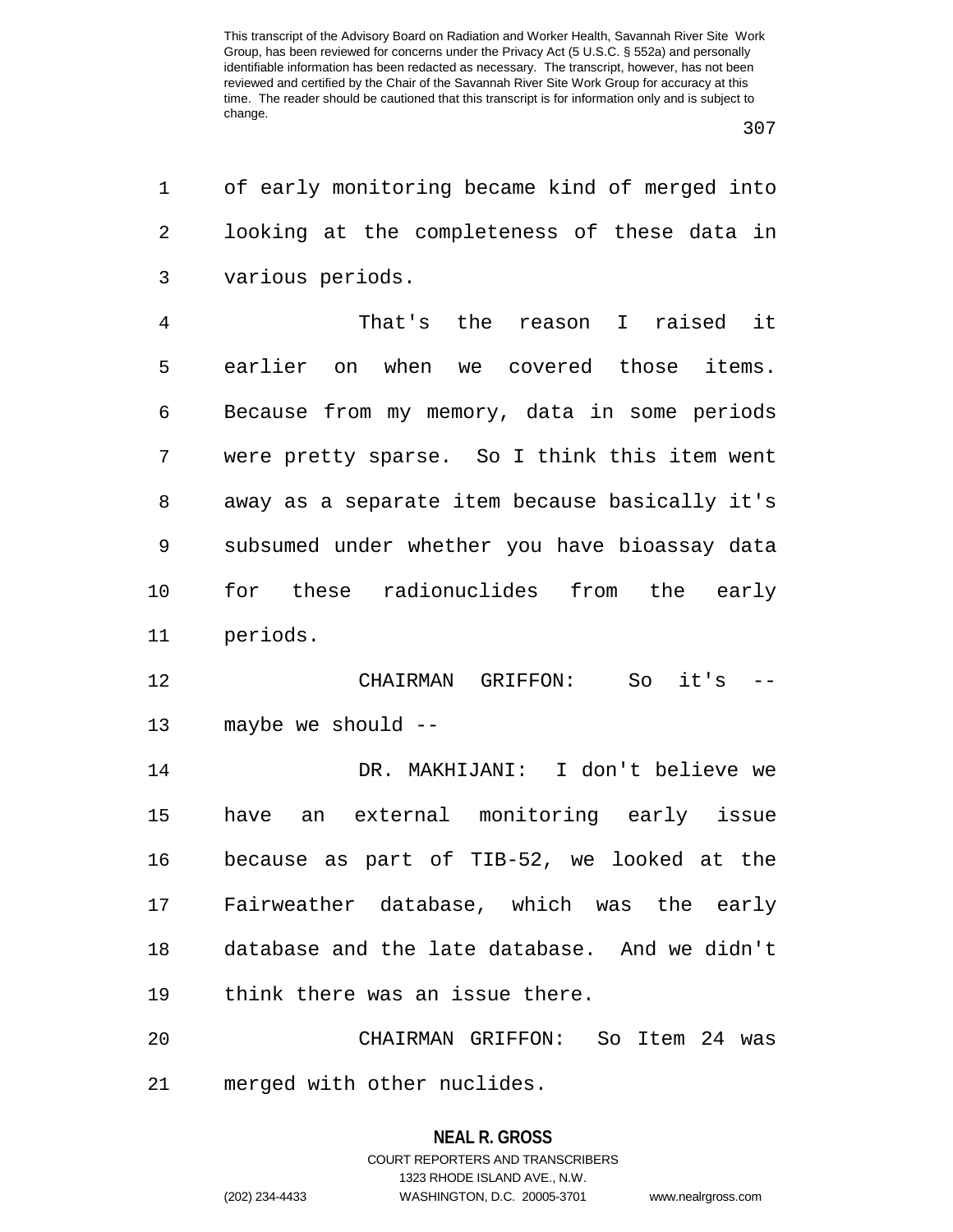308

| 1  | DR. MAKHIJANI: Yes, effectively,                |
|----|-------------------------------------------------|
| 2  | I think --                                      |
| 3  | CHAIRMAN GRIFFON: Okay.                         |
| 4  | DR. MAKHIJANI: -- I think it just               |
| 5  | says there no action item reported, but I       |
| 6  | think basically what has happened, to the best  |
| 7  | of my memory, is it has gotten merged into the  |
| 8  | individual --                                   |
| 9  | CHAIRMAN GRIFFON: Would you                     |
| 10 | agree, Tim?                                     |
| 11 | DR. TAULBEE: I would agree.                     |
| 12 | CHAIRMAN GRIFFON: I just want to                |
| 13 | make sure just because it doesn't say closed.   |
| 14 | It says --                                      |
| 15 | DR. MAKHIJANI: You know I will --               |
| 16 | you know, since we're on it, let me just look   |
|    | 17 at what the matrix actually said because now |
| 18 | we're looking at my summary descriptions of     |
| 19 | what's in the matrix. And I'm a little          |
| 20 | uncomfortable. But give me just a second to     |
| 21 | look at the matrix.                             |

#### **NEAL R. GROSS**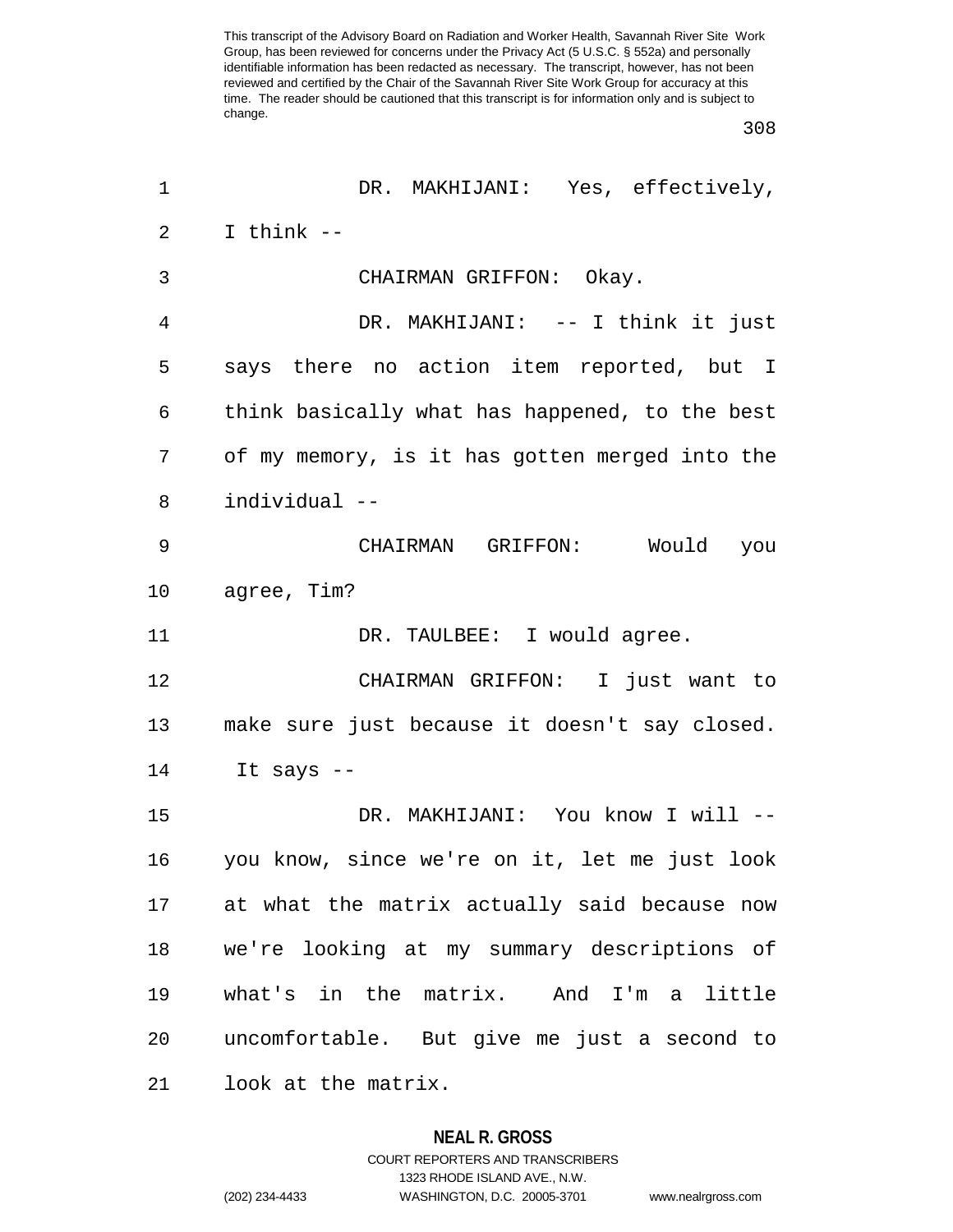309

| 1       | Oh, this only goes up to 23.                   |
|---------|------------------------------------------------|
| 2       | MR. KATZ: Twenty-four is right in              |
| 3       | the front.                                     |
| 4       | DR. MAKHIJANI: Oh, 24 is in the                |
| 5       | front. Oh, thank you.                          |
| 6       | Lack of early monitoring data for              |
| 7       | many workers and radionuclides by a number of  |
| 8       | devices, including building coworker models    |
| 9       | and so on. Yes, I think this really is         |
| $10 \,$ | subsumed in the other. It mentions neutrons    |
| 11      | here, and it mentions radionuclides. Early     |
| 12      | monitoring data for neutrons.                  |
| 13      | And I think this list, as you                  |
| 14      | recall, was developed from our TBD review.     |
| 15      | And there is a separate item in the TBD review |
| 16      | that said early monitoring data, which is why  |
| 17 —    | it showed up here in this way. But I do think  |
| 18      | it has been subsumed into the other action     |
| 19      | item and into the other matrix item.           |
| 20      | MR. McGOWAN: Perhaps you could                 |
| 21      | post on the website a more current issue of    |

#### **NEAL R. GROSS**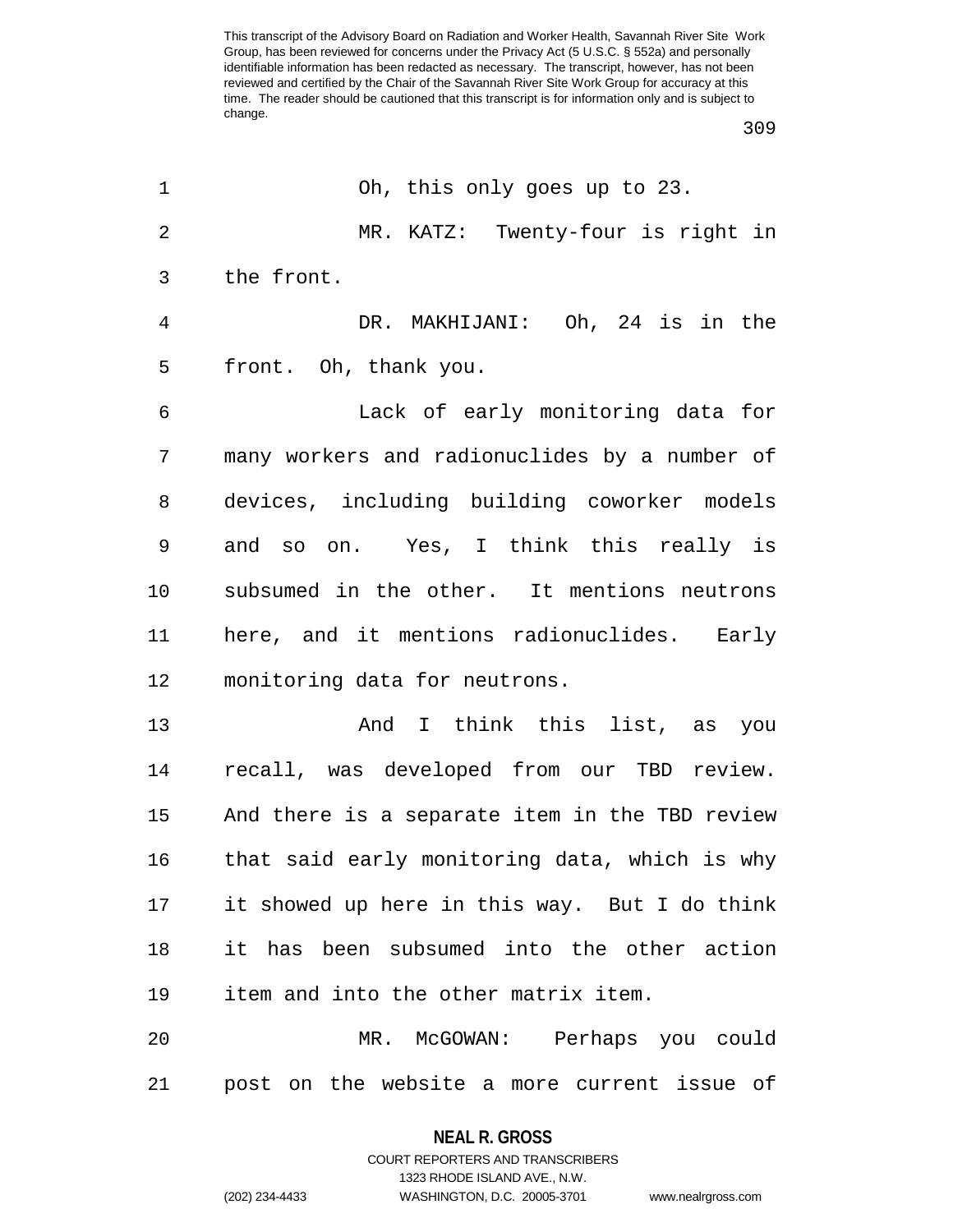310

| 1  | this? This is from September 2009.           |
|----|----------------------------------------------|
| 2  | MR. KATZ: Mr. Warren, you're not             |
| 3  | on mute.                                     |
| 4  | CHAIRMAN GRIFFON: Yes, well, I               |
| 5  | think that's a good idea, Phil. We should    |
| 6  | update the matrix because we've been doing   |
| 7  | this list of actions and issues --           |
| 8  | DR. MAKHIJANI: Yes, I agree.                 |
| 9  | CHAIRMAN GRIFFON: So we should               |
| 10 | roll these -- and who should do that?        |
| 11 | DR. MAKHIJANI: What's your                   |
| 12 | pleasure?                                    |
| 13 | MR. McGOWAN: And this setting has            |
| 14 | an Item 25, environmental dose?              |
| 15 | DR. MAKHIJANI: Yes, and it is                |
| 16 | being merged into the burning ground.        |
| 17 | CHAIRMAN GRIFFON: Right. So it               |
| 18 | should be -- yes, we need to re-post that    |
| 19 | because we've sort of converted over to this |
| 20 | action list, but we haven't updated the      |
| 21 | matrix. So who was it originally --          |

**NEAL R. GROSS**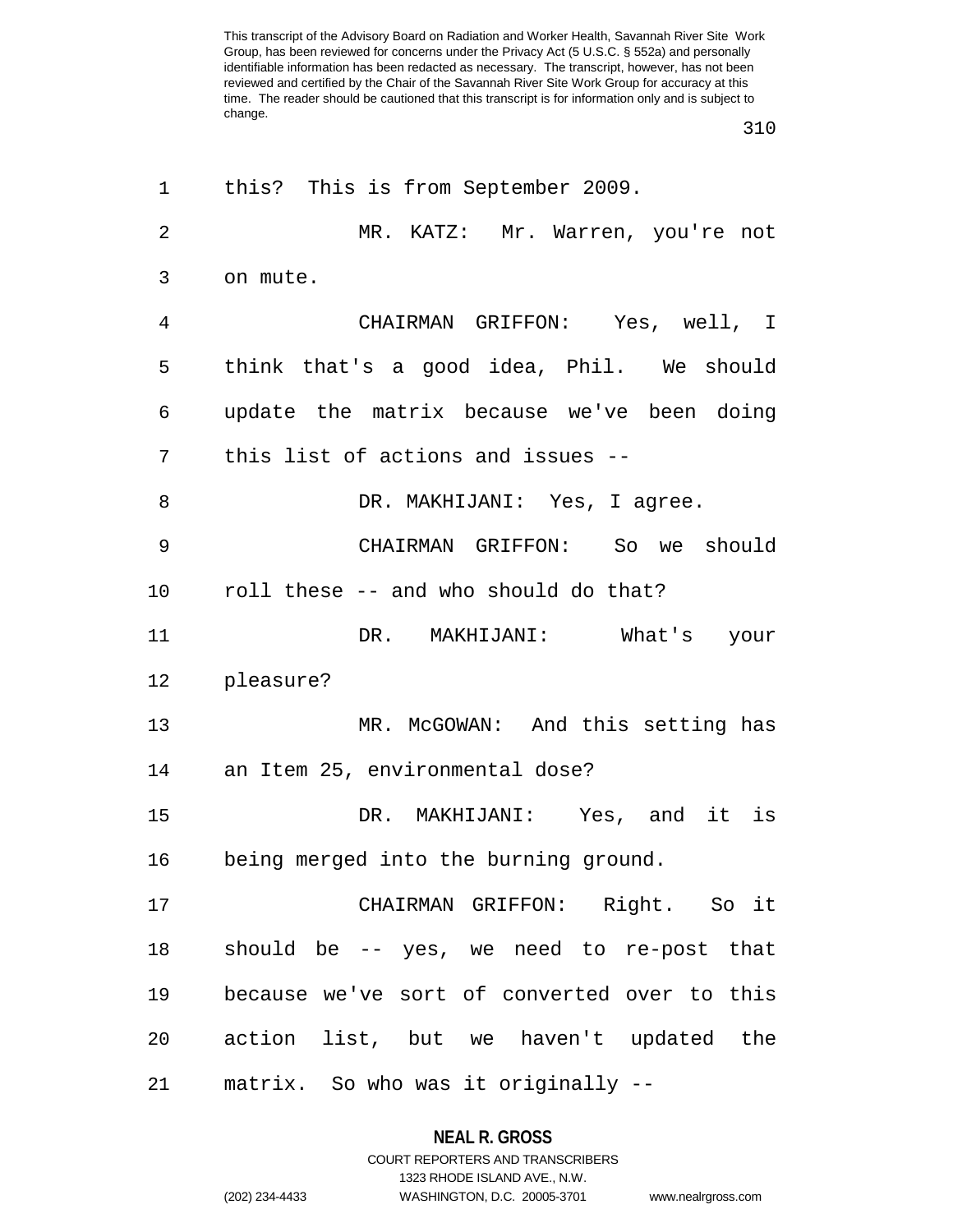311

| $\mathbf 1$ | DR. MAKHIJANI: We prepared it                 |
|-------------|-----------------------------------------------|
| 2           | originally.                                   |
| 3           | CHAIRMAN GRIFFON: All right. So               |
| 4           | -- and let's do the same thing. SC&A will     |
| 5           | update the matrix, but we're going to -- with |
| 6           | the action list. And I'm assuming you'll pass |
| 7           | it by each other to check on it. But we'll    |
| 8           | re-post it. Yes. Okay.                        |
| 9           | Anything else for this --                     |
| 10          | DR. MAKHIJANI: And it will<br>be              |
| 11          | posted on the DCAS website.                   |
| 12          | CHAIRMAN GRIFFON: I'm assuming it             |
| 13          | has to go through the normal reviews, right?  |
| 14          | MR. KATZ: What will be posted?                |
| 15          | What are we talking about posting?            |
| 16          | DR. MAKHIJANI: The matrix.                    |
| 17          | MR. KATZ: We don't post matrices.             |
| 18          | CHAIRMAN GRIFFON: Oh, we don't                |
| 19          | post them?                                    |
| 20          | DR. MAKHIJANI: We've been working             |
| 21          | from a posting.                               |
|             |                                               |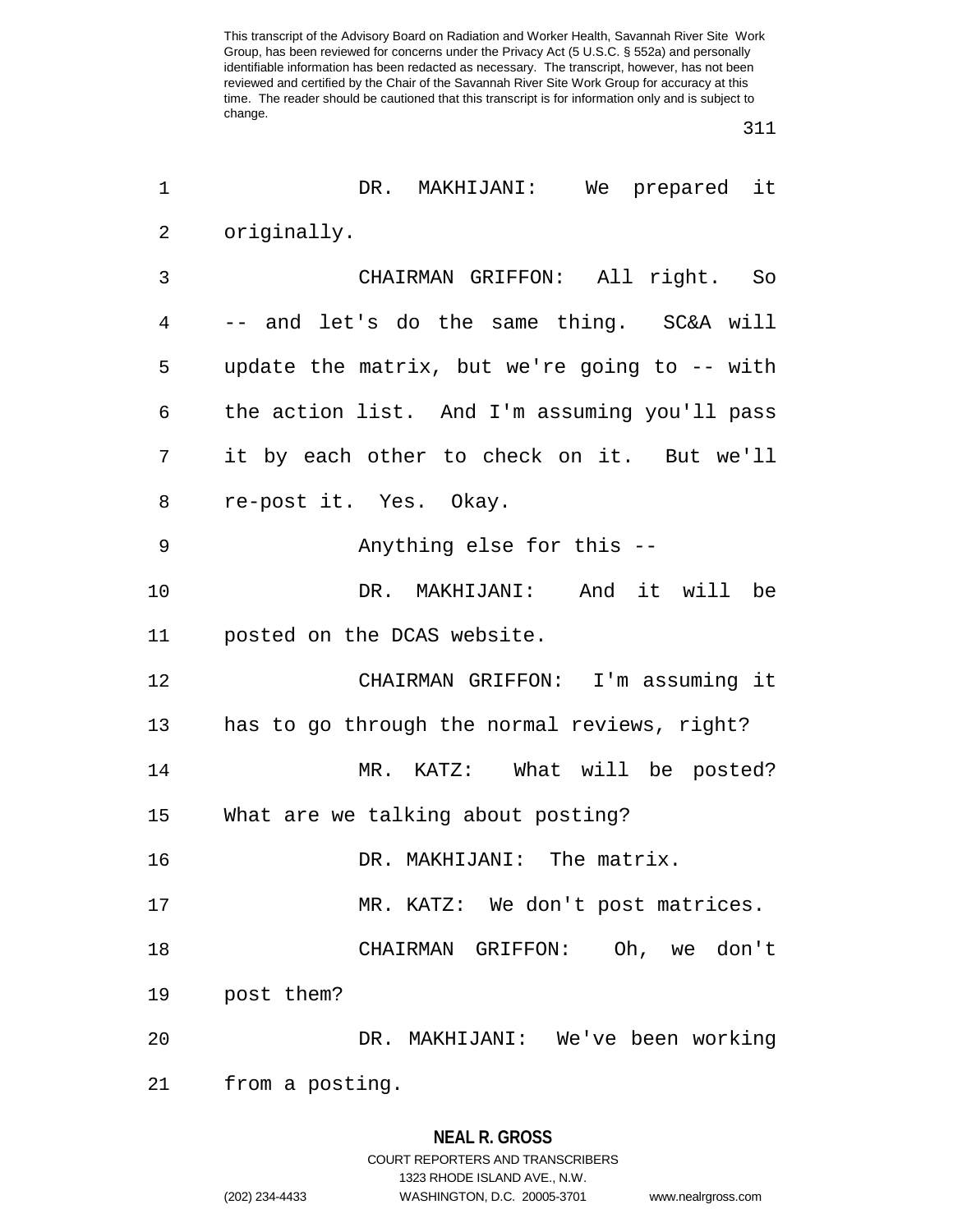312

| 1              | MR. McGOWAN:<br>On NIOSH website              |
|----------------|-----------------------------------------------|
| $\overline{2}$ | where we have your minutes and --             |
| 3              | DR. NETON: Did you get that                   |
| 4              | matrix off the website? Because we don't      |
| 5              | normally post it on the website.              |
| 6              | CHAIRMAN GRIFFON: He got it off               |
| 7              | the website.                                  |
| 8              | DR. NETON: That's unusual that we             |
| 9              | do that.                                      |
| 10             | MR. McGOWAN: We got a lot of                  |
| 11             | things from DOE off the website before 9/11,  |
| 12             | too.                                          |
| 13             | DR. NETON: Well, I know. I'm not              |
| 14             | saying it's wrong. I guess that we -- it's    |
| 15             | typically not been our practice to do that.   |
| 16             | I'm surprised.                                |
| 17             | DR. MAKHIJANI: I was not aware                |
| 18             | that it was there.                            |
| 19             | DR. TAULBEE: I think it was an                |
| 20             | SC&A document that you initially created. And |
| 21             | so you posted it.                             |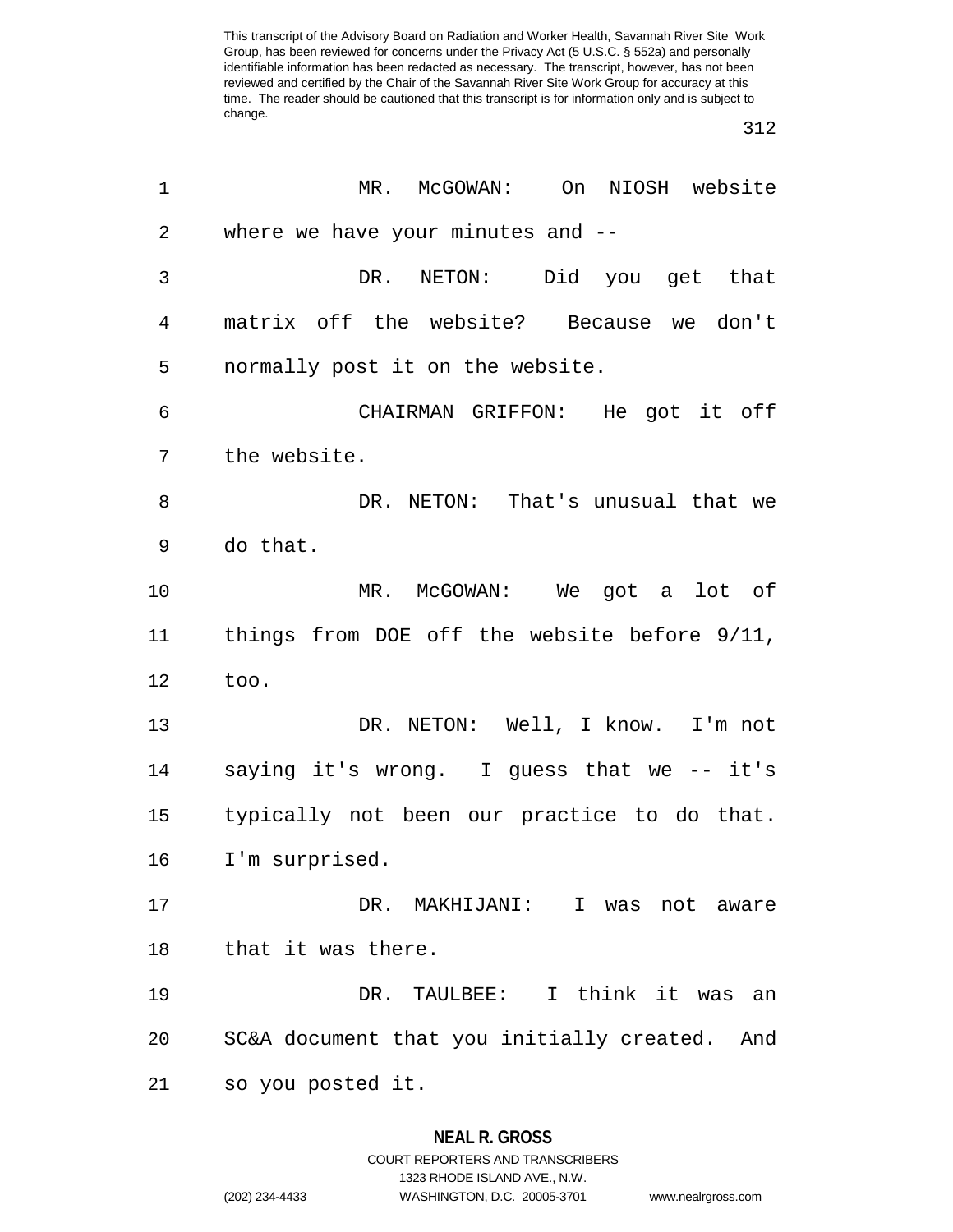313

| 1  | DR. MAKHIJANI: We don't post                   |
|----|------------------------------------------------|
| 2  | documents on your site.                        |
| 3  | DR. NETON: No.                                 |
| 4  | DR. TAULBEE: No, but I mean you                |
| 5  | issued it, and there was --                    |
| 6  | DR. NETON: The matrix was                      |
| 7  | effectively a document of yours that we        |
| 8  | posted.                                        |
| 9  | CHAIRMAN GRIFFON: That could have              |
| 10 | been.                                          |
| 11 | DR. NETON: I bet that's how.                   |
| 12 | CHAIRMAN GRIFFON: At any rate, so              |
| 13 | make sure that Bill gets an updated version.   |
| 14 | And we need to update it for the Work Group.   |
| 15 | DR. MAKHIJANI: Yes, we will                    |
| 16 | definitely update it. And then what Ted wants  |
| 17 | to do with it and what you want to do with it  |
| 18 | is kind of --                                  |
| 19 | CHAIRMAN GRIFFON: Okay.                        |
| 20 | DR. MAKHIJANI: It doesn't have to              |
| 21 | go through -- I don't imagine it would have to |
|    |                                                |

**NEAL R. GROSS** COURT REPORTERS AND TRANSCRIBERS

1323 RHODE ISLAND AVE., N.W.

(202) 234-4433 WASHINGTON, D.C. 20005-3701 www.nealrgross.com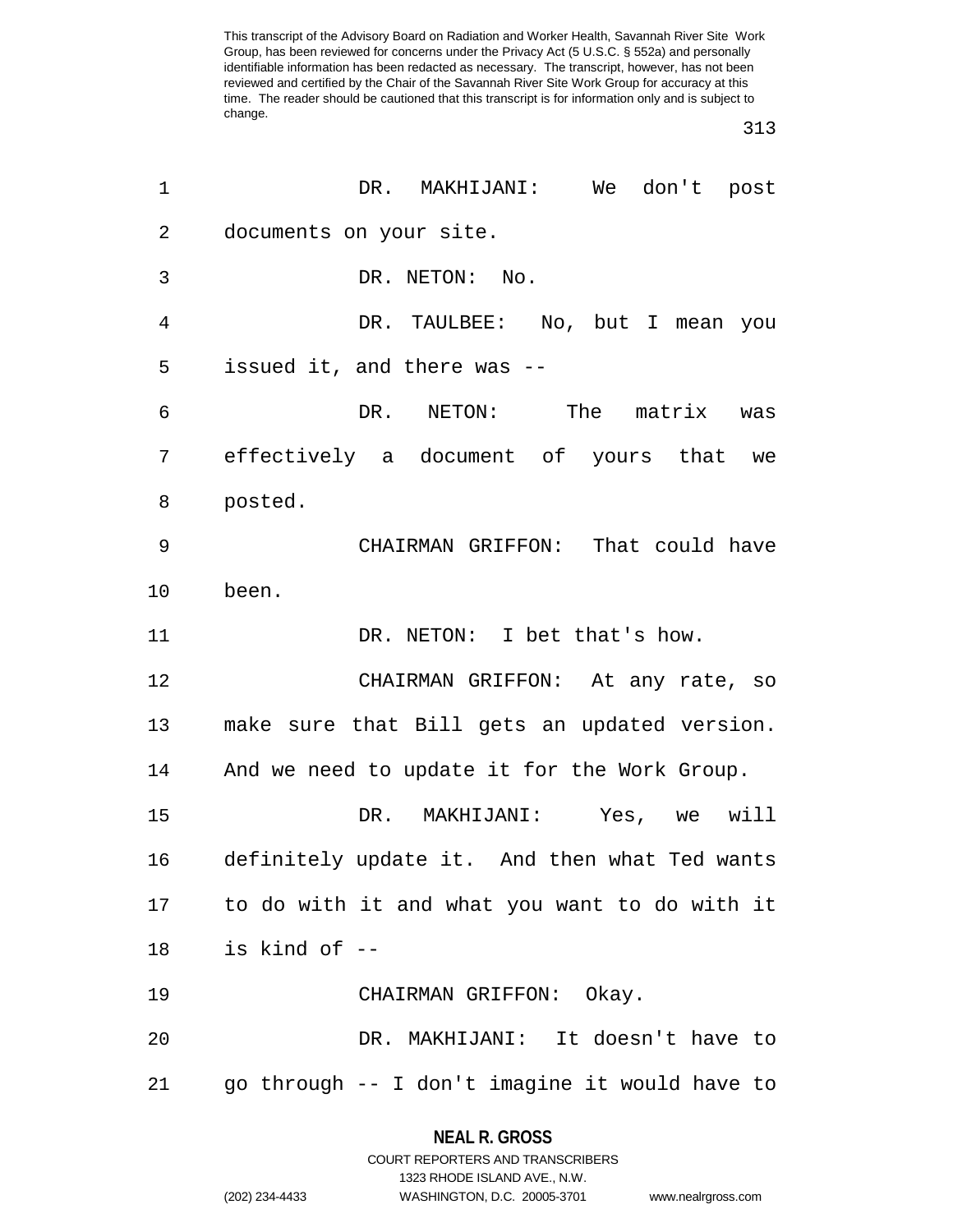| 1  | go through DOE review because --              |
|----|-----------------------------------------------|
| 2  | MR. KATZ: No, but everything that             |
| 3  | gets sent to the public has to go through PA  |
| 4  | clearance.                                    |
| 5  | DR. MAKHIJANI: Yes.                           |
| 6  | CHAIRMAN GRIFFON: Okay. Is there              |
| 7  | anything else from the Committee Members?     |
| 8  | All right. If there's nothing                 |
| 9  | else, then this meeting is adjourned.         |
| 10 | DR. TAULBEE: I guess should we                |
| 11 | schedule another meeting?                     |
| 12 | CHAIRMAN GRIFFON: Well, I thought             |
| 13 | it would make more sense to try to schedule   |
| 14 | once we're in Augusta.                        |
| 15 | DR. TAULBEE: Okay.                            |
| 16 | CHAIRMAN GRIFFON: Because you'll              |
| 17 | have your action list updated.                |
| 18 | DR. TAULBEE: Okay.                            |
| 19 | CHAIRMAN GRIFFON: And, you know,              |
| 20 | I don't want to schedule something for March, |
| 21 | for instance.                                 |